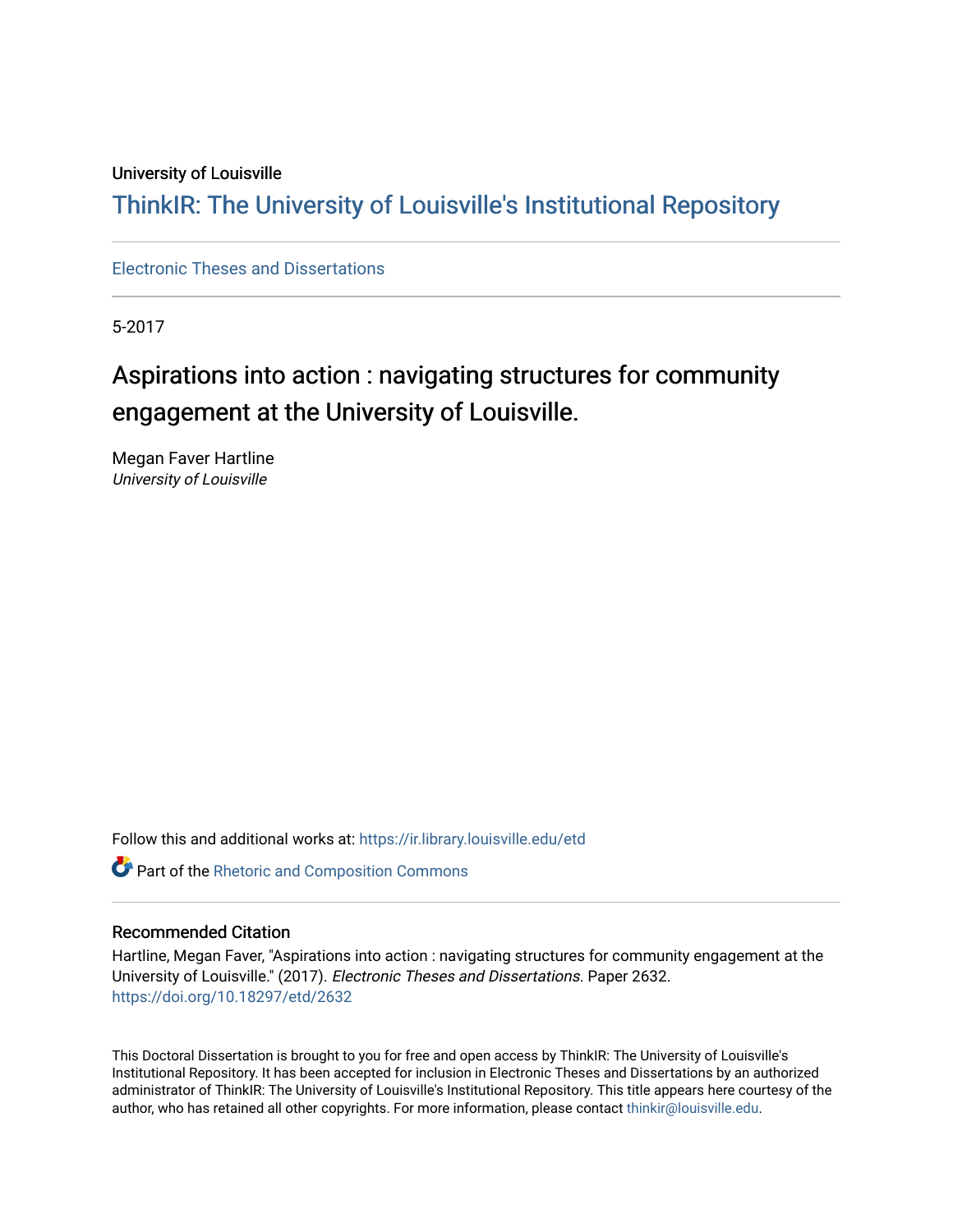## ASPIRATIONS INTO ACTION: NAVIGATING STRUCTURES FOR COMMUNITY ENGAGEMENT AT THE UNIVERSITY OF LOUISVILLE

By

Megan Faver Hartline B.A., Abilene Christian University, 2010 M.A., St. Bonaventure University, 2013

A Dissertation Submitted to the Faculty of the College of Arts and Sciences of the University of Louisville in Partial Fulfillment of the Requirements for the Degree of

Doctor of Philosophy in English/Rhetoric and Composition

Department of English University of Louisville Louisville, Kentucky

May 2017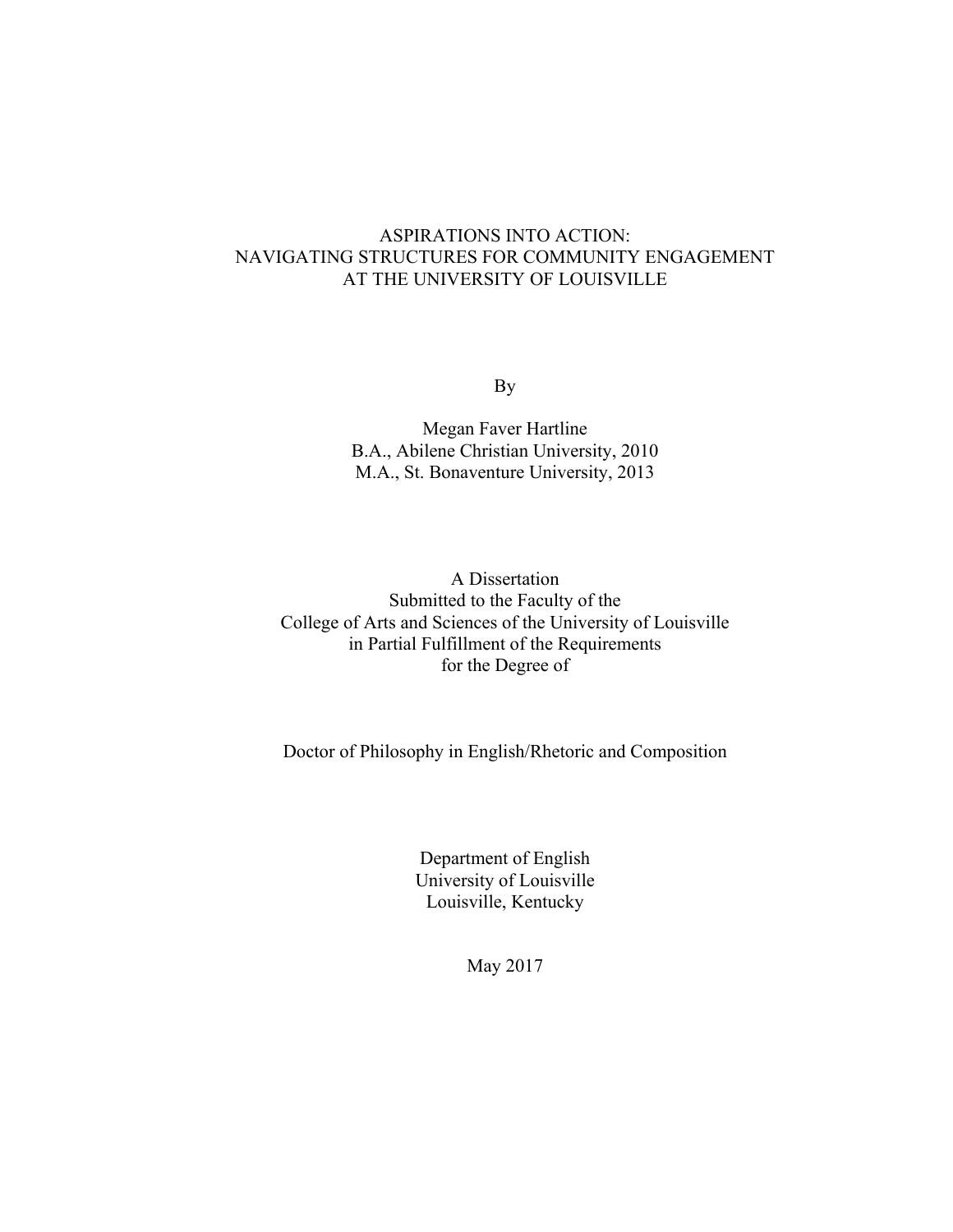Copyright 2017 by Megan Faver Hartline

All Rights Reserved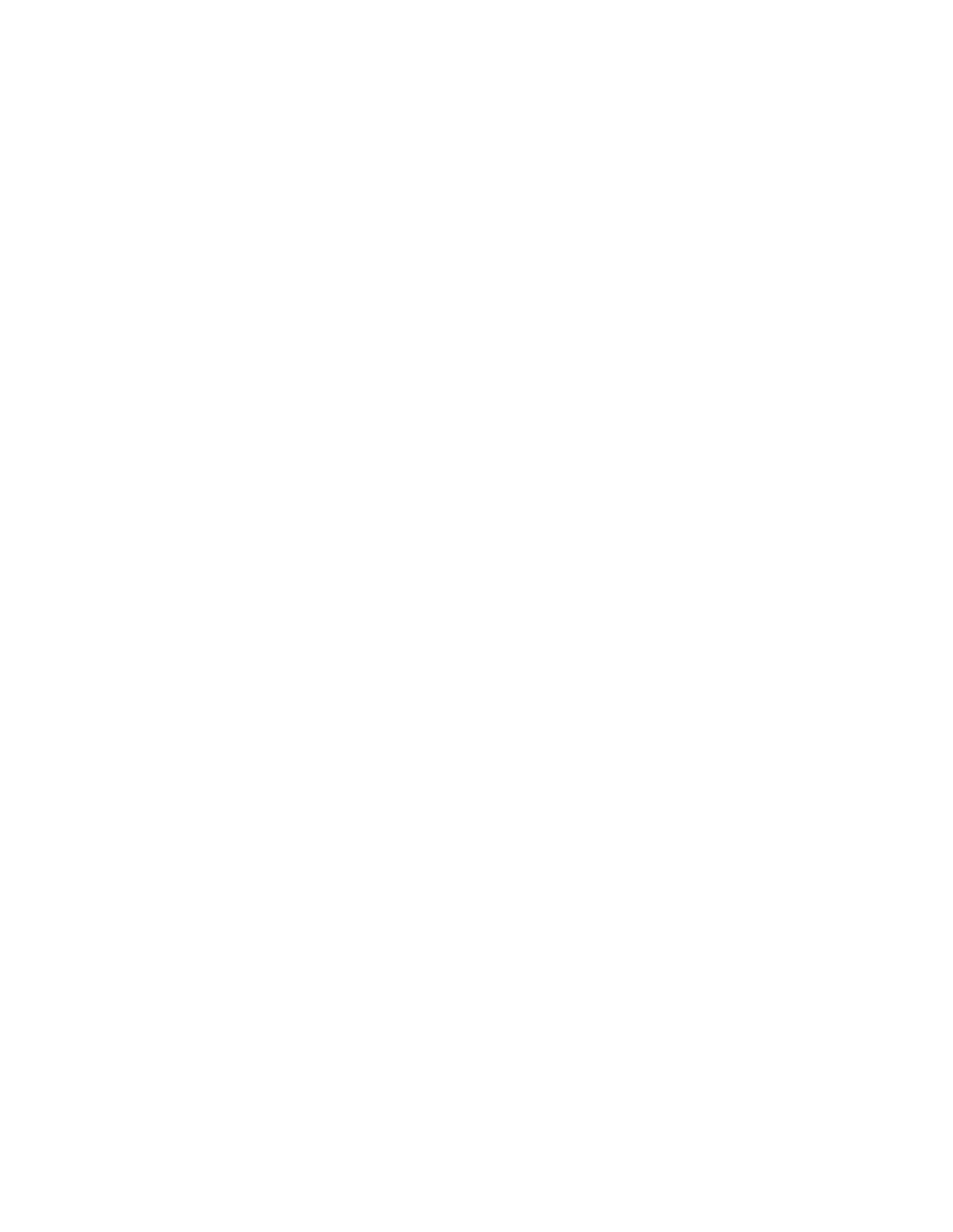## ASPIRATIONS INTO ACTION: NAVIGATING STRUCTURES FOR COMMUNITY ENGAGEMENT AT THE UNIVERSITY OF LOUISVILLE

By

Megan Faver Hartline B.A., Abilene Christian University, 2010 M.A., St. Bonaventure University, 2013

A Dissertation Approved On

April 24, 2017

by the following Dissertation Committee:

Mary P. Sheridan Dissertation Director

 $\mathcal{L}_\text{max}$  , and the set of the set of the set of the set of the set of the set of the set of the set of the set of the set of the set of the set of the set of the set of the set of the set of the set of the set of the

 $\mathcal{L}_\text{max}$ Karen Kopelson

 $\mathcal{L}_\text{max}$  , and the set of the set of the set of the set of the set of the set of the set of the set of the set of the set of the set of the set of the set of the set of the set of the set of the set of the set of the Bronwyn T. Williams

 $\mathcal{L}_\text{max}$  , and the set of the set of the set of the set of the set of the set of the set of the set of the set of the set of the set of the set of the set of the set of the set of the set of the set of the set of the Beth A. Boehm

 $\mathcal{L}_\text{max}$  , and the set of the set of the set of the set of the set of the set of the set of the set of the set of the set of the set of the set of the set of the set of the set of the set of the set of the set of the Steve Lamos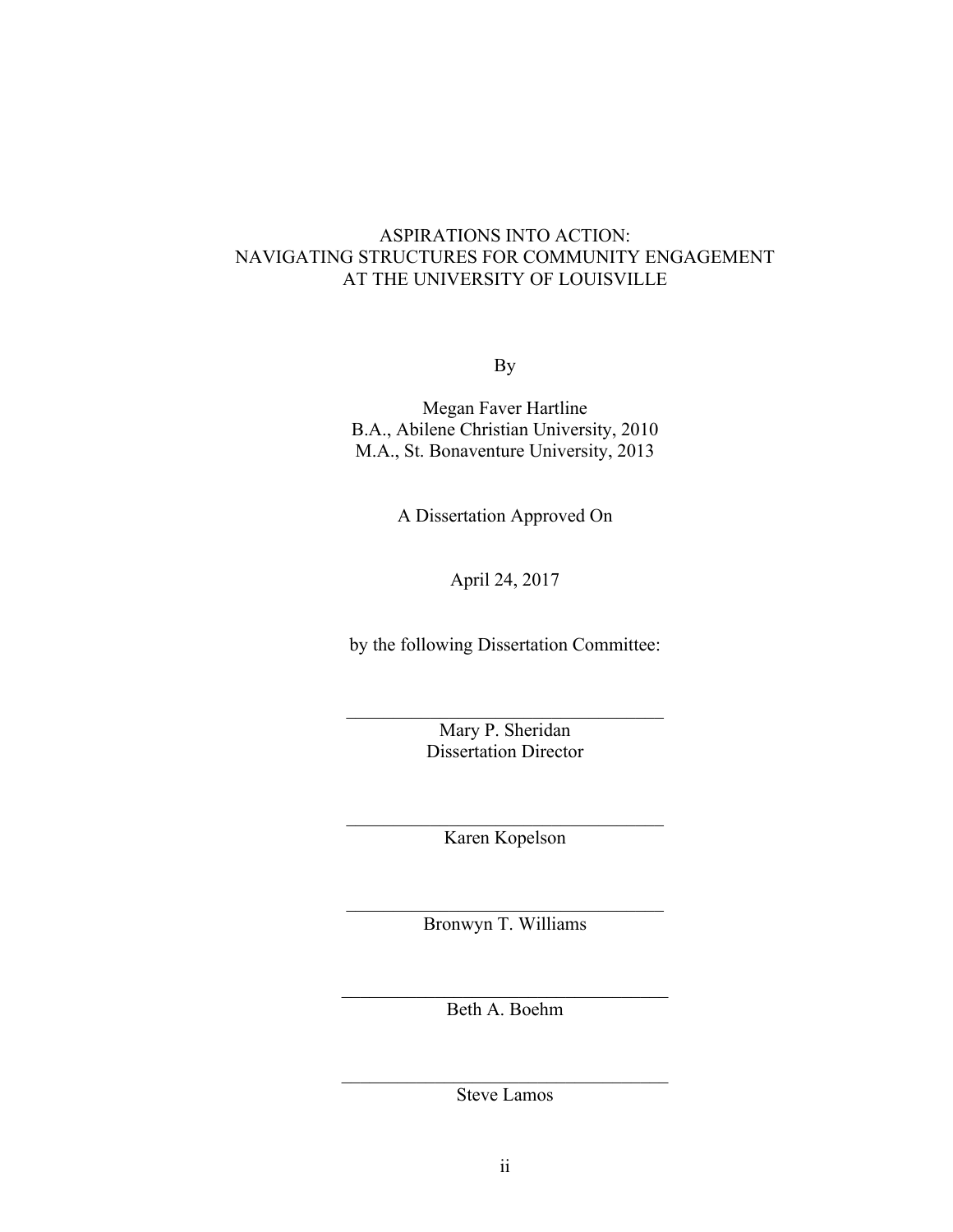## DEDICATION

This dissertation is dedicated to Susan Faver.

This roots of this project can be found in so many of our conversations—about your work in nonprofits, your volunteer and community outreach efforts, and your early encouragement of my interest in feminism and social justice.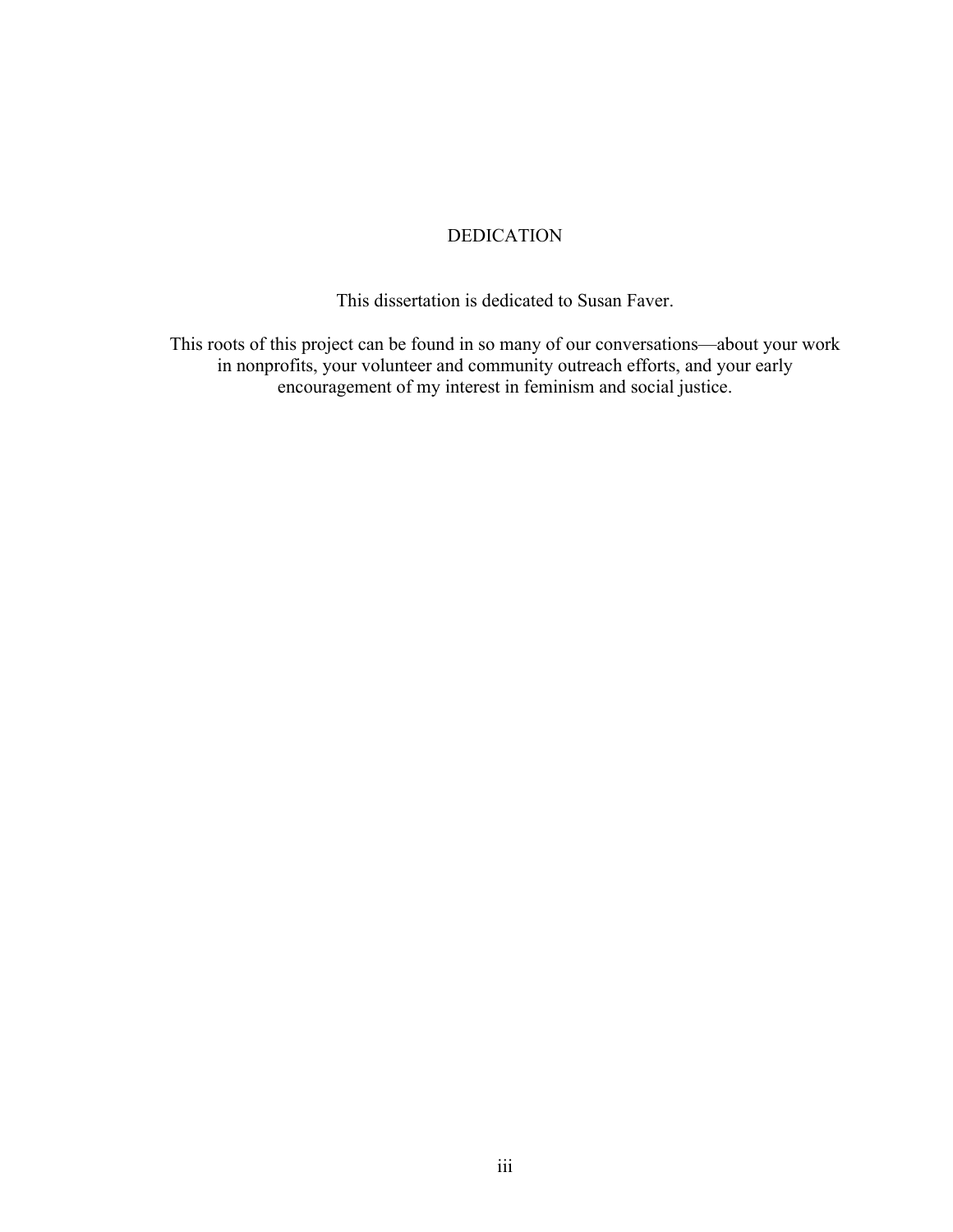## ACKNOWLEDGEMENTS

This project began in Mary P. Sheridan's Community Literacy course, and she has helped me call into being, shape, and find my way through this work since August 2013. When no one else understood what I was doing, she could see and vocalize what I was trying to accomplish. Her consistent support, encouragement, and cheerleading combined with her unrelentingly high standards have gotten me to this point. I also want to thank my other committee members who all pushed me to think deeper and harder about my ideas: to Karen Kopelson for her hours of mentorship, care, and close reading along with the frequent talks about politics and life; to Beth Boehm for always reminding me to look for the good in institutional structures and how they are working for people; to Brownyn T. Williams for his healthy skepticism of systems and questions about how they work for those who are frequently left behind; and to Steve Lamos for guiding me through some of the early roadblocks of this project. Additionally, my writing group— Elizabeth Chamberlain, Michelle L. Day, Rachel Gramer, Keri E. Mathis, and Laura Tetreault—offered consistently excellent feedback paired with support and love as we all struggled through this process together. In the writing center, Amy Nichols let me (literally) lean on her as we spent hours and hours reading and revising and shaping my chapters. Thank you all for the ways that you have made this project the best it could be by sharing my excitement for this topic, challenging my ideas, and pushing me to be a better writer and deeper thinker.

There are so many others without whose support and encouragement I would not have made it this far. Kent and Susan Faver have never wavered in their support for my academic pursuits, whether buying me one million books as a child or offering me frequent advice and support over the phone as an adult. More than that, they modeled what it looks like to live a life in service of others; this project would not exist without their personal and professional examples. The rest of my family have offered so much: Macey Faver was my first (and favorite) student who always loves me and wants the best for me; Bill and Cloise Green have shown me what it means to be lifelong learners, always eager to read and learn more; Don Faver vigorously reads everything I publish, and he and Joyce Faver are unendingly excited for and proud of my accomplishments; Mel and Nancy Hartline and Richard and Allyson Keker have been cheerleaders every step of the way. Thank you to Abigail and Michelle L. Day for inviting me into your family. Sundays and Thursdays with you helped me make this process joyful. And to the dear, dear friends who have listened, encouraged, sent care packages, and loved me especially, Katie Barnard, Megen Farrow Boyett, Maribeth Cameron, Ryan Cameron, Carly Conklin, Francesca DiCillo, Nicole Garcia, Jamalin R. Harp, Andy Perkins, Katelyn Reed, and Rick Wysocki—thank you.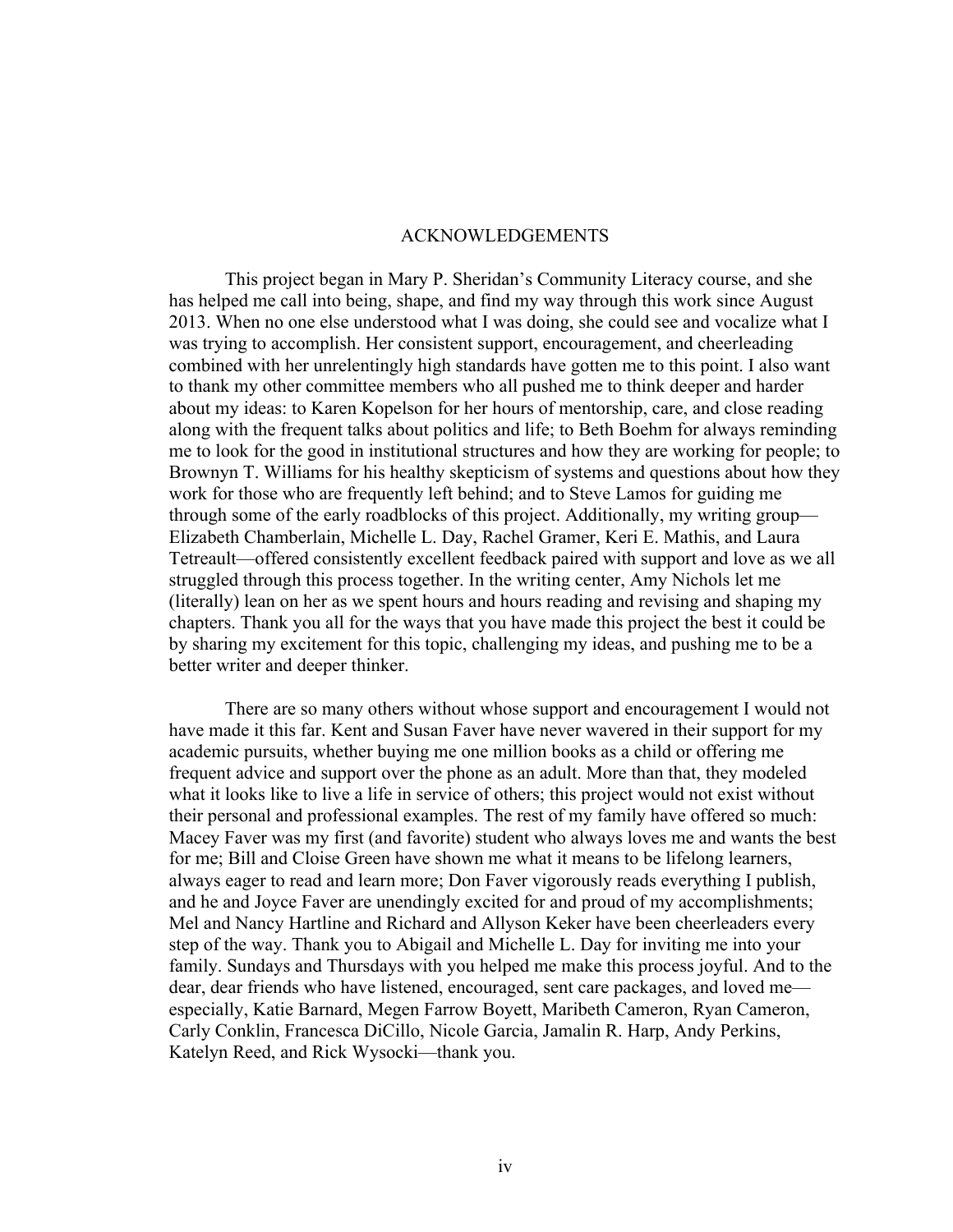As my time as a student ends, I also want to thank the many, many teachers who have guided me to this point. Thank you to the long line of Lufkin Independent School District English teachers who encouraged and supported me, including: Becky Kelly, Peggy Bowser, Kathie Armstrong, Marcy Weibe, and, especially, John Mitchell, who pushed me to follow my dreams and be an English major and who I wish was here to share this moment with me. Thanks go to Darlene Atkinson who has always believed in me and been proud of me and to the amazing English faculty at Abilene Christian University and St. Bonaventure University who have helped shape me into the scholar I am today. Thank you, Daniel Ellis, for guiding me through the MA. And a special thank you to Bill and Laura Carroll—without your mentorship, friendship, and guidance, I would not be here.

Of course, this list is not complete without Garrison Hartline. Thank you for following me across the country to pursue my academic dreams; for making me laugh everyday; for loving me consistently. Your constant presence, support, encouragement, and dumb jokes made this grueling, difficult process so much better.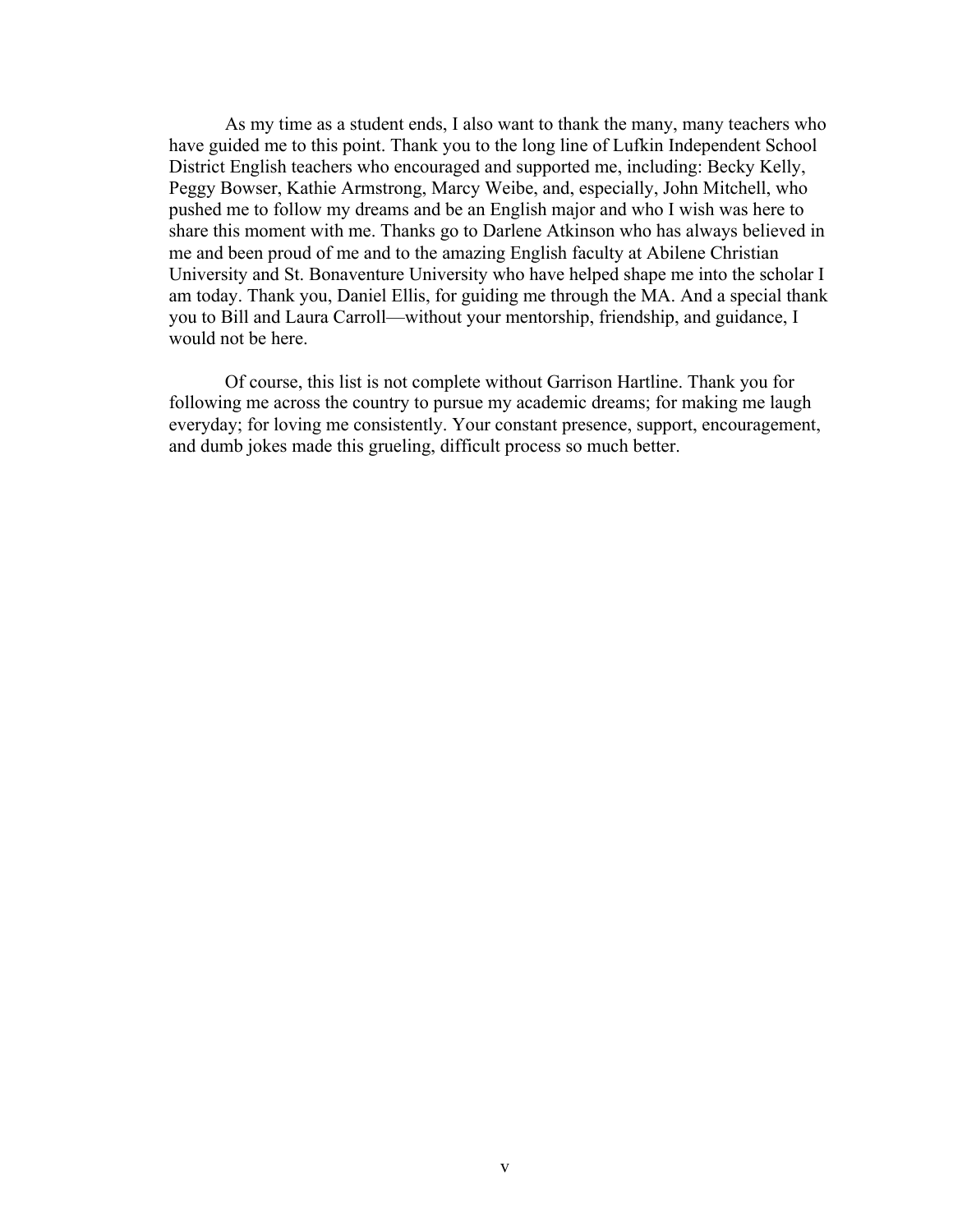## **ABSTRACT**

## ASPIRATIONS INTO ACTION: NAVIGATING STRUCTURES FOR COMMUNITY ENGAGEMENT AT THE UNIVERSITY OF LOUISVILLE

Megan Faver Hartline

### April 24, 2017

This dissertation analyzes the affordances of university structures based on how they value and support community engagement, focusing on common issues for community-engaged scholars. In this case study of the University of Louisville as an institution developing stronger structures for community engagement, I show that current efforts represent important starting points for how institutions support engagement, but I argue that they, and scholarly discussion about them, need to be deepened to meet the needs of engaged scholars. Toward that end, utilizing an institutional critique methodology informed by scholarship in institutional ethnography, I combine analysis of university policies and documents with stakeholder interviews in order to explore the lived realities of these policies.

My findings detail how the complexities of three oft-cited challenges faced by engaged scholars—promotion and tenure, learning opportunities, and transdisciplinary projects—are often elided in scholarship, doing scholars and administrators a disservice by misrepresenting *how* to develop *what* institutional structures for engagement at a university. Through this study, I add dimension to the relatively flattened suggestions for solving the complicated problems of institutional structures for engagement by making

vi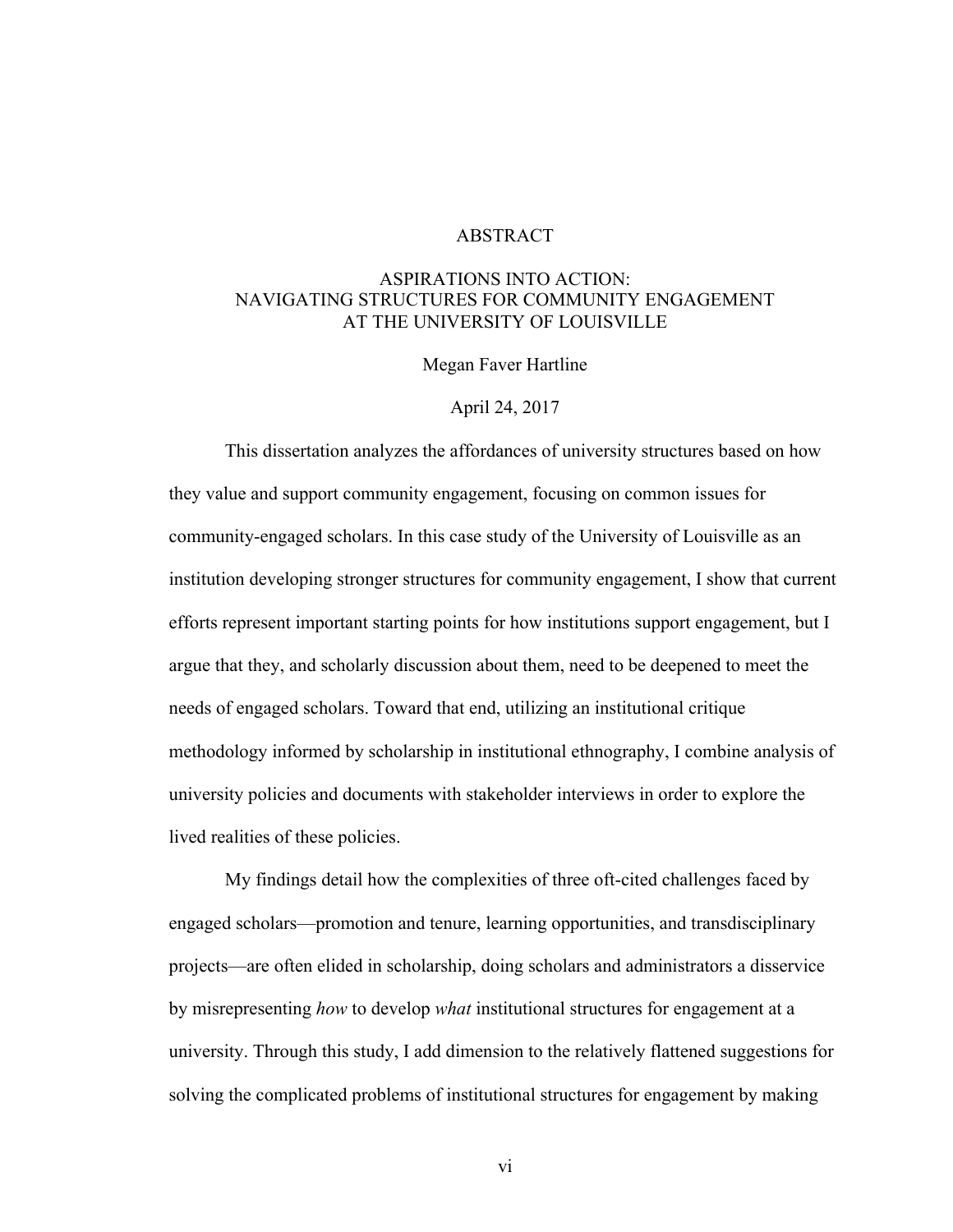visible a deep professionalization structure beyond just promotion and tenure policy that devalues engaged research over the course of a scholar's career (Chapter 2); showing how individual scholars gain greater understanding of engaged research through community projects that combine meta and tacit learning (Chapter 3); and exploring how organizational infrastructure for transdisciplinary research can both sponsor individual projects and build institution-wide buy-in for community engagement (Chapter 4). Altogether, I argue that making the complications of institutional structures more visible will ease their navigability for emerging scholars interested in pursuing engaged research and help established scholars locate institutional changes that can be made to better support engaged scholarship.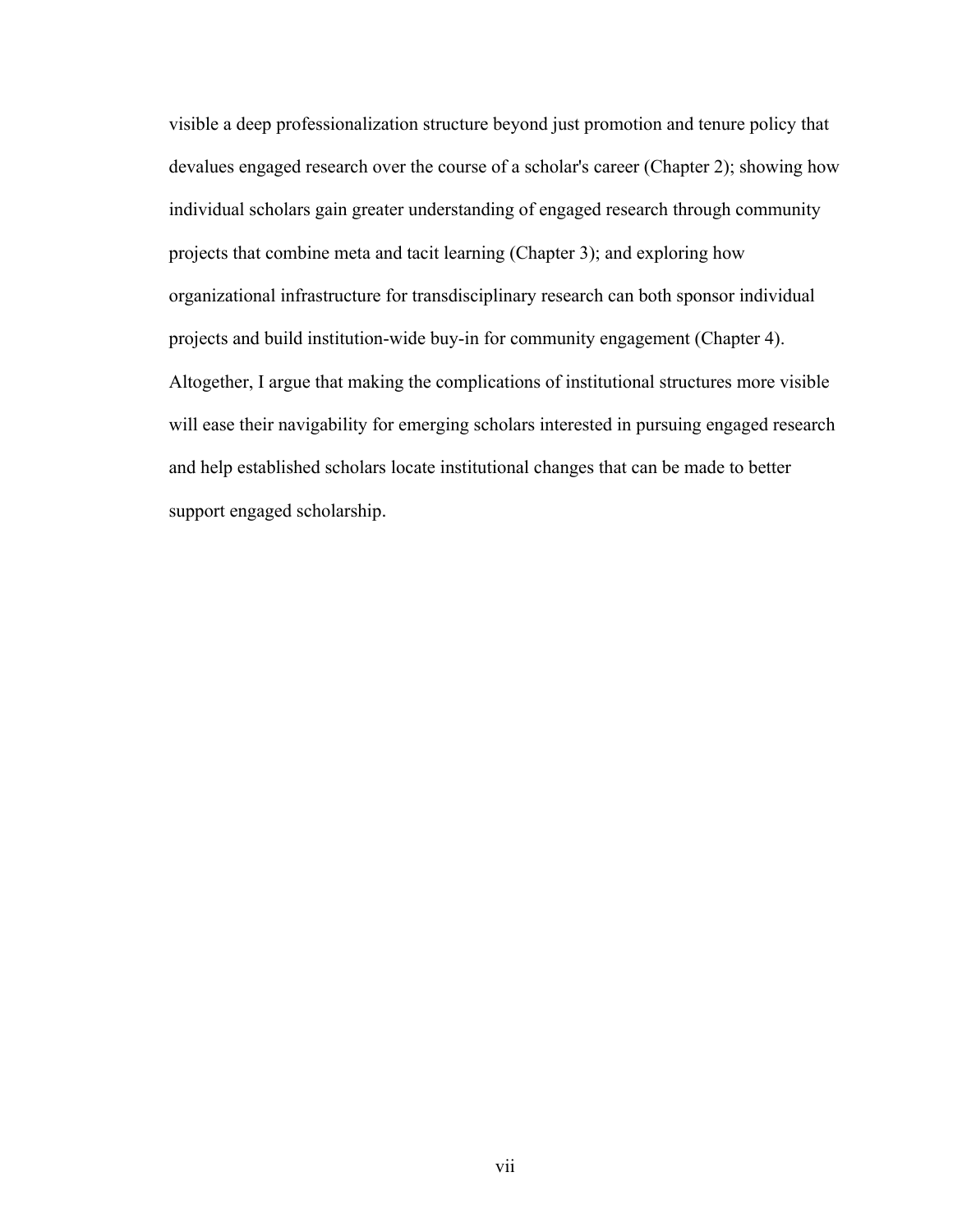## TABLE OF CONTENTS

|                                                    | <b>PAGE</b>  |
|----------------------------------------------------|--------------|
|                                                    | $\mathbf{1}$ |
|                                                    | 27           |
| CHAPTER THREE: CONNECTING META AND TACIT KNOWLEDGE | 73           |
| CHAPTER FOUR: CULTIVATING INSTITUTIONAL CHANGE     | 115          |
| CHAPTER FIVE: TOWARD MAKING STRUCTURES VISIBLE     | 156          |
|                                                    | 174          |
|                                                    | 191          |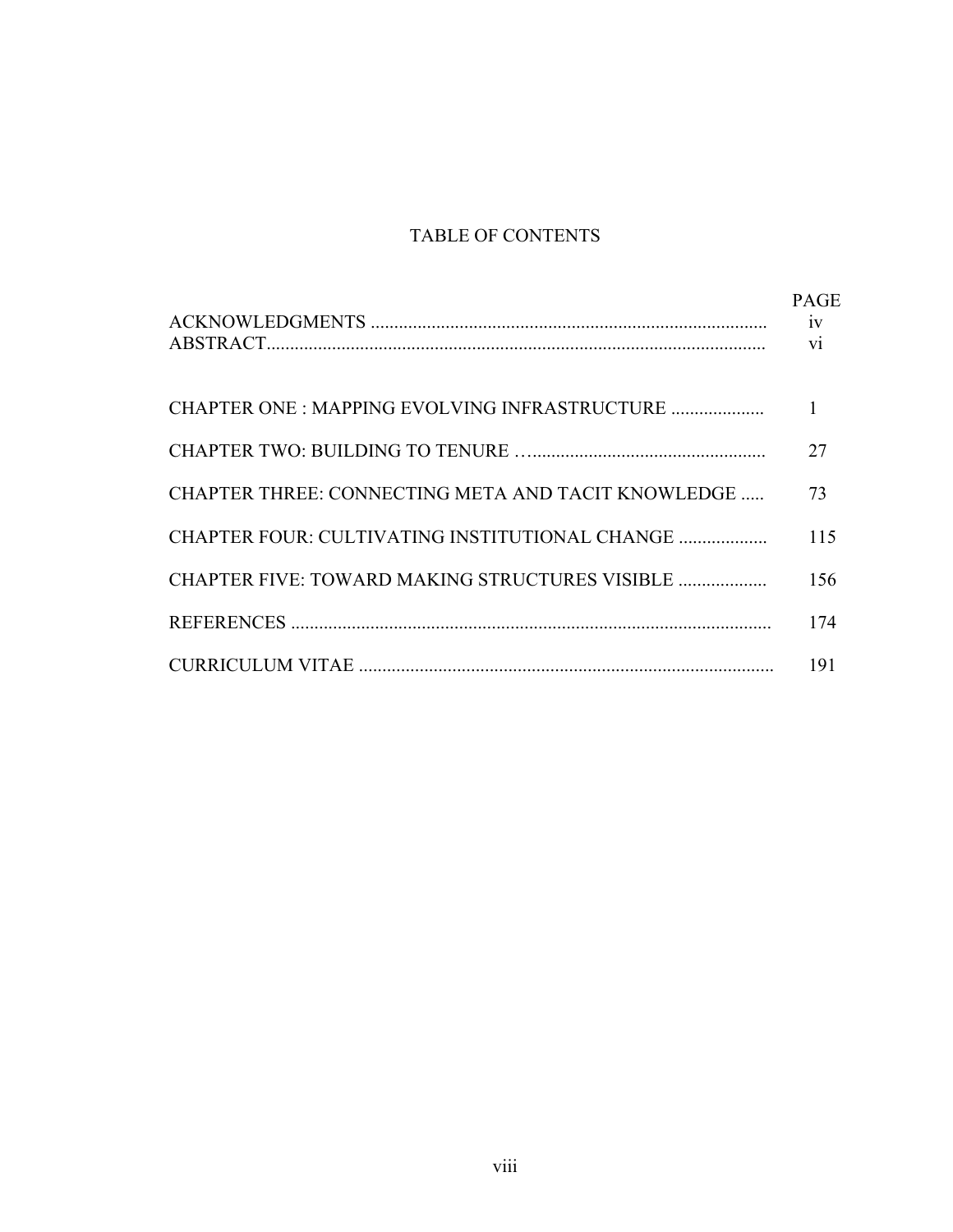## CHAPTER ONE

#### MAPPING EVOLVING INFRASTRUCTURE FOR COMMUNITY ENGAGEMENT

Community engagement has emerged as a central buzzword for how institutions want to shape their missions and values in response to the shifting landscapes of higher education that define what it means to be a  $21<sup>st</sup>$  century college or university. In this higher education environment, universities and colleges are being held more accountable to their communities and to larger publics for their use of time and money and for what they are teaching undergraduates (Campus Compact, "Carnegie Community Engagement Classification," Leachman and Mai). As students take on more debt to complete their degrees, the public is left wondering whether higher education is worth the cost, and these questions are seeping into government policy even as public universities continue to be defunded by their state governments. Community engagement is one way that higher education institutions are responding to the growing pressures they face about their place in society, showing how they continue to do good work for people within their local communities. And as universities work to respond to their changing context, they are also changing their discourse about community engagement. Both recent white papers (Orr, Wittman and Crews) and scholarly articles (Holland et al., Gilvin et al, Jaeger et al.) note a shift in how institutions are practicing community engagement, often focusing on interdisciplinary projects and economic stimulus for local communities. As the way institutions talk about and practice community engagement shifts and changes, what is less clear is what that means for university members actually carrying out the work,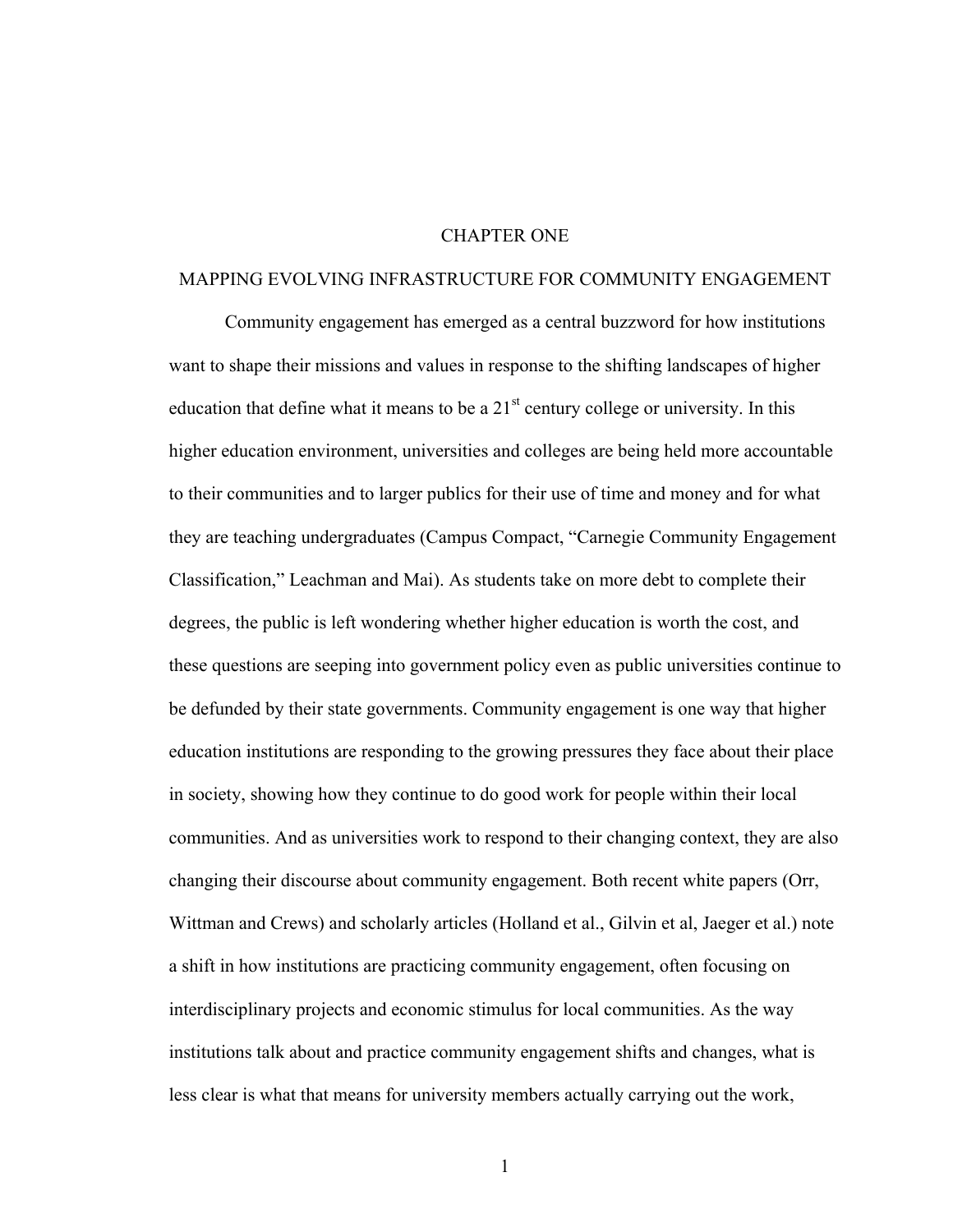particularly in how it is valued. For many faculty members, gaining institutional support for community engagement is difficult and leaves many scholars clashing with departmental and college supervisors over what research/knowledge-making practices look like, funding, and time commitments (Ellison and Eatman; Saltmarsh, Giles Jr., Ward, and Buglione; O'Meara, "Rewarding;" Sobrero and Jayatrane). Several institutions stand out as having incorporated community engagement fully into their institutional ethos and are well known by engaged scholars—Michigan State University, University of North Carolina at Chapel Hill, and University of Memphis, among others. But for many institutions, the work of learning how to value and support community engagement is a process that has only just begun.

As schools begin these efforts, insufficient institutional infrastructure for community engagement remains a recurring theme within scholarship on community engagement in rhetoric and composition, an area of inquiry often referred to as community writing, as many scholars point to the struggles to align their projects with institutional structures for engagement. Within detailed, micro-level projects, scholars note the misalignments with university macro-structures. For example, Paula Mathieu, in *Tactics of Hope*, describes why it is important that her project Kids' 2 Cents, a series of art and writing workshops for homeless children that began as an experiential learning opportunity in a course, exists outside of university structures. She asserts, "Since neither the course nor the project was defined by institutionalized service-learning structures, it could be adaptable in seeking to negotiate the timeframe between the university schedule and the organic needs of the project itself—the best way to build trust, continuity, and enough momentum" (109). Similar conversations about sustainability and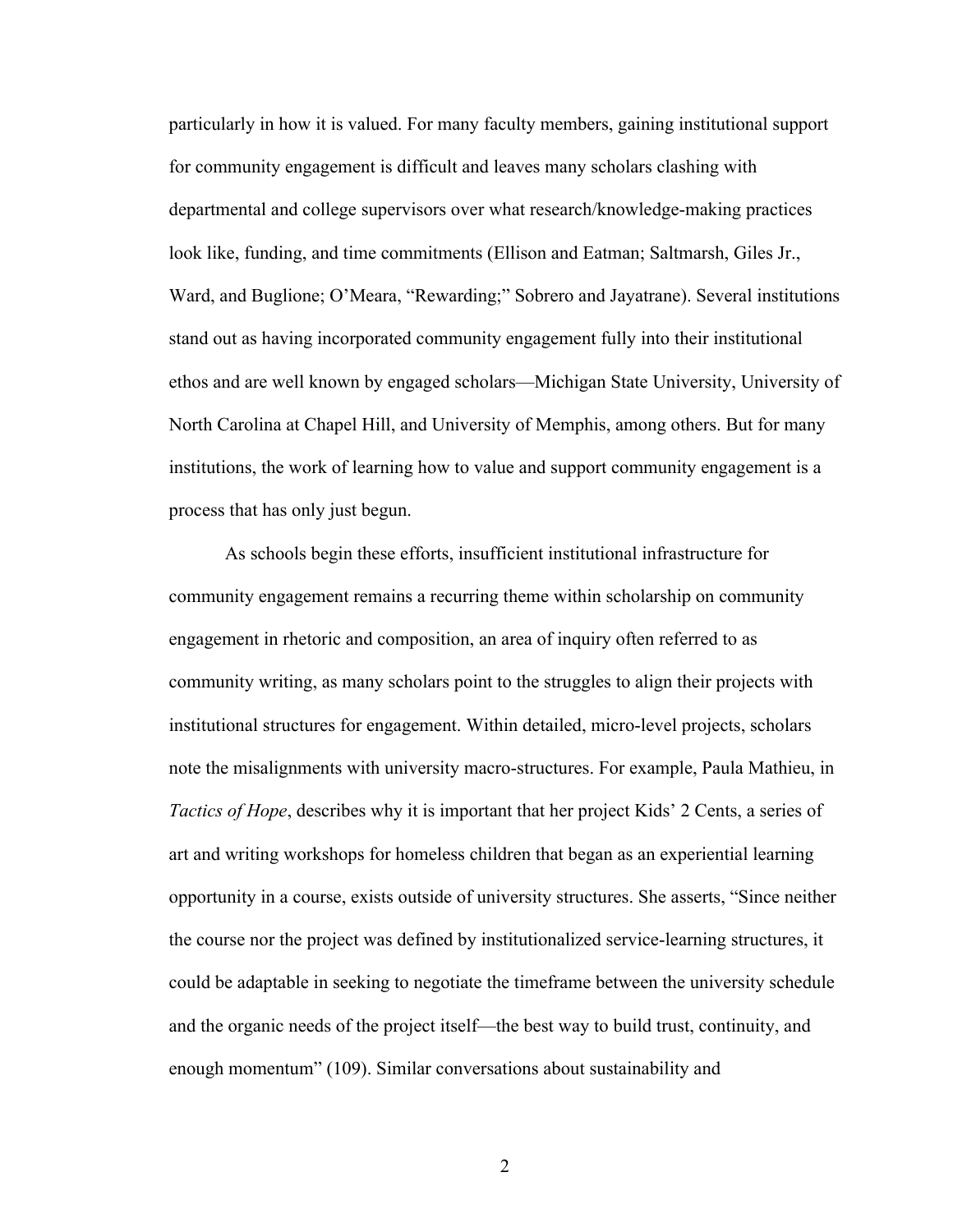institutionalization of projects occur in Ellen Cushman's "Sustainable Service Learning Programs," Margaret Himley's, "Facing (Up To) 'The Stranger' in Community Service Learning," and Shari J. Stenberg and Darby Arant Whealy's "Chaos Is the Poetry: From Outcomes to Inquiry in Service-Learning Pedagogy."

What scholars have spent less time exploring, however, is how universities construct institutional structures for community-engaged research and how current and evolving structures influence engaged projects in our field. Conversations about macrolevel community engagement structures are happening to a greater extent now than they have in the past, particularly through Restaino and Cella's *Unsustainable* and recent special issues of *Community Literacy Journal* (11.1 "Envisioning Engaged Infrastructures for Community Writing") and *Reflections* (16.1 "Sustainable Communities and Environmental Communication") drawn from the inaugural Conference on Community Writing, all of which consider elements of infrastructure for and institutionalization of community writing projects. But these conversations need to grow through discussions of how scholars' community work happens at their institutions—how it is a part of (or not) structures for engagement and how it is visibly valued—in order for scholars to make their scholarly work more legible and valued by their institutions. Our institutional structures shape our projects explicitly and implicitly, and through this examination of how infrastructure mediates university aspirations for community engagement and actual engaged projects, scholars in rhetoric and composition can better see how to navigate their university systems to make their projects better understood and supported at their home institutions. Further attention to these processes is especially needed because of community writing's recent growth as a subfield, evidenced by the well-attended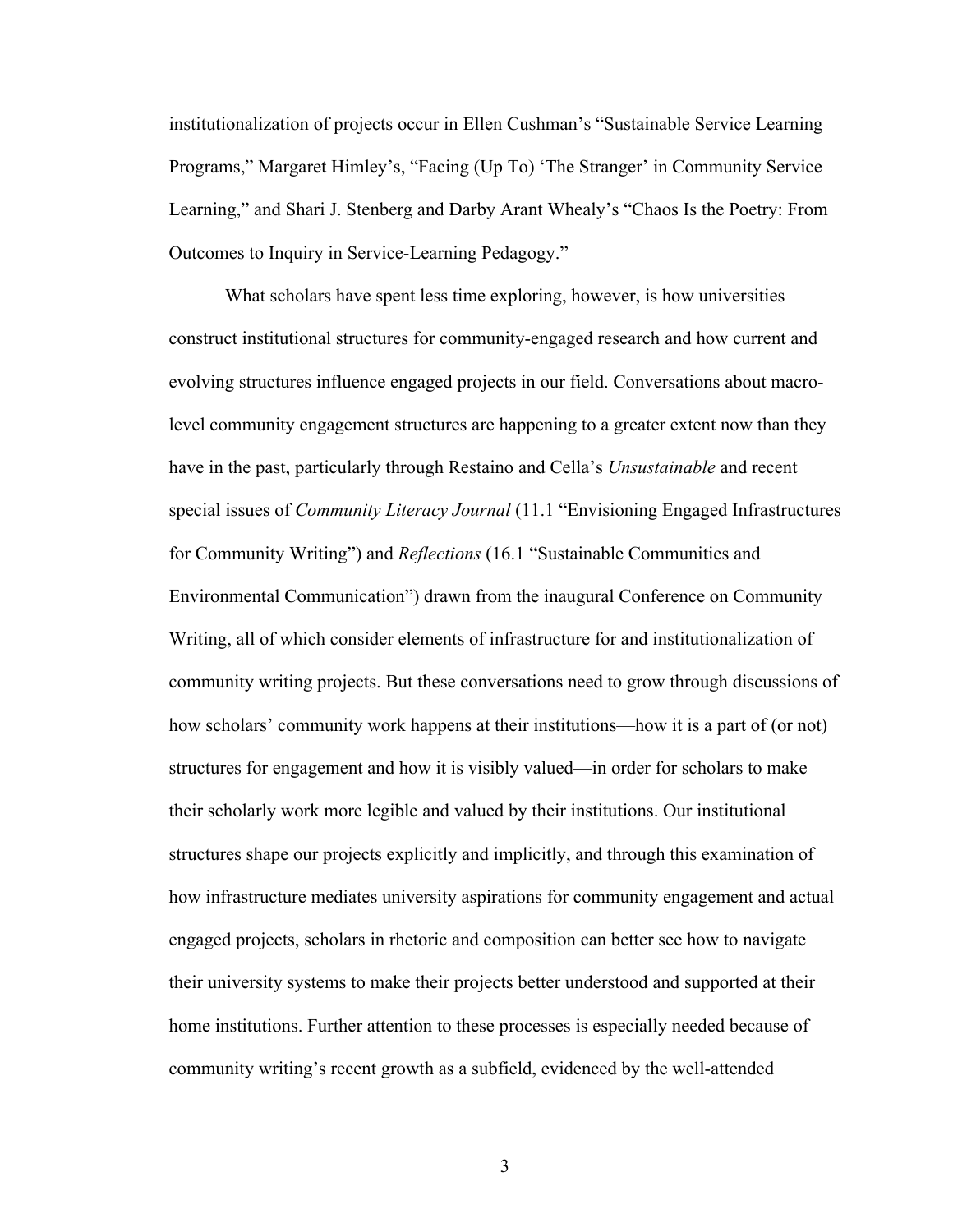Conference on Community Writing and a growing number of community-related sessions at the Conference on College Composition and Communication.

In this dissertation, I contribute to the growing body of community writing scholarship focusing on institutional contexts that enable and constrain engaged research as I illuminate structures for engagement at one university, mapping some of their complexities to provide a richer view of how they influence the work of engaged scholars. My analysis focuses on three commonly-cited challenges for engaged scholars that are noted broadly in community engagement and specifically in community writing scholarship: applying for promotion and tenure when policies do not recognize community-engaged research and teaching (Donnelly, Foster); learning how to form partnerships and engage with community members ethically and reciprocally (Day et al.; Fero et al); and finding ways to cross disciplinary boundaries (Amey, Brown, and Sandmann; Greenwood). I use the University of Louisville (UofL) as a case study to examine the intricacies of each of these challenges, presenting a robust view of how these issues are structured within one institution. UofL makes for a compelling case study because it is an institution that is in the process of strengthening support for community engagement, deepening and enacting the *aspirations* for engagement seen as a core element of the university's vision for its future ("The 2020 Plan"). Because UofL is still in the process of crafting engaged infrastructure, it shows how an institution with genuine interest in supporting engagement grapples with the lived realities of translating aspirational visions of the university into support for on-the-ground community-centered projects. In this study, I examine current structures (policies, procedures, general environment) connected with these institutional problems to complicate scholarly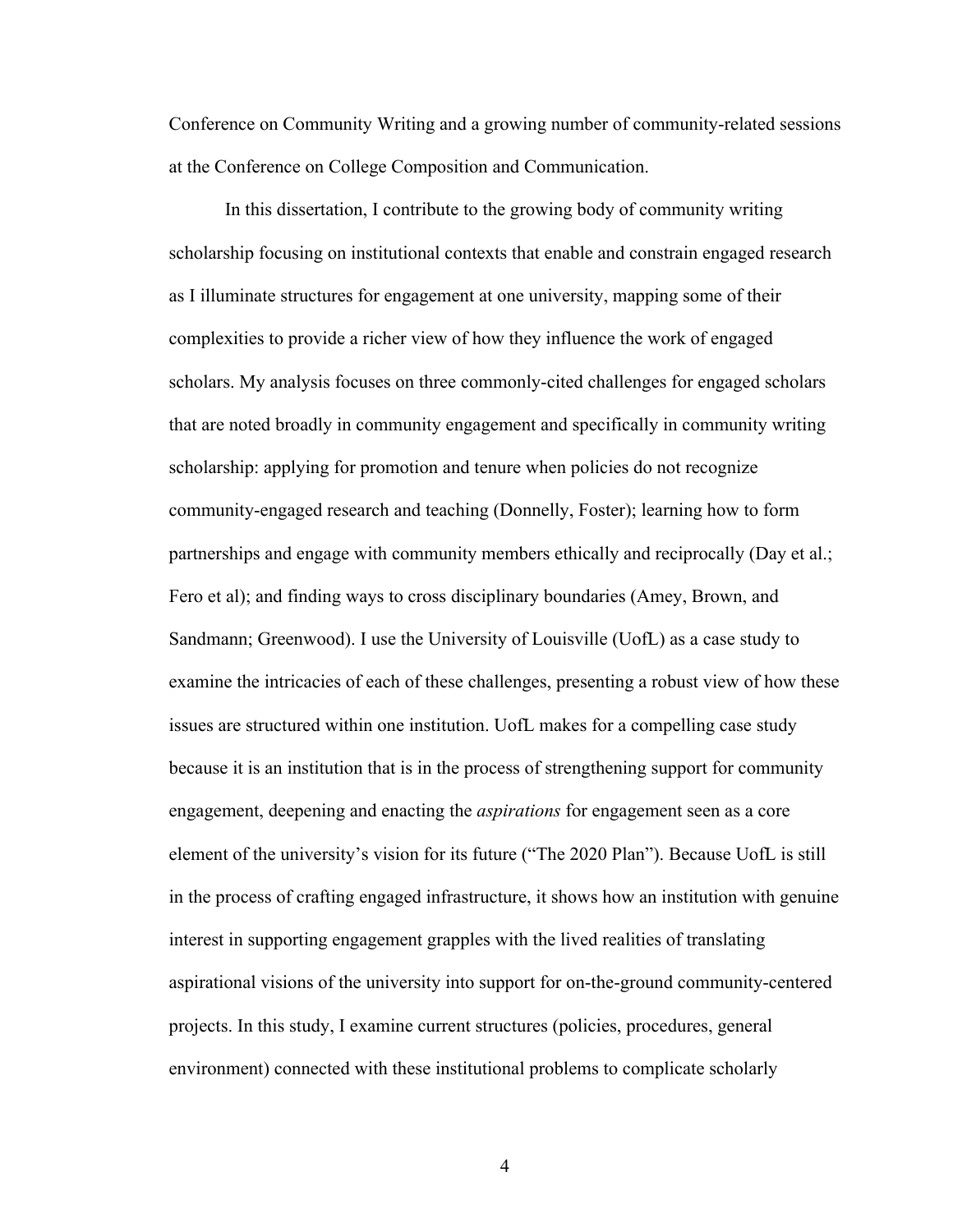understandings of such issues and find ways to expand UofL's involvement in the community while enabling engaged scholars' research processes. Toward that end, I ask two main questions: 1) How do UofL's institutional structures affect and shape community-engaged research? 2) How can and do people work within these structures what are the connections between macro-level university goals for community engagement, meso-level institutional policies that direct faculty and graduate student work, and micro-level on-the-ground projects led by faculty and graduate students? To answer these questions, I utilize an institutional critique methodology informed by work in institutional ethnography that combines analysis of university policies and documents with stakeholder interviews in order to explore the lived realities of these policies. Analyzing institutional policy in this way is useful for seeing the extensive difficulties of working within these institutional systems, which are often elided in community writing scholarship because they are mentioned only briefly, if at all. This mapping project locates areas for future development to provide further study of how institutional structures might support engaged researchers. In this introduction chapter, I present an overview of scholarship, emphasizing conversations about institutional aspirations for and structures that enable engaged research; describe UofL's growing commitment to community engagement; explain my primary methodology and methods for my analysis of UofL's structures for engagement; and outline the chapters that follow.

## **Review of Literature**

This dissertation builds on a decades-long conversation that involves scholars (across higher education and specifically in community writing) arguing for a fundamental change in how we make new knowledge that addresses pressing social needs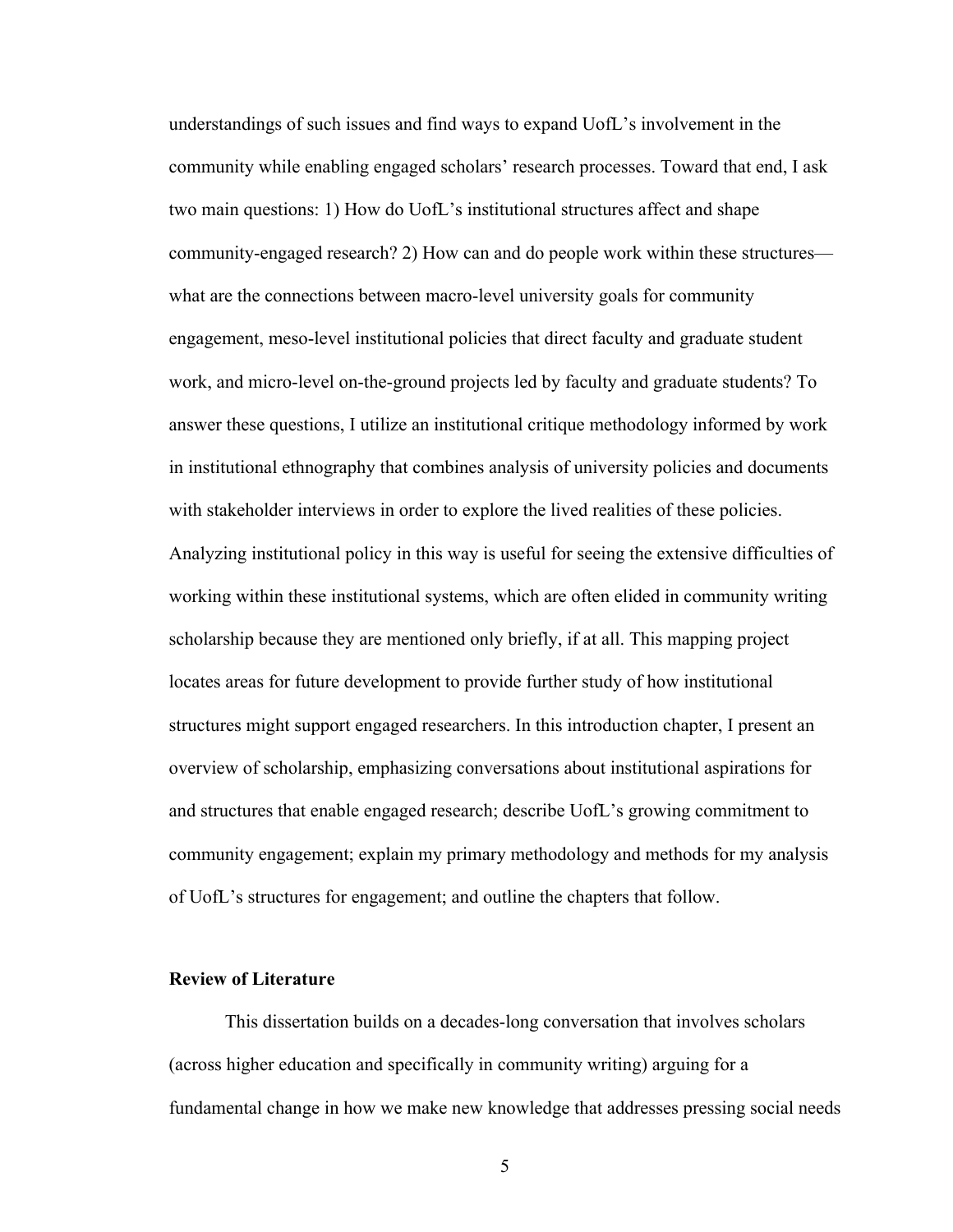across communities beyond the university. In the 1973 report, *Scholarship for Society*, the Panel on Alternative Approaches to Graduate Education writes that they are "convinced that much more must be done to enable humanistic scholars and researchers in particular to perceive -- and fully participate in -- relationships between their knowledge and the problems facing a confused and fragmented society" (13). This report shows early discussion of addressing social issues with academic knowledge-making, but many posit the real starting point for current conversation about community engagement as Ernest Boyer's seminal 1996 article, "The Scholarship of Engagement," where he calls for academics "to serve a larger purpose—to participate in the building of a more just society and to make the nation more civil and secure" (22), "connecting the rich resources of the university to our most pressing social, civic, and ethical problems" (32). Boyer and the Panel on Alternative Approaches to Graduate Education along with many other scholars (Cushman, "The Rhetorician;" Goldblatt, *Because We Live Here*; Park et al.; Bringle et al.) have contributed to decades of research showing *why* engaged research matters for universities. In this project, I focus on *how* institutions that are committed to answering these calls might create structures that allow them to better support community engagement.

Scholars across disciplines have advocated for different ways to frame and discuss community engagement over the years using varied terms, theories, and models for engaging their local communities, which leads to (sometimes drastically) diverse views of why and how to engage with community partners. Weerts and Sandmann emphasize the difference between outreach/service and engagement, referring to outreach/service as "one-way approaches to delivering knowledge and service to the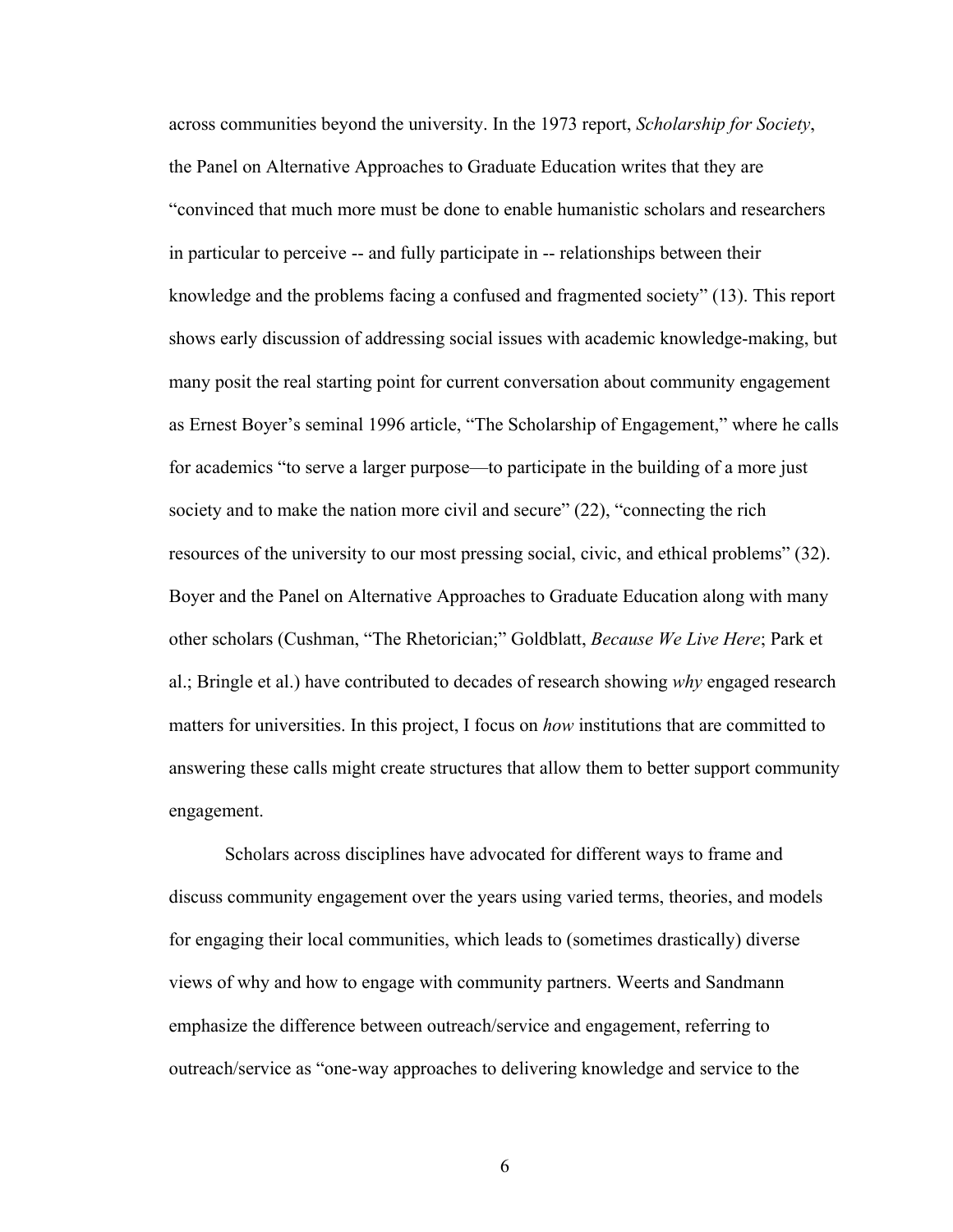public" and engagement as "a two-way approach in which institutions and community partners collaborate to develop and apply knowledge to address societal needs" (632). A partnership-based approach that utilizes knowledge and expertise from all parties is seen as a central part of participating in community *engagement* rather than community *service*, and engaged scholars utilize this approach in their teaching and in their research. In community-engaged teaching, frequently called service-learning, instructors implement "a pedagogy of action and reflection, one that centers on a dialectic between community outreach and academic inquiry" (Deans 98). While community-engaged teaching has been a central point of discussion in community engagement scholarship (Barnett, Silver, and Grundy; Carpenter; Duchelle et al.) and, more specifically, in community writing (Cushman, Deans, Green), this dissertation focuses primarily on community-engaged research, which involves "knowledge discovery, application, dissemination, and preservation" that mutually benefits all partners (Fitzgerald et al. 13). Community-engaged research, also called engaged research or engaged scholarship, answers the calls by Boyer and others to make and circulate new knowledge that goes beyond university boundaries and addresses pressing civic and social issues by partnering with community members to identify local concerns and determine the best strategies for how to resolve them.

Many institutions are working to enact community engagement practices by creating stronger structures that support engaged research (and teaching) through organizational systems like offices, departments, and policies focused on advocating for the importance of this type of work. Too often, community engagement is relegated to a buzzword as an institution tries to show that they care about local issues beyond their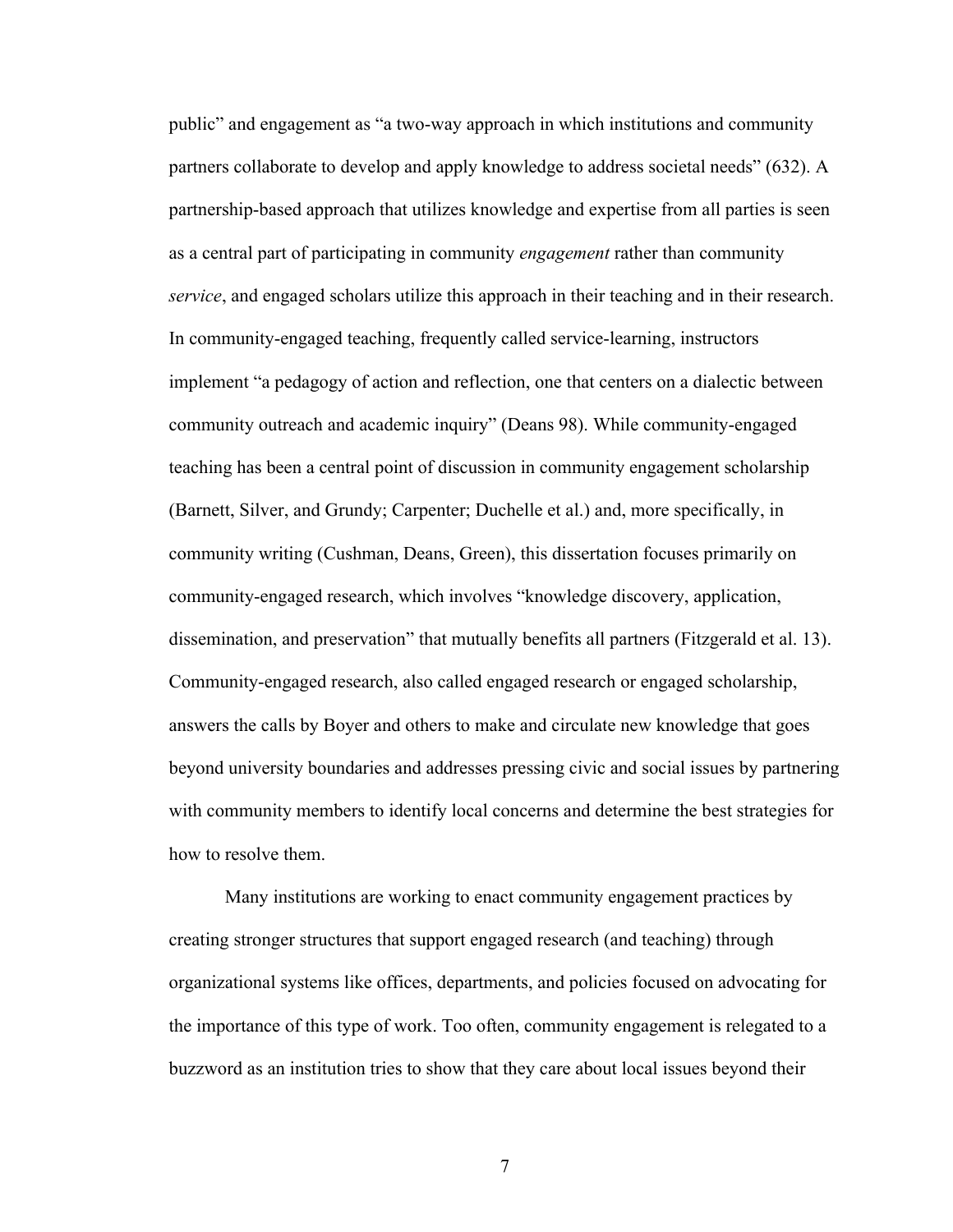campus, while entrenched systems make it difficult for individual members of that institution to participate in the community-based work that might actually address local issues. The strength of "community engagement" as a buzzword can be seen in its frequent inclusion in university "vision statements" or "strategic plans" across a range of institutions, including: large public universities (University of Louisville, University of Texas), land grant universities (University of Illinois system, University of Tennessee system), private universities (University of San Diego, Willamette University), and liberal arts colleges (Williams College, Swarthmore College). Additionally, hundreds of universities are now officially classified as "Community Engaged" institutions via the Carnegie Foundation's elective classification, with more universities applying for the designation in each five-year application cycle. While this is not a problem in and of itself, it's possible that the status of the classification can become more important than the community engagement itself. For example, in Florida, the State University System Board of Governors has set a goal for *all* Florida state colleges and universities to achieve the Carnegie classification by 2025 "as it is a premier national indicator of a public university's commitment to community engagement" ("Florida Board of Governors Approves"). All of these vision statements and classification applications are accompanied by some amount of community-engaged work at these institutions. For instance, the Carnegie application is quite extensive and requires applying institutions to describe several measures for community-based research and teaching. Yet, vision statements or a particular Carnegie classification do not ensure that community engagement practices are deeply embedded within an institution through policy and structural support. Being an engaged institution requires more than aspirational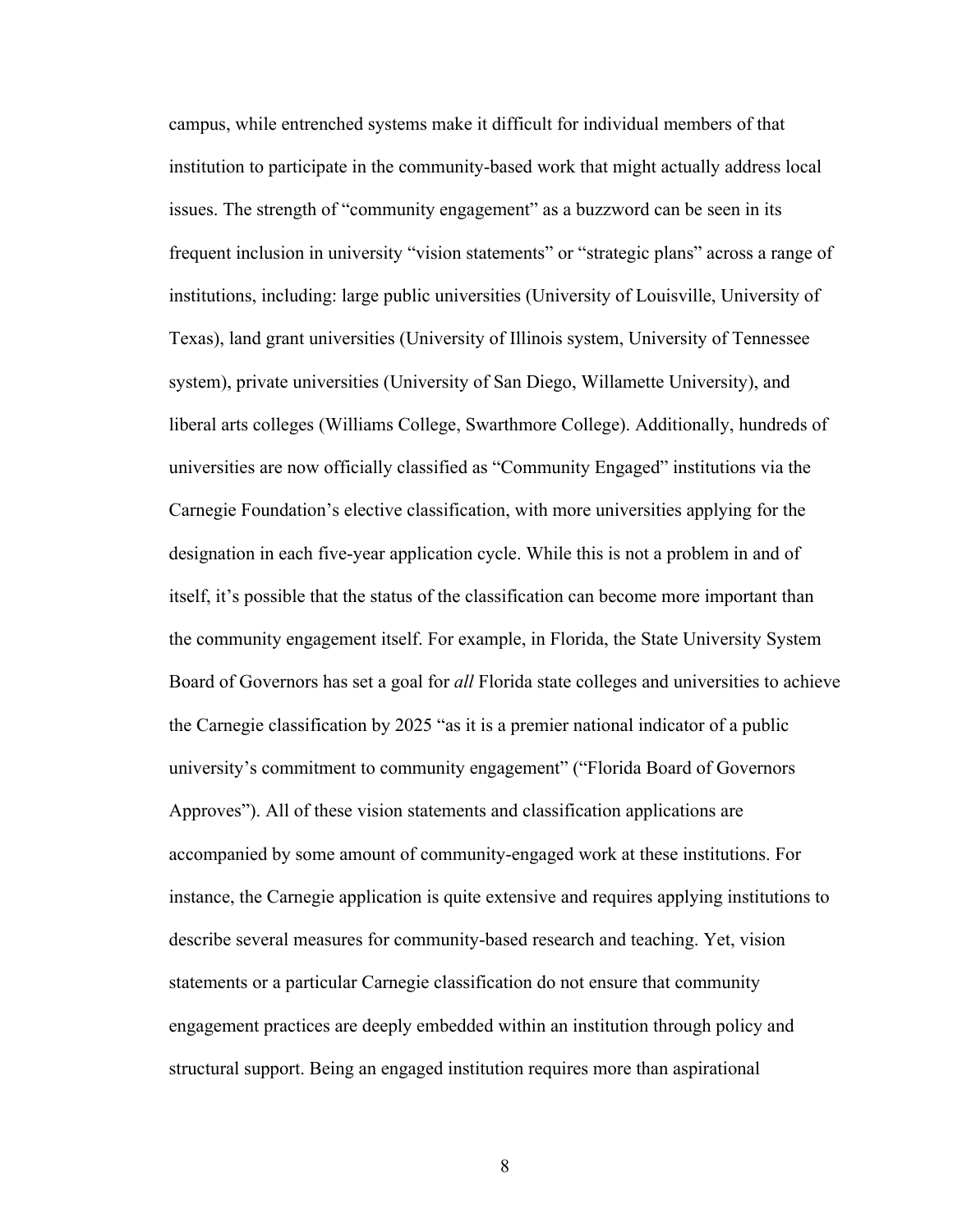statements and a series of model individual projects; it also requires comprehensive support structures integrated into the institution.

Institutional structures within the university are especially relevant for scholars pursuing community engagement because they often have a difficult time navigating such systems to make their scholarship comprehensible as intellectual work to colleagues and administrators. Some exemplars of universities that connect their engaged aspirations with systemic action through structure building are Michigan State University, the University of North Carolina system, and Portland State University. Each of these institutions have modeled actions to ease challenges for engaged scholars, including: revising tenure policies, adding offices and organizations that can help interested faculty and students learn to engage with local communities, and creating institution-wide web resources for engagement efforts, whether mono- or transdisciplinary. For example, Michigan State University has a large Office of University Outreach and Engagement (with over 80 staff members) that creates and coordinates partnerships and projects across eight different areas (e.g, arts and culture, health and wellbeing, human-technology interaction); offers workshops and consultations to faculty and students interested in community engagement; and has published several well-received reports and guides about their practices (University Outreach and Engagement). Additionally, scholars at the university have published widely about institutional structures at MSU that help emerging and established scholars build and maintain community partnerships as well as their own professional identities within the institution (Doberneck et al., Matthews et al., McNall et al.). Institutions like MSU show how institutional structures can be built to support engaged researchers, but what is less visible is the *process* of creating such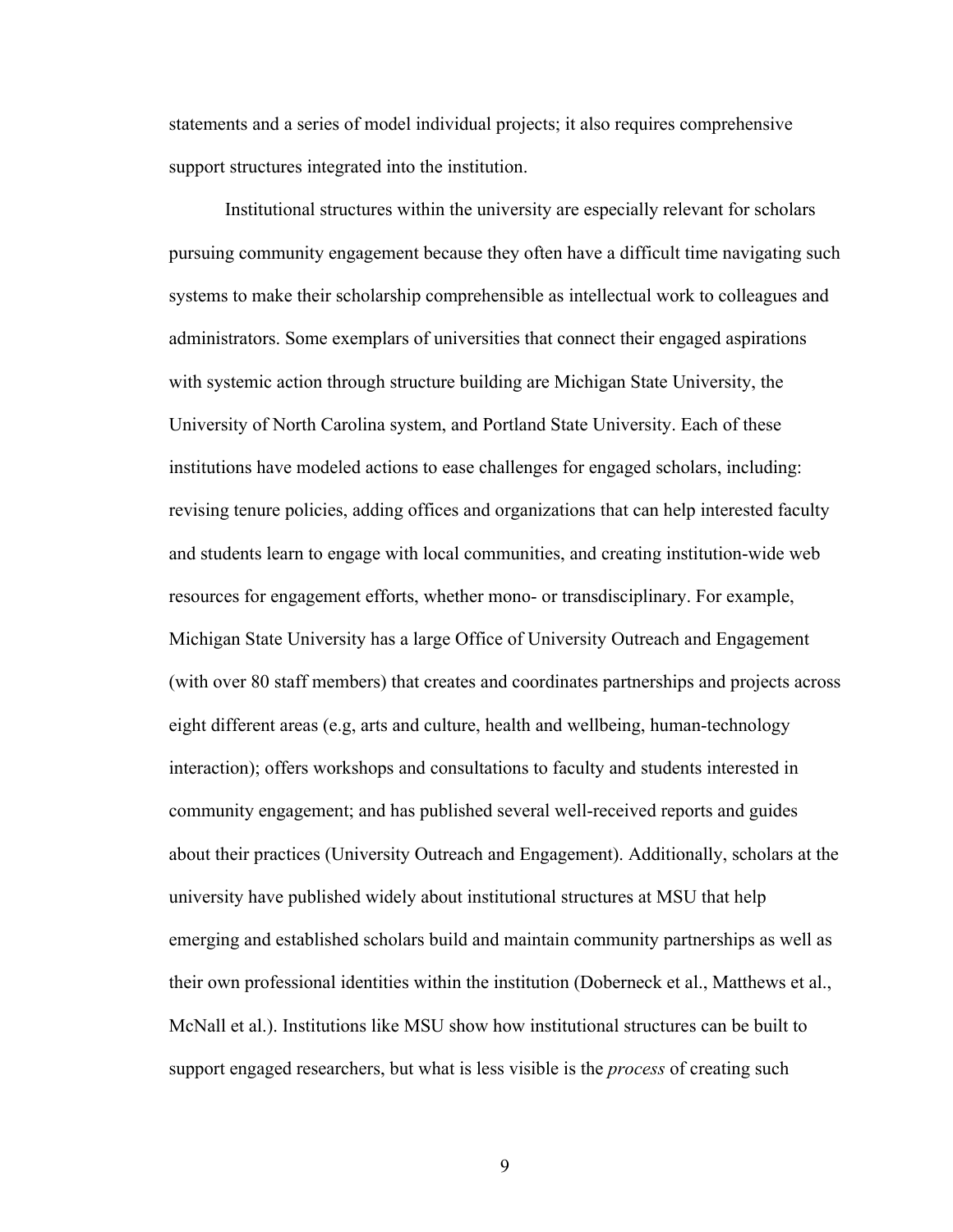support, which requires a thorough understanding of the challenges of community engagement and the time, energy, and commitment to shape systems that can support scholars in the full complexity of those issues.

Such processes are similarly occluded in community writing scholarship where conversations about navigating university systems are often left to lore, with scholarship more often focusing outside the university to examine systems and structures relevant to community partners rather than at scholars' home institutions. Paula Mathieu in *Tactics of Hope* describes her difficulties establishing herself as a partner to *Spare Change*, a street paper in Boston where she hoped to share expertise from her years of work at a street paper in Chicago. Instead, she found herself needing to learn the structures of *this*  organization, putting in hours of work to build relationships. Relationship building also comes into play in Eli Goldblatt's *Because We Live Here* as he discusses trying to form partnerships among different organizations and institutions in Philadelphia to create vertical alignment between high school, community college, and university writing curricula. Similarly, Jeff Grabill in *Writing Community Change: Designing Technologies for Citizen Action* looks outside of his institution to think about infrastructure for change at various community organizations, and Mary P Sheridan-Rabideau in *Girls, Feminism, and Grassroots Literacies: Activism in the GirlZone* discusses the rise and fall of GirlZone, studying documents and the material conditions of the organization. All of these scholars are discussing structures and systems that are a part of their community engagement practices, but they leave out the process of working within their own university structures to make their work visible as scholarly inquiry.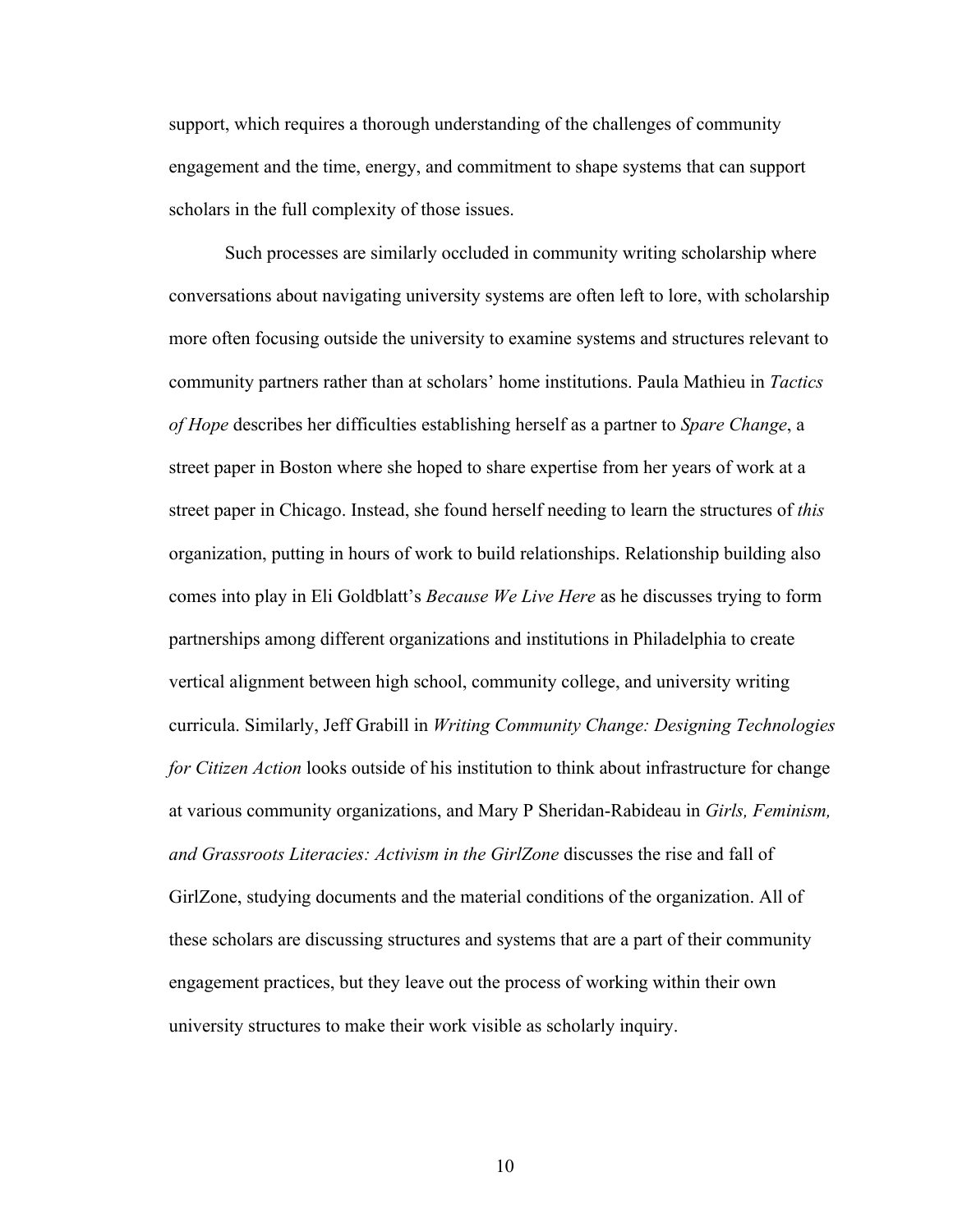More recently, as community writing continues to grow as an area of inquiry in rhetoric and composition, scholars have begun focusing on about how their home institutional contexts frame their work in this subfield. Laurie JC Cella and Jessica Restaino's collection *Unsustainable* contains chapters that describe misalignments between institutional structures and the realities of engaged projects, including: addressing difficulties that emerge when a project aims to serve community and pedagogical needs (Parks), finding the tactical successes in projects that lose institutional support (Feigenbaum, Douglas, and Lovett), and navigating the complications of committing to community engagement when moving from university to university (Deans). Restaino, in her conclusion to the collection, calls for a "radical reconfiguring of what university/community collaborations might look like and how they can be valued, given a university system whose scholarship and politics laud such collaborations, but whose infrastructure is not designed to reward or support them" (253). The inaugural Conference on Community Writing in 2015 took up this call as it worked "to build a national network of people, ideas, resources, and support structures—an engaged infrastructure—to make the work we do in and about our communities more sustainable, impactful, rewarding, and rewarded" (House, Myers, and Carter 1). Veronica House, Seth Myers, and Shannon Carter continued this work in the recent special issue of *Community Literacy Journal* on "Building Engaged Infrastructure" where scholars write about cultivating relationships (Feigenbaum; Jacobi), critiquing our role in problematic social structures (Kannan, Kuebrich, and Rodríguez; Rider), and developing pedagogies (McCarthy) and professional development opportunities (Savini) for engagement,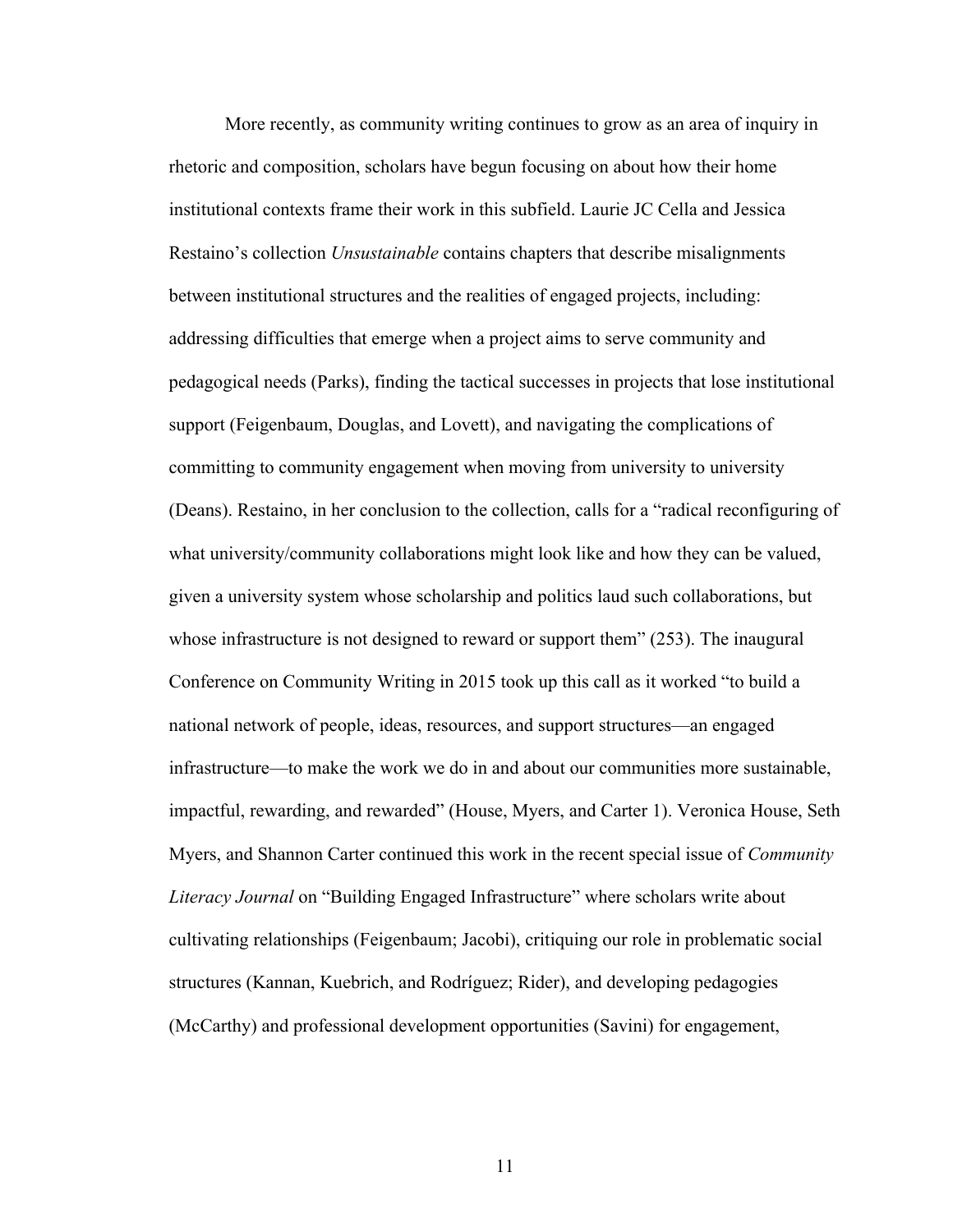detailing a more expansive vision of community writing and crafting the engaged infrastructure that can support such a vision.

Despite these recent additions to community writing scholarship, much of the discussion about how engaged scholars can navigate university structures for community writing remains relegated to conversations with other scholars at conferences and via email. Community writing scholarship provides a deep well of information and analysis regarding forming partnerships and working within community-based structures. Emerging engaged scholars *also* need a wealth of information about how to maneuver through the difficulties they might encounter in their university contexts, and developing this area of scholarship further can aid in the growth of the community writing subfield. As Jeff Grabill argues in "Infrastructure Outreach and the Engaged Writing Program," structures for engagement must be made visible in order to understand "the rhetorical work that people do together;" he explains, "we must render visible the infrastructure that remains (or wants to remain) invisible and that supports, locates— participates in—that rhetorical work" (Grabill 21). My study's work toward revealing the layering of visibility of institutional structures for engagement helps increase comprehension of *how* scholars at every level can navigate university systems and allows them to see leverage points at which they might make change.

To make visible engaged infrastructure, I examine three challenges identified across community engagement scholarship and specifically in community writing promotion and tenure, learning opportunities, and transdisciplinary projects—that I argue are central to fostering a community-engaged institution and supporting engaged scholars. The complexities of these issues are often elided in scholarship, doing scholars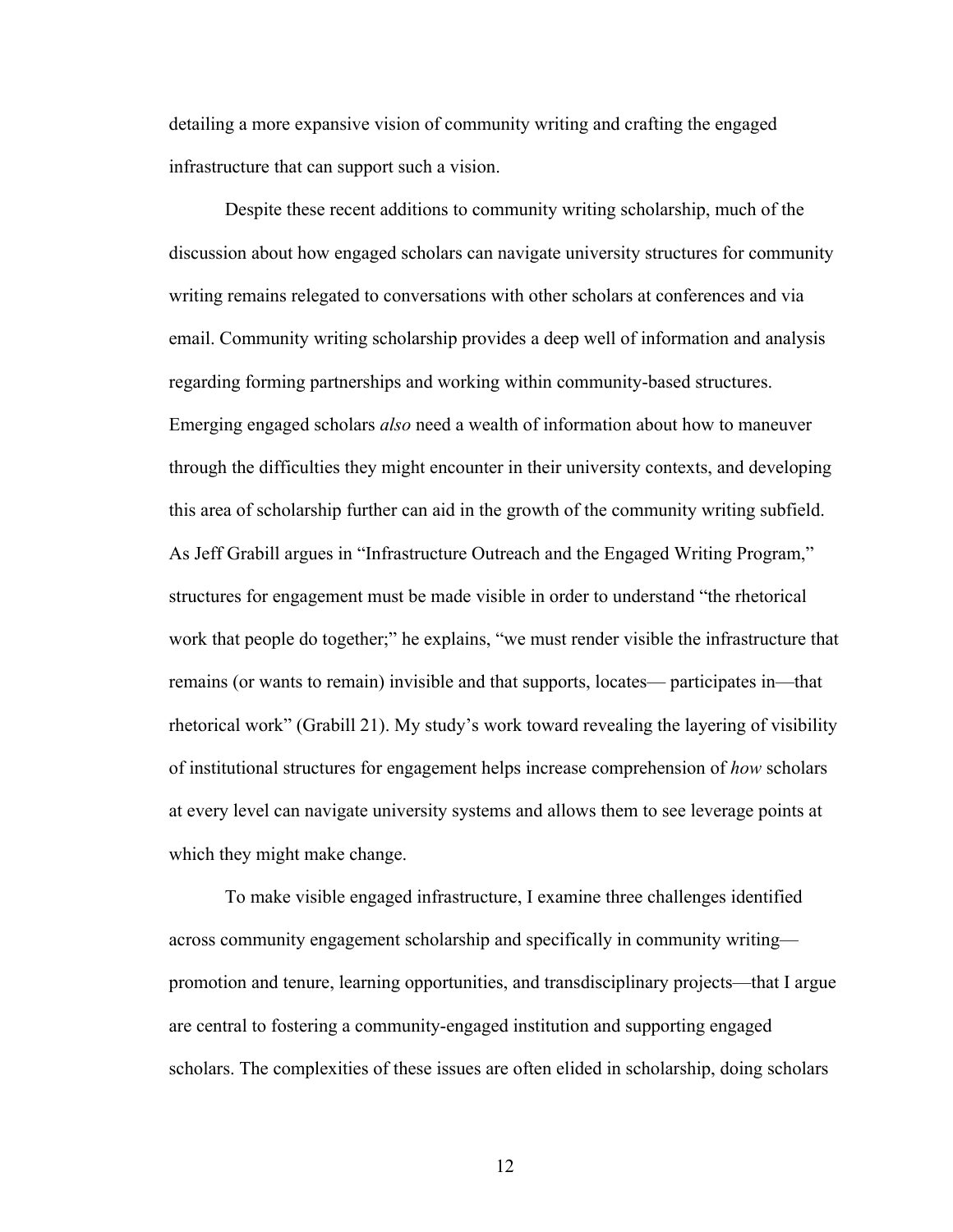and administrators a disservice by misrepresenting *how* to develop *what* institutional structures for engagement at a university. I delve into these three particular challenges at one institution to display the intricacies of enacting what is called for in scholarship, adding dimensions to the relatively flattened suggestions for solving the complicated problems of institutional structures for engagement. This dissertation begins the process of creating action plans for strengthening engaged infrastructure, contributing to a more robust scholarly conversation about university contexts in community engagement scholarship, which is particularly needed in rhetoric and composition.

## **UofL as a Telling Case**

UofL is in the midst of a revived investment in and strategic planning for community engagement as it works to become "a nationally recognized metropolitan research university" ("About the University of Louisville"). Starting in the early 2000s, UofL began to reestablish its dedication to Louisville as a city, incorporating more outreach and explicitly creating community engagement projects by seeking out partnerships with organizations across the city. UofL has escalated its efforts in the past ten years—changing their Vice President of External Affairs to the Vice President of Community Engagement, creating an Office of Community Engagement and hiring a director for it, centralizing their engagement efforts, and providing more strategic support for engaged research and teaching in individual colleges across the university. These structural changes show movement toward community engagement being more strongly valued within the institution. Additionally, UofL has been awarded the Carnegie Foundation Community Engagement classification and has labeled Community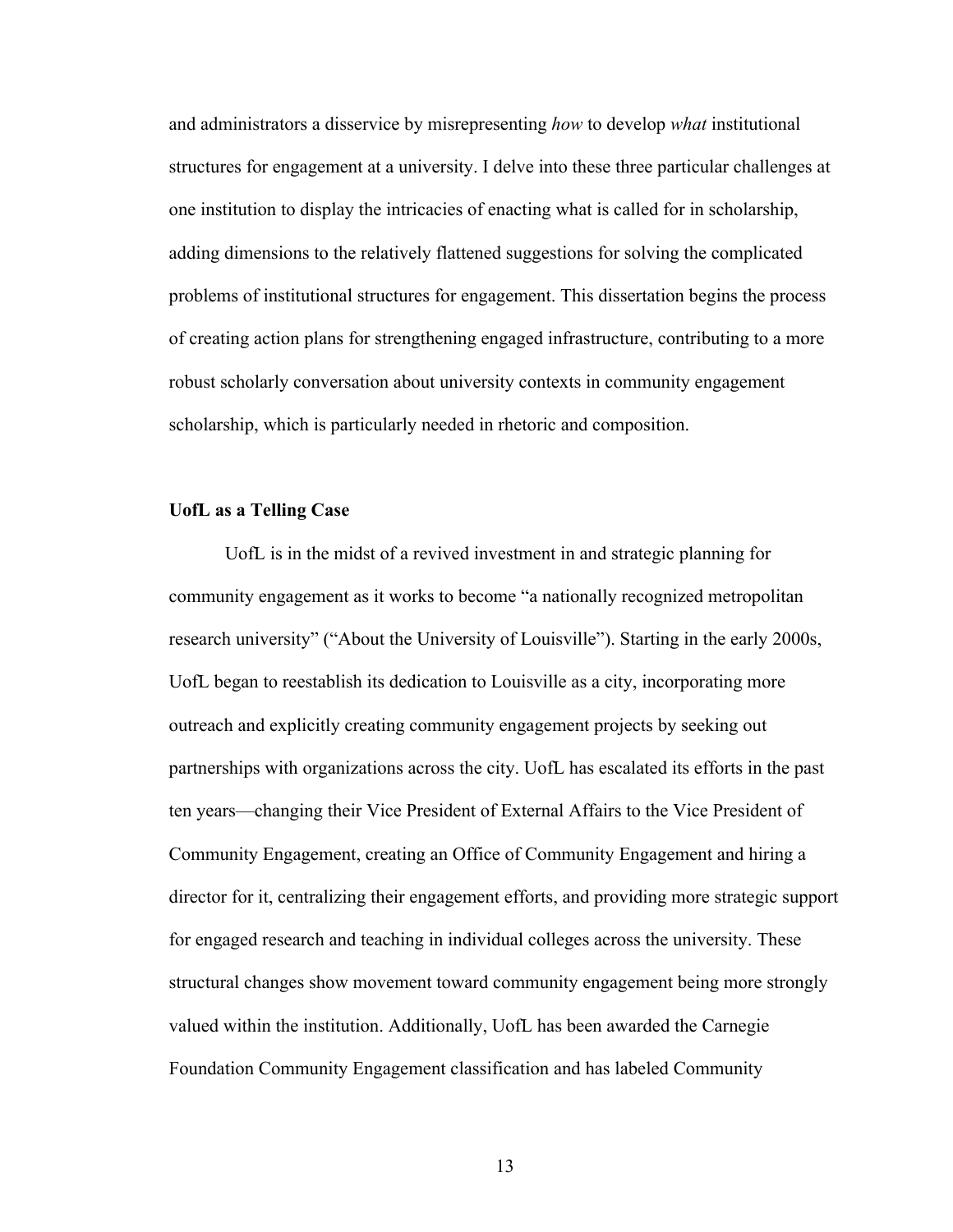Engagement as one of its five priority areas for its "2020 Plan" to "become a preeminent metropolitan university" ("The 2020 Plan"). UofL is an institution that is trying to build structures for and promote community engagement. It's a messy process, but administrators are dedicated to community engagement as a central pillar of the university.

Because of this renewed dedication to community engagement, UofL makes for a valuable case study for evolving structures that support engaged research. This process is still in progress, and though UofL is interested in and excited by community engagement, it does not have the centralized structures that more established engaged institutions, like Michigan State University, Portland State University, or the University of Memphis, already have to support faculty and students interested in pursuing community engagement projects. At these benchmark institutions, the process of how such intensive and expansive structures came to be is unclear, obscuring some of the complications of the structures that are important for the central challenges I describe, which makes it difficult for other universities and colleges to see where to *begin* infrastructure building for engaged scholarship. Analyzing UofL's structures as they are in process reveals what *becoming* an engaged institution looks like, presenting a more useful analysis of how to grow the necessary structures to support community engagement.

Bruno Latour, in *Science in Action*, advocates for this type of analysis in his discussion of black boxing, where he differentiates between "science in the making" and "ready made science," examining projects as they work toward their goals (e.g., planning for a nuclear power plant, designing a computer, "science in the making") rather than finished products (e.g., the nuclear power plant, the computer, "ready made science")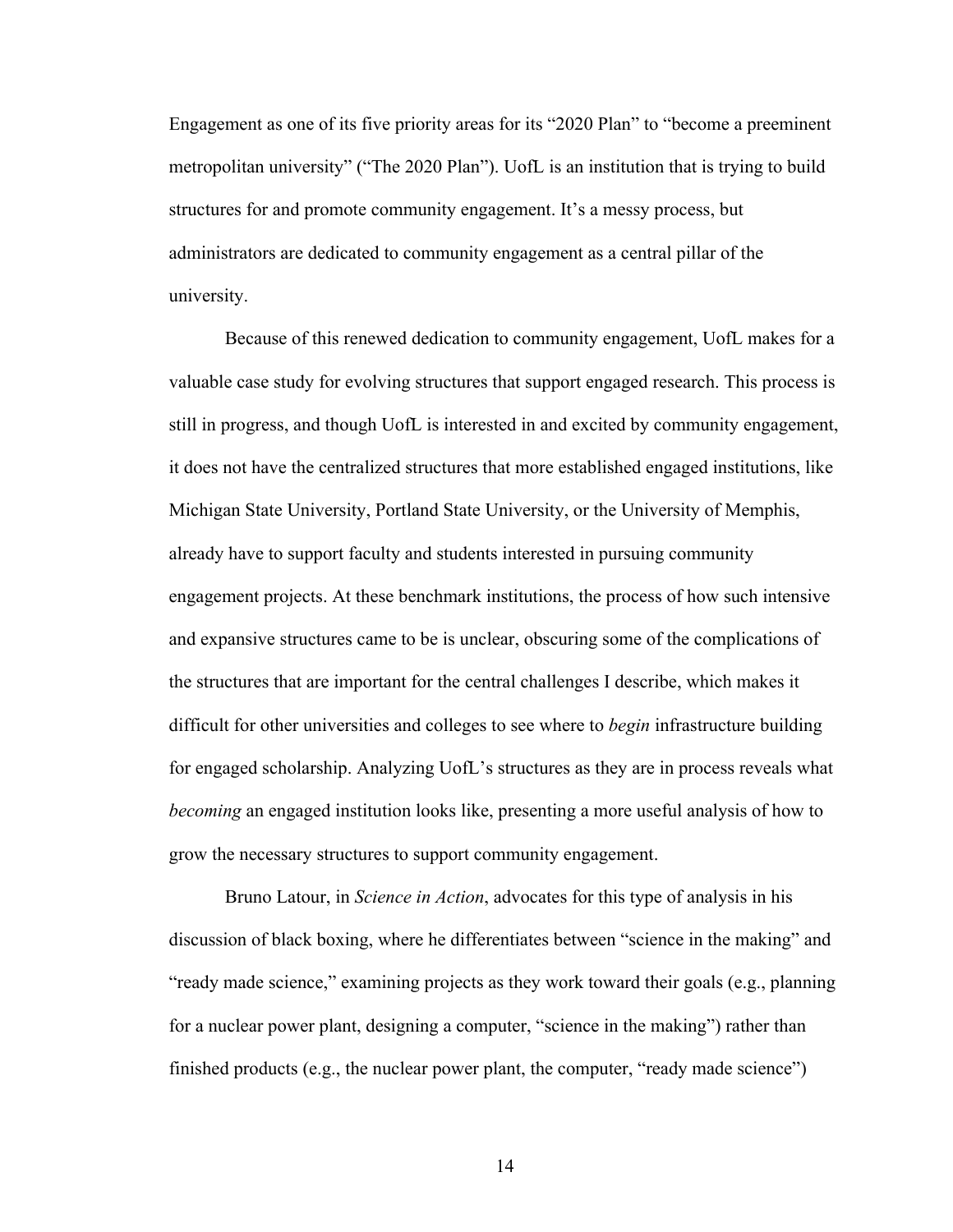(Latour 2-3). When a structure is black boxed, it is seen as commonly understood and, thus, reduced only to its input and output. Thus, Latour argues that instead of "looking for social influences and biases" in finished products, it is "much simpler" to examine those projects "*before* the box closes and becomes black" (21). Studying projects in the making can reveal a stronger understanding of how those involved achieve/d their goals, including the myriad variables that influence a project before only the input and output matter. Thus, I am studying UofL's structures for engagement now, as it is in the process of building support for engaged research, before the black box closes, detailing how they are working to achieve their goals before a set story is completed and the complicated process of becoming a benchmark engaged university is concealed.

One space at UofL where the complexities of becoming an engaged institution are particularly apparent is in the College of Arts and Sciences (CAS), and because of the messy context for engaged research in this academic unit (which features many disciplines that do not emphasize community-engaged research unlike Social Work or Public Health), the time constraints of this dissertation, and the fact that CAS houses my own discipline, I concentrate the majority of my study on how UofL's aspirations and institutional structures work within this unit. CAS makes for a particularly compelling focus because although it has more community partners, 222, than any college or school besides Social Work, which has 232 ("Partnerships Snapshot 2014-15"), the unit's engaged work is not widely lauded across the institution or particularly well supported by individual departments. Part of the reason may be that research in many of these disciplines has traditionally consisted of textual analysis completed individually, making community engagement difficult to comprehend within existing disciplinary structures.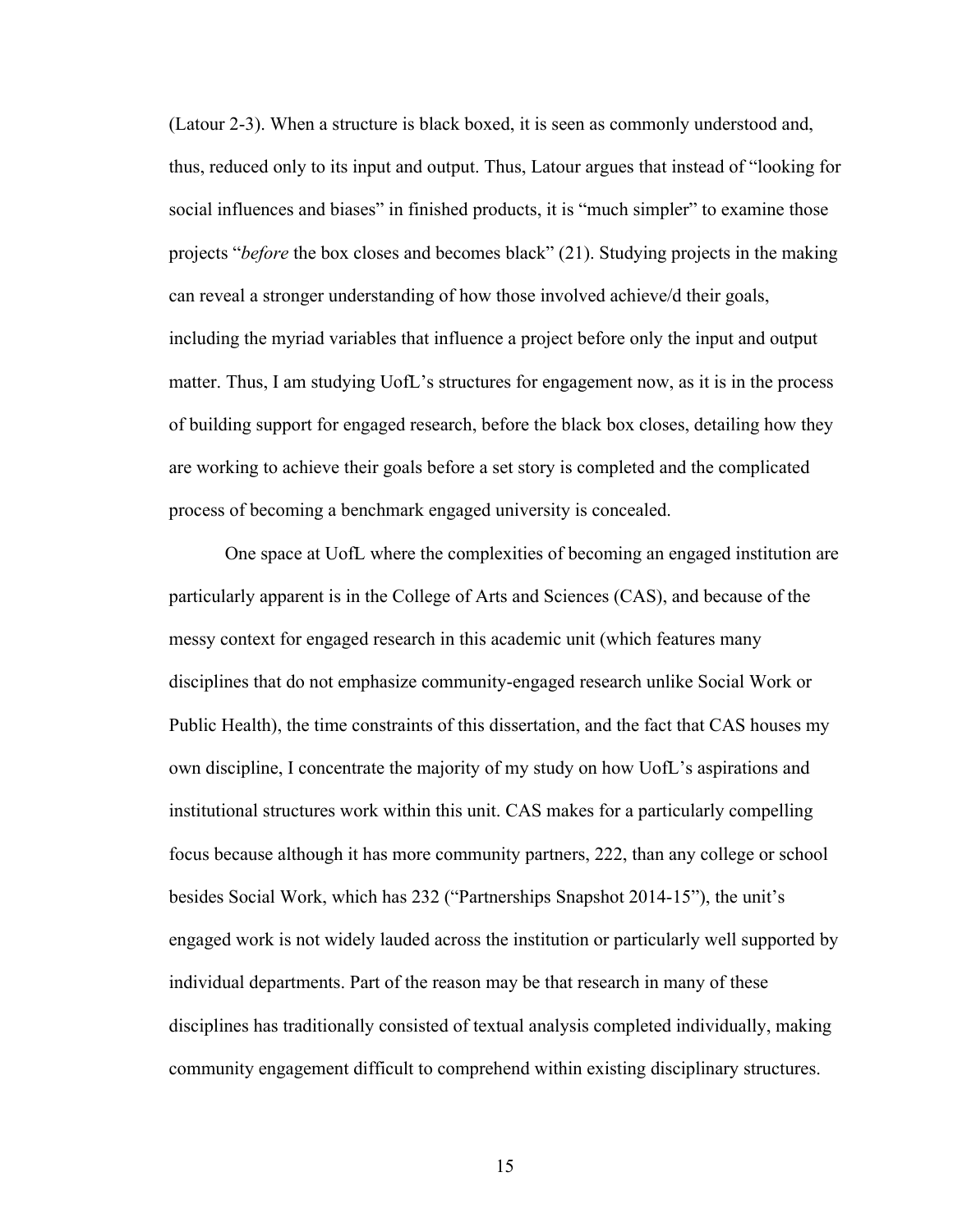Across interviews, administrators from the Vice President of Community Engagement's office and faculty from CAS claim that CAS is "behind" in showing how they value engaged scholarship when their faculty members pursue it. When administrators like the Vice President for Community Engagement and the Director of the Office of Community Engagement discuss UofL's successes—specific projects that show what good work the university is doing—they rarely point to CAS projects, whether in interviews for this dissertation or in the application for the Carnegie Community Engagement Classification. Featured projects from the College of Education and Human Development, the School of Public Health and Information Sciences, and the Kent School of Social Work, are given institutional visibility because they are the ones on the minds of administrators and featured in panel discussions by the Office of Community Engagement like the 2016 Symposium on Interdisciplinary Engaged Scholarship, which included projects from Education and Public Health. Though CAS has such a high number of community partners (especially when compared to high profile programs like Education with 76 partnerships and Public Health with 48), it is still primarily seen as a place where there are few projects and no real structures to complete engaged research. There is a misalignment between the work being done and how the rest of the university understands that work, making CAS an important focus for my discussion of the complicated nature of institutional difficulties for engaged researchers. Analyzing the multilayered nature of challenges for engaged researchers within CAS provides a pointed view of institutional structures within UofL, which showcases paths for the university to move forward in its goals for community engagement and demonstrates the intricacies of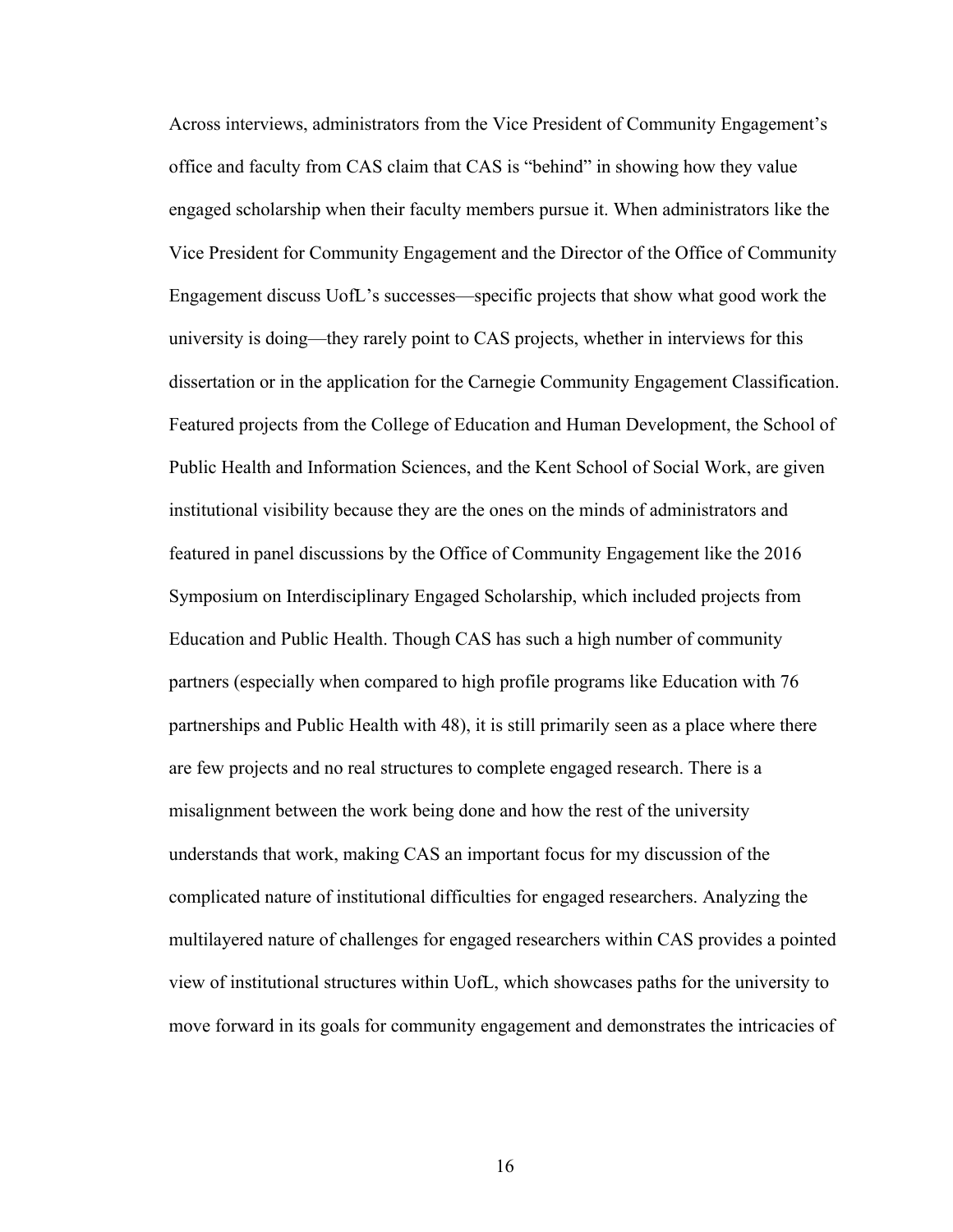these problems, especially in academic units where engaged research might receive more pushback.

#### **Methodology and Methods**

In this project, I illuminate institutional structures for community-based research by studying how one university's current structures respond to leading concerns outlined in community engagement scholarship and how engaged scholars work within and against them to create and sustain engaged research efforts. Toward that end, I identify and examine infrastructure for engagement, providing rich analysis of what is, to many, a complicated system despite the surface-level views often presented in scholarship. This project is especially salient for scholars in rhetoric and composition at this moment because while community engagement continues to grow, many still seem uncertain of how to maneuver within their institutions to gain support for and intellectually validate their projects. This dissertation uses an array of qualitative research methods (including textual analysis, interviews, and case studies) to present a deep view of institutional structures that highlights particular systems that enable and inhibit engaged research projects, showing individual scholars how they might navigate similar systems at their own institutions and locating areas of need where stronger support structures might be developed in the future.

To uncover the details of UofL's structure, I employ institutional critique, a theoretical framework often used by scholars in our field, but which has primarily been applied to historical study of writing programs rather than to community engagement infrastructure (e.g., Fleming; Lamos, *Interests and Opportunities*; Ritter). Institutional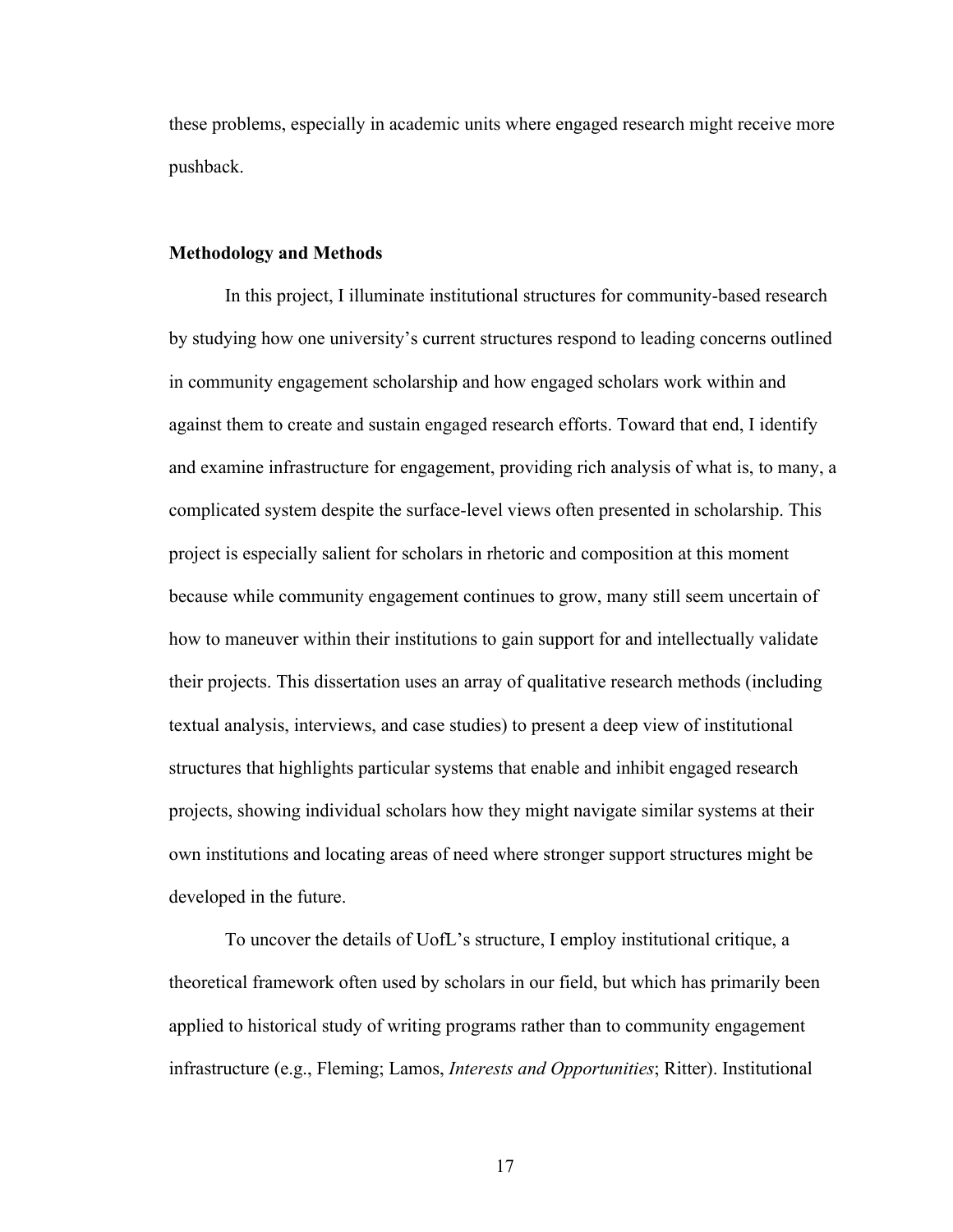critique, as a methodology, examines how and where work happens within a particular institution and how people's activities are coordinated by institutional structures. James Porter, Patricia Sullivan, Stuart Blythe, Jeffrey T. Grabill, and Libby Miles see institutional critique as a way to influence universities through "rhetorical action" (610), aiming to "change the practices of institutional representatives and to improve the conditions of those affected by and served by institutions" (611). This methodology is well-suited for my purposes because it centers on the idea that there are default ways of working and structures within organizations that are laid out through documents, through lore, through how activity is divided up and more, offering me a lens through which to analyze the connections between UofL's aspirations and on-the-ground projects. Additionally, institutional critique maintains that studying people and how they navigate those structures is key to understanding how work happens at an institution, recommending that scholars move beyond traditional institutional texts to study such varied practices as tracing funding lines, visualizing organizational systems within a university and community, and making visible narratives of knowledge making processes in order to see how macro-structures influence the everyday work of actors within an institution. Using institutional critique, I am able to cultivate an understanding not only of UofL's systems for community engagement, but also how people are regarded in that system—learning more about the values and assumptions that make certain practices and possibilities viable or not.

This methodology allows for a way to mediate large, overarching structures (macro-level) and particular actions (micro-level) (612). For Porter et al., this mediation occurs in three ways—1) examining structures from a spatial, visual, and organizational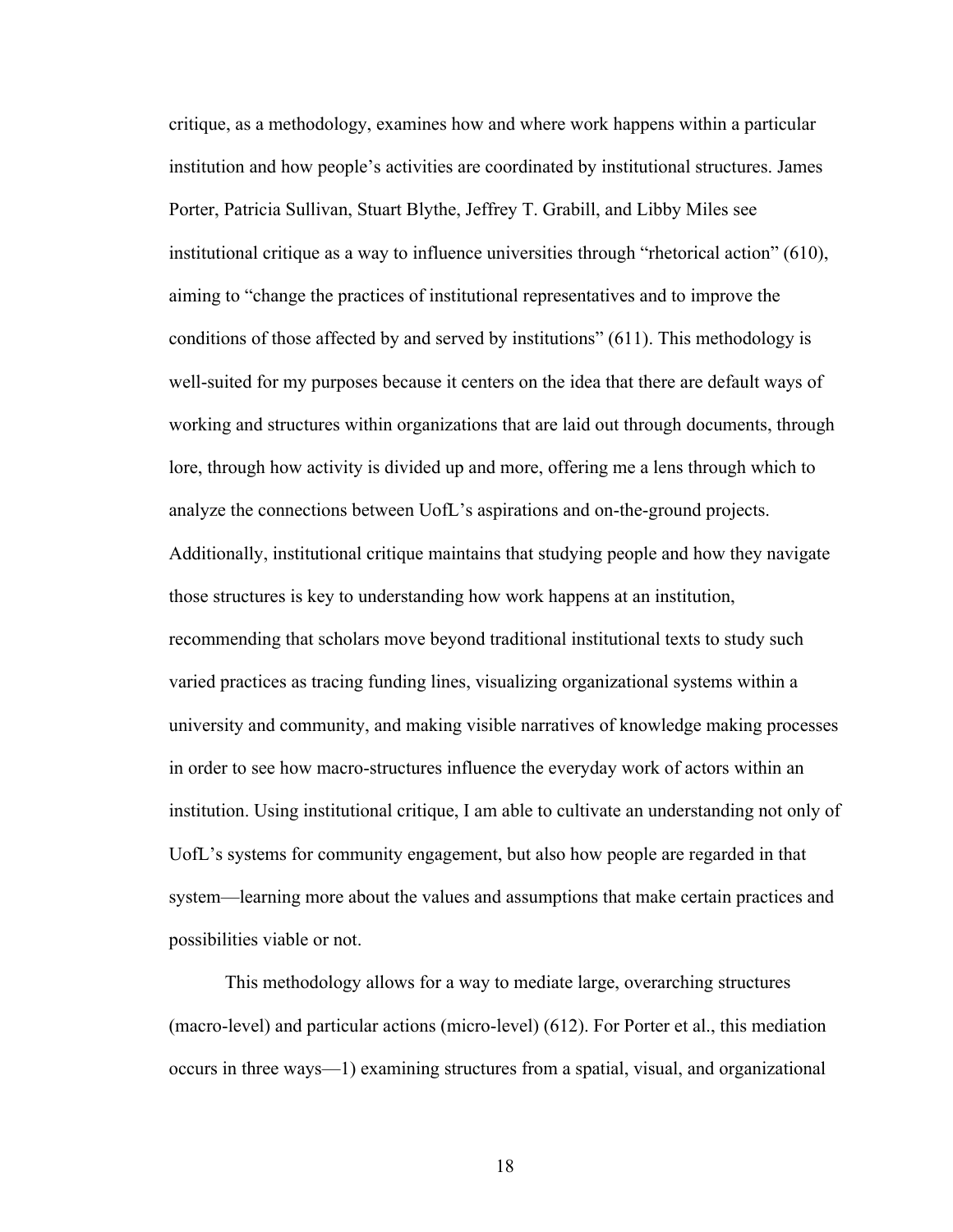perspective; 2) looking "for gaps or fissures, places where resistance and change are possible;" and 3) engaging in "situated theorizing and relating that theorizing through stories of change and attempted change," which undermines the theory/empirical research binary (630-31). Additionally, institutional critique relies not only on analysis, but also on an action plan as a way to move beyond reporting on "how evil institutions are" (613). Steve Lamos, in "Institutional Critique in Composition Studies: Methodological and Ethical Considerations for Researchers," stresses the need for an "action plan designed to foment positive change" in order to mitigate concerns administrators might have about scholars seeking only to criticize, or spread "bad news," about a particular university or one of its programs (165). Through the acts of mediation and proposal of an action plan, institutional critique allows a researcher to go beyond analysis to help craft institutional change.

What is missing from the *methods* described in institutional critique (the three acts of mediating described in Porter et al.) that is important to my project is a discussion of *how* to study people beyond how they are represented in texts. Though Porter et al. do focus on people's places in institutions, their methods for mediating primarily rely on textual analysis, seen in the above-cited historical, archival institutional critique projects where scholars use textual representations of people's actions to describe how they have been affected by larger institutional structures. To study the process of shifting structures for engagement and how they correspond with current challenges for engaged scholars, I also use qualitative people-based methods to gain the perspectives of stakeholders affected by these structures, drawing on Dorothy Smith's work on institutional ethnography, which features more practical examples of using text- and people-based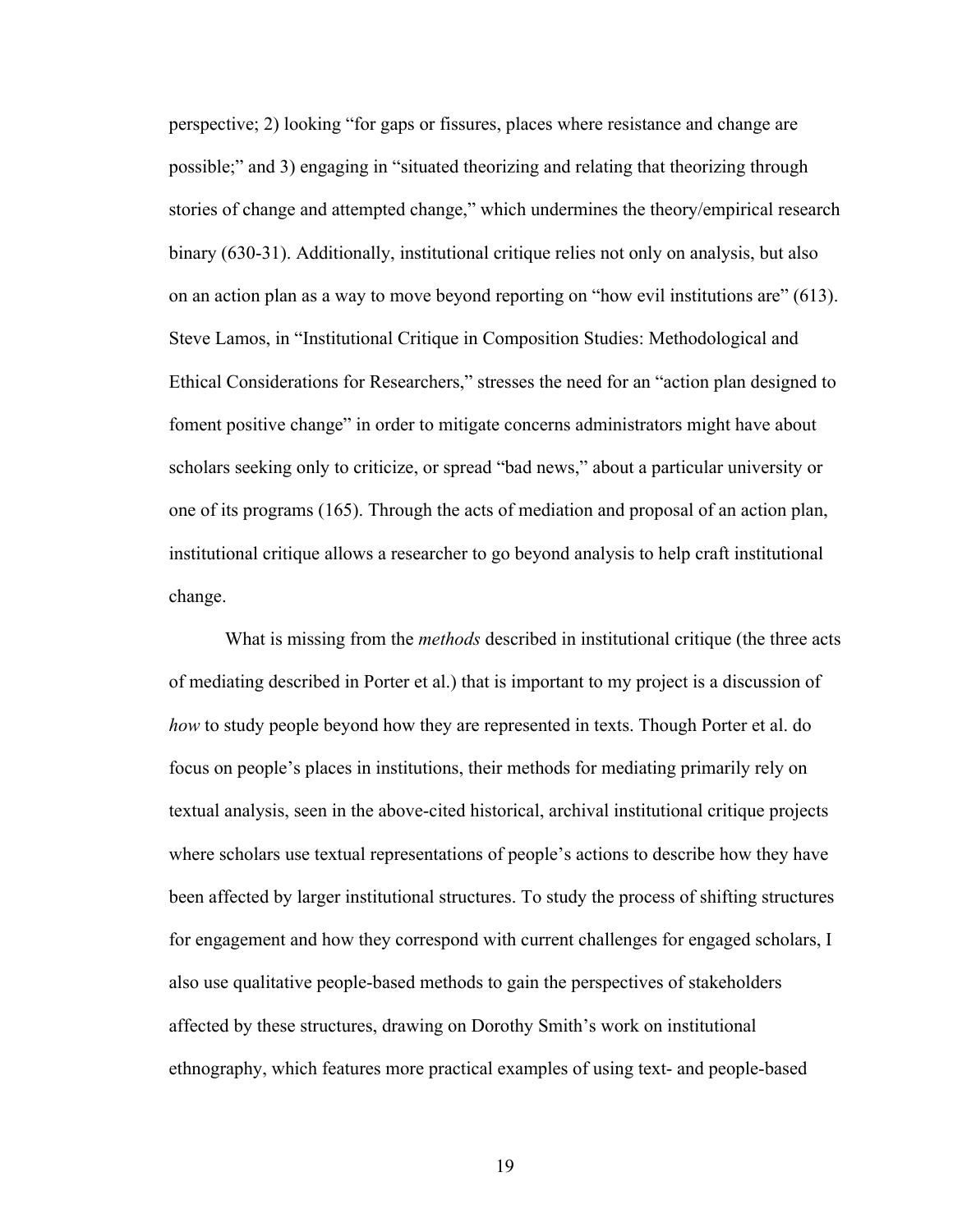methods to employ a methodology that examines contemporary structures and the people affected by them. Smith writes that institutional ethnography is "committed to discovering *beyond any one individual's experience* including the researcher's own and putting into words…what she or he discovers about how people's activities are coordinated" (1). This methodology asks researchers to use interviews, participant observation, and texts together to discover not what an institution looks like on the surface, but how its daily machinations affect individuals and their work. Institutional ethnography begins in people's experiences rather than in theory. Throughout her collection, *Institutional Ethnography as Practice*, Smith and her co-writers argue that "texts are integral to the coordinating and institutional appropriation of what people are doing" (6) and that it is key "to locate the institutional in the everyday of [its members'] work" (7), thereby combining both texts and individuals to form "a *schematic representation* analyzing an institutional process, showing how it operates and its institutional properties" (9). Examining how texts and people do work within an institution is important, because both shape institutional structures in different ways. At UofL, our aspirational documents shape the goals and vision of the university, outlining what it is the university *should* be. But it is people who do the everyday work of making those visions a reality *and* specific policies and guidelines that enable individuals to do so, or not. Thus, to gain a broader understanding of institutional depictions and realities of community engagement at UofL, I explore both texts and people.

To perform this analysis of UofL's structures for engagement, I utilize a variety of qualitative research methods—examining aspirational documents and institutional policies as well as stakeholder interviews—to create an understanding of what current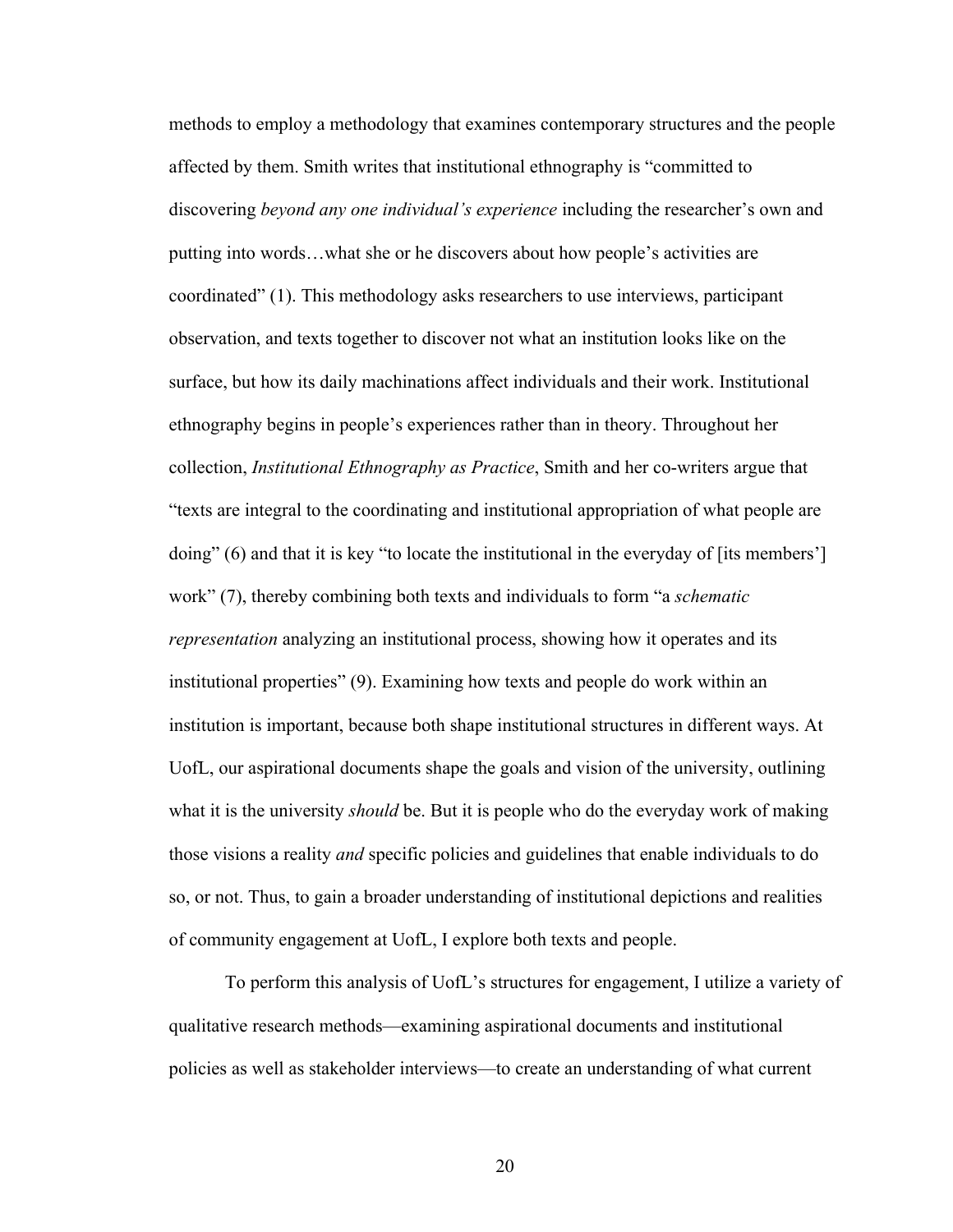structures exist and how they affect engaged scholars and projects in order to determine ways to provide more holistic support to engaged scholars. Aspirational documents, like UofL's 2020 Plan and the 2015 Application for the Carnegie Foundation's elective classification as a Community-Engaged University, showcase administrative goals for engagement at the university—how it hopes to engage the local community and what its plans are to reach those goals. Institutional policies, like promotion and tenure, provide more pragmatic views of the institution, detailing the everyday systems that frame all scholars' professional lives and work. Stakeholder interviews allow for further insight into both kinds of documents as scholars describe their understanding of UofL's aspirations and policies as well as how they affect scholars' work.

After reading through UofL's community engagement focused aspirational documents, I completed a series of interviews with administrators, faculty, and graduate students about their experiences with community engagement. In these interviews, I asked participants to share information about their experiences with community-engaged research and teaching projects, the university structures that enabled these projects, and the institutional problems they have faced in their engaged work. These interviews included administrators like Vice President of Community Engagement Daniel Hall, Director of the Office of Community Engagement Henry Cunningham, and Dean of the School of Interdisciplinary and Graduate Studies Beth Boehm. I also interviewed faculty who engage in community-centered research and teaching: Cate Fosl, Professor of Women's and Gender Studies and Director of the Anne Braden Institute for Social Justice Research; Monica Wendel, Associate Dean for Public Health Practice, Associate Professor of Health Promotion and Behavioral Sciences, and Director of the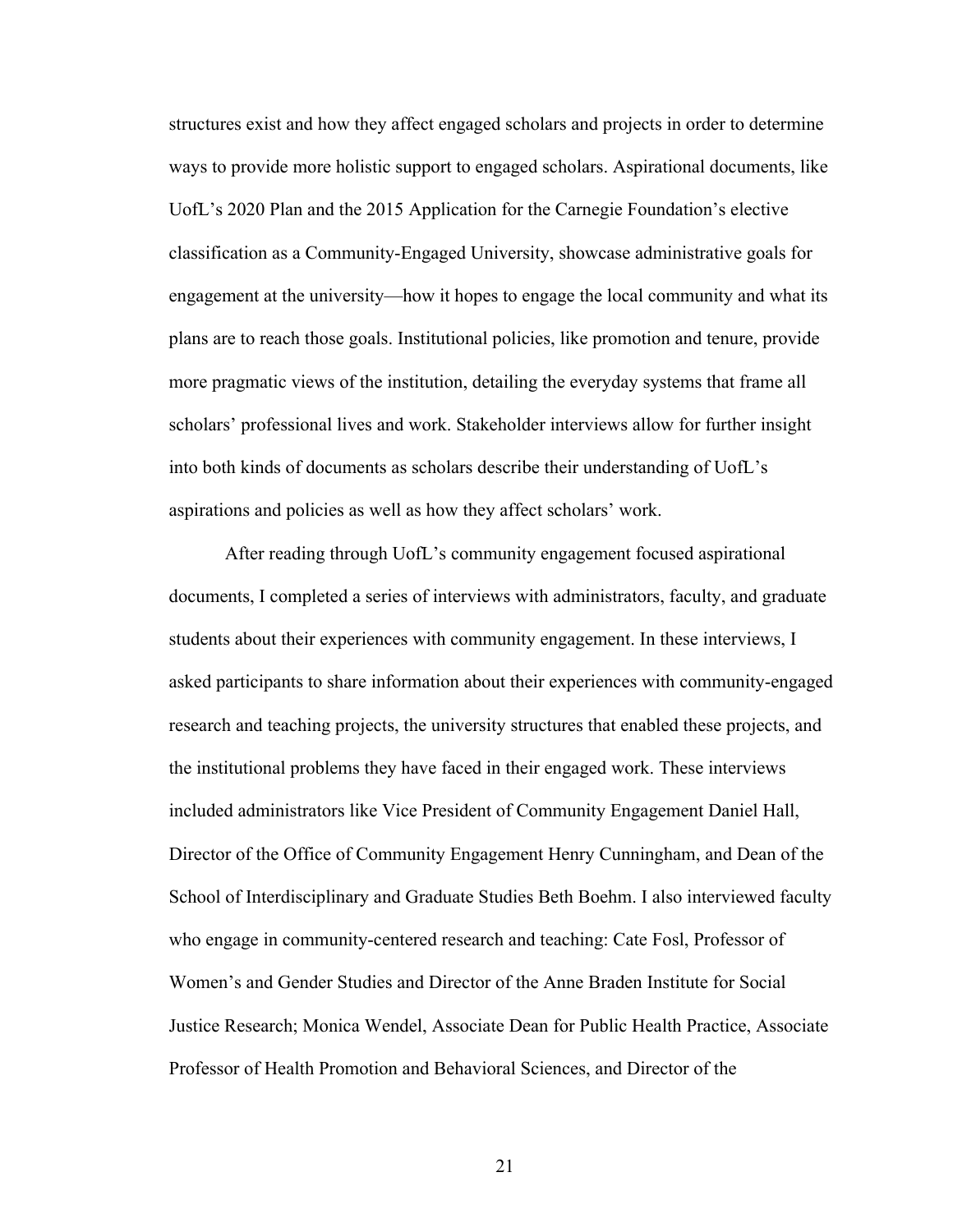Commonwealth Institute of Kentucky; and Mary P Sheridan, Professor of English and Director of the Digital Media Academy (DMA), a community-engaged research project designed and implemented by graduate students (described further on page 22). Lastly, I interviewed graduate students and junior faculty who planned and implemented DMA during its first two summers. After transcribing these interviews, I began gathering documents that participants discussed as particularly useful or challenging in their interviews: promotion and tenure policies, the faculty Annual Work Plan, the "Imagining Engaged Scholarship" report, the DMA Final Report, and others. Together, the interview transcriptions and documents serve as the primary data for this dissertation—allowing for a detailed analysis of current structures that affect the work of engaged scholars at UofL.

Because each of my chapters is based on a commonly-cited challenge for engaged scholars, the methods I've described above are applied to different extents in each chapter. Rather than utilizing one or all methods for each chapter, I align the questions and concerns of the chapter with the methods that will best illuminate the complexities of that particular institutional issue. Below, I outline the methods I use in each chapter and provide background for the case studies I draw on in chapters three and four.

In chapter two, I explore the frequently-cited challenge of achieving tenure for engaged research (Ellison and Eatman; Foster; Saltmarsh et al.), primarily relying on textual analysis, drawing on rhetorical genre studies, to show how tenure policy represents only one part of a larger professionalization genre system that devalues engaged research over the course of a scholar's career, starting as early as graduate school. I complement my close reading of several documents in this genre system with stakeholder interviews to explore the lived realities of these documents, how they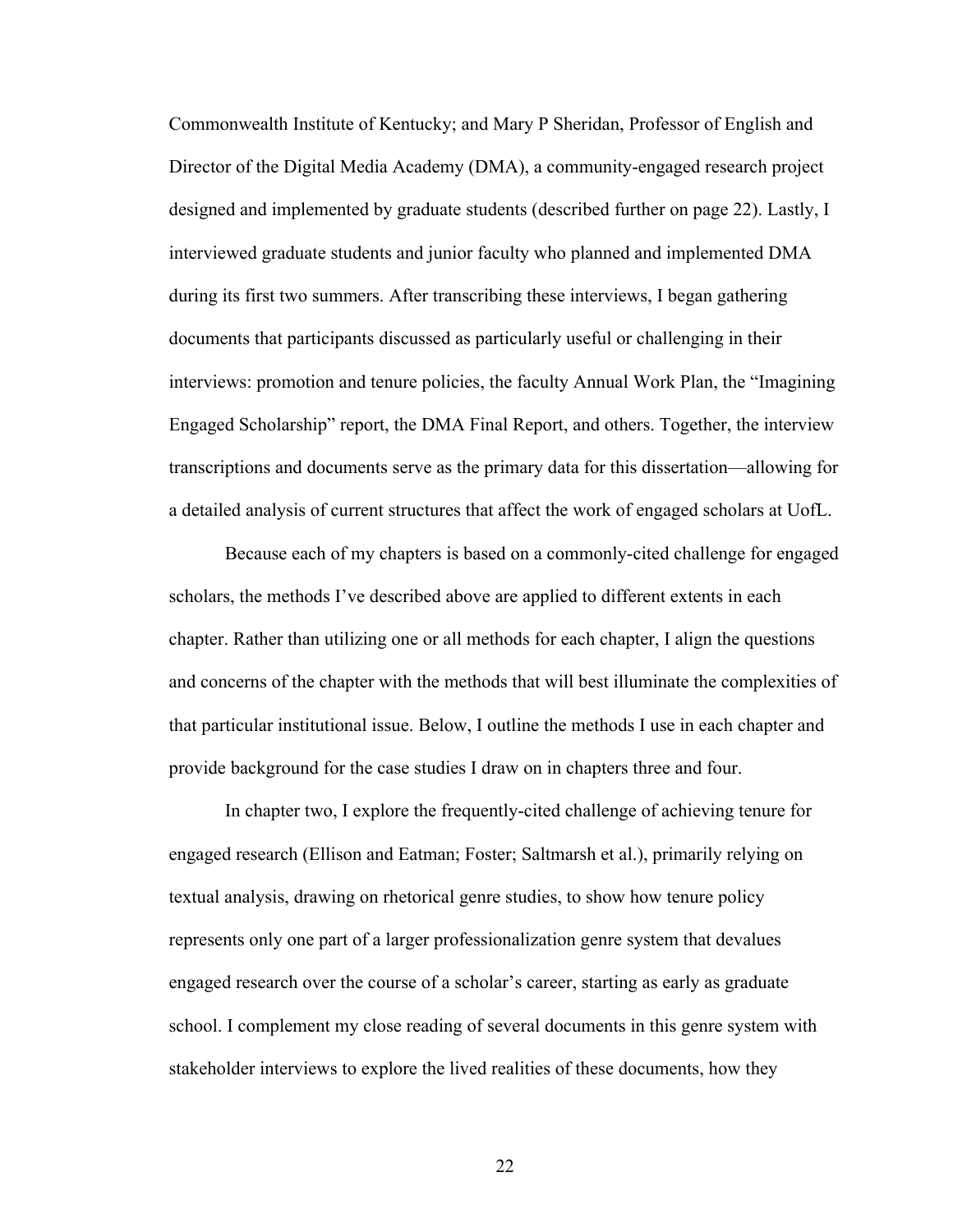actually affect the scholars who fill them out. Looking at both current practices that respond to scholarly calls for change in tenure policy and the longer professionalization pipeline clarifies intricacies and occlusions within institutional structures of evaluation, in the hope that by doing so, more inclusive strategies can be determined for creating institutional welcoming of community-engaged work.

In chapter three, I focus on the challenge of how scholars learn to practice engaged research, identified by many engaged scholars (Day et al.; O'Meara and Jaegar; Schnitzer and Stephenson Jr.) as a particularly important concern for graduate education. Because this challenge is not policy-based, but rather concerns learning processes, I present a case study of one relevant program, UofL's Digital Media Academy (DMA), utilizing qualitative people-based methods—interviews and participant observation. Started in 2014 by Mary P Sheridan, Professor of English, DMA is a two-week digital production day camp at UofL for rising sixth-grade girls from historically lowperforming schools and is designed and implemented by a team of five graduate students. The camp aims to address issues of social justice (e.g., the hyper-sexualized, consumerist images of girls perpetuated by dominant society) and economic justice (e.g., the underrepresentation of women in technology jobs, the secure jobs of the future) by teaching girls digital tools to create, rather than consume, representations (such as image manipulations and videos) that align with how they see themselves and the world around them. Toward that end, graduate students read and discuss scholarship to gain a theoretical understanding of community engagement, *and* they practice the central tenets they are learning by planning and implementing the technology, pedagogy, assessment, and logistics for the camp. Using DMA as a case study allows for a closer look at what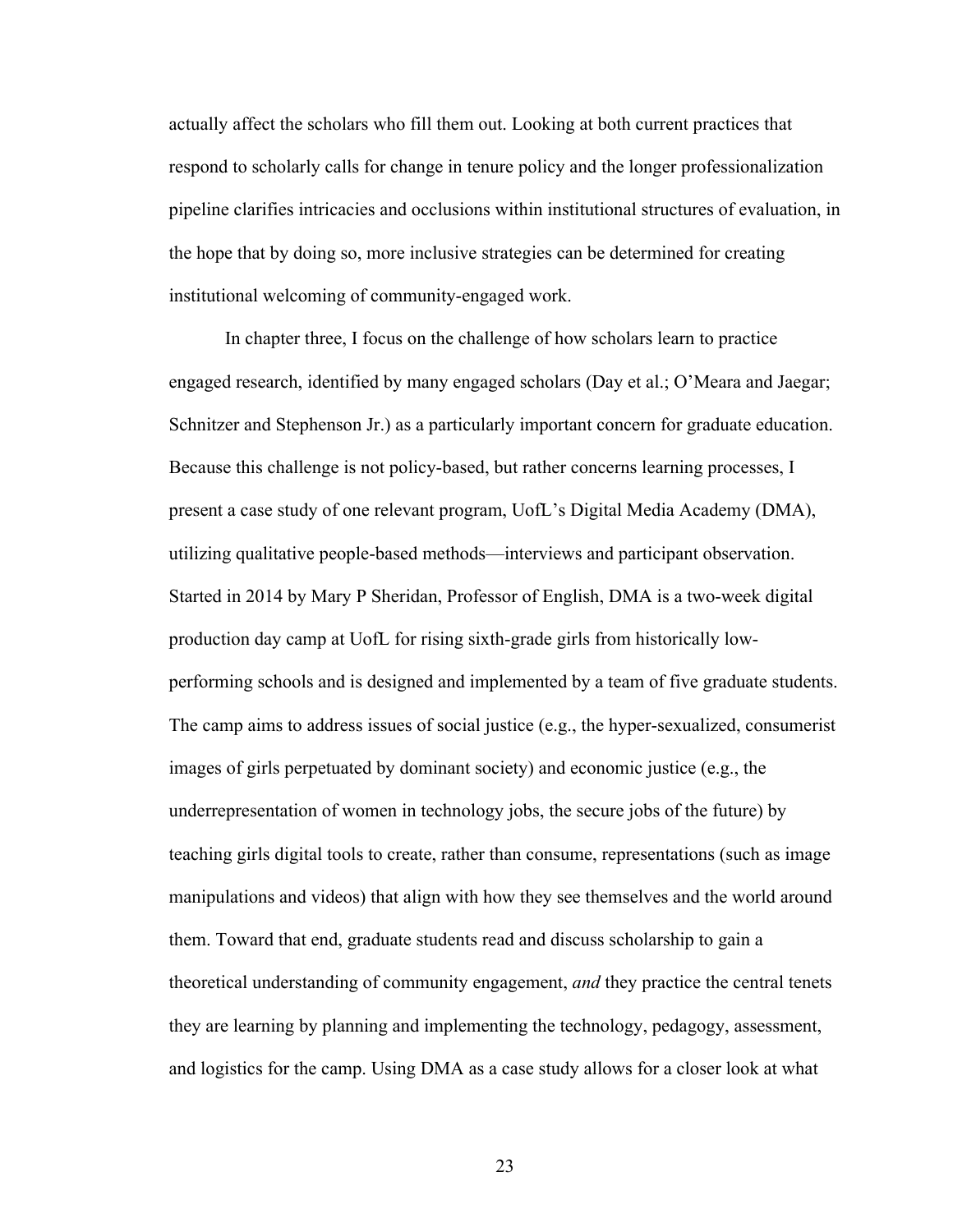all is involved in learning to do engaged research, showcasing the necessity of both discussion- and practice-based learning as institutions consider how to construct and support architectures of participation for this type of practice.

In chapter four, I examine the challenge of creating transdisciplinary engaged research projects (Adjei-Nsiah et al.; Ramaley; Stokols) through a case study of a new organization at UofL—the Collaborative Consortium for Transdisciplinary Social Justice Research (the Consortium)—because it is an institutional structures devoted to addressing this issue. Founded by Cate Fosl (Professor of Women's and Gender Studies, Director of the Ann Braden Institute) and Enid Trucios-Haynes (Professor of Law, Interim Director of UofL's Muhammad Ali Institute for Peace and Justice) and initially funded by a threeyear grant through UofL's School of Interdisciplinary and Graduate Studies and Office of Research and Innovation, The Consortium is an organization dedicated to coordinating and funding new transdisciplinary projects that address social justice research, creative activity, and advocacy. The newness of this structure means that I focus my textual analysis on the Consortium's initial documents, considering how it is proleptically calling transdisciplinary engaged researchers into action. Further study of the Consortium, including interviews and analysis of the research projects that are created through the organization, will be required to ascertain the results of its goals and plans, but in this project, I examine the Consortium's grant materials, showing how an organizational space built to foster transdisciplinary engaged projects helps cultivate a wider culture for community engagement by making engaged research more visible and legible across departments and colleges.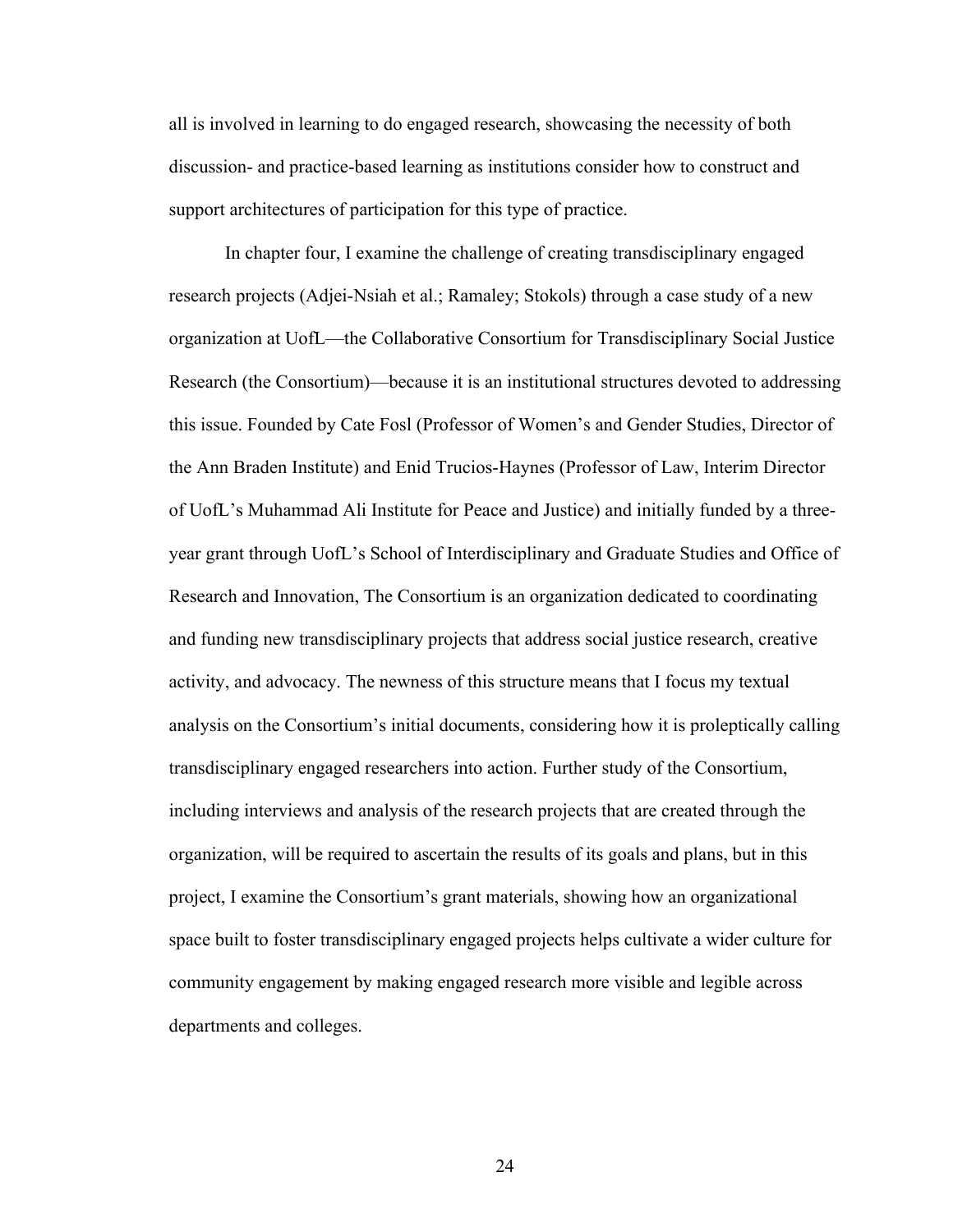Including this variety of text- and people-based methods in each chapter allows for a triangulated, multidimensional analysis that features several perspectives on current institutional structures. Including multiple viewpoints is important for analyzing institutional systems because they are often created from a top-down administrative view, but affect the lives and work of many beyond that view like scholars who are participating in engaged research for the first time. For example, while UofL administrators might point out many ways that UofL is succeeding and clearly building structures that help scholars create and maintain engaged projects, graduate students are often surprised to hear that there even is an Office of Community Engagement on campus. In this project, I analyze UofL's institutional structures with an eye toward action, not only critique, as a way to think about how systems can take into account the vast complications of community engagement to better support projects across all stages of planning and implementing (Lamos, "Institutional Critique" 165). My goals here are not to play "gotcha" with UofL, pointing out places where they are failing, but to find how these structures are working for engaged scholars, attending to oft-cited institutional challenges of engaged research to see how scholars can be further supported.

Over the course of these chapters, I show how complicated it is to create structures that address such issues for engaged scholars, which is key because when policies and aspirations fail to align, it becomes much more difficult for scholars to take on the community work that universities say they want them to do. Moving beyond aspirations for community engagement and into action requires more than making surface-level changes to revise tenure policy, offering more learning opportunities, and creating a few transdisciplinary projects. Instead, institutions must understand a richer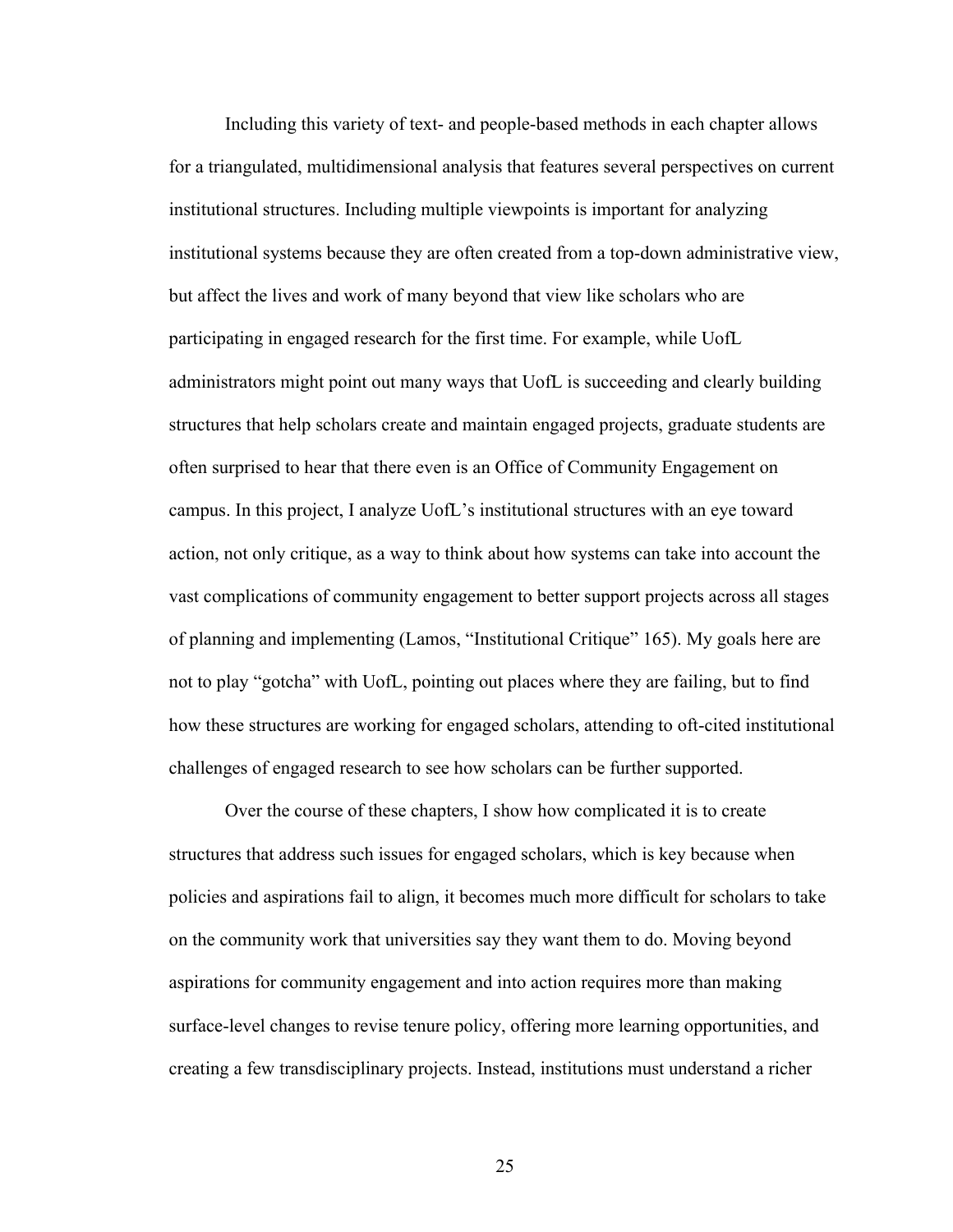view of the complexities of these challenges in order to create institutional structures that cultivate a widespread culture that values community engagement.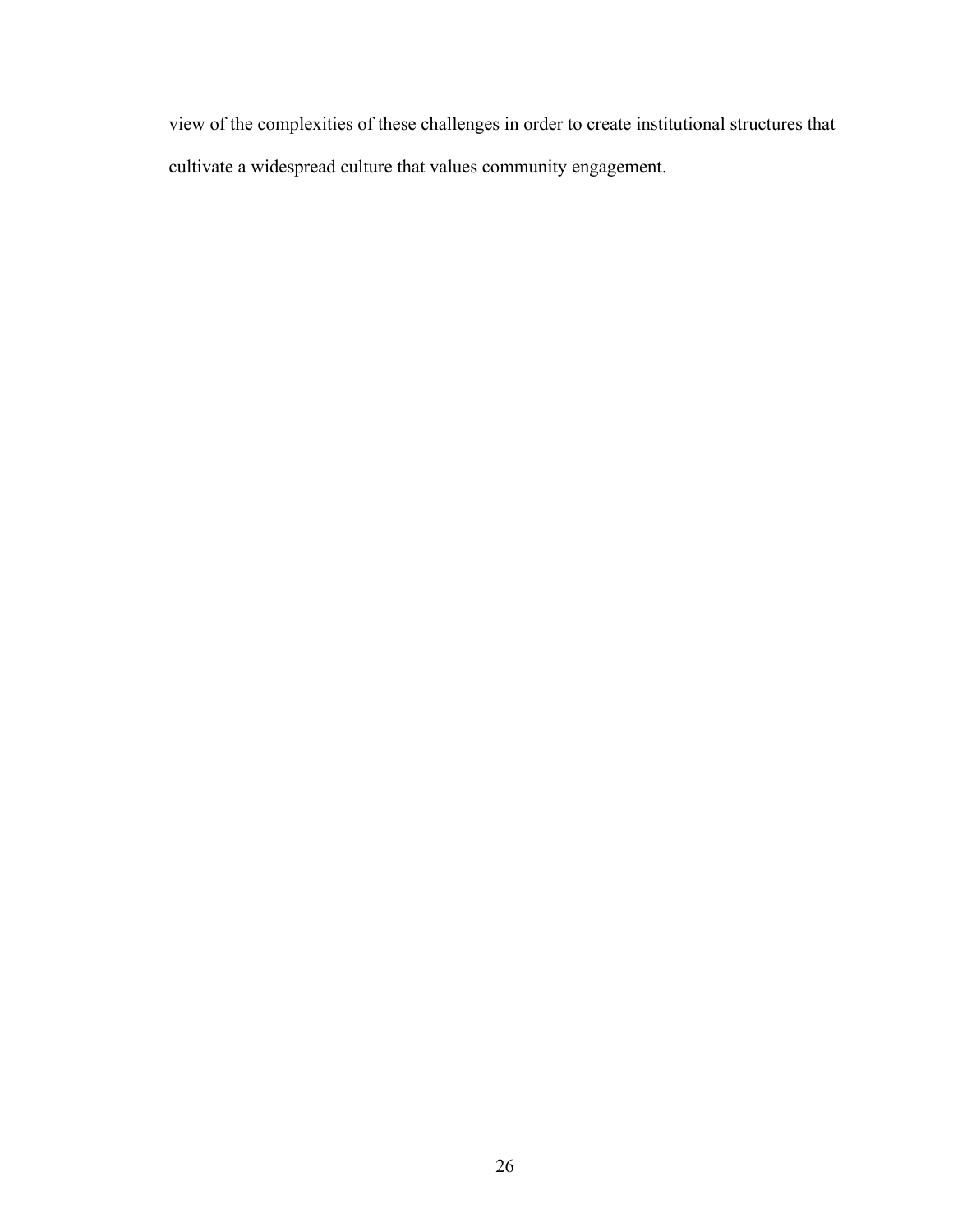# CHAPTER TWO

# BUILDING TO TENURE: HOW PROFESSIONALIZATION DOCUMENTS SHAPE EMERGING COMMUNITY-ENGAGED SCHOLARS' IDENTITIES

One of the most commonly cited institutional challenges for engaged scholars is how to gain tenure while taking on engaged research since it often does not fit into traditional understandings of research practices or products. Scholars focused on how best to institutionalize community engagement indicate that intense points of assessment, namely tenure and promotion, $\frac{1}{1}$  are important moments for validating the professional identities of engaged scholars (Ellison and Eatman; Saltmarsh, Giles Jr., Ward, and Buglione; O'Meara, "Rewarding;" Foster). Additionally, the application for the Carnegie Foundation's elective classification in Community Engagement, an influential extrainstitutional structure used by many universities to assess institutional community engagement practices, features several questions about tenure policies.<sup>2</sup> These scholarly and professional documents indicate that engaged scholars are researching in different ways than their peers—through combining new methods, new units of analysis, and new research products outside of peer-reviewed articles in high-status journals or monographs (Boyer; Kasworm and Abdrahim; Liese). Engaged scholars argue that tenure policies must change to account for these different ways of making new knowledge. As Ellison

 $<sup>1</sup>$  Following, I will use only "tenure" or "tenure policy" to refer to policies regarding promotion in rank for</sup> faculty

 $2 \text{ For more on how universities use the Carnegie Foundation application to assess community engagement}$ practices, see Amy Driscoll's "The Benchmarking Potential of the New Carnegie Classification: Community Engagement."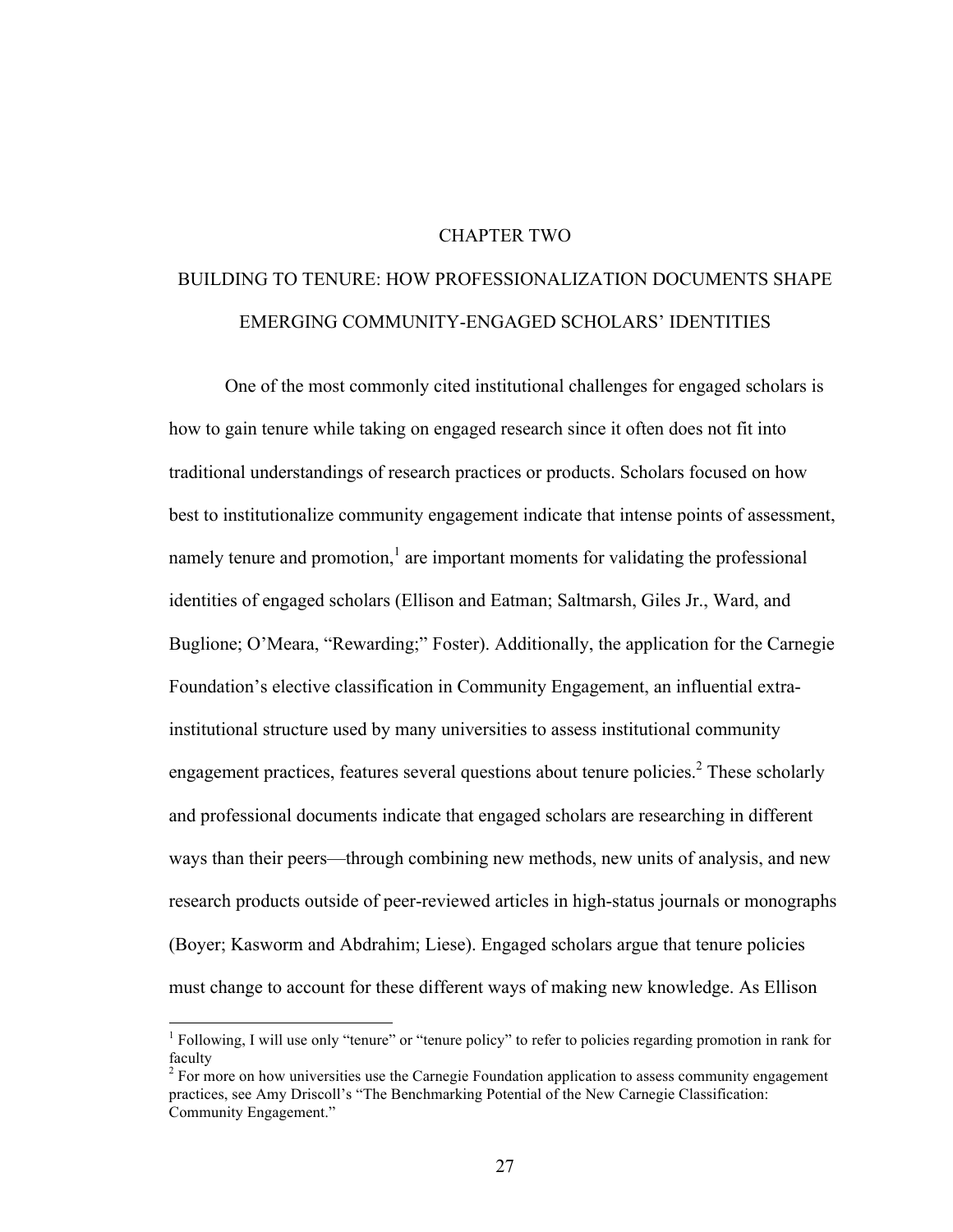and Eatman put it, "If we truly want to encourage the integration of teaching and action research, we must reward it at tenure time" (iii).

University of Louisville (UofL) also highlights the importance of tenure revision in conversations about community engagement. Administrators from UofL who are committed to enhancing community engagement at the university mark tenure policy as one of the most important ways that the institution can continue to build stronger structures for community engagement. Not only in scholarship, but also at this particular university, tenure policy is seen as central to structuring community engagement into a university's value system.

While tenure is a key moment to showing that an institution values faculty work in engaging the community, the significance placed on this singular moment obscures a larger context where emerging engaged scholars learn how problematic it can be to inhabit that particular scholarly identity.<sup>3</sup> I argue that university policies as enacted in professionalization documents, including but not limited to tenure, create a larger system that discourages emerging scholars from thinking of their broader body of engaged work as research, except when it results in traditional forms of scholarship like a publication or conference presentation. Investigating this larger context highlights several dimensions of complexity that shape how institutional policies validate (or not) engaged scholarship, including: 1) tenure policies are a part of a larger genre system where scholars are asked to document their work in particular ways that limit what a scholar can classify as

 $3\,$  In this chapter, I use scholarly (or professional) identity to refer to how scholars understand their own work, especially as they navigate this self-understanding with how they are expected to document their work and how it is then evaluated by their superiors. Thus, the scholarly identity here is one that is negotiated through these various social practices. Like Dorothy Holland et al., I look to identities as "imaginings of self in worlds of action, as social products" and understand them as "lived in and through activity and so must be conceptualized as they develop in social practice" (5).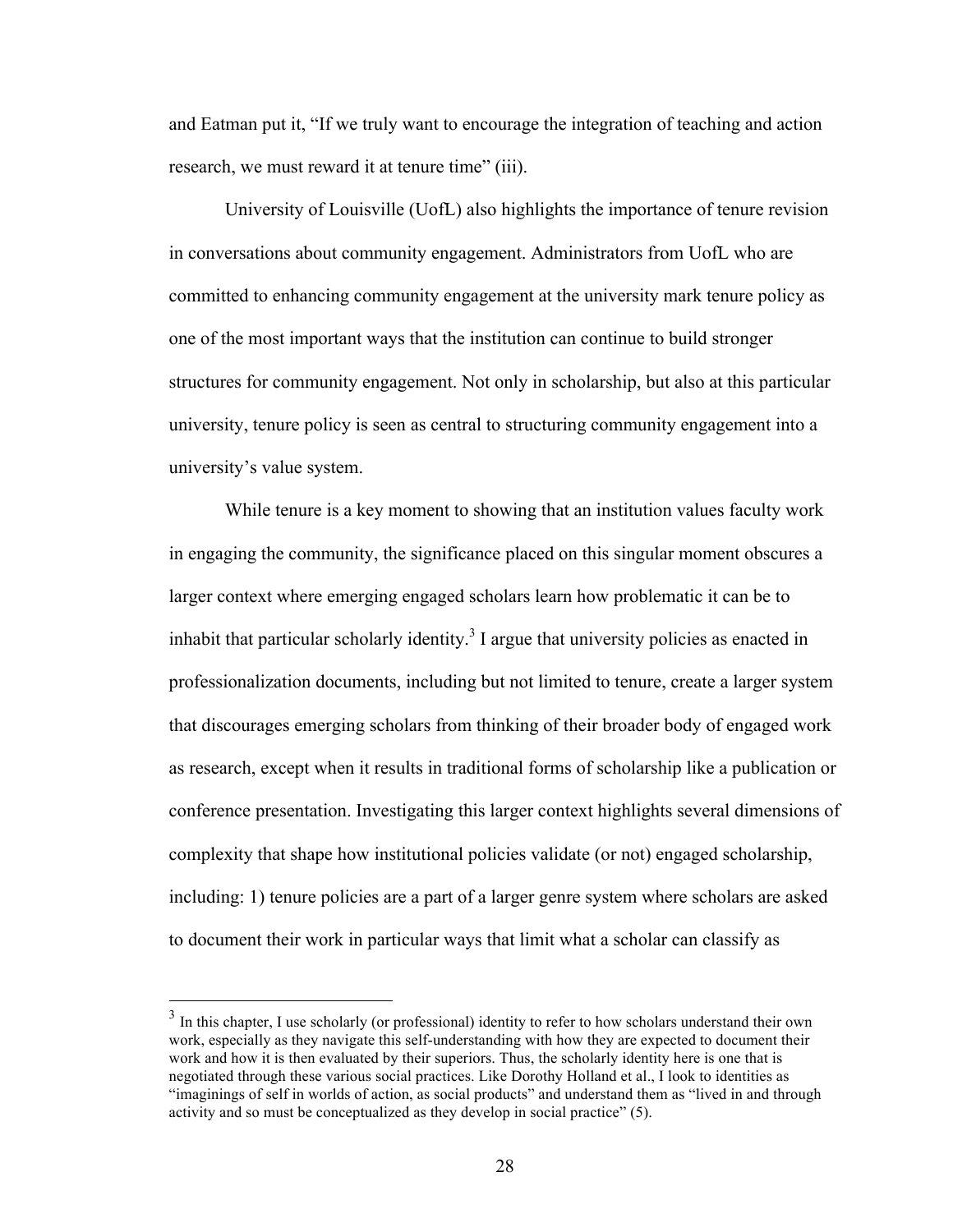research; 2) this system exists over a longer period of time than the creation of the tenure portfolio, starting as early as graduate school; and 3) multiple people (aside from the emerging scholar) are involved in the uptake of these systems, influencing the creation and later reading of documents with their own values and experiences. Because the way institutions value engaged research does not derive solely from tenure policy, pushes for change cannot be limited to such policies either. Instead, true structural change that validates engaged research as a legitimate form of making new knowledge must include the larger system of professionalization policies. A more complicated understanding of how engaged scholarship is delegitimized over the course of an engaged scholar's career reveals pressure points to leverage for institutional change that can reach engaged scholars' larger goal of expanding conceptions of knowledge-making processes and products.

To show the myriad complex ways that policies shape and evaluate the professional identities of engaged scholars, I use this chapter as a case study to examine how this challenge at UofL plays out in both tenure policies, the central area of concern for most engaged scholars, and the longer professionalization pipeline. To do so, I analyze a series of documents and policies at UofL that create a larger system that discourages scholars from taking on the identity of engaged scholar. Complementing the document analysis, I've conducted interviews with UofL personnel—administrators, senior faculty, junior faculty, and graduate students—about their views of and experiences with institutional structures for community engagement, including the policy documents related to this challenge. Combining policy analysis with interviews allows me to explore the lived realities of these policies in people's professional lives, showing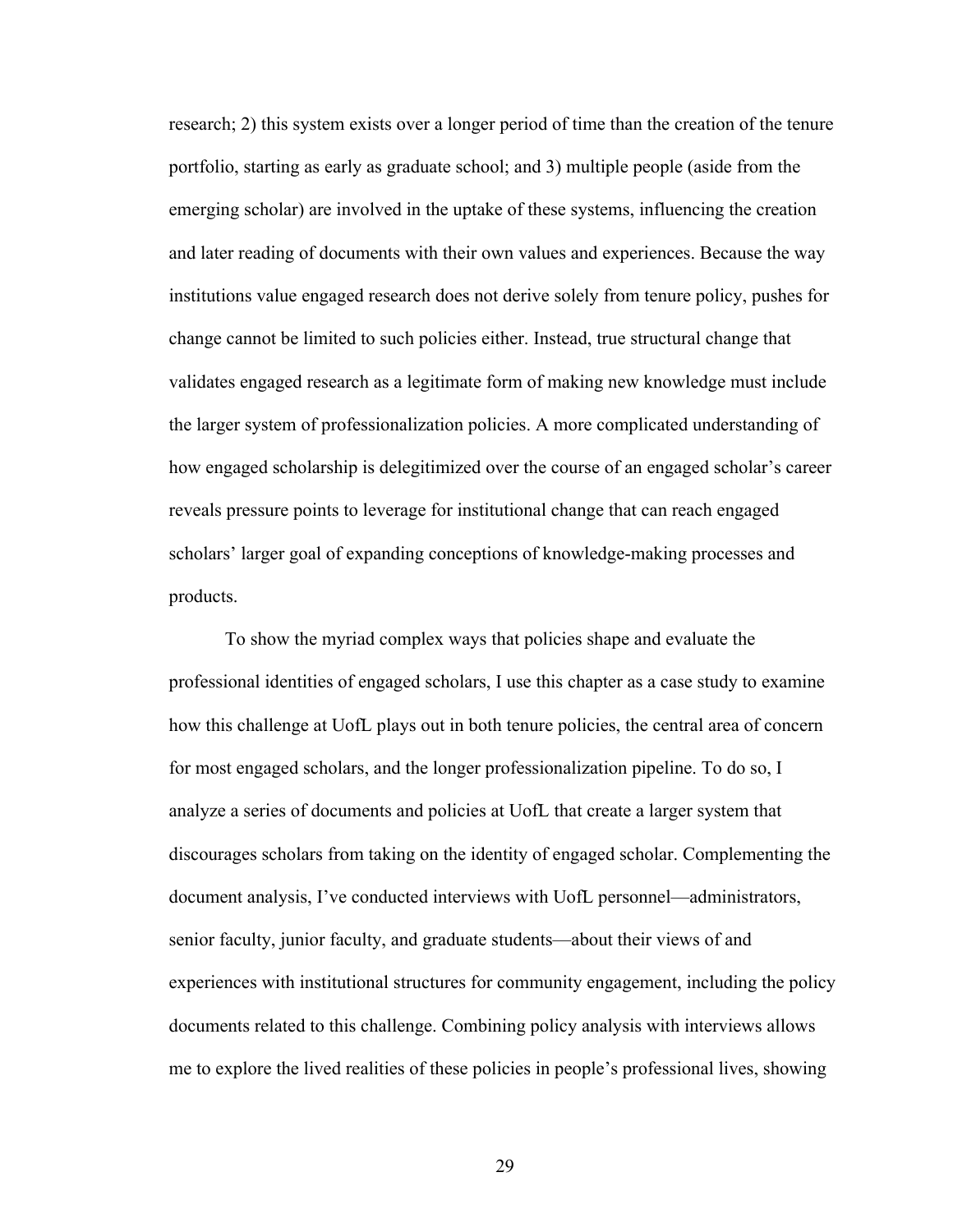how they shape scholars' identities. While institutional ethnography is a central methodological frame for the dissertation as a whole, I utilize concepts from rhetorical genre studies in this chapter to show how institutional structures work together to devalue engaged scholarship. Looking at both current practices that respond to recurring scholarly calls for change in tenure policy *and* the longer professionalization pipeline will illuminate complexities and occlusions within institutional structures of evaluation, in the hope that by doing so, more inclusive strategies can be determined for creating institutional valuing of community-engaged work.

# **Genre Systems as Coordinators of Action**

In her discussion of institutional ethnography, Dorothy Smith proposes looking at texts as "coordinators of sequences of action" (66), which allows one to see ways that texts affect the actions people take within an institution. Importantly, she argues that texts should not be understood as "prescribing action, but as establishing the concepts and categories in terms of which what is done can be recognized as an instance or expression of the textually authorized procedure" (83). In Smith's view, there is not a 1:1 ratio of texts creating specific action, but texts do shape the actions people take within an institution in that they perpetuate particular ways of being as authorized or not. In this case, multiple documents are working together to create particular understandings of scholarly identity for emerging scholars that devalue engaged scholarship, which ultimately shape the way engaged scholars understand their place within the institution and the actions they may take there.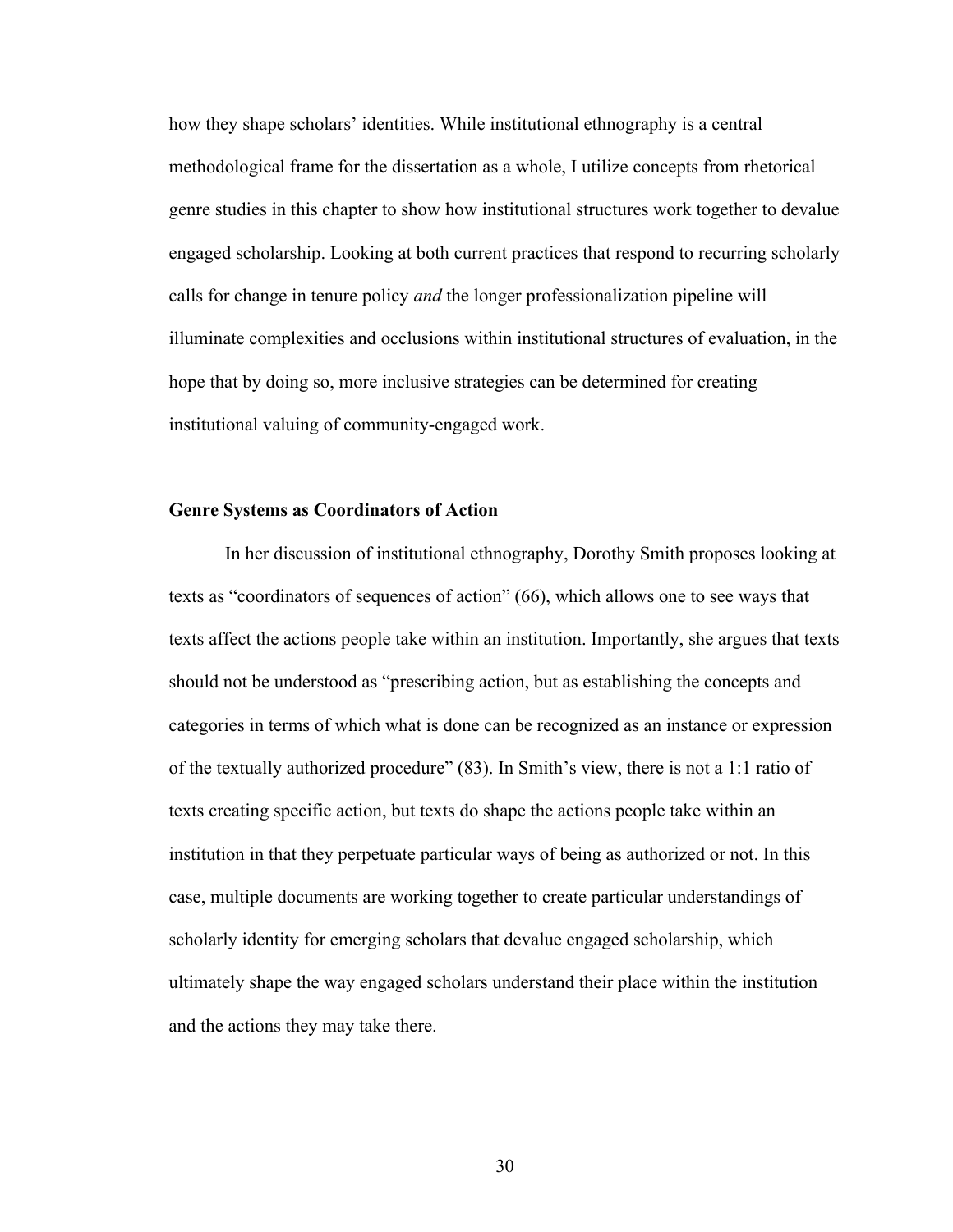Similar understandings of how texts create actions are purported in rhetorical genre studies, particularly by Carolyn R. Miller who argues that genres "serve as keys to understanding how to participate in the actions of a community" (165), and a genre systems approach illustrates how documents interact to create possibilities for particular identities. In this case, that involves how documents at UofL demonstrate to emerging scholars the possible identities open to them, which routinely show them the problems inherent in inhabiting the identity of engaged scholar. I rely primarily on Catherine F. Schryer and Philippa Spoel's extension of Charles Bazerman's depiction of genre systems as "interrelated genres that interact with each other in specific settings" (Bazerman 97) that allow for "an understanding of the genres available to us at any time we can understand the roles and relationships open to us" (Bazerman 99). Schryer and Spoel delve deeper into these ideas, understanding that "the rhetorical motives, structures, and functions of specific genres requires recognition of their interconnections with other genres" (255) as they examine how "genres…function as mediating tools in the complex processes of professional identity formation" (250). They argue,

The connection between genres and professional identity formation seems clear, especially if genres are seen to function as symbolic structures or tools. Tools, as activity theorists such as Engestroem (1999) have asserted, are shaped by their users, but users are also affected by their tools. As symbolic structures, genres bring social and textual resources shaped by past practitioners forward for current practitioners to use (Schryer and Spoel 259).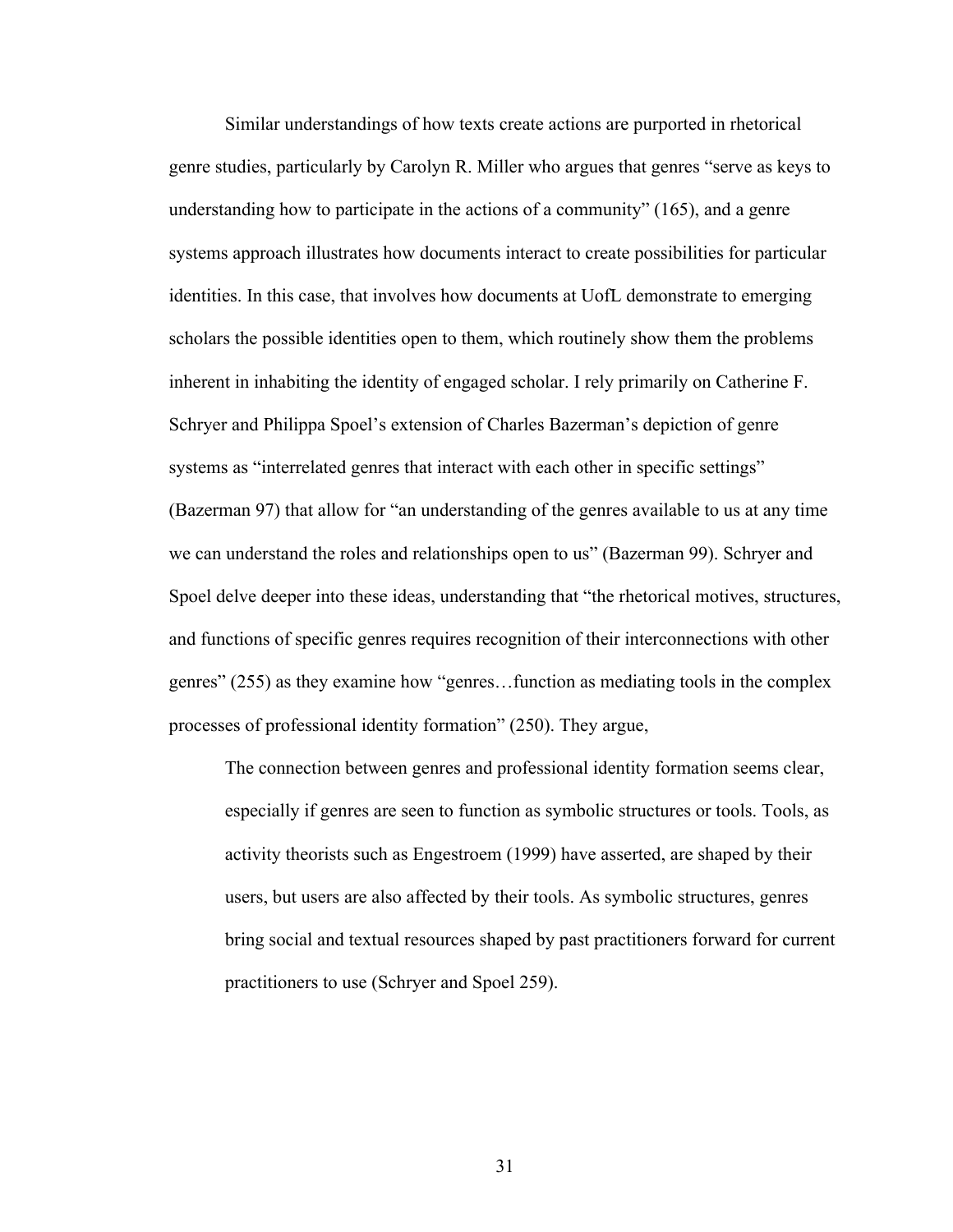In their short discussions of two case studies of medical professionals, Schryer and Spoel look at how documents shape a social system, creating possibilities for how individual professional identities can be formed within that system.

Spoel's<sup>4</sup> understanding of *regulated* and *regularized genres* creates a way to see how different genres work with and against each other in a genre system to create varied possibilities for workplace practices, which ultimately shape professional identity. Spoel interrogates the midwifery communication practice of "informed consent," which she describes as a "recurring communication practice of midwives exchanging information with clients to facilitate clients' decision making" and as essential to the professional identities of midwives (266). Spoel argues that informed choice is regulated by "the external authority of midwifery policy documents that stipulate the nature of this communication practice" (267). In Spoel's understanding, regulated genres offer specific and controlled guidelines for action, with little room for movement or alteration. But regularized genre activity allows for movement within these regulated genres; this activity involves "a more situational, tacit, and flexible approach that emerges out of a range of diverse practices" (Schryer and Spoel 267). Regularized genres and genre activity offer more space for people to bring their own experiences to bear on how they take part in professional practice. Spoel argues, "genres do not simply reproduce fixed, authoritative structures of communication and identity but rather rhetorically shape professional identity through the improvisational blending of regulated as well as regularized genre activity" (267). For example, though informed choice is regulated by several medical policy documents, midwives use regularized genre action, through their

<sup>&</sup>lt;sup>4</sup> Schrver and Spoel split their article into separately authored sections, and here, I'm relying primarily on Spoel's section of the article.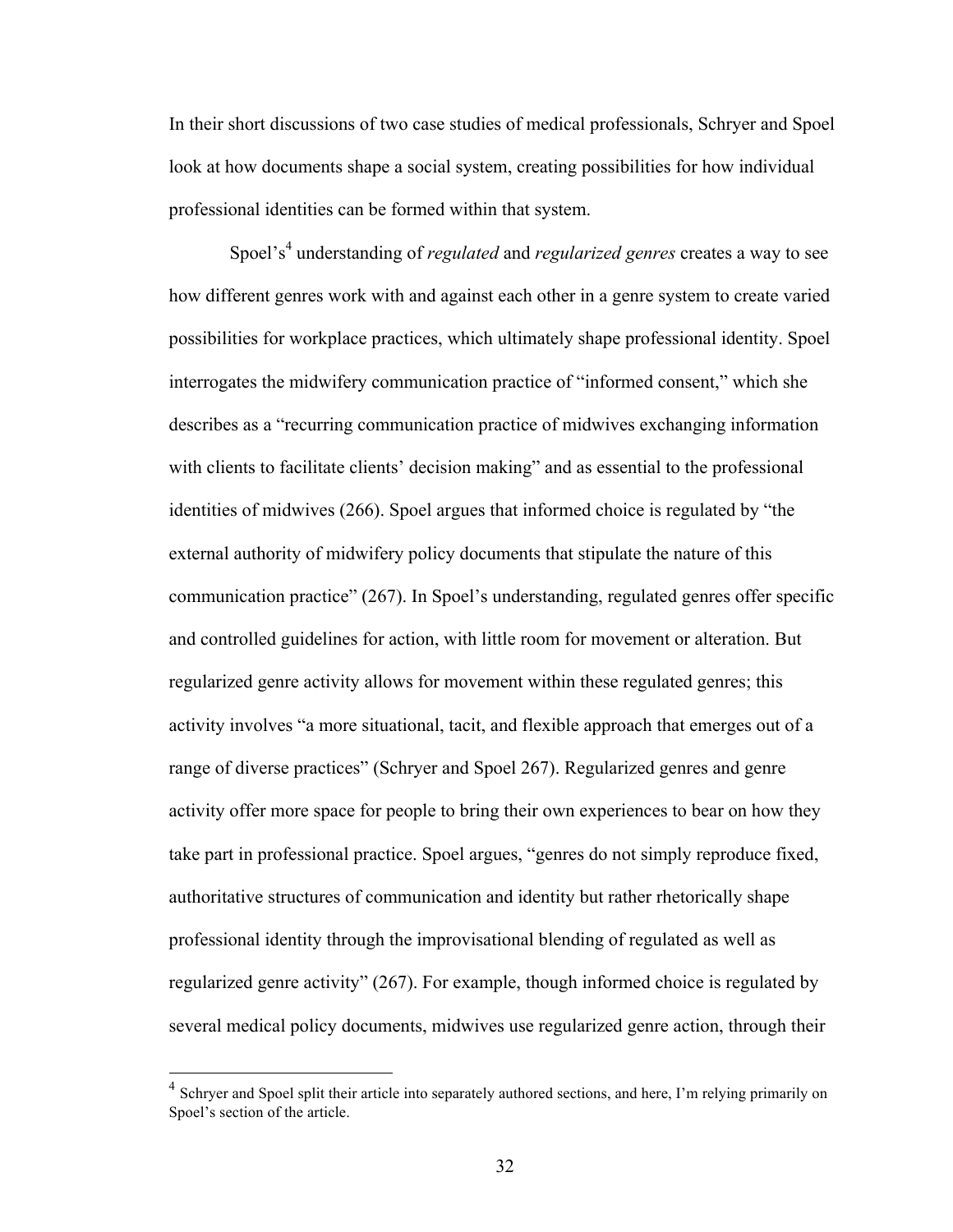understanding of a particular client, to determine how they practice informed choice. Spoel's depiction of how midwives negotiate informed choice shows how professionals navigate genre systems through their understanding of policy documents (genres) and the complexities of putting those policies into practice (genre activity).

In the case of engaged scholars, examining how regulated professionalization documents coordinate activity together in a genre system reveals how emerging engaged scholars negotiate their scholarly identities and how others at the university recognize those identities. To understand how these regulated policies mediate identity construction, I describe how the key challenge considered by this chapter—gaining institutional validation for engaged research—exists within and beyond tenure policies. Beginning with UofL's tenure policies, I show how calls for regulated policy change, and thus institutions' responses, are necessary but insufficient to answer the larger problem of creating institutional structures that value engaged scholarship because tenure policy exists in a genre system that extends beyond the space and time of tenure review. Following that, I turn my attention to other regulated genres that document scholarly work at UofL—like the Annual Work Plan, for faculty members, and the Program Progress Assessment, for graduate students—attending primarily to how scholars believe such documents represent their work. These regulated genres work together in a system to constrict possibilities for documenting an engaged scholarly identity, forming a problematic deep vertical alignment of professionalization that devalues large portions of emerging engaged scholars' research practice. Alternatively, regularized genre activity allows engaged scholars to work against the constraints of regulated genres and might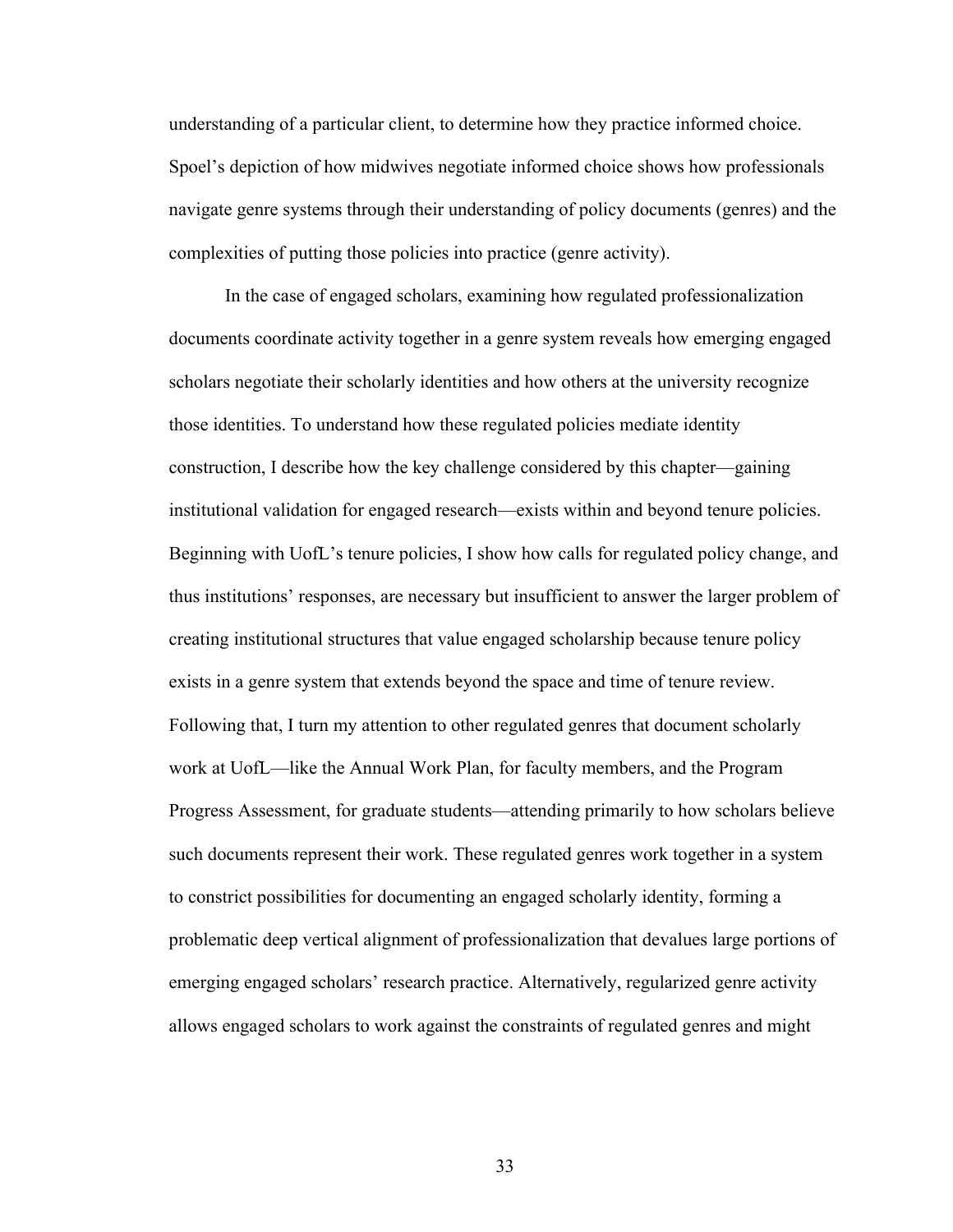serve as an example of how to create more options for documenting scholarly work, and thus scholarly identity.

### **Revising Tenure Policy**

Many scholars across higher education have advocated for changing the regulations of tenure policies to better reflect engaged scholarship. O'Meara writes, citing two decades worth of research, "Junior faculty feel the [tenure] process is ambiguous and difficult to navigate in terms of standards and expectations, and that it seems to almost always emphasize research in ways disproportionate to the weight given to it in institutional rhetoric, mission statements, formal workload assignments, and even promotion and tenure guidelines" (275). In the moment when scholars are deemed either successful or not in terms of fulfilling the appropriate duties for their position (especially seen in many universities' up or out procedures—where faculty are either promoted or given one additional academic year to find a new position), engaged scholars are at particular risk if their work does not fit into their institution's tenure policy's regulations for research, the most important category for tenure review.

The purpose of tenure is to "to safeguard academic freedom," which according to the American Association of University Professors is "necessary for all who teach and conduct research in higher education" ("Tenure"). Tenure helps create a protective barrier for faculty that allows them greater freedom to research and teach without fear of retribution or control from those who disagree with them, whether corporations, religious groups, the government, or others. The Association of American Colleges and Universities argue, "Academic freedom is the bedrock foundation of rigorous scholarship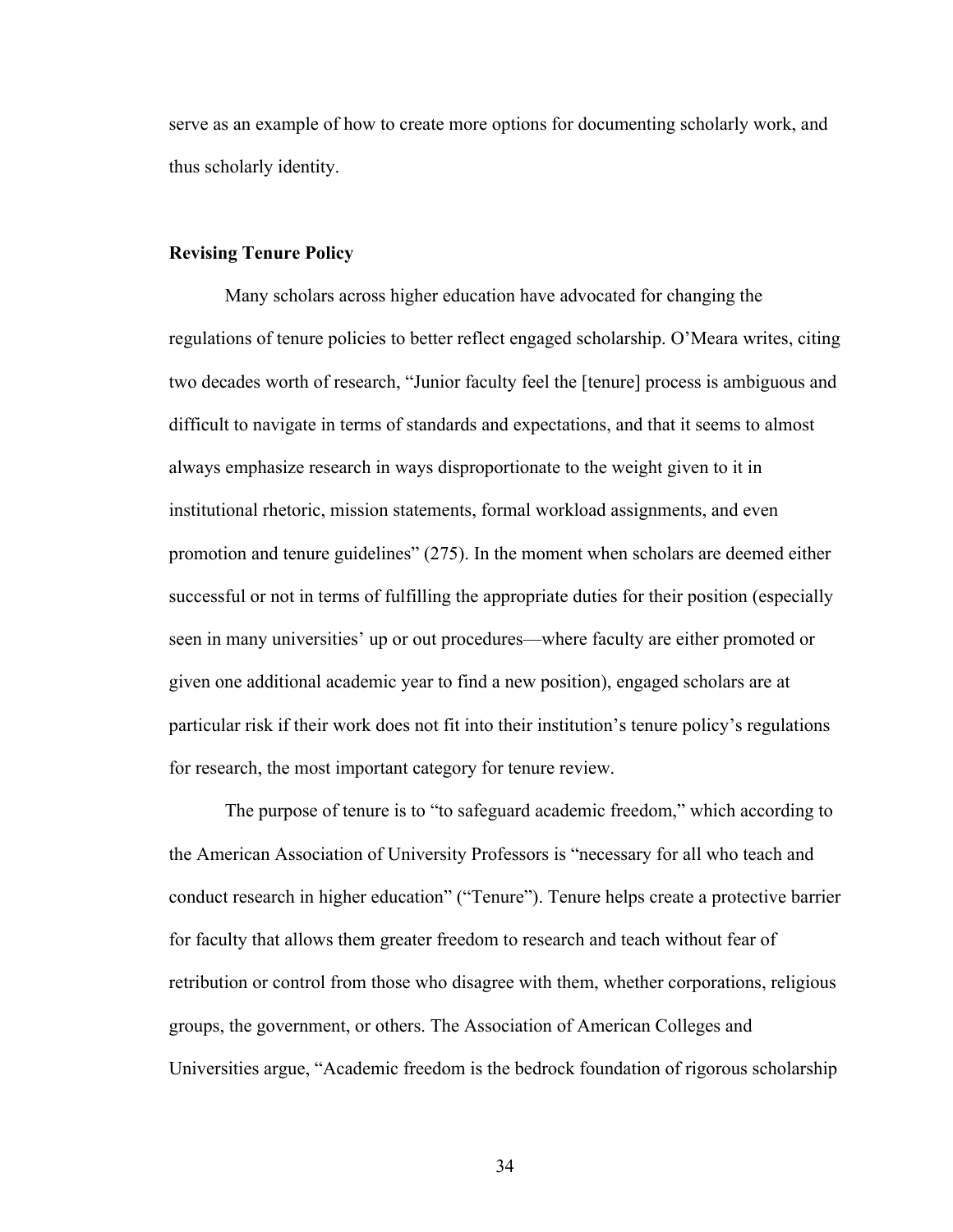and of students' development of evidence-based reasoning, a critical goal of liberal education" ("Board of Directors Statement"). Tenure processes support academic freedom for professors, which is crucial for both student learning and the advancement of new knowledge. Tenure seems particularly important for engaged scholars who are developing research projects that directly address social inequalities and courses that challenge students' worldviews by asking them to think deeply about local issues and work directly with community organizations. In fact, the American Association of University Professors cite a project about community issues—Marc Edwards' research on the dangers of lead in the water supplies of Washington DC and Flint, Michigan and how this problem came to be—to show why tenure is a crucial practice ("Tenure"). What worries engaged scholars is that their research done in partnership with community members, which is not always seen as developing new knowledge, is frequently left out of tenure policies. O'Meara writes that her findings from an interview study of faculty across a range of universities "suggest that many faculty hold values and beliefs about [engaged] scholarship that doubt and devalue its scholarly nature, purpose, and products" ("Uncovering" 76). And Weerts and Sandmann maintain that in their study of community engagement practices at six universities, "Promotion and tenure policies were the strongest barrier to faculty engagement with the community" (91). Engaged scholars see a direct connection between tenure policies that explicitly value their work with the community as *research* and the continued growth of that type of work within a particular institution.

Engaged scholars discussing institutional structures for evaluating engaged scholarship have pointed to a myriad of ways to create systems of assessment that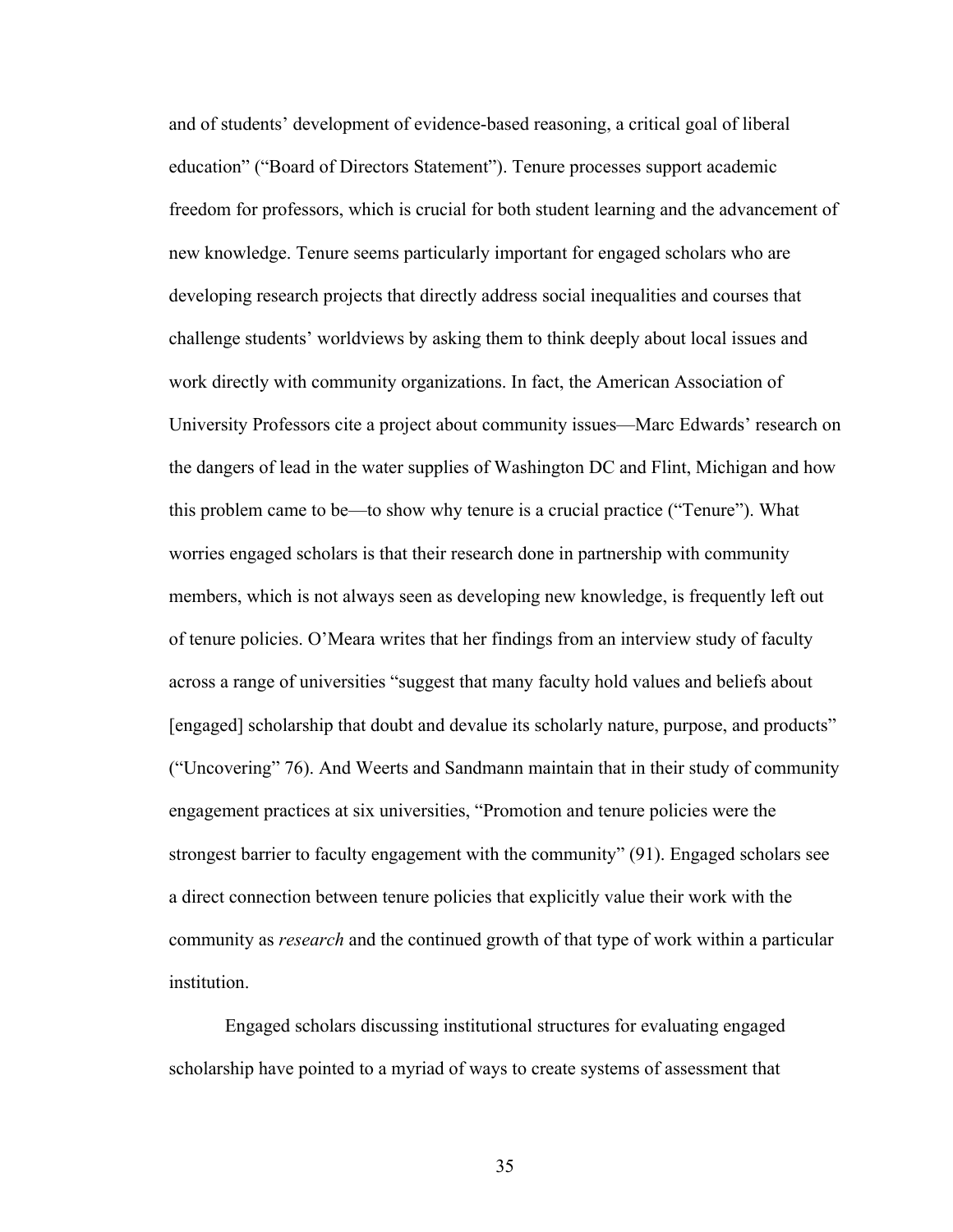explicitly value this type of work. In the widely lauded and cited 2008 *Imagining America* report "Scholarship in Public: Knowledge Creation and Tenure Policy in the Engaged University," Julie Ellison and Timothy K. Eatman argue for a "continuum of scholarship" that has "traditional engagement and scholarship" on one side and "the most civically engaged or reciprocal scholarship and engagement" on the other side, thus creating an inclusive idea of research that "resists embedded hierarchies by assigning *equal value* to inquiry of different kinds" (ix, emphasis original). By seeing research as a continuum, scholars can make choices about what type of research they want to pursue, rather than trying to make their engaged research fit into more traditional views of scholarship. One of the main takeaways from their continuum is an expansion of research *products*, which include: publications and presentations "that advance the scholarship of community engagement," contributions to public policy, models for problem resolution, and evaluative statements from community partners (Ellison and Eatman11). Ellison and Eatman's list of "intellectual and creative artifacts" from community projects offers a tangible way to create tenure policy that includes engaged research (11).

Beyond research products, different research processes should also be accounted for during tenure, especially considering the length of time engaged research often takes to move from community project to an assessable intellectual product. O'Meara worries that trying to make the case for how engaged scholarship "is as good as if not superior to traditional scholarship using criteria related to rigor, peer review, and dissemination" will "in some ways [cloak] the true values and value of the work," including "genuine collaboration" and "inviting in and facilitating partner knowledge and expertise in projects" (277), which cannot necessarily be tracked by research products. Both engaged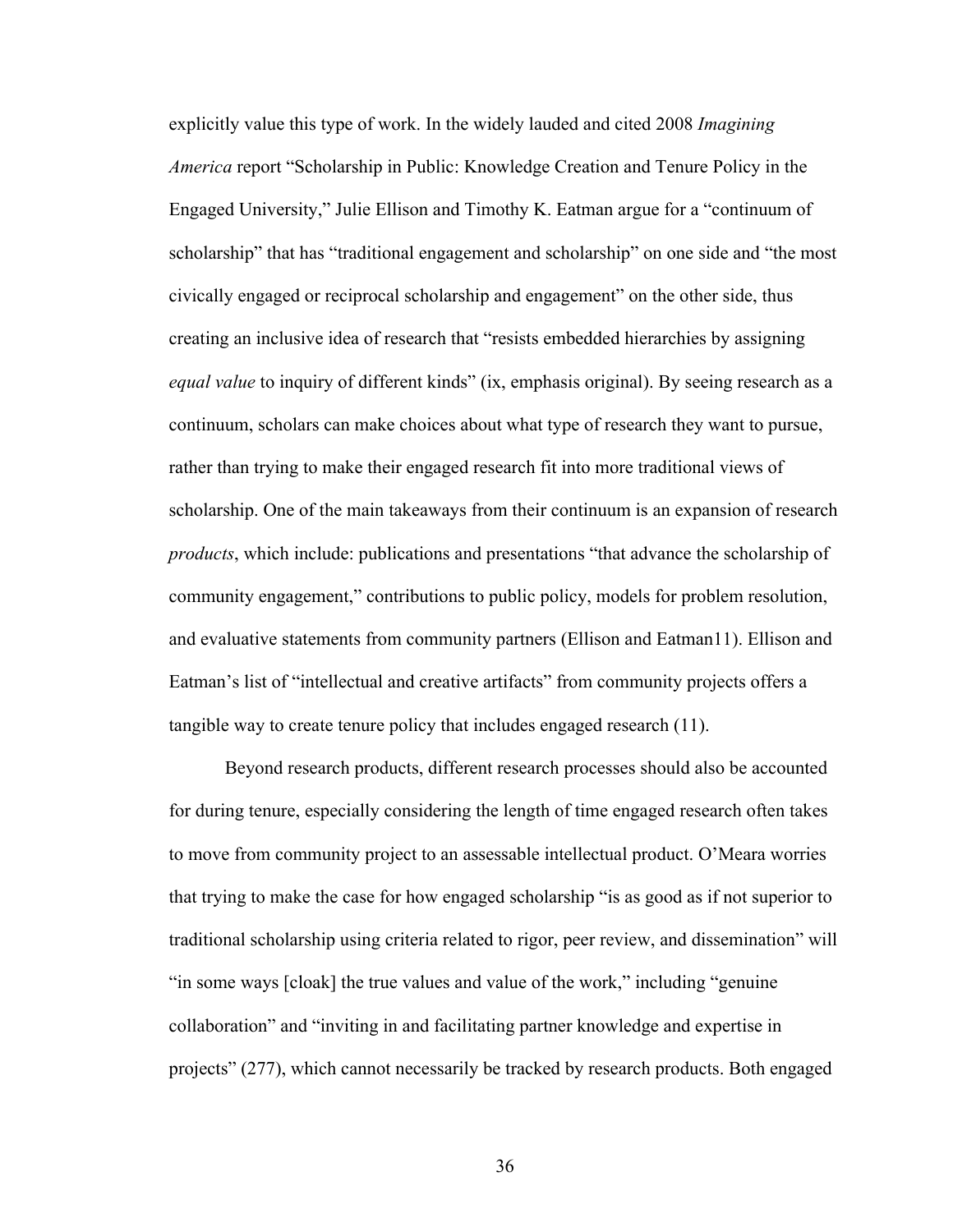research processes and products often look different than what "the norms of academic culture" might refer to as "traditional scholarship" (O'Meara 277) that focuses on peerreviewed publications, making them more difficult to assess if tenure regulations do not explicitly account for them.

Members of our field have also approached these questions within our disciplinary context. The Modern Language Association, in their 2006 "Report of the MLA Task Force on Evaluating Scholarship for Tenure and Promotion," discuss ways that English departments might make policy that acknowledges a more capacious view of scholarship, pointing specifically to "the applied work of citizenship" and how "the overlapping, ambiguous, and connected activities in various faculty work efforts and among sites," serving as "a model for rethinking the conventional triad of faculty work" (25). This report shows how scholars across English studies have acknowledged the way that traditional ideas of scholarship should change, even if they are not specifically calling for the exact changes as the engaged scholars discussed above. Similarly, although there have been very few explicit conversations in rhetoric and composition about how community writing scholarship (the most common name for engaged research in rhetoric and composition) is evaluated for tenure,  $5$  several strands of discussion in the field relate to these macro, institutional level claims about evaluating engaged scholarship, including discussions of 1) the interconnectedness of research, teaching, and service in community engagement projects, 2) how best to showcase the ways that engaged scholarship is intellectually rigorous research, and 3) ways to make visible the often invisible, but intellectual work, of rhetoric and composition. In each of these ways,

<sup>&</sup>lt;sup>5</sup> I have only been able to find one essay, the Donnelly piece discussed here, that focuses on explicit discussions of how community engagement relates to tenure processes in rhetoric and composition. Other texts include small sections on this challenge, most notably, Eli Goldblatt's *Because We Live Here* (205-6).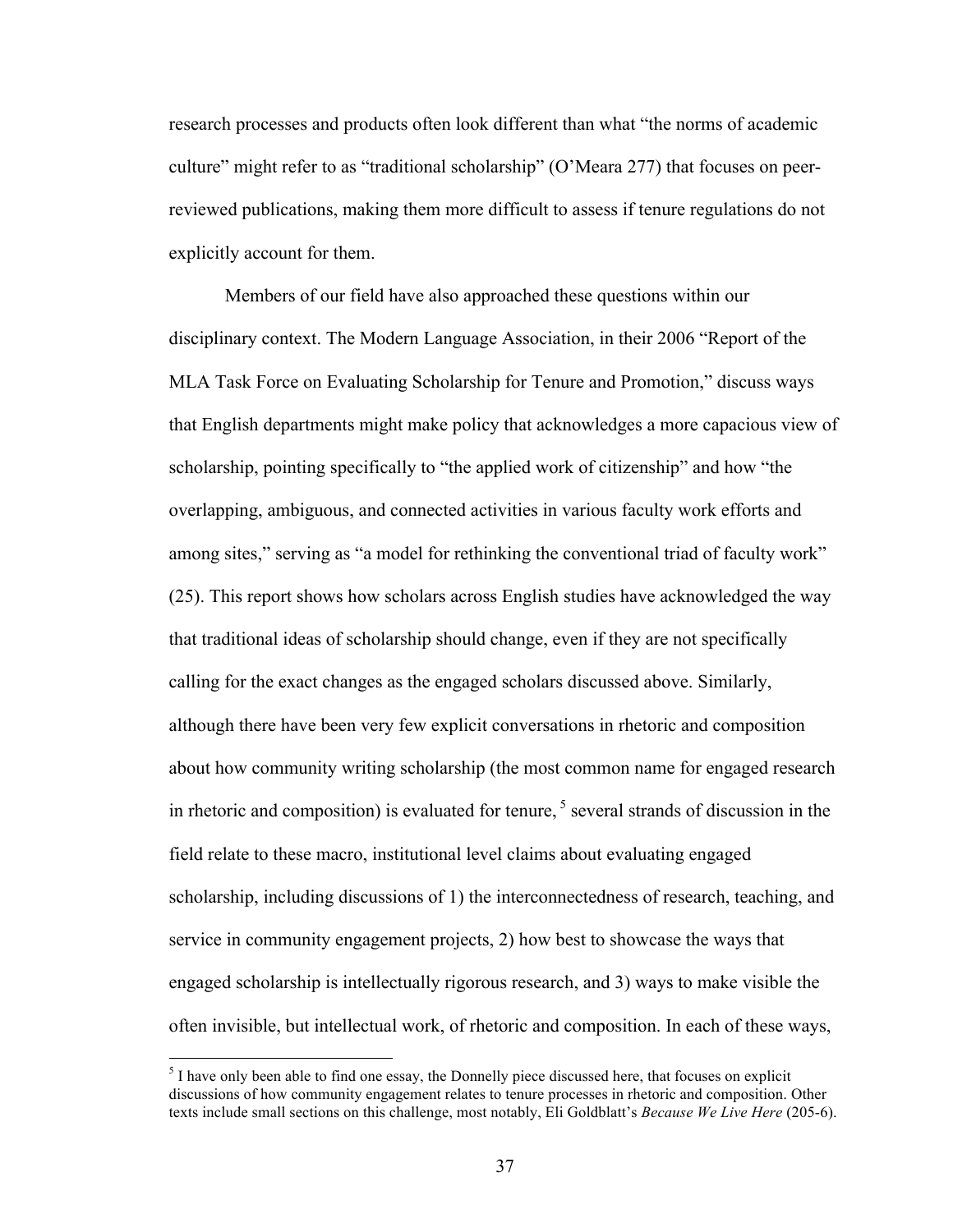rhetoric and composition scholars are speaking to similar complexities felt across conversations about engaged scholarship, even if they are not addressing the exact problem of how such scholarship is evaluated during tenure.

The interconnectedness of engaged research, teaching, and service, has long been a part of scholarly conversation in rhetoric and composition, likely because research on teaching and administration, engaged or not, is central to our field. Ellen Cushman, over a decade ago in "Sustainable Service-Learning Programs," encourages scholars to "view the community site as a place where their research, teaching, and service contribute to a community's self-defined needs and students' learning" (40). And Eli Goldblatt writes in *Because We Live Here,* "we will have to call for a revision of the criteria for faculty productivity in the next few years" to include "a more holistic sense of a person's intellectual and disciplinary goals" rather than evaluating faculty "in terms of the traditional triad of teaching-research-service" (206). In April 2016, NCTE published the "CCCC Statement on Community-Engaged Projects in Rhetoric and Composition," replacing the "CCCC Position Statement on Faculty Work in Community-Based Settings" that was only a year and a half old. The name of the new statement indicates a need to re-articulate what "faculty work" (and the work of members of the fields who are not tenured faculty members, whether contingent faculty or graduate students) might look like in community settings. In its definition of community-engaged projects, the new statement includes "scholarly, teaching, or community-development activities" and points to numerous varied examples of projects (i.e., "teaching exchanges, community writing or tutoring arrangements, and facilitated public discussions about pressing issues of local concern") and artifacts of engaged projects (i.e., "publications by incarcerated writers,"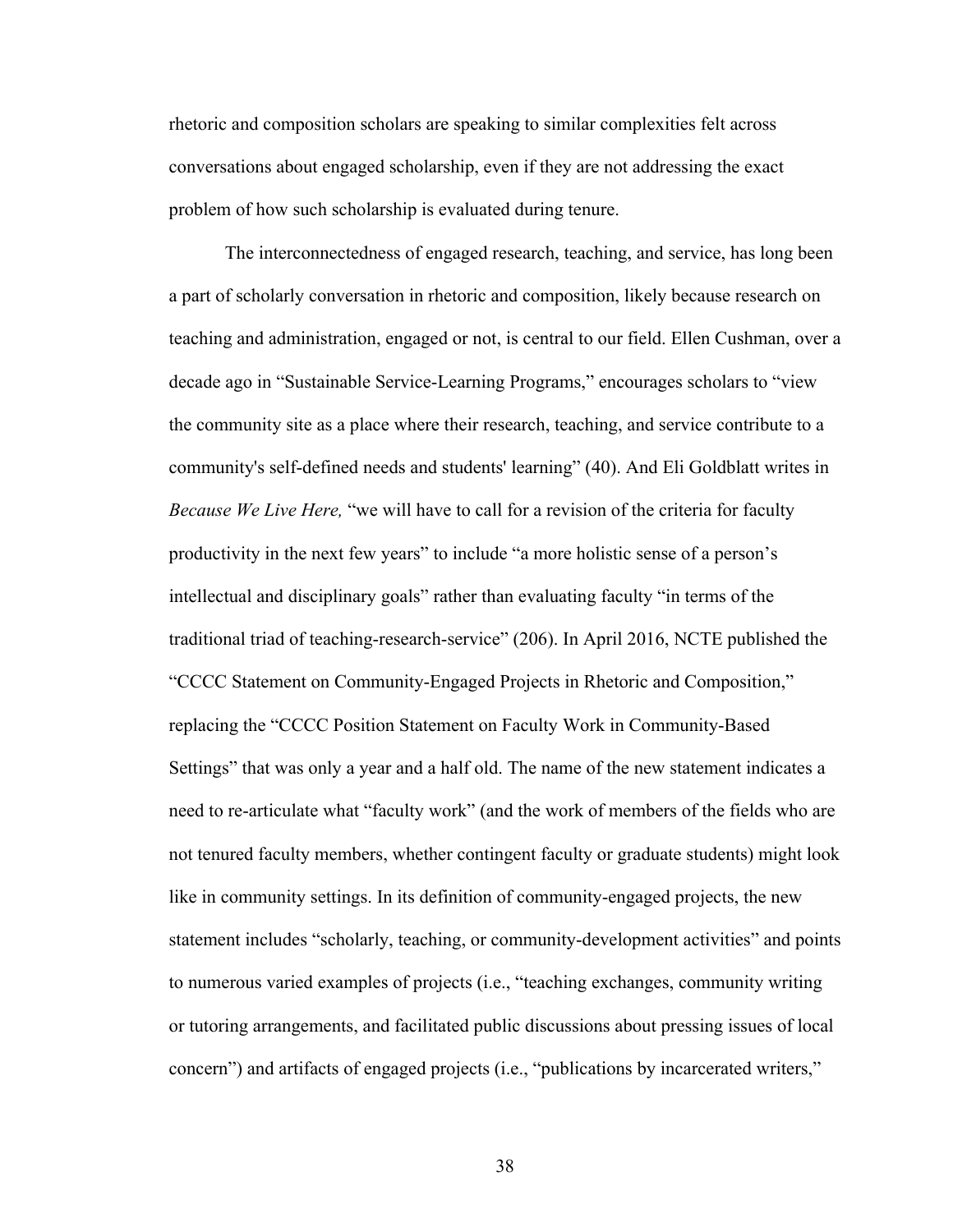"rhetorical histories" of marginalized communities, "oral histories and digital storytelling projects," and "newspapers about issues related to homelessness written by homeless individuals") that span traditional teaching, research, and service activity. In offering so many different examples of what intellectually rigorous community projects and products might look like, this statement broadens what engaged scholarship in the field might include.

Another important element of the recent CCCC Statement is how it demonstrates the engaged community work as intellectual activity that should be considered *research*, rather than just community service. The statement's section on "Principles for Evaluating Quality, Rigor, and Success" begins by claiming, "'Off-campus' or 'engaged' projects are often labeled and undervalued as merely service." After listing several ways that a variety of engaged projects might be considered "quality, rigorous, ethical, and successful," CCCC recommends that "each higher education institution...establish criteria and processes appropriate to its culture and region for accurate, fair, and informed peer evaluation of community-based projects" before listing example criteria. The statement makes clear that the work of a community project is intellectually rigorous and often problematically relegated to service, or even rendered completely invisible in institutional documents. For example, in his essay "(j)WPA Work, Service-Learning, and the Case for Baby Steps," Michael Donnelly discusses how his large-scale community project, a street newspaper, was almost completely ignored in his pre-tenure review even though he "viewed [it] as cutting across the four areas of evaluation (teaching, scholarship, service, and 'working with students')," except that the committee "indicated it might be the basis of a scholarly article" (126). Donnelly's project fulfills CCCC's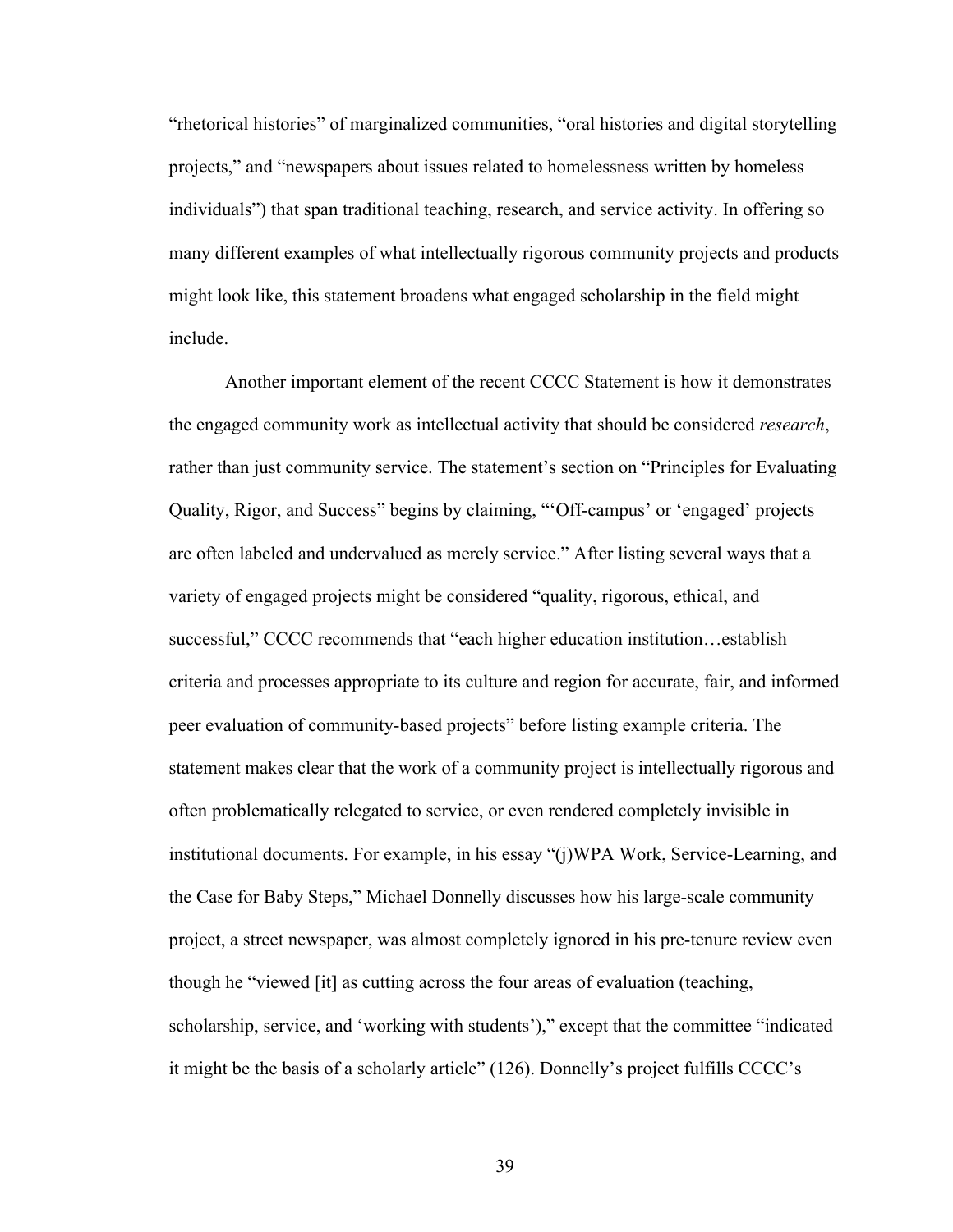examples of "making new knowledge" in community-engaged projects through "media for community organizations" (the paper itself), "new teaching curricula" (the course connected to the creation of the street paper) and "new opportunities for communityuniversity dialogue" (through his partnership with the Homeless Coalition), but despite the ways this research and teaching project was intellectually rigorous, his work was only seen as valuable in that it "might" become a scholarly article.

Attitudes that privilege only traditional forms of research—like publications and conference presentations—have been addressed in larger disciplinary conversations about tenure, specifically about the type of intellectual work that is often made invisible during tenure processes. Michael Day, Susan H. Delagrange, Mike Palmquist, Michael A. Pemberton, and Janice R. Walker discuss the problems of the "'one-size-fits-all' model of the tenured professor" that "typically defines tenure and promotion requirements using numerical ranges of articles or books or qualitative criteria about 'top-tier' journals and academic presses" (186). In their article, they seek to make visible the intellectual rigors of many forms of disciplinary scholarship, pointing to digital and new-media scholarship, editorial and curatorial work, administration, and mentoring, as they argue for a more comprehensive view of what scholarship in the field should look like. For each of the four areas, they describe the intellectual nature of work that is often relegated to service (for editorial, administrative, and mentoring work) or a lesser form of scholarship (for digital publications). Though Day et al. are not speaking specifically about engaged research, their argument that "being a scholar, in short, means engaging in reflective, well-informed practices that help us accomplish the goals of advancing and sharing our knowledge of what it means to write and be a writer" (186) could easily encompass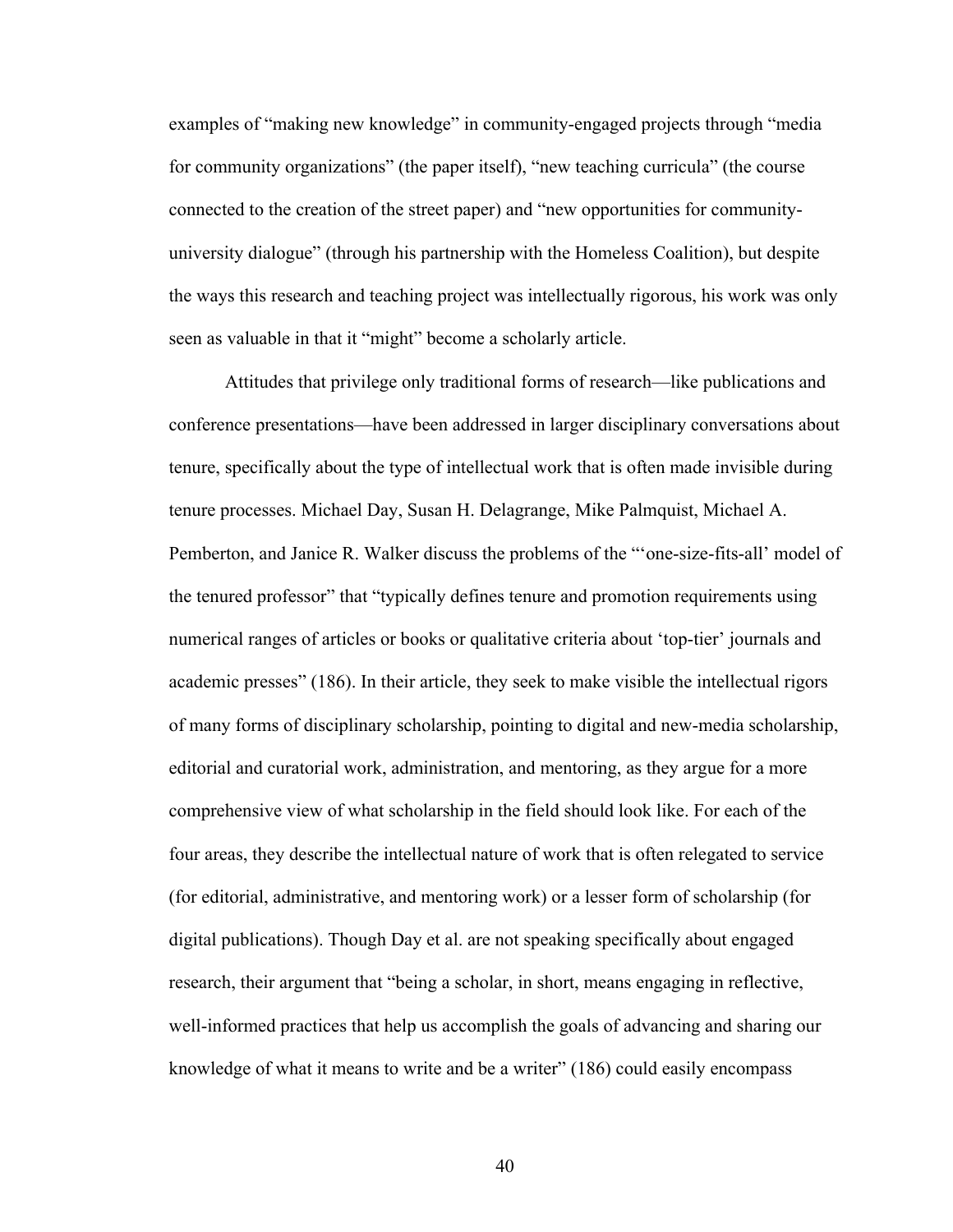community projects as well. For example, Day et al.'s argument for a "a more inclusive understanding of what forms scholarly excellence may take" is especially pertinent for engaged research projects that take extended amounts of time and might include a variety of products. (196). Engaged research projects, like the one described by Donnelly, are intellectually rigorous and grounded in theory, requiring "not simply a volunteer ethos but also considerable disciplinary expertise" along with "extensive critical and collaborative intellectual labor" ("CCCC Statement"), and like those areas described by Day et al., engaged projects are often overlooked by more traditional definitions of research oft-used in tenure regulations.

The primary goal of these conversations across higher education and in rhetoric and composition is for scholars to rethink what it means to make new knowledge in the academy and how to make visible the intellectual work of engaged research by expanding tenure regulations. However, changing policy regulations takes time, and enacting those changes takes even more time. Scholars need to extend their view beyond arguments for policy change to consider how such changes will be enacted across the university, how regulated change must be accompanied by regularized genre activity. In this analysis, I look at current tenure policy and proposed revisions at UofL for two purposes—1) to see how current policy and proposed revisions value engaged research, and 2) to show the complex nature of enacting policy revisions, which is often obscured when people focus only on changing the wording of policy. This analysis depicts how regulated genre activity via revising policy language will help engaged scholars forward their professional work during assessment and shows that because these texts coordinate people and practices within a larger genre system, regularized genre activity is necessary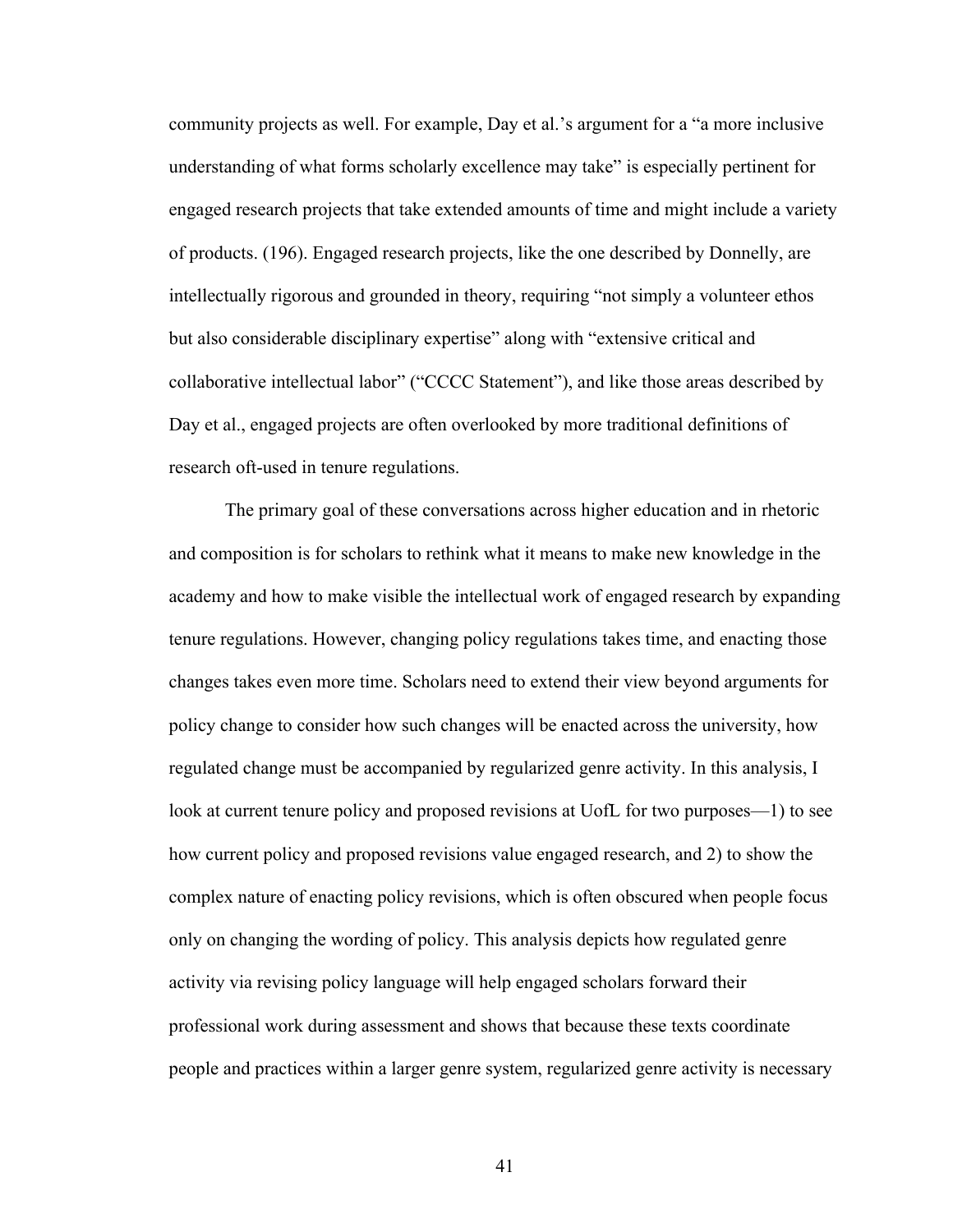to create a culture where such policy changes are then enacted. Ultimately, recognizing and valuing the different types of knowledge making in engaged scholarship must include changing both institutional policies and institutional culture.

## *Current Tenure Policy and Proposed Revisions at UofL*

The high priority placed on revising tenure policies at UofL to better reflect community engaged faculty work is evident across institutional documents and interviews with administrators. Since the university began to refocus its goals to institutionalize community engagement in 2008, how tenure policies reflect community engagement has become a key area of concern for administrators. Of UofL's twelve academic units with personnel policies, five explicitly reward faculty for scholarly work "that uses community-engaged approaches and methods" (Carnegie Foundation Community Engagement Work Group 28)—the Kent School of Social Work, School of Medicine, School of Dentistry, College of Education and Human Development, and the School of Nursing. Current policy, as discussed in UofL's application for the Carnegie Foundation's elective classification in community engagement, shows that, "Although each unit considers community engagement as one of its standard criteria under the area of service, there are varying degrees of emphasis on engagement in the areas of research and teaching" (Carnegie Foundation Community Engagement Work Group 25). The goal of UofL administrators who are committed to community engagement is to change these regulated policies, in both overarching institutional documents and ones specific to academic units, to create a culture that more explicitly values and supports engaged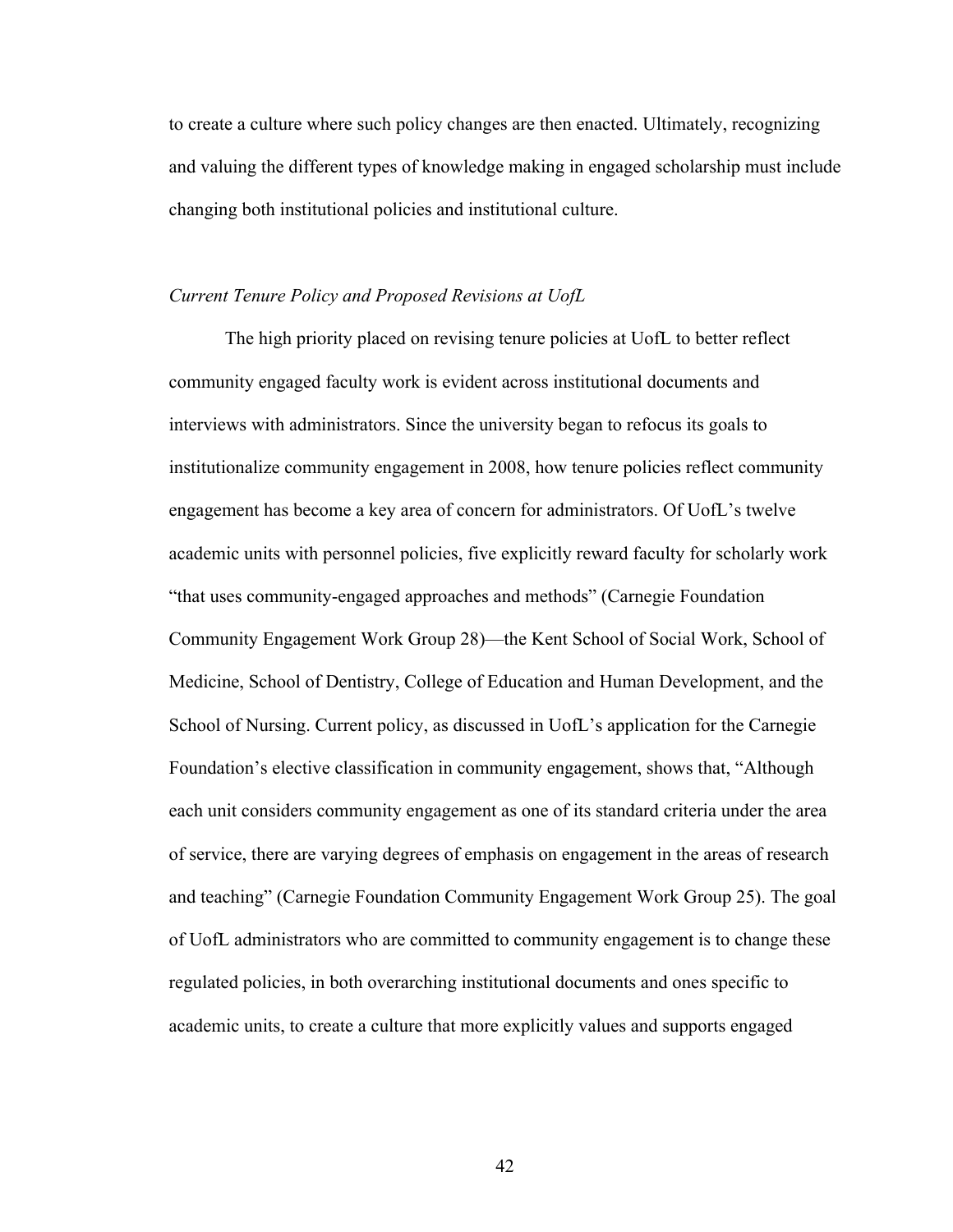teaching and research (rather than only service), thus making engaged scholarship a possible activity recognized and rewarded within this regulated genre.

Work to change tenure policies began in 2009 when the former Provost led a strong push to incorporate explicit discussion of community engagement in the policies of the remaining seven academic units. Henry Cunningham, Director of the Office of Community Engagement, says, "We have made some progress but we have still not gotten there yet." Ultimately, the hope is for UofL's tenure policies across the university to incorporate the following, as outlined in the Carnegie Foundation Application:

Community engagement is being integrated into the more traditional model of faculty evaluation: (1) teaching portfolios that include community-based instruction, practice-based instruction and service learning, practice-based research efforts, outreach partnerships; (2) defining scholarship as "the creation, integration, and dissemination of knowledge that advances a field of study and influences the profession *and community* as evidenced in peer-review and acceptance."; (3) establishing novel and sustained partnerships and interventions that impact the public health of the community; (4) establishing strong ties with the community-based health organizations at the local, state, regional and national level and with state and federal agencies; (5) demonstrated participation in extramural service initiatives including research service, community programs to educate and promote public health changes that have potential to impact community members' health, curriculum development for community and government agencies and service related to elimination of community health disparities (Carnegie Foundation Community Engagement Work Group 30).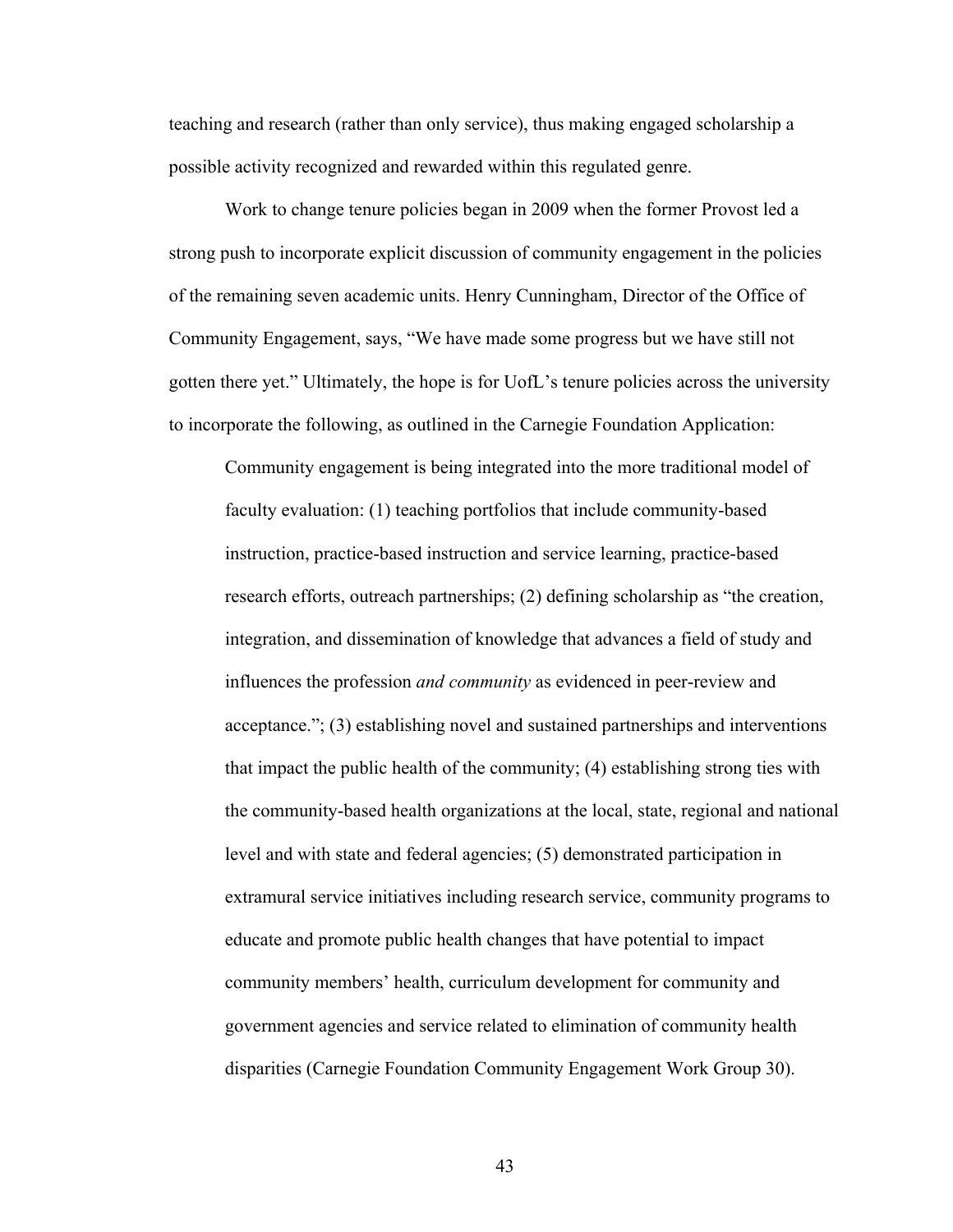These parameters, though not all directly affect every discipline (particularly the health focus of sections 3-5), would offer a more robust set of possibilities for how engaged scholars' work might be evaluated during the tenure process. These definitions expand the regulated dimensions of what it means to make new knowledge, specifically by adding "the community" as a possible audience for scholarly work, enabling engaged scholars to argue that their research activities and products, beyond scholarly publications, should count as research in their tenure portfolios.

To begin this revision process, UofL administrators are focusing on the university's foremost governance document, *the Redbook*, to include specific wording about community engagement. As it stands now, the *Redbook* lists "teaching," "research or creative activity," and "service to the profession, the unit, the University or the community" as criteria for tenure, specifying that "the details of these criteria and of any additional criteria to be considered in making a recommendation concerning tenure shall be specified in the unit's personnel document" (*Redbook* 4.2.2).<sup>6</sup> Proposed revisions to these policies would read: "The details of these criteria and of any additional criteria, including specific recognition of engaged teaching, research and service, to be considered in making a recommendation concerning tenure shall be specified in the unit's personnel document" (Carnegie Foundation Community Engagement Work Group 24). However, as of August 2016 (over two years after the writing of the Carnegie application), these revisions have not been finalized, and therefore no changes in the *Redbook* have been made. The proposed revisions would help legitimize the work of engaged research and engaged teaching by changing the regulations mandated for tenure in the *Redbook*, but

 <sup>6</sup> *Redbook* policy for promotion in rank is exactly the same, replacing only the word "tenure" with "promotion" (*Redbook* 4.2.3)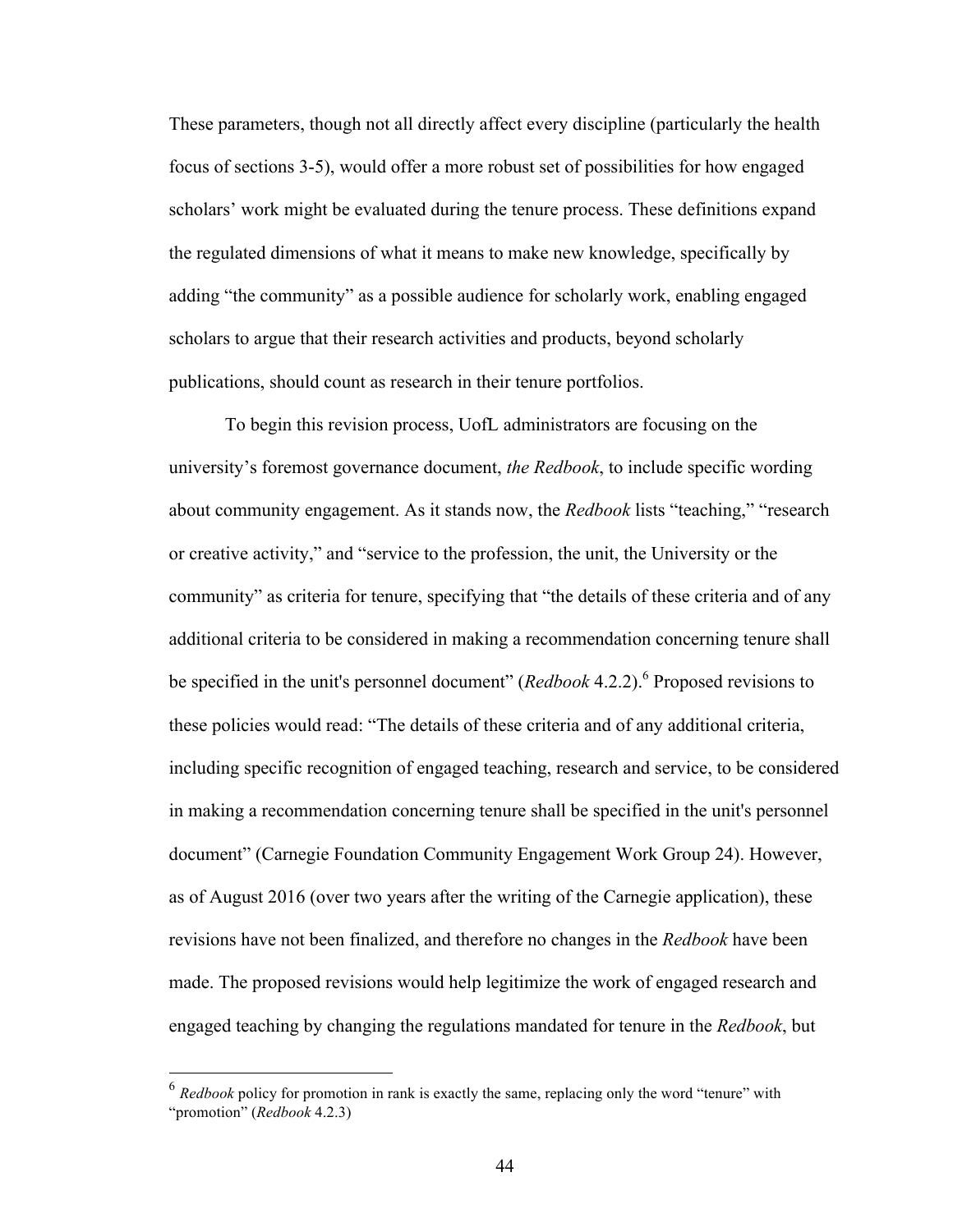*how* such revisions would be carried out across the university would still be determined unit-by-unit.

Despite the institutional priority on including engaged scholarship in tenure policies across the university, current tenure policies at the highest institutional level and in just over half of the units *do not* yet contain language that explicitly values engaged research. For example, in the College of Arts and Sciences (CAS), engaged research is not visibly valued in current tenure policy. The word "community" is used only twice in the 13-page document—once in discussion of the context of where "Service" work might be done and once when pointing out that "to have an activity counted in an area with which it is not generally associated (for example…to have some professional involvement in the community treated as a Teaching activity) are expected to justify their requests to those reviewing their cases" (4). In neither case is community explicitly linked to research, a scholar's primary means of attaining promotion. Work in the "community" is located squarely in service and to have it counted elsewhere, like teaching (not even bringing research into the equation), would require justification. Community work is an area generally not associated with the regulated definition of what adds "to the reservoir of knowledge in a faculty member's field" (6). In this way, community-engaged research is not explicitly a visible part of the tenure process for CAS.

One might argue that there are ways that engaged scholarship could be valued in the current CAS tenure policy, but the lack of specifics about community context still privilege traditional research products. CAS lists the following as "examples of activities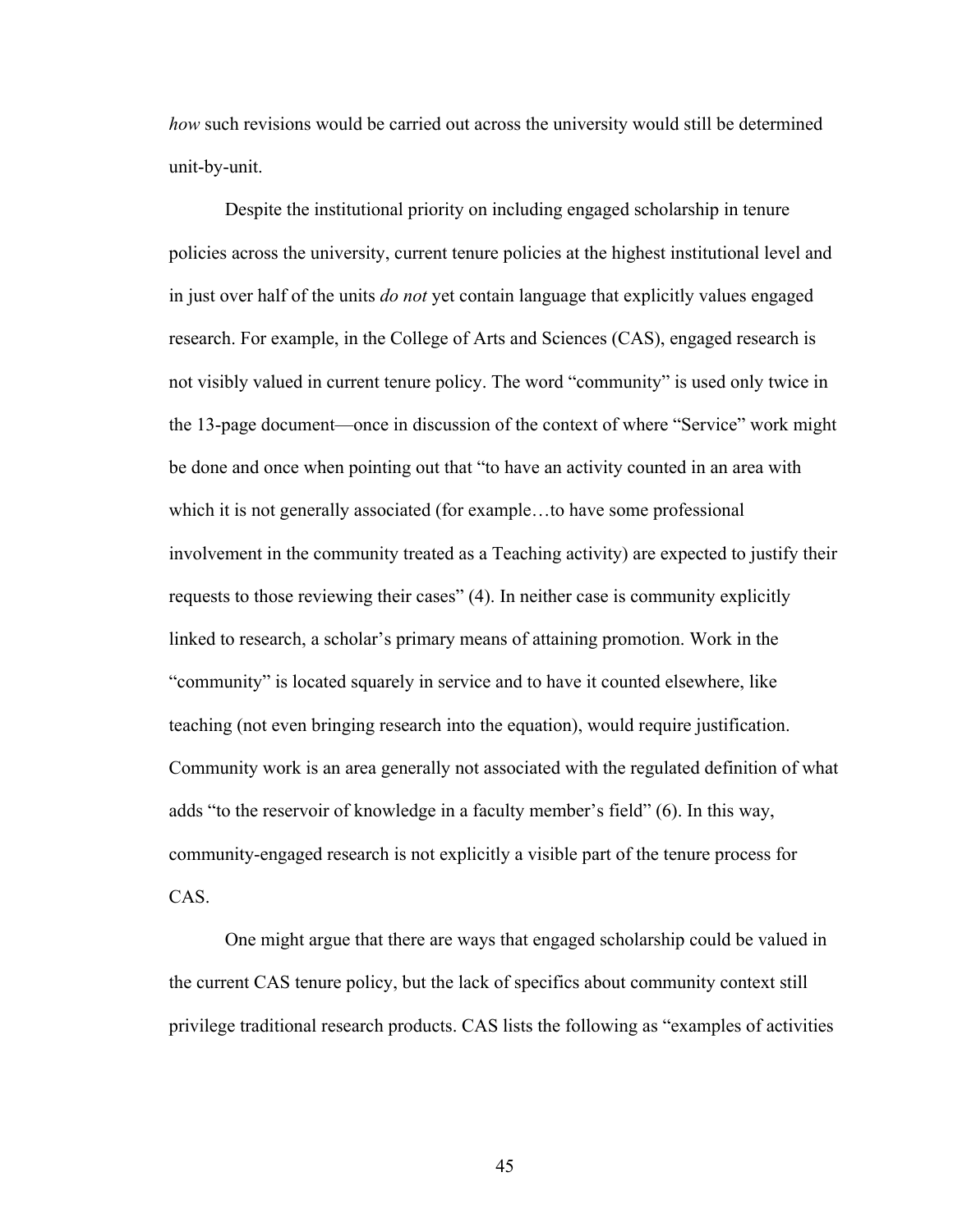in the realm of Research and Creative Activity" for which scholars might receive tenure consideration:

- The dissemination of new knowledge through the publication of refereed books, monographs, journal articles and proceedings.
- Productions in art, literature, or theater.
- Presentation of papers at scholarly meetings and the publication of abstracts associated with those presentations.
- Efforts at writing grant proposals and success in obtaining funding for research and other creative activities.
- Cross-disciplinary investigations, meta-analyses and literature reviews.
- Writing for non-specialists in publications such as encyclopedias and books intended for the general public.
- Consulting and the preparation of reports.
- Conducting studies or surveys for public or private organizations. ("Dean's Guidelines" 6).

Of the listed products, publications and conference presentations could easily include discussions of engaged projects. Other listed activities like grant writing, writing for nonspecialists, consulting, and conducting research for public or private organizations, though lower on the list than traditional products like books, articles, or presentations, are all activities that would likely be a part of creating an engaged project that could count toward tenure. So it is possible an engaged scholar could gain tenure with significant documentation of traditional and alternative scholarly products like grants and community reports, but the lack of specific wording regarding engaged scholarship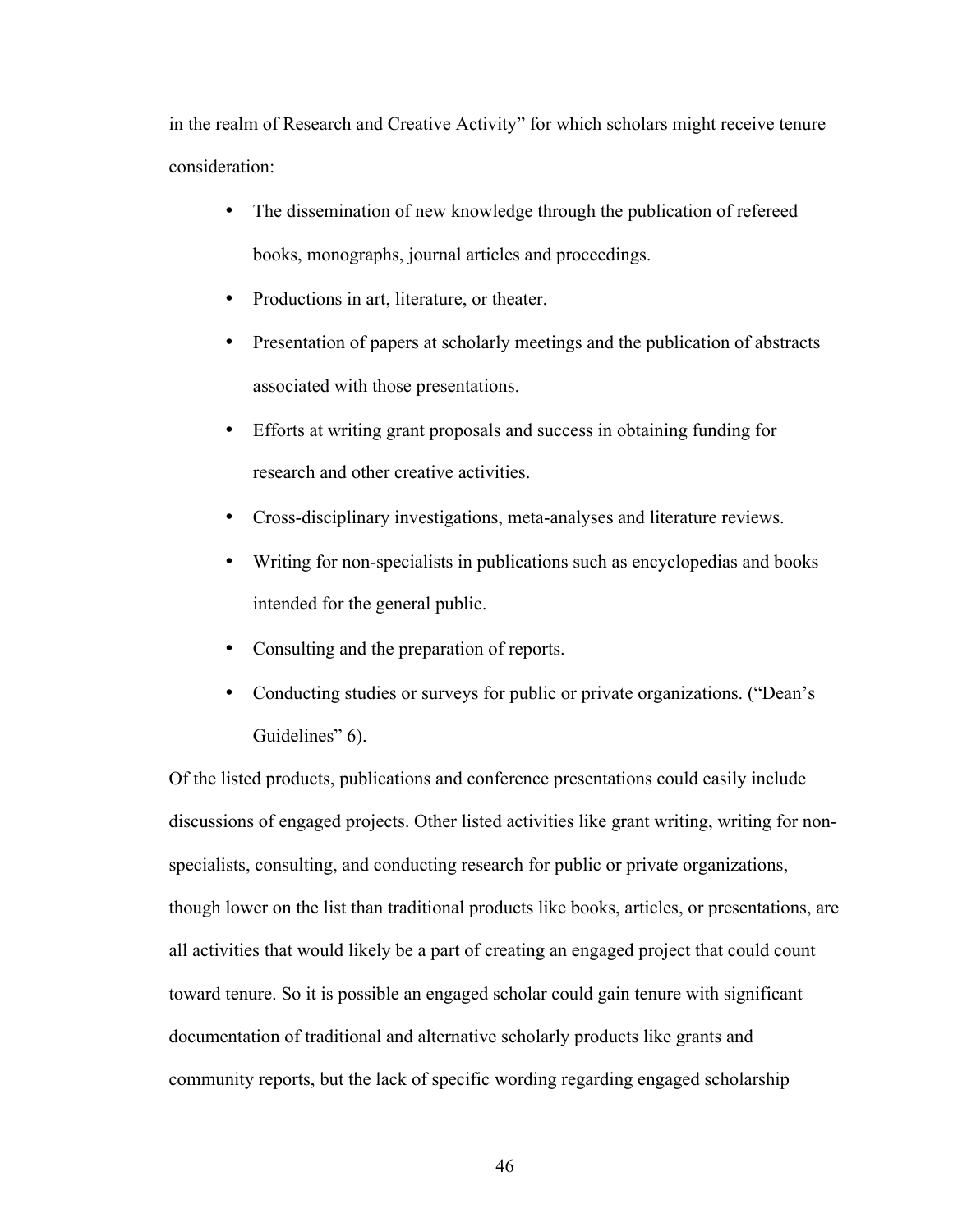perpetuates a culture that devalues such work, which can cause problems when the policies are enacted in practice (Sobrero and Jayaratne, Ellison and Eatman, Saltmarsh et al., O'Meara). If engaged scholarship is not valued by a particular department or tenure committee, then the alternative products listed likely will not be valued either. For example, there are no guidelines for policy regarding number or venue of refereed publications, which are open to interpretation for each department, or how alternative products, might count compared to traditional publications and presentations. Because of this lack of specificity regarding community contexts or how products should be counted, departments whose members do not value engaged scholarship could still rely on the first three scholarly parameters listed as the primary or even only means of regulating tenure. As a graduate student, I do not know the conversations that happen in personnel committee meetings, how committee members decide what type of work is valued in what way. But the problem is, junior faculty do not know these details either, which is why it is important to have explicitly articulated policies that include engaged research as a means of making new knowledge, so that junior faculty have space to make an argument for why their engaged work should count toward tenure.

According to Dean Beth Boehm, who is currently Dean of the School of Interdisciplinary and Graduate Studies where she is beginning a community engagement initiative for graduate students across disciplines and who is a former Director of Graduate Studies for English, there is a lack of value of engaged research in CAS that results from its nature as an applied field of scholarship. Boehm explains, "There is some resistance on the part of traditional academics to the work that is done by engaged researchers. So there are people who will say this work is not as rigorous or not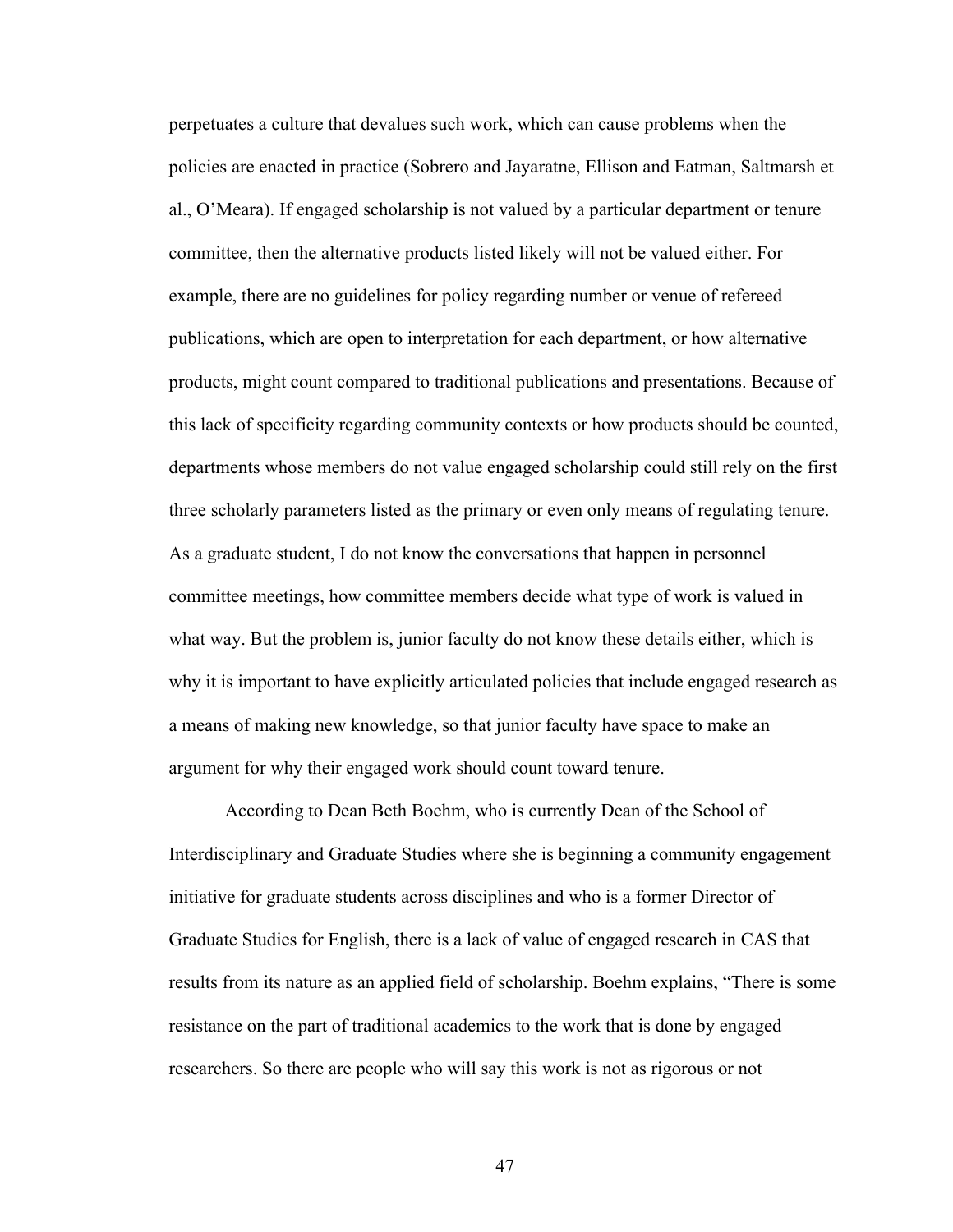necessarily making new knowledge in the same way that other kinds of academic research does." Though she believes that inroads have been made to countering that resistance, it has not been solved, which is partially seen in the way that CAS "has been slower to try and figure out how to include community engagement research products in their tenure and promotion reviews." This is in contrast to units like the School of Medicine or the Kent School of Social Work, both of which are units specified by Boehm as intrinsically valuing engaged research (and applied scholarship broadly) and community connections. Both Boehm and Cate Fosl, Professor of Women's and Gender Studies who served as Special Assistant to the Provost for Engaged Scholarship in 2014- 15, make note of the many scholars, with and without experience in community-engaged scholarship, who "would not advise untenured people to do this sort of work" (Fosl). Boehm agrees: "We want to be very honest about the way the work is valued within the academy. I think it's increasingly valued, but I think that students who really want to take it on are going to have to be their own best advocates…I think that sometimes we think of course this work is valuable, it's helping people. That's true on one level, but it's not always valuable to the people who review your tenure files." Boehm's comments align with recent scholarship noting the particular lagging behind of humanities disciplines in explicitly valuing engaged research during tenure processes. Ellison and Eatman's report is written for *Imagining America*, an organization that focuses on disciplines in the "Arts, Humanities, and Design." Throughout the report, they explain how "evaluating the work of civically engaged scholars in the humanities, arts, and design is a challenge" (Ellison and Eatman viii), presenting examples of engaged projects, career narratives from engaged scholars, and recommendations to overcome this challenge. For fields that do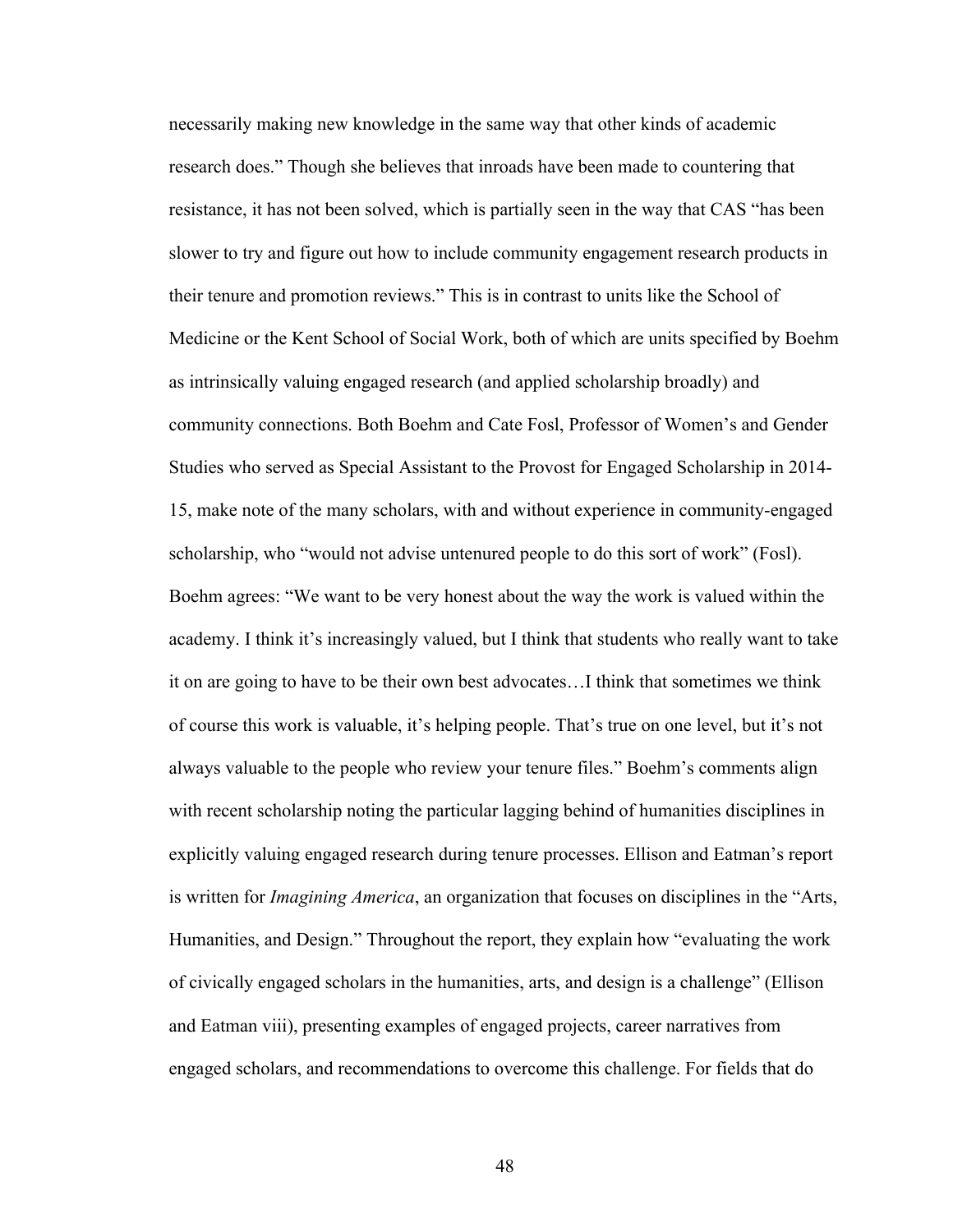not see engaged research as a part of the regulated, institutional ways of making new knowledge, policy must change to explicitly show how community contexts are a part of the regulated assessment of faculty through tenure.

Currently, traditional paradigms for research are still the most obviously valued in CAS, which can present problems for emerging engaged scholars if members of the personnel committee do not understand the value of their work. While the proposed *Redbook* revisions for how the institution wants to value engaged research (as seen in the Carnegie application) are excellent and would do much to expand how institutional policy regulates new knowledge making, such revisions are not currently in place. For example, a key difference can be seen in the CAS definition of creating knowledge that adds "to the reservoir of knowledge in a faculty member's field" (6) and the one included in the Carnegie application that calls for the creation of knowledge that "advances a field of study and influences the profession *and community* as evidenced in peer-review and acceptance" (Carnegie Foundation Community Engagement Work Group 30). In this more comprehensive definition, knowledge is no longer solely for a scholar's field but also could equally influence community members outside of that academic field. However, even in this more inclusive definition, the degree to which community acceptance is important when compared to disciplinary peer-review is unclear, which leaves open the possibility for departments that see community audiences as less important to maintain traditional regulations for tenure review. Following policy change, cultural change for more traditional departments will happen slowly, and enacting new policies through regularized genre activity is central to creating that cultural change.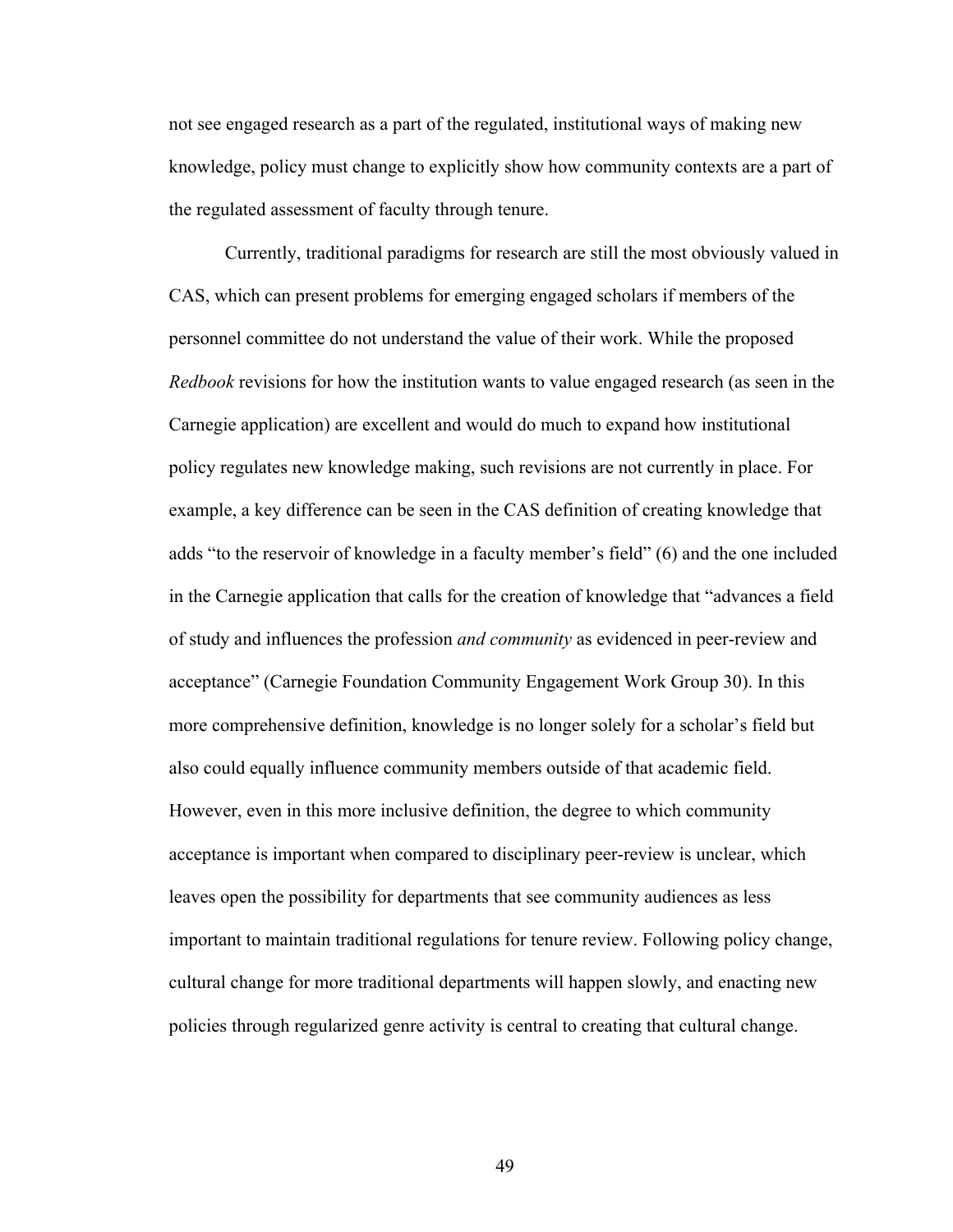### *Enacting Policy Change through Regularized Genre Activity*

In order to create a university-wide system for valuing engaged scholarship, policy change (or regulated genre activity) must interact with cultural change (or regularized genre activity) at the university, because members of the institution are the ones who put policies into action. One way this need for cultural change is evident is that the *Redbook* requires unit-by-unit tenure criteria. Beyond the five units listed earlier, some progress has been made according to the Carnegie application, especially in the School of Public Health and Information Sciences. However, in CAS, which as seen above does not explicitly value engaged research in its current policy regulations, progress is held to "conversations…regarding revision of faculty personnel policies to create better mechanisms for rewarding and promoting engaged scholarship" (Carnegie Foundation Community Engagement Work Group 29). When discussing the need for tenure policy revision, Vice President for Community Engagement Daniel Hall explains, "It's a departmental by departmental discussion that needs to take place," regarding whether or not to "modernize and update [each department's] promotion and tenure guidelines to provide flexibility for [community-engaged faculty] to do this type of scholarship" without being penalized. Per the *Redbook*, every tenure decision "must originate in the department or division" prior to going to the Dean of that academic unit (*Redbook* 4.2.2). Rather than 12 academic units, Hall is saying that all academic departments must individually change their understanding of tenure requirements to visibly support engaged research and teaching. Based on the lack of specificity in the *Redbook* and CAS guidelines, it's likely that other tenure policies—what counts as authorship, the number of publications and/or grants required, what is considered an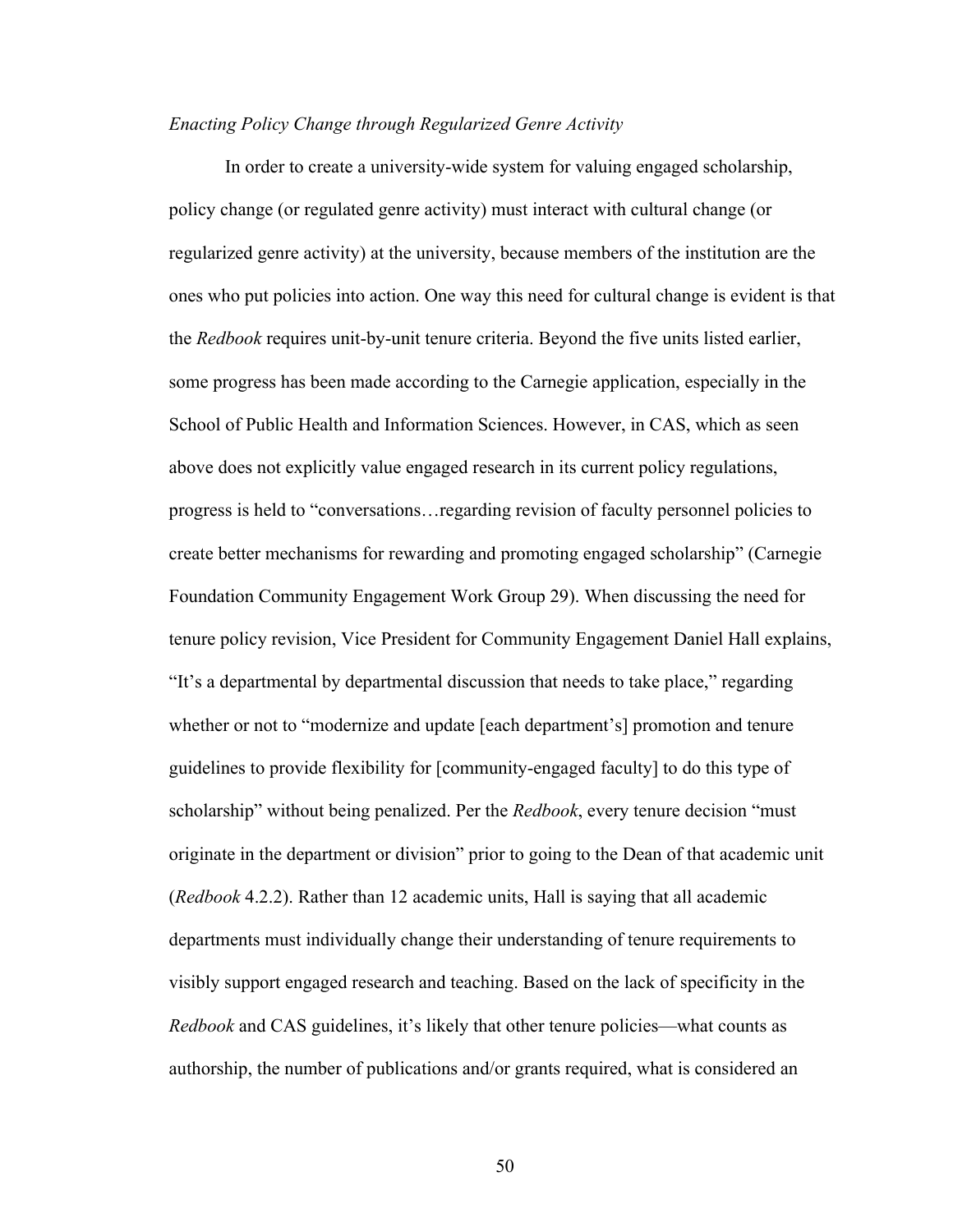appropriate publication venue—are similarly decided department by department. These all represent regulated policies that are important for engaged scholars because collaborative publication, projects that require a great deal of work before publishing research on them, and publication in journals primarily about community engagement<sup>7</sup> are all common for engaged scholars. If a department does not value any or all of those aspects of their work, this would combine with a lack of specific language about community projects as *research* to decrease the worth of the research portion of the tenure portfolio as a whole. Changing the culture of the university through regularized activity would make it more likely for regulated changes from the top of the institution to trickle down through various units and departments. As it stands now, even if the proposed changes in *The Redbook* become institutional policy, individual departments remain the primary arbiters of how tenure decisions are made. Simply changing policy wording does not automatically mean that members of an institution would enact policy the way it is intended, especially not without cultural change to go with it.

The need to change university culture is echoed in Cate Fosl's $\delta$  engaged scholarship report, "Imagine Engaged Scholarship at the University of Louisville: A Research Report to the Provost," where she highlights the difficulties of enacting new policy without such cultural change. Fosl claims, "revising T&P guidelines is a key step, but not a magic fix" (19), explaining that implementation of those guidelines continues even after explicit valuing of engaged scholarship is written into tenure policies. Even at universities where explicit policy language has been in place since the late 90s, there have been "continuing battles to get that language understood, implemented, and

 $<sup>7</sup>$  For more on the devaluing of peer reviewed community engagement journals, see Sobrero and Jayaratne</sup> <sup>8</sup> Fosl researched and wrote this report during the 2014-15 academy year as the Special Assistant to the Provost for Engaged Scholarship, a temporary position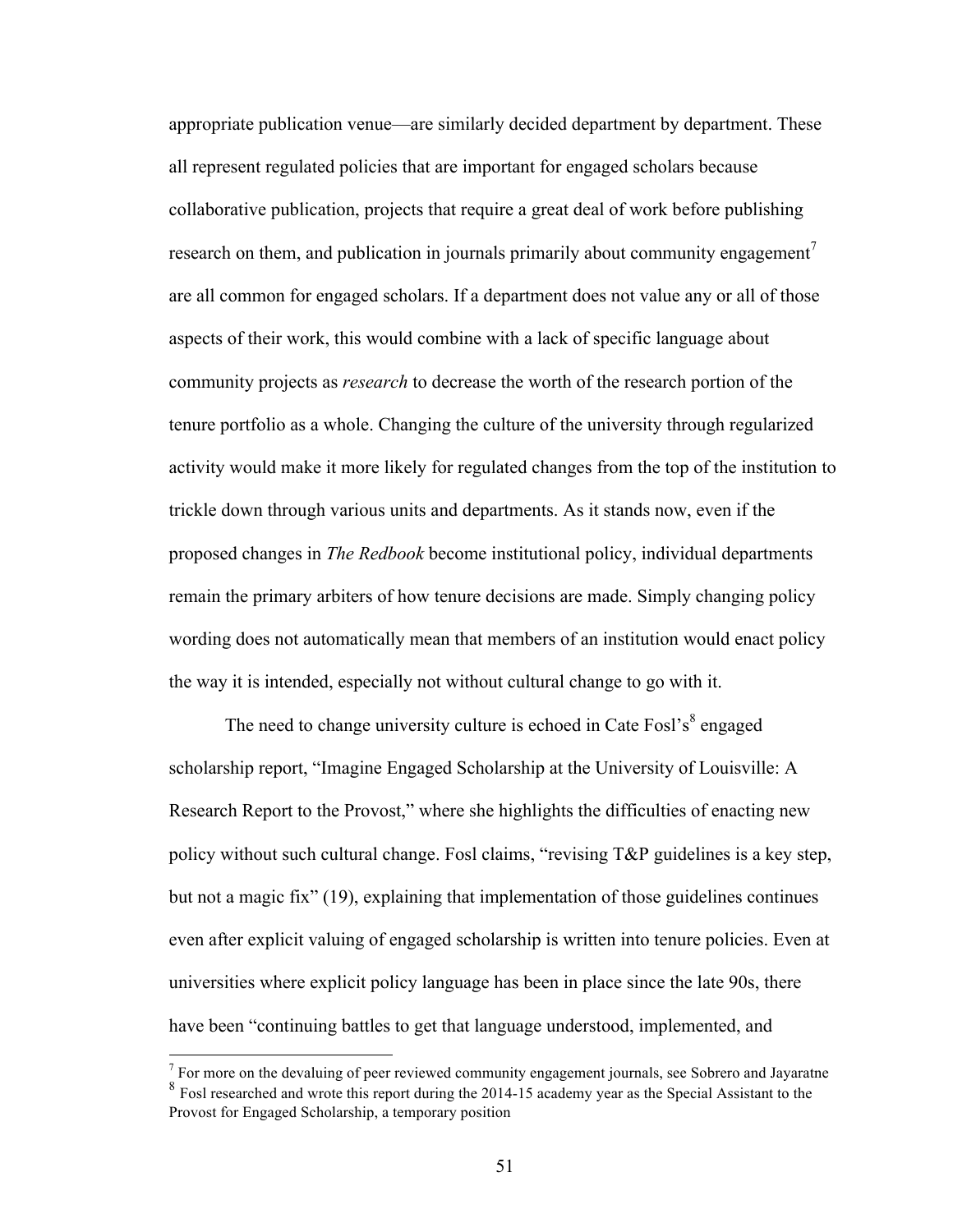interpreted favorably, from the perspective of engaged scholars on the campus" (Fosl 19). These institutions show how policy change does not automatically mean a change in action. For those departments at UofL that have not yet fully embraced engaged scholarship, one must be careful not to assume that a textual change would create change in practice. Fosl writes:

Even with better language in place in personnel documents, earning tenure as an engaged scholar requires extensive documentation/explanation of scholarly products and can sometimes mean going an extra mile to produce written products that may seem an addendum to the intended outcome, or simply accepting that an experiential class will take more time than one's work plan will ever convey (19).

Here, Fosl shows how regularized genre activity, adding documents that show and explain engaged research and teaching, can help a scholar navigate a regulated genre like the tenure portfolio. O'Meara affirms this, claiming that "making a clear case for the rigor of engaged work for peers through careful documentation *will* make a difference to both the quality of the work and to reviewers who are willing to hear the case made" (275). Additionally, tenure decisions require that the committee understand how to interpret all of this extra documentation. Fosl recommends another regularized activity to aid in this area—learning communities for emerging engaged scholars, which would include discussions of "modules on products of [engaged scholarship] and how to document them for review committees, as well as modules on reading and interpreting interdisciplinary writing for tenure review" (19). She specifically suggests that chairs should attend at least one session of this program with their untenured faculty member.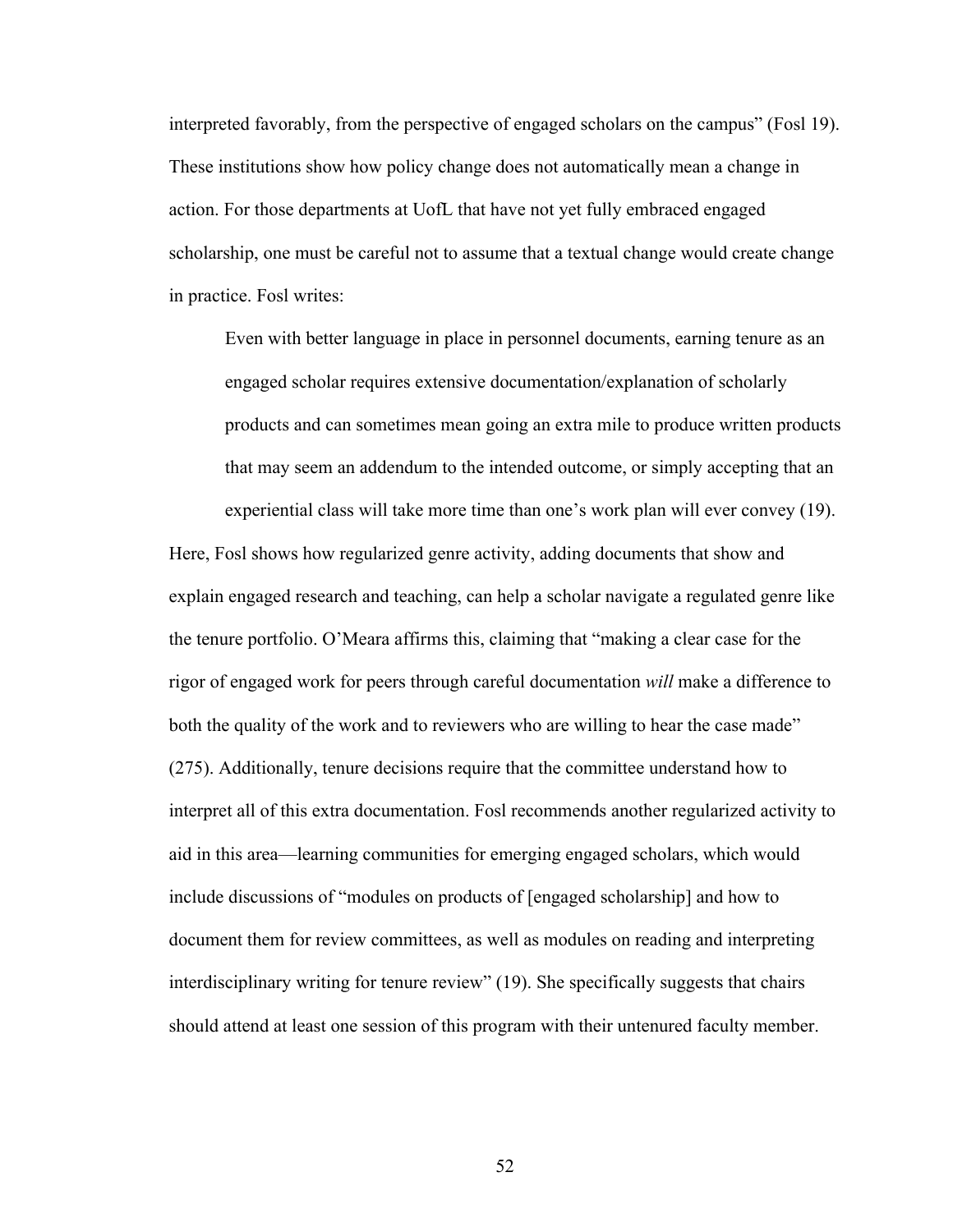Current practice at UofL, as documented in the Carnegie application, shows that some training in evaluating engaged research for faculty members sitting on tenure review committees has already begun. Starting in 2008, the Vice Provost for Undergraduate Affairs, the Vice President for Community Engagement, and staff from the Office of Community Engagement, began meeting with deans and unit personnel chairs to discuss "how current personnel documents could encompass engaged scholarship and how this scholarship can count toward promotion and tenure" (Carnegie Foundation Community Engagement Work Group 29). Additionally, these administrators were able to glean "what progress each unit had made in developing policies or practices for evaluating faculty scholarly work that involved community engagement" (Carnegie Foundation Community Engagement Work Group 29). Other professional development for faculty members included campus visits from internationally recognized experts in institutionalized community engagement: Dr. Barbara Holland and Dr. Hiram Fitzgerald. Administrators at the university realize that "deans, department chairs, and members of the faculty personnel committees" must continue to learn about "the role of engagement in the production of traditional and non-traditional scholarly products" (Carnegie Foundation Community Engagement Work Group 24). These attempts to "educat[e] the university community" (Carnegie Foundation Community Engagement Work Group 24) depict regularized genre activity for institutionalizing tenure guidelines that value community engaged work in that they attempt to change the culture in which those policies are enacted.

Fosl's report and UofL's push to educate the university community both show that the revision of institutional documents is not only textual (i.e., regulated); it is also a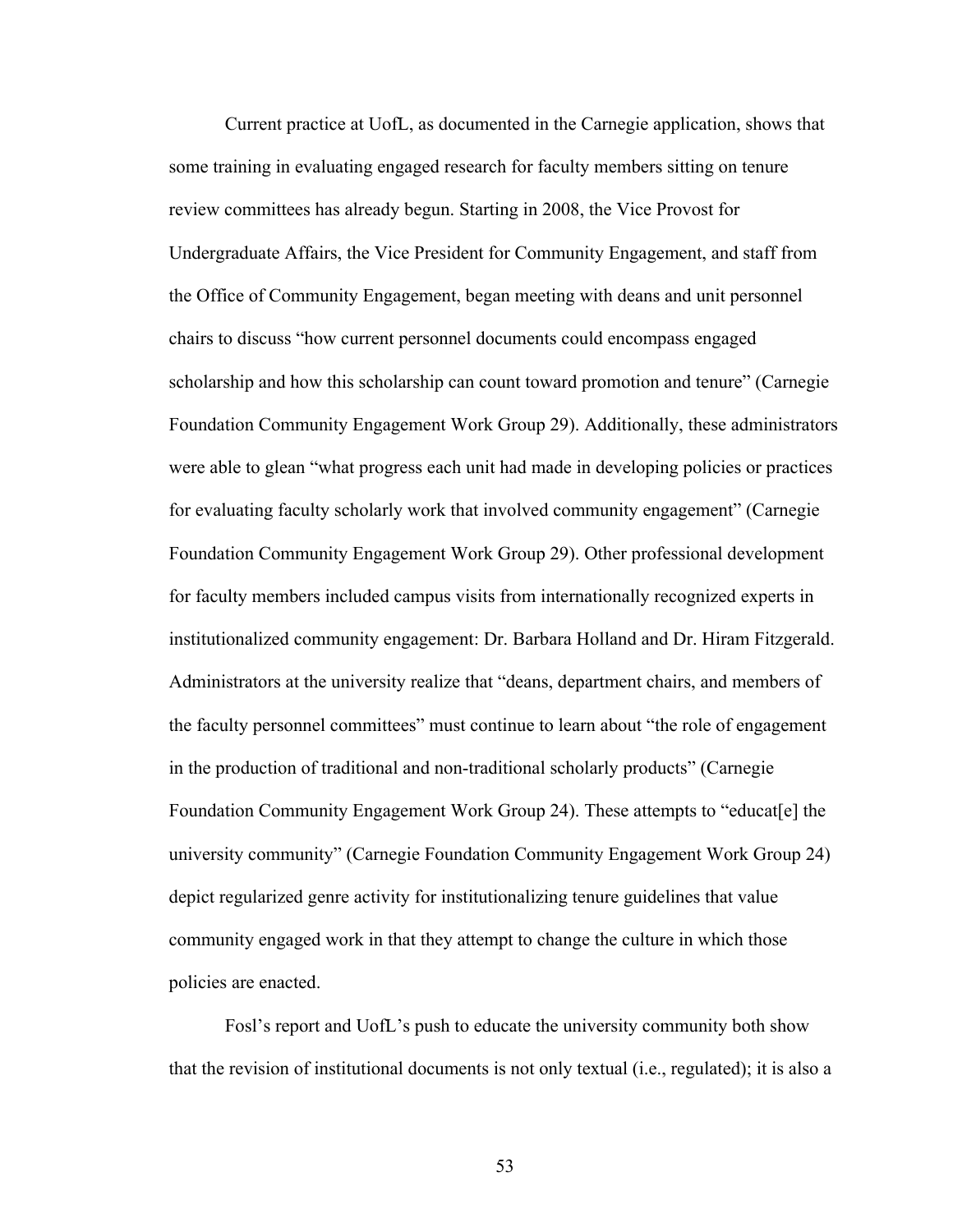longer, more active process that necessitates changing the culture of an institution through regularized genre activity. The uptake of revised tenure policy is almost as important as the writing of such revisions. While I would argue that the explicit policy changes in regulations are more important in that they give emerging scholars a stronger foundation on which to build their tenure case, scholars also need a personnel committee that understands the worth and intellectual rigor of engaged research. Policy revision is not the endgame for institutional change, but must be a step in the process toward creating a culture that values community engagement.

Changing minds is key for the valuing of engaged research to spread to other aspects of the larger professionalization genre system. Tenure is an intense moment of assessment where all aspects of a scholar's work need to be valued so that they are fairly evaluated, and thus scholars should be attentive to how policy change can make this process easier for emerging scholars. But tenure policy is not the only regulated professionalization genre that might be used as a lever to create a broader, institutionwide support of engaged scholarship. For an institution to create a culture that encourages this type of scholarship, engaged scholars need to be valued at many points during the professionalization pipeline, starting as early as graduate school. Tenure is a pivotal moment for engaged scholars, but policies in place for tenure are ultimately a part of a larger system featuring multiple policies that, together, devalue engaged scholarship over the course of a career—from graduate school to full professorship.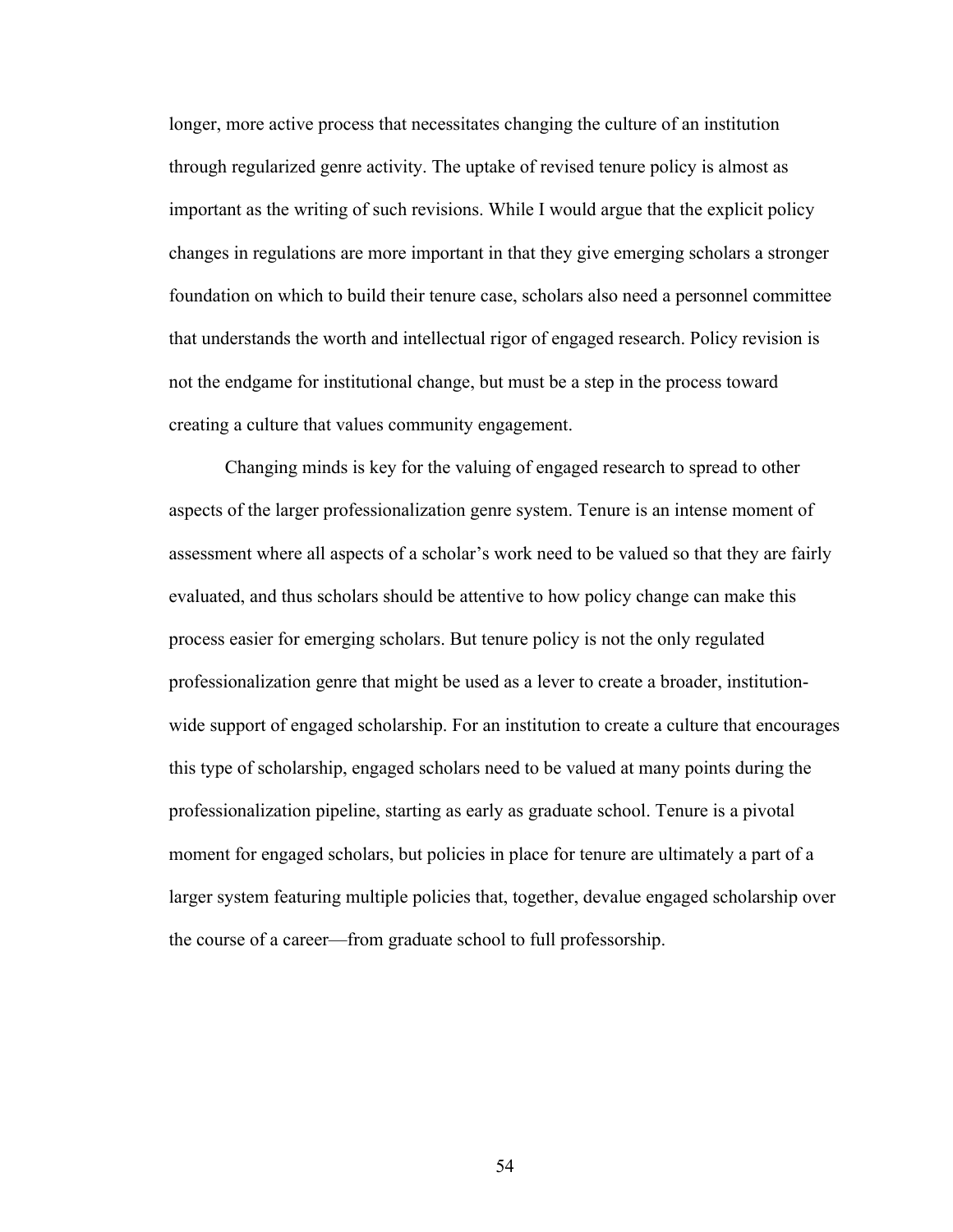#### **The Longer Professionalization Pipeline**

Moving to regulated documents other than tenure policy, I depict the greater depth and breadth of challenges presented by the professionalization system for engaged scholars when it comes to documenting and rewarding community engaged research, showing why conversations about disrupting these processes can begin with revising tenure policies but must extend beyond that if an institution wants to create true structural change. Focusing on the moment of tenure shows the most obvious way that a professional identity of an engaged scholar may or may not be valued, but obscures 1) documents that come before the tenure portfolio, 2) how filling out these documents inscribes emerging scholars into ideologies that can erase large portions of the work they do, and 3) how reviewing these documents can give other faculty an opportunity to practice seeing and understanding engaged research as a way of making new knowledge. In this section, I use interviews to detail how emerging scholars navigate regulated genres, highlighting the complex ways that larger institutional structures recognize time and labor in such a way that devalues the work of engaged scholarship. However, the way emerging scholars are using regularized genres alongside regulated genres to document their work in ways that more closely align with their understandings of their scholarly identity demonstrates potential alternatives to creating structures that are less regulated and more inclusive of engaged scholarship.

#### *Regulated Genres - The Annual Work Plan and Program Progress Assessment*

Long before faculty members create their tenure portfolios, they have been constructing a professional identity through the regulated documents they show their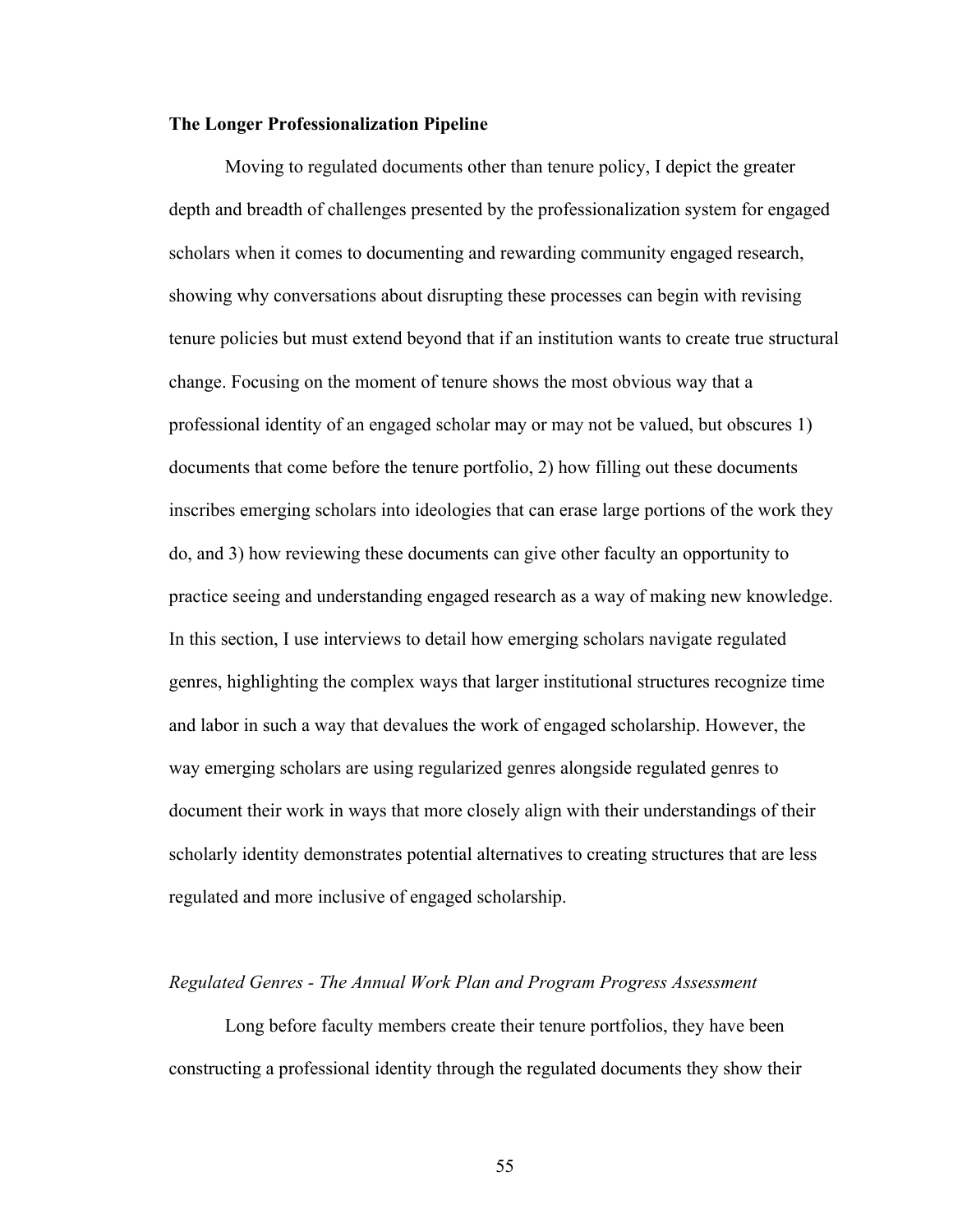administrators. The genres' stringent parameters for classifying scholarly work in the tripartite system can have problematic effects on emerging engaged scholars as they are forming their professional identities. While the tenure portfolio is a one-time beast, documents like the Annual Work Plan (AWP) guide faculty members' scholarly lives from year to year. In the AWP, UofL faculty document their loose plans for the courses they will teach, the service they will do for the department and university, and of course, their research, allotting each category a percentage of their work based on the form's guidelines, which presents a somewhat fictional account of faculty members' time and efforts. For faculty members, like engaged scholars, whose work does not easily compartmentalize into these three areas, the AWP is not only difficult to complete but can also condition emerging scholars to see that projects integrating these three areas, or less traditional ways of making new knowledge, are not valued by the institution. This regulated document is only one example of how faculty are asked to justify their time and labor across different dimensions of their position, shaping their work to fit into the guidelines, and thus the ideologies, of the university. Genres like the AWP are particularly important to how junior faculty members learn to construct their scholarly identities during their first few years at an institution and how they understand their work to be valued by the institution.

For UofL's CAS faculty involved in engaged projects, the AWP's regulations make it difficult to document engaged scholarship. One faculty member, Sabrina, who served as the Co-Director of UofL's Digital Media Academy (DMA)<sup>9</sup> in 2015 and the Director in 2016, says, "I guess I'm not sure whether to put [DMA] on teaching or service." In her AWP for the 2016-2017 school year, her work as Director of DMA is

 $9^9$  More information about DMA can be found in chapter one (p. 23) and chapter three.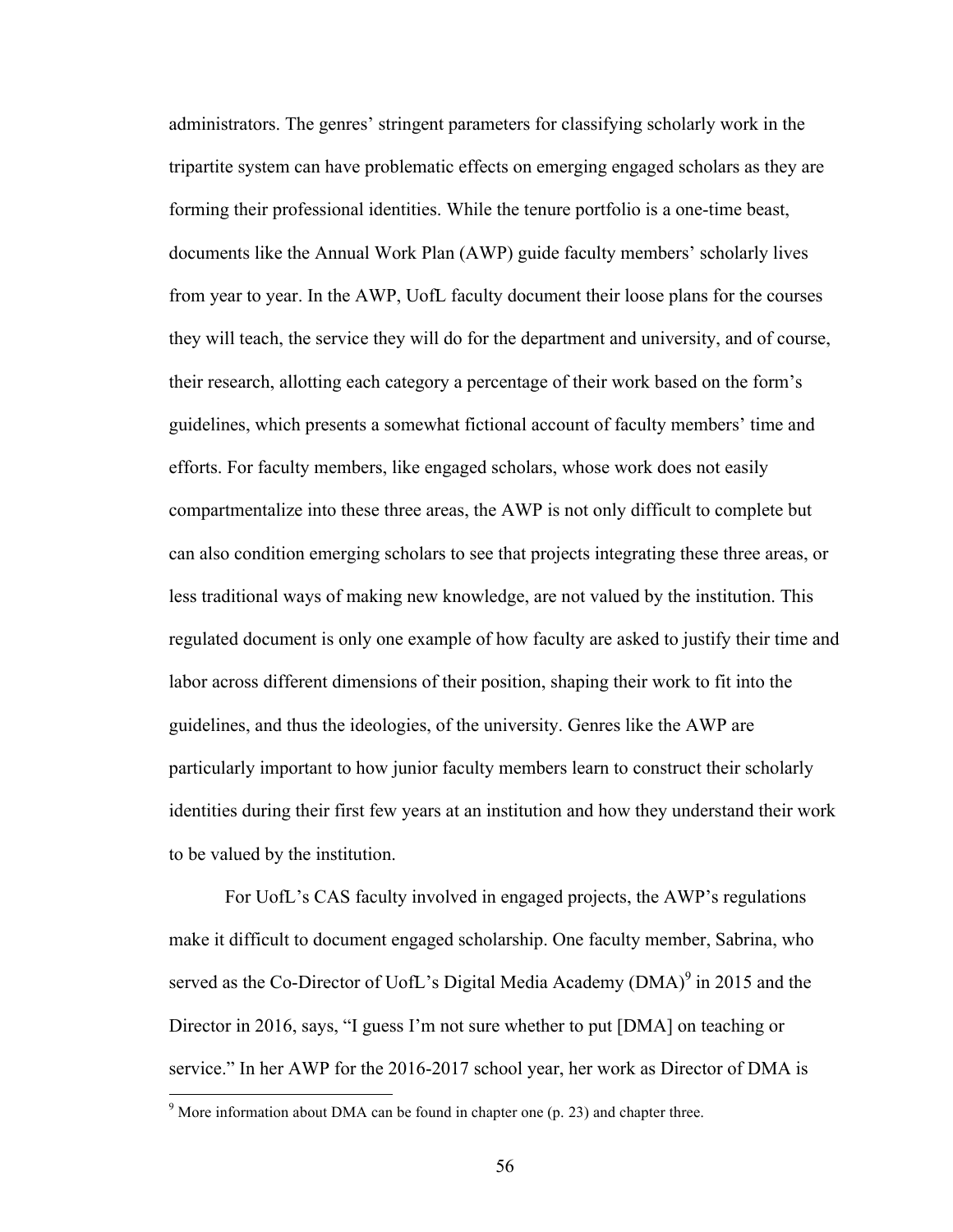listed as such—1) two entries in research about a co-written article that the directors and graduate students for the 2015 camp are drafting and a conference presentation; 2) one course release in Fall 2016 for her work in Summer 2015; and 3) "Alternative Administrative Assignments," where she says she is banking a course release for her summer 2016 work "running intensive summer digital media course for local signature partnership schools." In two of these notations, the conference presentation and course release, Sabrina does not specifically list their connection to DMA. Sabrina explains that she doesn't know where to put the bulk of the work of the camp—its planning and implementation, which consisted of over 200 hours of work<sup>10</sup>: "under research, I've put publication with Mary P [Sheridan] and grad students as something that I'm working on. And I have a course release, so that's reflected in the teaching. But in terms of where it goes. There's no percentage. I guess it's reflected in the course release. I can't make service 50%. Service is still 5%." Sabrina clearly recognizes DMA as a research project in that she has gained IRB approval and created a research protocol that she then taught to graduate students working on the camp, but the institution, through the AWP, does not recognize that work as research until it exists as a particular type of product (i.e., peerreviewed article or conference presentation) that circulates in disciplinary circles. Thus, all of her time and labor on the camp is subsumed under the brief research and course release notations and an addendum explaining that she was the Director of DMA, which is given only a bare-bones description as per the genre.

In addition to the instructions on the AWP making it unclear to Sabrina how to record DMA, the person guiding Sabrina's navigation of the genre adheres to the idea

 $10$  Sabrina has been tracking her hours working on the 2016 camp, and she provided this number in September 2016 as the number of hours she had spent on DMA in the calendar year.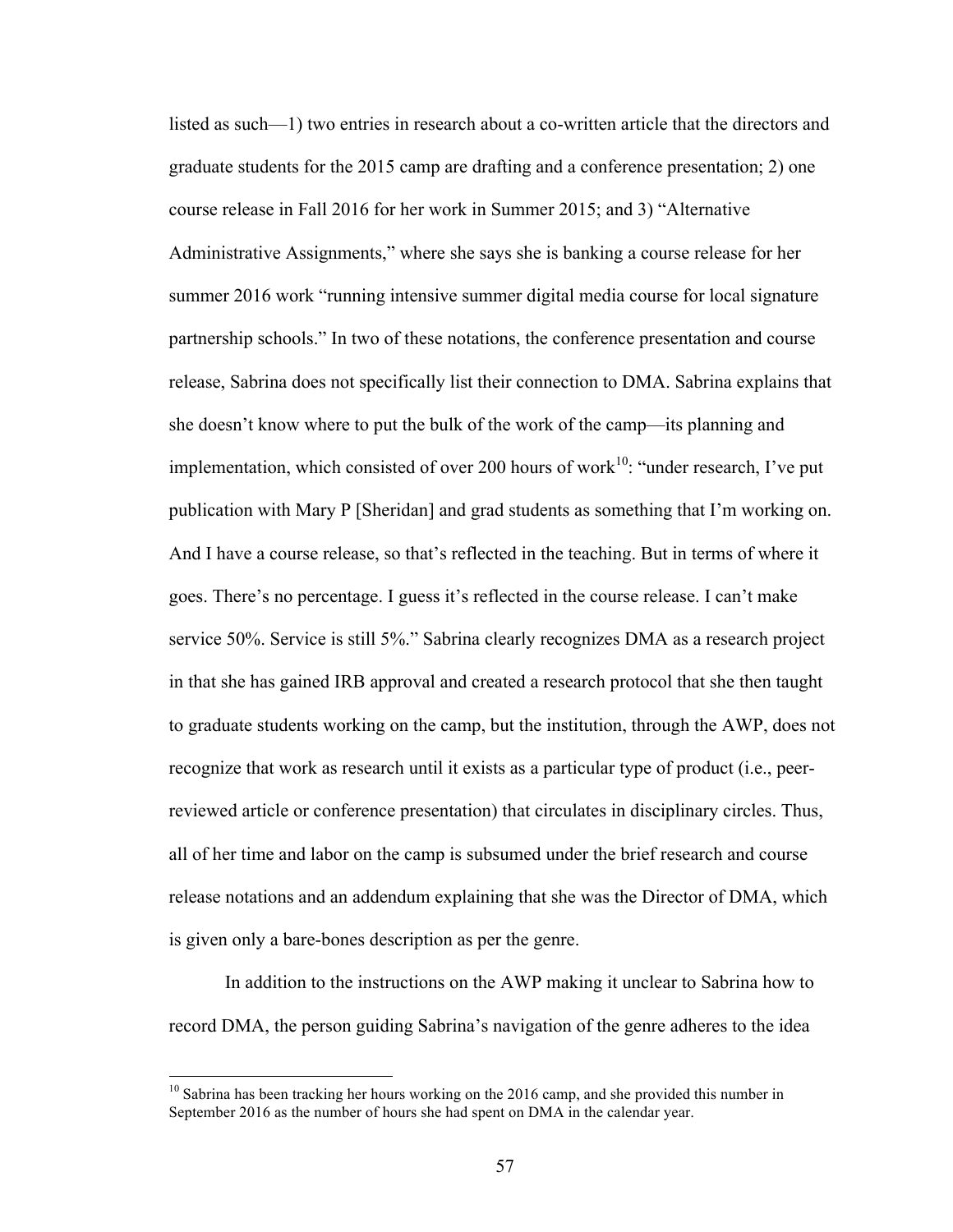that this document is largely fictional, which ultimately prompts her to stick to the regulations of the document. Sabrina mentions her department chair four times over the course of her four-minute answer discussing how she filled out her AWP, explaining that much of the choice of where to fill in DMA and the language chosen to write it up came from her chair. Sabrina says, "I feel like I should be putting [DMA] on my AWP. There's a place where it should go, but...[the department chair] didn't have me put it there." Additionally, she specifies the "Alternative Administrative Assignments" section—"This is all [the department chair's] language from last year—running intensive summer digital media course for local schools including one Signature Partnership school." The department chair, in advising Sabrina to fill out her AWP to focus on the fictional accounting of work rather than the realities of where she spent her time (which makes sense with regard to avoiding bureaucratic issues), affirms the larger institutional system that expects faculty work to fit into a neat tripartite system, privileging a specific kind of knowledge-making as "research." When an emerging scholar learns to default to the conventions of the genre rather than the lived realities of her engaged research efforts while navigating these regulated documents, there are significant consequences for that scholar's understanding of her work.

Conversely, a more regularizing influence on Sabrina's AWP, making her work more departmentally legible, comes from the same document completed by Mary P Sheridan, a more senior faculty member and the original director of DMA. In Mary P's first two years as Director of DMA, she was aware that she had no place to add DMA to her AWP, but she was less concerned with it because she is already a full professor. Starting in her 2015-16 AWP, she specifically wrote up her work on DMA, telling me in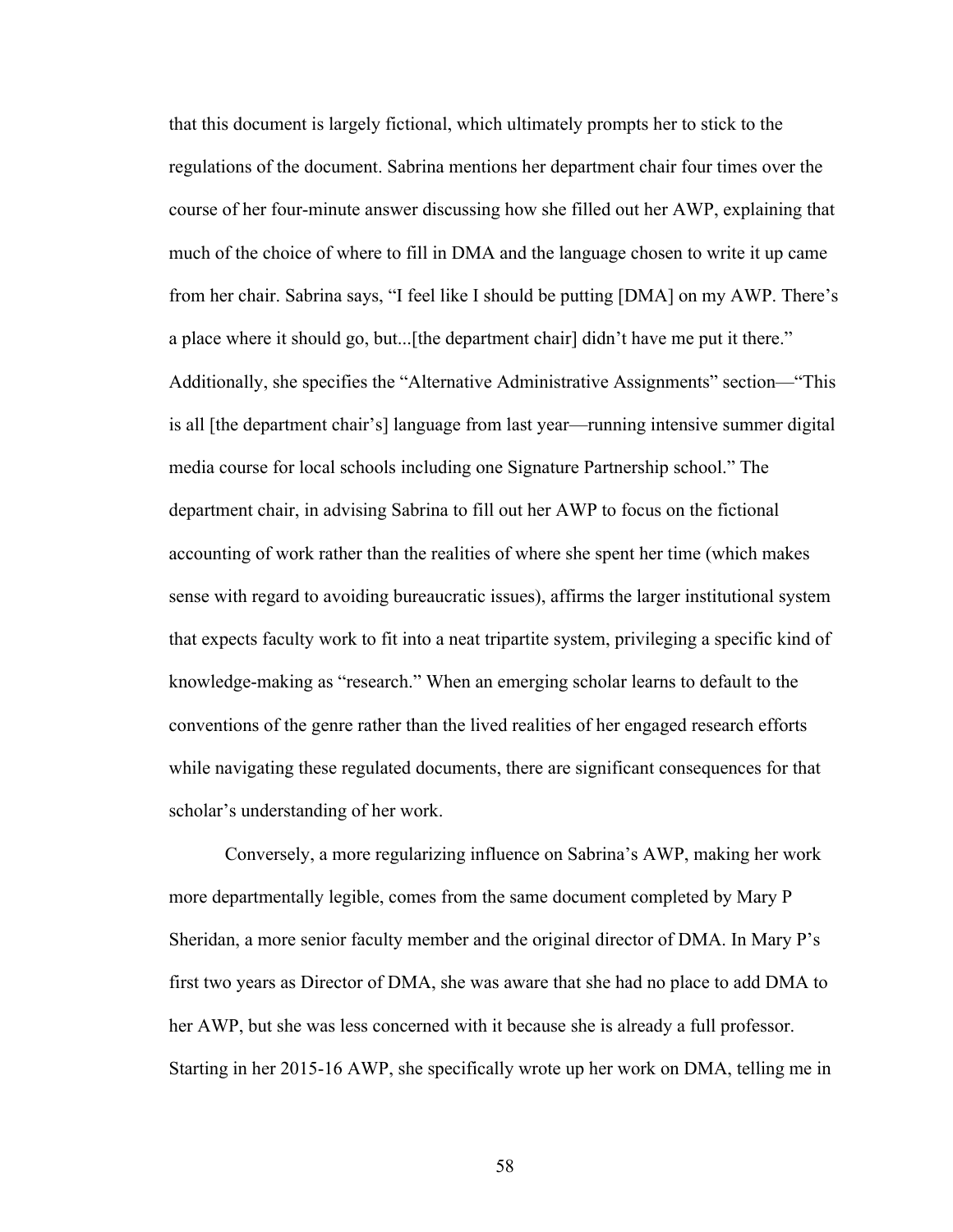an interview—"So for the last two years, I'm writing on my AWP, I'm doing this [work on DMA]. This is currently invisible work—a junior, untenured faculty member is taking this over, it can't be [invisible any more]." Mary P acknowledges that she is "protected because [she has] tenure," which enables her both to take on efforts that do not count toward her workload without fear of significant professional repercussions and to advocate for more visibility for Sabrina's work on the same project as a junior, untenured faculty member. Mary P can't individually change the regulations of this document, but she can write hers in such a way to make known the amount and type of work DMA entails so that Sabrina can also receive credit for her time and labor on the project.

The AWP is one example, beyond tenure policy, where the university is attempting to regulate faculty work and, as such, has significant material and ideological consequences for faculty members. If Sabrina's work is not written out and made visible in institutional documents, there is no way for administrators evaluating her work to realize how extensive it is. Materially, if the amount of work she does each year is not clearly represented, she might not receive appropriate merit pay, or she could be assigned additional duties. Ideologically, the AWP demonstrates to Sabrina that her time and labor on DMA are not valuable to the institution or legible as research. Her current problems determining how to count community-engaged work in her AWP influence how she chooses to divide her time and effort on projects in the future. After spending two years as Co-Director and Director of DMA, she has since chosen not to pursue further work on the camp or similar engaged projects in order to focus on research work that can be more clearly shown in regulated institutional genres. The AWP's misalignment and erasure of Sabrina's work is more than just an inconvenience of doing more than she receives credit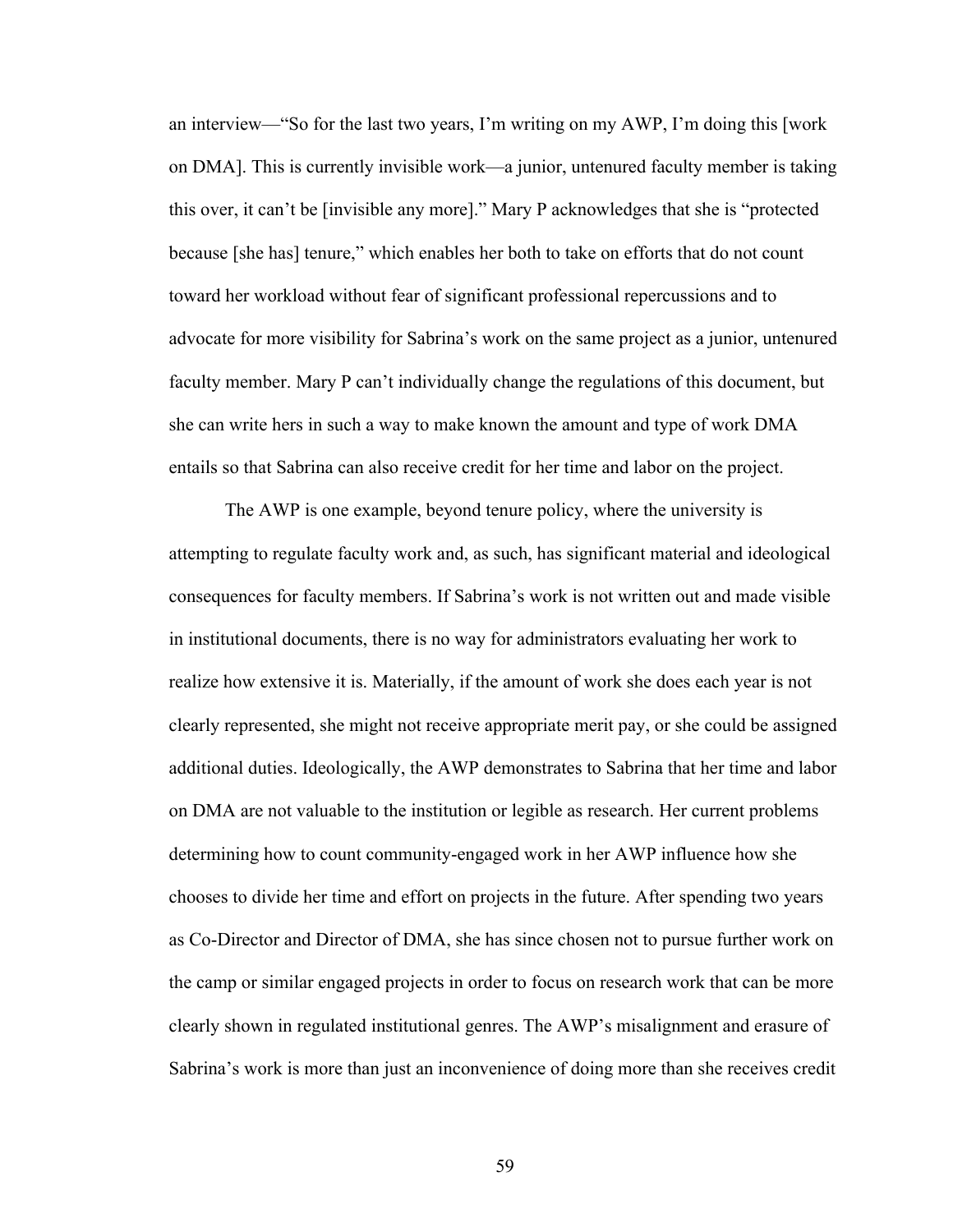for; it has significant consequences. Pre-tenure, regulated professionalization processes like the AWP indicate to emerging engaged scholars that the time and effort spent on engaged research is not legible to the institution until it has resulted in traditional research products, and thus the engagement itself is not valued.

Even before the AWP, graduate students are similarly professionalized into the tripartite model, obscuring the value of engaged scholarship in their professional identities. For example, at UofL, graduate students in English are asked to complete a Program Progress Assessment (PPA) at the end of each school year to track needed logistics (what classes they've taken and taught), professional accomplishments (conference presentations, publications, etc.), and general goals for their progress in the program. Much like the AWP, students are asked to categorize their work and achievements in "Research Activities," "Teaching Activities," and "Service Activities," and the document's instructions leave no obvious place to record one's efforts on community-engaged research projects. Under research, the instructions indicate that students should record only "progress of dissertation research." Teaching activity is limited to the names of courses taught each year, and under service, the instructions say to "include any activities with the department, university and community and the academic year in which you participated" and "any committees you volunteered for, offices held, and volunteer efforts." Similar to the instructions for tenure assessment in CAS, community efforts are only specified under the service section, despite what those efforts might look like. For students who are participating in community-engaged research that does not directly connect to their dissertation, "service" is the only place to put these projects. Because research and service are defined in such specific terms on this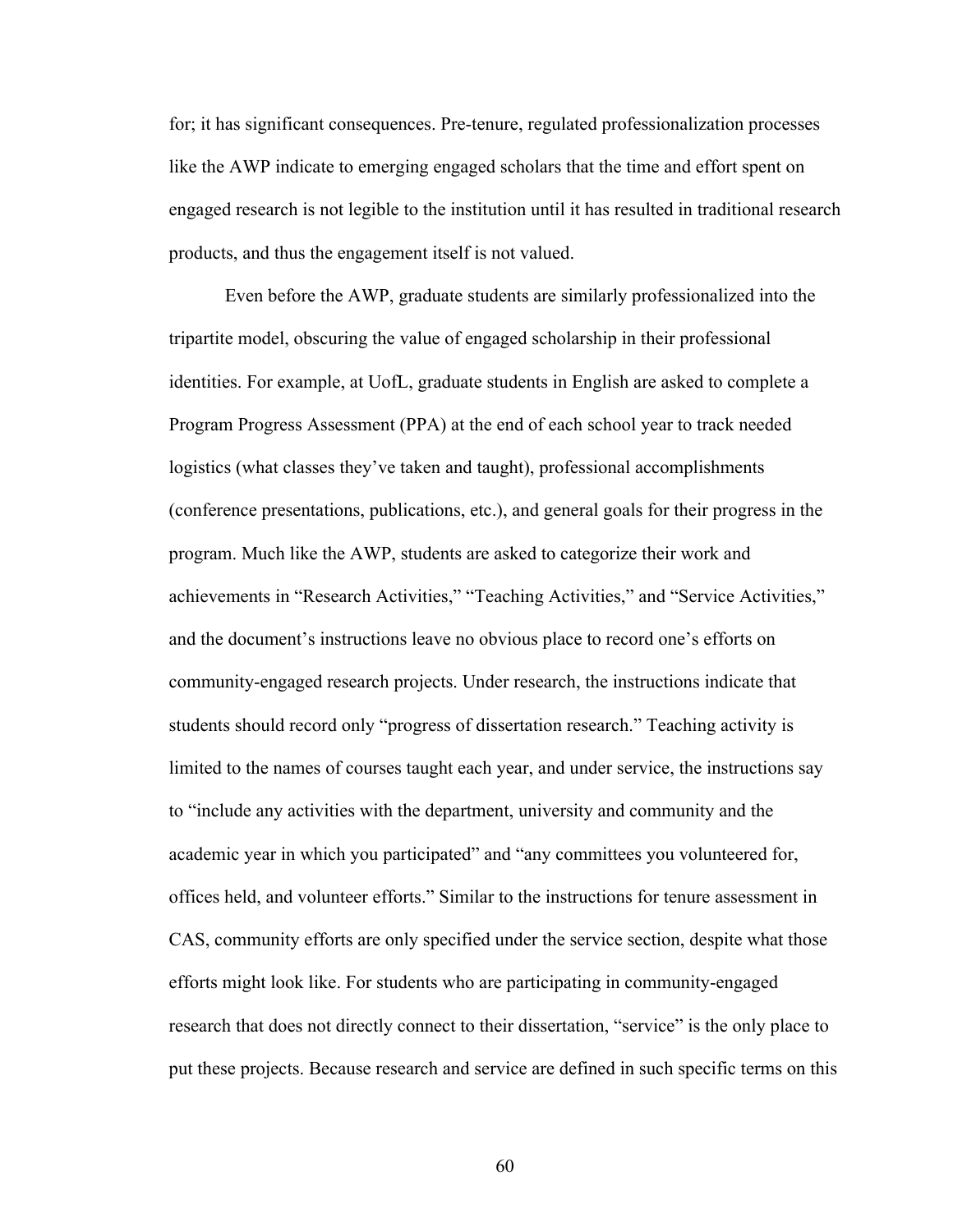form, there is no room for engaged scholars to learn to hone their professional identity in this regulated document. Instead, they must attempt to translate their work to more traditional paradigms where the only research that matters it what you've published or what will directly lead to future research products, like the dissertation.

Though the PPA is a less official document with a narrow audience, limited only to the Director of Graduate Studies, than the AWP, this document still has ideological influence over graduate students, steering them toward certain types of professionalization. Graduate students fill out this document to show what they have accomplished in the year, and the form likely shapes the work they choose to do during that year. If traditional research products like the dissertation and article publications count more than long-term engaged research projects to be filed under service, then it seems likely that graduate students will often feel like they need to choose to work on the former over the latter, regardless of what they are more interested in or what might shape their scholarly inquiry in the long-run. Though this document does not plan out a year's workload like the AWP, graduate students know they have to show how they are progressing through the program at the end of each year and likely plan their time and labor based on how the department will view their progress.

In the face of a genre system that encourages traditional understandings of scholarly work, mentorship is an important regularized genre activity that can interrupt this system. When filling out documents like the PPA, it's easy for graduate students to follow instructions and implicitly come to understand their time and effort on engaged research as less valuable on these kinds of documents. Though I routinely describe DMA as a research project, about which I have written three articles and presented at several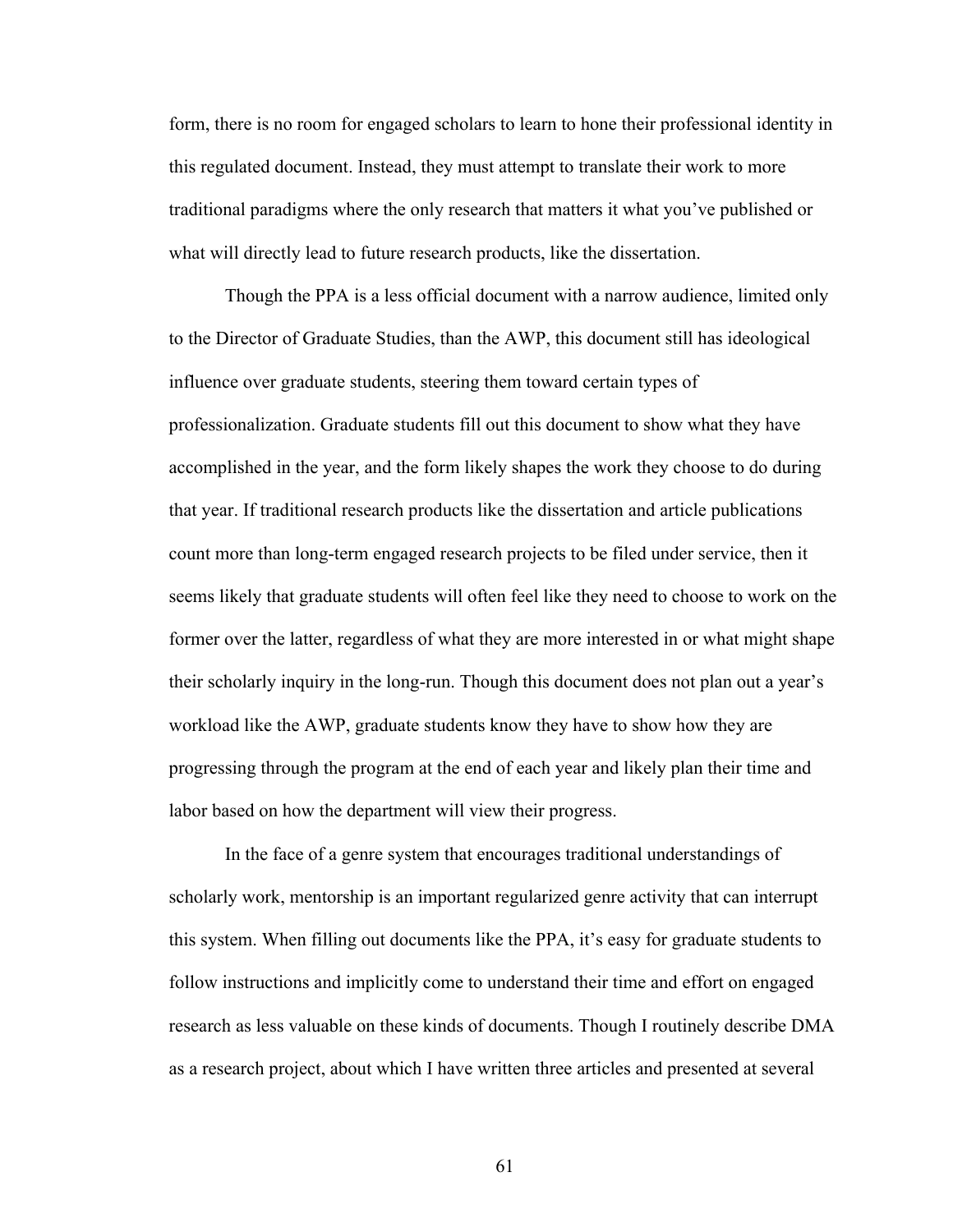conferences, I still followed the instructions, as I understood them, and categorized my actual efforts on the camp itself as service rather than research. Through repeated iterations of similar documents, I could easily learn that in evaluative genres like this, the time and labor on projects like DMA should be listed under *service* with only traditional research products listed under research, which Sabrina shows is a significant problem when service can only count for a small amount of a faculty member's work time. Mentorship, however, can interrupt this understanding of engaged work as service. The reason I describe DMA as research is due in large part to my mentors in community engagement, who frame these projects as research for the graduate students who participate in them, encouraging them to enter projects with research questions and plans in mind and to create scholarly products afterward. Had I not been mentored in such a way, I would likely assume from documents like the PPA that my time spent on engaged projects is service, while only my efforts to create traditional scholarly products should be considered research.

The placement of community engagement projects in assessment documents matters, even during graduate school. Graduate school is where students learn to become faculty members. They learn how to research in the field, how to teach, and, to an extent, how to interact in the larger university community. Faculty members are required to track their work through regulated documents, and the PPA teaches graduate students how they should navigate such documents in the future. Though, as Dorothy Smith argues, any one text does not create particular actions, it is still significant in that it acts as a part of a genre system that coordinates specific types of actions, showing graduate students how they should categorize their work in ways that institutions value. If emerging scholars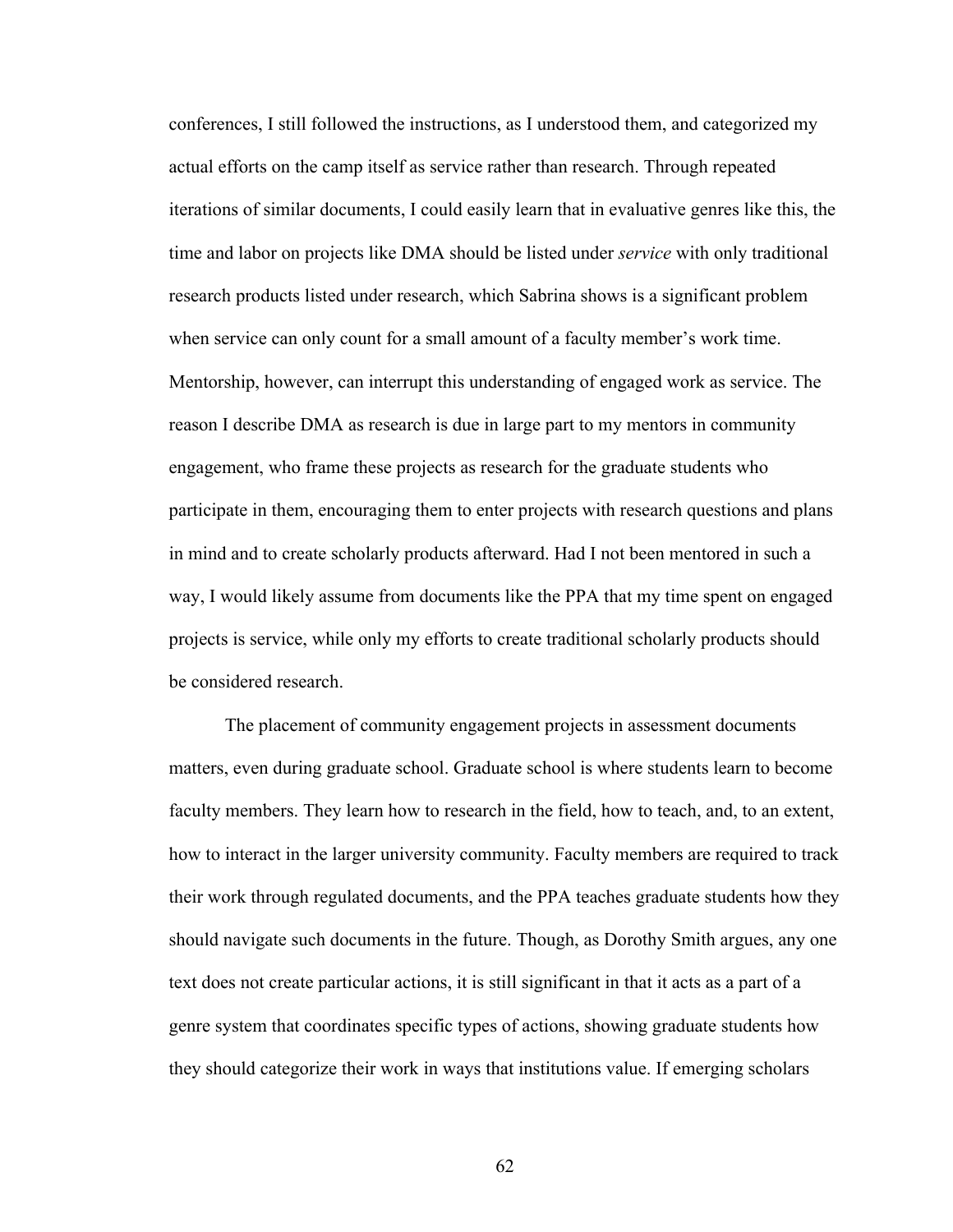learn that they should count engaged research projects as service, they will face problems as faculty members where the bulk of their efforts are expected to go to teaching and research, not service. They will have to learn a new way to record their time and efforts on engaged research projects in regulated documents, or they won't receive credit for their work. Learning how to fill out documents like the PPA in graduate school is important and shapes how graduate students understand their professional identities and how they present themselves on the job market, through their CV, and in future faculty positions, through regulated documents like the AWP. Identities learned in graduate school are indoctrinated into scholars, and documents like the PPA are a part of molding those identities toward more traditional models of research, regardless if that model fits the lived realities of their work.

#### *Regularized Genres - CVs and Professional Websites*

Though the institutional professionalization genre system is primarily made up of regulated documents like tenure policy, the AWP, and the PPA, other, more regularized genres, like the CV and professional websites, are also places where emerging scholars represent their professional identities to themselves and to the discipline, often in high stakes settings. These regularized documents offer more flexibility for emerging engaged scholars to negotiate their professional identities. For example, one graduate student, Elizabeth, noted several differences in how she classified her work on DMA and other engaged research projects in regulated and regularized documents, showing how difficult and confusing it can be to parse what represents research, teaching, and service in engaged projects. Like me, Elizabeth included DMA only under service on her PPA,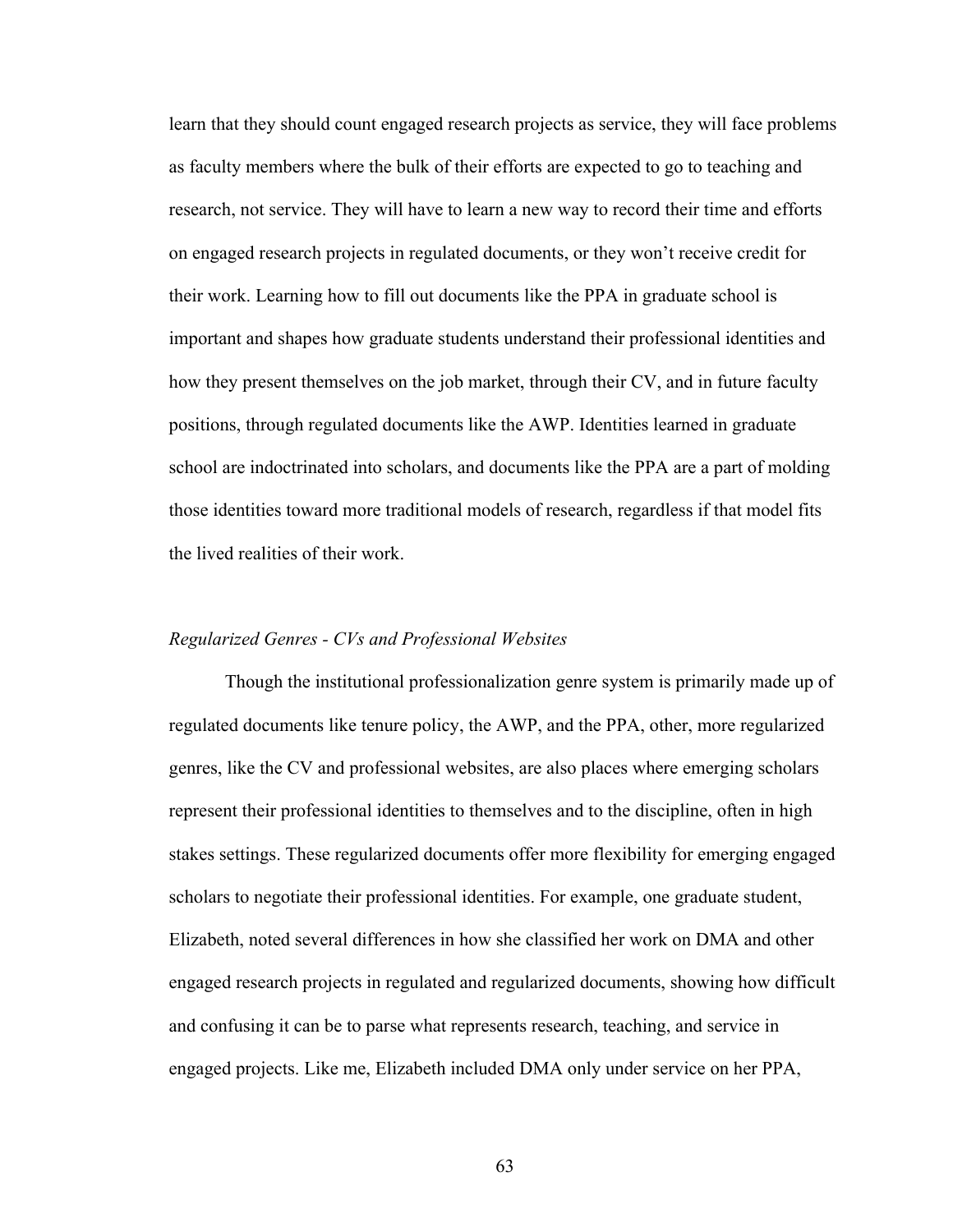because she followed the instructions that research only includes progress on her dissertation, a project not connected to her engaged research. On her CV, she has a special "research experience" category, directly below education and publications, that showcases her engaged research experiences, and she lists DMA under "teaching experience." So across these two documents, she includes DMA only under "service" in the most regulated document, but under "research" and "teaching" on her CV, a regularized document with more flexibility. The ambiguity of how DMA should be classified reflects, in some ways, the ambiguous way Elizabeth thought of her work as she was doing it:

I think particularly, when I was working on the IRB proposals for both Art as Memory<sup>11</sup> and DMA, I was thinking of them as research projects, and then when we were writing about DMA, I was thinking of it as a research project. But I feel like when I was actually doing DMA, I wasn't thinking of it so much as research. You know, sometimes, when we would sit down and do the blogs afterward, I would begin to shift back into researcher mode, trying to construct a metanarrative of some kind. But I felt like, you know, moment to moment in the camp, or even in planning aspects of the camp, I wasn't generally thinking of what I was doing as research. So it is something that sort of, I felt like I moved in and out of feeling like it was sometimes service, sometimes teaching, sometimes research.

 $11$  Another engaged research project where English graduate students, led by Brenda Jo Brueggemann, partnered with the Council on Developmental Disabilities to attend, facilitate, and photograph/video record thirteen art workshops for Louisville citizens with developmental disabilities and three art shows that presented their work.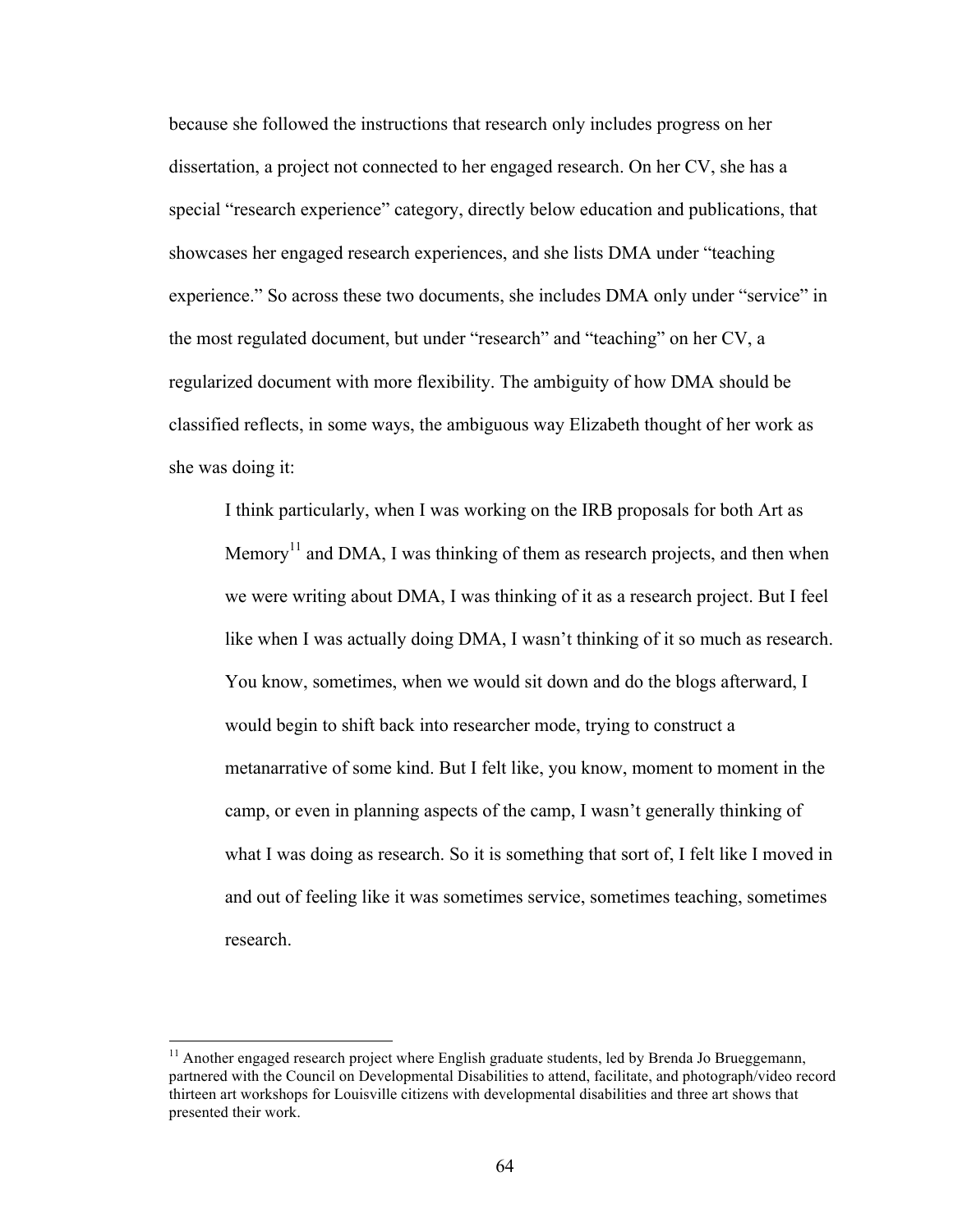Though the process of making new knowledge through DMA involved all three categories, she is still asked to relegate it to only one category on her PPA—service. The CV, a regularized genre, offers her other ways to categorize this project that are more aligned with the way she thinks about it—as integrating research, teaching, and service.

While the CV offers more flexible options than the PPA, Elizabeth believes that it is actually her professional website where she is able to best represent her scholarly identity as she understands it. On her website, Elizabeth discusses DMA on her home page, directly following a short explanation of her dissertation project. Additionally, she features a picture from DMA as the only image of herself on the website. Elizabeth says, "I feel like the website is a more flexible self-presentation document, and I had a lot more control over where I put things and how I ordered things and constructed them. I think that aligns also with how I'm thinking of [DMA]." This alignment between self-thought and representation on documents is important for all scholars, but especially for emerging scholars trying to determine how they want to be understood as scholars in the field and at their institutions. Ultimately, her understanding of the process of classifying and representing her scholarly work is that "the less flexible documents" like the PPA "align less clearly with people's self-presentation" of their professional identities, which was certainly true in her case.

Elizabeth is still exploring who she is as a scholar, and mentoring from engaged faculty helped her understand how engaged scholarship fits into that identity. Though her dissertation project did not involve community-engaged research, she still considers DMA to be an important part of her scholarly identity as a *researcher*, a *teacher*, and someone *serving* the university, discipline, and community. Elizabeth has come to inhabit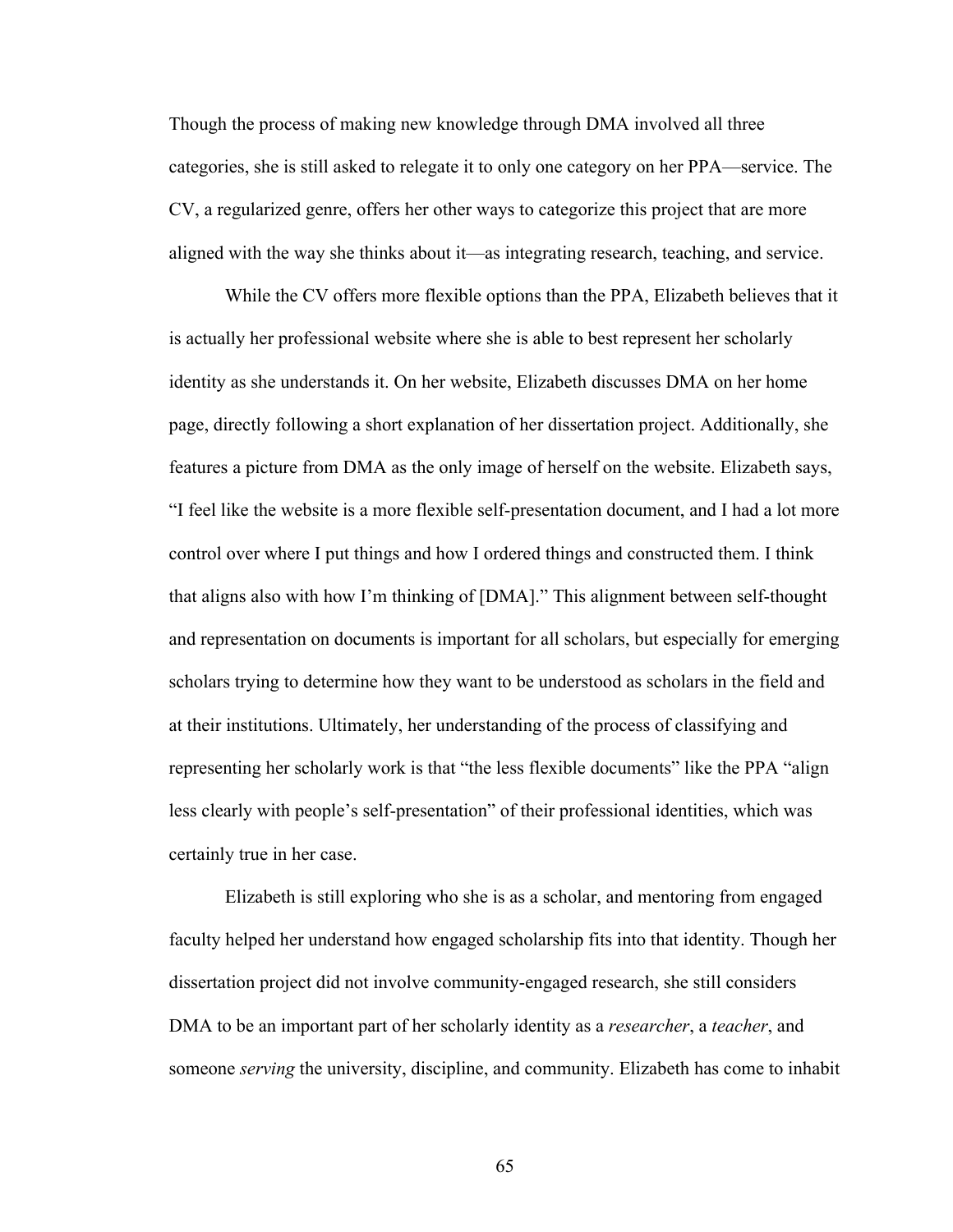this identity because of the opportunities presented to her by engaged faculty and their mentoring during these projects. These faculty members, in creating engaged opportunities for graduate students, offer alternatives for what it means to be a scholar in this discipline and show the value of community-engaged work. In this way, they are creating the sort of cultural change needed across the institution on a smaller scale. Elizabeth, even if she is not primarily an engaged scholar, values the projects she has been a part of and understands the importance of this work across disciplines as seen in how she represents them in regularized genres and how she discusses them. This is the kind of understanding and value that engaged scholars are looking for from people across institutions and disciplines, and for Elizabeth, that came from engaged research opportunities and the mentoring that came with them.

Another outcome of this small-scale cultural change is that engaged graduate students are influencing one another's regularized documents, finding ways together to reflect their scholarly identities across genres. Elizabeth chose to include a "Research Experience" section on her CV after she saw a similar section on the CV of another engaged graduate student, Rebeeca, and I followed suit after seeing Elizabeth's. Elizabeth, explaining her thinking about this categorization, says, "Most CV templates don't have a research section, exactly. Like they do it in other ways. But because I hadn't published anything at the time, it made sense to include it that way. But I hadn't included it that way until I saw Rebecca including it as research." Because of the mentoring we had all received from Mary P, we certainly understood our time and work on DMA as research, and we had all been listed as co-investigators on the IRB application. For both Elizabeth and me, it took seeing someone else listing the project as research on their CV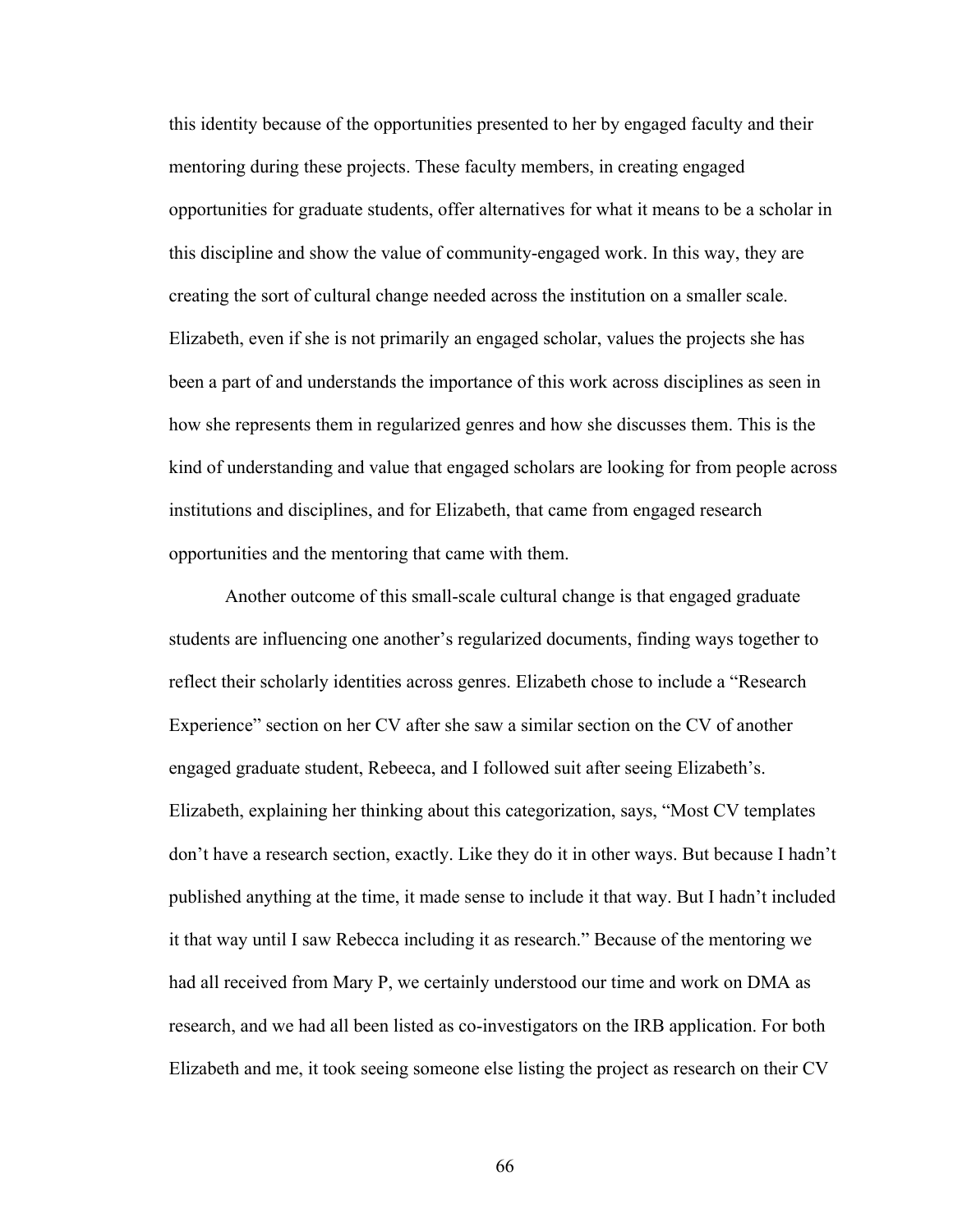to understand that this was a way we could represent ourselves in this document. When we saw another possibility, we realized how much more sense it made to classify this work as research, rather than as service. Discussing these professionalization genres with other graduate students led Elizabeth and me to document our work on community engagement projects in new ways, specifically labeling them as "research" projects, although we both put them under "service" in the PPA. When engaged scholars helped one another navigate this genre, they were able to find ways to balance the serviceoriented classification of the regulated documentation by putting forward a researchoriented classification in the regularized documentation.

For engaged graduate students, regularized documents like the CV and professional website enable other members of the field, especially hiring committees, to see them as community-engaged researchers. Elizabeth explains that in almost all of her job interviews, she was asked about her engaged research projects: "I think the three projects that most defined me on the job market were DMA, Art as Memory, and my dissertation project." She thinks its likely that the privileging of these projects came about because of the prominence of her engaged research project on her CV and her professional website. She explains, "It's hard to know how much of that is my presentation of them, the fact that I did put them on the first and second page of my CV and all over the first page of my website. And how much of it is, you know, that's the demands of the market or the jobs where I applied or someone's personal hobbyhorse. It's so hard to know why things happened the way they did, but it does seem likely that my putting them front and center in both places led people to ask more questions about them." Though she can't know for sure, it seems likely that the prominent position she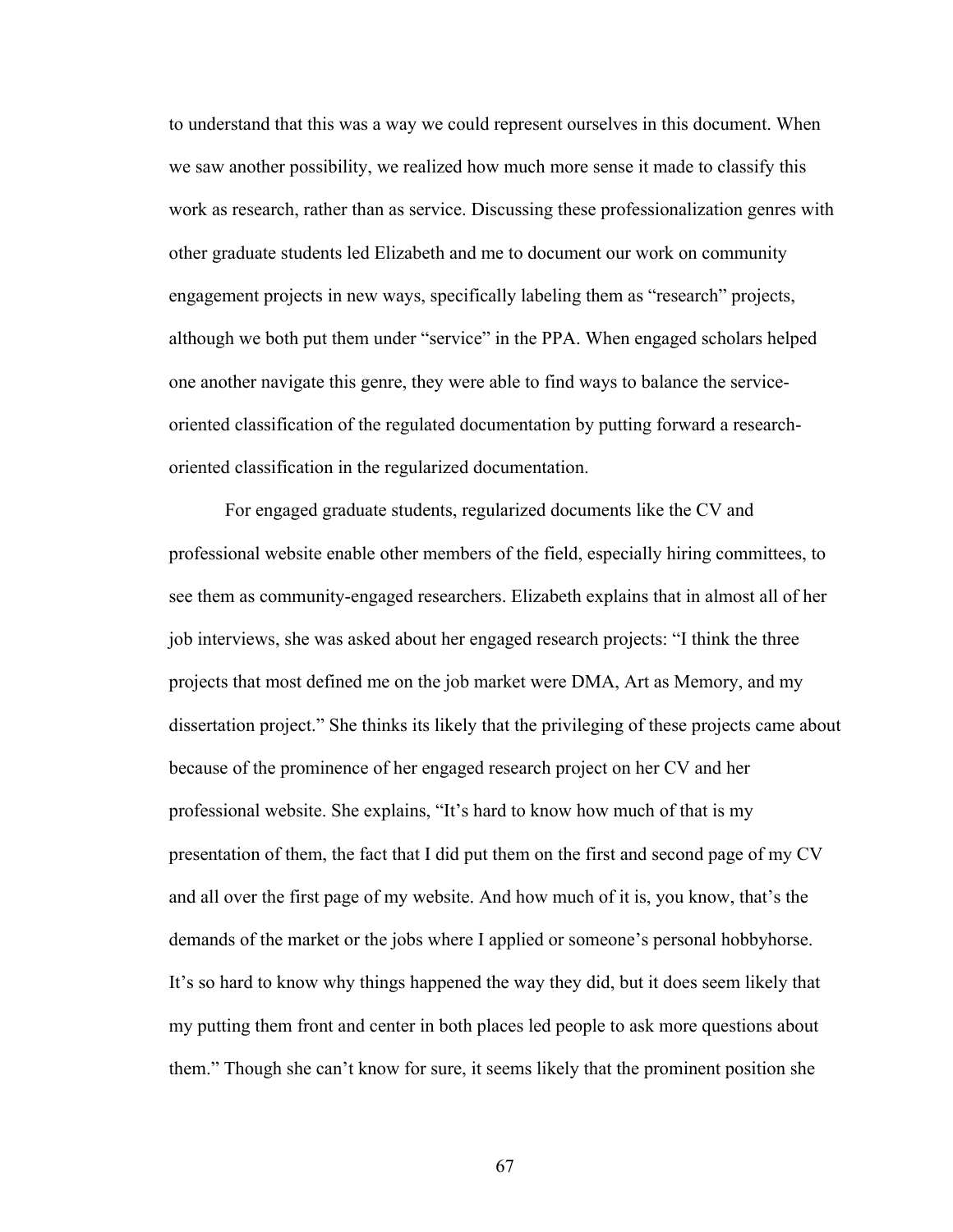gave these engaged research projects led to more questions about them, encouraging hiring committees to see her as an engaged researcher, even though her dissertation, her main research project is not based in a community setting. The flexibility of these documents allowed her to create more dimensions to her identity as a researcher, emphasizing her engaged projects in a way she was not able to do in her highly regulated PPA. Such added dimensions changed the way members of hiring committees understood the full scope of her research.

As Elizabeth moves forward into a faculty position, perhaps her classification of community engagement work as research will allow such work taken on as a faculty member to be more easily understood as research. Because she has already 1) come to see that work as research herself, and classified it as such in her regularized documents and 2) discussed her engaged projects with the hiring committee as research projects due to their classification on her CV, perhaps she will more easily be able to classify new engaged projects as research on her regulated documents, like the AWP. It's possible, though certainly not a given, that in crafting her own scholarly identity as an engaged researcher in regularized documents where she is given more flexibility, she will then be able to maintain that identity across more regulated institutional documents like the AWP and tenure portfolio, enabling her work to be counted as research. Such a possibility is crucial for considering ways to revise the entire professionalization pipeline. If regularized documents can start a process that advocates for engaged scholars time and effort on projects to count as research before they have completed traditional products like publications and presentations, then this could be a way to begin creating change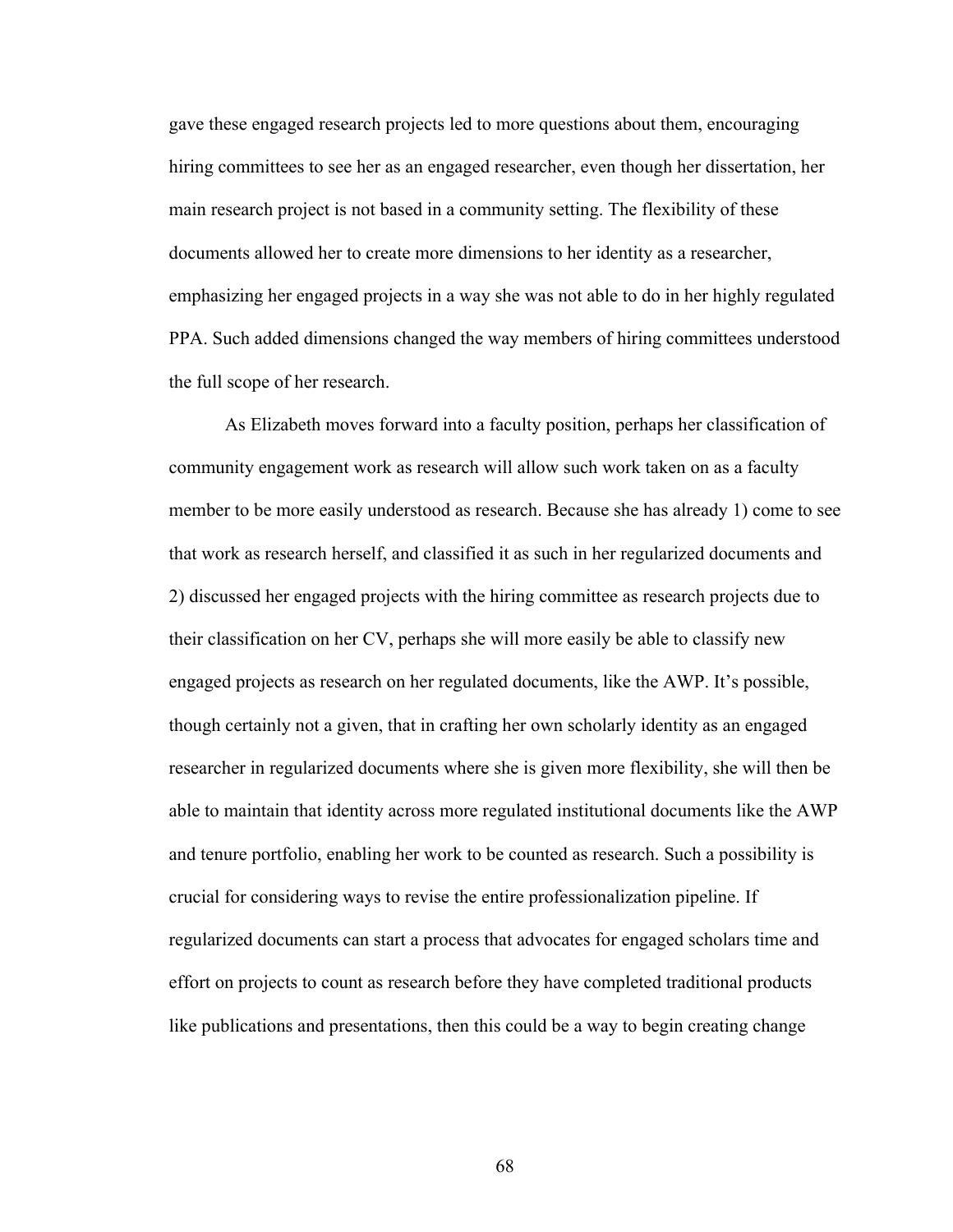along the entire professionalization pipeline, helping scholars shape their institutional identities across regulated and regularized documents.

## **Conclusion**

For universities that are trying to create stronger structures to support engaged scholarship and for engaged scholars who are trying to renegotiate what it means to create new knowledge, how regulated institutional assessment documents form a deep pipeline of professionalization is key to thinking about creating institutional change. Current discussion in scholarship and at UofL focuses on changing one major aspect of that pipeline: tenure policy. Changing these policies requires not only the long process of revising language, which at UofL would mean revisions in overarching institutional policies and within academic units, but also cultural change so that new policy language is enacted across departments. The larger cultural change that will support revised tenure policy also involves revising other regulated documents in the professionalization pipeline to show the place of community engagement in institutional assessment of scholarly work. In moments of institutional assessment before tenure, regulated documents serve to inform graduate students and faculty that their time and labor put toward engaged research, and therefore their professional identities as engaged scholars, are not institutionally legible. In this way, tenure is not the only moment of assessment where engaged scholarship is devalued, and to create larger cultural change for valuing community engagement, then the pipeline of documentary legitimacy needs to change. One model for challenging institutional regulated genres is seen in graduate students' use of regularized genres to assert their view of their professional identities. Through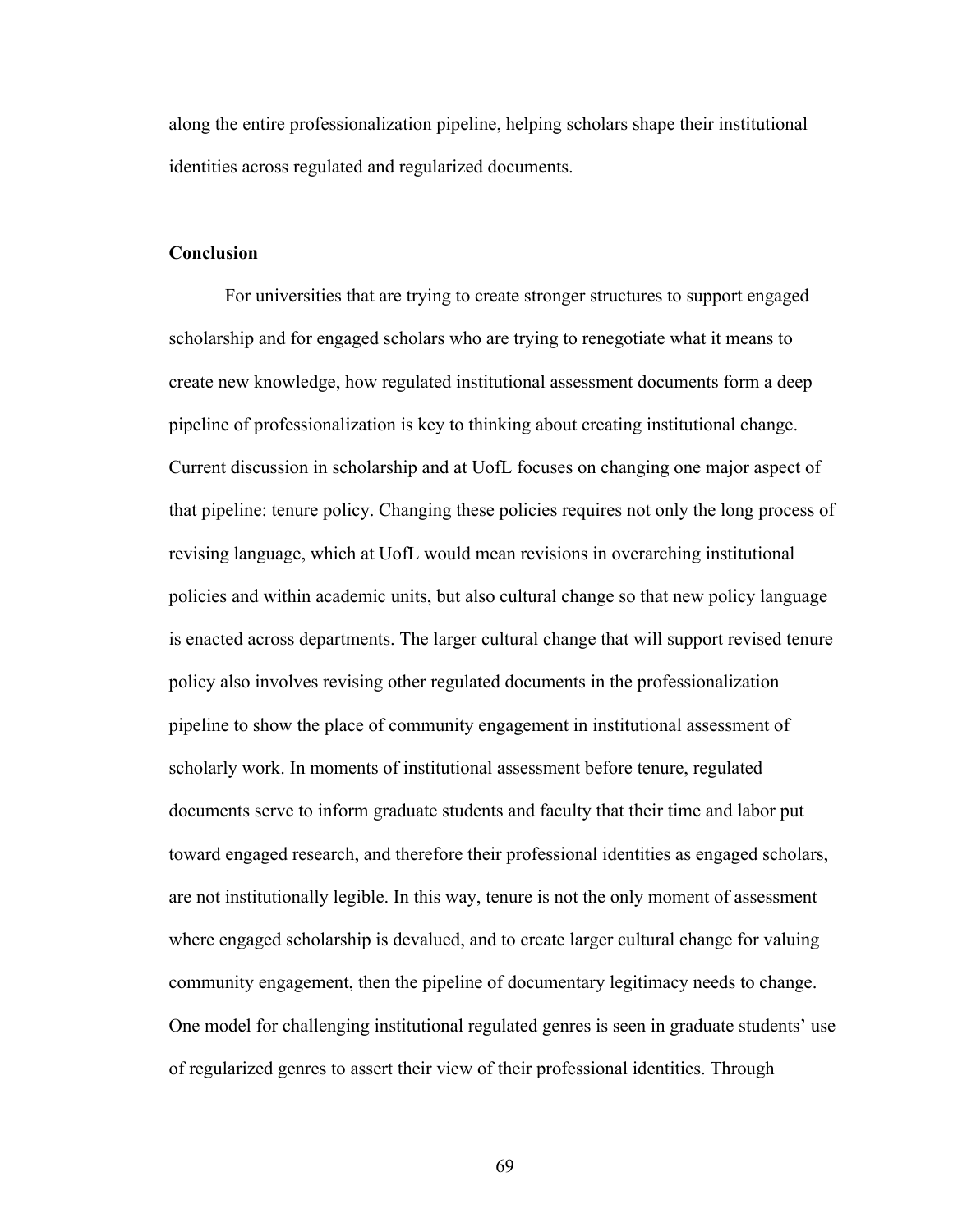mentoring by engaged faculty, they see their work on community engagement projects as research. Though regulated genres like the PPA instruct them to categorize these projects as service, they assert a different scholarly identity in regularized genres like the CV and professional website, where they make use of the flexibility of these documents to showcase their engaged research. To create better structures for valuing engaged scholarship, engaged scholars need to promote both regulated and regularized change along the entire professionalization pipeline, creating stronger institution-wide policies that value community engagement and a university citizenry willing to enact them.

One way to challenge this problematic professionalization genre system is through mentorship partnerships between senior and emerging scholars that would, in part, encourage emerging engaged scholars to understand and document their work as research, making the full extent of their work more visible in their institutional professionalization documents. In the case study above, the most useful ways that emerging scholars' work was influenced seemed to be through conversation and collaboration with other scholars—whether that was Mary P's advocacy in her AWP for making Sabrina's work on DMA more institutionally visible or graduate students talking about how to document their engaged research on the CV and professional website. In both cases, emerging scholars did not take on the mantle of figuring out how to make their work count on their own; they had help. Mentoring partnerships could be useful for emerging engaged scholars, particularly if senior partners were attentive to ways that junior partners need to think about how to work within institutional structures to make their work visible in documentation like the AWP. For institutions that are trying to create stronger structures for engaged scholarship, the office of community engagement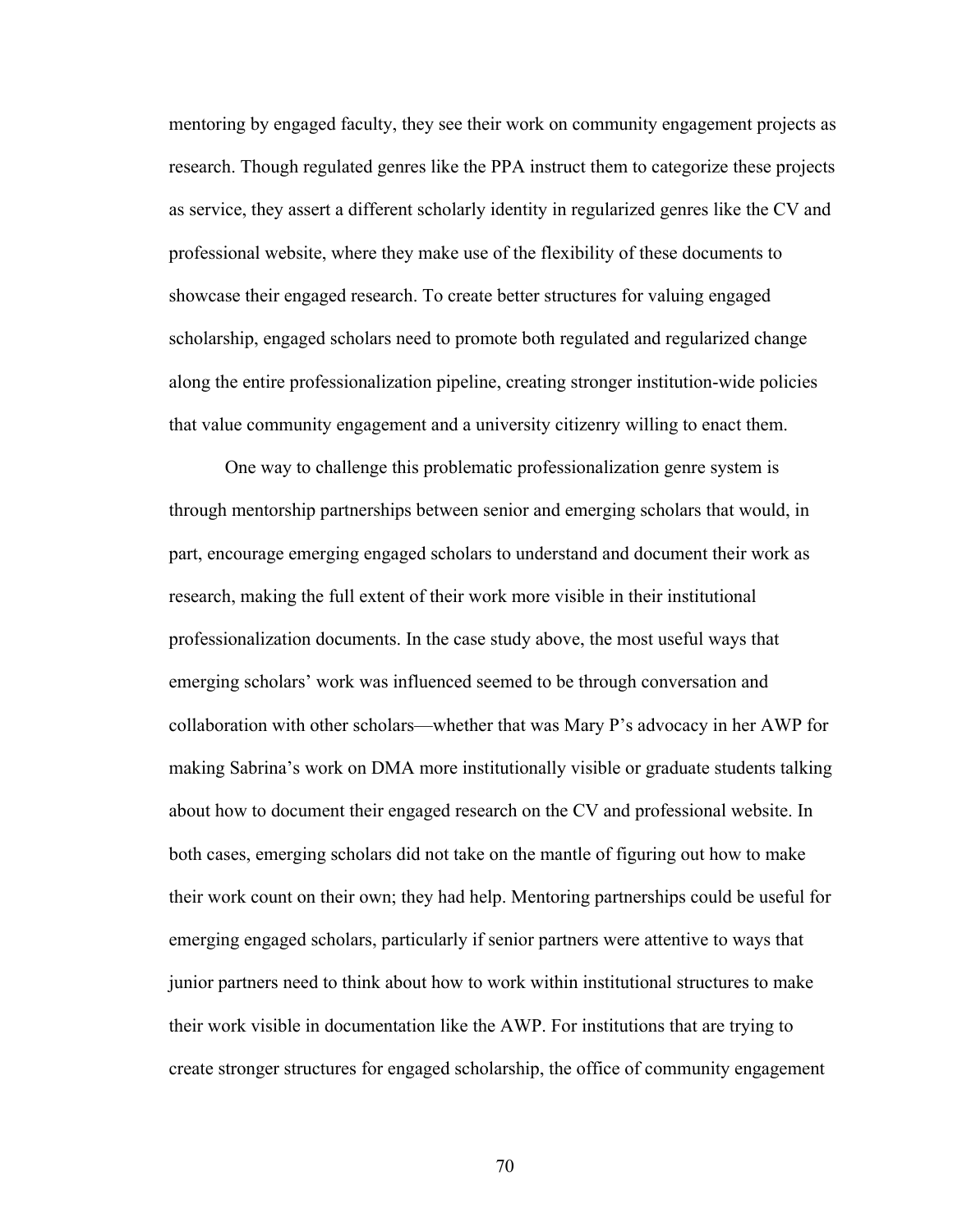(in whatever form it takes) could match up new faculty members interested in engaged scholarship with senior faculty from similar backgrounds, giving the new faculty member someone with whom they can discuss the particular professionalization structures at that institution and how best to navigate them. Alternatively, similar disciplinary mentoring partnerships might be set up—for example, in rhetoric and composition, through the Community Writing Conference or the Community Writing SIG at CCCC—so that emerging engaged scholars, both graduate students and junior faculty, might work with senior scholars in the field to discuss what navigating institutional structures looks like for other members of a discipline. Taking up what might seem like direct challenges to institutional systems (in directly disobeying instructions like those in the CAS tenure guidelines that only specify "community" work under service) would be easier with direct backing from senior members at an institution and in the field.

Ultimately, what this case study shows is that the challenge of gaining tenure for emerging engaged scholars is actually a much deeper and more complex issue than can be solved by simply changing tenure policy, and it's a challenge that must be addressed for and by both emerging and senior scholars. If engaged scholars want to truly change what it means to make new knowledge at the university, then they need to acknowledge this deep vertical-alignment of professionalization that systematically devalues the work of engaged research in regulated professional documentation and create more opportunities for such new knowledge making processes to flourish. Because emerging engaged scholars from graduate school onward are instructed to erase large portions of their scholarly work in institutional documentation, the structures that support these erasures influence the way emerging engaged scholars see their own work and make it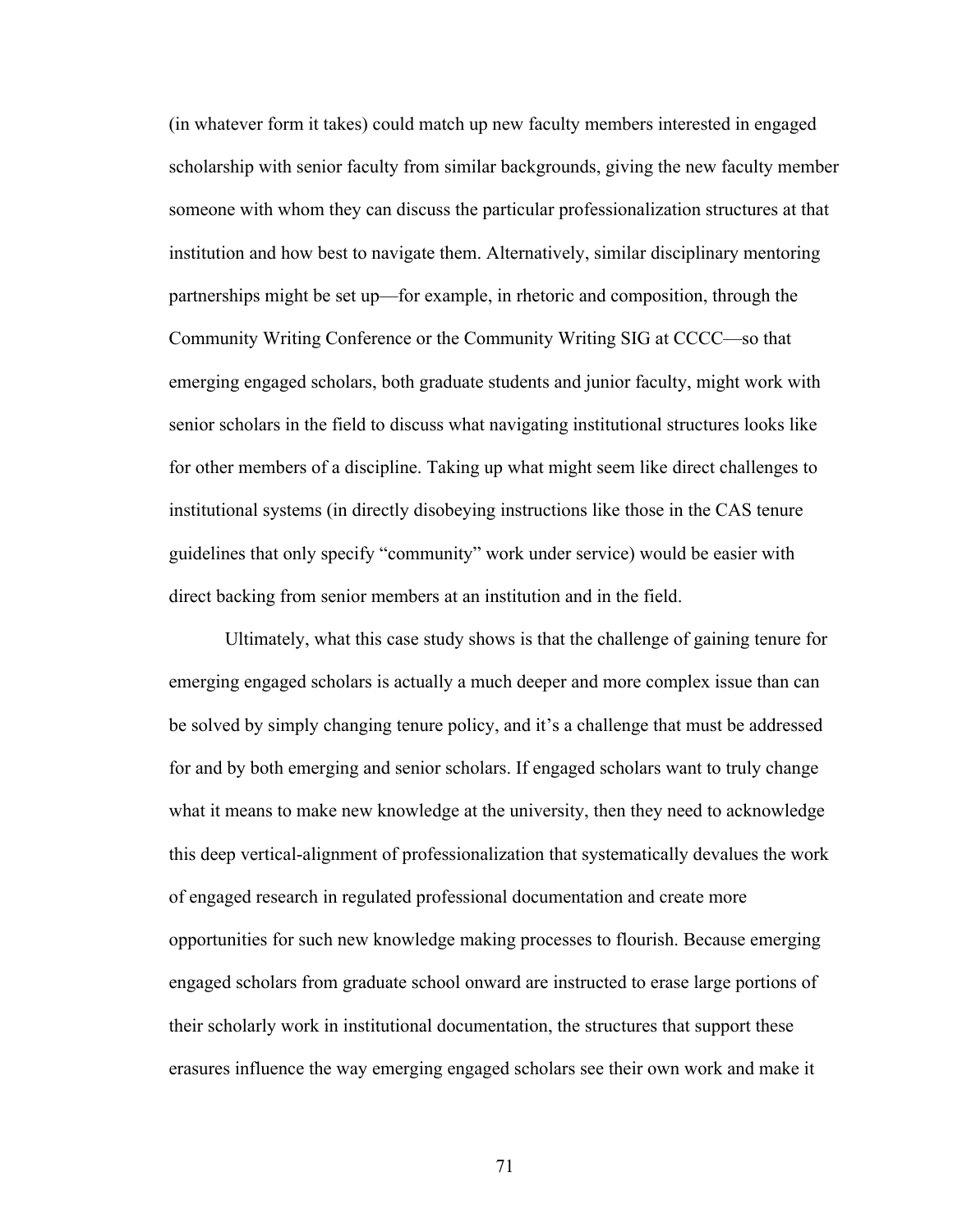impossible for the full extent of their work to be evaluated as making new knowledge. This professionalization pipeline is an important area where engaged scholars can focus their efforts in order to create institutional change that values community engagement and rearticulates what it means to make new knowledge in the university.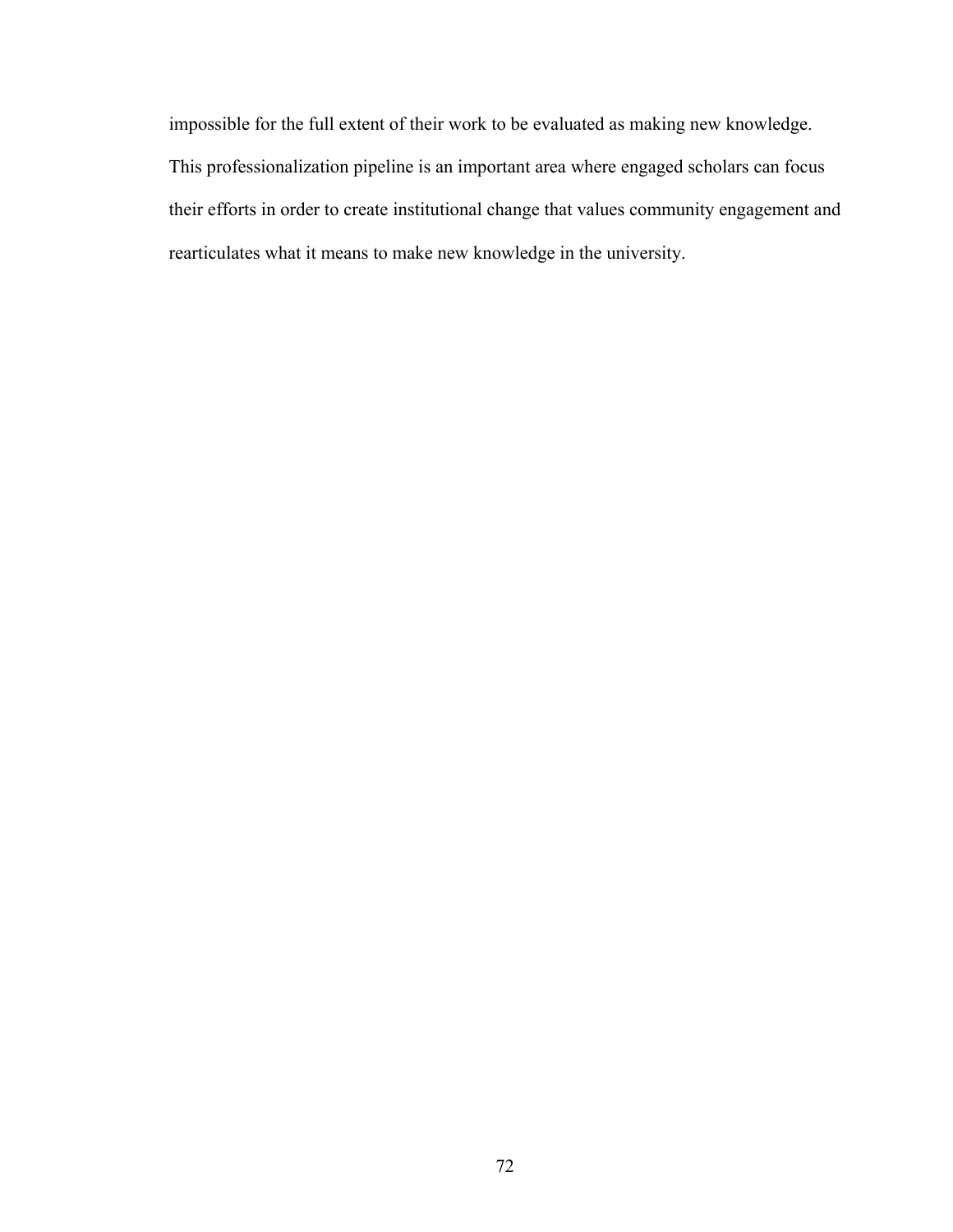## CHAPTER THREE

# CONNECTING META AND TACIT KNOWLEDGE THROUGH PRACTICE: STRUCTURES FOR DEEP LEARNING IN ENGAGED RESEARCH

In this chapter, I continue exploring key challenges for emerging engaged scholars, this time focusing on graduate students and the complexities of learning how to create reciprocal community-engaged projects that engage emerging scholars' disciplinary research and their local communities. The details of constructing and implementing engaged projects are complicated, especially for first-timers trying to take on projects alone. In "Graduate Education and Community Engagement," KerryAnn O'Meara argues, "The lack of national attention to preparing future faculty for their roles as citizen-scholars represents a significant missed opportunity," claiming that many scholars across levels do not pursue community engagement because they never learned how to connect "the relevance of their disciplines to local schools, governments, business, and the public" (27), and graduate school is an opportune moment for exploring such connections.

In addition to pointing out a lack of focus on community-engaged research in graduate education, O'Meara and other engaged scholars provide suggestions for addressing this issue. Potential solutions include creating projects that help graduate students learn skills in 1) community-based research, 2) collaboration, and 3) mundane labor. These scholars claim that when graduate students participate in communityengaged projects, they "attain more sophisticated analytical capabilities and highly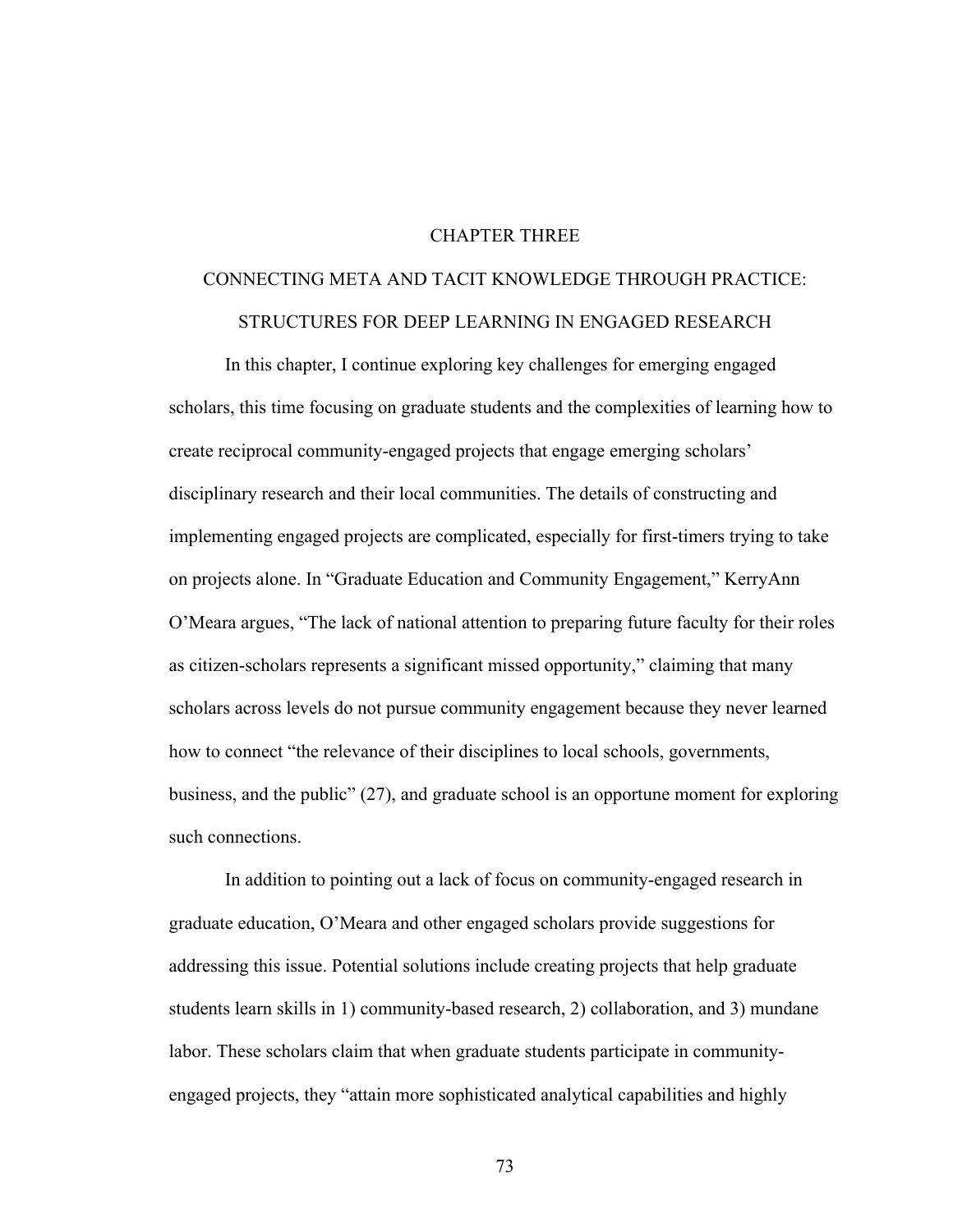developed empathetic imaginations" (Schnitzer and Stephenson Jr. 269); move away from the "individualistic nature of graduate education" that is "antithetical to the collaborative nature of community engagement" (O'Meara and Jaeger 13); and learn about mundane labor like "funding [community-based research] initiatives" (Case 71), "compiling data for adaptive community change" (Schnitzer and Stephenson Jr. 274), and "writing at all levels (websites, flyers, abstracts, reports, editorials, etc.)" (Day et al. 166). The "leadership, collaborative, and research competencies" (Case 69) gained through community-engaged projects are clearly important for graduate-student learning. While mundane labor is not as obviously important, it involves assumed skills that undergird higher order concerns and are frequently more complex than articulated in the sentence or two scholars use to describe them, making them another central area of learning for emerging engaged scholars. For example, the short phrase "funding [community-based research] initiatives" does not include the complex processes of finding grants, writing them, working with grants management at a university to accept the funds, or reporting progress to funders, all of which can include varying levels of difficulty and institutional maneuvering. Together, these three areas provide competencies that enable graduate students to learn about the process of constructing and implementing community-engaged research projects.

In calls for community-engaged graduate education, extensive space is not given to long-form description of *how* such training might work in practice, outside of a few recommendations and short project descriptions. If learning to do community engagement is a central challenge for emerging scholars, then scholarly discussions regarding how to structure learning opportunities are necessary to address it. The gestures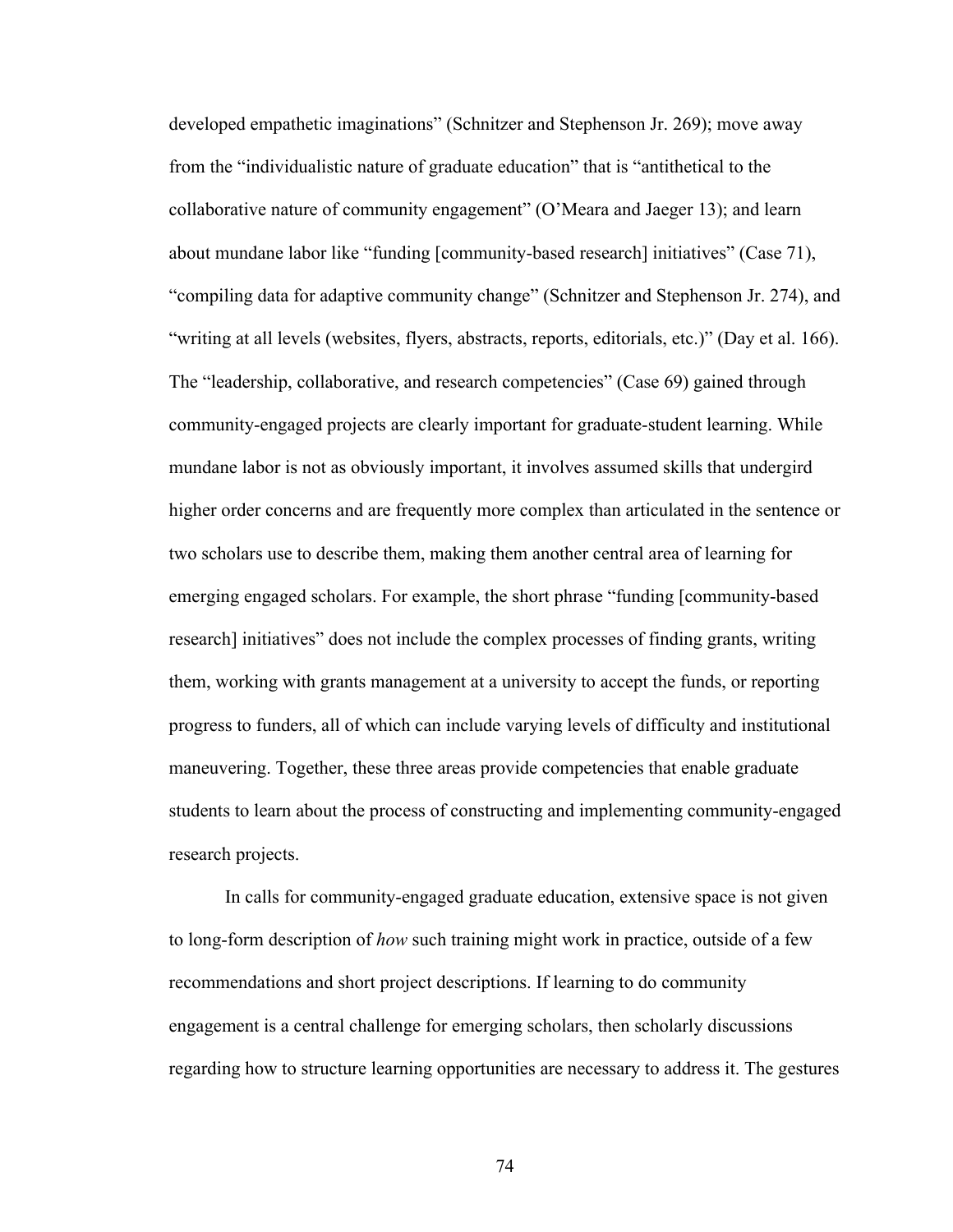toward what graduate students might learn are excellent, but what is missing are depictions of how programs, through coursework or separate research projects, can be structured to help students gain skills in research, collaboration, and mundane labor that are necessary to address the complexities of learning to do the work of community engagement. Because there are so few specifics, other scholars cannot create similar projects for their graduate students or understand the complexities of how students engage in the deep learning of community-based research.

Rhetoric and composition scholars provide some specifics about structuring community engagement into graduate courses, which is one common way to address this challenge, but the courses described focus on theoretical awareness about community engagement. Primarily, faculty are asking students to "develop a sense of the theories, methodologies, and pedagogies already associated with community literacy initiatives in rhetoric and writing as well as a projection outward to other disciplines that might help them define their place within this area of work" (Fero et al. 83). They also often ask students to connect their readings with their volunteer experiences to, in one case, "raise students' awareness about the intersections between the theories we read and systemic patriarchy, to encourage them to become active, ongoing participants in the organization they worked with" (Webb, Cole, and Skeen 239). Such courses can create a foundational theoretical understanding of community-engaged research practices, but Lauren Bowen notes issues with the semester-long structure of engaged courses, explaining that while her "class offered students many benefits of learning through engagement, and it supported a much-needed relationship between university and community… the class ended, and with it, students' clearest (if imperfect) source of support for community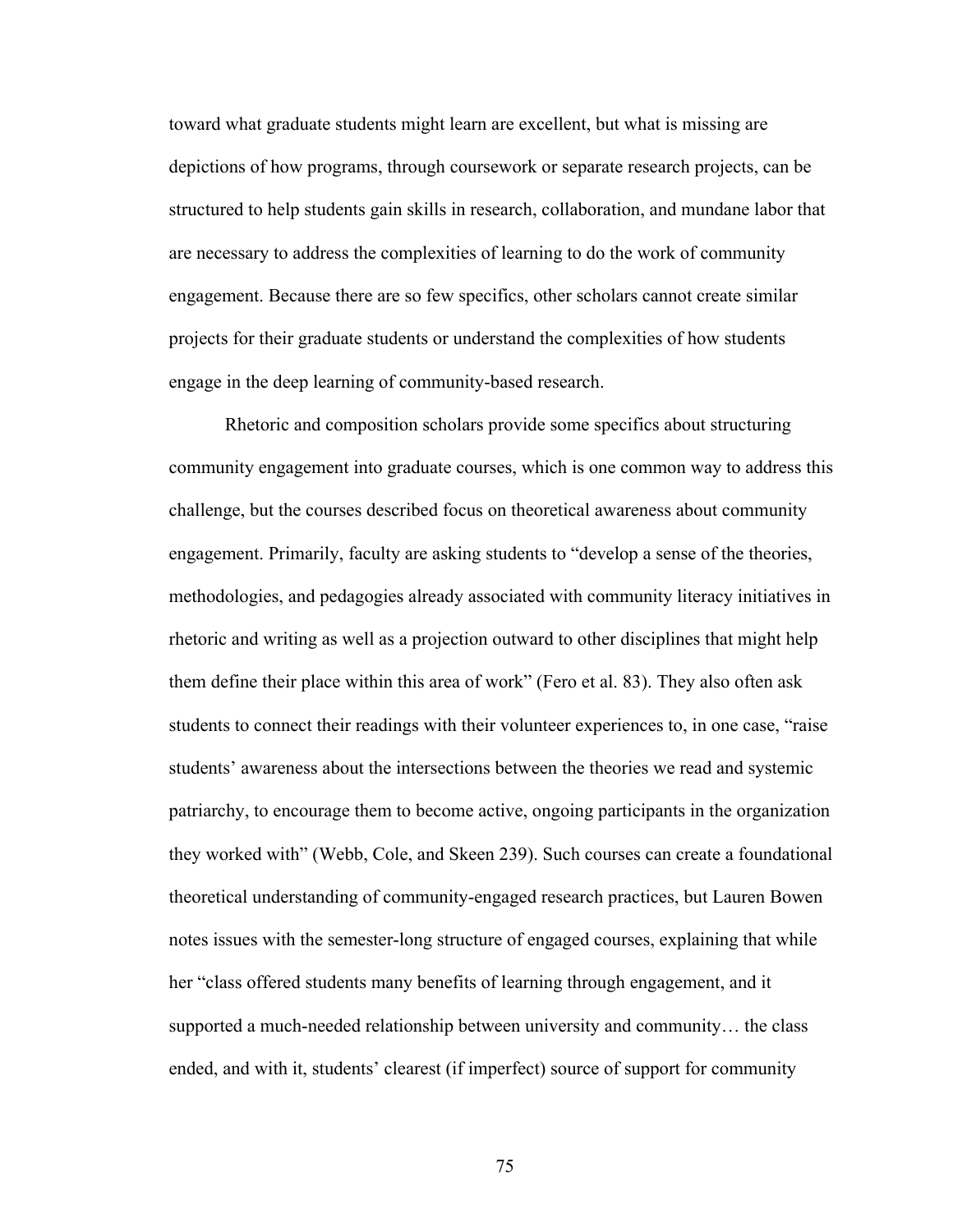engagement" (Bowen et al. 33). In the courses described above, student learning is often weighted more heavily toward knowledge about community engagement, through reading and discussing scholarship, with only a short-term experiential component (if any), which, while beneficial for graduate students, does not necessarily lead to an understanding of how to construct an engaged research project, which is the primary focus of calls for community-engaged graduate education. <sup>12</sup>

Moving beyond short-term learning experiences focused on theoretical knowledge is key for graduate students to adequately learn how to construct and implement community-engaged research projects. Toward that end, community-engaged scholars should be focused on creating structures that enable deep learning, which combines knowledge about and practice of an idea. As James Paul Gee argues, "For efficacious learning, humans need overt information, but they have a hard time handling it. They also need immersion in actual contexts of practice, but they can find such contexts confusing without overt information and guidance" (*What Video Games* 114). Community engagement learning forums focused on meta knowledge, to use Gee's term for when teachers "brea[k] down what is to be taught into its analytics bits and [get] learners to learn it in such a way that they can 'talk about,' 'describe,' 'explain' it" (*Social Linguistics* 171), are important for explaining what engaged scholarship looks like by *discussing* how research, collaboration, and mundane labor are structured into a project, and these forums should be paired with opportunities to put such knowledge into *practice* to produce the combination of overt information and immersion that Gee suggests,

 $12$  For more on non-classroom, graduate community-engaged projects in rhetoric and composition, see Blair et al. "Cyberfeminists at Play" and Blair, Dietel-McLaughlin, and Hurley "Looking into the Digital Mirror." While neither focus particularly on graduate education, they discuss projects designed and implemented by graduate students.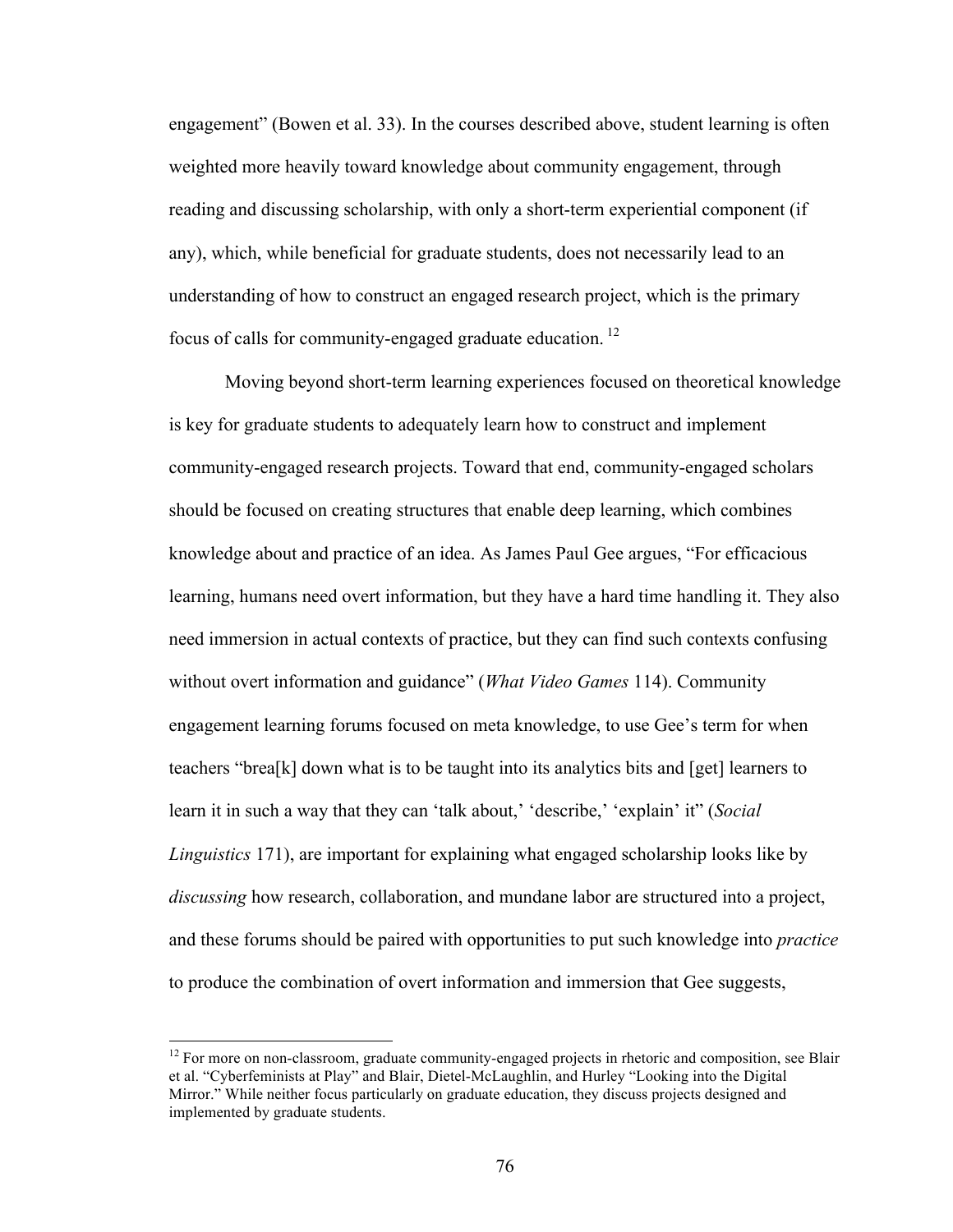enabling deep, tacit learning= of how to design and implement reciprocal community projects. Emerging engaged scholars need guided ways into action, because practicebased learning shows scholars how to navigate the differences between traditional and engaged scholarly practices as they move from campus to the community. Across higher education, deep learning opportunities for students that involve meta knowledge and practice are both valued and implemented. For example, internship programs are common across disciplines; lab experience is seen as essential for both undergraduate and graduate students in the sciences; and graduate assistantships prepare graduate students of all disciplines to become faculty members. Yet, similar models for graduate students interested in community engagement are not systemically implemented, but are instead offered inconsistently.

Opportunities for learning about community engagement at UofL illustrate the inconsistency of deep-learning offerings for graduate students, particularly because most of the offerings advertised by the Office of Community Engagement are focused on faculty gaining meta-knowledge about engaged research and teaching, excluding graduate students and tacit learning. Current efforts at UofL include: "(1) grants to support faculty/staff work to infuse community-based learning activities and assessment; (2) workshops on incorporating CE into courses and curricula; (3) a year-long Faculty Learning Community focused on Engaged Scholarship; and (4) inviting faculty and staff to share their work at national or regional engagement conferences and meetings" (Carnegie Foundation Community Engagement Work Group 22). These meta-knowledge programs for faculty help spread awareness of and interest in engaged scholarship, creating a foundation for a culture of community engagement at the university. These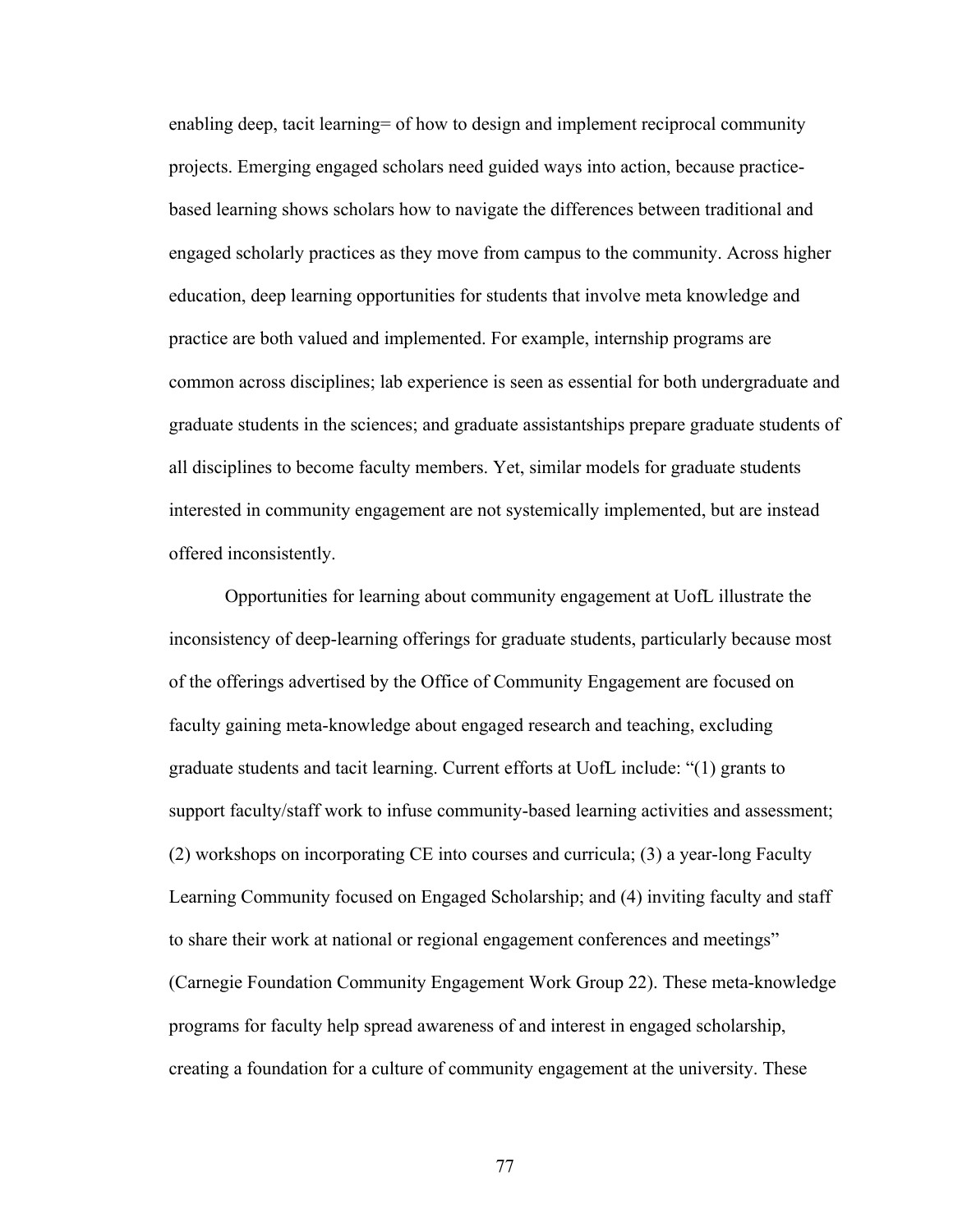projects fulfill the Office of Community Engagement's broad goal to "promote transformative experiences for faculty, staff, and students through engaged scholarship, outreach, and service to address community issues both locally, regionally, and internationally" ("Office of the Vice President"). However, to continue furthering that goal, such structures need to be extended to include graduate students and to incorporate deep learning, so that this meta knowledge can be tacitly understood through practice. Developing opportunities for practice-based learning of community engagement presents a series of difficulties, including: aligning schedules of already busy faculty members and administrators to focus on a long-term learning experience and finding funding both for the project and to supplement faculty involvement while they (likely) neglect other aspects of their research. These complexities would only be magnified if graduate students were added to the equation and are likely part of the reason Office of Community Engagement continues to focus on ways that the university could sponsor more meta knowledge-focused events for faculty—learning communities, lunch and learn events, and half- or full-day workshops. Current meta-focused offerings are both timeand cost-effective ways to help faculty develop projects and courses that engage many students and community partners, and they continue to do the work of building a foundation for a culture of community engagement on campus. But in order to strengthen that culture, more options that involve practice of engaged research are necessary for both faculty and graduate students.

Some university programs are attempting to provide recurring opportunities for deep learning of community engagement for graduate students, building on the foundational meta-knowledge programs for faculty described above. For example, the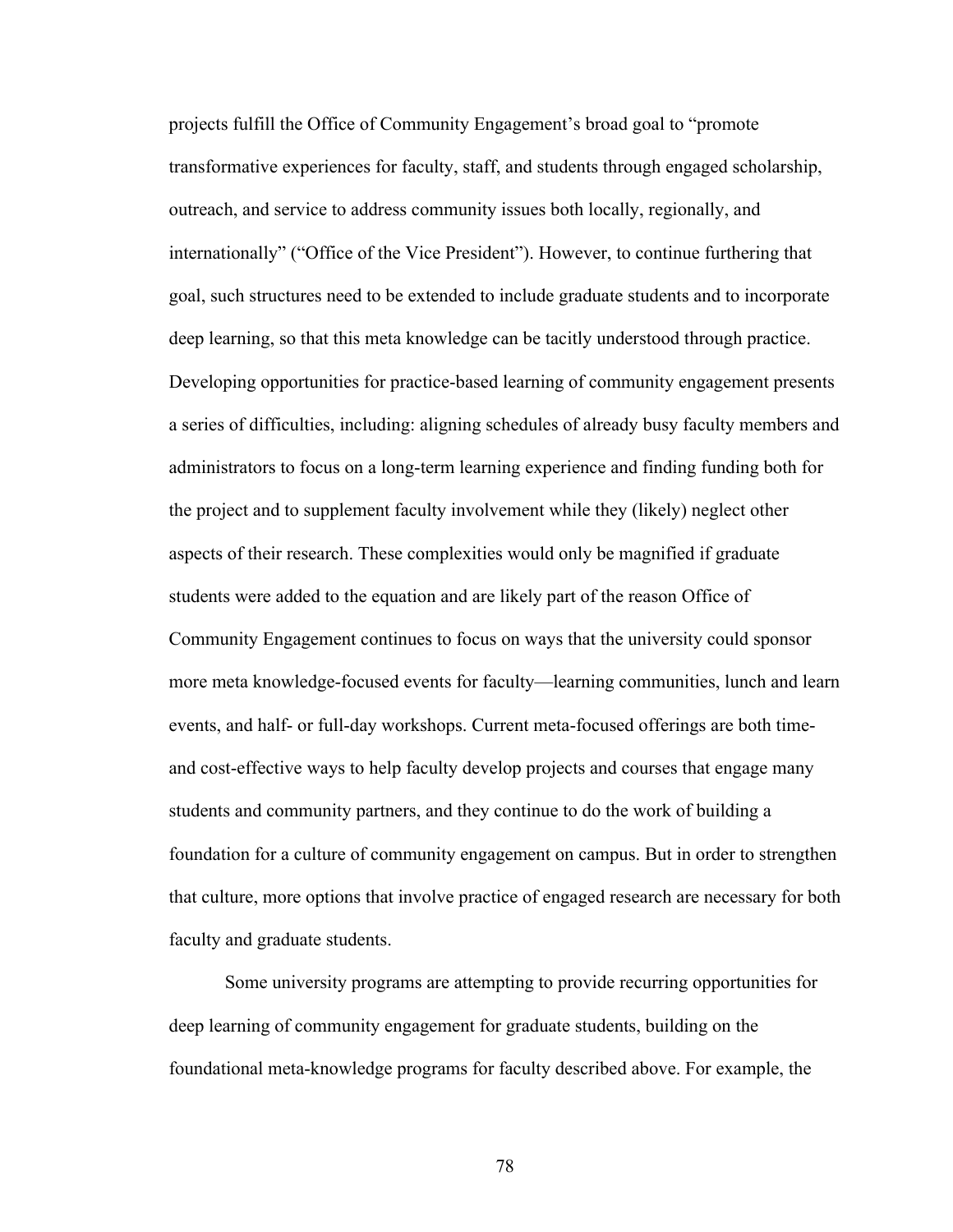School of Interdisciplinary and Graduate Studies (SIGS) created the Community Engagement Academy (CEA) in 2016, a year-long learning community that includes workshops on various facets of community-engaged scholarship presented by faculty from across disciplines, and a chance to design projects with CEA's primary community partner, the Parklands of Floyds Fork, a donor-supported public park system in Louisville. The history department offers Public History as a major field of study for their MA students, which requires a series of courses and an internship, and similar processes can be seen in other disciplines that intrinsically value community engagement, like Social Work or Education. In the English department, a graduate course on Community Literacy (that involves a small experiential element) has been offered twice since 2013, and the UofL Digital Media Academy (DMA), started in 2014, is a program that allows graduate students to participate in designing and implementing a community engagement project over the summer. Such structured opportunities can help graduate students learn to create reciprocal community-engaged projects as they gain meta knowledge about community engagement—by reading scholarship and working in groups to develop strategies for designing projects that meet community needs—*and* go out to do work in the community, furthering their tacit understanding of these projects.

In this chapter, I use DMA as a case study of a promising model for structured deep learning of community engagement in order to re-dress the lack of detail concerning this challenge in current scholarship. To further describe this model, I examine how DMA is organized to develop meta knowledge of central ideas and practices for community-engaged research and to foster a deeper, tacit understanding of those tenets through the process of designing and implementing the camp. I use interviews with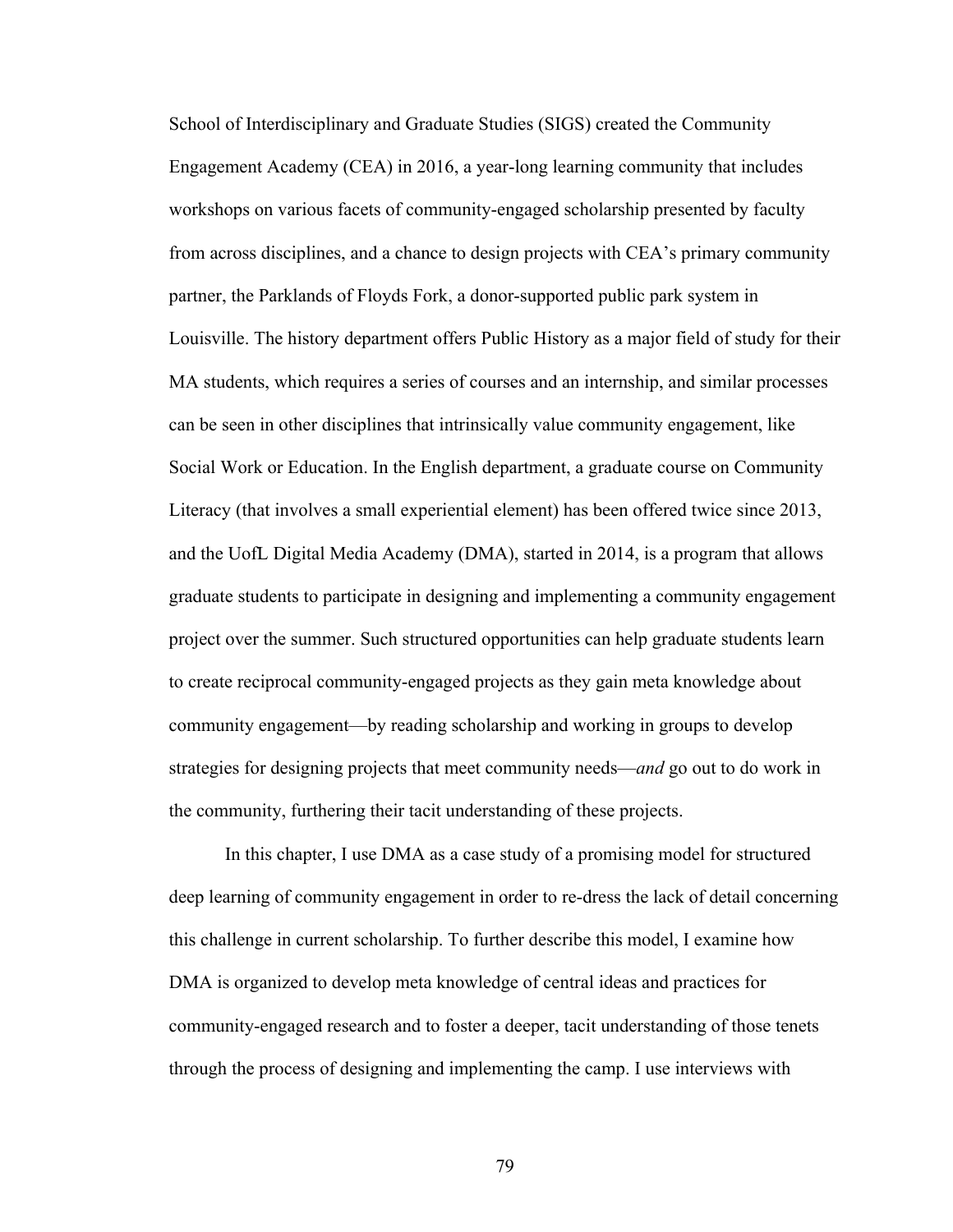former DMA teachers and their field notes (kept in a private blog) from before and during camp to show how such structures influenced graduate students' views of how they learned community engagement through practice and how what they learned has been useful following DMA. In my analysis, I show how DMA is structured to enable graduate students to gain meta knowledge about community engagement and to practice the concepts so frequently discussed in engaged scholarship—how they find ways to connect their research to community problems (Schnitzer and Stephenson Jr.; O'Meara), learn to value collaboration (O'Meara and Jaeger; O'Meara), and understand the intricacies of mundane labor (Case; Day et al.). Finally, I conclude with a discussion of the complexities of gaining the beneficial learning outcomes from DMA, which is in need of further compensation for faculty and graduate students and more sustainable funding for the camp in order for this largely successful model to become a viable institutional structure for community-engaged graduate education at UofL. This case study moves beyond claims about what graduate students learn, providing evidence that graduate students at DMA gain both tacit and meta understanding of community engagement concepts and that they continue to use such concepts in their scholarly careers. If engaged scholarship is to be valued throughout the university, then sustainable institutional structures need to be created that encourage deep learning of community engagement so that emerging scholars, especially graduate students, can gain meta and tacit understanding of how to create reciprocal community-based projects.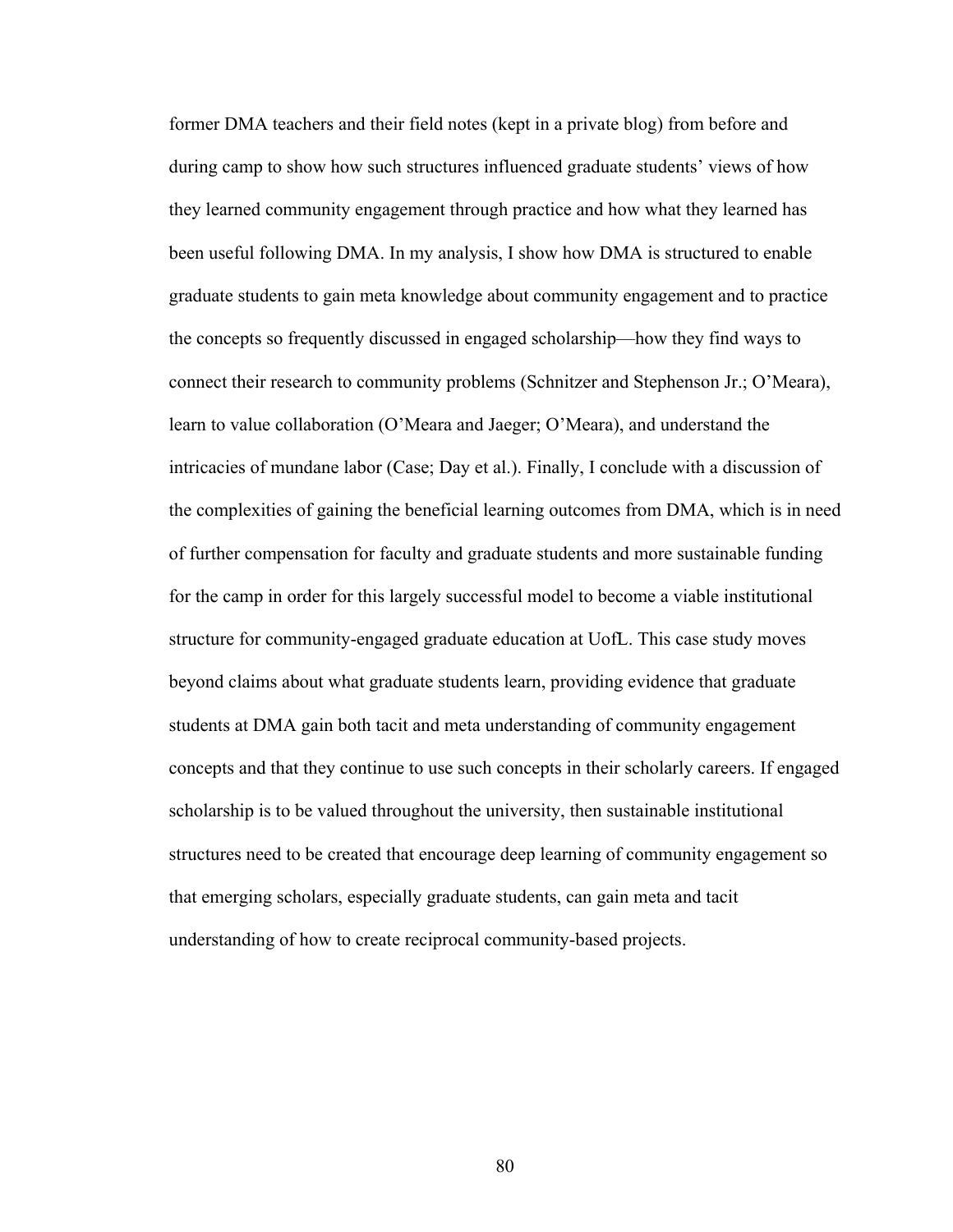### **Structuring Deep Learning**

In *Social Linguistics and Literacy*, Gee argues that to be a viable member of a professional community, one must combine acquisition and learning to understand the "ways of behaving, interacting, valuing, thinking, believing, speaking, and often reading and writing" of that community (3). He quotes Steven Pinker's definitions of acquisition as "a process of acquiring something (usually, subconsciously) by exposure to models, a process of trial and error, and practice within social groups, without formal teaching" (169) and learning as "a process that involves conscious knowledge gained through teaching...or through certain life experiences that trigger conscious reflection" (170). While learning represents a more overt transmission of knowledge, acquisition suggests a more tacit understanding of a way of being.

Meta-knowledge of community engagement is important as scholars work to create projects and products, but some of the central elements of community engagement are practices like collaboration and reciprocity, which are active processes that one must acquire through practice not just through readings and discussion. A combination of learning and acquisition is key for understanding the full extent of community-engaged scholarly activity, because "too little acquisition leads you to too little mastery-inpractice; too little learning leads to too little analytic and reflective awareness and limits the capacity for certain sorts of critical reading and reflection" (Gee 171). To gain both "mastery-in-practice" and critical awareness of meta-knowledge about that practice, acquisition and learning practices must be joined together.

While I agree largely with Gee's points, I choose not to use Pinker's terms because it is a problematic assumption to say that "learning" only happens through direct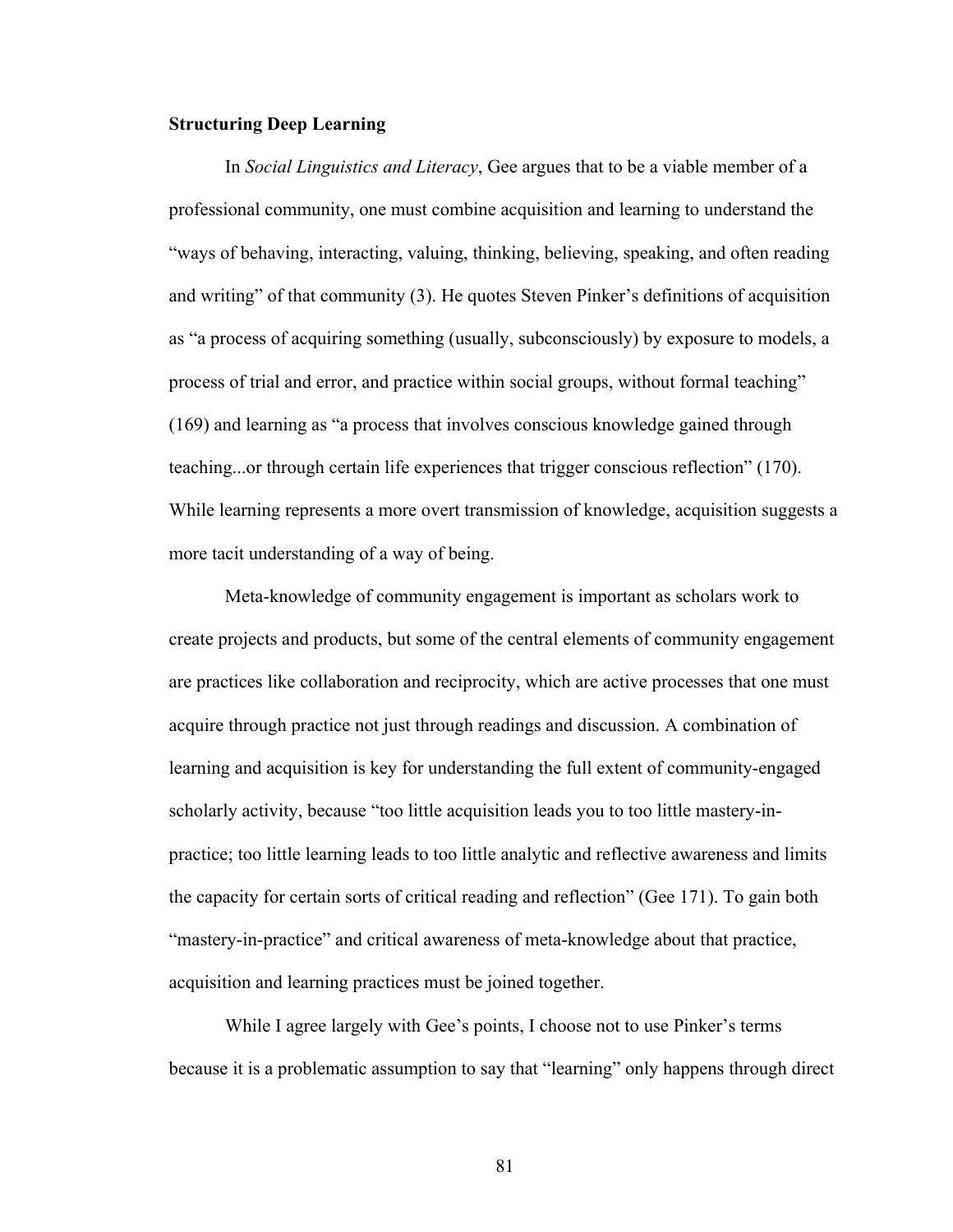teaching. Other scholars discuss learning as a broader umbrella that encompasses teaching-based and acquisition-based methods (Bruner; Lave and Wenger; Prior; Wenger). Thus, in my advocacy for deep learning structures, I rely on Gee's understanding of combining acquisition and learning, but I will continue to use other terms—meta knowledge as representative of Gee's discussion of learning and tacit understanding gained through practice as representative of acquisition.

To create sites where meta knowledge about and practice of community engagement can be combined for participants to learn deeply about community engagement, scholars must find ways to create structured projects that enable tacit learning through action. The meta knowledge about community engagement is easy to structure into a classroom-like teaching space, but moving from theory to practice is difficult. I look to Henry Jenkins, who examines ways to create learning environments that specifically work toward tacit understanding through practice in *Confronting the Challenges of Participatory Culture: Media Education for the 21st Century*, where he describes ways to help students understand how to act within "participatory culture" media environments, which feature "relatively low barriers to artistic expression and civic engagement, strong support for creating and sharing creations, and some type of informal mentorship whereby experienced participants pass along knowledge to novices" (xi). Jenkins specifically argues that creating deep learning environments, in this case for media literacy, cannot happen through an "add-on" approach, but must be diffused through a school's curriculum, "reshaping how we teach every existing subject" (109). In this way, Jenkins is encouraging systemic intervention, changing the learning structure to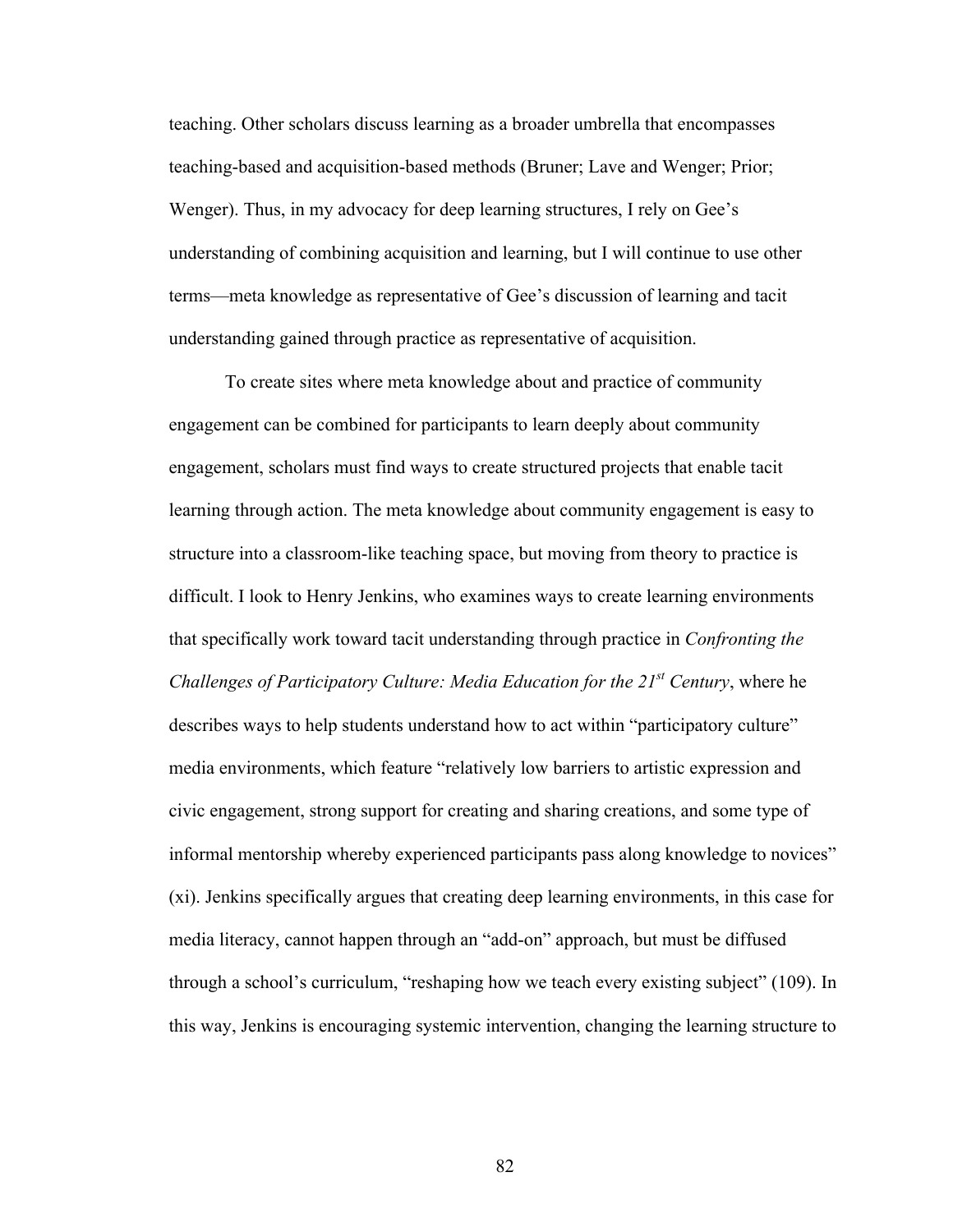better support new media literacies, which is also needed to support community-engaged graduate education.

Building on Jenkins' approach, Mary P. Sheridan and Jennifer Rowsell suggest designing *architectures of participation*, or environments that "encourage a variety of participation possibilities for people with diverse motives and abilities" (47). Like participatory culture, architectures of participation feature low barriers for entry, multiple ways to get involved, and strong mentorship. Sheridan and Rowsell seek to explore "what kinds of environments foster social engagements that encourage people to learn conventionalized and innovative ways to participate in and shape their surroundings" (48). Through their case studies, they show how a "continuum of participation" can offer multiple ways for people to participate in a creative space by both consuming and creating content related to a particular space (53). Architectures are systemic ways of creating participatory environments for tacit learning, which are especially useful for teaching new ways of interacting with the world.

Such architectures of participation for graduate education in community engagement will vary from discipline to discipline, depending on how a graduate program is structured and what values the discipline holds central to its study. KerryAnn O'Meara and Audrey J. Jaegar argue, "Each department and discipline must ascertain what integrating engagement into their doctoral programs should look like and find critical experiences and windows that make the most sense for the content and framework of that discipline" (5). Within rhetoric and composition, senior community writing scholars like Eli Goldblatt and Steve Parks argue for strong mentoring structures to help graduate students learn about engaged scholarship through getting involved in previously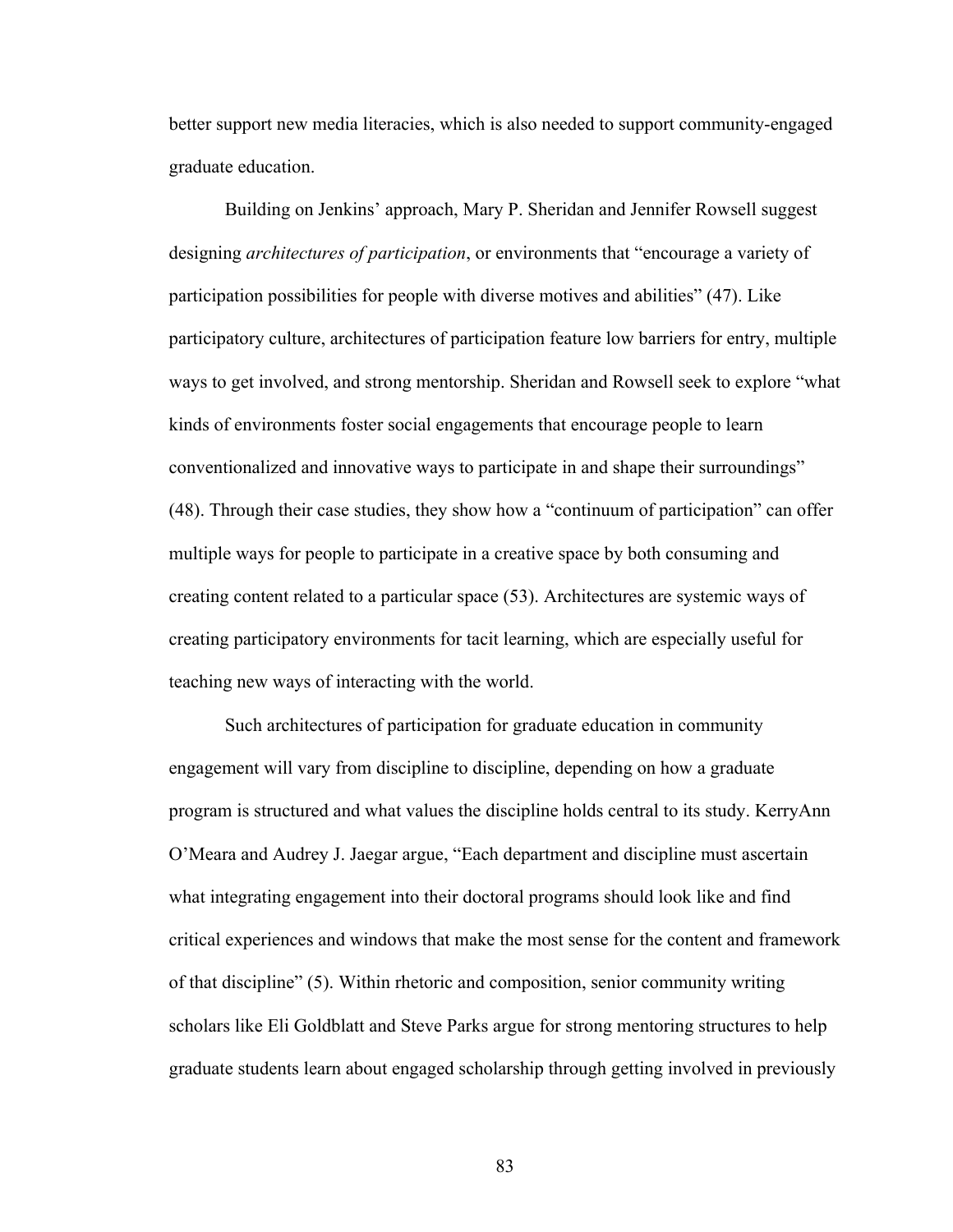developed projects. Goldblatt claims, "I strongly believe that those of us who are lucky enough to have tenured jobs have to devote a considerable amount of our time to help graduate students—and early on in their professional careers—do [community-engaged scholarship]" (Anthony, Kerr, and Scanlon 105). Mentoring from faculty through previously established projects is essential to help students understand how to take on such projects. Parks agrees: "It is almost always better to step into an existing project, build up a set of skills and strategies, then move onto your own work. This is the case not only [as a graduate student], but also for the community, who have to trust you can produce on the promises made even when things go wrong" (Harvey, Kirklighter, and Pauszek 14). Learning to do community-engaged scholarship works better within architectures of participation created by faculty who can guide a graduate student's practices within the project. This does not necessarily mean that graduate students are relegated to carrying out a project designed by a faculty member, but that faculty create structures that enable graduate students to be mentored by and collaborate with the faculty to design and implement the project together, creating space for graduate student research. As Parks explains, structured projects create "a network of support to work through mistakes (which will happen) and to understand the successes (which will happen as well)" (Harvey, Kirklighter, and Pauszek 13). Within the field of rhetoric and composition, structured projects that allow for strong mentoring and collaborative project design are seen as key for graduate education in community-engaged scholarship.

DMA is a model for disciplinary community engagement that demonstrates strong mentoring and collaborative project design, showing how a university might incorporate architectures of participation for community-engaged graduate education, addressing the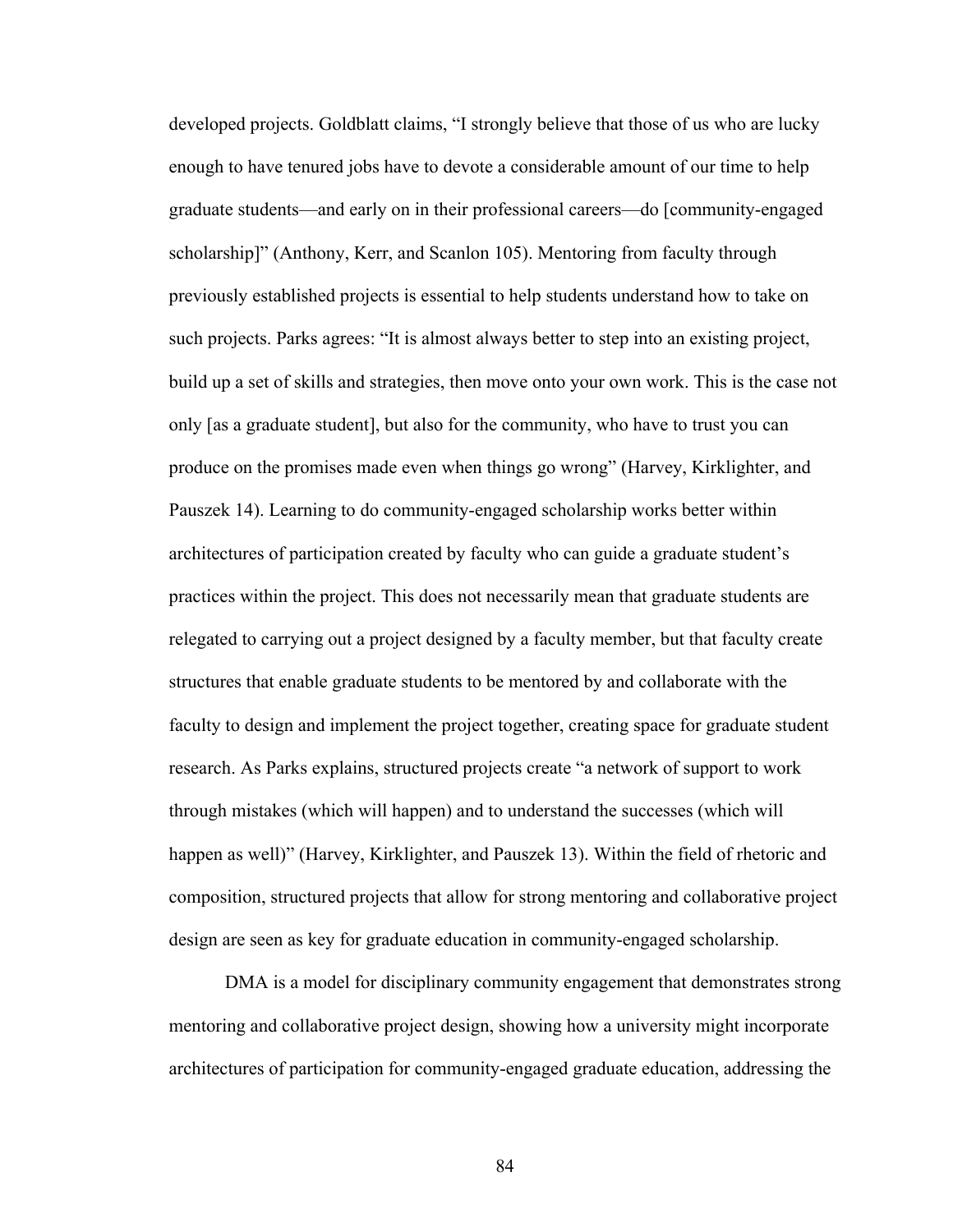central challenge of enabling scholars to adequately learn engaged research practices, while promoting the institutions' work in the local community. DMA is a two-week digital production day camp at UofL for rising sixth-grade girls from historically lowperforming schools and is designed and implemented by a team of five graduate students. The camp aims to address issues of social justice (e.g., the hyper-sexualized, consumerist images of girls perpetuated by dominant society) and economic justice (e.g., the underrepresentation of women in technology jobs, the secure jobs of the future) by teaching girls digital tools to create, rather than consume, representations (such as image manipulations and videos) that align with how they see themselves and the world around them. The twenty campers spend two weeks working in a Mac lab at UofL learning digital technologies, creating multimodal representations of their lives, and working collaboratively with a group to produce a short film for a final showcase at the end of camp before heading home with a device of their own (a tablet in 2014 and iPod Touches in 2015-17). In addition to learning about technology, girls get to explore a college campus (for many, this will be the first time), learn from guest speakers like local musicians and computer scientists, and discuss digital media and current culture (the Women's World Cup was a hot topic in 2014). During these two weeks, DMA teachers hope to lay groundwork that empowers girls to think of themselves as future college students, as girls who can take on the harder technology, math, and science classes offered in middle school, and as young women whose thoughts, opinions, and designs are valued.

During and after DMA, UofL has used the camp to grain greater publicity for institutional work supporting local community efforts. Articles in *UofL News* (Hughes)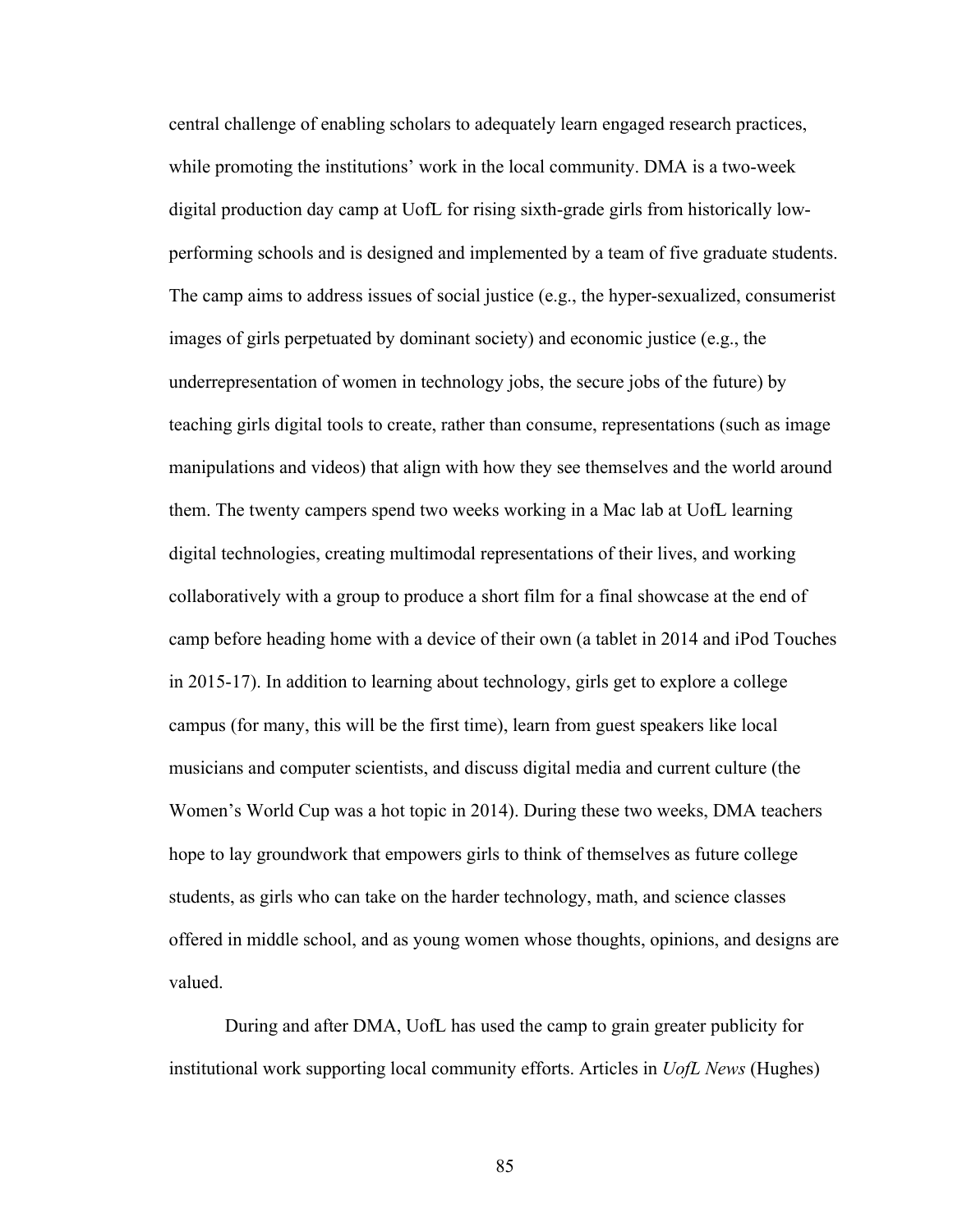and *the Louisville Courier-Journal* (Carter) and features on the local NPR affiliate (Ryan), ABC affiliate ("UofL's Digital Media Academy"), and the UofL podcast, *UofL Today*, (Hebert) all help showcase the good community work UofL is funding. DMA offers UofL a feel good project it can put on its website front page to show prospective students and their parents, potential donors, and alumni that the university cares about creating valuable opportunities for local students from historically underserved areas of the city. Featuring the camp in this way provides evidence that UofL is not just envisioning community engagement as a pillar of their vision statement for the future, but is also enacting it by encouraging and enabling projects like DMA.

To construct the plans that make these outcomes for students and the institution possible, Mary P develops and maintains the partnership with Jefferson County Public Schools, and five graduate students and Mary P collaboratively design the camp's structure and curriculum. Interested English graduate students apply in December and begin working as a team in January, meeting with the group every other week for the entirety of the semester, discussing scholarship related to the camp and big picture ideas and goals. Graduate students are also expected to meet in small groups to work on specifics in four areas of planning—pedagogy, technology, logistics, and assessment. Leading up to the camp, Mary P and the graduate students participate in several planning days, referred to as "DMA Boot Camp" where everyone practices the technology they will be using, sets up the computer lab, and does last minute preparations for the girls' arrival. After two weeks of intense days working with sixth grade girls on digital media projects, graduate students wrap up the camp by writing up final reports for funders, community partners, and the English department.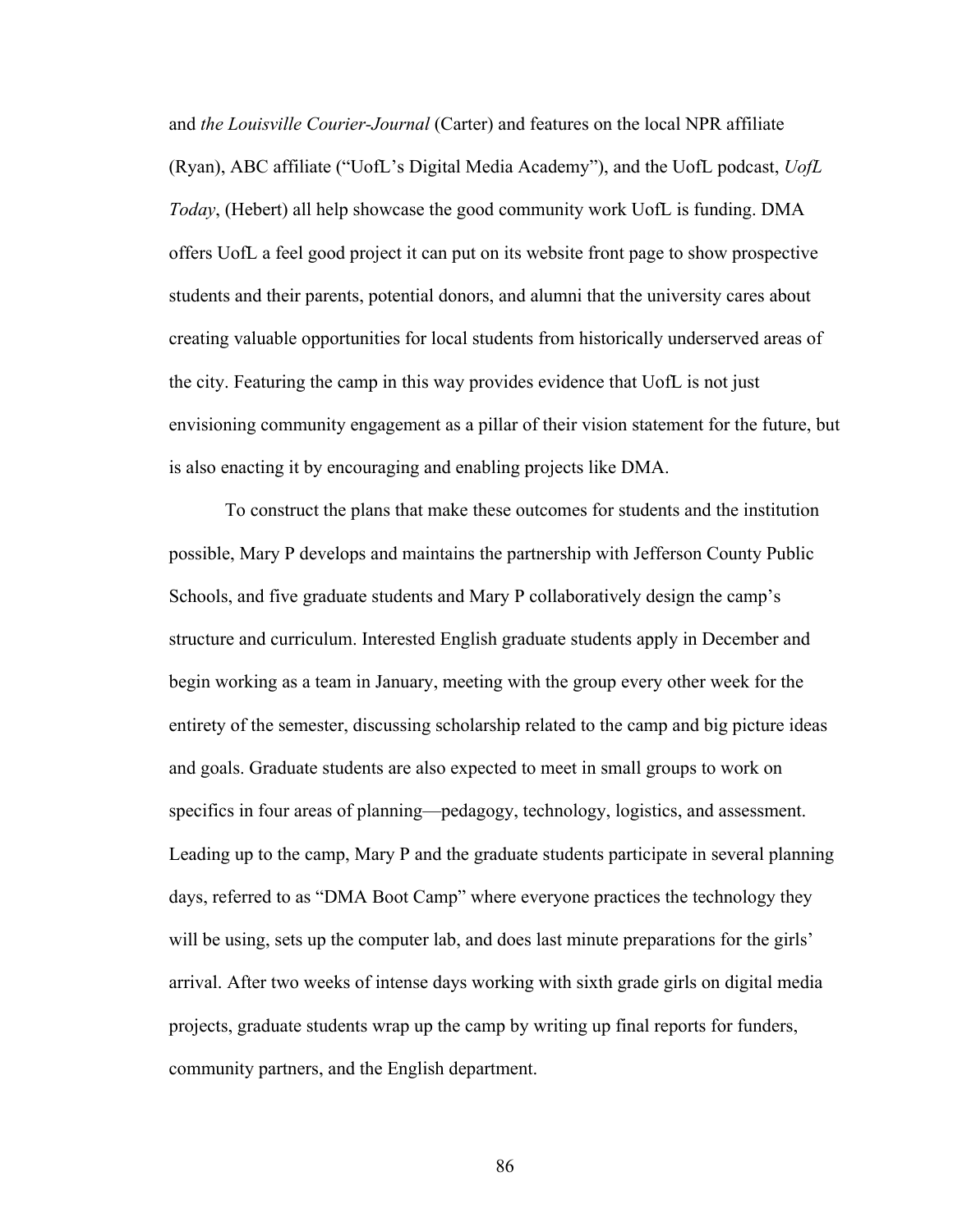Through these processes, Mary P aims for graduate students to gain overt scholarly knowledge in community engagement, digital literacy, and digital pedagogy paired with a stronger understanding of how such knowledge comes together in the context of an actual engaged project. In the spring, DMA teachers take part in what is roughly the equivalent of a graduate seminar as they plan the camp. They meet together for a few hours every other week to discuss scholarship related to the project. Readings include texts that address community engagement (Blair et al., Flower, Fero et al.), learning theory (Gee; Sheridan and Rowsell), and digital media (Selber, Purdy), and graduate students are also encouraged to bring in readings from their areas of interest (i.e., trauma-informed pedagogy; culturally sustaining pedagogy; design theory) to share with the team. Such direct learning gives graduate students meta-knowledge about the community engagement project they are in the process of designing, and once they implement the project, they are able to tacitly understand how such theories play out in practice.

From graduate students' perspectives, DMA offers a chance to better understand the huge amount of work involved in taking on a community engagement project. In every interview with graduate students who designed and led DMA, they acknowledged the differences between how they understood community engagement in theory and in practice.

"It just takes an extreme amount of attention to a lot of different details, and a lot of different people and stakeholders that I don't know that I would have always considered had I not been involved with DMA" (Christina)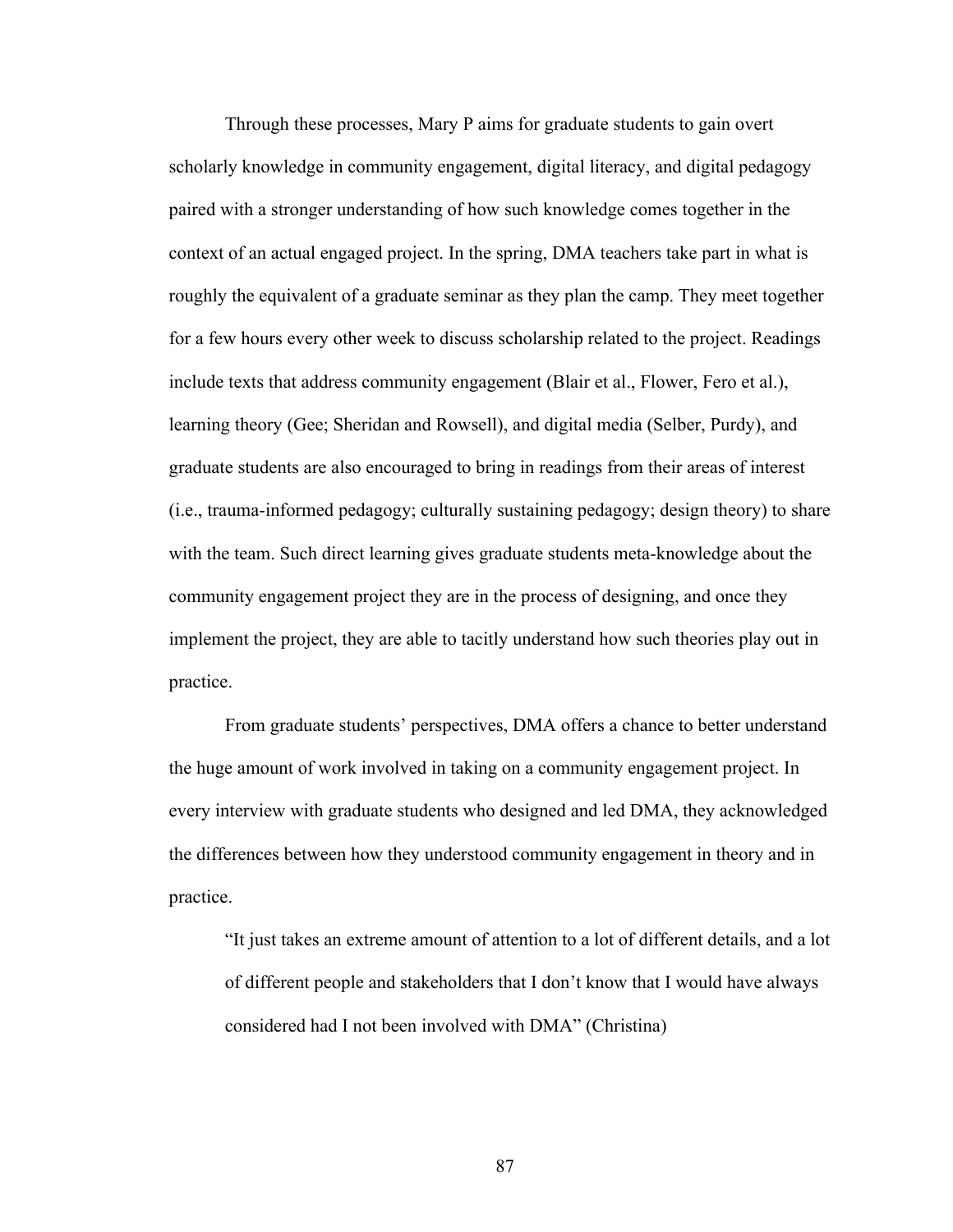"There are so many [institutional] elements to DMA that I wasn't thinking about before I got involved" (Sara)

"I think it showed me sort of boots on the ground how challenging these kinds of projects can be and…how much work goes into them" (Elizabeth) "I think that community engagement work is really long and hard hours and not at all like teaching college students" (Lily)

DMA teachers are focusing on how *practice* allowed them to understand just how different this type of project is from research and teaching they have completed in the past. They knew about these differences theoretically from the scholarship they read as a group, but in interviews, they primarily focused on how the act of creating and implementing DMA is what showed them these differences and prepared them for future engaged scholarly work. DMA teachers, echoing engaged scholars, point to three practices of deep learning that are structured into DMA—research practices, collaboration, and mundane labor—as central to gaining an understanding of how community-engaged scholarship works, both tacitly through practice and overtly through scholarly meta-knowledge. Using these three areas, I explore DMA as an architecture of participation where teachers gain meta knowledge of community engagement and tacit understanding through practice as a way of showing how such deep learning is critical for training emerging scholars to create and implement community-engaged research projects.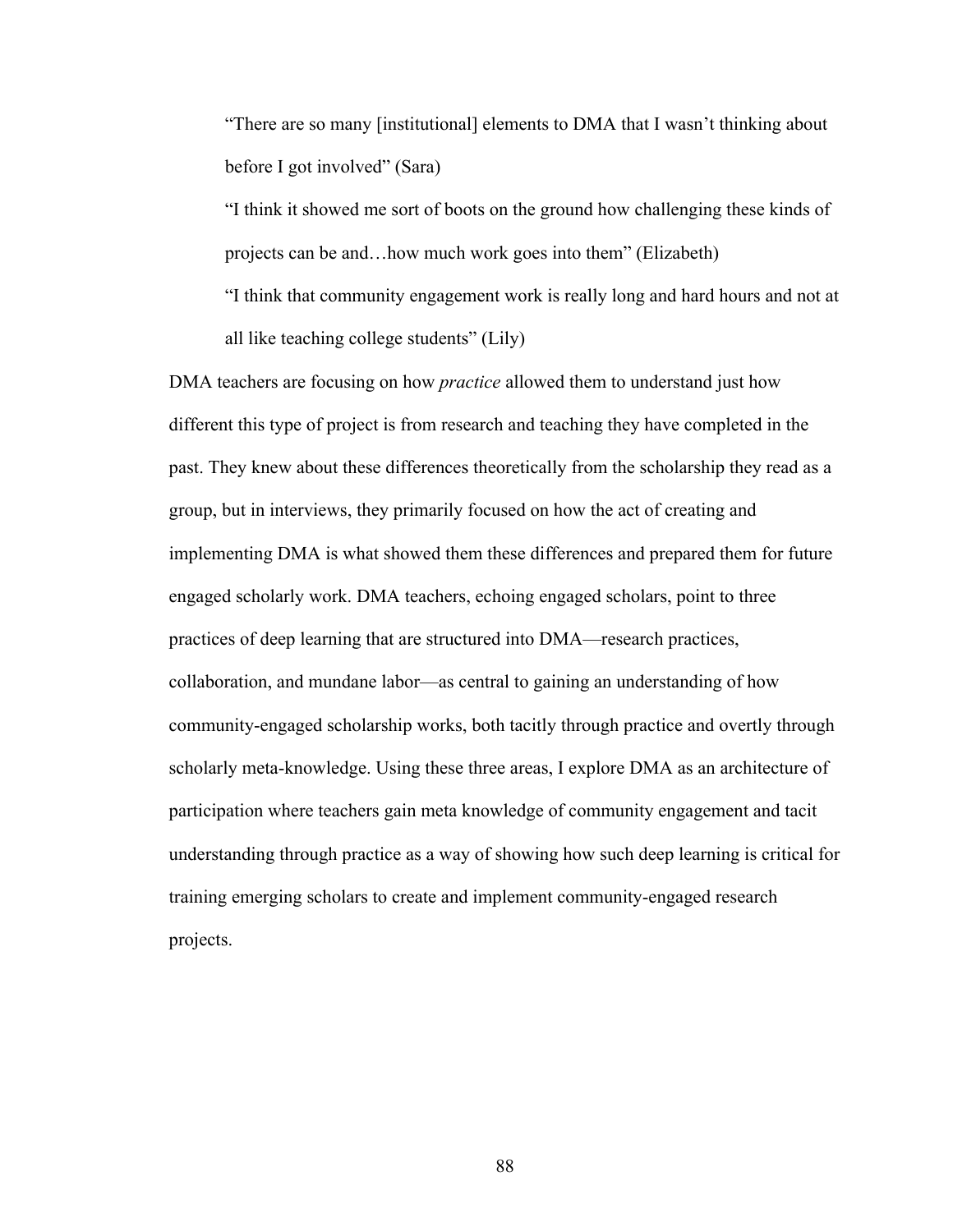# *Research Practices*

DMA, in addition to its work as a community project that aims to teach girls how to analyze digital media and use digital tools to create new representations of themselves and the way they see the world, is set up as a research project where graduate students can practice finding and examining connections between their disciplinary interests and community issues, a key step in learning to construct community-engaged research practices.<sup>13</sup> Engaged scholars argue that such research opportunities are important for graduate students, because "integrating community engagement into doctoral programs…offers opportunities for students to more effectively acquire research and teaching skills, to learn the knowledge of their disciplines in ways that promote deeper understanding and greater complexity, and to make connections with public agencies and groups that enrich the quality of their education" (O'Meara and Jaeger 4). Echoing O'Meara and Jaeger, Schnitzer and Stephenson, Jr. claim that community engagement encourages graduate students to go beyond "processing abstract knowledge" to "applying, shaping, and contributing to co-creation of knowledge that, at its best, has the advantage of reflecting community needs and aspirations" (280). These scholars and others (Sandmann, Saltmarsh, O'Meara; Case; Latimore, Dreelin, and Burroughs) posit community-engaged research experience as an important learning tool for graduate students to tacitly understand specific disciplinary research processes and how they can be employed in partnership with community members, but O'Meara and Jaeger point to the fact that few studies have assessed how community engagement affects the "specific skills, knowledge, and values that graduate programs are trying to develop as they train

<sup>&</sup>lt;sup>13</sup> There are many ways that DMA is a high-stakes environment because of the student population and the goals of the camp, and graduate students see the construction as a learning space for the girls as the primary goal for their planning time, making their research goals secondary to the pedagogical needs of the camp.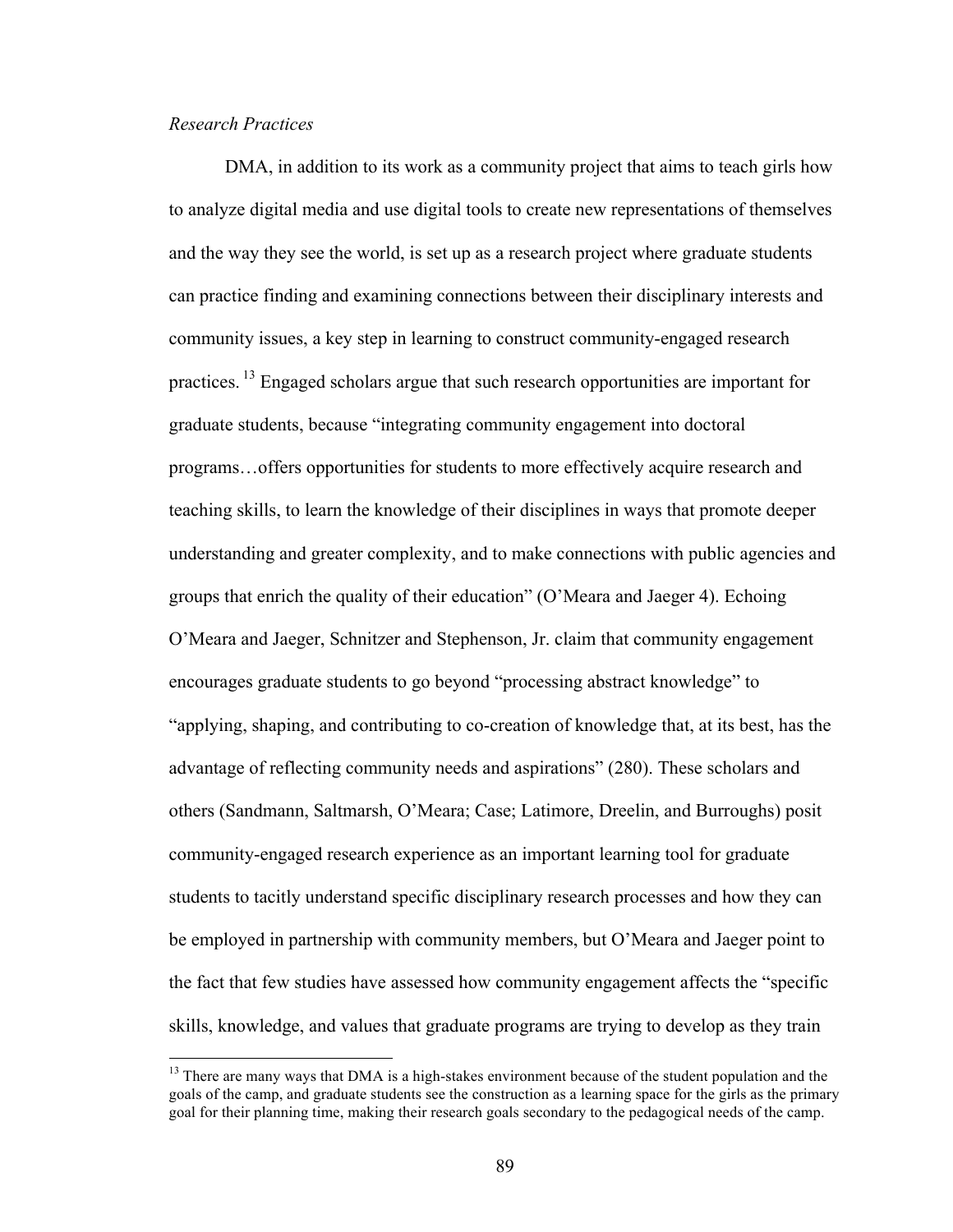future scholars" (5). I offer DMA as one model for how to structure deep learning for graduate students to read about and employ community-based research practices that connect to their disciplinary interests, giving them the necessary meta knowledge and tacit understanding gained through practice to grow as engaged scholars.

DMA's structure provides a focus on research from the first teacher meetings through and past the end of the two-week camp, guiding graduate students through the various stages of a research project. During initial teacher meetings in January, graduate students are asked to sit together in Mary P's office, writing down possible research questions and discussing ways to gather data for their ideas that include such varied topics as digital media pedagogy, identity formation, and stylistic awareness. Following these initial meetings, graduate students continue to shape methods of inquiry for the camp—contributing to the IRB proposal, drafting interview questions and surveys, and creating an assessment plan, all of which attend to the various research questions graduate students plan to study during the camp. They implement these methods during camp by interviewing campers, recording brainstorming sessions with the girls, and taking field notes after each day of camp. Following DMA, the assessment team uses this data to complete a final report for community partners and funders, and many teachers have used parts of this data to produce traditional research products like publications and presentations. Through these processes, graduate students learn to collaboratively plan how to do qualitative, community-based research, thereby gaining a tacit understanding of how to connect disciplinary interests to community issues.

DMA is structured to encourage graduate students to put their meta disciplinary knowledge into practice. For graduate students already interested in community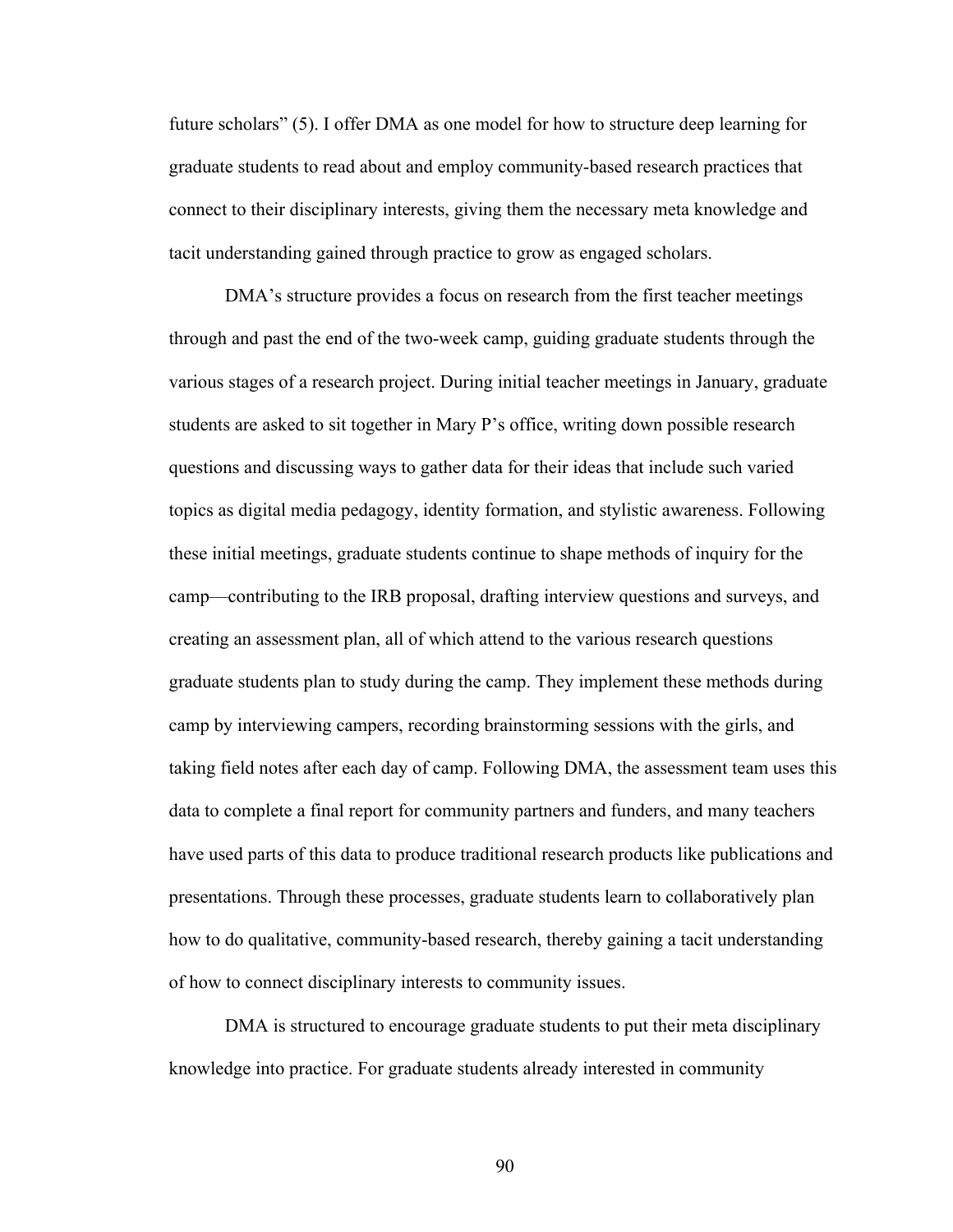engagement, like Lily and me, DMA easily aligned with our research interests, allowing us to develop new projects related to those interests. For my own work, I used my second summer at DMA as a soft start for analyzing institutional structures for community engagement, which I saw as the key goal of my dissertation at that time. I indicated in a blog post before camp that I was interested in "look[ing] at how we each take on the identity of 'engaged scholar' during this camp...and what it means for a group of graduate students and a junior faculty member to learn hands-on how to combine teaching, research, and community engagement." As I collaborated with the other graduate student teachers at DMA, I paid attention to how teachers navigated the structures of camp and began to take on identities as engaged scholars. Through blog posts at the end of each camp day, I asked teachers to blog about their research interests in the camp and in community engagement more broadly. Because DMA was structured as a collaborative environment where the team met together to write field notes, discuss the day's events, and plan for the following days of camp, I was able to work toward answering my initial research questions and explore my interests in institutional structures for community engagement prior to starting my dissertation inquiry in earnest by using DMA as a research site.

Similarly, Lily was able to directly implement her theoretical understanding of trauma-informed pedagogy at DMA, offering her a space to begin her research on the importance of "'empowerment,' collaboration, and trauma-informed care" in community engagement projects. Lily used her expertise in trauma studies to plan activities for the camp and even coordinated a training session to prepare teachers to look for signs of trauma during camp. Lily's previous understanding of trauma-informed pedagogy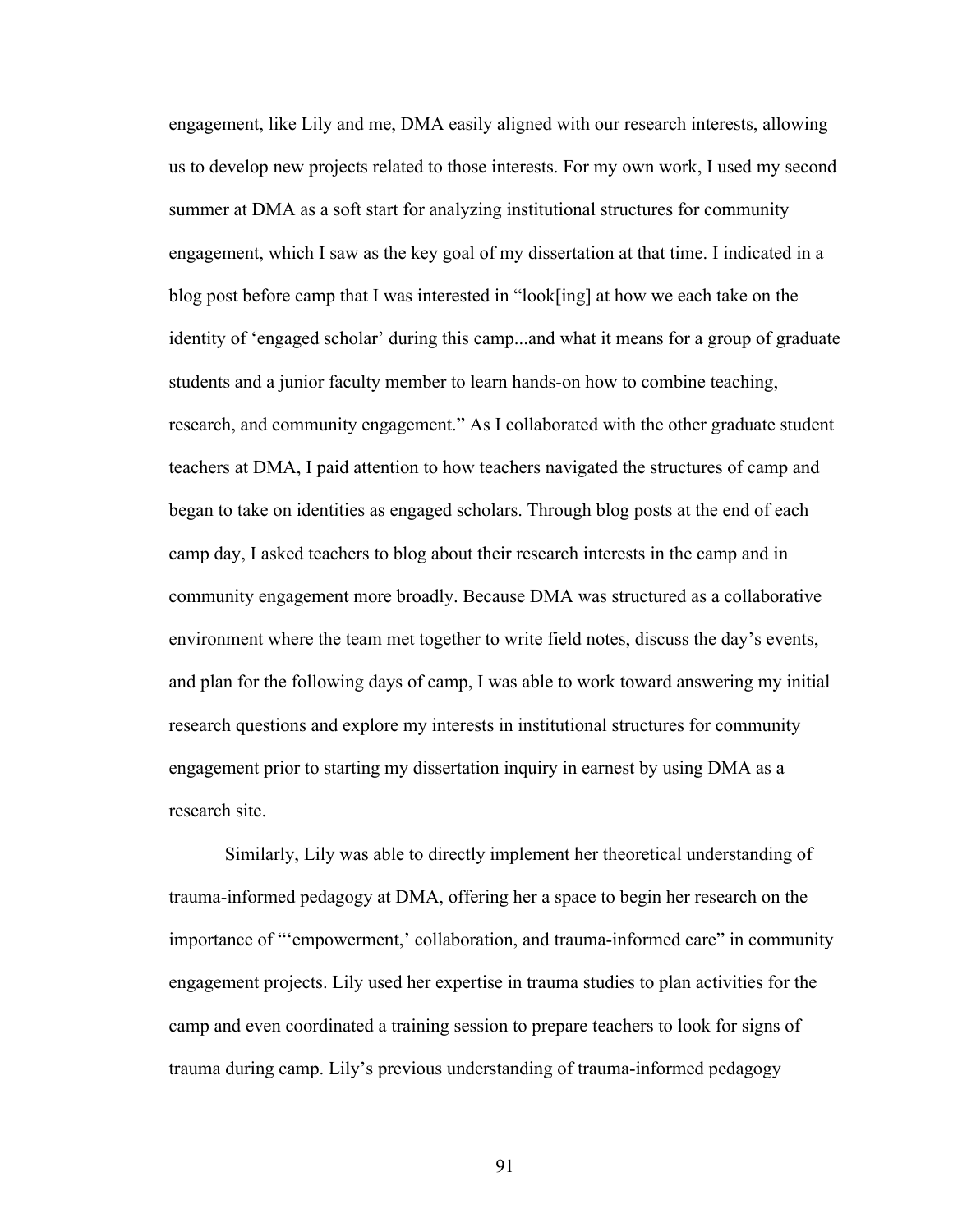enabled her to foster stronger flexibility among all the teachers and work closely with students who had experienced traumatic situations, which was particularly useful when DMA students were bullied by a group of older boys in the lunchroom one day. After this event, Lily talked to many of the girls one-on-one and led a group discussion to help the girls work their feelings and talk about strategies for future incidents, which many of them will likely face in middle school. Lily later called this experience "formative," explaining, "It was the first time I actually put that into practice and could then talk about that at conferences and say hey this isn't just something I'm telling everybody they need to do. Here's why it was really important in this context of this camp." DMA gave her space to explore different ways trauma-informed pedagogy can be applicable in community engagement environments, both for teachers and students, which gave her a stronger practice-oriented foundation from which to write up traditional research products like the several conference presentations she has given on the topic.

Even for graduate students for whom the connection between current research interests and DMA is not as immediately apparent, DMA presents an opportunity to think about their research in new ways, finding connections between their research questions and issues that local community members face everyday. Elizabeth, in her dissertation, looks at online genres, specifically open-access journals, to show how scholars in rhetoric and composition might bring their research to a broader, public audience. With DMA, she was able to practice communicating core disciplinary ideas (i.e., digital composition, identity-making practices) to a group of girls from her local community. Elizabeth used her disciplinary meta knowledge to follow through on the theoretical goals of her dissertation, applying her interests in digital composition and open access to the camp by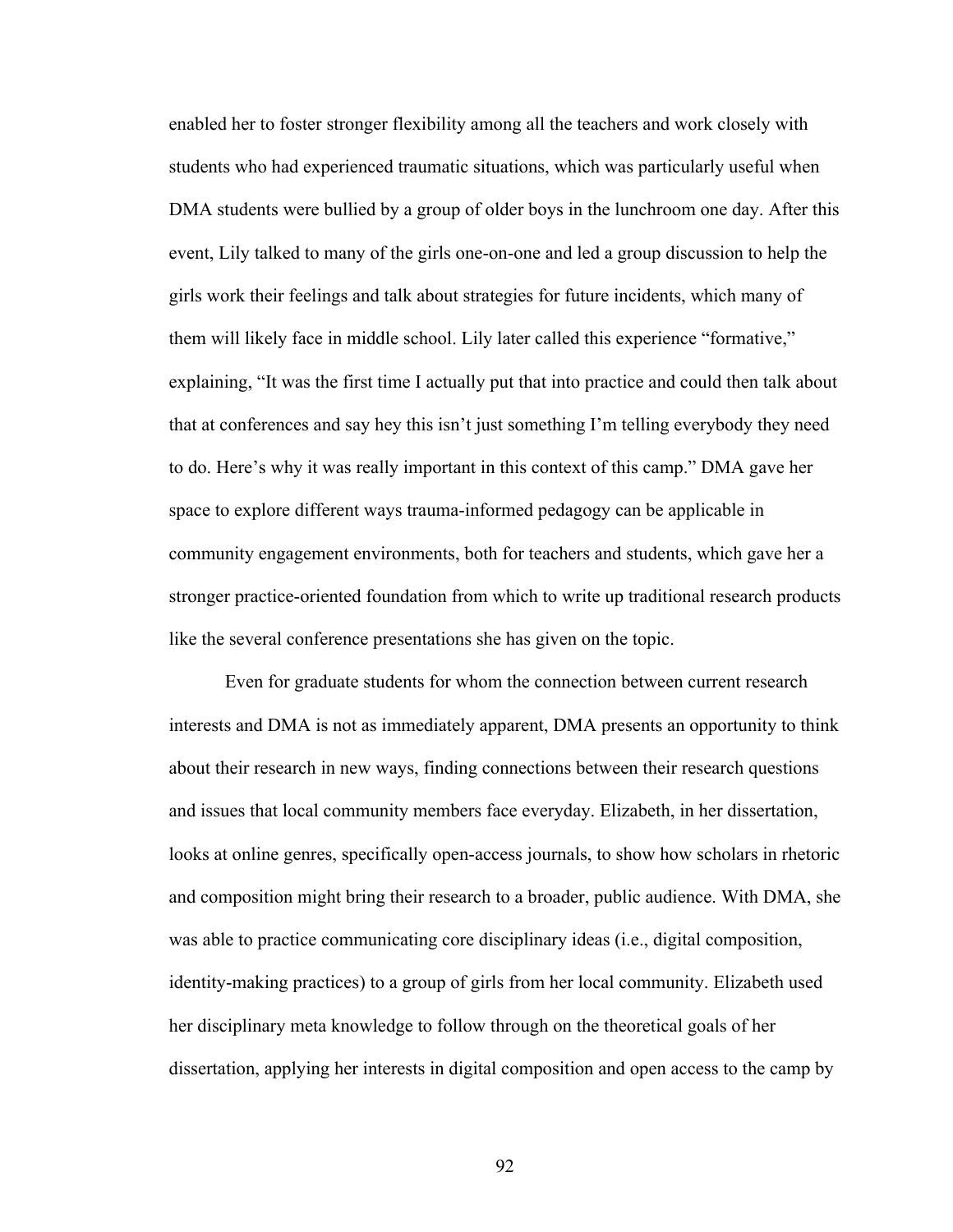sharing digital composing strategies and ideas with members of her community who can continue to use these practices long after DMA. She wrote about these pedagogical, research-driven experiences in her *Computers and Composition Online* article (Chamberlain, Gramer, and Hartline). Another graduate student, Christina, also studies media use, but her research questions about the connections between female identity and technology use are primarily historical in nature, focused on letter writing in the renaissance and 18<sup>th</sup> century. DMA offered Christina a chance to examine how these research questions might be applied to a new context—working with middle school girls. Through connecting her research to contemporary community issues, Christina was able to deepen her dissertation research by considering her disciplinary interests in a new context through community-based research methods, in addition to her dissertation's archival study. At DMA, Christina examined further how women (or, in this case girls) "who are writing on the margins [are able] to construct…new identities that are meaningful to them and their readers or audiences." In both of these cases, graduate students were given a chance to experience, not just learn about in a classroom, how their research might be situated and practiced in different contexts—learning tacitly how to create disciplinary community-engaged research projects.

Following their work on the camp, DMA teachers have used their understanding of engaged research in the creation of many traditional research products. Thus far, DMA has served as a case study for several publications—three published (Chamberlain, Gramer, and Hartline; Mathis et al; Sheridan) and four in progress—and over a dozen presentations at conferences including the Conference on College Composition and Communication, Rhetoric Society of America Conference, Thomas R. Watson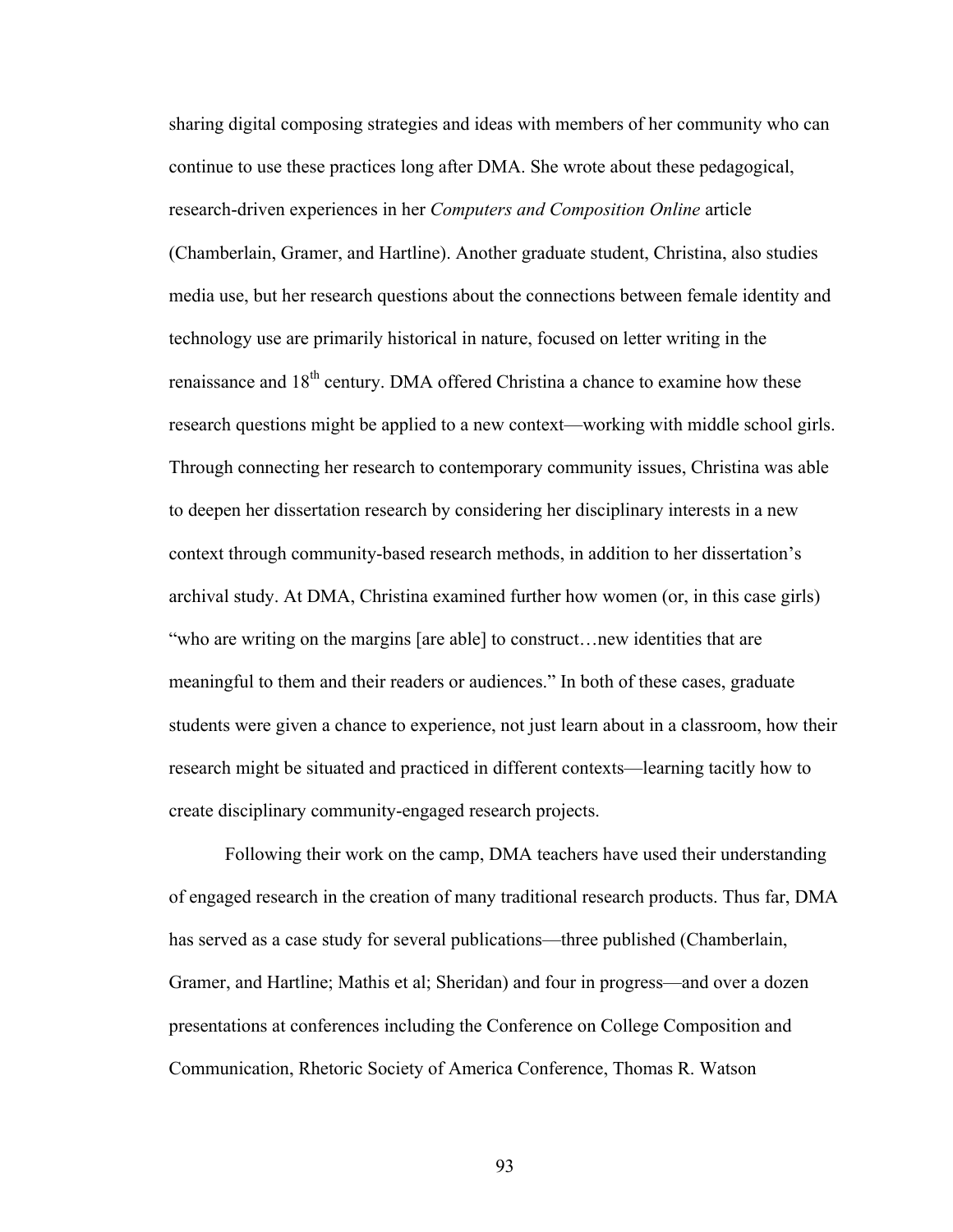Conference on Rhetoric and Composition, and the Conference on Community Writing. In this way, DMA has directly led to the professionalization of graduate students by structuring in ways for them to plan and produce research that is understood by the field at large. Graduate students are not only encouraged to craft research questions about DMA; they take those questions and follow them up with inquiry that turns into presentations and articles.

Additionally, such research practices have been useful for graduate students who have gone on to create other community projects. DMA was an entry point for engaged research for most of the graduate student teachers, and after their experience at the camp, several have taken part in other projects. Elizabeth, Rebecca, and I were part of the Art as Memory team that partnered with the Louisville Council on Developmental Disabilities to attend, facilitate, and photograph/video record thirteen art workshops for Louisville citizens with developmental disabilities and three art shows that presented their work. The three of us utilized skills that we had already practiced at DMA, including: writing an IRB proposal, video recording and photographing projects in process, interviewing people involved in the project, and creating products for community partners, like our 20 minute documentary "Voices Together." A new iteration of this project, called Nothing About Me Without Me, began in summer 2016, and six former DMA teachers have participated in planning and implementing several aspects of this project. Another community project led by a former DMA teacher is the School of Interdisciplinary and Graduate Studies' Community Engagement Academy (CEA), which was co-designed by Christina with Dean Beth Boehm, offers graduate students a chance to learn about engaged research by attending a series of workshops about this type of work and creating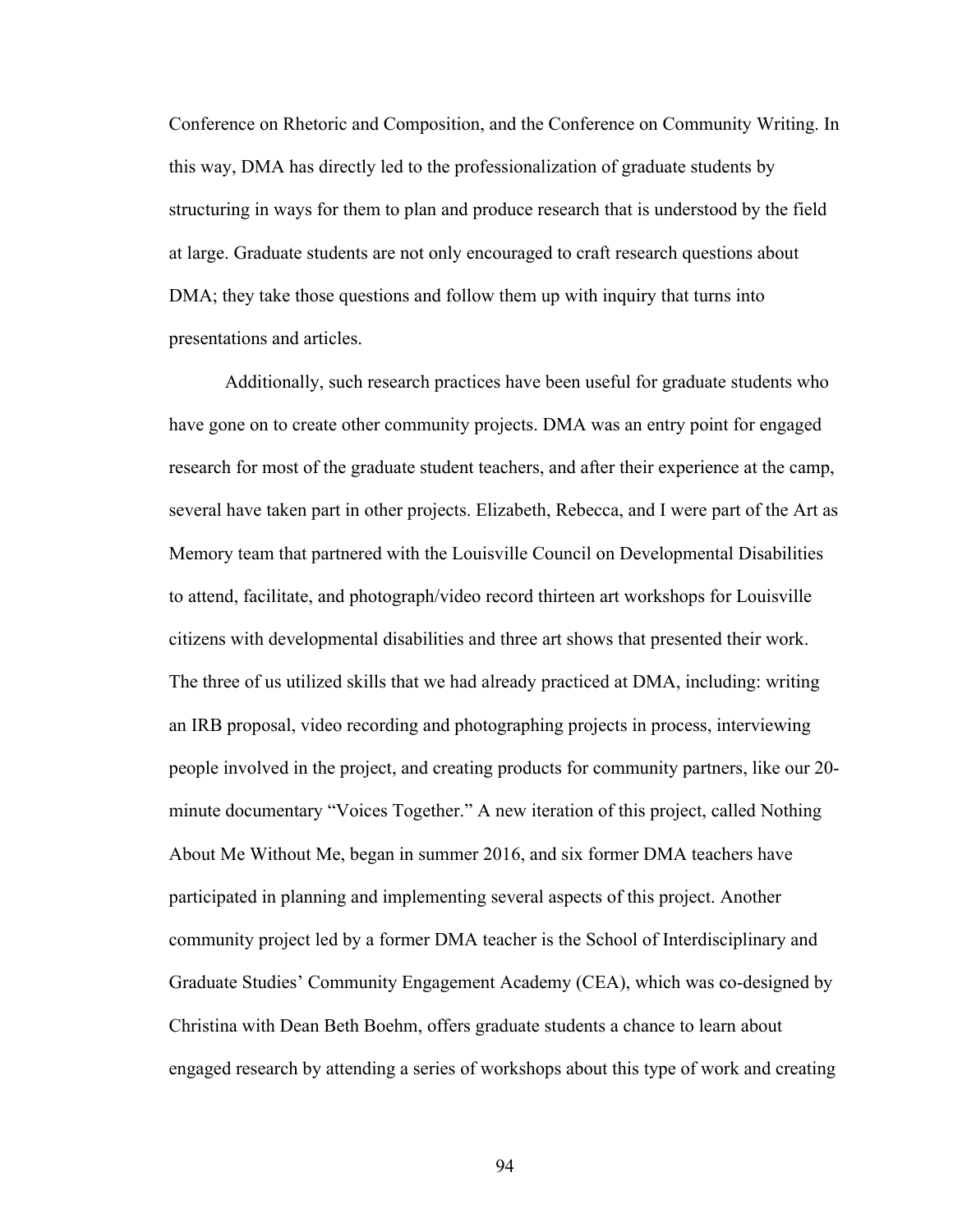a research project with a community partner. Christina, in her position as research assistant to Beth, has been a key player in developing community partnerships, like the one with the Parklands of Floyds Fork pictured here, which has allowed CEA participants to practice engaged research themselves. Christina has taken her own experiences at DMA and created further opportunities for other graduate students to gain both meta knowledge about and tacit understanding through practice in engaged research. Across the board, DMA has served as a starting point for new research trajectories. Through composing conference presentations, identifying new ways to connect research interests to local communities, and extending theoretical research into practice through the camp, graduate students at DMA have learned to reconceive and reframe their research as emerging engaged scholars.

DMA models one way to structure opportunities for graduate students to learn how to conduct qualitative, community-based research that connects their disciplinary research interests to community concerns, whether their research interests are already in community engagement or not. For the graduate students discussed above, DMA helped them move beyond theoretical meta knowledge to tacitly understanding how such knowledge might be shared with community members, and how future projects might align with community needs. DMA allows graduate students to discover how their scholarly interests connect with engaged research and cultivates the skills needed to create community engaged-research projects that address local community issues, which at most, encourages them to take on community-engaged research in the future to address local community issues and, at least, offers them an understanding of the importance and complexity of this type of scholarly work.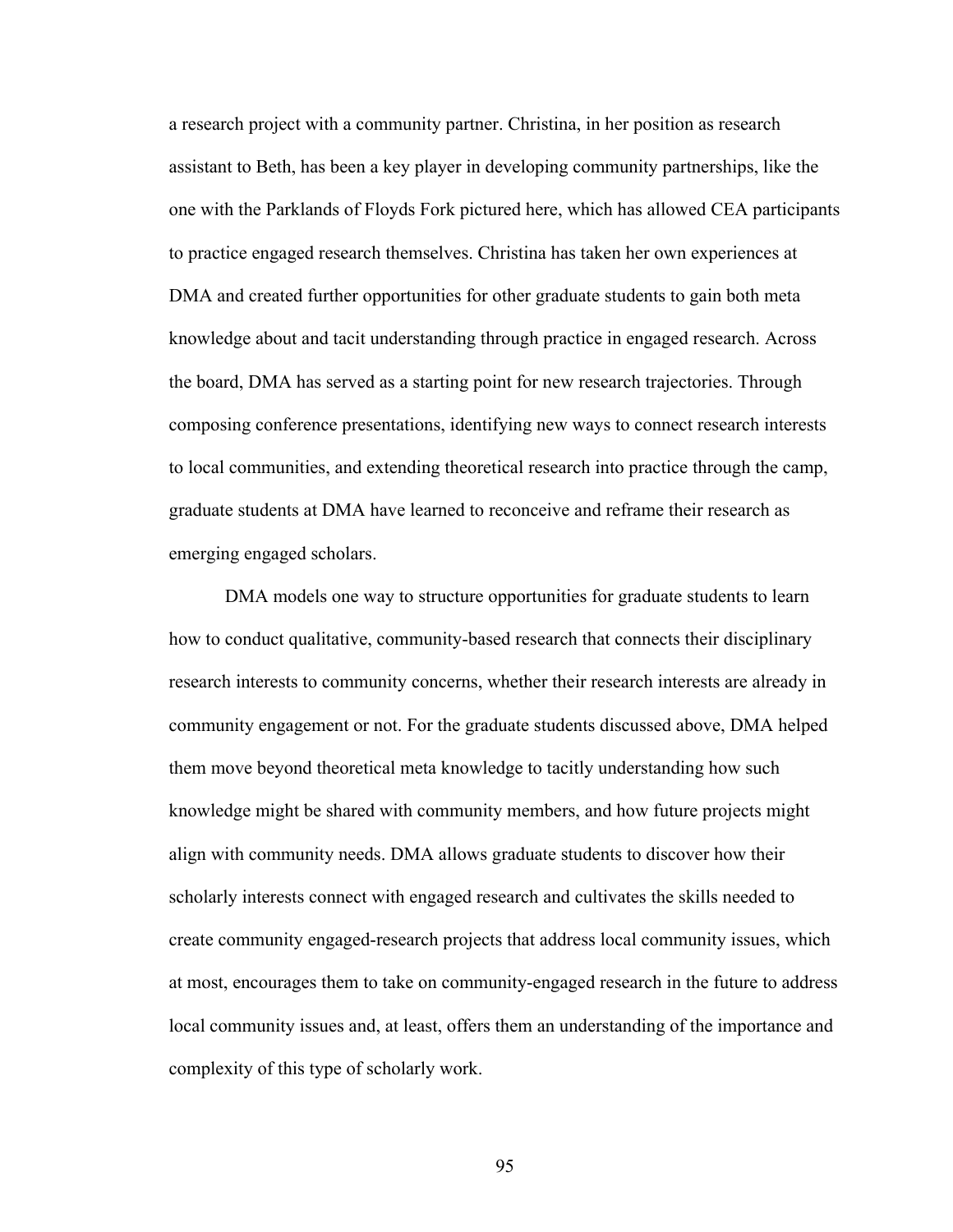## *Collaboration*

DMA is a project that is set up to be too large for any one person to take on alone. It requires multiple teachers to design and implement the camp, working *together* to create a good experience for the girls. Collaboration is structured into the camp as it is required both for planning—as we break into four teams to plan pedagogy, assessment, technology and logistics—and for teaching at DMA—providing backup for the lead teacher of any given lesson by quietly working with individual girls to solve their technology or learning problems. Thus, graduate students tacitly learn the centrality of collaboration to community engagement as they work together to plan and implement the camp (grounded in meta knowledge gained from readings about collaborative community engagement projects like Kris Blair's Digital Mirror camp). DMA's collaborative nature fulfills a specific goal discussed in engaged scholarship, for graduate students to develop "interpersonal skills in dialogue, teamwork and collaboration" (O'Meara 32) because "engaged work depends on trust and communication among diverse partners" (O'Meara 36). Other engaged scholars also emphasize collaboration as a key area of learning for emerging engaged scholars (Hyde and Meyer; Case; O'Meara and Jaeger; Jaeger, Sandmann, and Kim). Hyde and Meyer argue community-based research courses help graduate students understand principles like, "inclusion of and collaboration with community members, placing value in localized knowledge, and using the research process and results to inform politicized action" (74), and Case notes the variety of collaborative practices in engaged projects, including: relationship building, joint decision-making, and evaluating projects and progress (76, 78-9). Though the majority of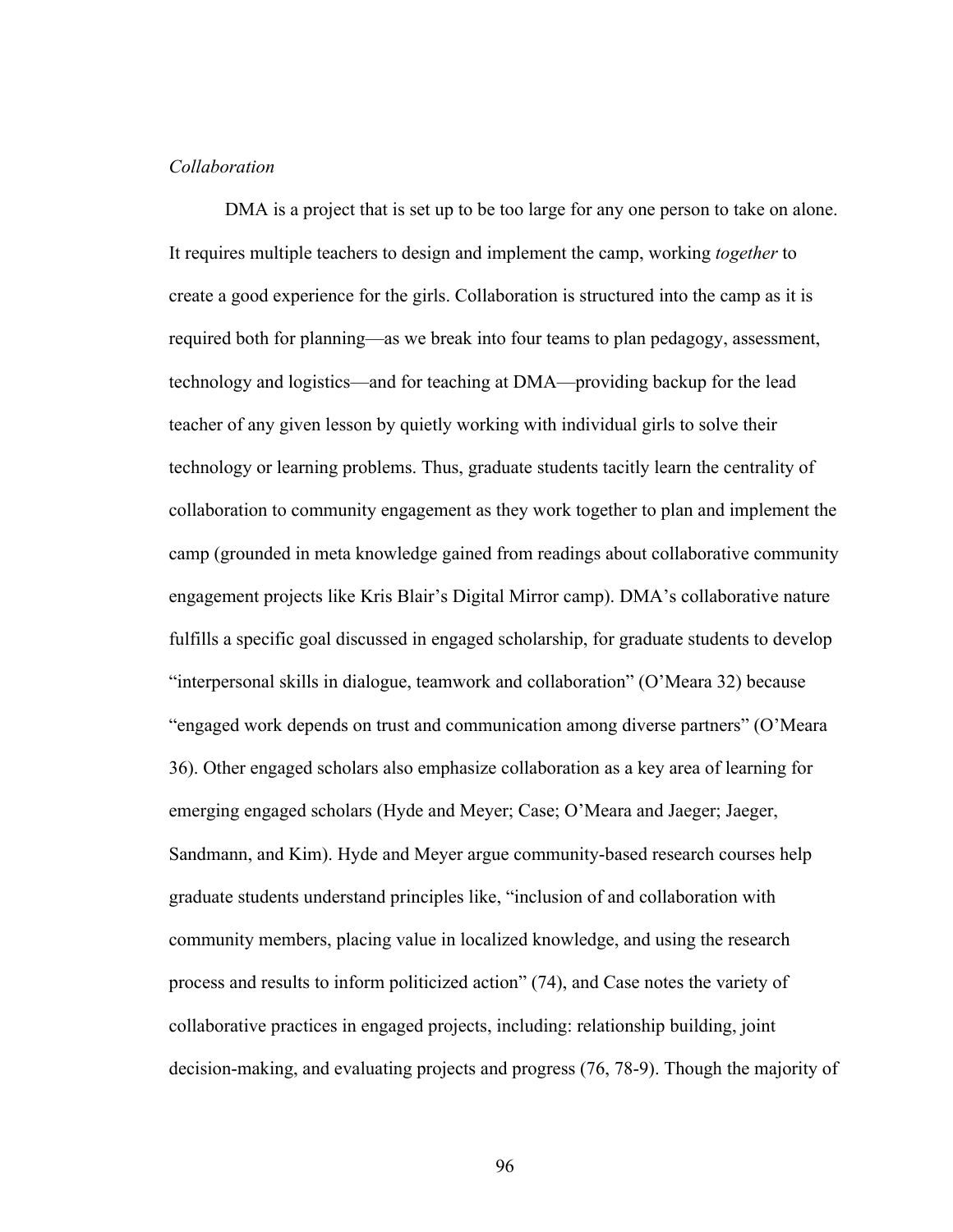the collaboration with community partners is pursued by DMA directors, graduate students still gain experience in collaborative learning as they see how their ability to pool knowledge with one another (i.e., Elizabeth teaching everyone image manipulation software; Lily and Sara creating workshops on trauma-informed and culturally sustaining pedagogy, respectively; Rebecca sharing her experiences teaching in public schools) allows them to design a better camp for the girls than any one teacher would be able to create alone and encourages them to continue collaboration during camp, which prepares them for future collaborations with community partners, an essential skill for creating engaged research projects.

Because DMA is structured to encourage collaboration from early in the planning process, teachers are more prepared to rely on one another *during* camp as well, when collaboration becomes exceptionally important in the face of shared challenges. At camp, it didn't take graduate students long to realize how chaotic working with twenty middle schoolers would be or how daunting the smallest technology challenges would seem, and thus, they found out early the importance of relying on one another during difficult situations. Christina highlights this finding in a blog post near the end of camp: "We definitely had each other's backs for the entire two weeks. As I said in an earlier post, I think we learned really quickly what each other's strengths were, and we were able to use that knowledge throughout camp to solve problems and work together in the most effective ways." Through the experience of teachers having "each other's backs," driven by the collaborative structure of DMA, Christina and the other teachers were able to experience collaboration positively and see how important valuing one another's skills and resources is for community-engaged projects.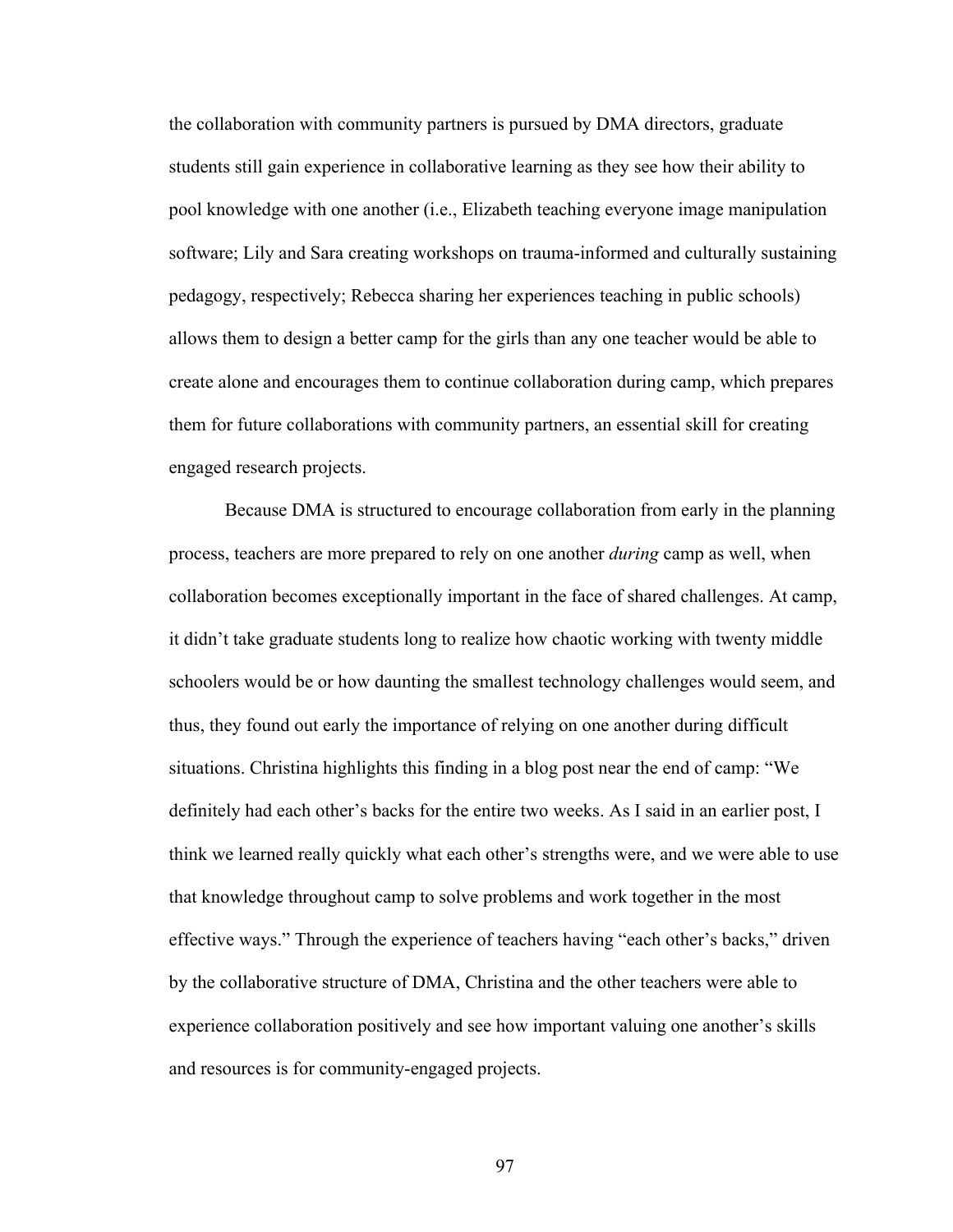Collaborative problem solving was critical as teachers worked to resolve technology issues, of which there were many. Some of these were quick fixes, like girls forgetting to sign back into the wireless, but some required a great deal of coordination and collaboration as we worked to keep camp running smoothly. In 2015, we ran into many unexpected technological barriers on the first day of camp as we tried to help the girls set up their iPod touches, including: not being able to sign onto campus wireless to set up the devices, difficulties with permissions for sign up, and requests for credit card numbers for each device. The technology team, Christina and myself, worked together to determine quick in-camp workarounds for these problems with Christina keeping the girls attention while I worked on a device. After several hours of extra work that evening, Christina and I found a solution, and by the time the girls got to camp the next day, the devices were fully functional. But getting to that solution required the two of us to think quickly and work together to take charge of an unexpected situation. Seen in a blog post written at the end of that first day of camp, Christina shows a developing understanding of the collaboration required for engaged scholarship as she notes her appreciation of other teachers' responses to these tough moments; she writes:

Cheer for Day 1: Favorite thing today — everyone taking action and solving problems when they came up (which was often). Today showed me that I thoroughly enjoy working with this group [of teachers] and that we work together really well. We quickly recognized each other's strengths and knew when to ask someone else for assistance. I don't often get the opportunity to work with a group that does that so well. A big cheer to us for working together.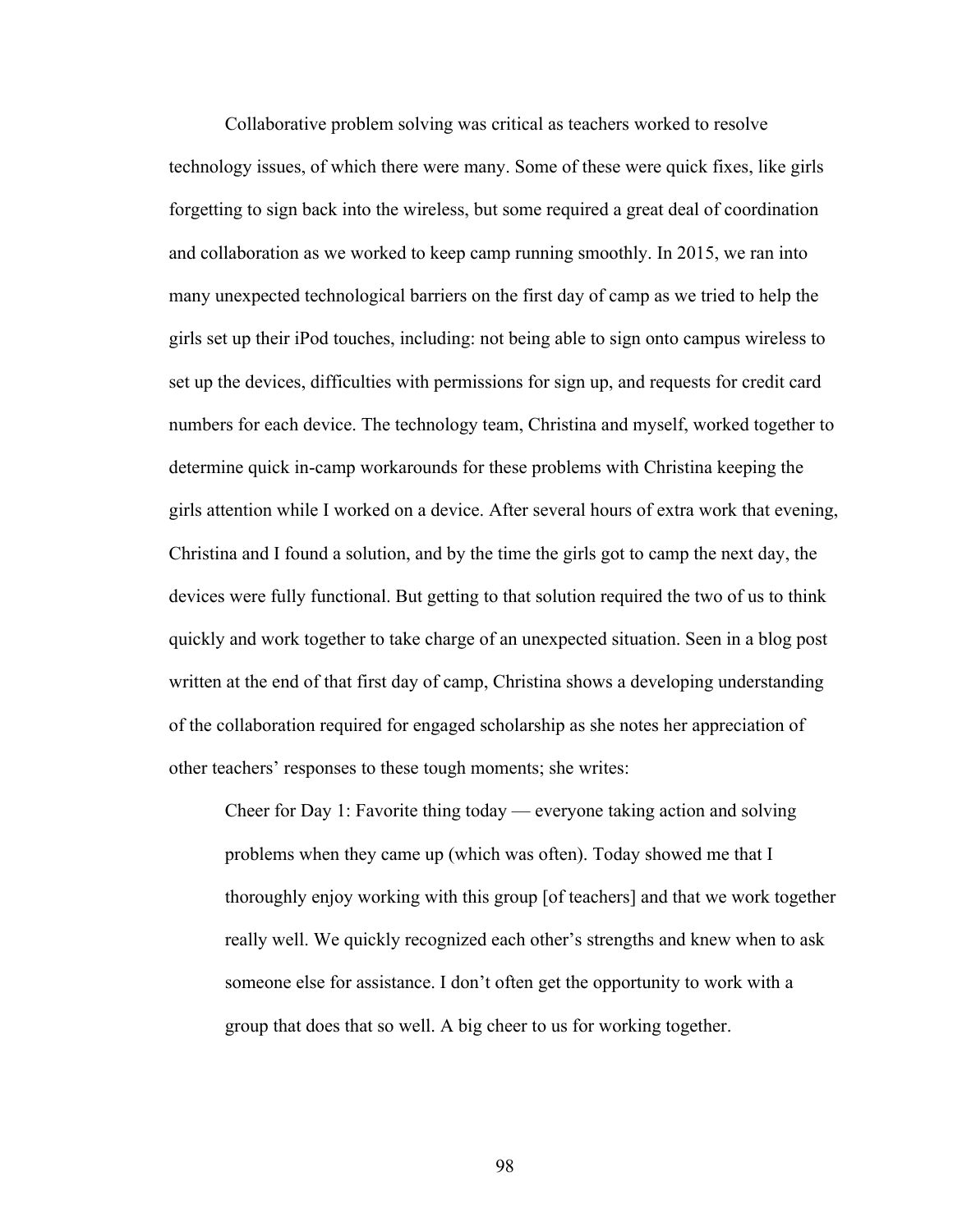Even in a highly stressful situation of dealing with technology going wrong, Christina recognized the centrality of collaboration to this community engagement project, which she was in the process of learning through experience.

Intense collaboration on the first day, along with a realization among DMA teachers of how helpful such collaboration was, set the tone for how the group worked together throughout the camp. For example, Mary P writes in her blog post on the first day of camp, "The nice thing about working on a team with people you trust is that I have no fear of being unable to work through the Apple ID/Instagram complications. In other words, there was never a point where I was anxious about being able to solve these problems because my teammates are so smart and helpful." Sara, in her interview, described a difference between facing technological problems when she is teaching alone and at DMA: "it was so great to be able to say—no, someone can figure this out, and help us out, and get everyone on board" rather than "lets abandon this whole idea and…just move on." We all, on the first day and long after, saw the importance of facing challenges *together*. We continued to rely on one another throughout camp as we asked each other to look at smaller, specific challenges that we had either in designing our own group projects or answering questions the girls had. Collaboration might have begun as we planned camp together in the Spring, but it was fully realized (and thus fully learned) during the days of camp when we helped one another through problems big and small.

Additionally, teachers' collaboration with one another helped the girls, because they also often collaborated with one another to overcome difficulties with the digital tools we were teaching. On the first day of camp, Mary P blogged: "I thought things went well today when the girls could take the lead. Some of the girls could help out other girls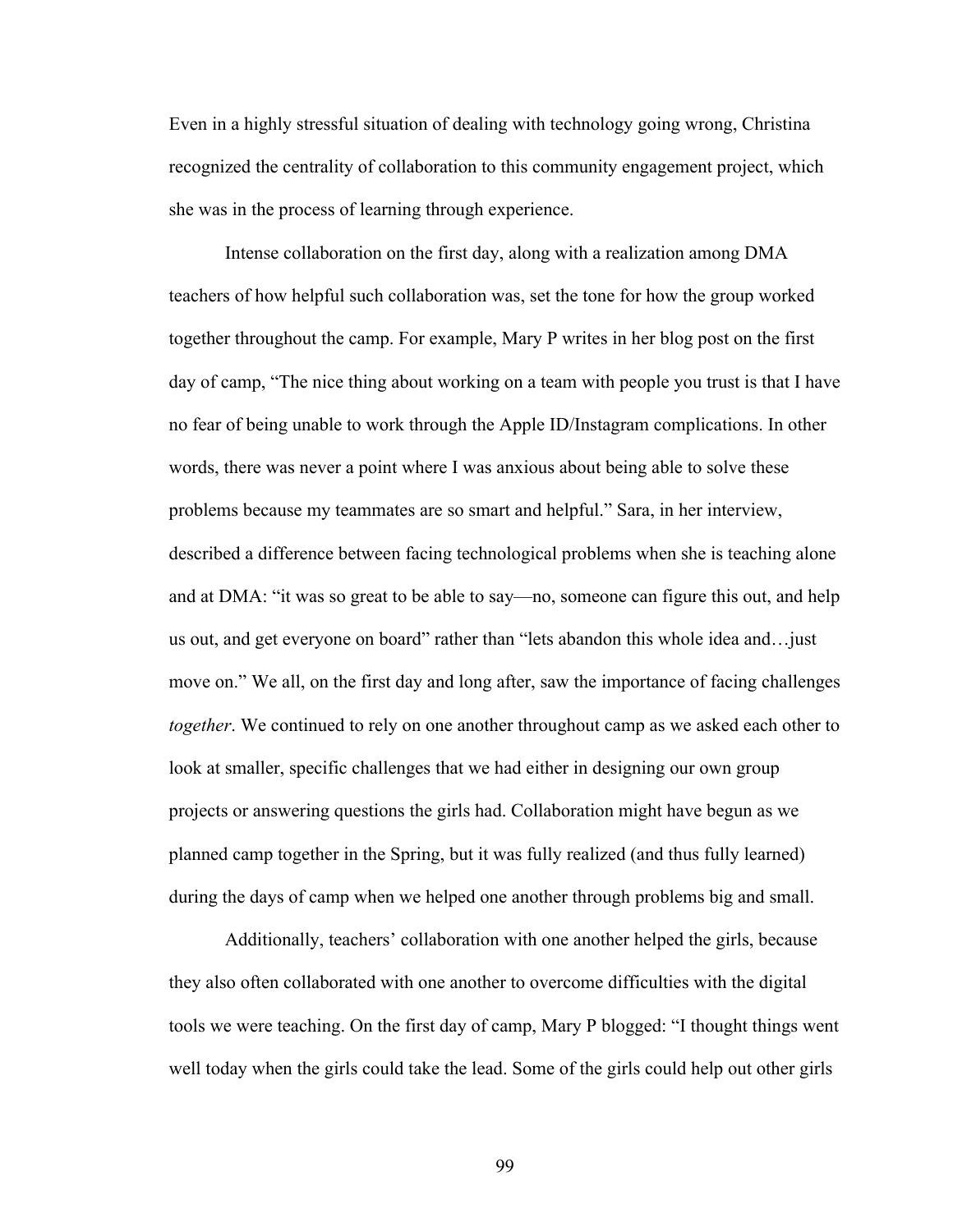in camp on the tech issues." Similarly, Christina wrote, "I thoroughly enjoyed watching the girls help one another with different programs or issues that came up throughout the day if there was not a teacher immediately available." These mentions of girls helping one another with technology continue over the course of all two weeks. One reason for this frequency of collaboration between campers could be the way the teachers modeled collaboration with each other. We genuinely wanted to work together to solve problems and showed the girls what working as a team could look like. Of course, there are other possibilities for girls' collaboration, like being used to working together to solve problems because there is such a high teacher/student ratio at their schools or general friendliness, but the type of collaboration modeled by the teachers seems like an important influence on how girls collaboratively solved technological problems.

For the graduate students involved, this opportunity for collaboration has already had effects on how they pursue other work. As camp was ending, many of the teachers wrote about how happy they were with the collaborative process of creating DMA and noted their excitement to continue collaborating with this group of teachers. For example, Marie writes, "So, this is a lesson I've learned—how important collaboration is when doing this type of work. Not that I ever thought at any point that this is something I could do by myself, but, collaboration has been better than I might have expected (given that I like to be in control, etc., etc.), and it's been a really great experience." Echoing Marie's observation, Christina writes, "I have enjoyed working with and learning from…such a great team. I'm looking forward to continuing the research aspects of the camp and continuing to learn from everyone here." At the end of two weeks of working together every day on a tough project, graduate students teachers, many of whom had not had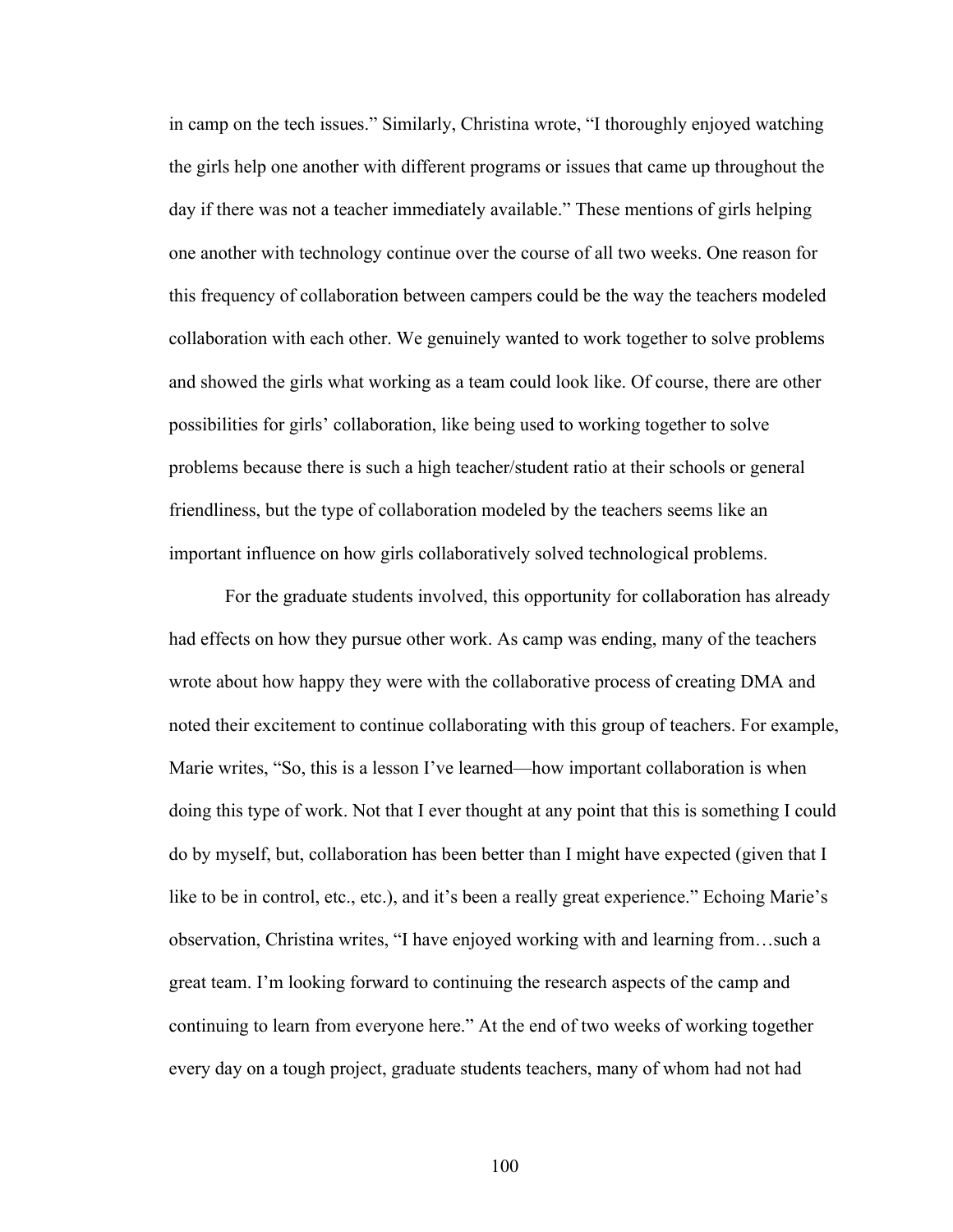many positive collaborative experiences prior to DMA, were not only grateful for the collaborative experience, but also excited to continue it in the future. DMA's collaborative structures helped create a positive environment for graduate students to work together with effects that lasted beyond the two weeks of camp.

Since concluding DMA, many of the teachers have embarked on other collaborative publications and projects. DMA has resulted in several co-authored research publications, including articles in *Computers and Composition Online* and *Community Literacy Journal*. And two pieces are still in progress, one featuring all eight directors, teachers, and assistants on the 2015 camp and another by Marie and Christina. Both of these in progress publications explicitly discuss feminist collaboration as key for community-engaged graduate education, a component they learned not only through reading scholarship but also through practice during their work on the camp. Additionally, DMA teachers have continued to pursue collaborative projects, communityengaged or otherwise. As stated previously, seven former DMA teachers have participated in engaged research projects with the Louisville Council on Developmental Disabilities. Christina created the Community Engagement Academy, which two DMA teachers have participated in, and another teacher has joined the University Writing Center's community writing partnership with Family Scholar House. In non-community engagement contexts, Rebecca and I developed a two-day workshop for new and experienced writing instructors to discuss and practice digital media, which was implemented with a team of five teachers, including Elizabeth.

All of these experiences show how DMA's collaborative structure has likely influenced the kinds of projects and publications teachers have pursued after the camp.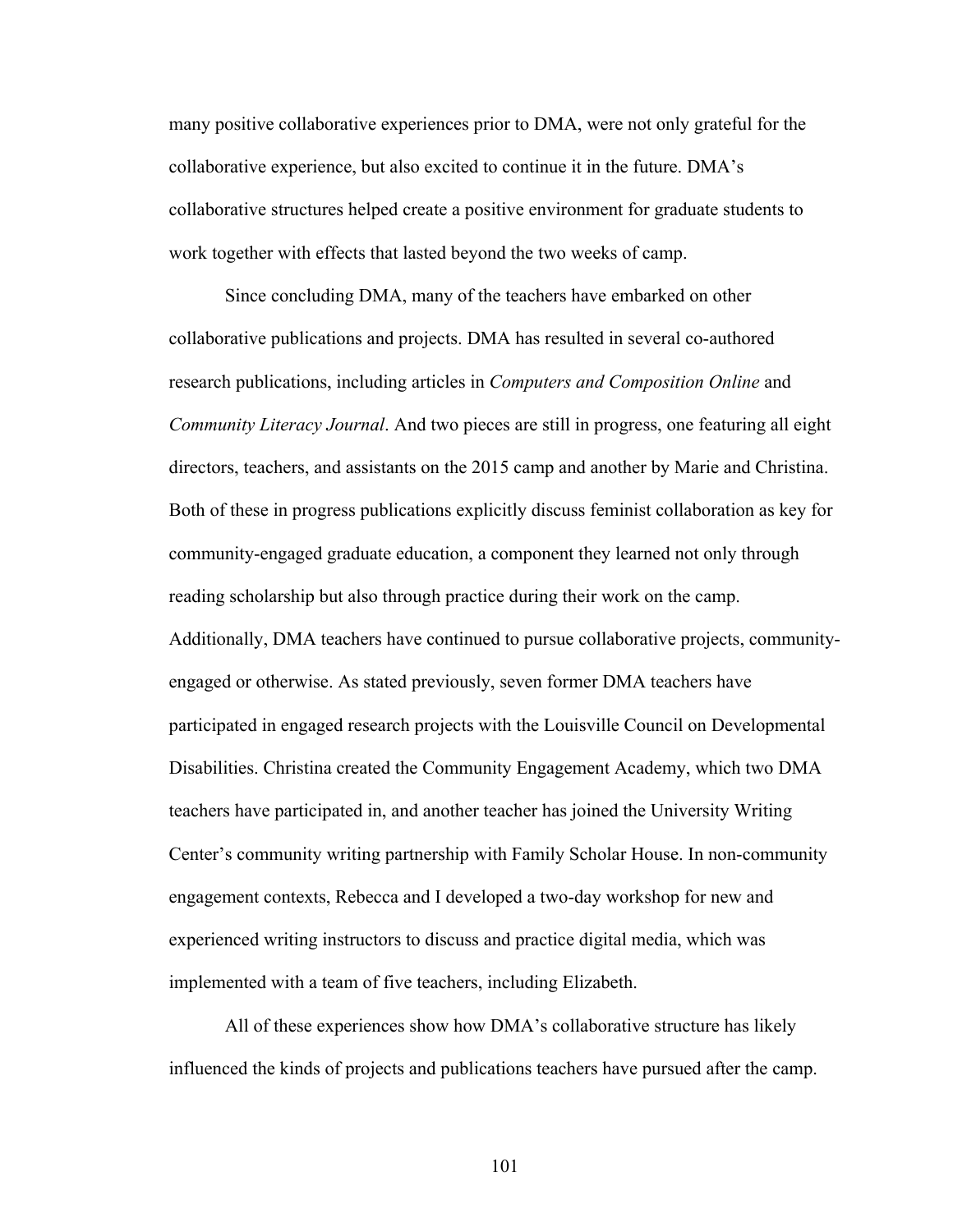This is particularly important because academia and especially humanities disciplines like English often encourage solo, rather than collaborative, projects.<sup>14</sup> For so many teachers to pursue other collaborative opportunities after DMA shows that not only did they learn collaboration through practice, but they also value it after completing the project. Because DMA offers space for deep learning by combining meta knowledge, through scholarly readings and discussions of projects like the Digital Mirror Camp or Linda Flower's Community Literacy Center, with practice of their own collaborative community engagement project, graduate students can leave with both overt knowledge and tacit understanding of *how* and *why* collaboration is valuable for their scholarly work at the camp and in future projects. They do not only understand theoretically why collaboration matters for community engagement, but they also gain practical experience with how collaboration positively shaped their efforts at camp, instilling values that they will carry into their future scholarly lives.

## *Mundane Labor*

Another aspect of community engagement that graduate students working at DMA learn tacitly through practice is the frequent multitasking between high-order (e.g., planning pedagogical and assessment structures) and low-order (e.g., email and file management) concerns that is necessary for any project of this size. DMA requires a great deal of logistical planning, emailing back and forth, and managing files, but this type of work is not frequently described in scholarship on community writing projects. In

<sup>&</sup>lt;sup>14</sup> See Cavanagh, Gee, McGrath, and Nowviskie for informal (Gee, McGrath) and formal (Cavanagh, Nowviskie) discussions of how collaboration is perceived in the humanities. Collaboration is also discussed in MLA Task Force Reports as a needed addition to doctoral study (Report of the MLA Task Force on Doctoral Study in Modern Language and Literature) and promotion and tenure evaluation (Report of the MLA Task Force on Evaluating Scholarship for Tenure and Promotion)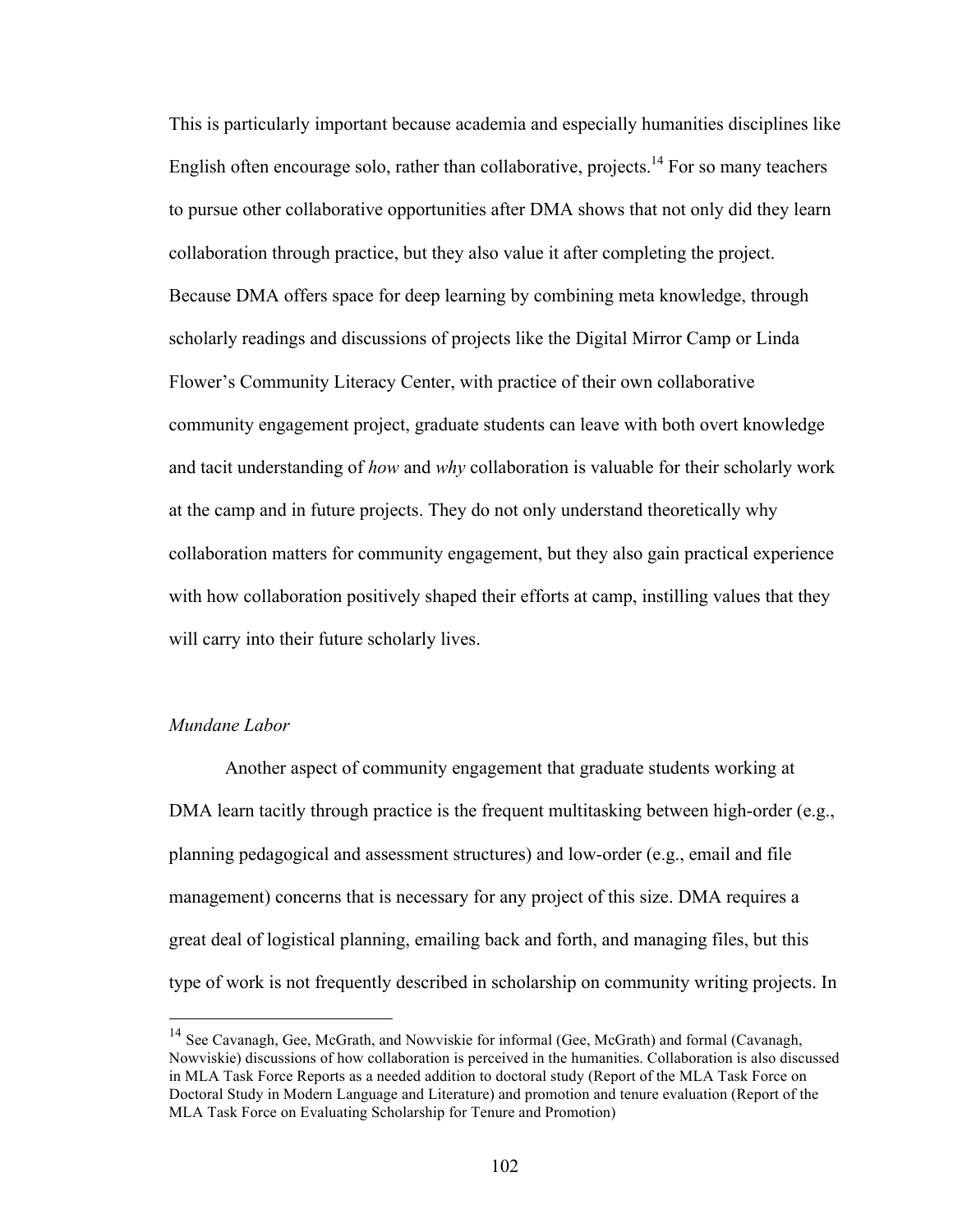the CCCC Research Initiative grant application for DMA, Rachel Gramer writes, "Many of our academic practices are situated, collaborative, and fueled by mundane work (such as setting up 20 tablets or organizing an online sharing system) that makes projects function and that builds and maintains campus and community relationships. Predominantly, the knowledge work involved in DMA requires a different kind of labor than is historically, or at least visibly, valued in the majority of published scholarship" (Sheridan, Gramer, and Hartline 4). This is not a kind of work that gives much credit to those who do it. It is work that becomes invisible when it goes well, but obvious when it goes poorly. Jeff Grabill argues, "Many methodologies for understanding rhetoric and even for guiding practice direct our gaze in ways that cause us to miss much of what I understand to be 'rhetorical work' and in some cases render invisible people and practices that make possible more visible rhetorical performance" (248-9). Grabill describes this "invisible knowledge work," in his story of Elena who works for a community action group addressing local water contamination by coordinating a communication strategy for group members to create individual reports that all work toward a central goal. Creating a space for people to share resources and align their messages is not as tangible as the brochure for local residents the group originally asked her to create, but Grabill explains, "unless Elena and others can work in ways characterized by the story above—and do many, many more things besides—there are none of the rhetorical performances we typically study (the final draft; the public media; the delivered oration). There is no rhetoric" (252). The invisible background labor described in Elena's story is, Grabill argues, "essential if we hope to make and teach methodologies for doing rhetoric in the world" (255). Similar sorts of mundane labor are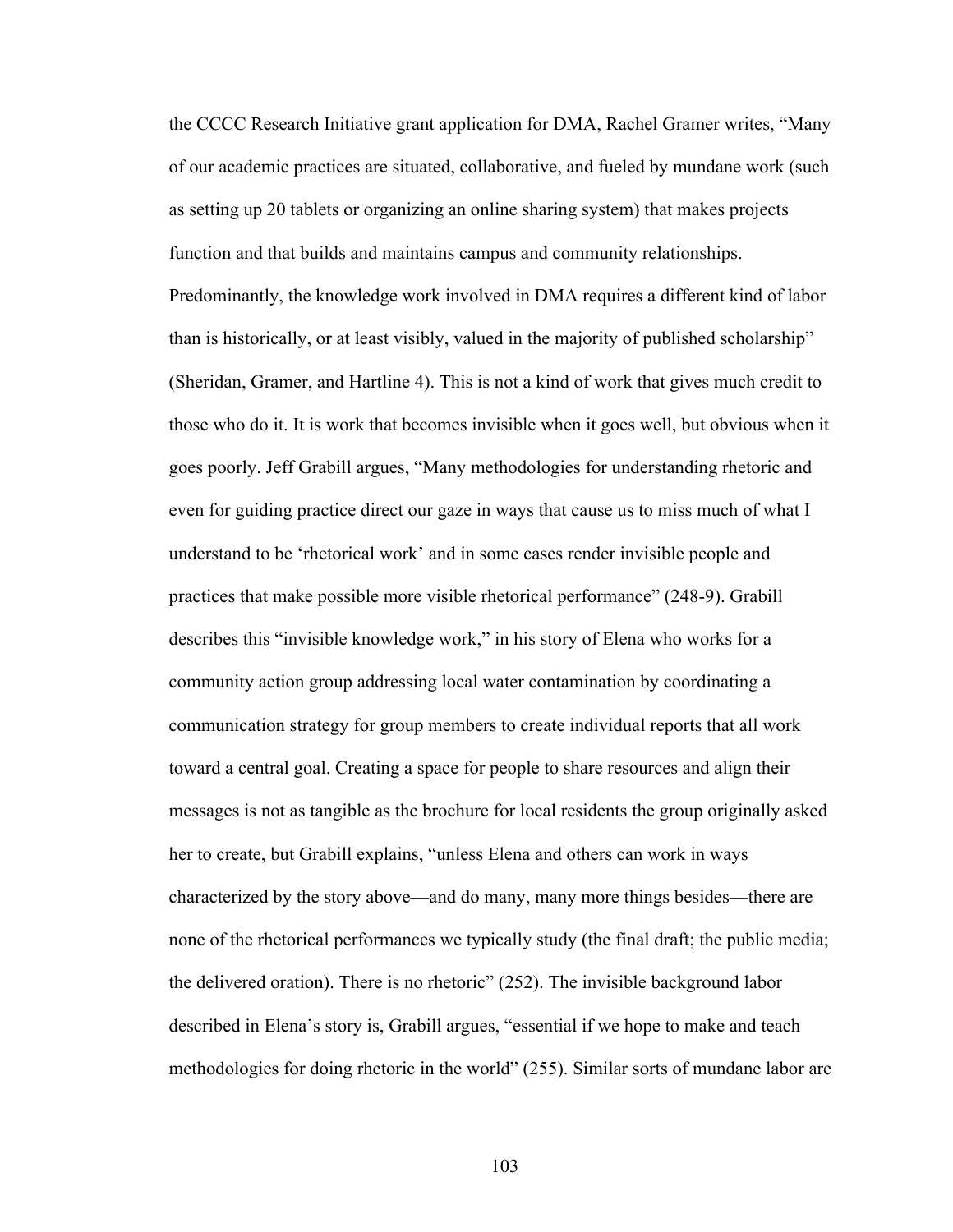frequently elided in scholarly discussions about community engagement, relegated to only a few lines describing complex, time intensive processes, like gaining funding (Case; Goldblatt) or compiling data (Schnitzer and Stephenson Jr.).

Acknowledging and teaching mundane labor is necessary for emerging scholars learning to create and implement community-engaged projects, because these projects require scholars to understand how a complex set of big picture and small detail activities work together to create a larger project. Graduate students likely already know how to take on high-order concerns like planning a sequence of assignments or deciding what technology is best to teach to a group of students, and they likely even multitask between similar high- and low-order concerns in their teaching and how they fulfill the myriad tasks of graduate school. Yet, this labor may not be apparent in community engagement work unless you engage in it. In fact, graduate student teachers at DMA frequently pointed to ways that mundane labor at the camp surprised them and offered valuable learning experiences about community engagement.

The most obvious way that mundane labor is structured in DMA is through the one or two graduate students who handle the logistical concerns of the camp. This work includes maintaining paperwork from the girls, setting up the online sharing system through Google Drive, ordering t-shirts, communicating with the catering staff at UofL, and plenty of other seemingly miniscule responsibilities. Logistics is the catchall for the myriad small tasks that must happen to make sure the camp goes as planned, and these small tasks add up. The logistics leader maintains a thick binder of documents (i.e., insurance paperwork, emergency contacts for the campers) that are necessary should anything go wrong during camp. She also plays point person for pre-camp parent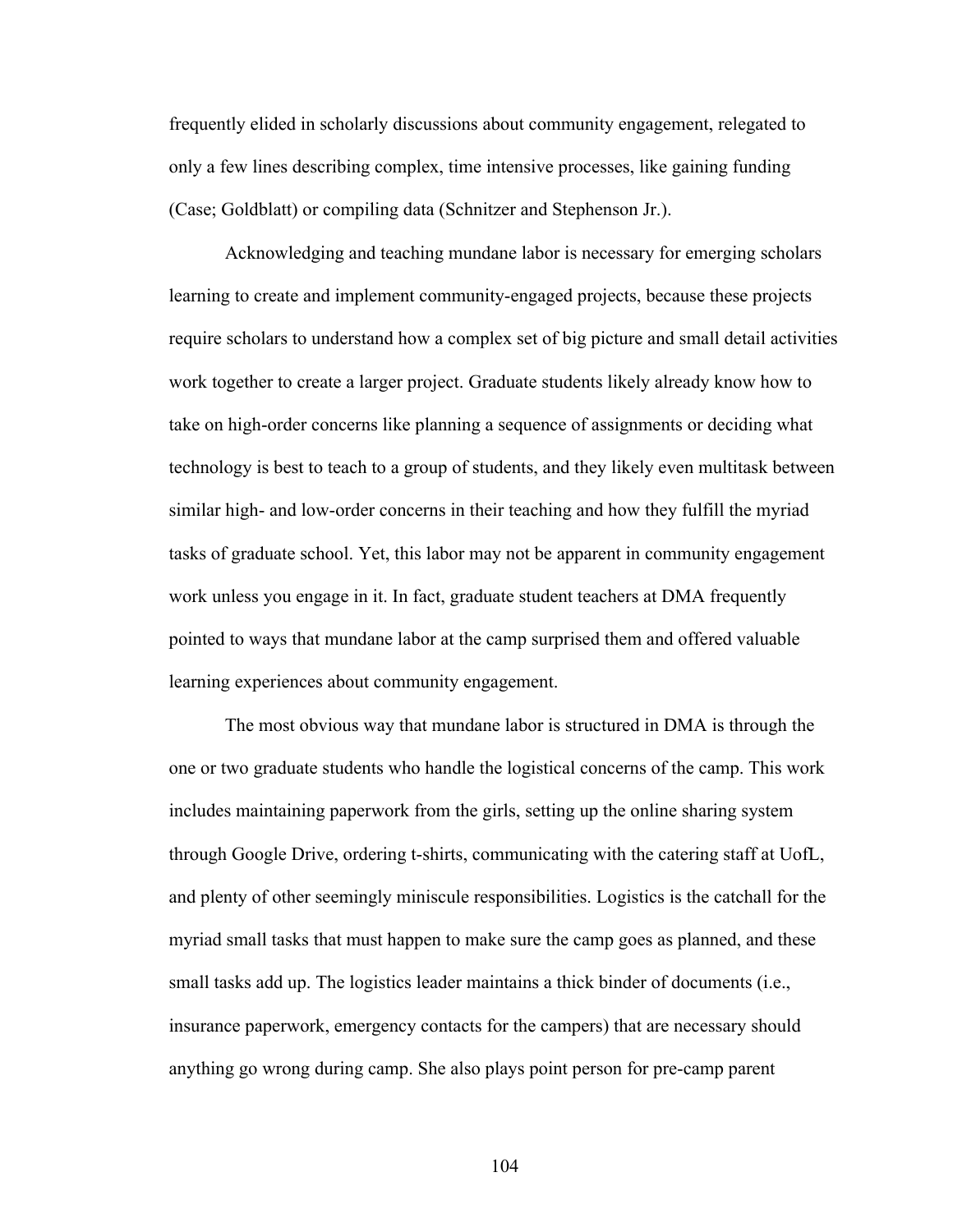meetings, a seemingly simple task, excluding when exceptions occur, and exceptions always occur like in May 2015 when a translator did not show up to help a parent understand all the required paperwork and a second meeting had to be scheduled with all parties present. Having logistics as a core area of work is a necessity for maintaining order before and during camp, and it signals to graduate students that this is an important and necessary type of work in the implementation of camp.

In addition to the prevalence of mundane labor on the logistics team, other graduate students pointed to ways they had to multitask between mundane labor and higher-order concerns. For example, Christina, who was in charge of the technology team, explained that she found the "behind the scenes work" she completed to fulfill her role both surprising and valuable. Christina imagined that she would spend more time researching technology to use and teaching digital tools to the rest of the teachers, but because she utilized several choices made the previous year, she spent more time on the mundane labor of finding additional sources of funding for the iPod touches we decided to purchase after facing issues with cheaper devices the year before. Christina explains:

In terms of just like the behind the scenes work that happened…it was a lot of calling different companies, asking if they would donate any sort of money or offer us any sort of discount [on the iPods] since it was for an educational project, learning about what grant opportunities were available. It's those kinds of things—all the many phone calls you make, all the digging around on the internet just to find what corporations have certain opportunities or discounts for certain types of projects. And if you fit that kind of project, what's the timeline—that were a good learning opportunity.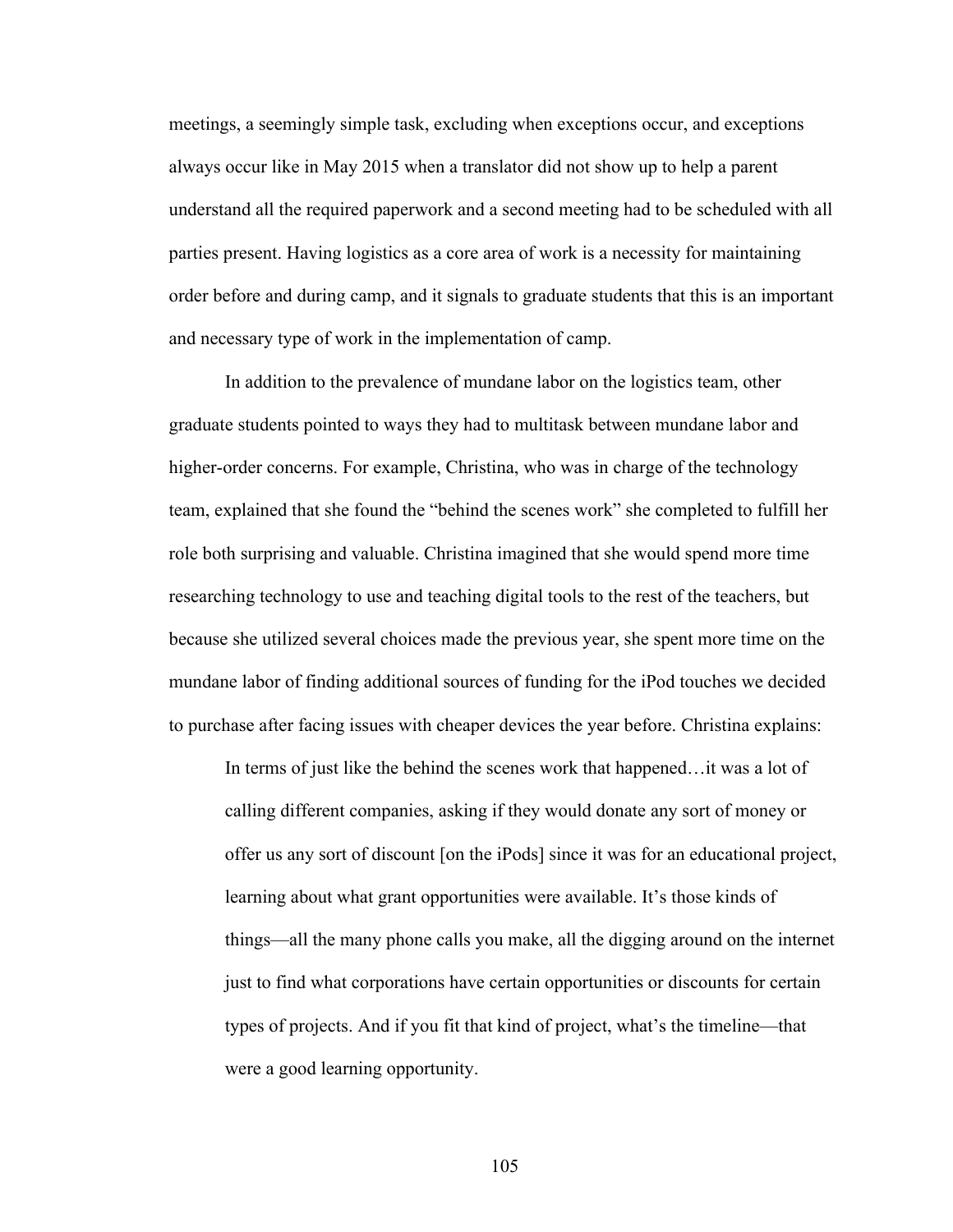Christina ultimately netted DMA \$225 in grants from three Target stores, which helped us buy supplies for the camp, though for different multimodal composition than we were expecting—markers, pencils, and paper of all colors and sizes to help girls sketch out their ideas before they approached them digitally. While community engagement scholarship frequently posits the need to gain funding for projects (Doggart, Tedrowe, and Viera; Franz; Isaacs and Kolba), living the reality of finding even small sources of funding shows how this process is less of checking a task off a list and more of a difficult-to-parse, complicated undertaking.

Community engagement projects require multitasking to communicate among multiple parties, share files, and finalize a myriad of details, and DMA gave graduate students direct experience with both seeing how extensive this type of work is and *doing*  it. If practice in community engagement is required to learn how to take on these projects, then practice in mundane labor seems especially important. A graduate student might, at first glance, see DMA as an opportunity to get involved with digital media, a new student population, or a social justice project. These core ideas for the camp are absolutely true, but they don't explicitly reveal the amount of mundane labor—the number of emails, searches through the Google Drive folder, phone calls, etc.—that are required in this project and many others like it. Additionally, experience with mundane labor in DMA prepares graduate students for the general bureaucracies of administrative work, which require similar processes. Though many of these teachers hold administrative positions like Assistant Director of Composition, Assistant Director of the Watson Conference, or Research Assistant, they gain additional nuance to their understanding of how administrative and academic work is accomplished because they are integrating research,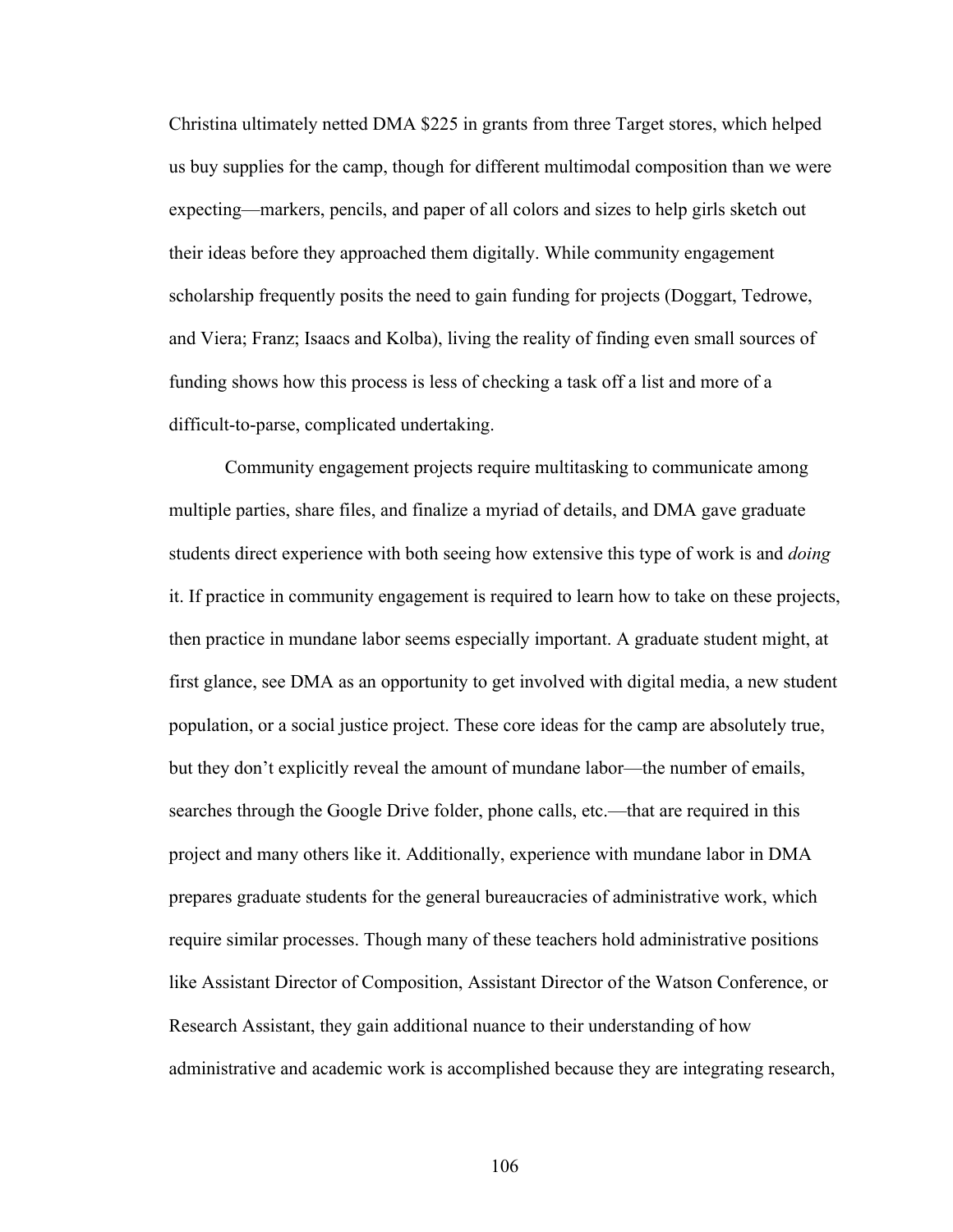teaching, and service in one project, rather than separating out service as they could more easily do in graduate student administrative positions. At DMA they understand the complexities of merging deep thinking and analysis with mundane labor through the hours spent on tasks that don't *seem* like they should be particularly time consuming, but are. Importantly, graduate students at DMA gain meta knowledge about mundane labor in community engagement, even though it is often described in only a sentence or two in an article (e.g., we planned an event to celebrate our partnership; we organized our workshop attendees' writing; we compiled survey data). Their on-the-ground invisible knowledge work enables a tacit understanding of the importance of mundane labor in the creation and implementation of a community engagement project and how much more complex such practices are than they might originally believe.

#### **Conclusion: Why Long-Term Structures Matter**

In light of the oft-cited challenge regarding learning how to design and implement engaged research, universities committed to create stronger structures to support engaged scholarship should consider how they prepare scholars to take on community engagement projects, and engaged scholars, in their discussions of this challenge, regularly point to graduate school as an important time for learning these practices. To further their discussion, I argue that graduate student training for engaged scholarship should involve deep learning by combining opportunities for gaining meta knowledge and tacit understanding through practice of community engagement, which more effectively addresses the complexities of engaged research than learning opportunities focused only on meta-knowledge. At UofL, community engagement administrators and documents like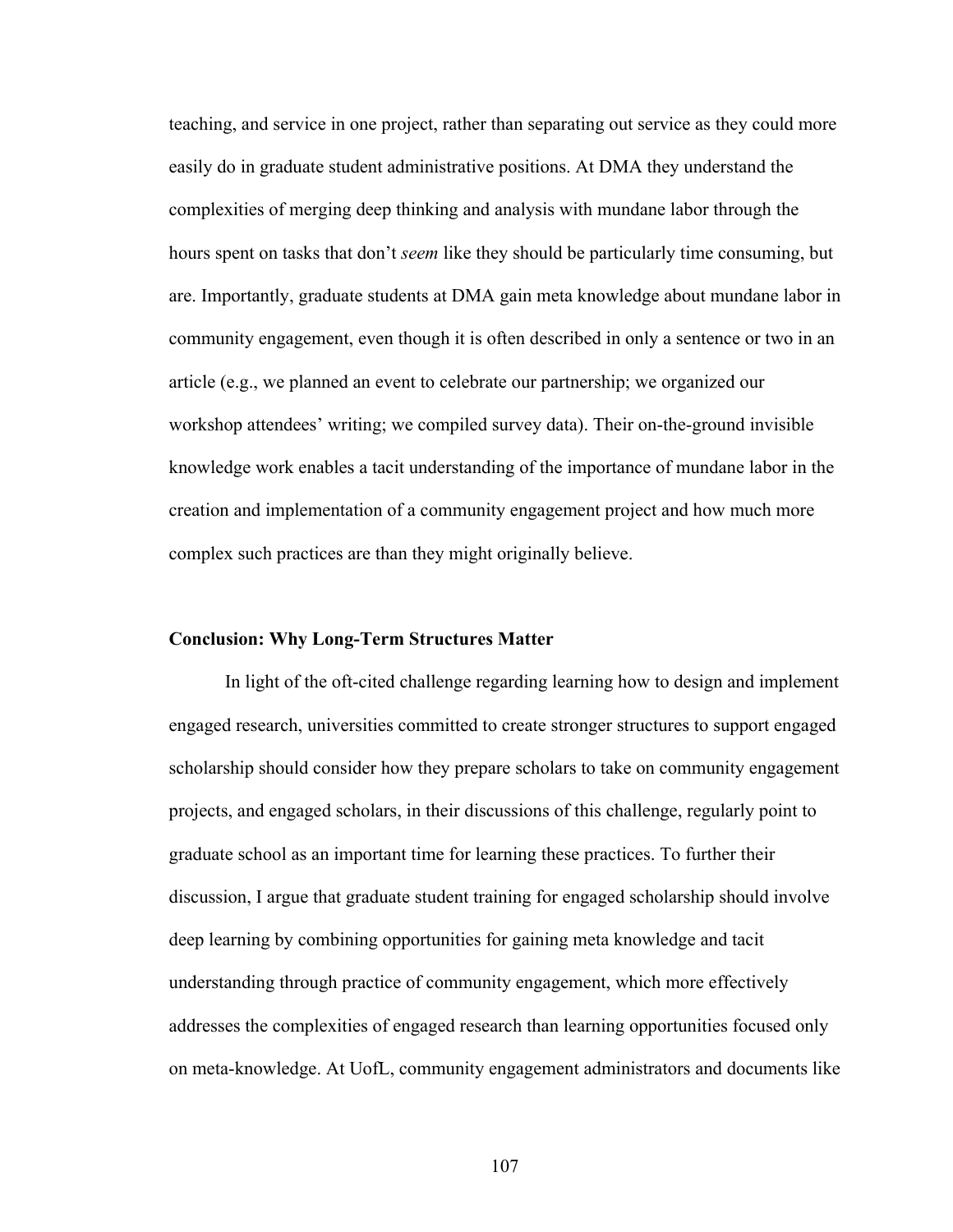the Carnegie application highlight learning opportunities for faculty members that value meta knowledge and spread awareness of community engagement, which makes sense given the administrators' professional focus and the parameters of the genre. This professional development work for faculty members creates an important foundation for a culture of engaged scholarship on campus, and to build on that foundation, these opportunities should next extend to graduate students and include practice of community engagement for participants to understand the differences between traditional and engaged scholarship. DMA offers one such model for deep learning of engaged research where graduate students learn both theories of community engagement and practice them, gaining further understanding of the complicated ways that processes like research practices, collaboration, and mundane labor are integrated as they create this project. Each of these areas (identified as important by engaged scholars and graduate students) is structured into DMA so that graduate students gain understanding of the work of community-engaged scholars through reading and discussing scholarship (meta knowledge) and through designing and implementing the camp (tacit understanding). These learning experiences have been incredibly positive for graduate students, helping them better understand how to create engaged research projects and influencing their professional development as scholars beyond their involvement with DMA. Additionally, because they have learned the central tenets of engaged research theoretically and in practice, they have a stronger understanding of what reciprocal, partnership-based community engagement looks like, meaning they will likely not make some of the oftcited mistakes (Mathieu; Stoecker and Tryon) that are harmful for community partners.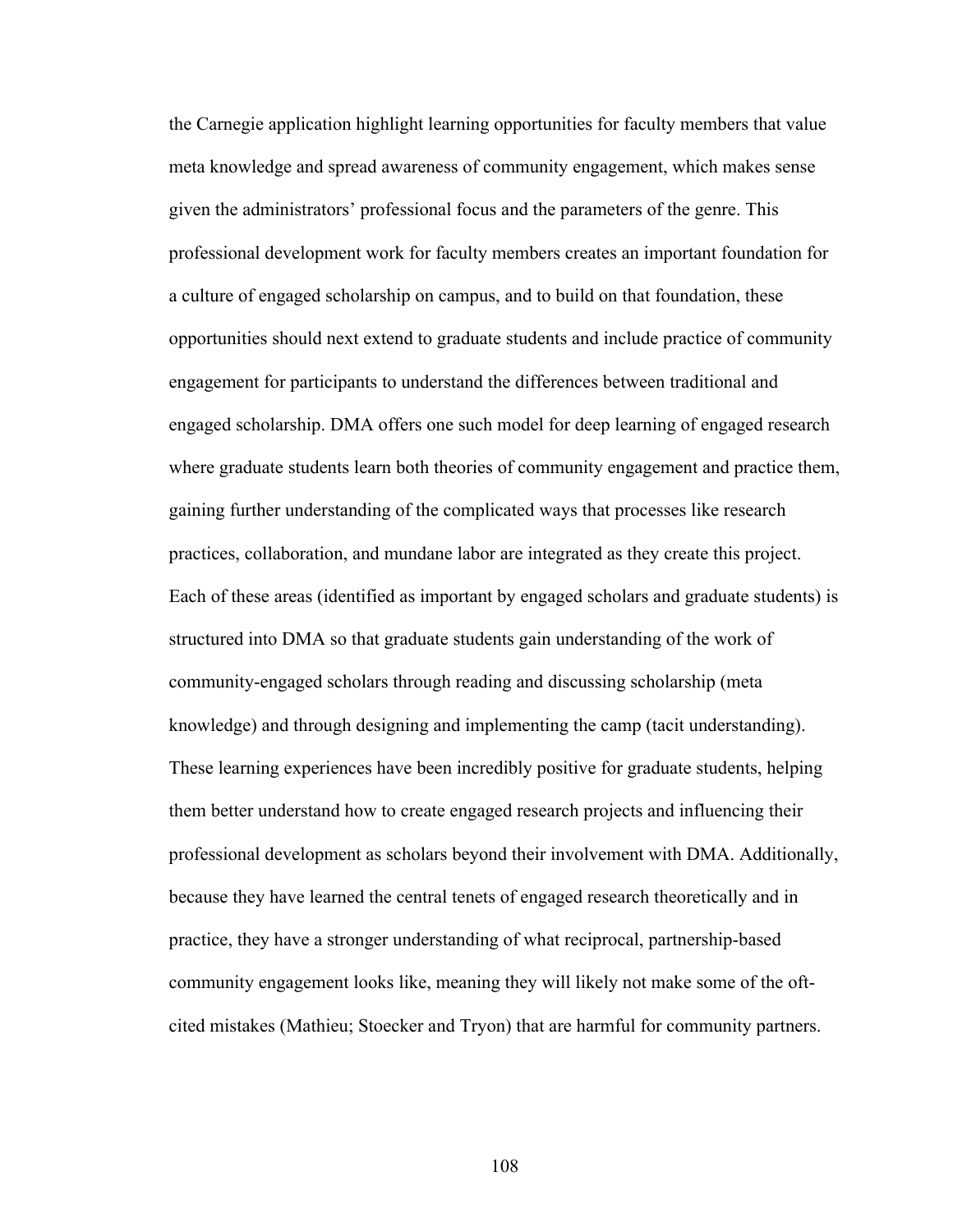At the same time, DMA also reveals problems that arise when people try to provide deep learning structures—institutional support can lag in recognizing and compensating the large amount of time and effort for directors and teachers, which is compounded by a lack of stable funding. Because the camp is currently unsustainable in these ways, directors are left with less time for mentoring and teaching, and graduate students do not often return to teach a second iteration of the camp, cutting short the deep learning that they might achieve if they taught the camp multiple times. Time for mentorship and repeated work at DMA are not only good for graduate students; it also benefits the campers because these practices create a team of people who are prepared, whether by previous experience or strong guidance, to work with underserved populations and help them learn new ways to critique and design digital media. When community engagement is not sufficiently materially supported within an institution, long-term labor and funding issues can affect the quality and viability of engaged projects.

The primary issue for DMA is that the structured workload does not adequately match the amount of compensation received by directors and teachers. Everyone involved in DMA receives credit for teaching a 3-hour course, which is a significant investment from the English department. This investment matches the time and effort of implementing the camp, which is equivalent to teaching a 3-hour, intensive summer course because teachers work between 80-100 hours over the two weeks of camp, but the preparation time far exceeds that of even a newly developed course. As described in chapter two, Sabrina, who directed the camp in 2016, put in over 200 hours of work on DMA in that calendar year. Graduate student teachers attend group meetings every other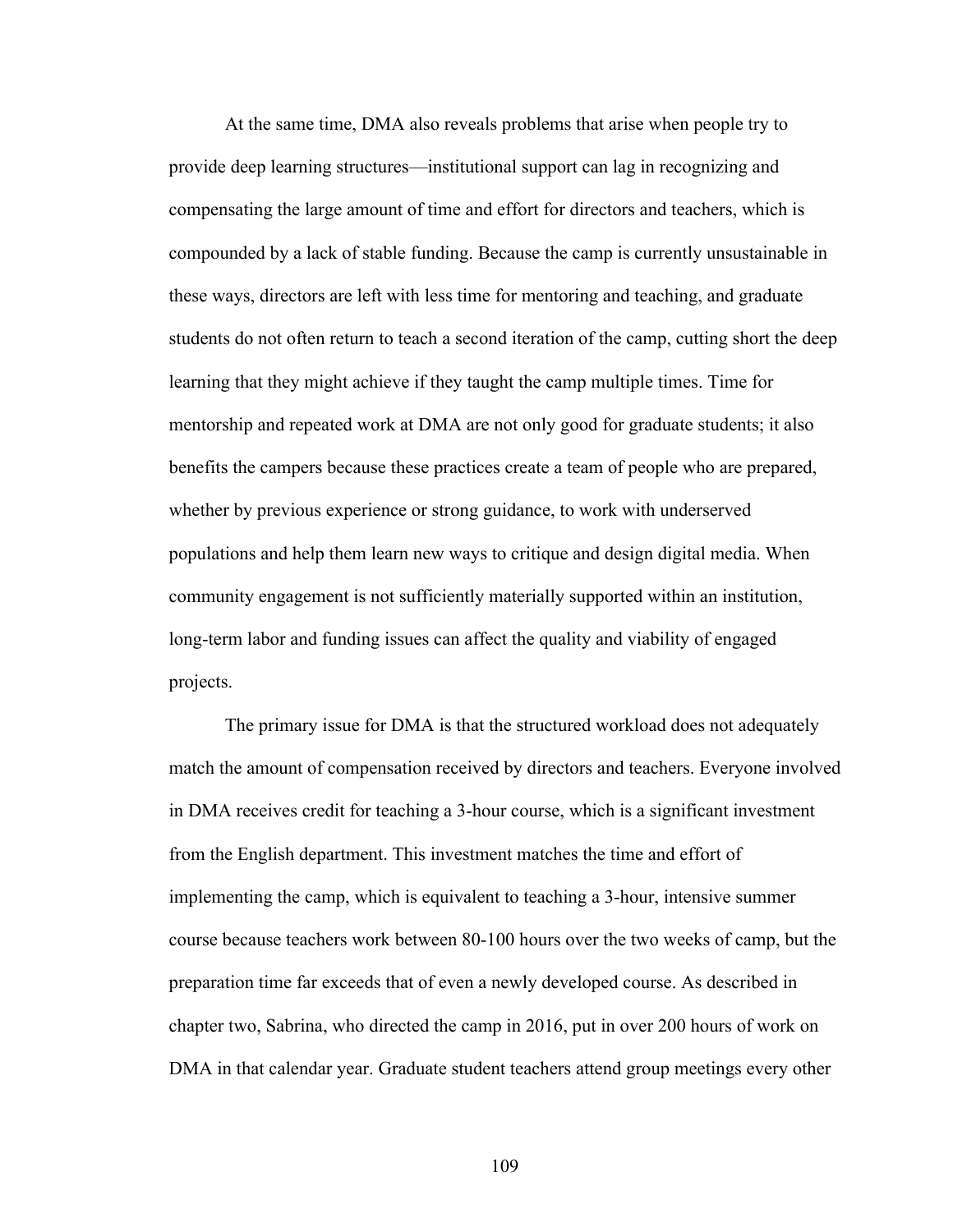week to discuss relevant scholarly readings, plan big-picture elements of the camp, and report on the work of their committees (pedagogy, assessment, technology, logistics), and they meet several additional days in the summer to practice the digital tools they will teach and set up the computer lab. Overall, the preparation and implementation of DMA involves approximately as much work as taking a graduate level course *and* teaching an undergraduate course. DMA teachers instruct and lead campers in the creation of digital products equivalent to what they would assign their undergraduate students, *and* they produce a series of other products (e.g., curriculum plans, funding requests, publicity write-ups, research plans and tools, and a final report) that are similar, if not equivalent, to what they might turn in for a graduate course. Yet, they, and the faculty directors, only receive institutional credit for the first portion of that work.

Another institutional problem for DMA is a lack of stable funding for the camp, which means that the director, in addition to the work listed above, also searches for and writes grants to continue the camp. In its first three years, DMA was funded by three different organizations—UofL's Liberal Studies program, the Conference on College Composition and Communication (CCCC), and Verizon—but each year has presented a variety of problems for the director, including: forgotten conversations with investors who guaranteed funding for the campers, pulled departmental funding (after the camp secured funding elsewhere), a grant that had to be written over family vacation, and miles of institutional red tape, such as an institutional workaround for the CCCC grant to accommodate institutional requirements. Of the process, Mary P says, "It felt like I'm doing all this work to rewrit[e] this grant, and now I'm still where I was without doing it.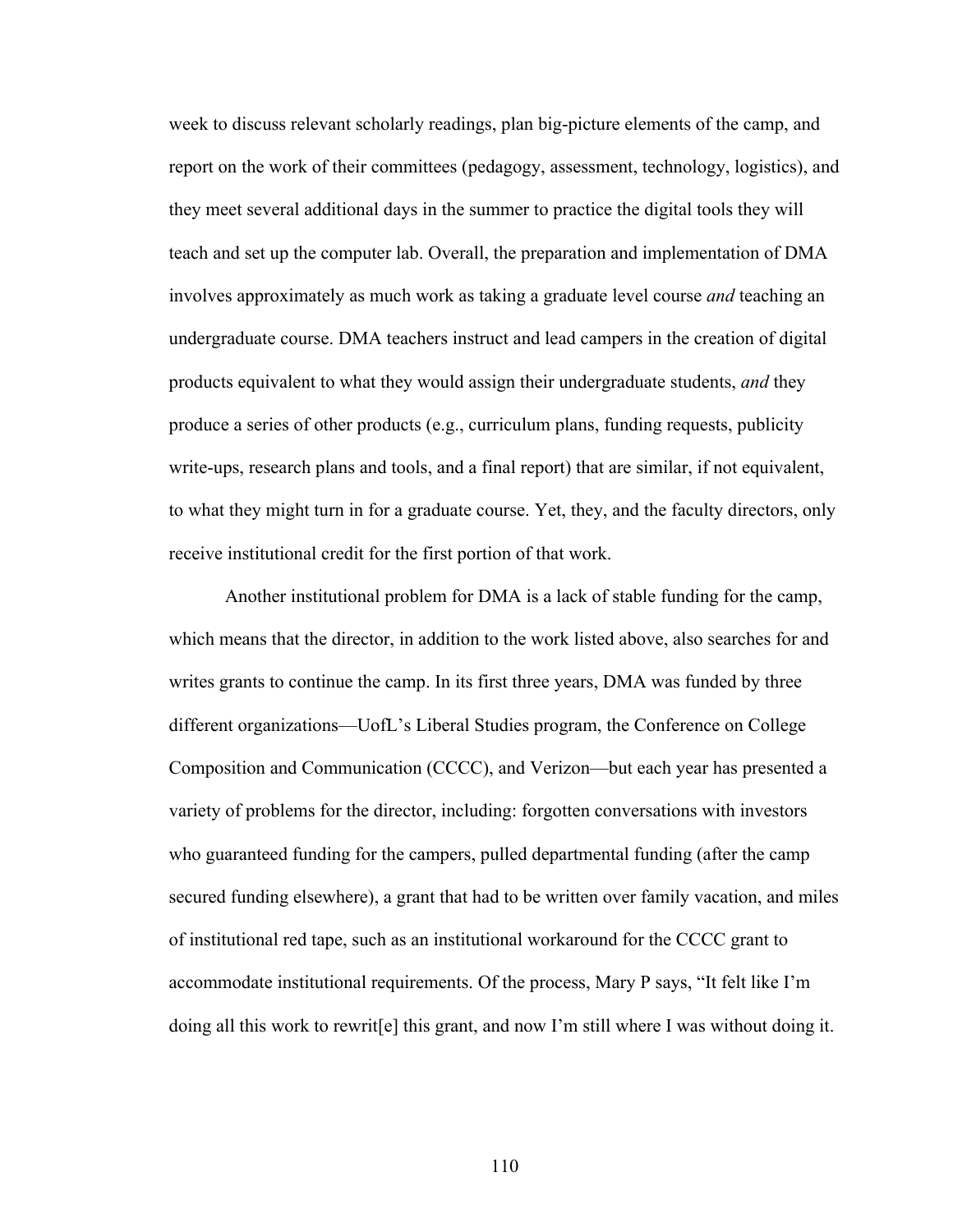This year 0% of my academic load is for  $DMA<sup>15</sup>$  but I'm still writing grants and overseeing grants and meeting with donors. It is an awful lot of work that is not recognized institutionally." Mary P explains that while she has received "kudos" for this work, especially for receiving outside recognition through the CCCC grant, she still believes that "the demands for community engagement, the demands for being tactical, the demands for grant writing are not being rewarded institutionally." This type and level of time and labor on a project cannot be sustained when she is not receiving comparable institutional credit, no matter her personal investment. Although Mary P has secured tenure, which gives her a certain amount of freedom to pursue projects like DMA, the limited institutional credit she receives means that she is still taking on a full load of courses, service appointments, and a cadre of graduate students to mentor. With the time intensive nature of DMA and her other obligations beyond the camp, Mary P is on a path that could easily lead to her being burnt out as she overextends herself in her professional life.

These dual problems create a lack of year-to-year continuity in DMA because this workload is not sustainable for any parties involved. Few graduate students (only two of nine) have returned to teach the camp a second summer, and Sabrina has decided that she cannot continue to direct the camp until after she receives tenure, because the workload for the camp is too high when she is expected to achieve tenure standards. Even Mary P has said that she cannot continue to direct the camp if something does not change. This continual turnover of teachers and directors is important because having teachers stay on over multiple years helps create consistency in the camp, which is beneficial for the

<sup>&</sup>lt;sup>15</sup> Because Mary P was on sabbatical the semester this interview was conducted, Sabrina was the Director of the camp and received the only course release.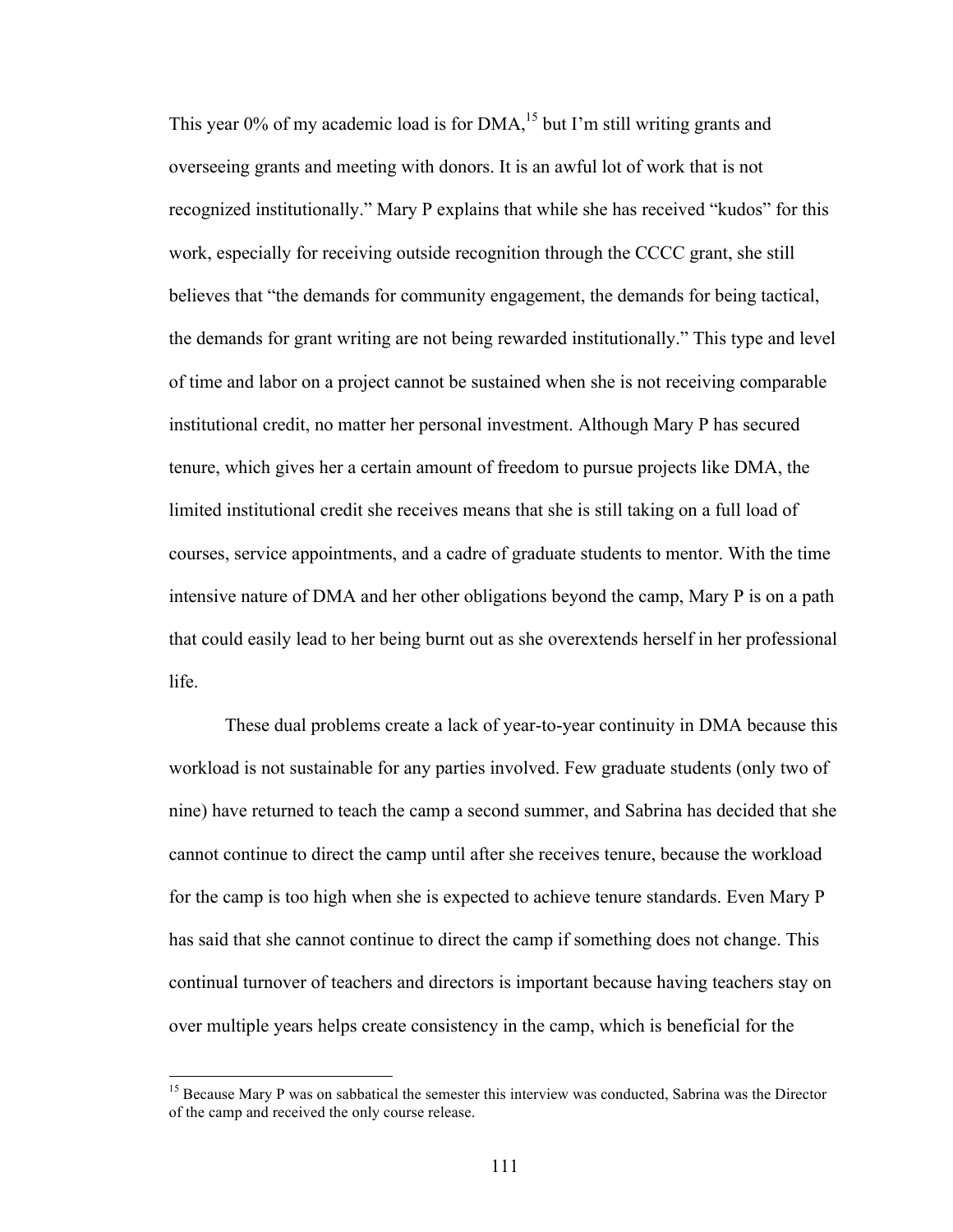campers, and deepens the learning that graduate students gain. In my second summer, I was more calm and prepared for the long days and hard schedule, letting me take the lead in the classroom when other teachers were exhausted, and I was able to work in two different areas of planning (assessment and technology), which gave me the opportunity to round out my understanding of how the camp is planned and implemented, while also allowing me to deepen my learning of research methods (through assessment protocols), collaboration (through working with a different team and acting as a leader because of my experience), and mundane labor (through a different variation of labor needed on technology). Maintaining more teachers from year to year would improve the experience for campers because teachers would be able to use their lived knowledge from the year before to better the camp design. They would also experience the kinds of learning discussed above more deeply as they continue their practice of one engaged research project. However, the sheer amount of work required and how little it is compensated mean that the few teachers who are interested in continuing their work at DMA are able to devote a second spring and summer to the camp, because there are other aspects of their programs—coursework, exams, dissertation research and writing—that must take precedence over this project so that they can complete their degrees.

Making the structure of DMA sustainable is key to ensuring that the learning discussed above can be replicated and deepened for more graduate students. One necessity is giving more institutional credit to all teachers and directors for this work. While the summer implementation of the camp is already rewarded through a course release for all parties, finding a way to make the spring work sustainable, perhaps through an official graduate course structured like a teaching practicum or internship (an option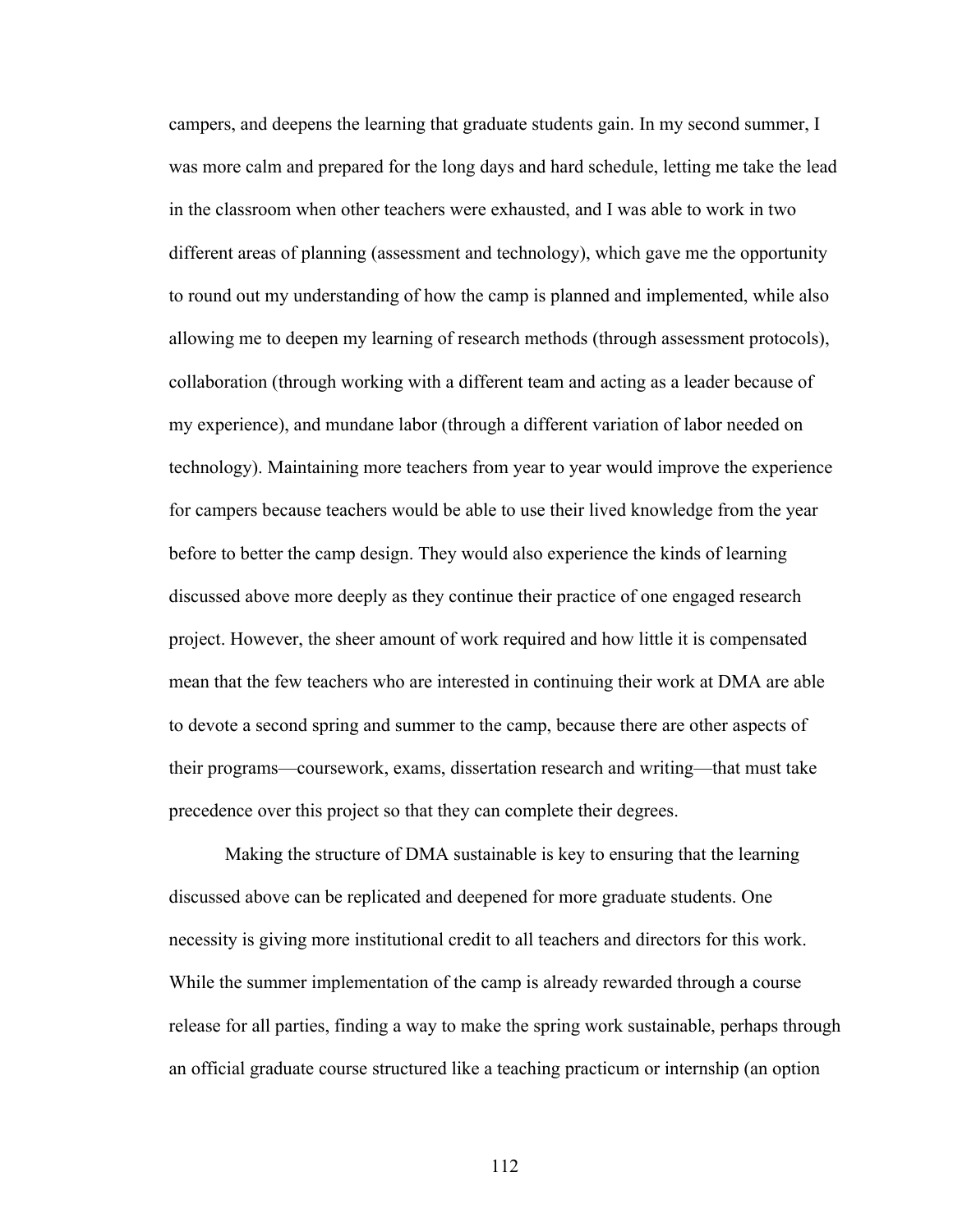Mary P is working to implement now through courses in research methods and community literacy), would enable more graduate students to take part in this project and, especially, for more students to spend a second or even third summer working on the camp, even if they are unable to take the course again. Another necessity is finding ways to secure funding that will not require so much extra work within the system to actually procure the money, preferably resulting in some portion of the camp being funded through regular sources, rather than Mary P and others having to scramble for funding each year. Of course, these suggestions are much easier said than done, and gaining sustainable financial resources and institutional credit for the time and effort put into DMA are complex processes that will require further navigating of current systems, including possibilities like: partnering with the development office to find potential donors interested in the camp, finding ways to show how DMA is particularly valuable for the university and the English department, and establishing set paths for graduate students to use DMA as a central point of study for research projects in coursework, MA culminating projects, or dissertations, which is currently encouraged but has only been pursued by one student, me.

DMA's sustainability issues reveal leverage points where administrators and faculty can deepen and infuse support for community engagement within university structures. UofL's commitment to supporting engaged scholarship has created a foundation of support for this type of work that make projects like DMA easier to get started, and DMA, in its meta and tacit work training graduate students for engaged scholarship, helps create deep learning of and a stronger culture for community engagement that UofL administrators are trying to foster across the university. However,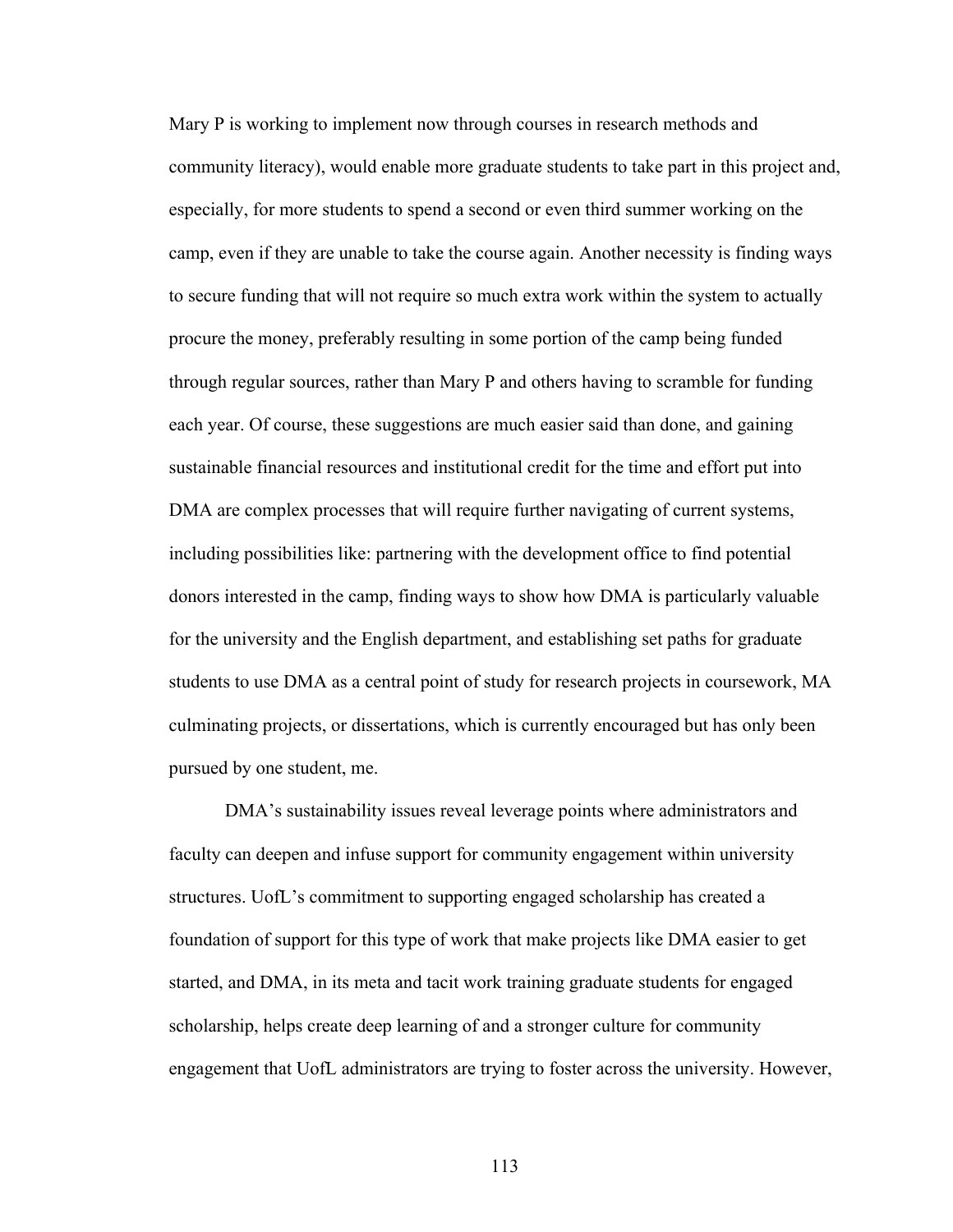institutional hang-ups, like those experienced by DMA, highlight how current structures for community engagement at UofL are not reaching as deeply as they could to support training in engaged scholarship. DMA is proving beneficial to graduate students as they learn deeply across the areas described in this chapter, preparing them to construct and lead their own reciprocal community-engaged projects, and thus DMA serves as a model for addressing the complexities of how emerging scholars can learn to practice engaged research, a central challenge cited by engaged scholars. Acknowledging the labor and compensatory constraints of DMA and similar projects, perhaps by looking for creative ways to construct more sustainable avenues of financial support, is an important way for UofL, and other universities committed to community engagement, to show that it values and supports such projects as it continues to develop as an engaged university.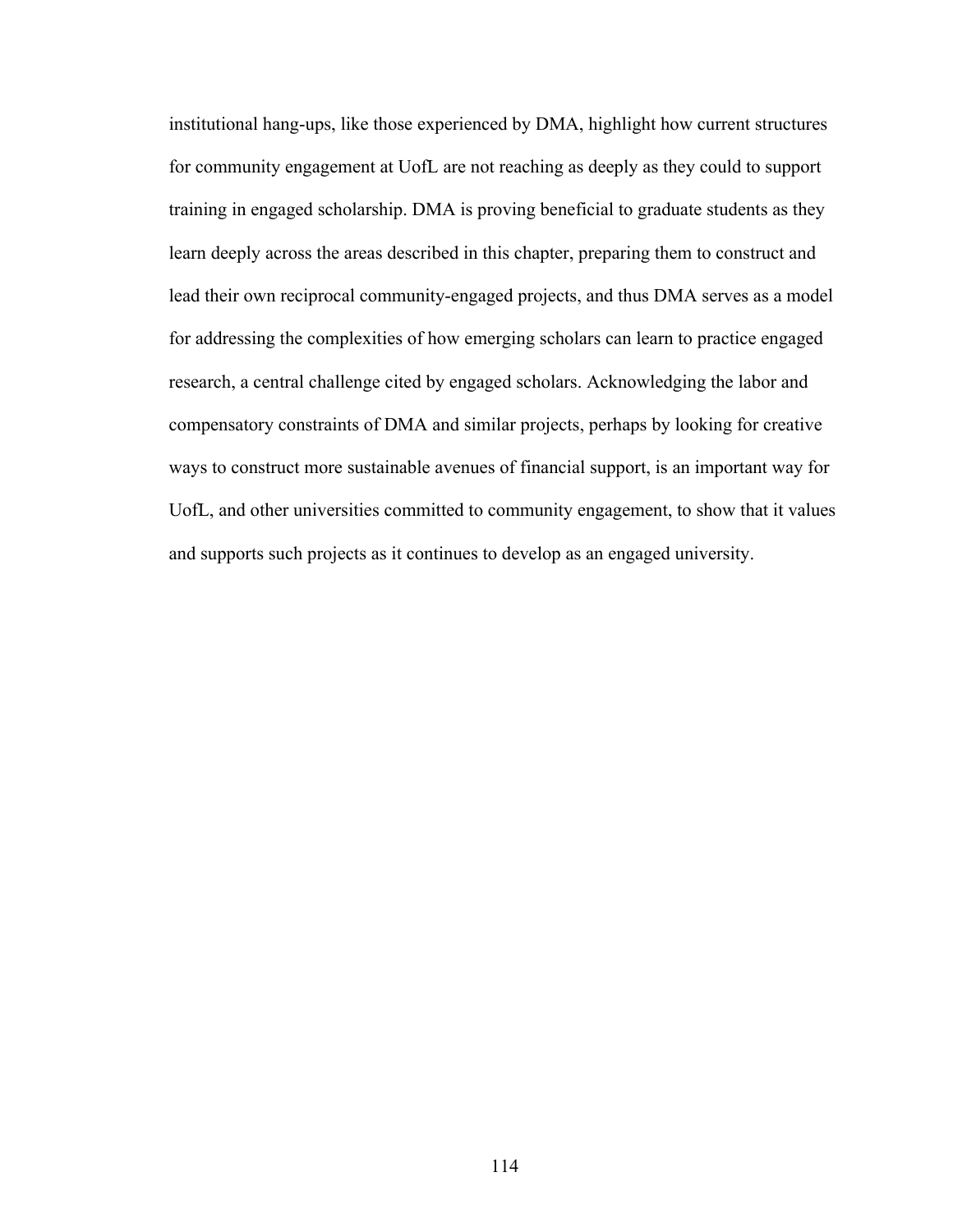## CHAPTER FOUR

# CULTIVATING INSTITUTIONAL CHANGE: SPONSORSHIP STRUCTURES FOR TRANSDISCIPLINARY ENGAGED RESEARCH

Many scholars have posited the development of transdisciplinary projects as a key challenge of engaged research (Adjei-Nsiah et al.; Ramaley; Stokols; Weerts and Sandmann) because large-scale community issues (e.g., poverty, youth violence, educational inequality) cannot be adequately addressed by only one discipline since "multiple perspectives are required to solve complex problems" (Amey, Brown, and Sandmann 19). For example, James Votruba, in his 1996 article "Strengthening the University's Alignment with Society: Challenges and Strategies," calls for universities "to improve their ability to engage in interdisciplinary problem-focused work," claiming that such an orientation is necessary if they "are to forcefully engage the complex issues confronting society" (33). Votruba is suggesting that scholars from across disciplines come together to create projects that utilize multiple methodologies, epistemologies, and scholarship to work toward solving a particular problem, rather than using only one discipline's research practices. Some might call this approach interdisciplinary, a term used frequently by institutions and scholars, referring to "coordination among researchers from various fields" on a particular research topic (Stokols 67), or "the transfer of methods from one discipline to another" (Nicolescu 43). However, this term often involves an additive model where researchers "remain anchored in their respective disciplinary models and methodologies" (Stokols 67), accumulating multiple scholars and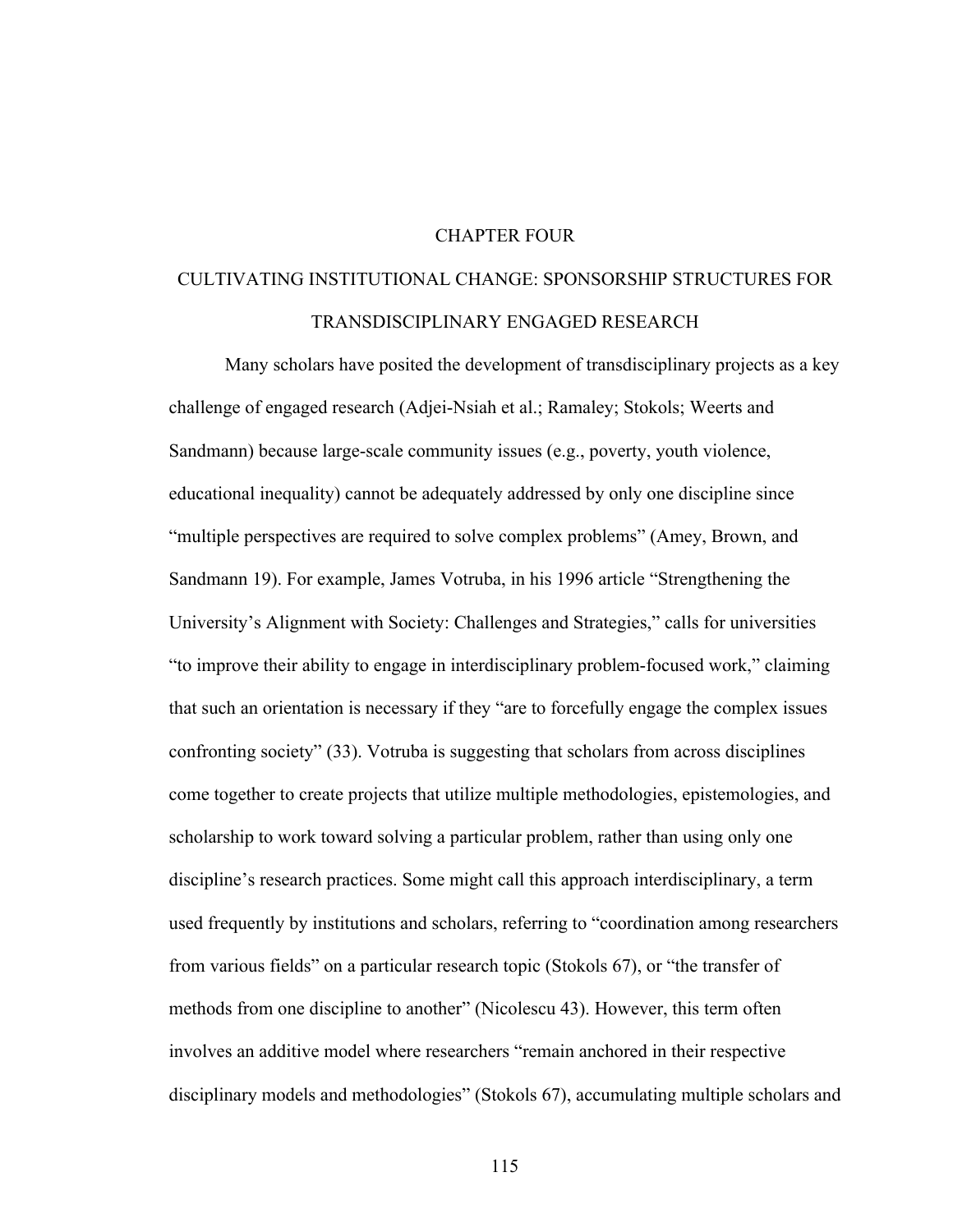disciplinary methods to tackle an issue. Instead of interdisciplinary, I will use the term *transdisciplinary*, defined as "a process by which researchers work together to develop a shared conceptual framework that integrates and extends discipline-based concepts, theories, and methods to address a common research topic" (Stokols 67). Transdisciplinary gets around the issues of additively layering research methods in interdisciplinary frames by working to fully blend multiple perspectives and including scholars from across disciplines in the project-building process, making transdisciplinary a more useful term to describe such integrated research processes that have been longvalued in relation to community-engaged research.

Unfortunately, taking such a transdisciplinary approach is "easier to talk about than to do" (Votruba 33) and difficulties arise when trying to "bridge the traditional barriers of disciplinary values, modes of inquiry, and standards of scholarly legitimacy" (Ramaley 4). Marilyn J. Amey, Dennis F. Brown, and Lorilee R. Sandmann superficially depict such issues in "A Multidisciplinary Collaborative Approach to a University-Community Partnership: Lessons Learned," citing the need for additional time and work to create a model for a project that brings together values from all disciplines involved, connecting differing organizational structures between departments and colleges to "construct [a team's] own norms, operating procedures, monitoring mechanisms, and so on" (23). But the broad problems they identify, including "develop[ing] a common language for their work" (21) and overcoming faculty culture based in individual achievement (23), are not discussed in detail, relying instead on vague suggestions for dealing with these problems. This makes sense since these problems will undoubtedly depend on local contexts and issues. However, when scholarship pays more attention to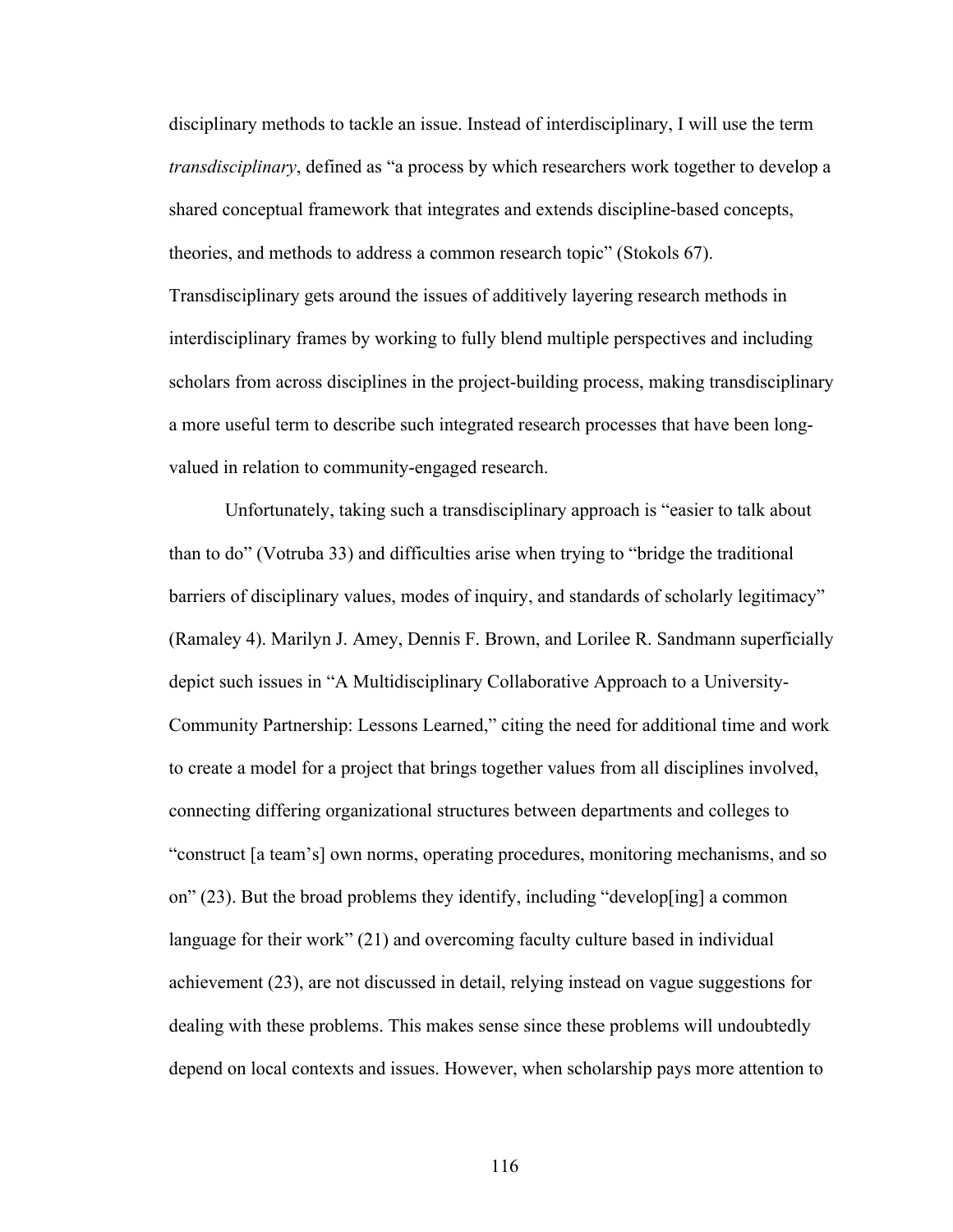the work of successful transdisciplinary community projects (Adjei-Nsiah et al.;

Langone; Leung; Plakans et al.) than to the structures and preparation that enable them, it leaves the process of creating successful projects something of a mystery that seems to rely more on serendipity than preparation and institutional support. If transdisciplinary projects are the best way to address community needs, then attending to the depth and complexity of this challenge by examining the structures that enable and constrain scholars' ability to work across departments and colleges within an institution is of vital importance.

Exploring the challenge of transdisciplinary research beyond individual projects to the structures that might support them enables a multifaceted view of this issue that makes visible larger pathways for creating a deeper culture for engaged research across campus. I argue that building structures that support transdisciplinary engaged projects is an important way to demonstrate a university's values regarding community engagement because such a structure is central to integrating scholars into an ideology that values and supports engaged research, which is a vital component of building the culture for community engagement that marks an engaged university. Engaged research structures work at two levels to create cultural change—1) with specific individuals to help them develop and implement their projects and 2) across departments and colleges as the organization raises the visibility and understanding of engaged research for administrators and faculty throughout campus. These both, to different degrees, encourage institutional cultural change that reflects a stronger value and support of engaged research; yet these dimensions of such structures are infrequently discussed in scholarship on engaged research and the making of engaged institutions.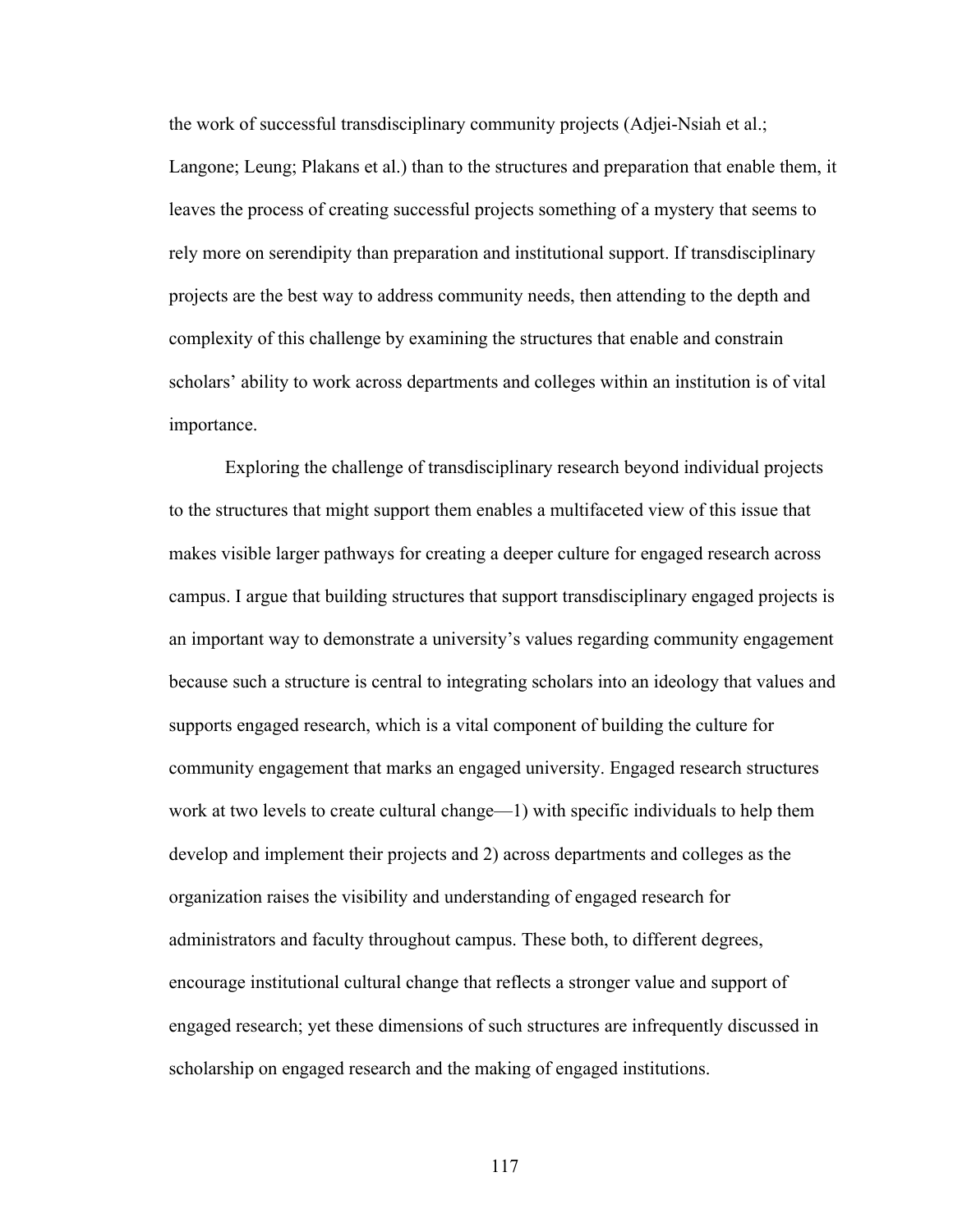To provide greater depth and complexity to scholarly discussions of the challenge presented by transdisciplinary engaged research, I use this chapter as a case study to examine how institutional structures can be designed to support transdisciplinary community engagement project development and foster progress toward a culture that values and supports engaged research. Toward that end, I explore a new project at UofL that is indicative of its growing commitment to community engagement, the Collaborative Consortium on Transdisciplinary Social Justice Research (The Consortium), founded in January 2017, as an institutional structure that operates as a central hub for social justice researchers at the university—offering intellectual and financial support for new and existing projects—and is, in that process, tacitly contributing to multi-level institutional cultural change by sponsoring individual scholars and creating campus-wide visibility for engaged research. Because this project is beginning three months before my dissertation defense date, my primary data is the Consortium's grant application ("The Collaborative Consortium on Transdisciplinary Social Justice Research"), from which it garnered startup funds, and because I am looking at how the Consortium's initial goals and plans are depicted in the grant, I am studying only the first steps in the process of supporting transdisciplinary engaged research, which will require future research to analyze how these steps work in practice. In this chapter, I utilize Deborah Brandt's understandings of sponsorship to examine how the Consortium proposes to support transdisciplinary community research through intellectual and financial dimensions, studying how this process combined with a vast network of supporters is already implicitly encouraging institutional cultural change. Through this analysis, I argue that structures like the Consortium can sponsor the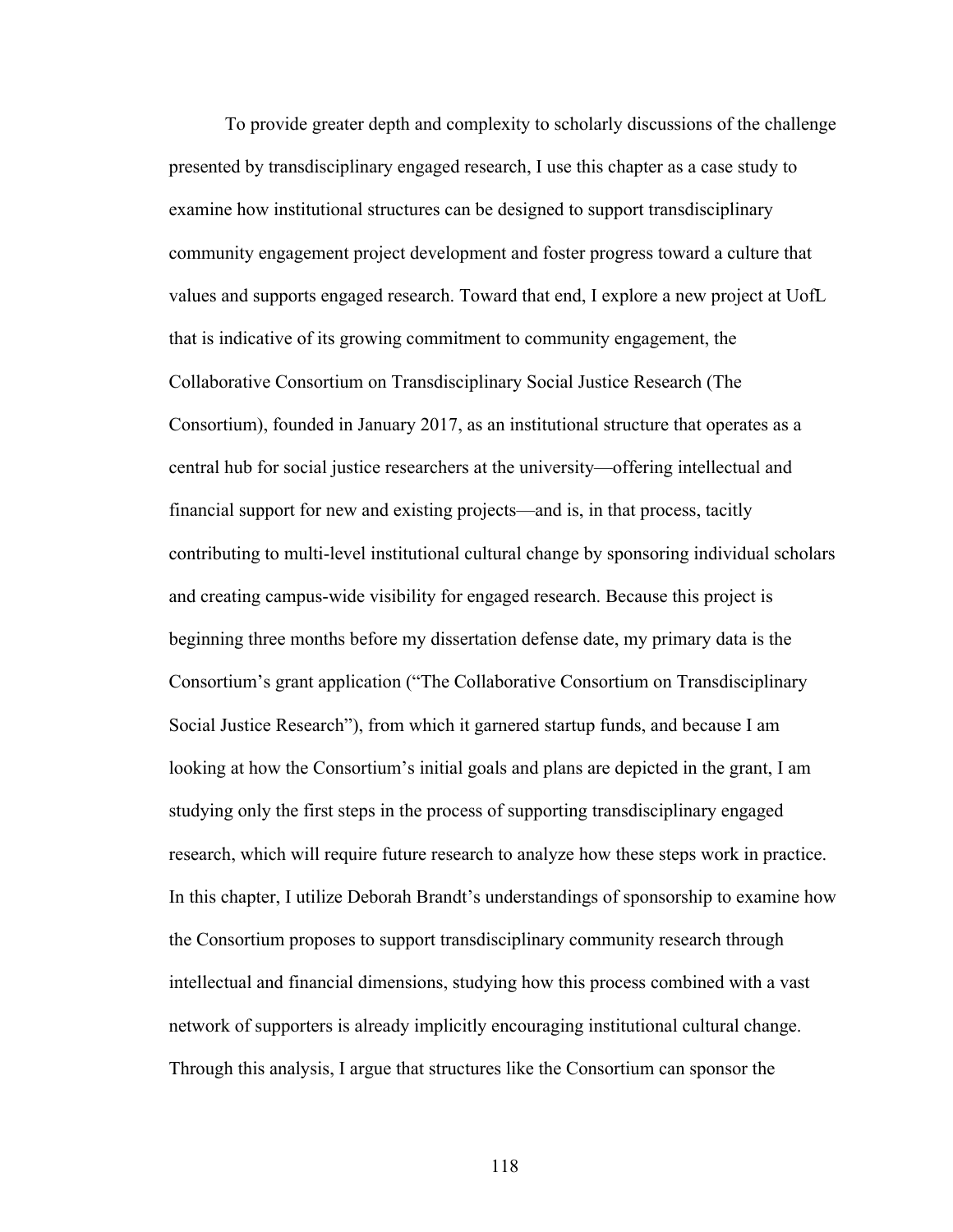complex work of transdisciplinary community research, and through the ideological freight connected to this sponsorship, they can continue to cultivate an institutional culture that values and supports engaged research.

#### **Sponsoring Engaged Research**

In Brandt's foundational work on literacy sponsors, she defines sponsors as "any agents, local or distant, concrete or abstract, who enable, support, teach, model, as well as recruit, regulate, suppress, or withhold literacy-and gain advantage by it in some way" (Brandt 166). The process of agents "gain[ing] advantage" through sponsorship of others might happen "by direct repayment or indirectly, by credit of association" (167). Brandt argues that in addition to providing literacy to the sponsored, sponsors also "deliver the ideological freight that must be borne for access to what they have" (168). Ideological freight represents the causes and concerns of the sponsor that are connected to the support they give, whether implicitly or explicitly. Brandt compares the process to youth baseball players wearing jerseys with local businesses' logos, giving support to a company for the opportunity to compete in their sport. Sponsorship comes with strings, which might be as obvious as embodied advertising, but is more likely to be conveyed implicitly through sharing particular ideologies and oftentimes expecting the sponsored to take up those ideologies in service to the sponsor. The sponsored receive support, but they do so "pragmatically under the banner of others' causes," helping sponsors meet their goals as well (168).

Ideological freight is particularly important when studying the Consortium, because it interpellates individual scholars into a network of people who value and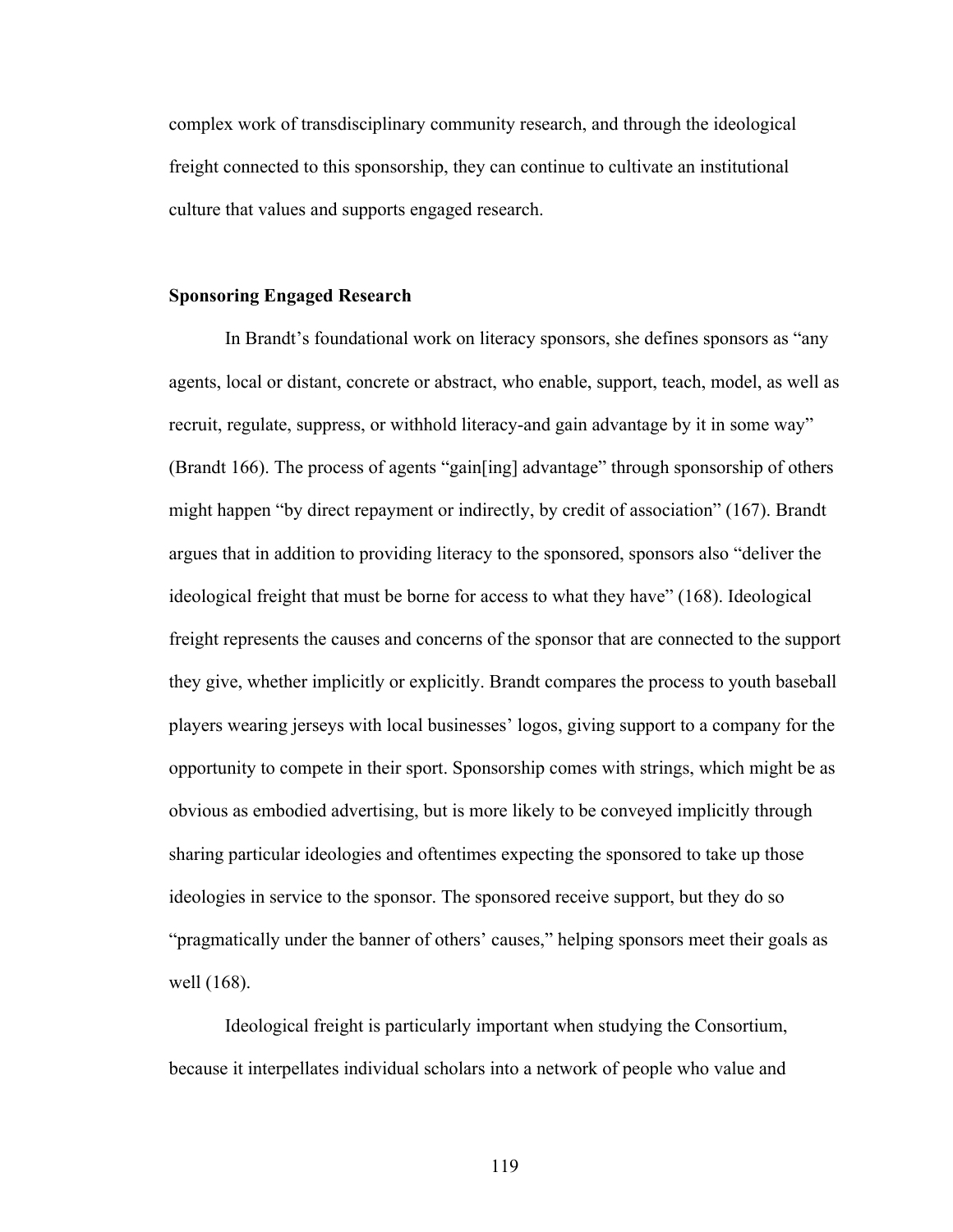practice engaged research. Scholars receive intellectual and financial support for their individual projects, but by doing so, the sponsored are expected to then carry the "banner" of the cause of engaged research, helping to promote and sustain a culture of community engagement on campus. Thus, I foreground ideological freight as a key aspect of sponsorship that helps create "gain" for the Consortium, using the invisible entanglements that are a part of sponsorship practices to oblige individual scholars to become a part of a broader culture of community engagement on campus.

In the following analysis, I examine the affordances, both the benefits and limitations, of the Consortium's sponsorship plans, showing how this organization is working toward institutional change by supporting individual scholars intellectually and financially and raising visibility of engaged research across an institutional network it has constructed. Studying the Consortium in the process of its becoming a sponsor and institutional change maker is important because it allows for a deeper understanding of *how* support systems for engaged research are constructed, both the aspects that enable and hinder the goals of the Consortium. Once the process is smoothed into a particular narrative, many of these aspects will be forgotten and the opportunity to see the realities of the construction process will be gone. Thus, I am analyzing the Consortium now, in the first few months of its work, focusing on how it has created a complex sponsorship structure that can help emerging and established engaged scholars forge transdisciplinary partnerships. With that goal in mind, I trace the Consortium's initial plans for individual professional sponsorship—through 1) intellectual sponsorship: creating a nondisciplinary networking space for scholars and community partners to make transdisciplinary connections; and 2) financial sponsorship: making available several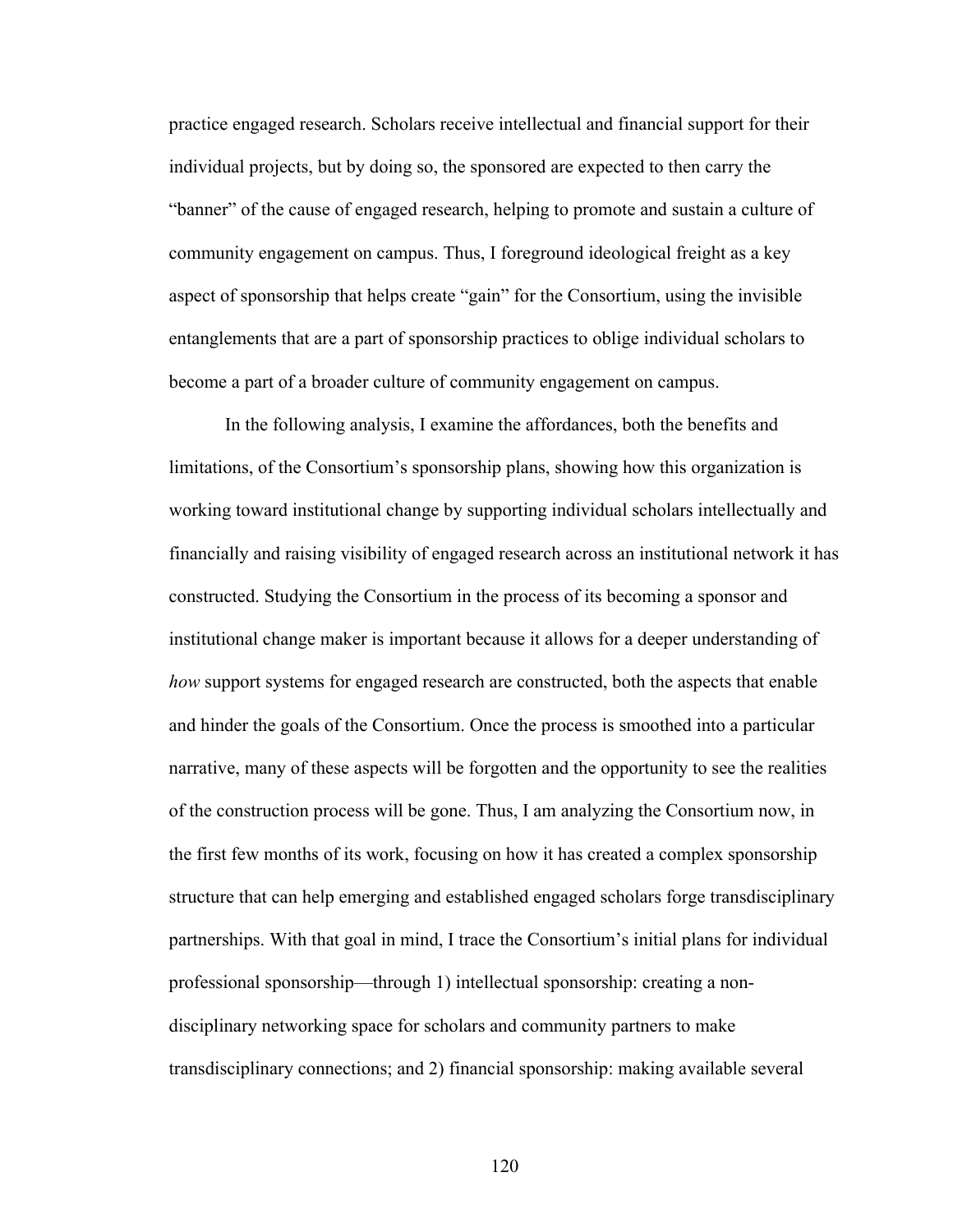funding opportunities for social justice projects—in order to analyze the ways that ideological freight is woven into these practices. Then, I show how the Consortium has built a network of institutional supporters that spans departments and colleges, weaving its ideology into this network to tacitly make engaged research more visible and better understood across the university. Studying the structures that support this sponsorship, especially while they are still in process, is central to gaining a dynamic view of the challenge of transdisciplinary engaged research and a deeper understanding of how the Consortium is built to create both transdisciplinary engaged projects that affect the local community and change institutional views of engaged research.

#### **Individual Sponsorship**

The Consortium is currently in a three-year pilot stage to create a space where faculty can coordinate projects that aim to address social justice research, creative activity, and advocacy. The organization was founded by Cate Fosl (Professor of Women's and Gender Studies, Director of the Ann Braden Institute) and Enid Trucios-Haynes (Professor of Law, Interim Director of UofL's Muhammad Ali Institute for Peace and Justice) and is funded by a three-year "Academic and Research Excellence for the  $21<sup>st</sup>$  Century University" grant (referred to as the  $21<sup>st</sup>$  Century University grant throughout this chapter) through UofL's School of Interdisciplinary and Graduate Studies (SIGS) and the Office of Research and Innovation that specifically called for new interdisciplinary research projects that propose solutions for complex social problems ("Internal RFP"). According to the grant proposal, the Consortium will "build on existing social justice research initiatives" and "create new transdisciplinary social justice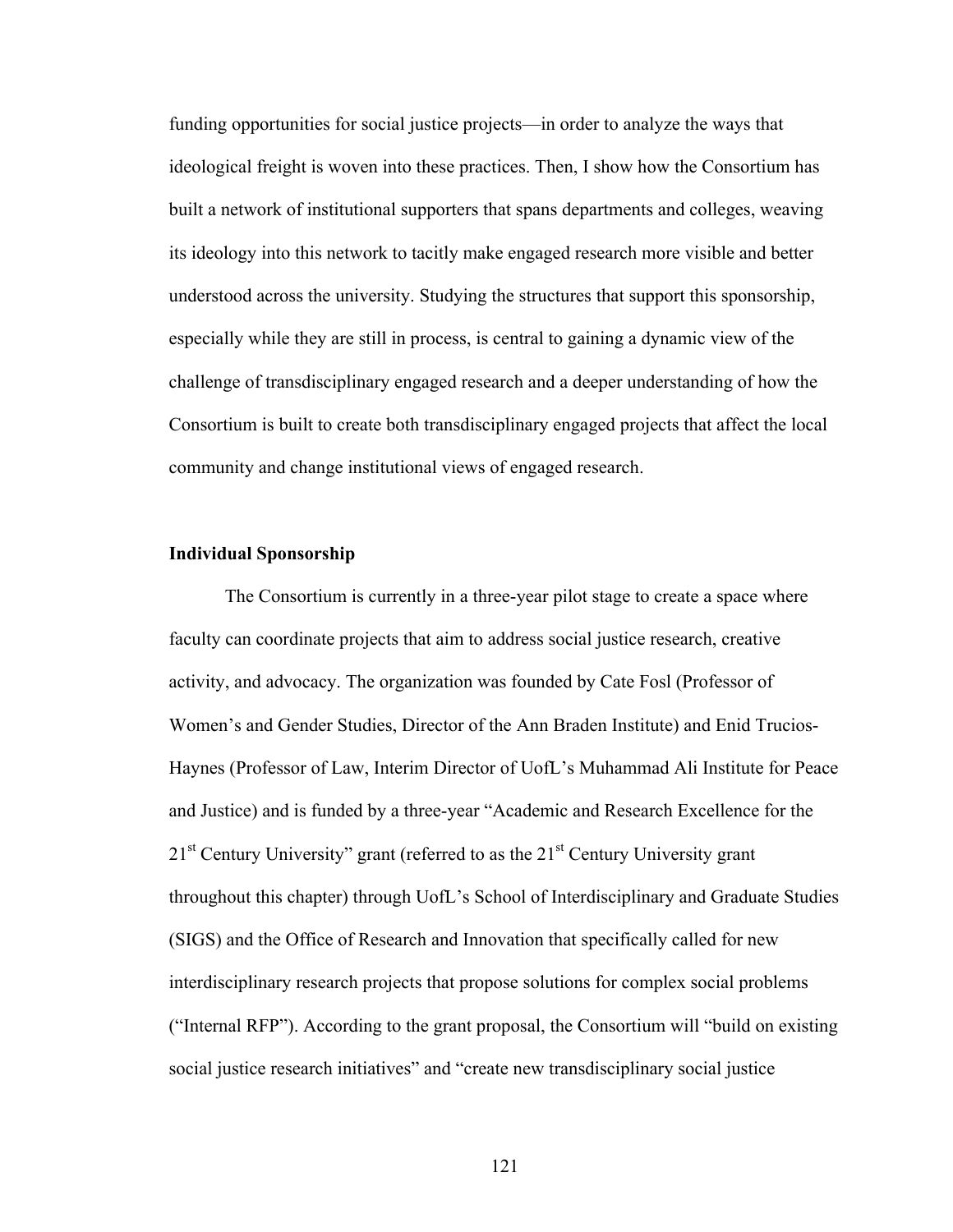research teams, projects, creative activities, and community-engaged scholarship" ("Cooperative Consortium" 1). Using a transdisciplinary research model, members of the Consortium seek to address social justice issues in Louisville in ways that create "significant and innovative solutions" for the community, hoping to create maximum impact (2). What the Consortium has created is a large structure that will 1) bring together scholars from across disciplines to construct transdisciplinary projects that address local social justice concerns; 2) offer a visible entry point to social justice research for faculty and students; and 3) provide support for gaining internal and external funding for these projects. The Consortium provides a new institutional structure that can advocate for and enable community-engaged scholarship at UofL as they "buil[d] a coherent social justice community of students, faculty, staff, and community" that will "offer the entire University the opportunity to understand better the role of social justice research in advocacy and community education" (1-2). Uniting various efforts for social justice and engaged research at UofL under the Consortium's structure provides a more cohesive vision for this type of work at the institution, contributing to the culture of community engagement that administrators in the Vice President of Community Engagement's Office are building.

The primary goal for the Consortium is to sponsor new and ongoing research projects—serving as a space where faculty and students can gather resources and support, both intellectual and financial, for projects that merge disciplinary knowledge-making practices to address issues of social justice. This goal showcases not only what Consortium leaders want to accomplish but also the ideological freight that is connected to the Consortium's support. Those who wish to work with and be sponsored by the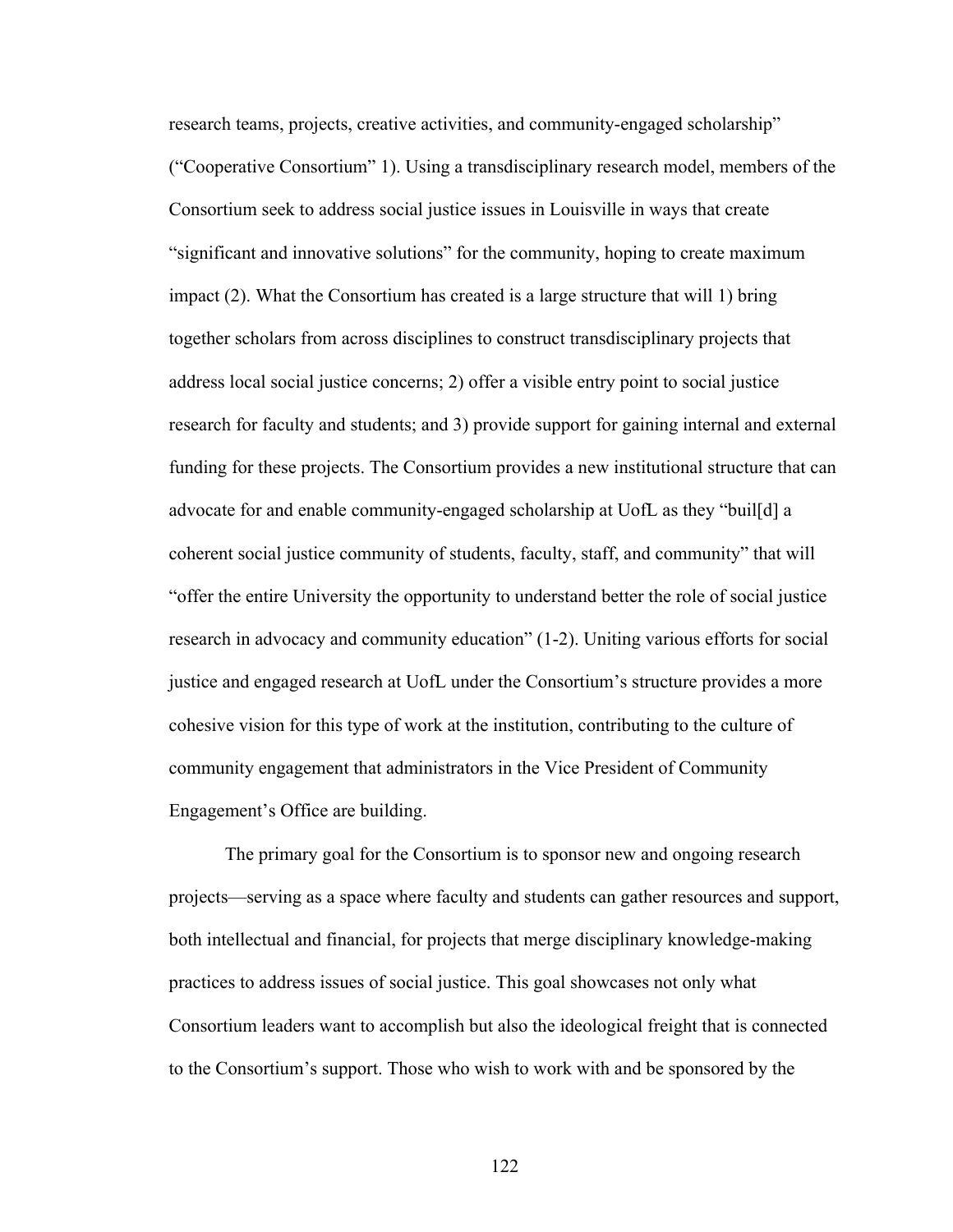Consortium will have to engage with transdisciplinary, social justice, and communityengaged research frames, incorporating them into their projects. The Consortium's particular ideological perspectives are clearly stated in the grant and interlaced throughout every aspect of the organization from its composition as a space outside of a particular discipline to its guidelines for receiving financial support for projects, and because this is an organization devoted to helping scholars develop new research, those projects will likely also be inflected by this ideology. In constructing structures that sponsor new projects intellectually and financially, the Consortium has also created a system with ideological freight, which will help scholars begin, or extend, a career trajectory that includes transdisciplinary engaged research, while furthering the Consortium's goal to increase the visibility and value of this type of work across campus.

#### *Intellectual Sponsorship*

To begin intellectually sponsoring transdisciplinary engaged research, the Consortium is actively working to create a networking hub that encourages the formation of new transdisciplinary social justice research teams. A central part of this process is constructing several ways to reach interested faculty and bring them together to discuss their goals, visions, and possible projects to make connections that will lead to new projects. In the grant, the Consortium promises to provide "a more accessible entry point and resource for students, new faculty, and community partners" (2) by creating "structured opportunities for faculty to come together across disciplines, and in conjunction with community partners, on a common issue" (Appendix 8, 1). The following analysis highlights the complexities of this intellectual support by showing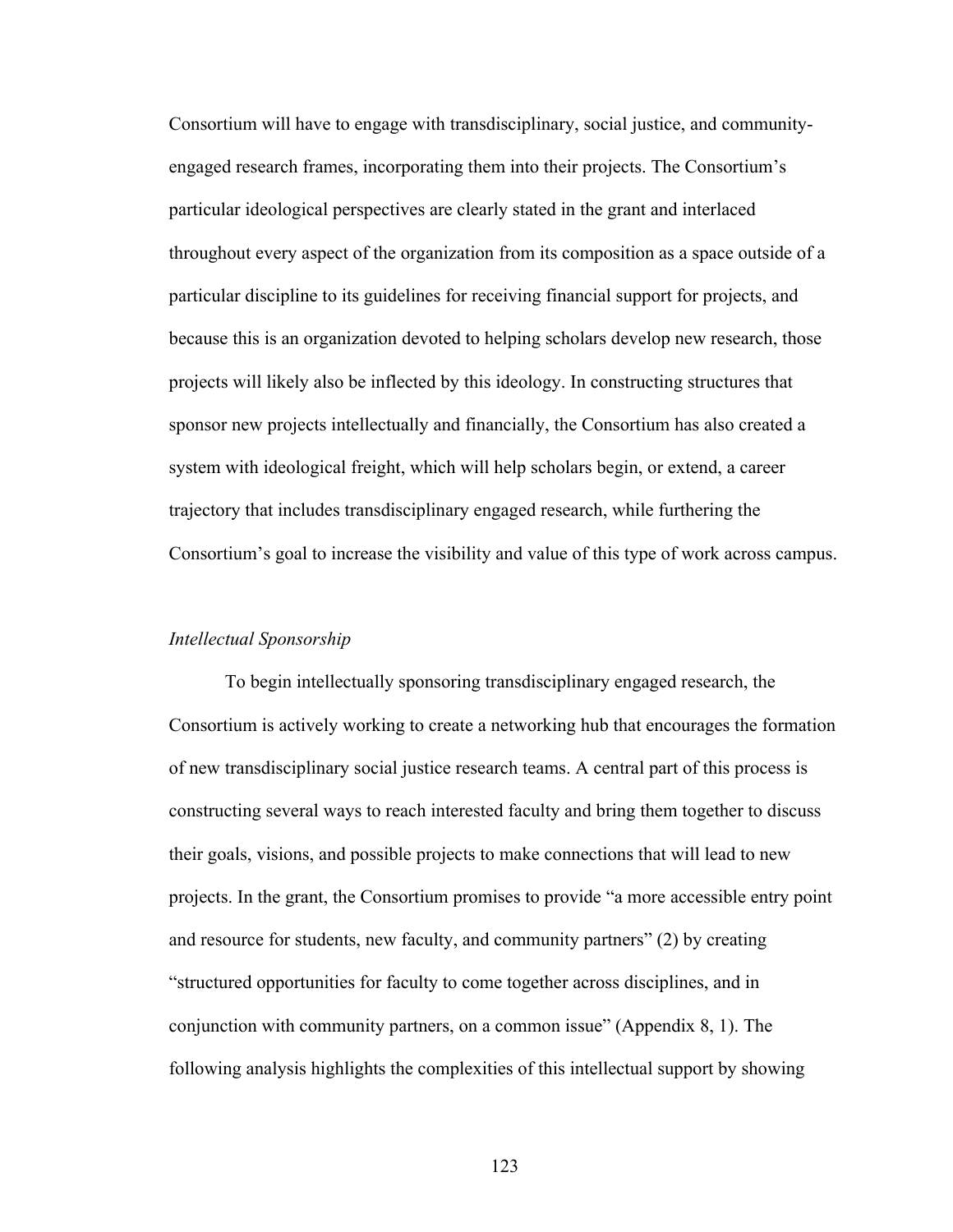how such structures are multidimensional. On one level, the Consortium is planning several strategies for networking and supporting scholars in the development of transdisciplinary partnerships and projects. Less visibly, the Consortium's ideological freight is entangled in these structures, implicitly and explicitly encouraging scholars to value the research ideologies of the organization, which is part of creating the kind of institutional culture that is more supportive of transdisciplinary engaged research.

One of the Consortium's strongest (and titular) commitments is to transdisciplinarity, which can be seen in the way it sets itself up as a centralized space without specific disciplinary ties—choosing not to be housed within an academic college or department. Community engagement scholars Amey, Brown, and Sandmann write that "intellectual and organizational neutral space is key" for transdisciplinary engaged research, offering a place where "it becomes safer to explore issues and consider the merits of alternative perspectives" (24) and that "enhances the opportunity to move toward integrative thinking and collaborative work" (25). Such integrated thinking is crucial for transdisciplinary work, and a neutral organization is more likely to enable such an approach than a particular department or college. Of course, no space is truly going to be neutral or free of disciplinary perspectives. For example, the leaders of the Consortium itself are faculty in Women's and Gender Studies and Law, and every project will have a leader or two from specific disciplines. Yet, a project sponsored by a transdisciplinary office is more likely to encourage and value methodological and epistemological blending than a project that *begins* in History, or Biology, or Secondary Education and adds in voices from other disciplines. Creating and publicizing a space focused on helping scholars form transdisciplinary research teams provides a viable, visible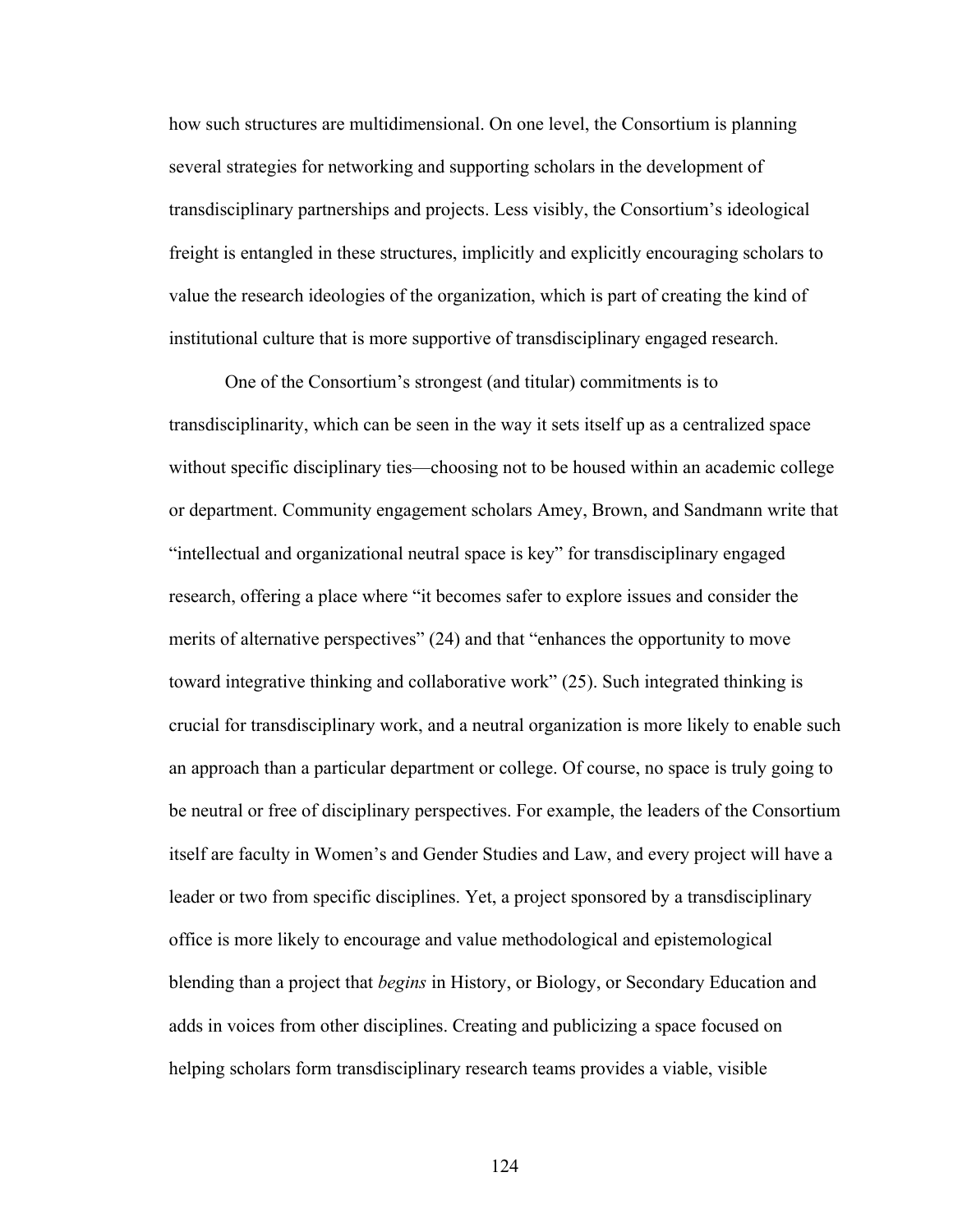alternative for scholars who might otherwise have tried to address such issues through a singular disciplinary lens or add in other faculty later for a layered, additive project that will ultimately still favor a particular discipline's form of knowledge creation. Scholars who enter the Consortium in order to receive intellectual backing for their projects are committing to the transdisciplinary ideology that the organization espouses.

To involve more faculty in the organization, the Consortium plans to host several networking activities where faculty members with similar interests can meet and try to find connections between their work that could lead to a transdisciplinary partnership. Planned networking events outlined in the grant include: "quarterly meetings/forums/gatherings for entire consortium;" "brown bag/event on one of the research projects;" and an "annual symposium" (Appendix 11, 1). These meetings are important because they show ways that the Consortium is actively seeking participation in its mission, rather than waiting for scholars to make contact with them and express interest. While they will have to wait and see who shows up to these meetings in order to get a sense of who is interested and how they can encourage involvement from scholars across campus, the Consortium's current advertising processes (for its preliminarily funding opportunities) have been far-reaching through multiple channels, including several listservs that serve the entire university, specific departments and colleges, and even more specific interest groups like the Anne Braden Institute's listserv for local social justice opportunities. Existing practice seems to indicate that they will continue to try and reach a wide range of scholars for their networking events. These events help individuals form teams and projects that are intricately tied to the Consortium's ideologies of transdisciplinarity, community engagement, and social justice, *and* if those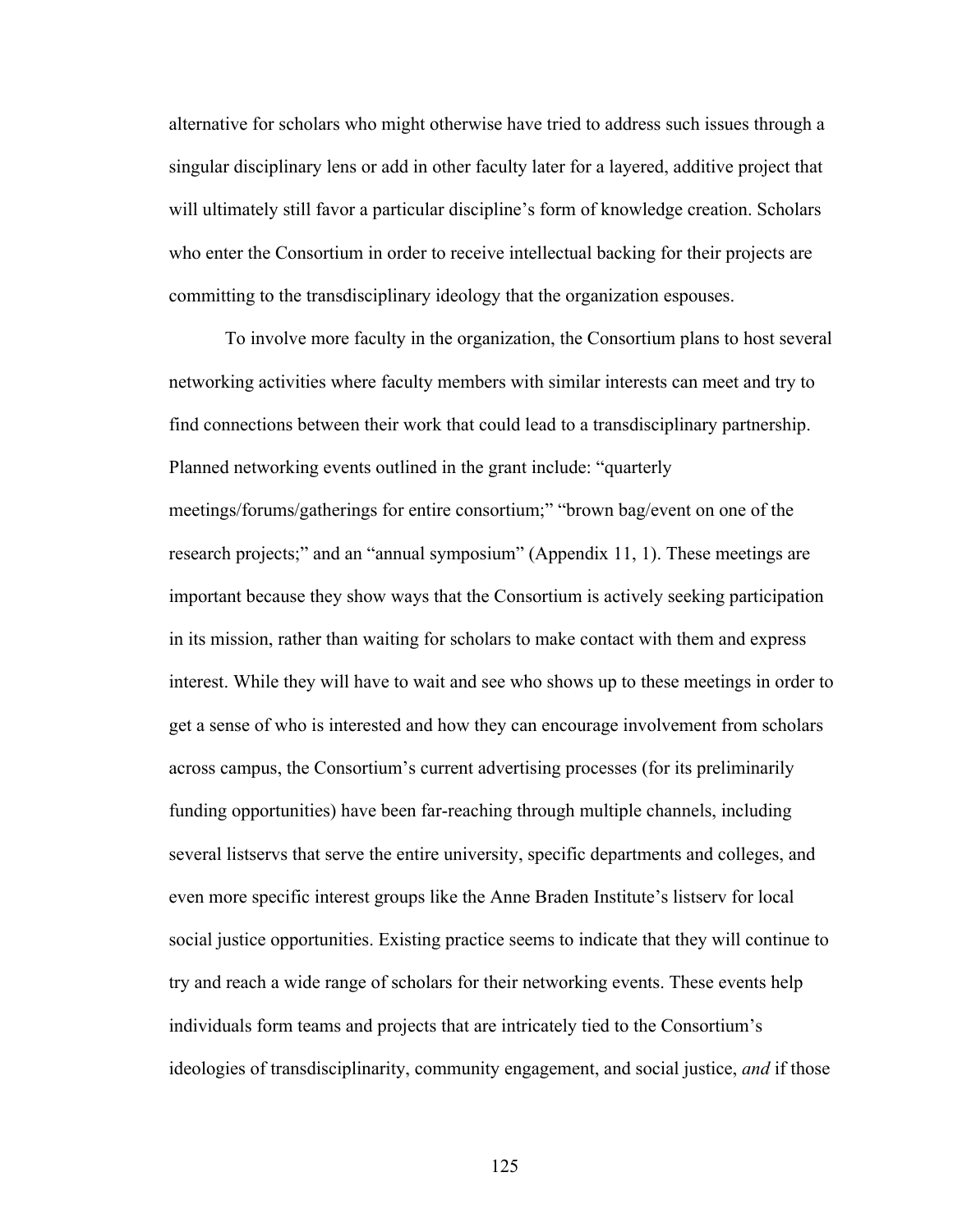teams are formed successfully, the Consortium is not just helping individuals, but also promoting the spread of such work across campus, making it more common, which is an important step in making it more *valued* across campus.

Outside of these face-to-face activities, the Consortium is also seeking to encourage networking through their online presence, which will include detailed information on social justice activity and research across the university. Part of being a networking hub is creating and maintaining a central base of knowledge for relevant projects and courses at the university, making such information more visible across and beyond the institution. They have begun the process of gathering this knowledge in the grant—creating a "list of faculty organizers" and "prospective consortium partners list," which detail faculty members from across colleges and campuses who are currently invested in or might be interested in community-based social justice research. These lists will serve as the backbone of a larger project for the Consortium: "a clearinghouse for all university-wide social justice research and creative activity, highlighting current and new projects of the Consortium and leading to an online library" (Appendix 8, 1). This library will be an important resource for emerging scholars, giving them a clear view of current community-engaged work on campus and which faculty members might be interested in partnering on new or existing projects. For faculty and students who might not initially see advertisements about physical gatherings, an accessible, easily searchable database can help them find the information they need to become a part of the Consortium's group of scholars working on transdisciplinary social justice projects.

By organizing and making all of this information available online, the Consortium positions itself as the organization with institutional expertise in this area and offers a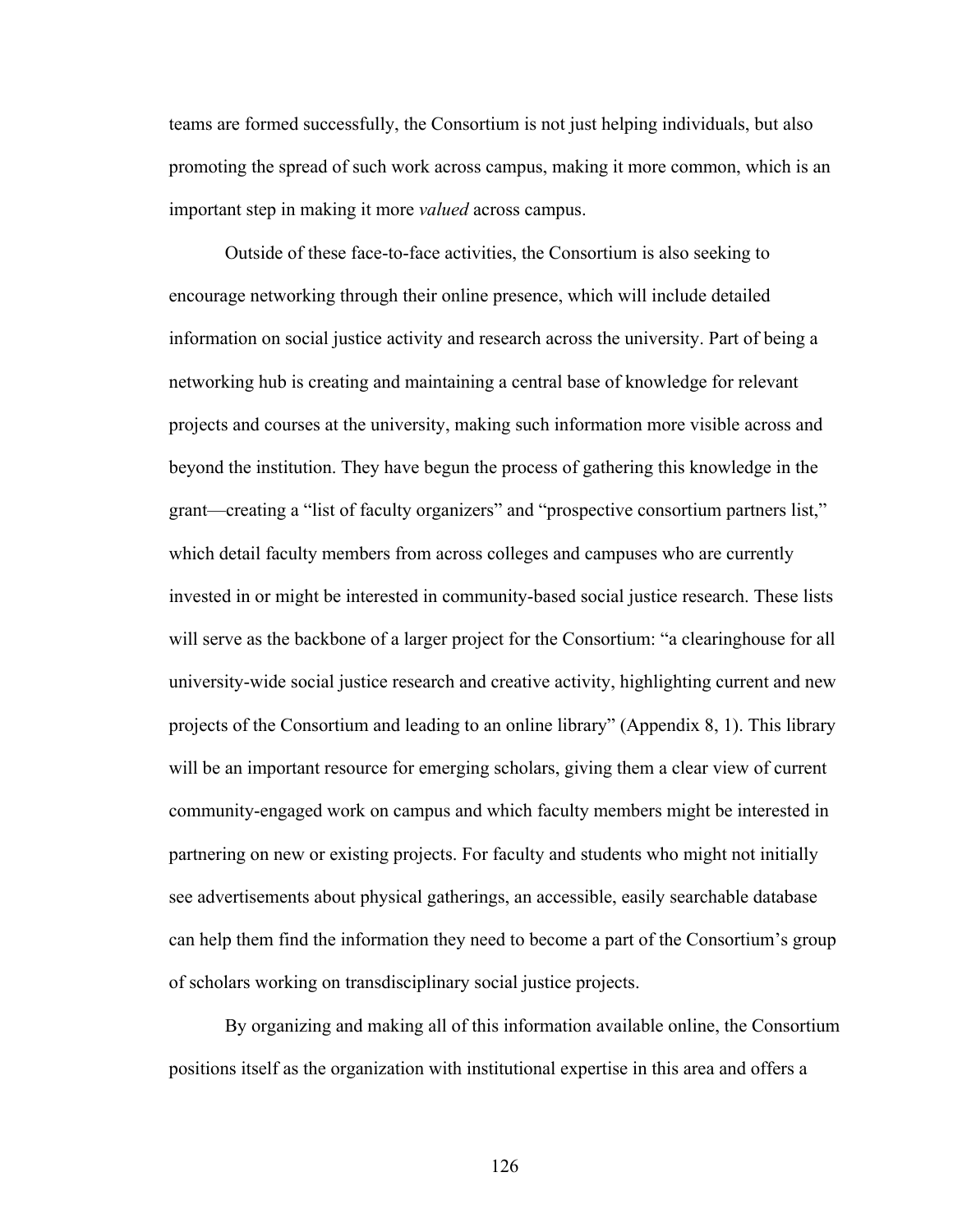virtual argument, through its repository of relevant research projects, about the centrality of engaged, social justice research on campus. This highly visible way of documenting and promoting transdisciplinary engaged research projects helps individual scholars and encourages a campus-wide culture for engagement. For individuals, it provides a resource of current projects that could be useful beyond the development of new research partnerships—in making arguments about the centrality and important of this type of work that could be useful in pursuing intra- or extra-mural funding or in explaining community-based research in less understanding departments on campus. And this resource could help spread widely an awareness of the value and significance of these kinds of projects to UofL, as an institution committed to strengthening its community ties, and to the particular disciplines it represents, which will hopefully be far-reaching.

Additionally, the Consortium will model transdisciplinary research practices by creating new teams that capitalize on current institutional research trends. To focus the Consortium's efforts, they have identified four particular strands of research they are interested in supporting: Community Justice and Environmental Justice, which both draw on existing research at UofL and show how the Consortium is relevant to current trends, and Emerging Social Justice and Social Justice in West Louisville, which are broader categories meant to encourage a wide range of projects that engage social justice in a variety of ways. While describing Community Justice, the grant writers describe recently completed projects (on topics like fair housing and restorative justice in public schools) and how new iterations of these projects will begin under the Consortium, incorporating a transdisciplinary framework. For example, the new Fair Housing Initiative, which originally ran from 2010-15, will include Fosl, who led the original project through the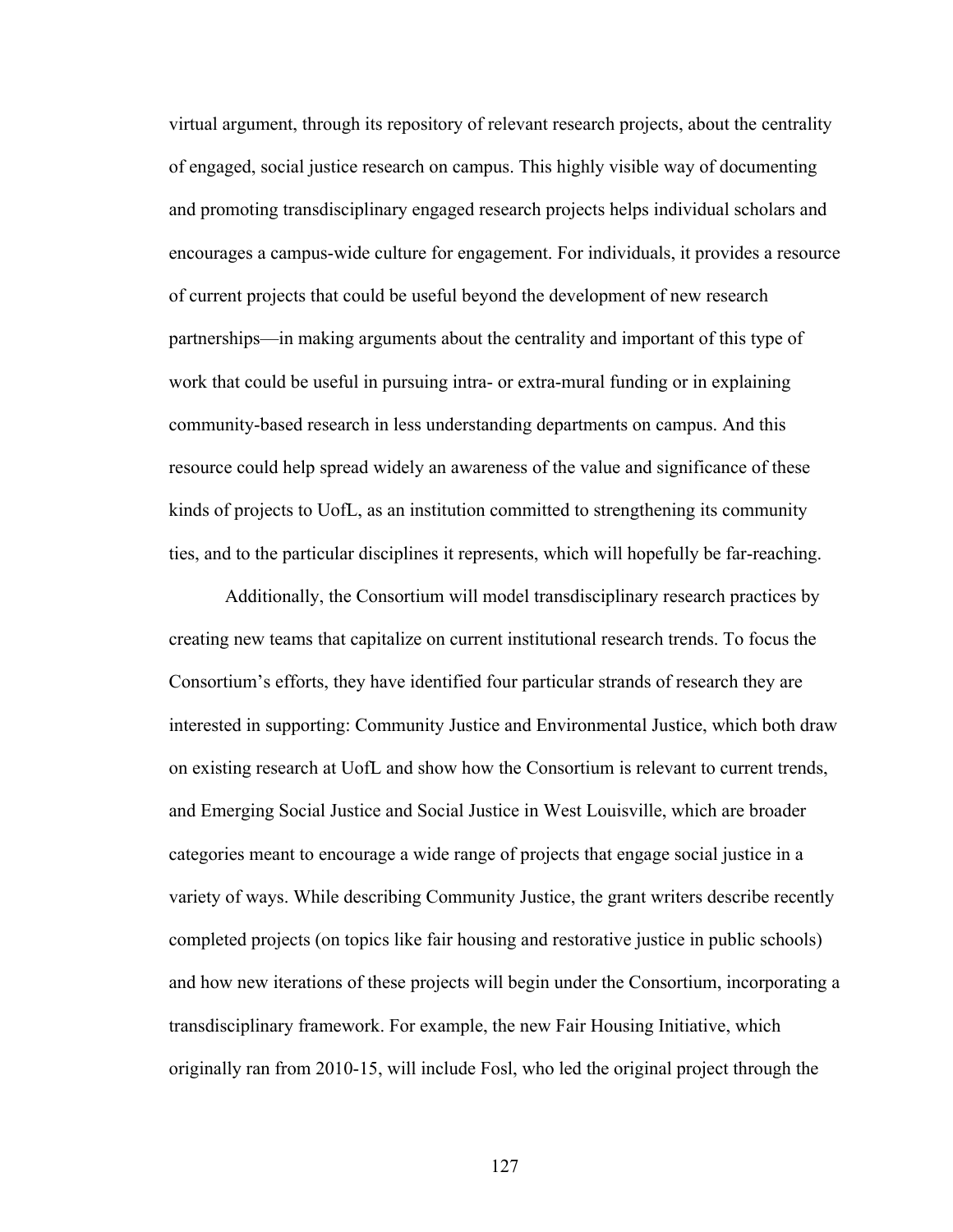Anne Braden Institute, and Lauren Heberle of the Center for Environmental Policy and Management (CEPM), and their primary goal is to create "reports/research/creative material that address the housing issues in the Louisville region" (Appendix 6, 4). The project will primarily draw on epistemologies and methodologies from history (through Fosl and the Anne Braden Institute), environmental policy (Heberle), and social justice in order to "examin[e] housing issues from a transdisciplinary, social justice perspective" (Appendix 6, 4). In addition to the current project team, consisting of Fosl, Heberle, and graduate students involved in the Braden Institute and the CEPM, Fosl and Heberle plan to find other partners to help them "expand the current range of products to include more arts and digital humanities products" (Appendix 6, 4), which will necessarily integrate even more disciplinary dimensions to the research process through the involvement of scholars in disciplines like art, theatre, or graphic design as well as the digital humanities, which could draw on scholars from several other disciplines depending on their scholarly interests. If the goals expand beyond reports about fair housing, the project will need new scholars to complete such products, bringing in their own research methods and processes that are necessary to create the desired products. While the grant only gives a brief sketch of what the fair housing project will look like, it does begin the process of modeling the kinds of scholarship the Consortium is interested in sponsoring, depicting what trandisciplinary, community-engaged social justice research projects look like. Sponsored projects might not have to match the exact methods or frames of the fair housing project, but it provides a model for the ideological underpinnings that will be expected in Consortium-supported projects and how to incorporate them. More importantly than the write up of this project (along with other example projects) in the grant will be its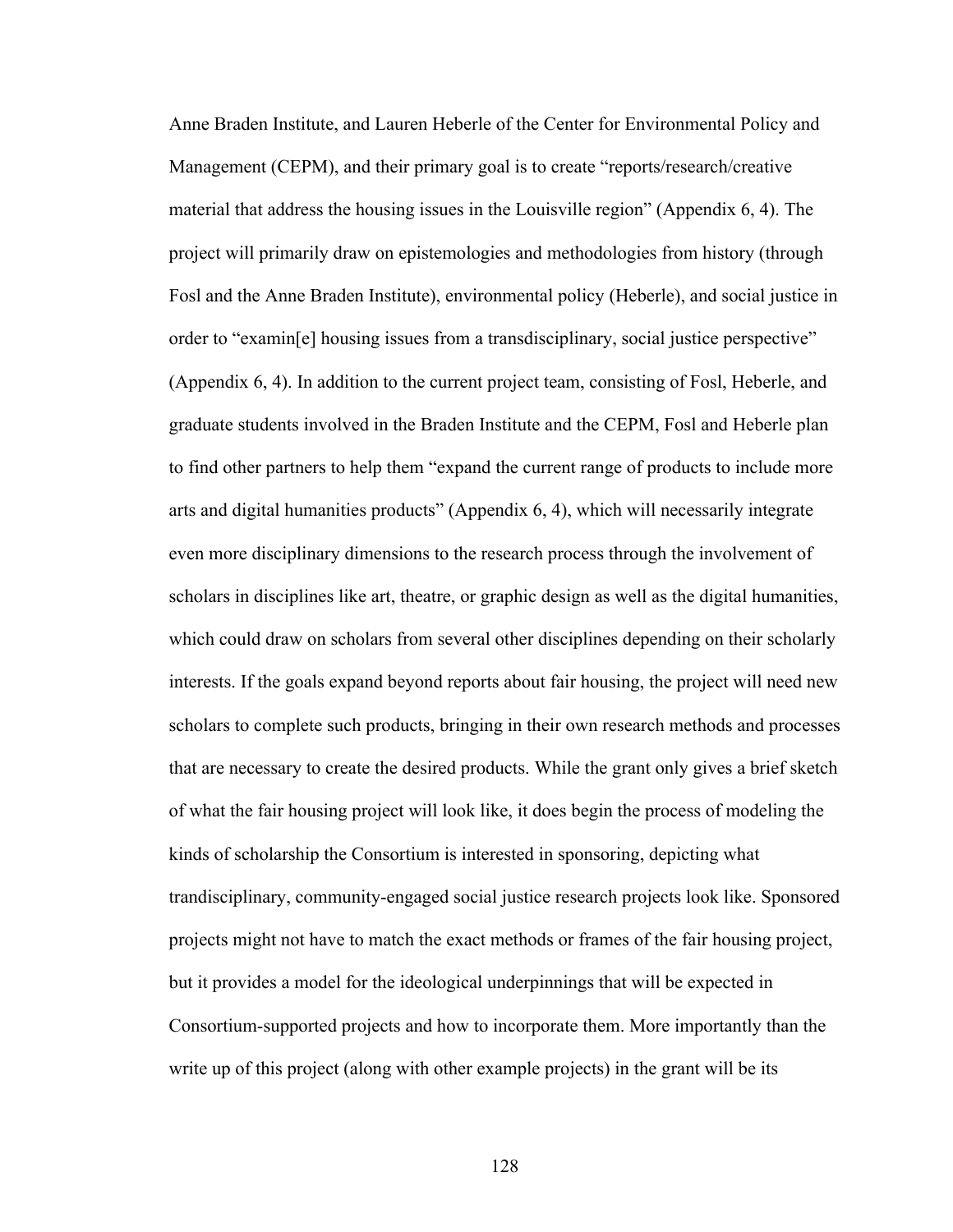execution, hopefully *showing* not only interested faculty, but also faculty and administrators across the university, the kind of robust, rigorous scholarly inquiry that is possible while also doing good work that addresses local social problems. These models will be crucial for raising awareness and helping people see the value of this type of research, which helps cultivate a culture of engagement on campus.

Through these three types of intellectual sponsorship—networking activities, online resources, and model projects—the Consortium is enabling individual scholars to gather the resources they need to design and implement their own projects, and tied to these resources are the Consortium's ideologies, encouraging scholars toward particular paths of research. Through these types of sponsorship, the Consortium will encourage interest in transdisciplinary research among a wide group of scholars—those interested in collaborations across disciplines, in community engagement, in social justice, and even in the particular projects modeled by the Consortium. While some scholars might cross all of these groups, many might only be from one. The Consortium's intellectual sponsorship is calling scholars from across groups into action as transdisciplinary engaged researchers, setting them on a path to align their scholarship with the Consortium's ideologies.

One central question for the Consortium as it moves forward is how it will move beyond supporting the creation of teams to helping team members generate and implement a transdisciplinary, community-engaged framework for their research projects, which is key for helping individuals and is a more targeted way to incorporate the ideological freight of sponsorship. As written in the grant, two characteristics of transdisciplinary research are "transcending and integrating disciplinary paradigms" and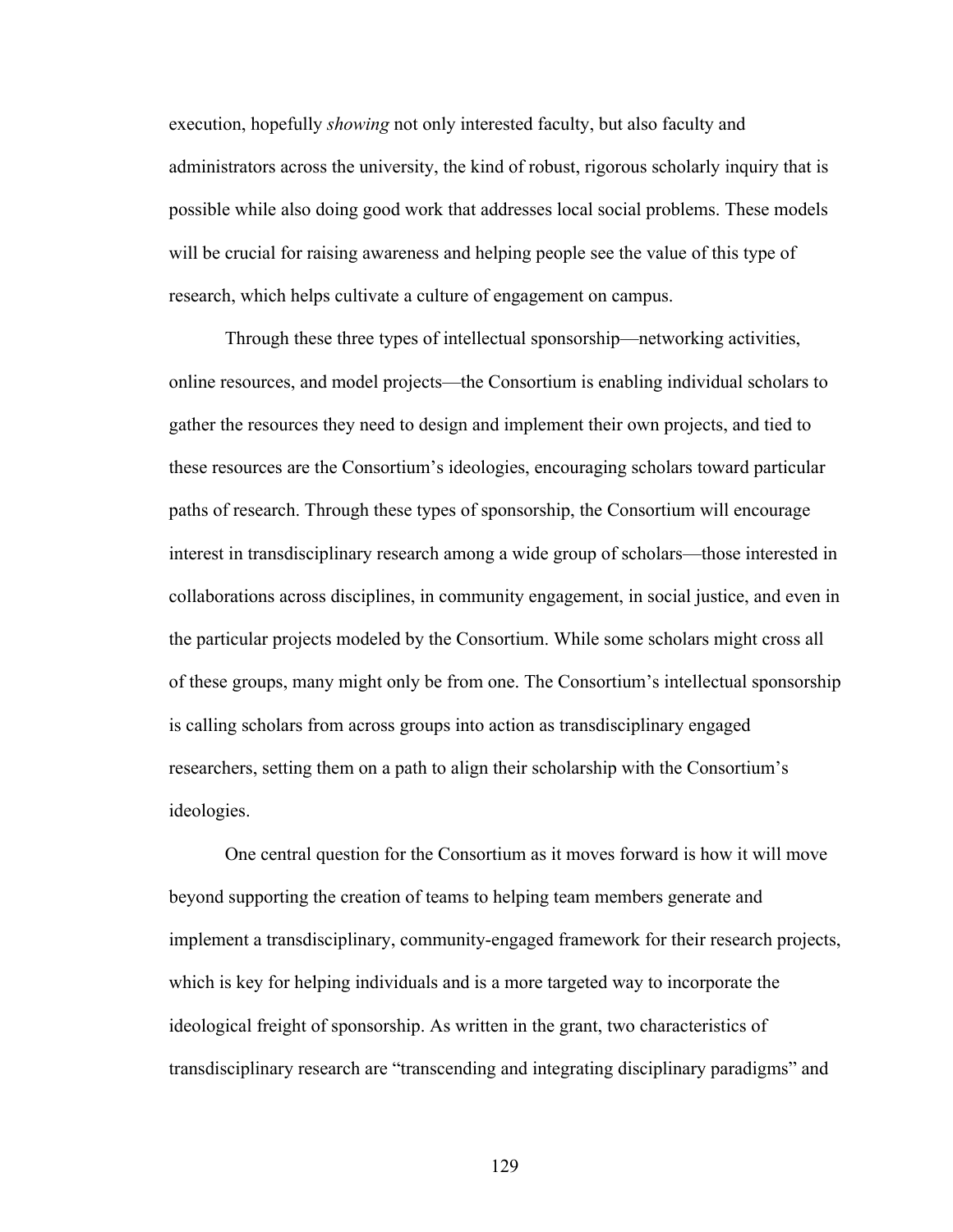"doing participatory research" (Appendix 1, 1). How scholars will learn such practices is much less discussed than the Consortium's strategies for networking scholars, implying that people need help finding research partners but already know how to plan and implement projects that integrate disciplinary frames for participatory research. Because this is only the seed grant, this assumption might work for preliminary projects the Consortium supports (like the Fair Housing Initiative), but addressing the intellectual concerns that such complex projects will face necessitates looking at the full research process, from team formation to the creation of scholarly and community products, in order to sponsor these projects from start to finish. Considering the layered, multifaceted nature of the Consortium's structure for one element of intellectual sponsorship (networking) illuminates how complex creating further structures to support the longterm intellectual needs of sponsored projects will be. Covering the entire spectrum of intellectual needs will require further events, training, discussion, and mentoring to help teams succeed, and as seen in chapter three, teaching teams how to *do* engaged research is quite an intricate process. Of course, the Consortium will also gain from the efforts it puts toward building future structures. As the Consortium extends its structures for intellectually sponsoring new research projects, it also continues to integrate scholars into the ideological freight of the Consortium's goals and plans. Teaching new scholars how to *do* particular types of research rather than focusing on forming teams of researchers gives the Consortium more opportunities to encourage scholarly alignment with the organization's ideologies. Providing structured research support would only add to the already multifaceted intellectual sponsorship offered by the Consortium, providing further help for individual scholars and projects, which creates a larger mass of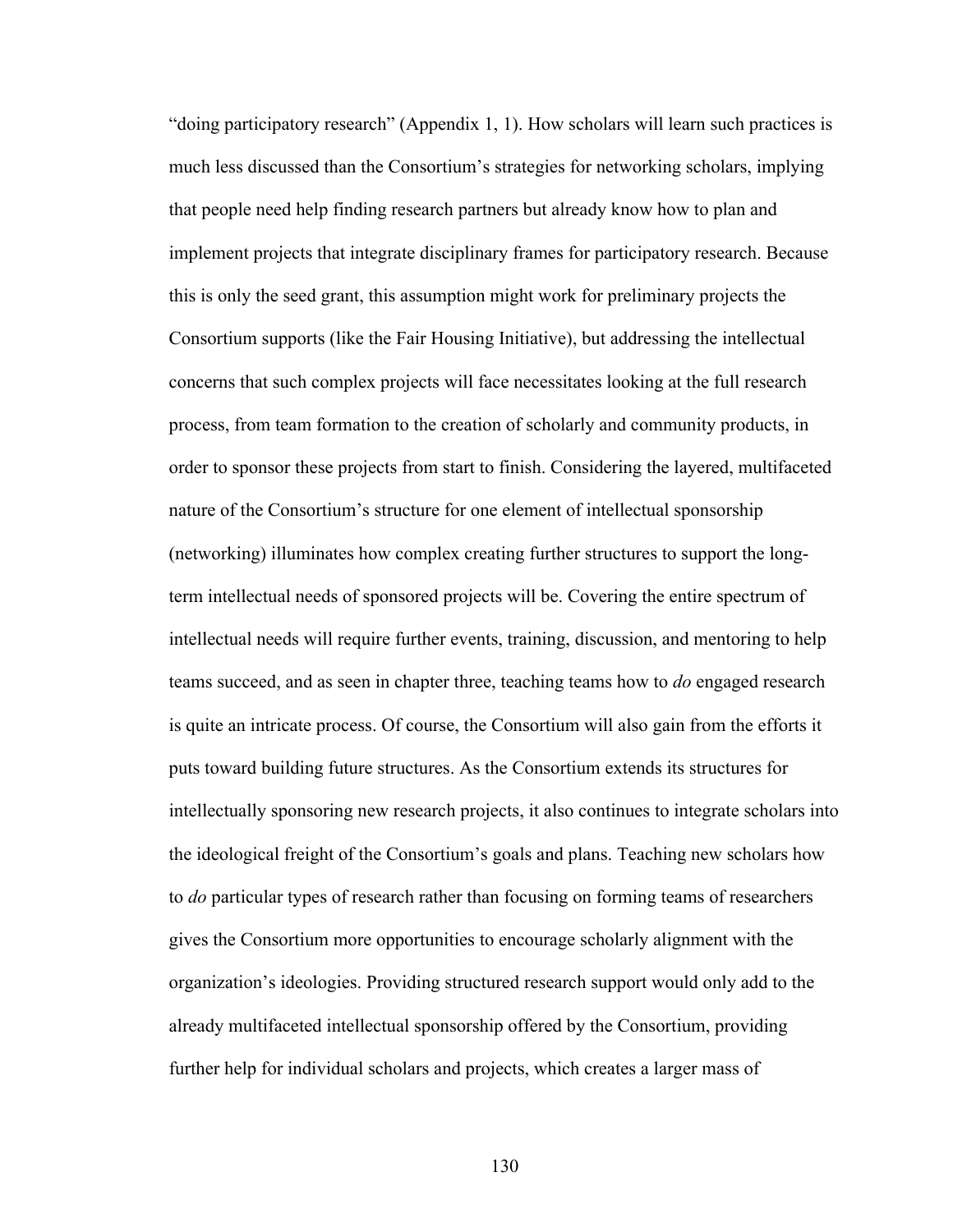transdisciplinary engaged scholars who can help grow awareness and comprehension of the value of this type of scholarly inquiry across campus.

# *Financial Sponsorship*

In addition to its intellectual sponsorship, the Consortium also provides financial sponsorship for projects through grants and research fellowships. The financial support that the Consortium offers directly relates to Brandt's ideas of sponsorship, which she frequently describes through economic terms, comparing sponsorship practices to European patronage systems and "*compradrazgo* in the Americas" where "loaning land, money, protection, and other favors allowed the politically powerful to extend their influence" (168). Although the Consortium's financial sponsorship of research projects exists, like Brandt's literacy sponsors, in very different "economic, policy, and educational systems" than *compraadrazgo*, the process of offering financial support still exists within "larger political and economic arenas" (169). The financial sponsorship offered through the Consortium provides scholars with the monetary resources they need to complete their projects. Most obviously, scholars can use these funds to buy material goods they need for their work, which their departments are unlikely or unable to provide. But another important consideration for these projects is the time needed to complete them. If people do not give their time and energy to planning and implementing these projects, then the material goods are never needed. Financial support that gives scholars additional time for their research projects is another aspect of the Consortium's sponsorship. This financial support for material goods and time is tied to the ideological freight of the Consortium's broader goals for wider visibility of and support for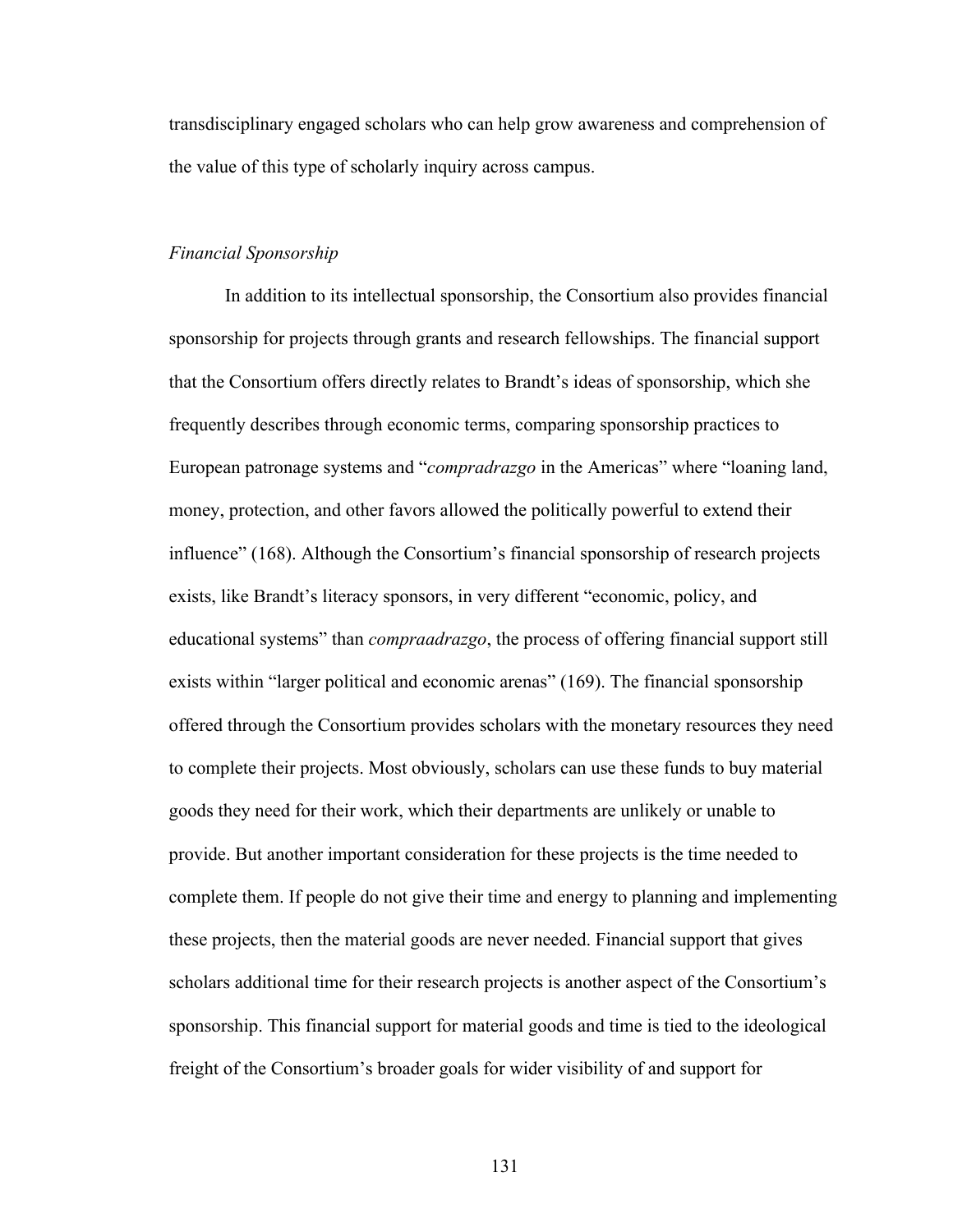transdisciplinary engaged research. The Consortium's financial resources are not without strings, and as they provide support for scholars, they are able to reach their goals as well—creating a wider understanding of the importance of engaged social justice research across campus.

As written in the grant, the Consortium's primary means of financial sponsorship is through what they are calling "Research Fellowship Support" that will financially sponsor social justice scholars in a variety of ways. These financial opportunities include: 1) small (\$2,500) and large (\$7,500) grant fellowships, 2) one course buy-outs (12-13 available annually to junior or senior faculty), and 3) support for projects from graduate and undergraduate research fellows (who are funded through the Consortium). These different options for financial support help with varying needs of projects related to both material goods and time.

As scholars leave the university to do research with community organizations, they often need to bring resources with them for their project, and the grants available through the Consortium can help researchers make these purchases. The materials necessary for a project might be paper, paints, and paintbrushes for a children's art event, iPod touches for a digital production camp, stipends for community members who participate in an interview study, and many other things. Community engagement projects almost always require materials beyond what is available in a scholars' personal research space, no matter their discipline, and finding funding for these materials is often a major concern for the scholars involved (a need described more fully in the mundane labor section of chapter three). The small grants available through the Consortium are not going to fund exceptionally large projects, but they could help scholars provide travel to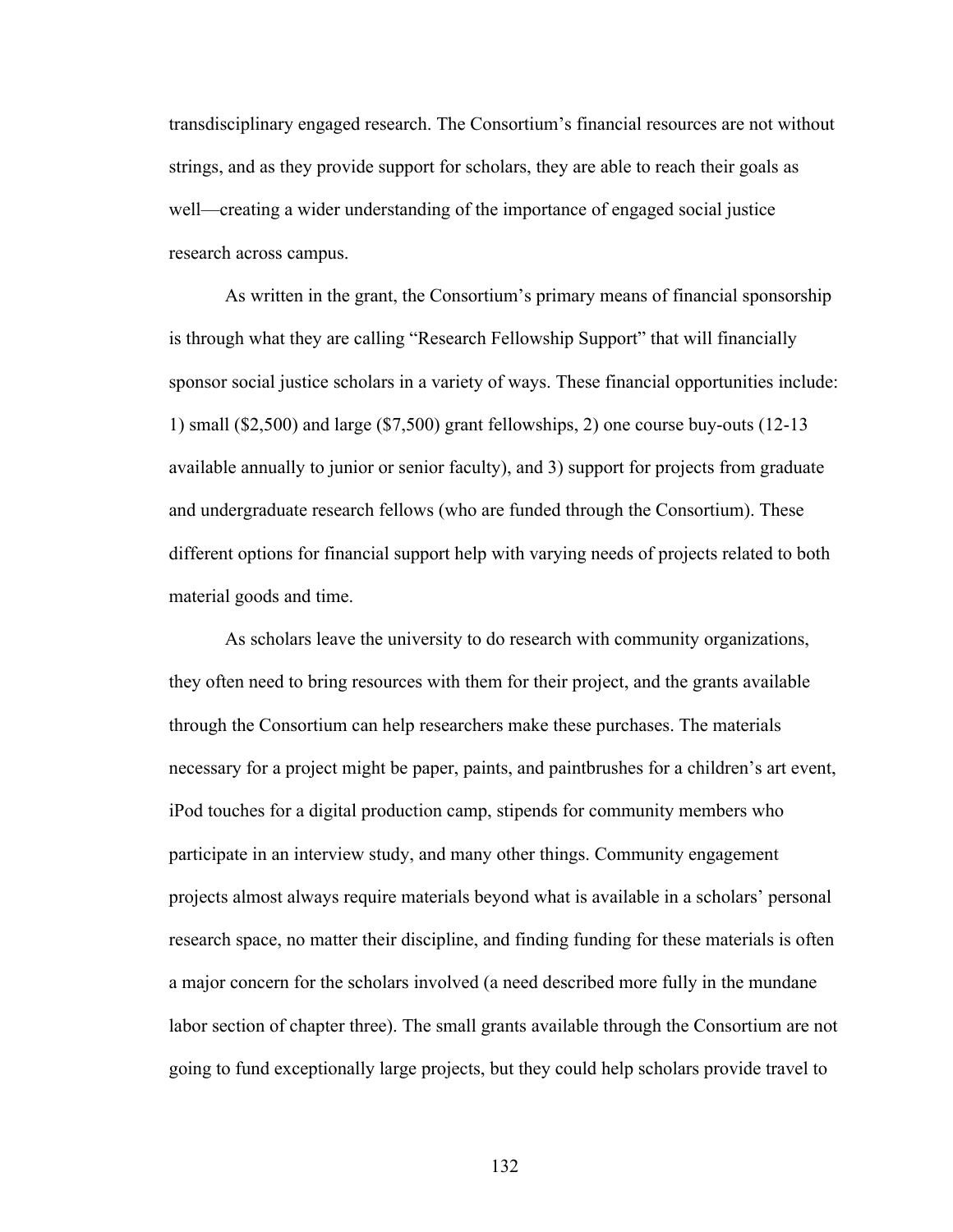and from a community site for students, dinner for project stakeholders who come to a meeting, or any of the other material goods necessary to complete their work. The Consortium's ability to fund such projects, even minimally, is an important way for Consortium leaders to show that they understand central concerns for engaged research and support the projects they are helping scholars create through their networking events.

Additionally, the time consuming nature of putting together and implementing a transdisciplinary research project is a significant hurdle, and the second and third options for research fellows relate to this challenge. Course buy-outs give faculty members additional time away from their teaching load in order to do the laborious work of project development and implementation, which is especially necessary for projects where faculty from across campus are coming together to integrate disciplinary ways of knowledge creation in order to create a project that addresses a large-scale community concern. Building a blended epistemology and methodology for a project is a long process, requiring scholars from across disciplines to find common ground and learn from one another through readings and discussions to figure out how they will merge their research approaches to make new knowledge in one context. Once they determine a way to move forward, implementing those methods will be difficult as well. Communityengaged research rarely works at a steady pace, instead rotating between times of intense busy-ness and relative calm. Course releases can help scholars with the pressures of dealing with the time consuming nature of planning and implementing projects. Also, access to graduate and undergraduate research fellows can help take away some of the burden of time from faculty. Because the Consortium is paying these students for their research time, project leaders can utilize them to help with aspects of their projects that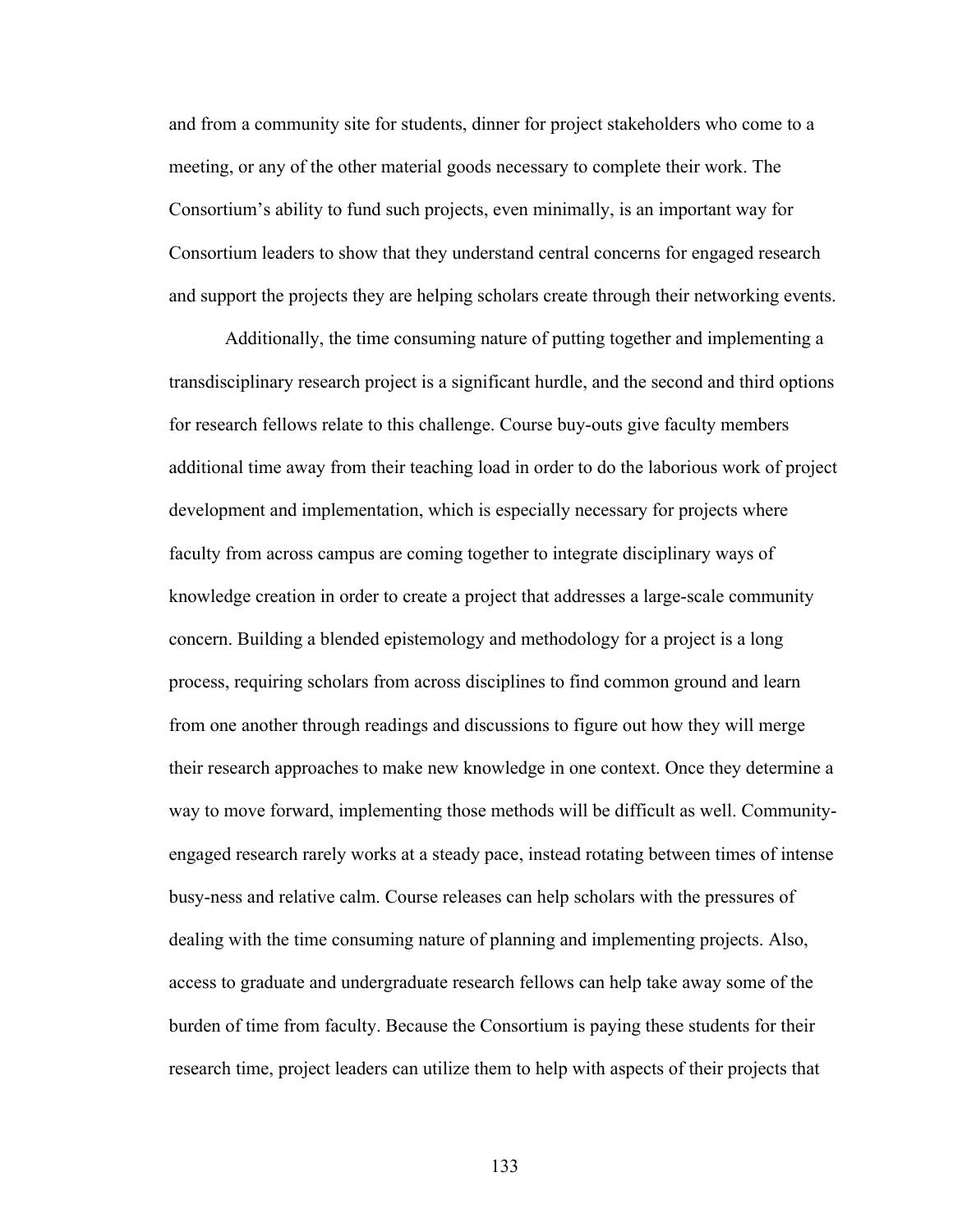would be incredibly inefficient on their own, which also helps further the Consortium's goal of training a new generation of engaged scholars by giving them an opportunity to gain tacit understanding of engaged research processes (as I call for in chapter three). Financial support aimed to help scholars alleviate some of the time of engaged research work is an important part of sponsoring this work because it shows that the Consortium recognizes that the constraints of engaged research are not only based on materials goods but also available time.

These research fellowships are accompanied by several guidelines for how the Consortium wants fellows to spend their time and money, asking scholars to shape their projects in particular ways and participate in other Consortium activities like research talks and networking events. These stipulations carry the ideological freight attached to the Consortium's financial sponsorship, helping the Consortium reach its goals while providing financial resources to research teams. Applicants are expected to be faculty members involved in "social justice transdisciplinary research projects" that "include opportunities for both graduate and undergraduate student research" (Appendix 9, 1), which automatically creates parameters for the types of projects chosen to receive financial support: projects that include multiple scholars integrating disciplinary frames to address an issue of social inequality alongside a community partner and that include space for graduate and undergraduate research. The requirement for graduate and undergraduate researchers is an important part of the Consortium's ideology (that is not as obvious in their intellectual sponsorship structures) because having students involved in these projects helps nurture an interest in transdisciplinary engaged research for emerging scholars while further implicating established scholars into engaged work as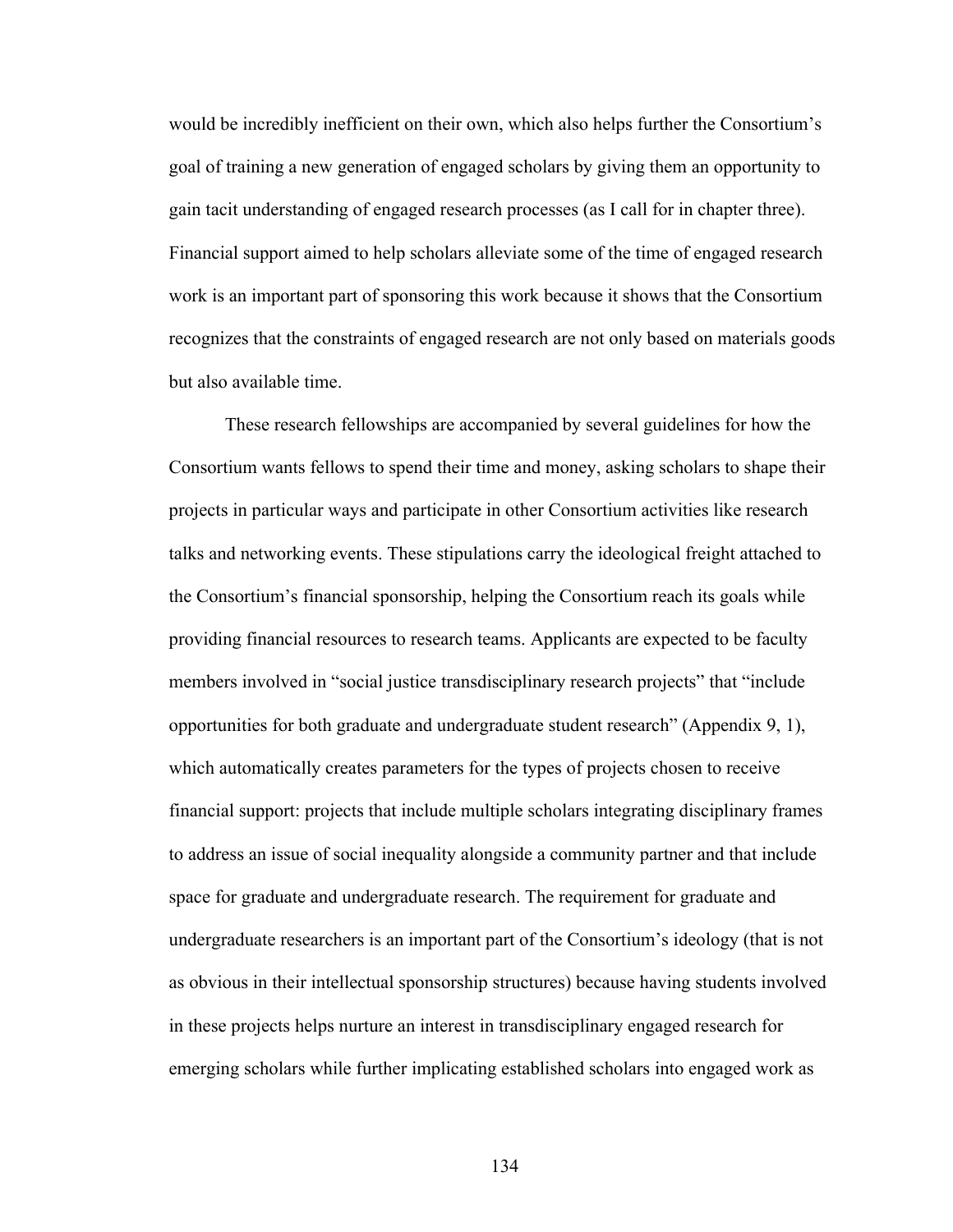they mentor and teach their students about these practices. Other expectations for Research Fellows include working as "lead manager" of their proposed transdisciplinary research project; publishing or presenting on their work in national venues; and writing semi-annual reports that detail progress of their projects and scholarly products, use of their financial support, and possible external funding opportunities (Appendix 9, 2-3). This set of guidelines requires Research Fellows to make progress on their projects' goals as dictated by the Consortium, specifically progress toward traditional scholarly products and outside funding. These outcomes are particularly useful for the Consortium as they are institutionally legible as "successful" research projects, giving the Consortium some measure of validity as a research sponsor. Additionally, by stipulating that research fellows must publish and present on their work as well as seek continued funding, the Consortium fosters trajectories of engaged scholarship, asking scholars to continue their projects beyond the initial time frame of the Consortium's support. Prolonging their engaged research means more time working within the Consortium's ideologies and learning to value and support this type of research, whether they initially wanted to continue such a research path after their sponsored project or not.

Research Fellows are also asked to "participate in a network of scholar-activists dedicated to identifying new solutions to intransigent problems of social inequality" (2). Participation in that network will include such activities as: working on an annual symposium for the Consortium, presenting their research locally to other members of the network, and mentoring "faculty, students, and community partners engaged in social justice research and community engagement experiences" (3). These aspects of Research Fellow expectations are geared more toward outreach and increasing visibility of the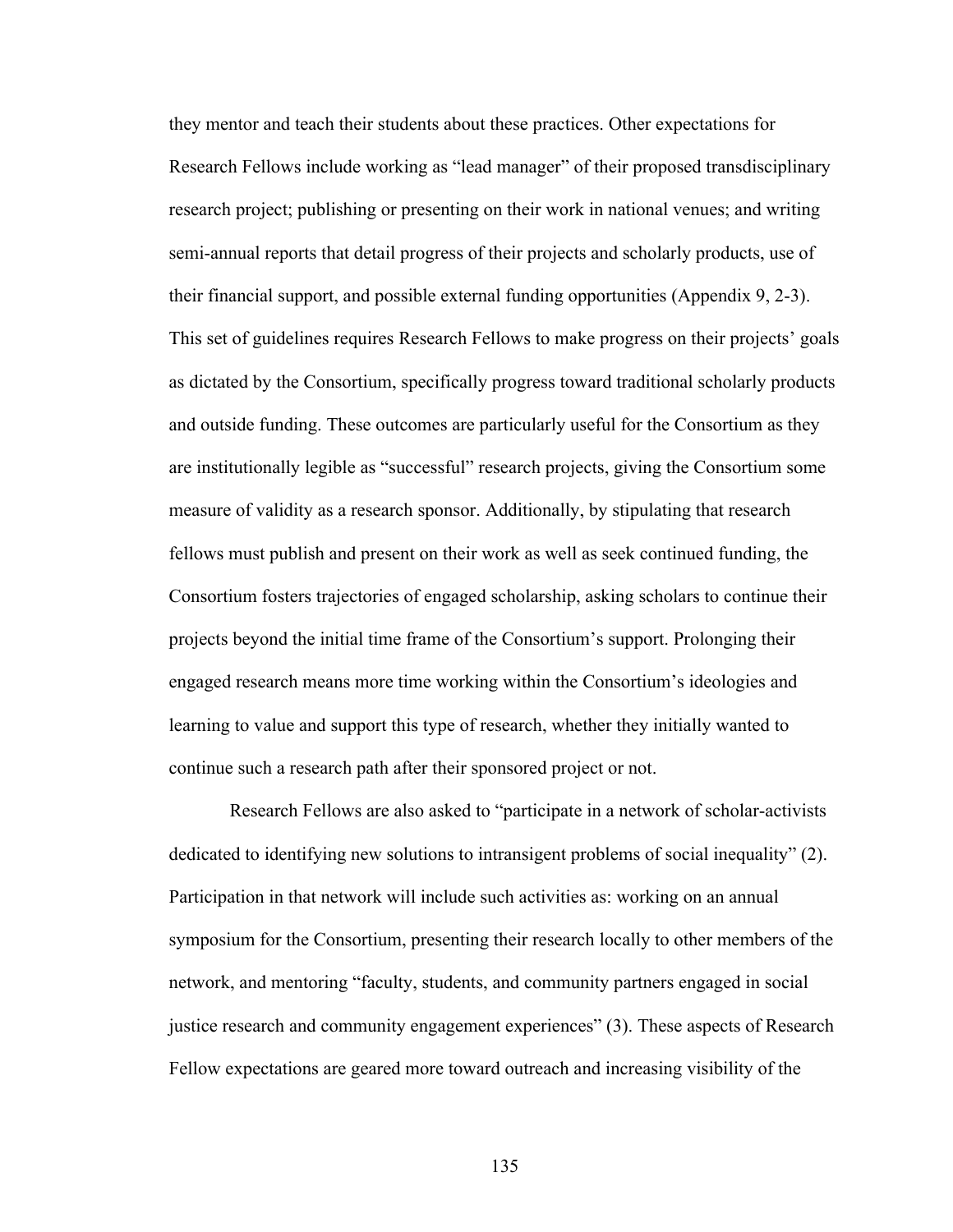Consortium to bring in more scholars, strengthening the organization through numbers. Increasing awareness of the Consortium is important for accomplishing their goals for individual scholars, to help them develop and sustain new projects, and for the organization as a whole, to increase support for transdisciplinary engaged research across campus. Through these various guidelines for Research Fellows, the Consortium has incorporated ideological freight into its financial sponsorship structure by including dimensions that will increase its own sustainability. The Consortium is doing more than just giving money to people to do projects that align with their interests; its leaders are designing structures for people and projects to continue building and strengthening the organization itself.

Because the Consortium is a work in progress, there are some potential misalignments between its stated goals and how financial sponsorship is currently structured, which highlight the fraught nature of creating structures that incentivize transdisciplinary engaged research. One concern is the focus on individual faculty members to receive the designation as "Research Fellow," especially in the understanding developed in the grant that the fellow is the "leader" of the project (Appendix 9, 2). It is unclear from the grant materials how many "Research Fellows" can be chosen from a particular project. If these projects are transdisciplinary, then multiple scholars from across departments will be involved in the work of creating this project, and privileging only one scholar from each project for this kind of financial support could have problematic effects on the transdisciplinary nature of a project. To ensure transdisciplinarity, multiple faculty members from that project should be able to apply for a course release or a mini-grant. Toward that end, the "Call for Proposals" for these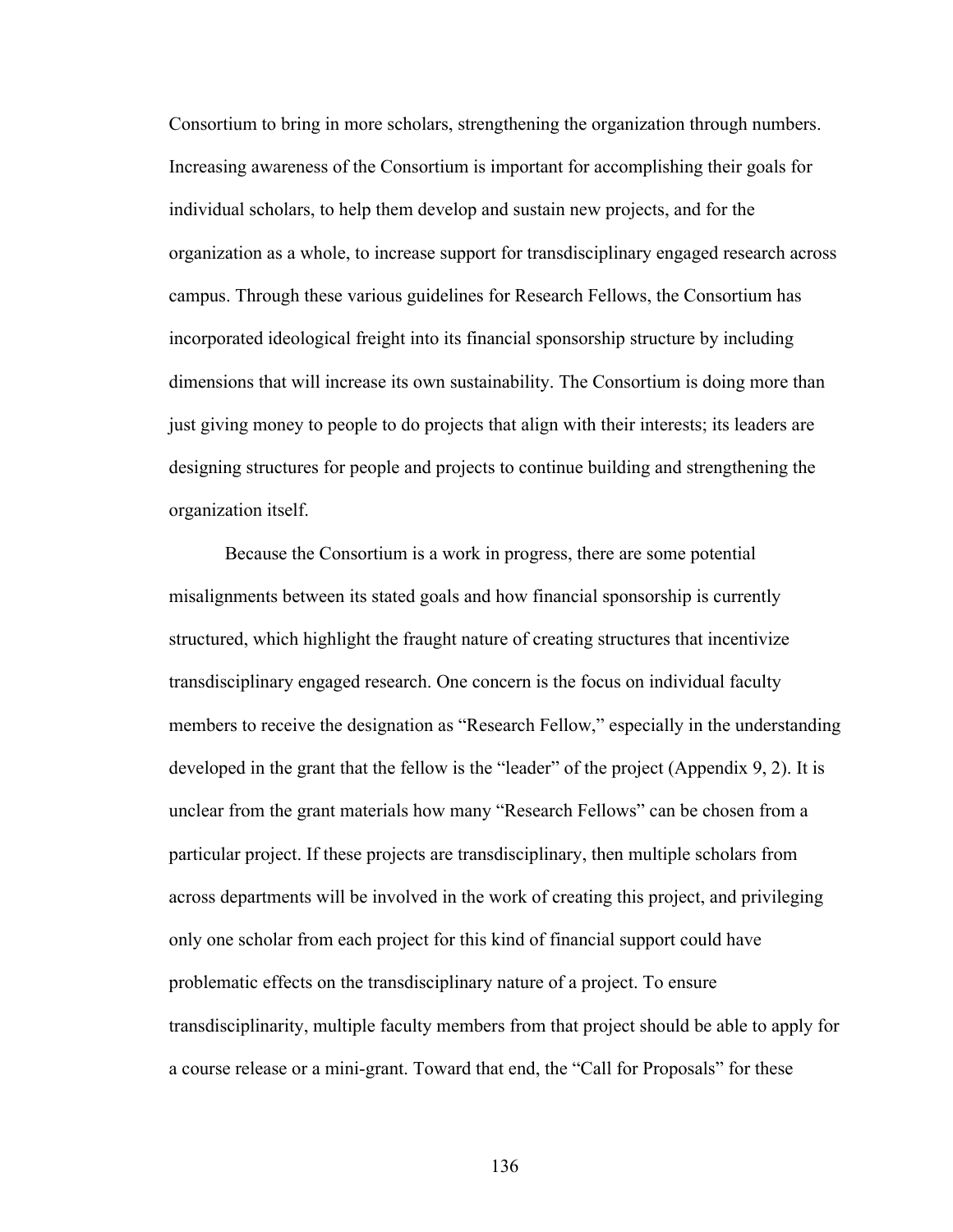research fellowships came out in January 2017 and they do contain a brief notation (buried in the middle of the second page) that "proposals from teams may request more than one kind of grant" (2). Yet, this note is still unclear. Can multiple faculty members from one project receive course releases? Or can one project apply for a mini-grant and a course release? Even if this is clarified, the Consortium will then run the risk of possibly giving too much to one project, leaving other faculty out and diminishing the number of projects they support and thus the growing strength of the organization itself. So, there is a tension between the Consortium's multiple goals and how they can financially support projects, creating additional complexities for their sponsorship structures. In the future, Consortium leaders will likely have to revisit these concerns many times to determine how they want to use their limited financial resources to meet *all* of their goals.

By providing financial backing to trandisciplinary research projects, the Consortium is able to reach its own goals by giving faculty the opportunity to create projects that address community issues, and through the intellectual freight tied to these resources, the Consortium ties scholars to its research ideologies. Delivering financial support is as important as intellectual sponsorship, because the needs of these projects extend beyond finding research partners and developing ideas. Scholars often do research because they are passionate about it, but without sufficient financial support, passion projects die out, as discussed in the conclusion of chapter three. While the Consortium is not providing a great deal of funding for these projects, offering financial assistance shows that the organization's leaders are serious about sponsoring transdisciplinary social justice research. Additionally, ideological freight is easily tied to financial resources. While intellectual sponsorship involves the Consortium helping shape the ideas in a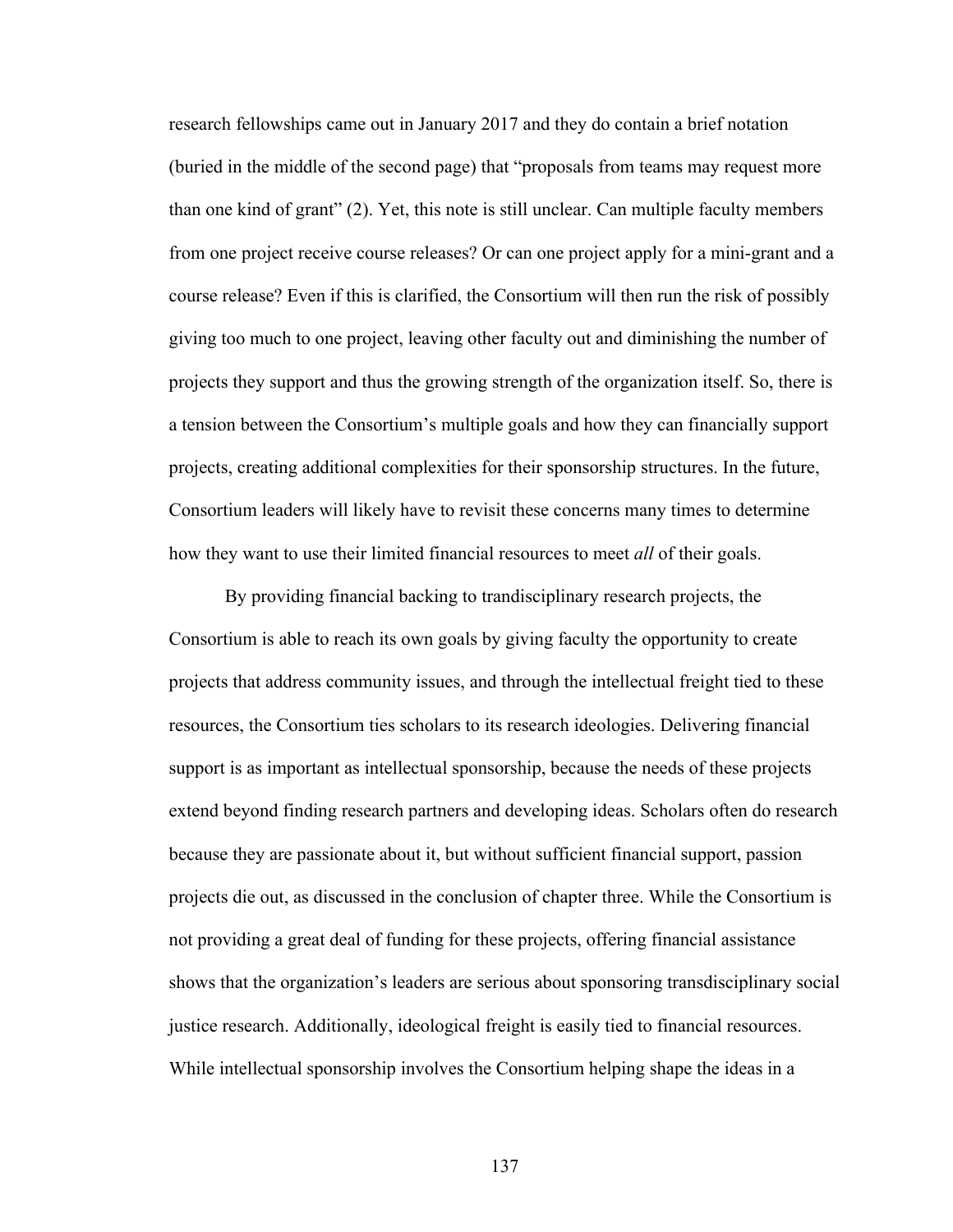project, financial sponsorship *requires* scholars to adhere to the Consortium's ideological views about transdisciplinarity, community engagement, and undergraduate and graduate research. Financial sponsorship includes more visible and specific strings that help the Consortium meet their goals for creating campus-wide understanding and valuing of transdisciplinary engaged research by encouraging more scholars to begin and continue community-centered work and by increasing awareness of these projects and research practices. Requiring scholars to integrate the Consortium's research ideologies into new projects affects that individual project *and* spreads the organization's ideology across campus as sponsored scholars bring their work back to their individual departments and colleges, discussing their current work with colleagues and students.

#### *Leveraging Individual Sponsorship for Cultural Change*

The Consortium's individual sponsorship through intellectual and financial support is an important way the organization is already working to change the institutional culture of UofL, particularly by helping individuals make their work more institutionally legible. Aspects of the intellectual sponsorship, like the Consortium's planned research talks, offer spaces for scholars to share their research on campus, spreading awareness of current projects across the university. And the way financial sponsorship is structured in the Consortium aligns with accepted documentation of research in genres like the AWP and tenure guidelines, making it easier for sponsored scholars to make note of their time and labor in these documents to receive institutional credit for that work. Grants are obviously seen as a central element of research and are expected to be written up as such on these documents. Consortium grants and progress on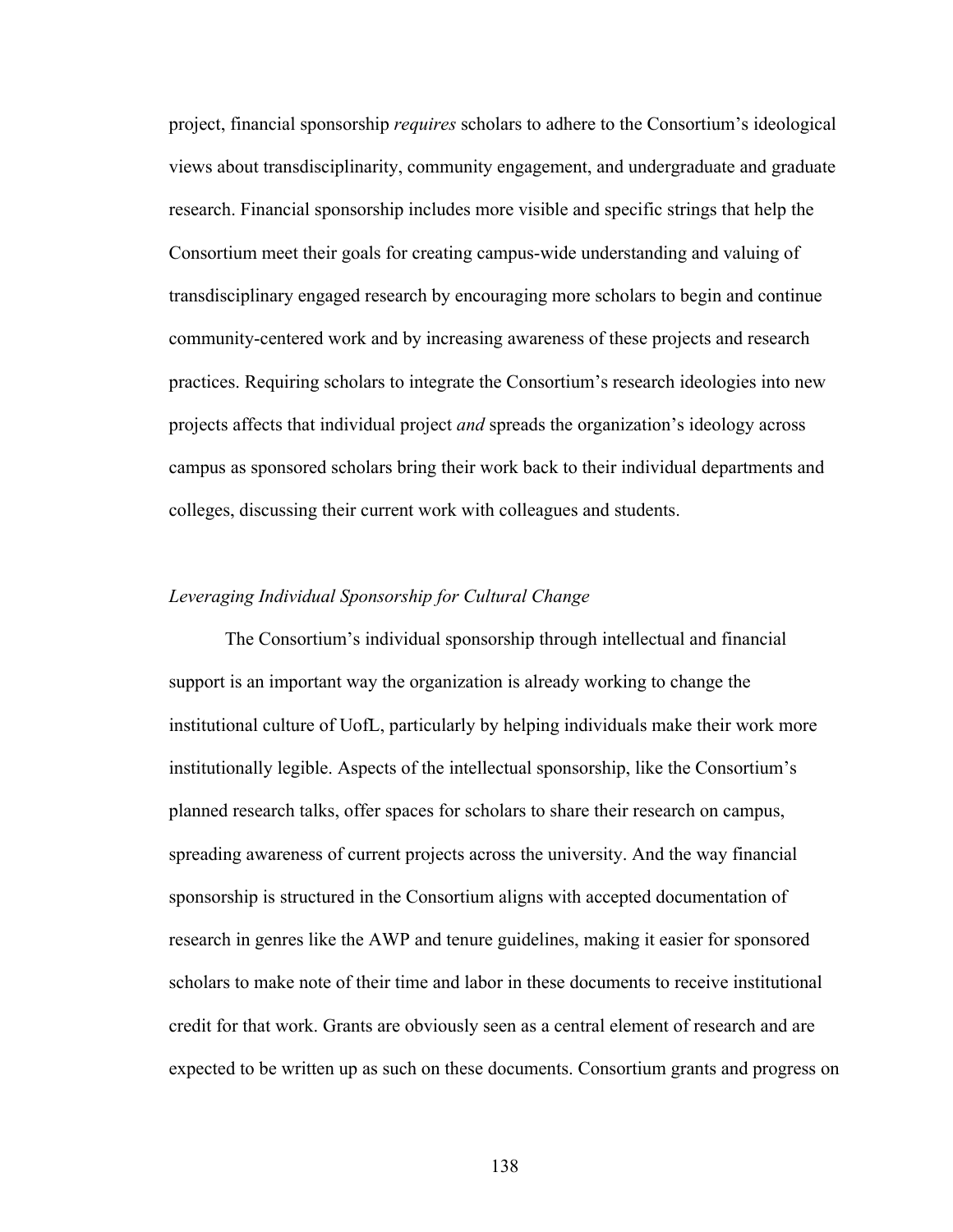new, extramural grants, which is required of all Consortium grant-recipients, can be included on the AWP to show work on a research project before more standard products like conference presentations or publications are possible. Additionally, the title of Research Fellow offers a credible research designation to engaged projects long before they result in traditional research products. Listing a Research Fellowship from the Consortium on a scholar's AWP as the reason for a course release shows an explicit connection to their research, which they may not yet be comfortable putting in the Research section because they are not working on specific products. Lastly, graduate students who receive assistantships through the Consortium will receive professionalization opportunities in engaged research *and* be able to include it on documents like the program progress assessment, incentivizing community engagement and helping emerging scholars see the value in this type of work. Offering ways for scholars to work within these professionalization documents is an important step for creating change in the professionalization system<sup>16</sup> to accommodate engaged research, modifying institutional understanding of what kind of work can be written into such documents without making overt, complex changes to the system. To complement these documentary possibilities, the Consortium could add conversations and workshops that would specifically help individuals navigate these processes and learn to showcase their research projects within and beyond institutional documents for their professional and scholarly development. Helping scholars learn to advocate for themselves in these documents will help grow understanding of engaged research in individual departments

<sup>&</sup>lt;sup>16</sup> I use the term professionalization system to refer to both the genre system I discuss in chapter one, which often devalues the work of engaged research, and how the documents in that genre system affect professional identity formation throughout a scholar's' career.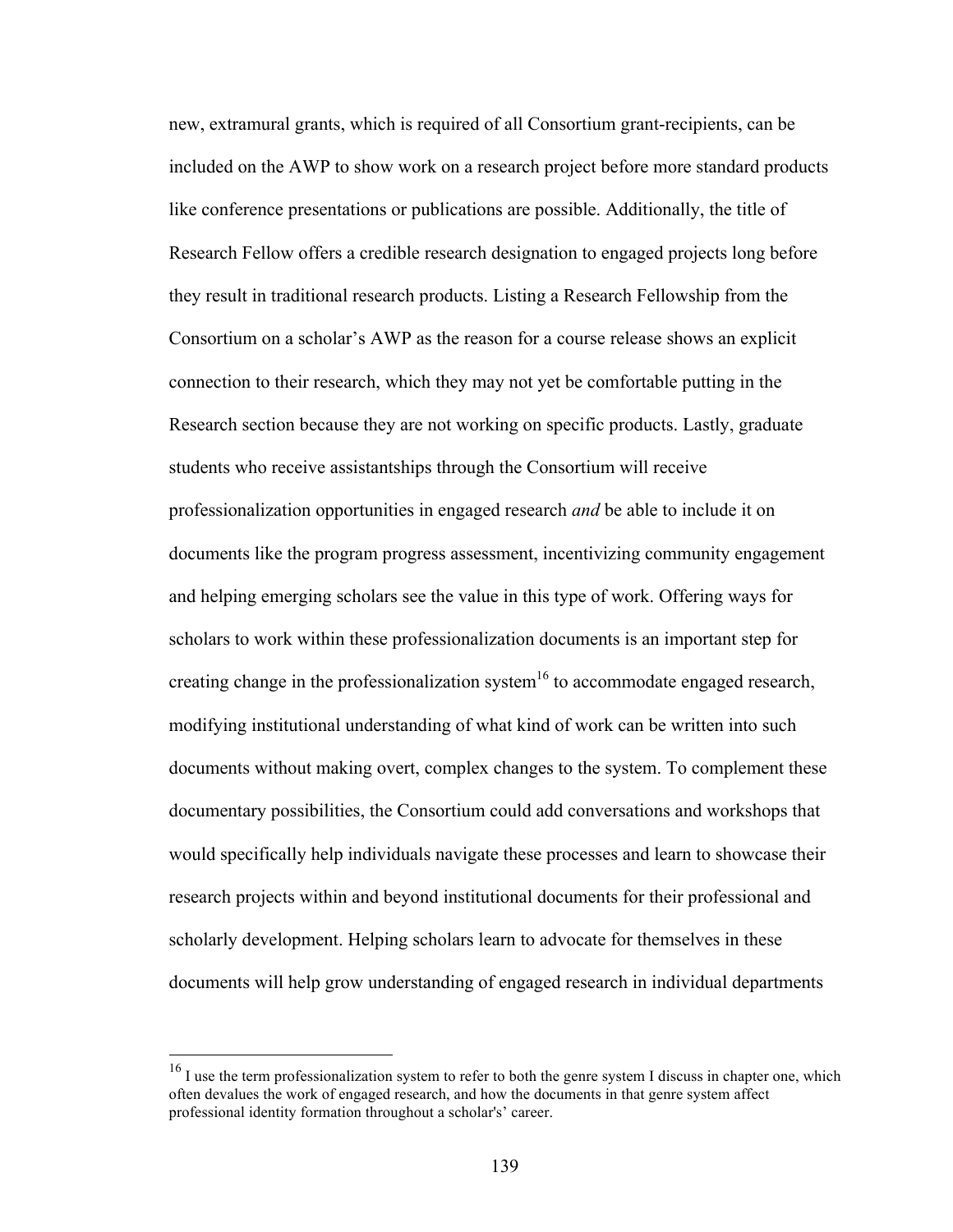across the university, contributing to cultural change across campus toward better comprehension and valuing of engaged research.

### **Institutional Network of Support**

In addition to creating intellectual and financial sponsorship structures for individual scholars, the Consortium has also constructed a network of institutional departments and organizations through which it can foster institution-wide support for engaged research. In "Teaching/Learning Action Research Requires Fundamental Reforms in Public Higher Education," Davydd J. Greenwood argues that institutional change requires "strong local bases built around well-trained people and collaborators who have learned to value [action research] processes" (250). Greenwood writes that for action research, which is itself transdisciplinary research done in full partnership with community members, to become a sustainable practice within institutions, scholars must develop "innovative ways of organizing, legitimating, and growing flexible coalitions" ("Doing and Learning" 124) to support their work. The Consortium's network of supporters could be one way to grow a coalition of people who are deeply invested in transdisciplinary engaged research.

The process of making available intellectual and financial sponsorship has been complex, and the Consortium has received support from many institutional organizations to back its mission. The primary co-sponsors of this organization are SIGS and the Office of Research and Innovation, which chose this project to receive the  $21<sup>st</sup>$  Century University grant. These organizations have both intellectually and financially sponsored the Consortium, shaping it with *their* ideologies through requiring elements like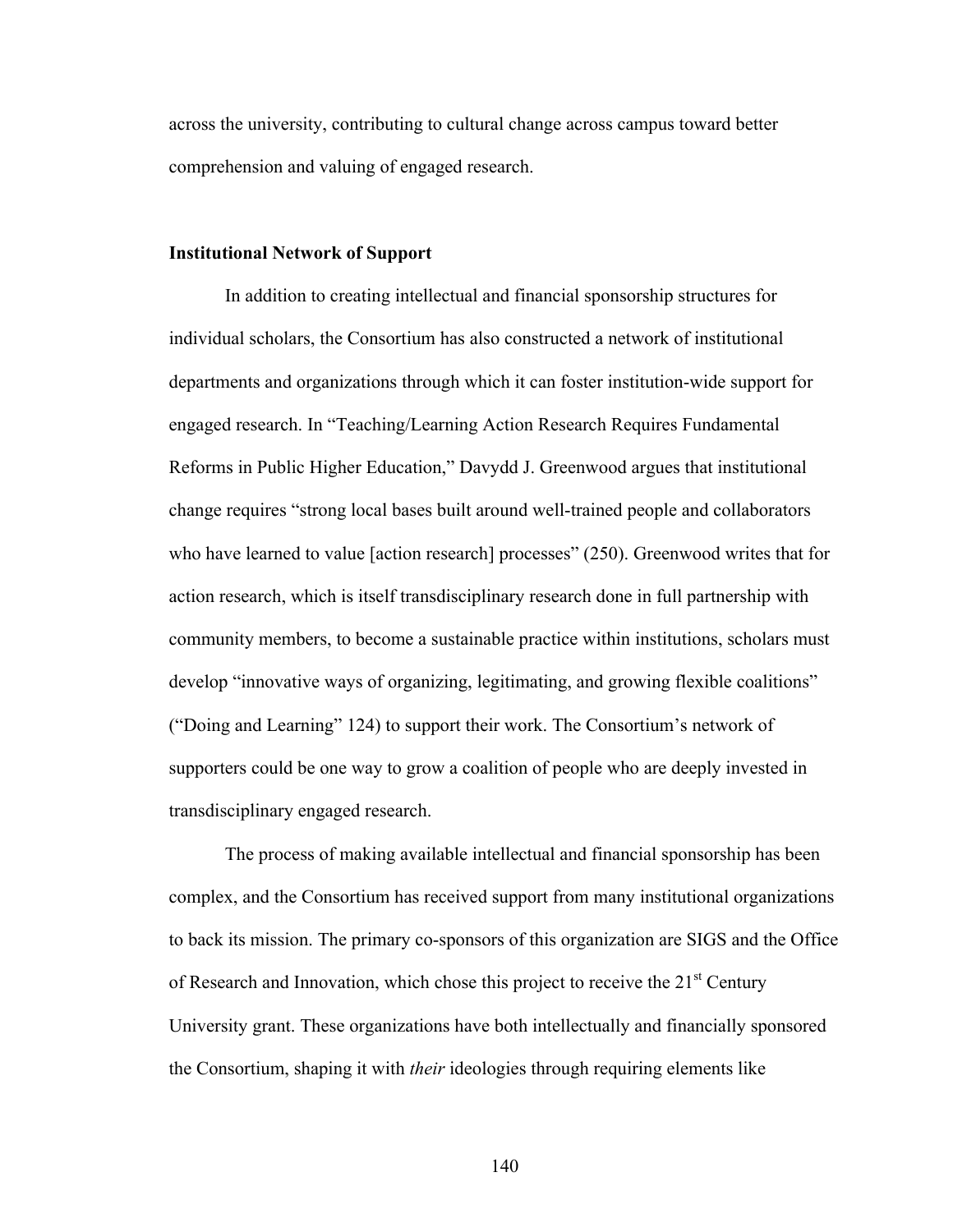undergraduate and graduate student research opportunities, interdisciplinarity (the term they use) of projects, and matching funds from multiple departments ("Internal RFP"). As seen previously, transdisciplinarity is central to the Consortium's goals, and they have made undergraduate and graduate research a part of their requirements for Research Fellows. The way the Consortium has achieved its matching funds has allowed for it to do more than gain additional financial resources; its variety of matching departments and programs across UofL and the Louisville community give the organization wide access across campus to increase awareness and understanding of community-engaged research. This network of departmental and organizational supporters is financially contributing to the idea that transdisciplinary community engagement is a viable way of making new knowledge. Through their support, the Consortium both offers individual sponsorship *and* raises the visibility of engaged research among administrators and faculty across colleges and campuses, establishing multiple points through which the Consortium can make engaged research better understood across campus. In this way, the Consortium has the potential to, as Brandt writes, appropriate this support "to divert sponsors' resources toward ulterior projects," namely making engaged research more visible across campus (Brandt 179). Brandt is discussing ways that her study participants used literacy practices outside of the contexts in which they were learned, often for "projects of self-interest or self-development" (179), but I use it here to think about how the Consortium uses the matching funds for its own "ulterior" motives to continue developing a culture for engagement across campus. In the analysis that follows, I trace how Consortium leaders have constructed and plan to sustain a network comprised of departments and organizations across colleges and campuses, in order to examine how the Consortium's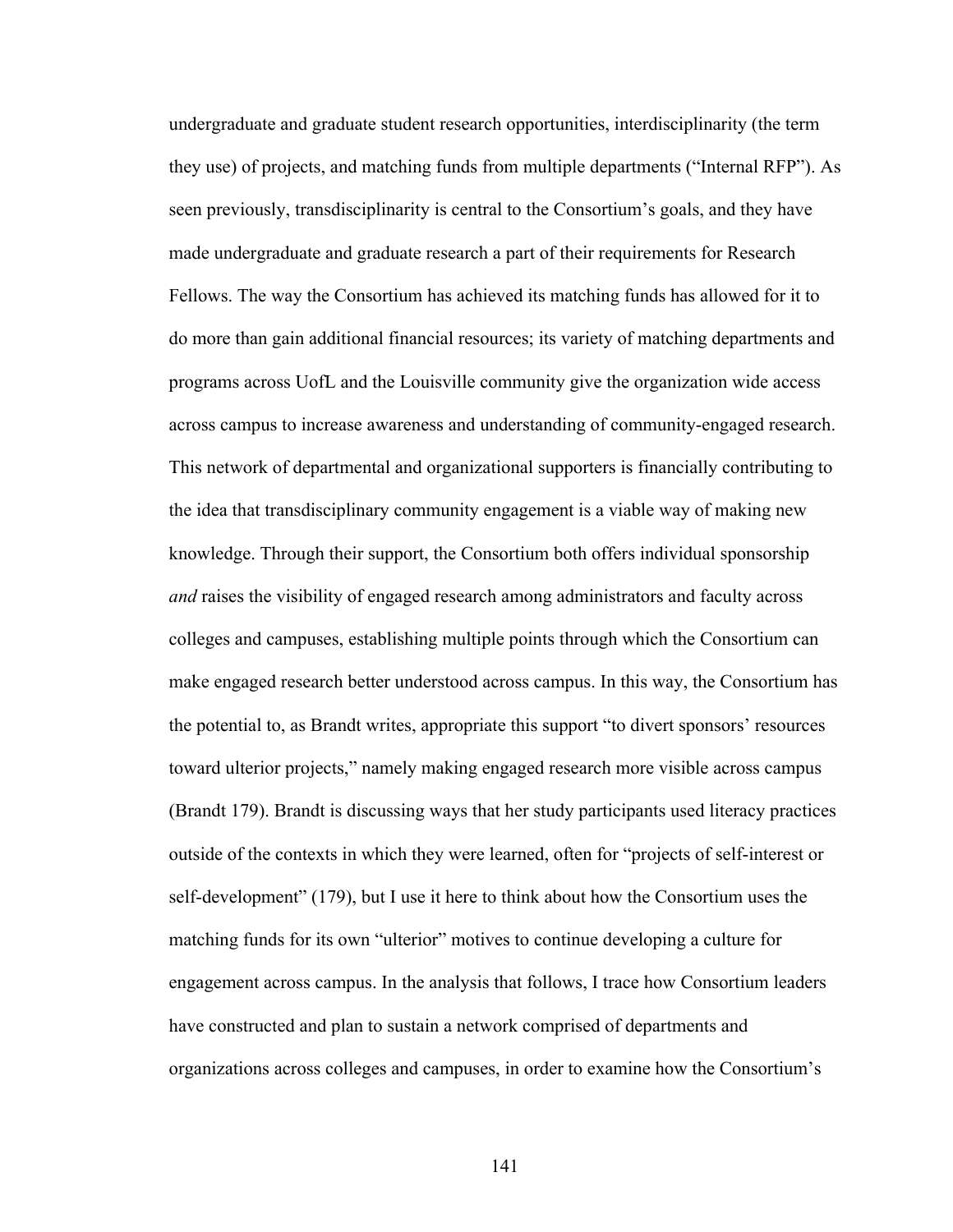ideologies are built into this network, continuing the cultivation of an institutional culture that values engaged research.

### *Creating the Network*

By using the  $21<sup>st</sup>$  Century University grant's requirement for matching funds to partner with and gain support from a variety of campus and community groups, the Consortium is creating campus-wide investment in their organization and, ultimately, in transdisciplinary engaged research. Fosl explains that "coming out of the Humanities…raising a quarter of a million dollars is really ambitious," which led them to a cooperative funding model. The Consortium garnered 32 letters of support from departments, offices, and programs across UofL's campuses (30) and from community organizations (2). According to the grant, the Consortium has "adopted a cooperative funding model to maximize the impact of this support and limited budgets. These matching funds derive from small donations, and the aim is to distribute these resources back to research teams to advance the University's social justice research" (2). The cooperative funding model encourages departments to place financial stakes in the project, and having numerous organizations involved financially raises the profile of the Consortium across UofL's campuses and encourages members of those organizations to get involved in the Consortium's research through applying for financial support or joining projects. Though the primary reasoning for the collaborative funding model is to distribute costs across departments, this model also works to create a network of people who are literally buying into the Consortium *and* its ideologies, allowing the organization to pursue primary (sponsoring individual research projects) and secondary (cultivating a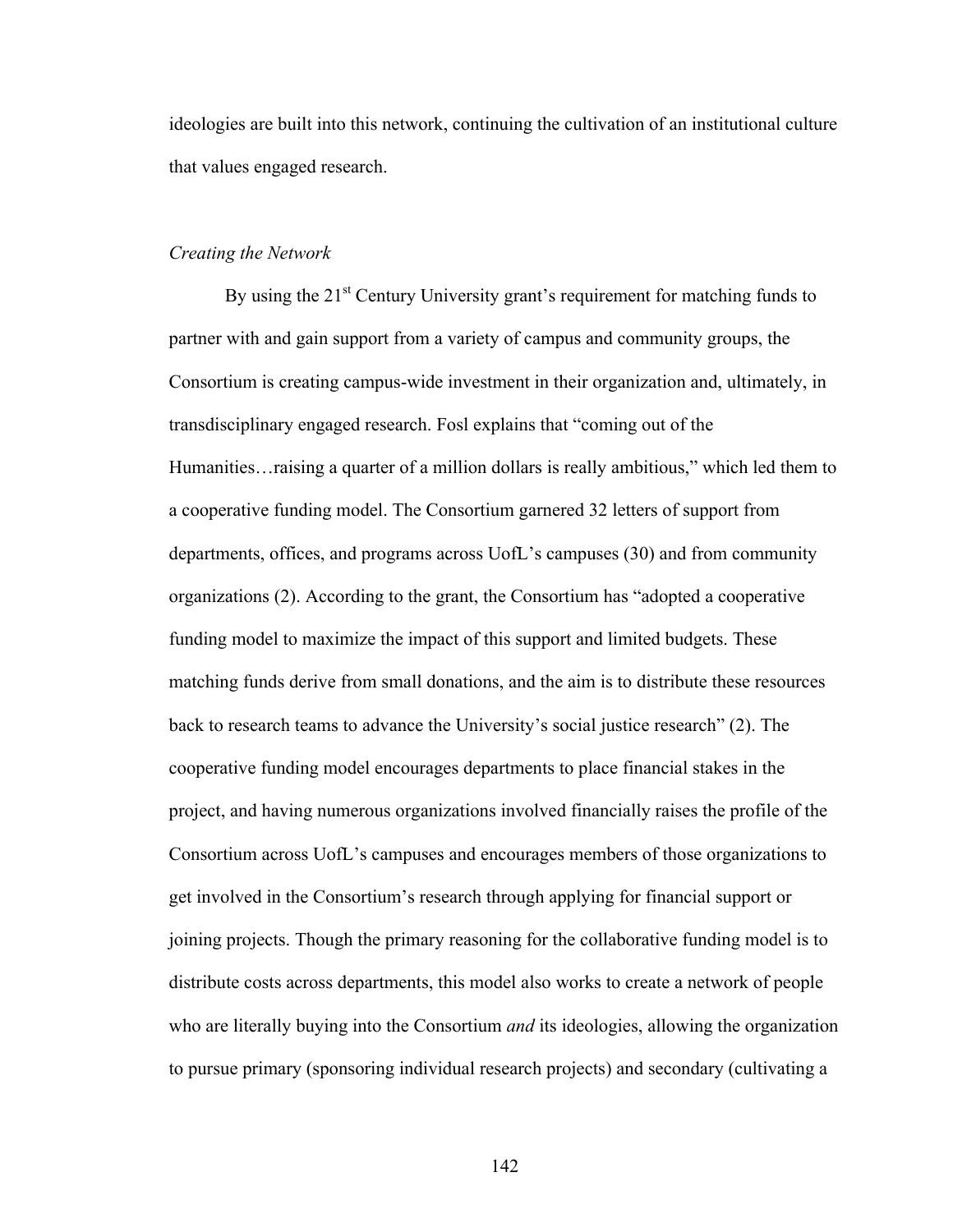culture for engagement) goals. This secondary goal is particularly important because building such wide investment in the Consortium furthers the specific projects and practices it sponsors by increasing understanding of engaged research across campus, creating a professional environment that is more receptive to that kind of work.

Additionally, this model of cooperative funding is important for faculty members and administrators at and beyond UofL who might be interested in large-scale projects and grants like the one the Consortium was awarded but come from departments, particularly in the arts and humanities, that do not have the financial means to offer matching funds. Unlike the Consortium, another project that received the  $21<sup>st</sup>$  Century University grant, which aims to use big data to develop new ways to diagnose and treat diseases and disorders, has only three letters, which all come from departments and organizations in the Speed School of Engineering and the School of Medicine. Departments in UofL's College of Arts and Sciences (CAS) simply do not have the same kind of discretionary funds that can be used to match a grant's requirement, at least in part because few scholars in these disciplines are acculturated to the kind of grantseeking that is common and necessary for scholars in Medicine or Engineering. In fact, a digital humanities faculty group interested in the grant chose not to apply because they could not see a way to garner the matching funds from their departments. Per the grant's guidelines, "matches could include the commitment of **new** faculty lines or graduate assistants, as well as other funding" ("Internal RFP"), in the hopes that departments would hire new scholars with expertise in the grant area. Thus, units could not use the time and salary of *existing* faculty to match the funds, which made this type of match trickier because of its limited scope. From CAS, only one faculty line (10% of a new line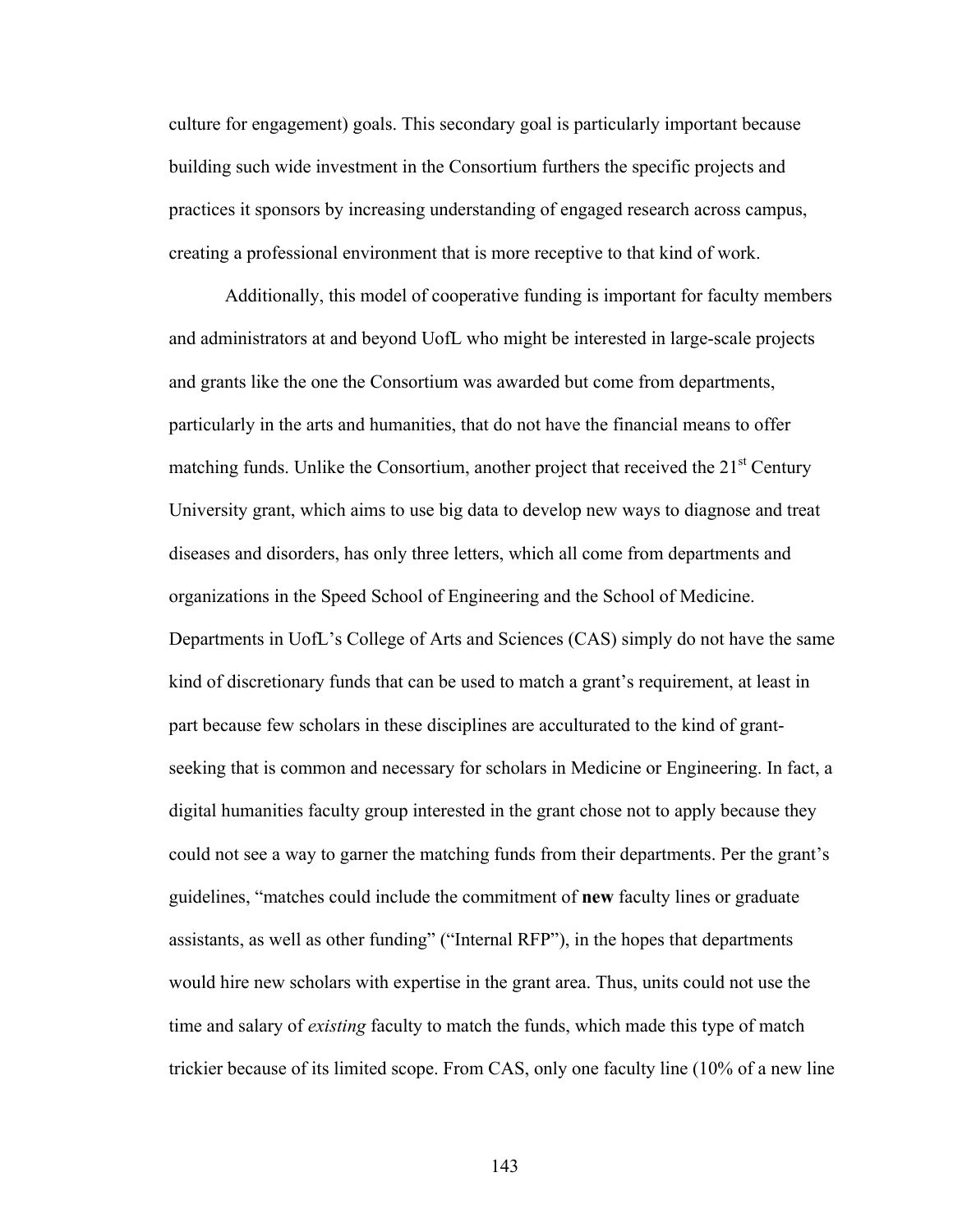in Anthropology) and one graduate student line (from the Dean's office) were committed to the funds for the Consortium. Other CAS departments could have decided to use an open line for this grant, but many searches were already underway by the time proposals were due (in January 2016)—meaning the timeline did not quite match up to advertise for a position that would be involved with the Consortium. Fosl explains that many "chairs didn't feel that they could commit someone's time that wasn't even here yet," perhaps because of the "more individualistic ethos in arts and sciences." These departments also do not likely have the funding in place to create new lines for graduate students or postdoctoral researchers, which is the main way that matching funds in the big data project are being committed.

The necessity of such a collaborative effort for CAS departments is made even clearer when looking at the overview of funding for the Consortium. In Table 1, one can see how CAS has far and away the most units contributing, but because its contributions are mostly limited to \$500 or \$1000 increments, it still is not the college or school contributing the most money.

| <b>Academic School or</b>                     | <b>Departments and Programs</b>                                                                                                                                                            | <b>Total</b>         |
|-----------------------------------------------|--------------------------------------------------------------------------------------------------------------------------------------------------------------------------------------------|----------------------|
| College                                       | Contributing                                                                                                                                                                               | <b>Amount</b>        |
| College of Education and<br>Human Development | College of Education and Human<br>Development<br>Department of Middle and<br>$\bullet$<br><b>Secondary Education</b><br>Early Childhood Research Center                                    | \$63,068 per<br>year |
| College of Arts and<br>Sciences               | College of Arts and Sciences<br>Department of Anthropology<br>Department of Communication<br>Department of Criminal Justice<br>Department of English<br>$\bullet$<br>Department of History | \$52,550 per<br>year |

**Table 1 – Matching Funds for the Consortium**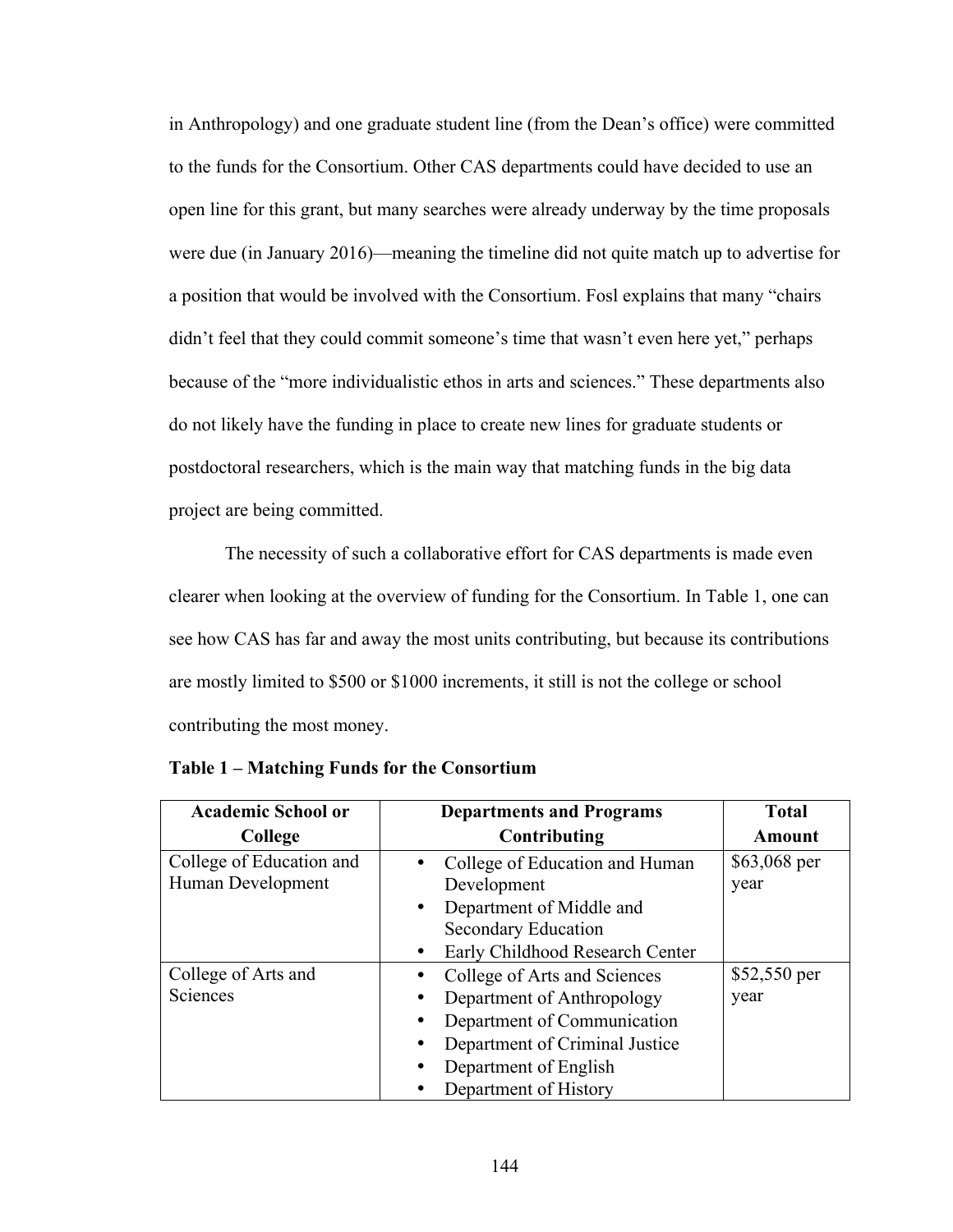|                               | Department of Philosophy<br>٠<br>Department of Political Science<br>٠<br>Department of Psychological and<br>$\bullet$<br><b>Brain Sciences</b><br>Department of Sociology<br>٠<br>Department of Theater Arts<br>٠<br>Department of Women's and<br><b>Gender Studies</b><br>Center for Mental Health<br>٠<br>Disparities<br>Hite Art Institute<br>$\bullet$<br>Institute for Intercultural<br>Communication<br>Peace, Justice, and Conflict Studies<br>Program<br>Social Change Minor<br>٠ |                                |
|-------------------------------|-------------------------------------------------------------------------------------------------------------------------------------------------------------------------------------------------------------------------------------------------------------------------------------------------------------------------------------------------------------------------------------------------------------------------------------------------------------------------------------------|--------------------------------|
| School of Public Health       | University Honors Program<br>$\bullet$<br>Office of Public Health Practice<br>$\bullet$                                                                                                                                                                                                                                                                                                                                                                                                   | \$45,000 per                   |
| and Information Sciences      |                                                                                                                                                                                                                                                                                                                                                                                                                                                                                           | year (approx.)                 |
| School of Social Work         | School of Social Work<br>$\bullet$                                                                                                                                                                                                                                                                                                                                                                                                                                                        | \$45,000 per<br>year (approx.) |
| <b>Health Sciences Center</b> | School of Medicine<br>$\bullet$                                                                                                                                                                                                                                                                                                                                                                                                                                                           | \$37,500 per                   |
|                               | School of Nursing<br>٠                                                                                                                                                                                                                                                                                                                                                                                                                                                                    | year                           |
|                               | Health Sciences Center Office of                                                                                                                                                                                                                                                                                                                                                                                                                                                          |                                |
| Other Units                   | Diversity and Inclusion<br>Brandeis School of Law<br>$\bullet$                                                                                                                                                                                                                                                                                                                                                                                                                            | $$14,000$ per                  |
|                               | UofL Muhammad Ali Institute for<br>$\bullet$                                                                                                                                                                                                                                                                                                                                                                                                                                              | year                           |
|                               | Peace and Justice                                                                                                                                                                                                                                                                                                                                                                                                                                                                         |                                |
|                               | Office of Community Engagement<br>$\bullet$                                                                                                                                                                                                                                                                                                                                                                                                                                               |                                |
|                               | University Libraries<br>$\bullet$                                                                                                                                                                                                                                                                                                                                                                                                                                                         |                                |
|                               | Jefferson County Public Schools<br>٠                                                                                                                                                                                                                                                                                                                                                                                                                                                      |                                |
|                               | Metropolitan Housing Commission<br>٠                                                                                                                                                                                                                                                                                                                                                                                                                                                      |                                |

Put even more starkly, in CAS, each unit (15) contributed, on average,  $$1,821$ .<sup>17</sup> In the College of Education and Human Development, each unit (2) contributed, on average, \$8,950<sup>18</sup>, and the large contributions from the School of Social Work and the School of

<sup>&</sup>lt;sup>17</sup> This number subtracts the amount given by the Dean of the College of Arts and Sciences, \$27,000 per

year, and does not count units that wrote non-monetary letters of support.<br><sup>18</sup> This number subtracts the amount given by the Dean of the College of Education and Human Development, \$45,168.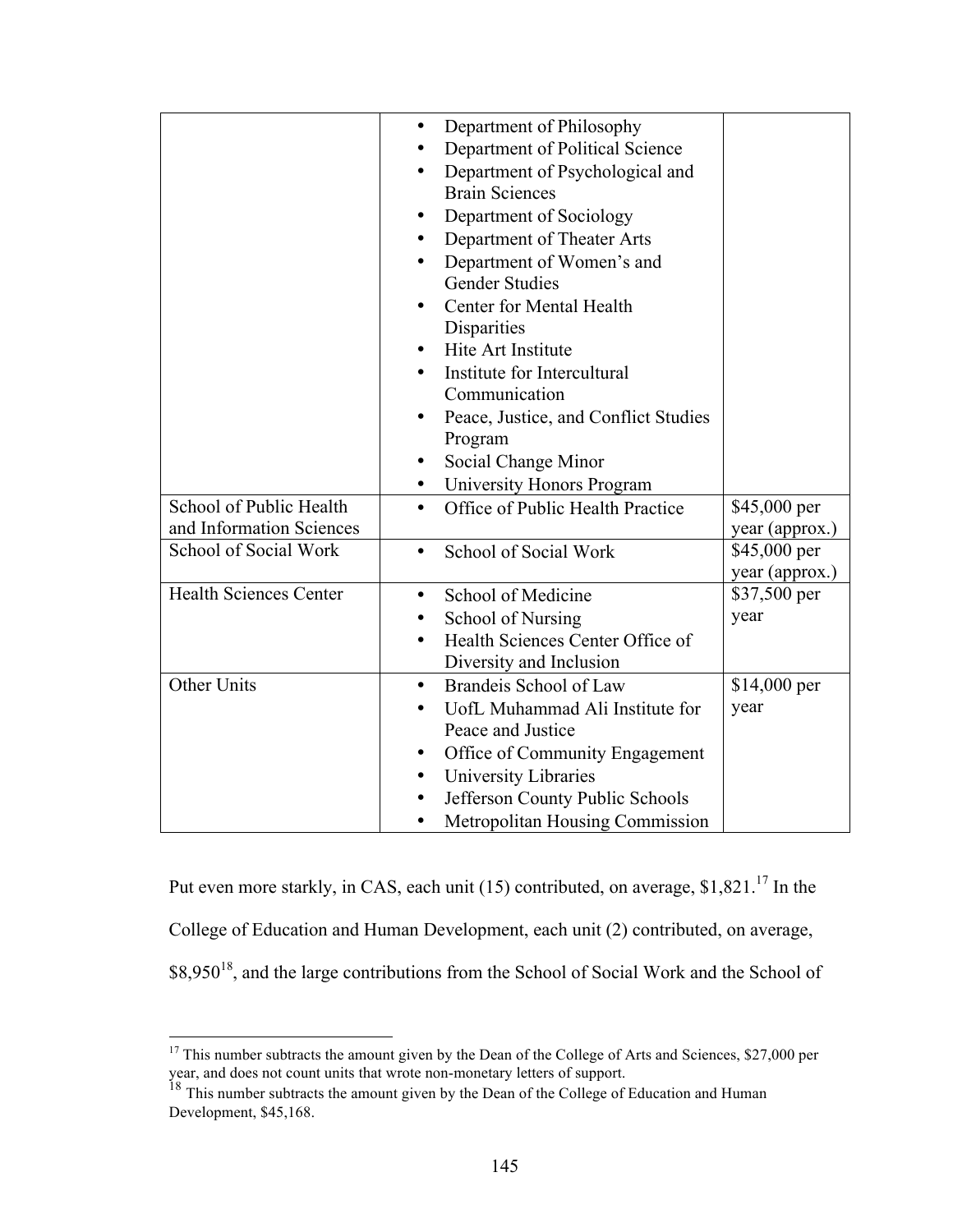Public Health and Information Science come from one source. The largest contribution from a unit within CAS was approximately \$8,000 from the Department of Criminal Justice. Based on these numbers, it seems that units in CAS are either unable or unwilling to contribute large amounts of funding to projects like this, but through the Consortium's cooperative funding model, many scholars in CAS are able to involve and commit their academic units to this project. These widespread commitments across the institution, and specifically in CAS, allow for a stronger awareness of the Consortium and the ideologies it promotes, helping spread interest in and understanding of engaged research across campus.

## *Sustaining the Network*

Beyond gathering financial support from units across campus, the Consortium is also asking staff and faculty from those units to be a part of a series of advisory councils and working groups to make decisions and steer the organization. These groups take the initial investment in the Consortium created by financial contributions and sustain it over time by incorporating advisors from across campus into their decision-making structure. The primary groups in this support structure are the Lead Partner Working Group (LPWG) and the Faculty Council. The LPWG, made up of academic groups that already exist and have staff (UofL's Muhammad Ali Institute, the Anne Braden Institute, the Brandeis Laboratory for Democracy and Citizenship, the Office of Public Health Practice, and the Health Science Center Office of Health Affairs, Diversity, and Inclusion), and the Faculty Council, comprised of faculty from departments and programs that have contributed funds, are the primary decisions makers for the Consortium,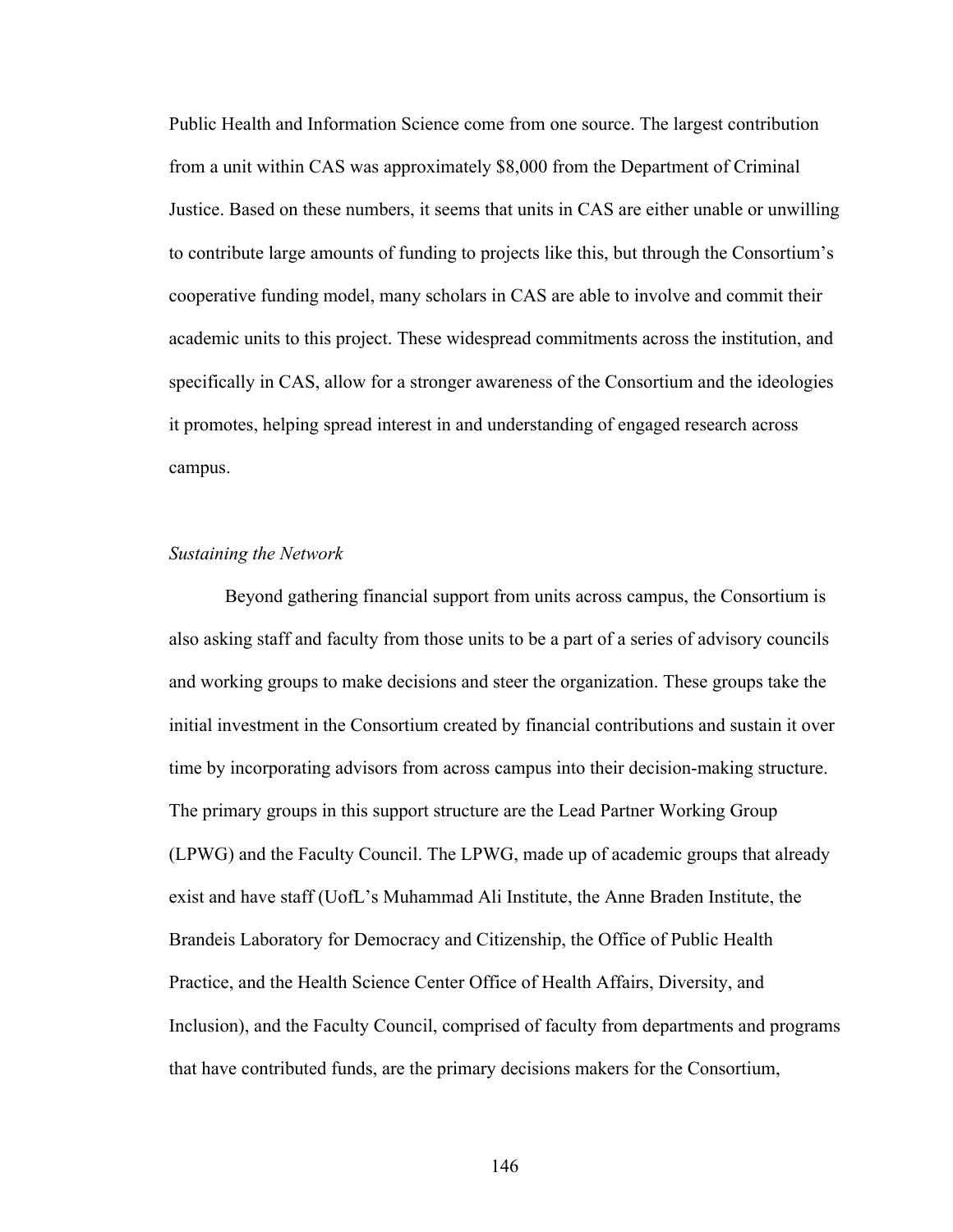working collaboratively to "disseminate all the fellowships and consider the opportunities available to the Consortium" (Appendix 8, 1). Other committees that will be a part of these discussions include a Community Advisory Council, a University Advisory Council, and an Affiliated Faculty Group (for faculty members whose departments/units did not contribute funds). The different groups of people involved in decision-making mean several important voices are represented for making decisions within the Consortium: the faculty leading research teams, the faculty and staff carrying out day-today work, community partners who are essential to creating reciprocal projects that address social justice in Louisville, and university advisers who understand institutional systems and can vouch for the Consortium in the future. The Community Advisory Council is important to continue investment in the organization from outside the university, maintaining the Consortium's relationship with community organizations. Without their support and guidance, the Consortium will be unable to develop research projects that address local issues. Within the university, each of the academic groups incorporates people from across colleges, asking faculty and administrators not only to nominally and financially contribute to the Consortium, but also to be a part of its regular work, advising Consortium leaders on which projects to support and how to work in the interest of the university and the community.

Asking financial contributors to be a part of the advisory structure is an important way to sustain investment in the Consortium. Involving community members, faculty, and administrators (who may or may not be personally involved in transdisciplinary engaged research projects) in decision-making groups means that they will continue to consider the work of the Consortium and how it fits into the university beyond the letters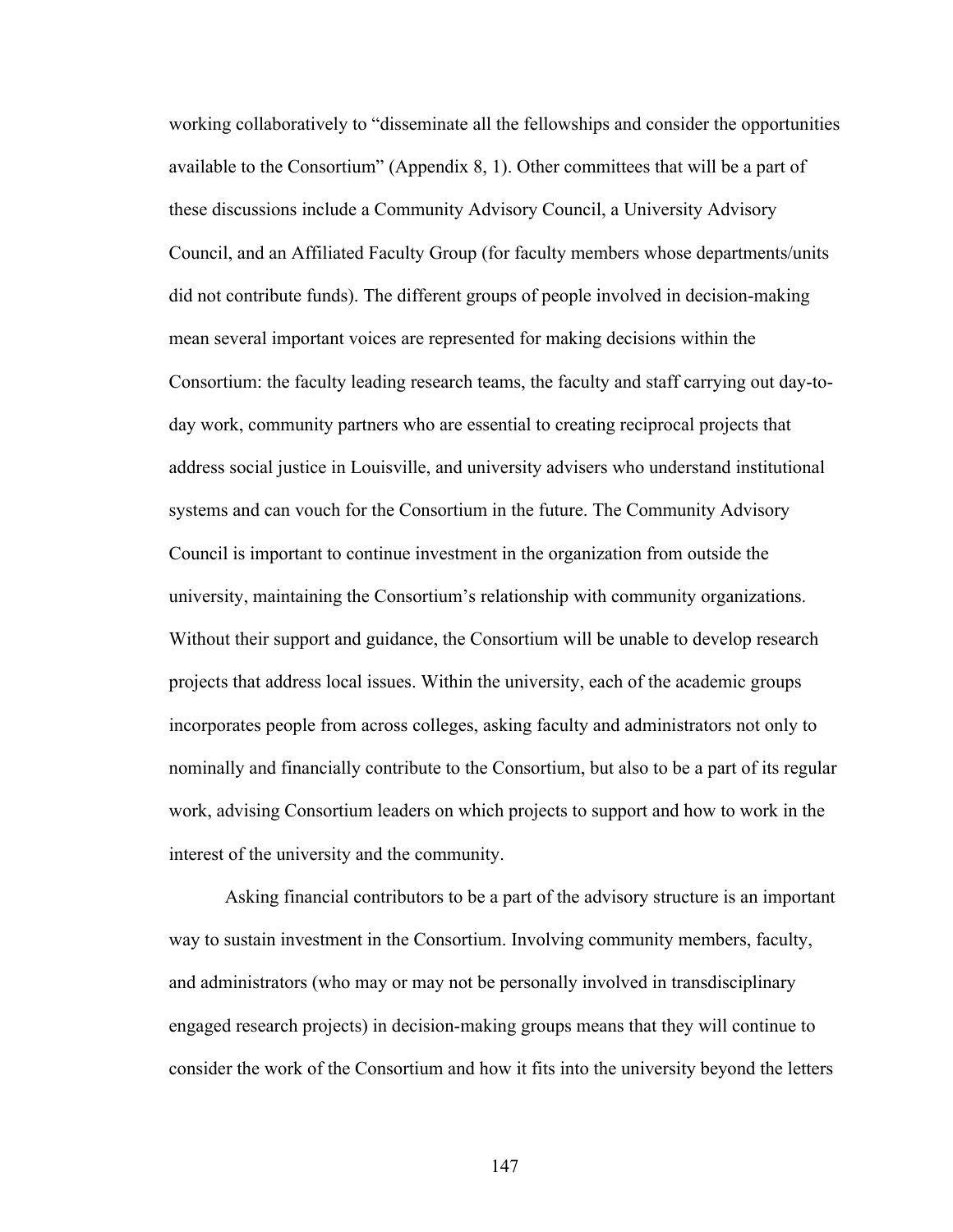of support they wrote. If the Consortium does want to appropriate their broad base of financial support to spread visibility and increase the value of transdisciplinary engaged research across campus, finding ways to sustain and build these initial investments will be necessary. This is particularly pertinent for CAS units because very few of them included stipulations to their contributions as other departments did (e.g., to be used for a particular faculty line or disciplinary graduate fellowship), meaning that they have no structural investment beyond their financial contribution. Deepening departmental commitments through having a faculty member advising the organization is an important way to strengthen this network of support. This prolongs the process of exposing faculty from different areas of campus to the research ideologies promoted by the Consortium, which is important for increasing understanding and support for engaged research across departments and colleges.

#### *Leveraging the Network for Cultural Change*

The Consortium is already creating implicit cultural change across campus as they are encouraging an increased awareness of engaged research not only among individual scholars but also across their widespread network of supporters, but what they will have to consider next is how to move from making engaged research *visible* across campus to making it explicitly *valued*. In "Doing and Learning Action Research in the Neo-Liberal World of Contemporary Higher Education," Greenwood, in his portraits of action research centers, which like the Consortium support transdisciplinary engaged research teams, and action research degree programs, argues that "the survival" of such thinlystaffed and supported programs "depends on constant energy from a few faculty and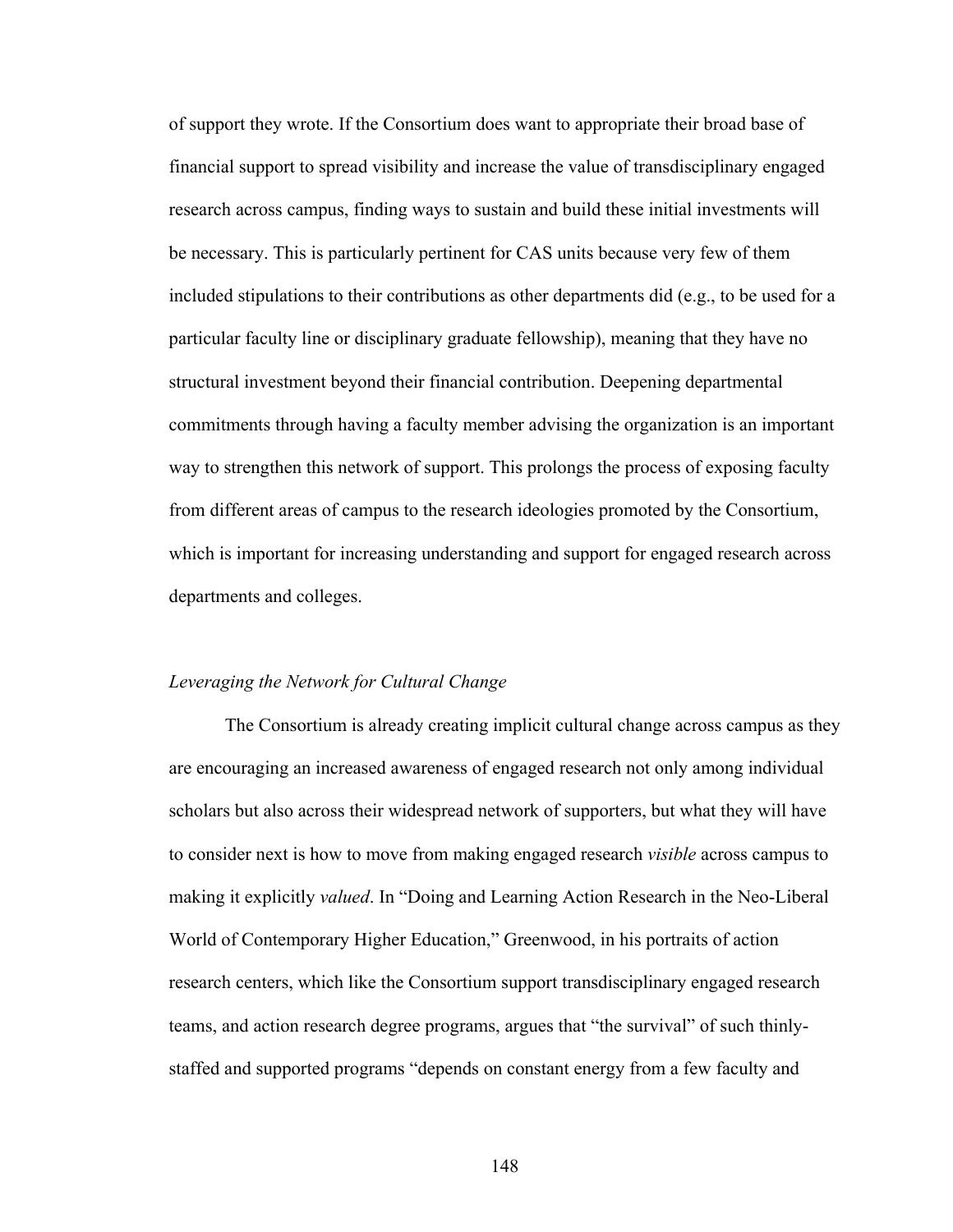student leaders, and on skill in persuading administrators that the work being done actually gains public support for their institutions rather than subtracting resources" (122). The Consortium will not be immune to such challenges just because it has a larger set of funds and faculty supporters than the organizations Greenwood describes; it will similarly have to prove its worth to the university. One important step in that process will be to find ways to show the network of supporters they have built that engaged research is *valuable* to their departments—possibly through the acclaim and sustainability that comes from successful grant writing and through making targeted changes to the professionalization system.

One element of the Consortium's plans that could help in this process is its current sustainability plan, which focuses on obtaining significant grants that would showcase how valuable engaged research is to organizations devoted to higher education and/or the public good. As required by the  $21<sup>st</sup>$  Century University grant, the Consortium has already begun to plan how it can grow beyond the initial three-year investment by SIGS, the Office of Research and Innovation, and its network of funders. In the grant, Consortium leaders write that "community-engaged and transdisciplinary research are increasingly axes of major support by foundations and philanthropists," citing recent fiveand seven-figure gifts to the Anne Braden Institute and the Office of Public Health Practice for social justice related projects (5). They list 21 possible sources of funding for the Consortium, ranging from local foundations with smaller award amounts to organizations like the National Institutes of Health and the Center for Disease Control that fund much larger projects (Appendix 12). By the end of the three-year pilot, the Consortium plans to have "demonstrated its greater coordinating and output potential in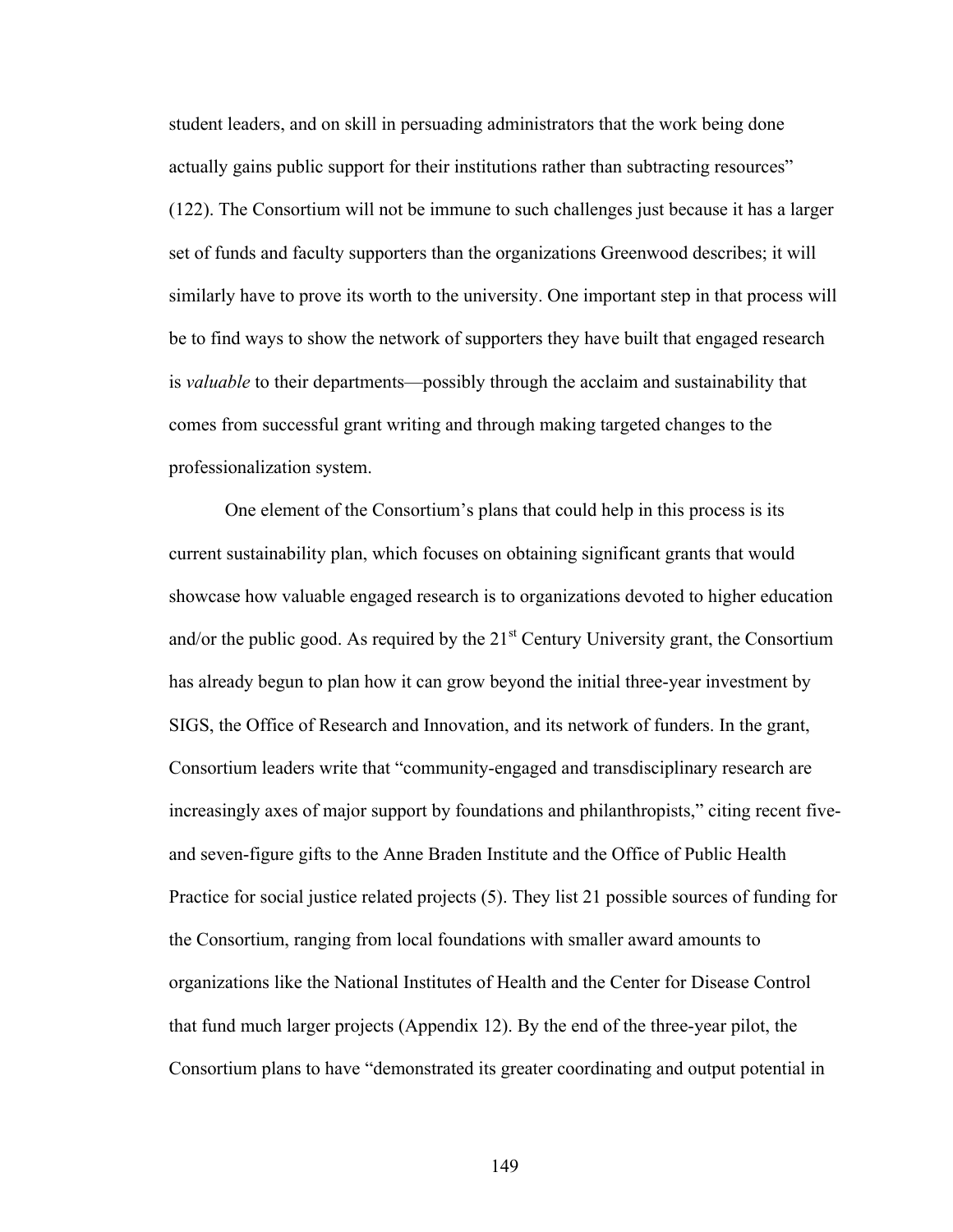support of our metropolitan research mission and…improved Louisville Metro metrics in terms of violence, fair housing, restorative practices, and environmental health," which "will better equip UofL for external funding for inter- and transdisciplinary research moving forward toward social justice ends" (5). Additionally, the Consortium, as noted previously, has built in requirements for its Research Fellows to apply for extramural funds to continue the projects that the Consortium supports. Bringing money into the university through both of these means—for the Consortium and for individual transdisciplinary projects—signals the value of this type of research, showcasing that organizations connected to higher education see this as important knowledge-making work. During this process, the Consortium acts as something of an umbrella organization that better showcases outside valuing of transdisciplinary engaged research than individual project grants might obtain because there is a critical mass of funding for both the organization itself and projects it has supported. As administrators and faculty see the financial value of transdisciplinary engaged research, the intellectual value of community-based knowledge making should become clear as well.

Another way that the Consortium can help work toward a culture that explicitly values transdisciplinary engaged research is by working within and against the professionalization system, which devalues the work of engaged research across the university and over the course of a scholar's career. If engaged research is to be valued at UofL, it has to be seen and understood as an important form of making new knowledge, and altering aspects of this system would create structural change that makes engaged research better understood, valued, and supported for scholars at all levels across departments and colleges. There are a number of ways the Consortium can work to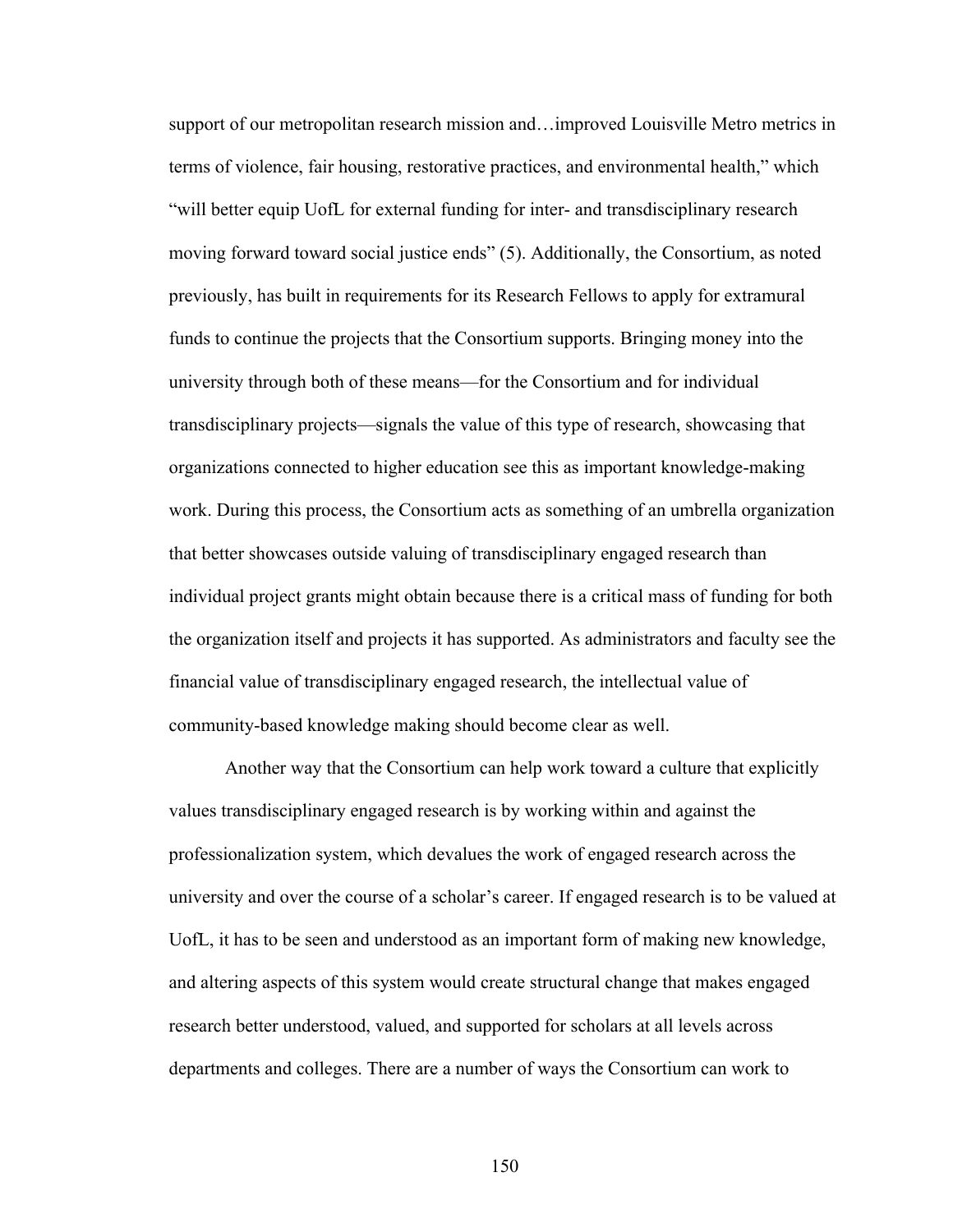transform the system: taking the lead on conversations with administrators and workshops for tenure committees about how to evaluate engaged research for promotion and tenure; partnering with SIGS to help offer graduate-student coursework and longterm projects that educate a new generation of scholars about engaged research; creating mentoring structures for emerging scholars (both junior faculty and graduate students) who want to learn more about constructing their own engaged research projects. Of course, all of these targeted changes to the system require additional planning and resources. The Consortium is already implementing a large-scale structure for individualized support, and it will take more dedicated time by leaders to gather the finances, develop programs, and prepare adequately for future work that can make such targeted interventions in the professionalization system. Altering the professionalization system so that it better accounts for the time and labor that go into engaged research align with the Consortium's ideologies and, along with garnering extramural grants to sustain the organization, provide ways of helping the organization move beyond making transdisciplinary engaged research *visible* so that it is also *valued* across campus, leading to an institutional culture that understands and supports this type of work.

# **Conclusion**

For universities trying to cultivate a culture of community engagement on campus and for scholars invested in engaged work, structures like the Consortium are vital both for developing projects that address community issues and for advocating for professional structures that encourage and allow for such work, and here, I offer a more complex view of this challenge, providing greater detail of *how* transdisciplinary engaged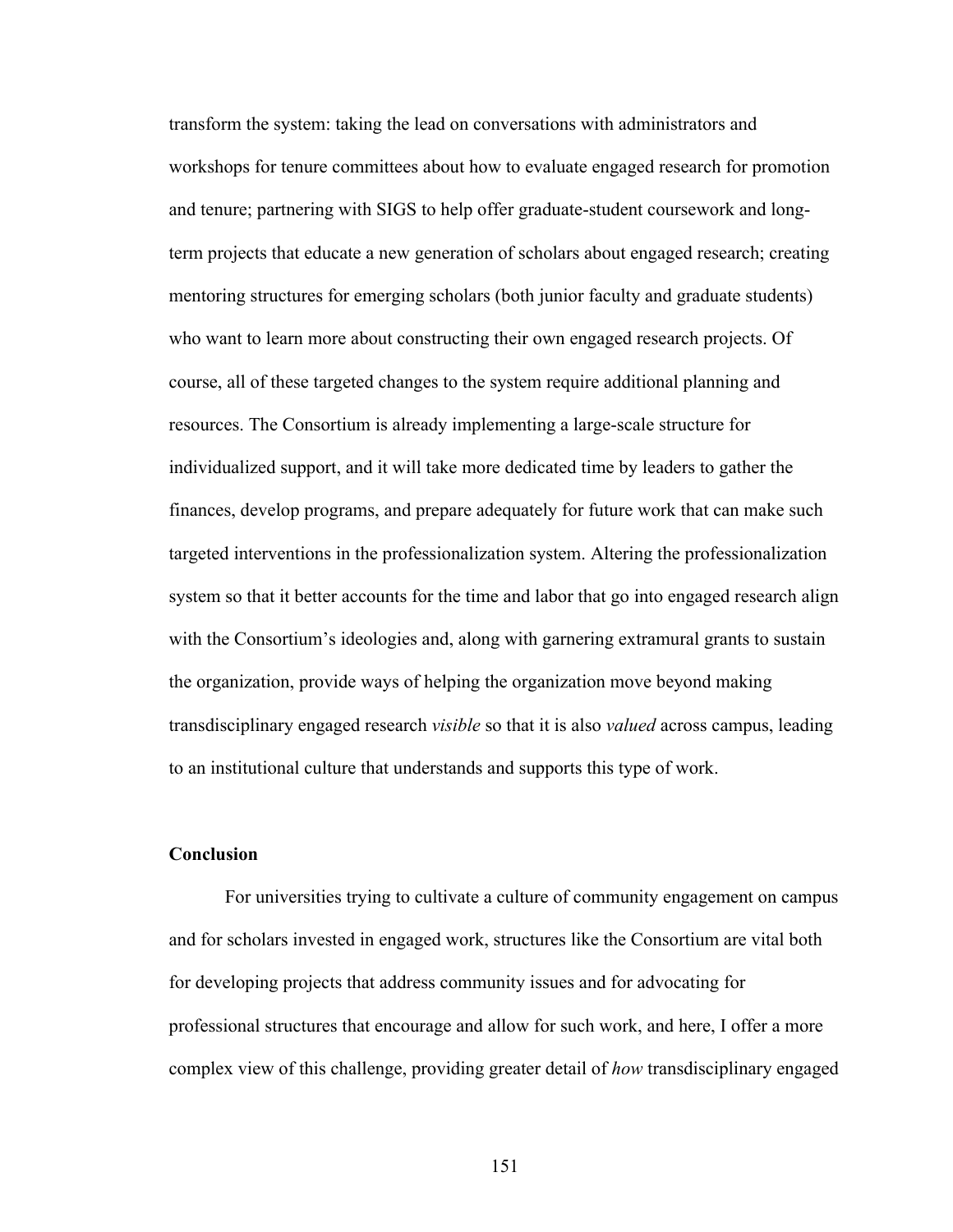research can be supported. The intellectual and financial sponsorship the Consortium plans is an important starting point for creating projects that transcend disciplinary boundaries to change large-scale local issues like fair housing or restorative justice in public schools, and such sponsorship plans also carry ideological freight that helps the Consortium meet its own goals of continuing to grow a culture for community engagement on campus. Through the Consortium's sponsorship, scholars are encouraged to shape a scholarly profile that incorporates and values engaged research, and through the organization's structures, scholars are able to advocate for themselves professionally to make their engaged research institutionally legible in professional documents like the AWP and tenure portfolio. These practices build a mass of scholars at UofL who are invested in engaged research *and* makes their work visible to administrators through their professional documents, which helps to spread awareness and understanding of engaged research across campus. Another layer of complexity of the process of constructing these structures for individual sponsorship can be seen by looking at how the Consortium itself is sponsored—through an institution-wide network of supporters constructed for the 21<sup>st</sup> Century University grant's requirement to match funds. The Consortium has intertwined its ideologies throughout this network of support, providing greater visibility for transdisciplinary engaged research across campus. After all, by helping fund the Consortium, these departments and organizations from across UofL and Louisville are acknowledging engaged research as a legitimate type of knowledge creation. Moving beyond making this type of work visible to help people understand its value is a key next step to provide an institutional culture that makes it easier for scholars to take on these kinds of projects. Through these depictions of sponsorship structures, I detail some of the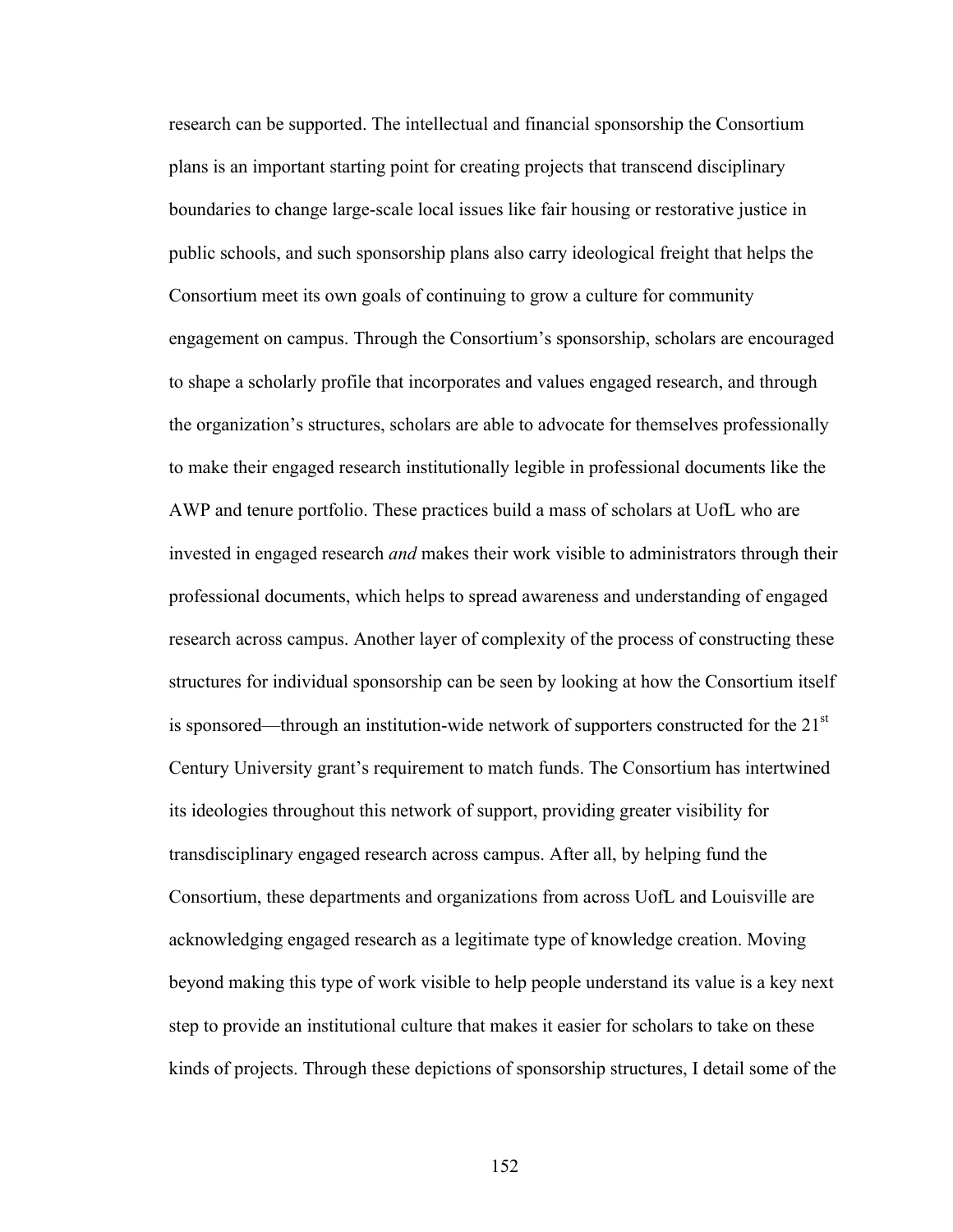complications of providing support for transdisciplinary engaged research; this support requires not only intellectual and financial sponsorship for individual projects, but also the development of a professional climate that values such work, which the ideological freight of these structures helps to promote by cultivating a campus culture for engagement.

This process of illuminating the Consortium's sponsorship structure is critical for understanding how incremental cultural change can be made within an institution. Eli Goldblatt and David Jolliffe in "The Unintended Consequences of Sponsorship" discuss this type of institutional change as an expected outcome of sponsoring engaged research. They argue that institutional consequences of sponsoring community research often include "transformations [institutions] neither expect nor welcome in the process of engaging groups not originally included in their mission" (128). For example, people begin to confront "attitudes toward what constitutes knowledge or what might be a suitable subject for study in a research university" (135). In Goldblatt and Jolliffe's view, when an institution sets up the structures to advocate for community-engaged research, these types of questions and changes are inevitable. They stop short of explaining the steps that make such a consequence possible, but explicit practices, though they will likely vary based on specific institutional contexts and factors, are necessary for such changes to occur and need to be explored to show *how* sponsorship practices can lead to institutional change. In this chapter, I have begun the process of uncovering such sponsorship practices, though I recognize that a richer view of these structures that incorporates actual projects and their outcomes is necessary to complete the process.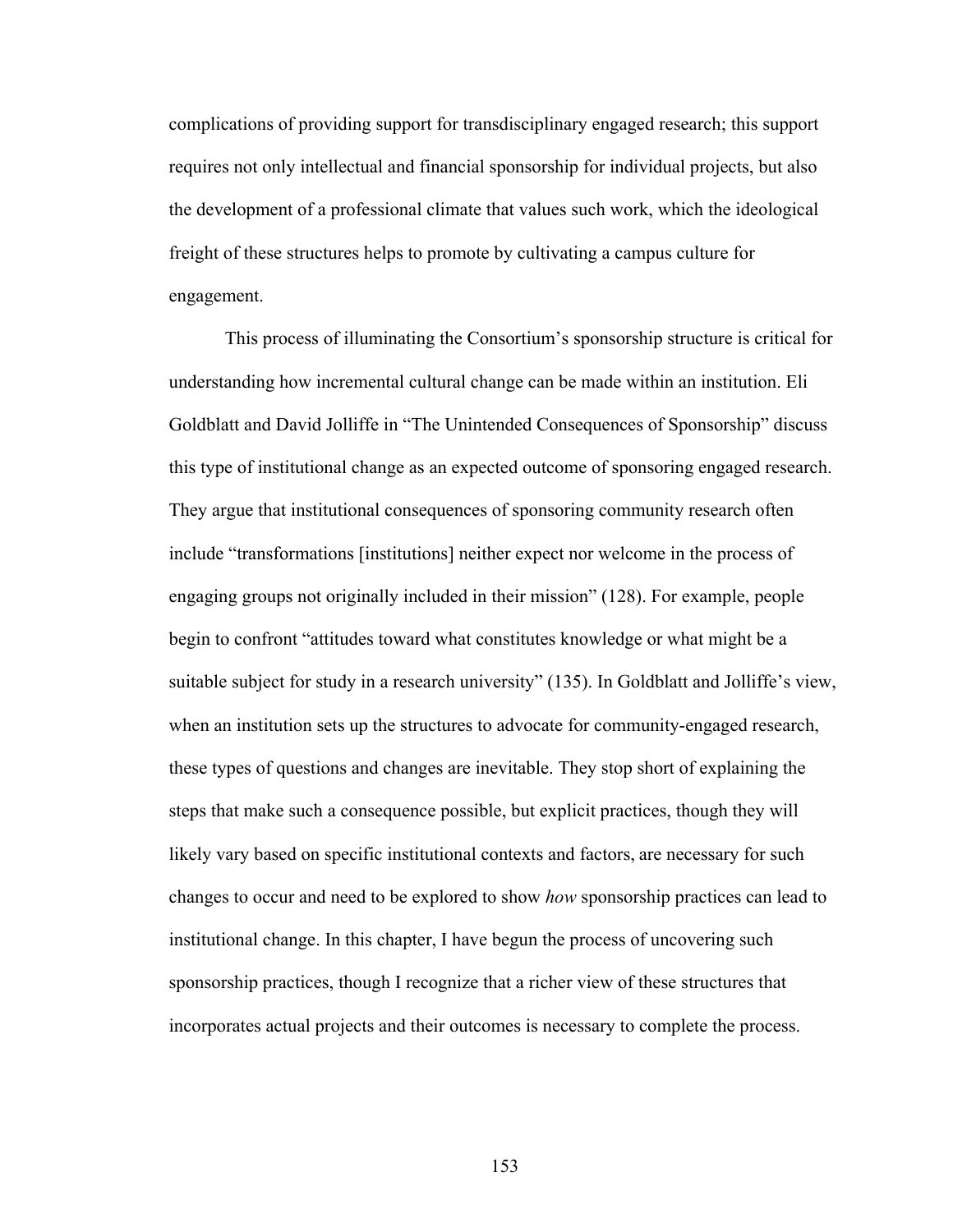What is revealed here is that the Consortium is not only set up to help people create better engaged research projects; the organization will also gain advantage from the sponsored, enabling the growth of a deeper culture of community engagement. The ideological freight connected to the Consortium's sponsorship is another way of supporting engaged researchers, though less directly. By shifting the culture on campus, the Consortium is making such projects easier to pursue and more valued. This process of creating structures that support engaged research and an engaged campus culture have not often been documented in scholarship, obscuring the process of what it looks like for an institution to create support structures for engaged research. Examining the Consortium as an organization in the making depicts an organization taking its first steps to determine *how* they might fulfill their goals to support engaged research on campus—how they are creating an explicit support structure that will feed back into the process of shifting larger systems toward the goal of creating a culture of community engagement on campus.

Big, overarching, visionary goals are exciting to propose, but determining the structure of how to support them is far more complicated and requires logistical thinking regarding how an organization will create opportunities in service of its larger goals, structure decision making, and even gain and spend money. The Consortium can act as a model for other institutions hoping to create similar centers for transdisciplinary, social justice, and/or community-engaged research, because through this analysis, others can see how the Consortium *began* its planning, and then make their own plans. They can see the explicit intellectual and financial sponsorship for specific projects, and how the ideological freight of this sponsorship helps the Consortium work toward its larger goals of institution-wide valuing of engaged research. As the Consortium begins and especially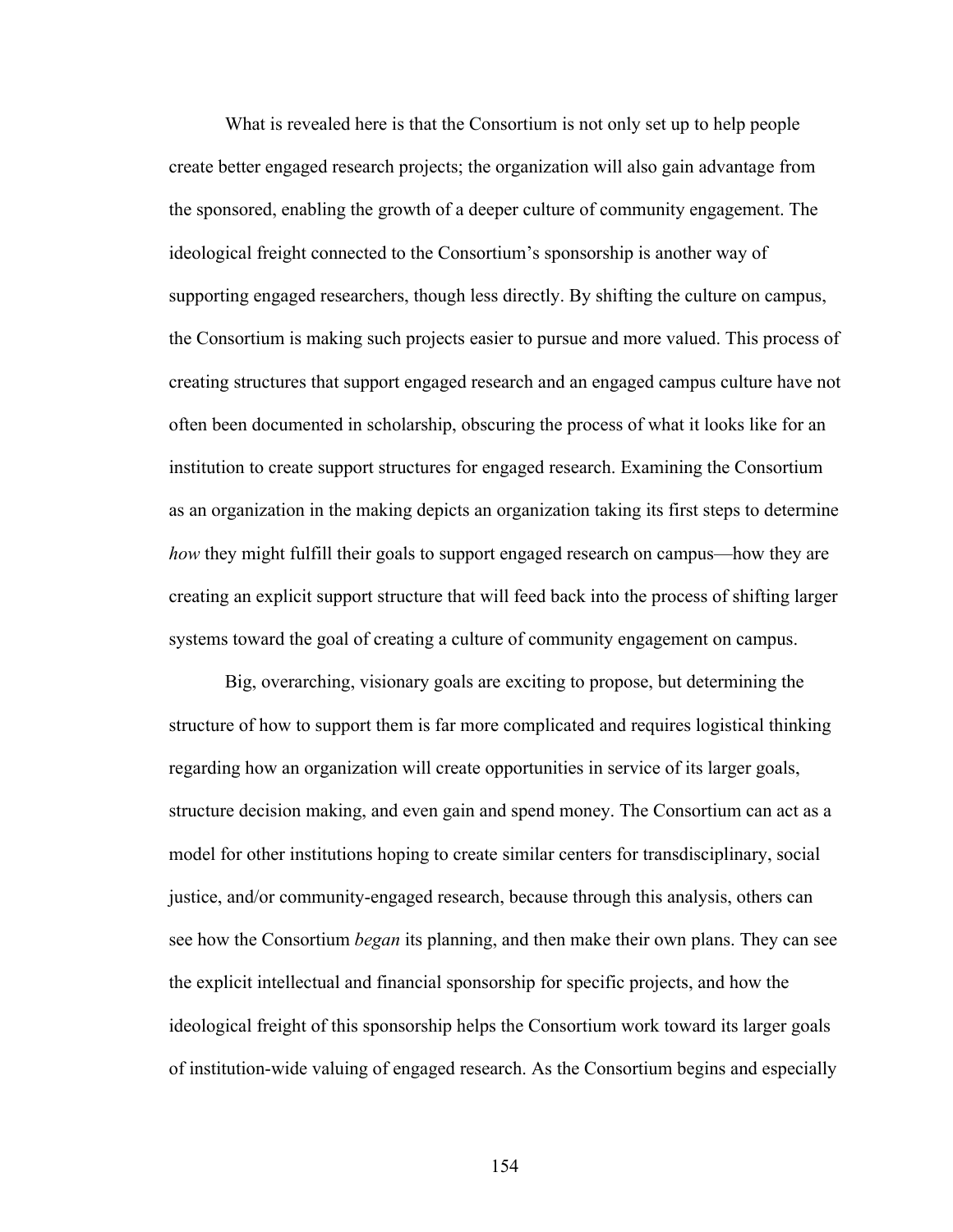if it extends beyond the three-year pilot, some of these planned structures for sponsorship will change, and the project will evolve, becoming more complex and difficult to parse or replicate. These preliminary plans show a starting point for one institution's structures for transdisciplinary community research, providing background for everything that the project might come to accomplish as it along with other people and organizations at UofL work to strengthen the university's commitment to community engagement.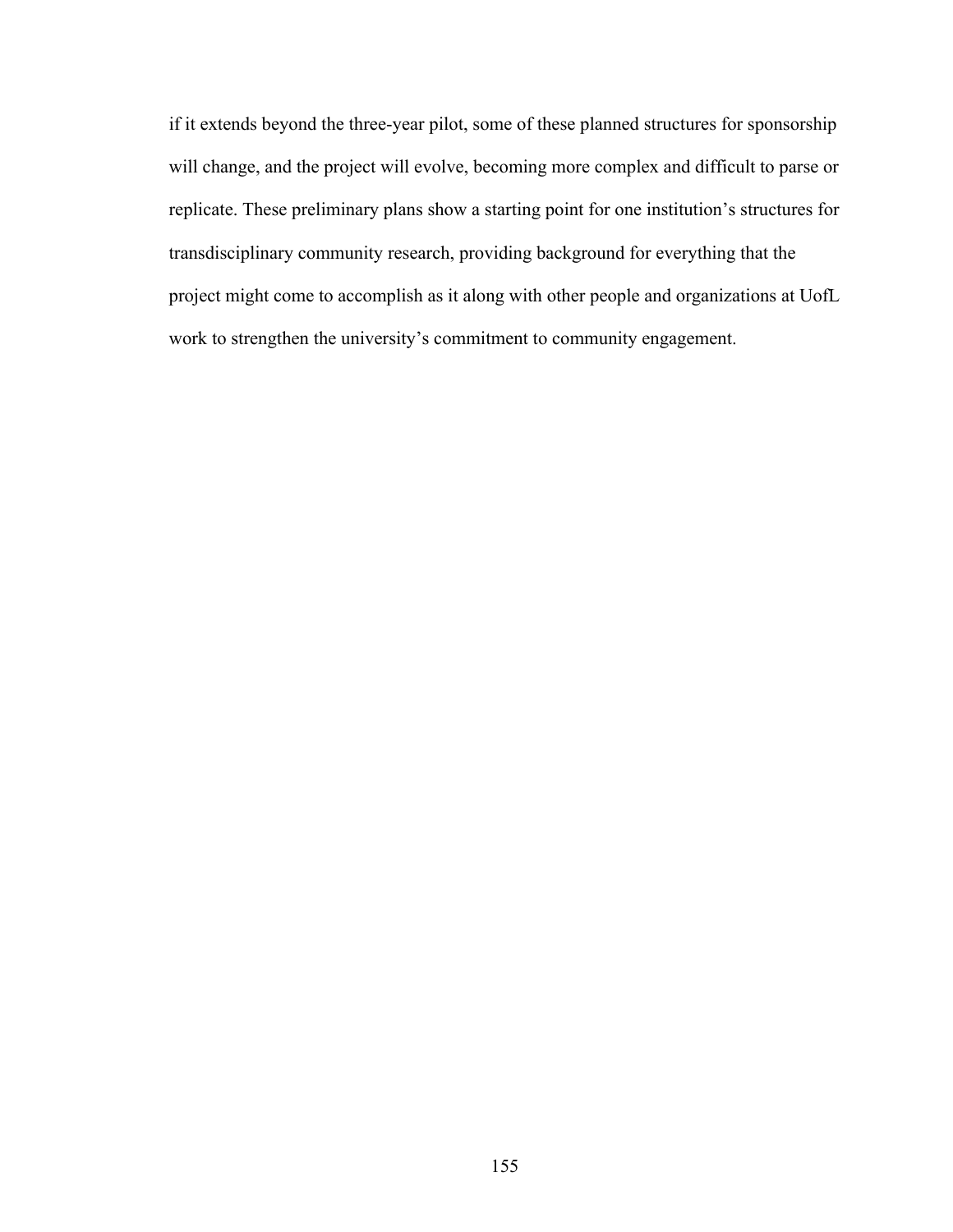# CHAPTER FIVE

# TOWARD MAKING STRUCTURES FOR ENGAGED RESEARCH VISIBLE AND NAVIGABLE

What I have shown throughout this dissertation is that the process of supporting community engagement at an institutional level is much more complicated and messy than making it an element of a strategic plan or including it in a vision statement. These are important factors that showcase an institution's aspirational goals for engagement, but helping scholars create and sustain reciprocal community partnerships requires more complex systems of support. As community engagement grows within higher education institutions (as it currently is, evidenced by the increasing number of schools applying for the Carnegie classification ["Carnegie Community Engagement Classification"], recent white papers [Orr, Wittman and Crews], and scholarship [Holland et al., Gilvin et al, Jaeger et al.]), attention to institutional structures that support engaged scholars is important for institutions that are already dedicated to the idea that community engagement is valuable and are committed to establishing themselves as engaged universities.

Engaged scholars and administrators have attended to big-picture issues that need to be addressed, like the need for tenure policy revision or more transdisciplinary projects. For example, there is a wealth of scholarship about the need to revise tenure policy (Foster; O'Meara, "Rewarding;" Saltmarsh et al.), including a long, deeply researched report from *Imagining America*, a professional organization for community-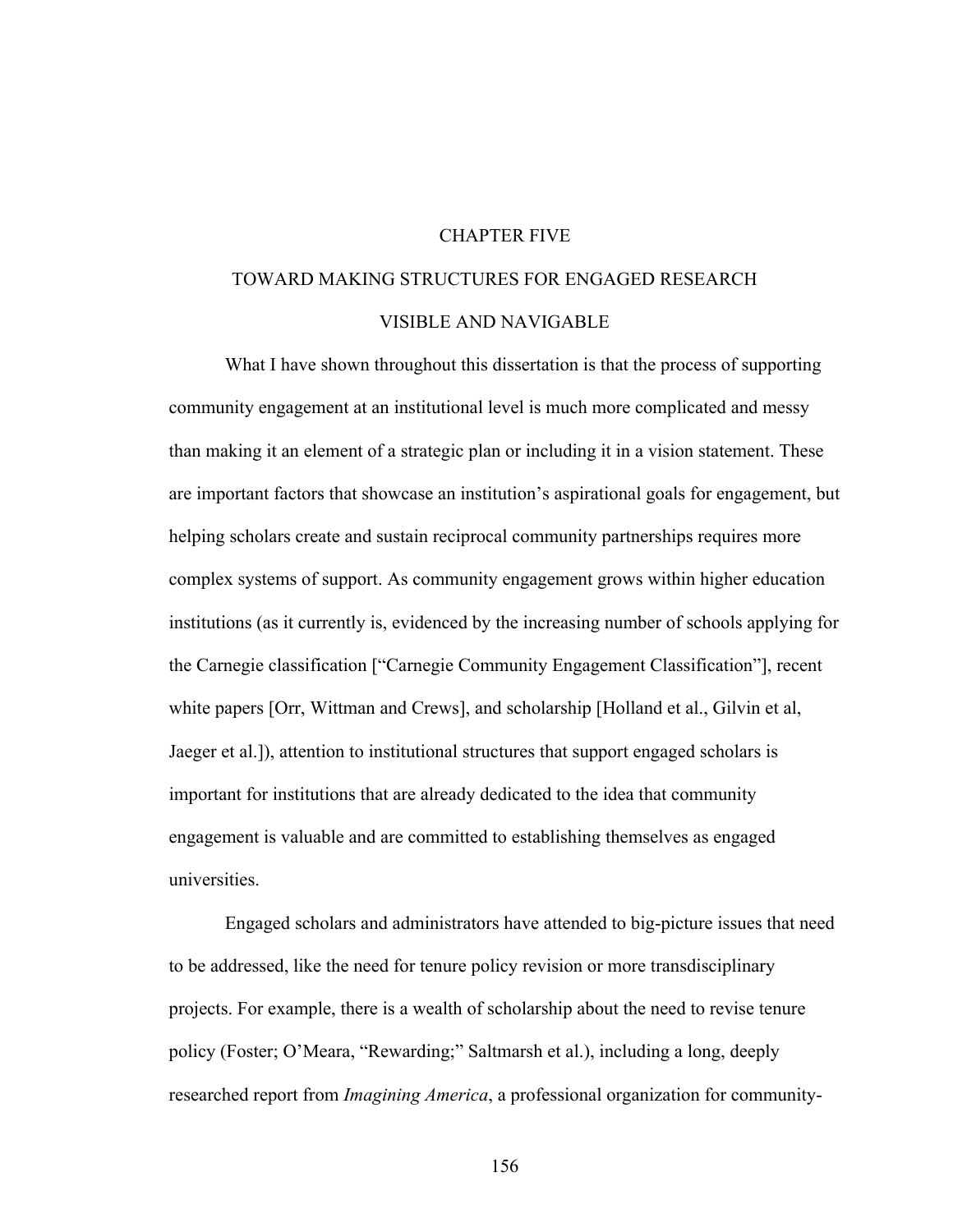engaged scholars in the arts and humanities, that has been widely lauded and cited since its publication (Ellison and Eatman). These scholars argue and offer evidence for the importance of revising tenure policies to explicitly include engaged research, providing some methods for starting the process. However, these conversations, and others focused on different challenges, frequently elide the larger complexities of the institutional systems they are describing. Within the scholarly focus on revising tenure policies, there is little attention to how this issue is situated within particular institutional contexts, obscuring the difficulties of enacting such policy changes, particularly when a long-term professionalization system is in place that devalues engaged research long before and after a faculty member applies for tenure (as I describe in chapter two).

In rhetoric and composition, community writing scholars have traditionally been less attentive to institutional concerns, only recently developing a scholarly focus on these challenges. Previously, such concerns often remained ancillary to scholars' primary arguments, seen in Mathieu's brief discussion of the problems of semester-long projects in *Tactics of Hope* (109) and Goldblatt's gesture to the need for tenure policy revisions in *Because We Live Here* (205-06). Recent collections like Restaino and Cella's *Unsustainable* and House, Myers, and Carters' special issue of *Community Literacy Journal*, "Building Engaged Infrastructure," have made these concerns more prevalent in the field, featuring articles devoted to particular institutional issues like tenure policy (Donnelly) or graduate education (Mathis et al.). Because this area of inquiry is so new for community-engaged rhetoric and composition scholars, much of the scholarly conversation is still limited, concentrating on individual experiences or programs, and this literature needs to be deepened so that the growing number of community writing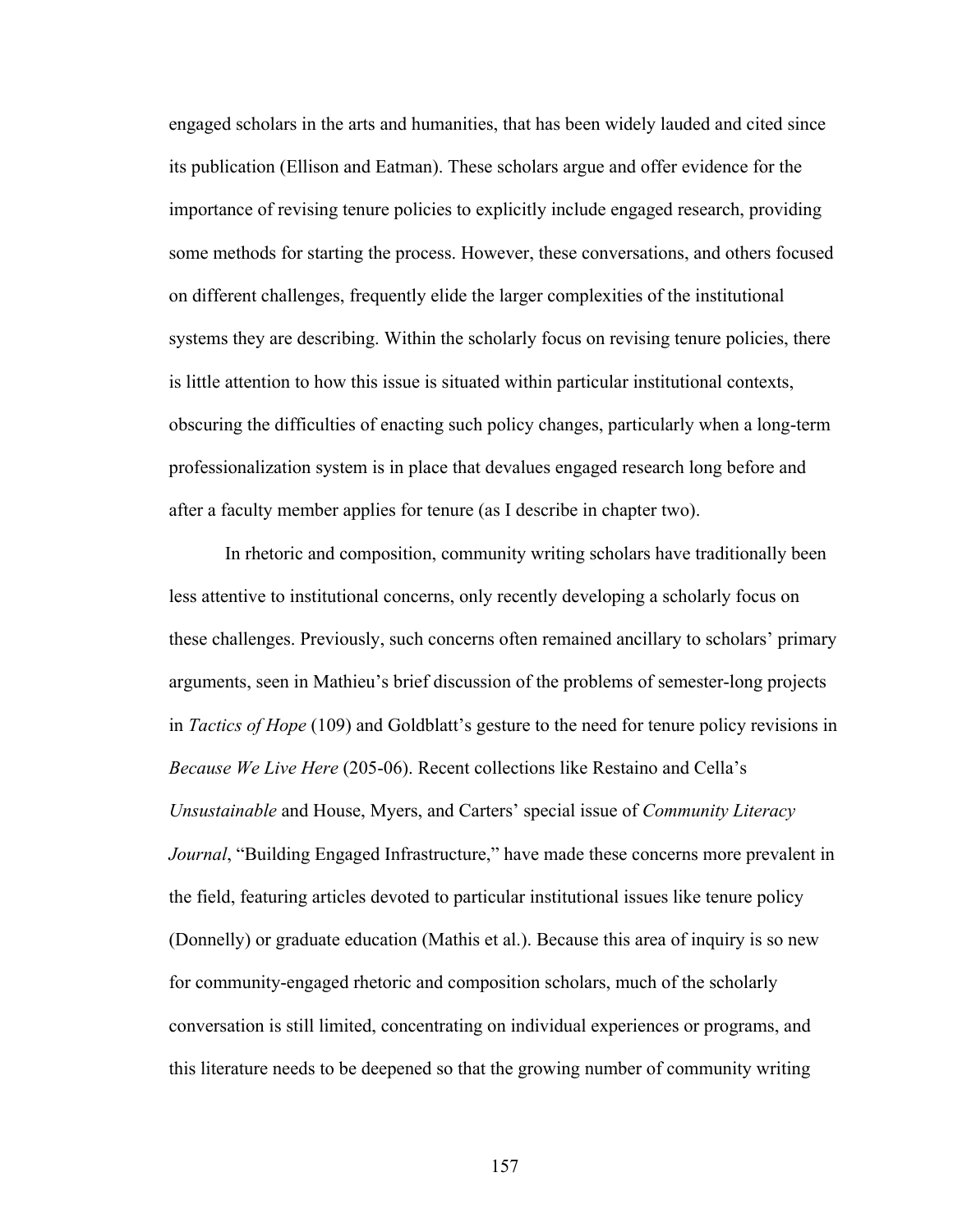scholars might better understand how to identify and navigate the complex institutional challenges they will face in their work.

To address the limitations of previous studies, I have analyzed current structures for engagement at UofL through institutional critique, presenting a detailed discussion of how such structures enable and constrain engaged research. Focusing on three challenges that are noted by community engagement scholars across fields—revising tenure policy, learning to practice engaged research, and designing transdisciplinary projects—I argue that the complexities of each of these challenges are often obfuscated in scholarship and provide a richer study of the intricate complications of these three issues.

UofL makes for a robust case study because it is currently in the process of addressing such issues by developing new structures for engagement. UofL is genuinely interested in figuring out how to create systems that help members of the institution put university goals for community engagement into practice, and analyzing the process of building such structures is uniquely valuable because it shows what it is like for one institution to attend to challenges of community engagement. At more established engaged institutions, the various pathways toward crafting current structures are obscured because a finished narrative of how they came to be is already in place. As Latour would say, the structures have been black boxed and are thus difficult to examine for "social influences and biases" (21). Institutions even earlier in the process, with less of a commitment to community engagement, would also not be useful. Examining UofL as an engaged university in progress showcases how trenchant and complex these challenges and structures really are, because it demonstrates the complexities of moving beyond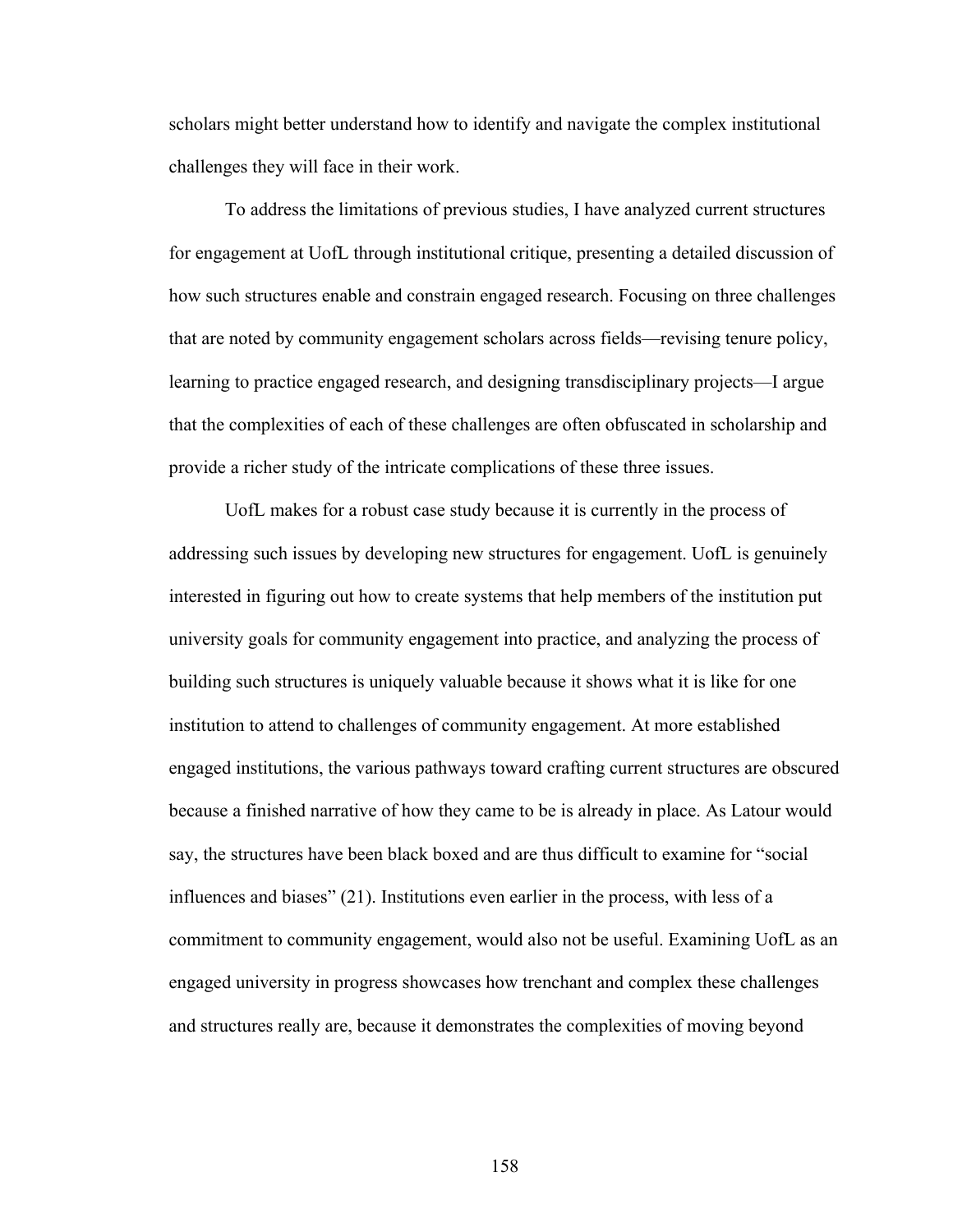broad, surface-level and targeted, individual attempts to make change in order to create a deeply-embedded institutional structure that values community-engaged research.

To extend scholarly and administrative views on institutional engaged infrastructure, I provide a more comprehensive understanding of how structures shape engaged research and researchers, making visible the systems that scholars need to navigate to garner support for their projects and mapping new locations where institutional change should be made. Jeff Grabill argues for this type of increased understanding, claiming in his study of engaged writing programs that "infrastructure is often invisible," which also "makes the writing program itself invisible" (20). To understand the engaged work people are doing, Grabill argues that "we must render visible the infrastructure that remains (or wants to remain) invisible and that supports, locates—participates in—that rhetorical work" (24). This dissertation has made discernible some complexities of challenges faced by engaged programs and researchers, clarifying them for the institution at large, so that attention to these issues will not remain surface-level, inadequately responding to complicated problems. To conclude this project, I show how this study has mapped some of the tangled difficulties of current structures for engaged researchers, focusing on how administrators and scholars can come together to make their work, and especially their institutional challenges, more visible to one another. I follow this by discussing implications of this study via strategies for operationalizing institutional change, limitations of this project, and how further research might provide greater insight into how institutional structures affect engaged researchers *and* their community partners.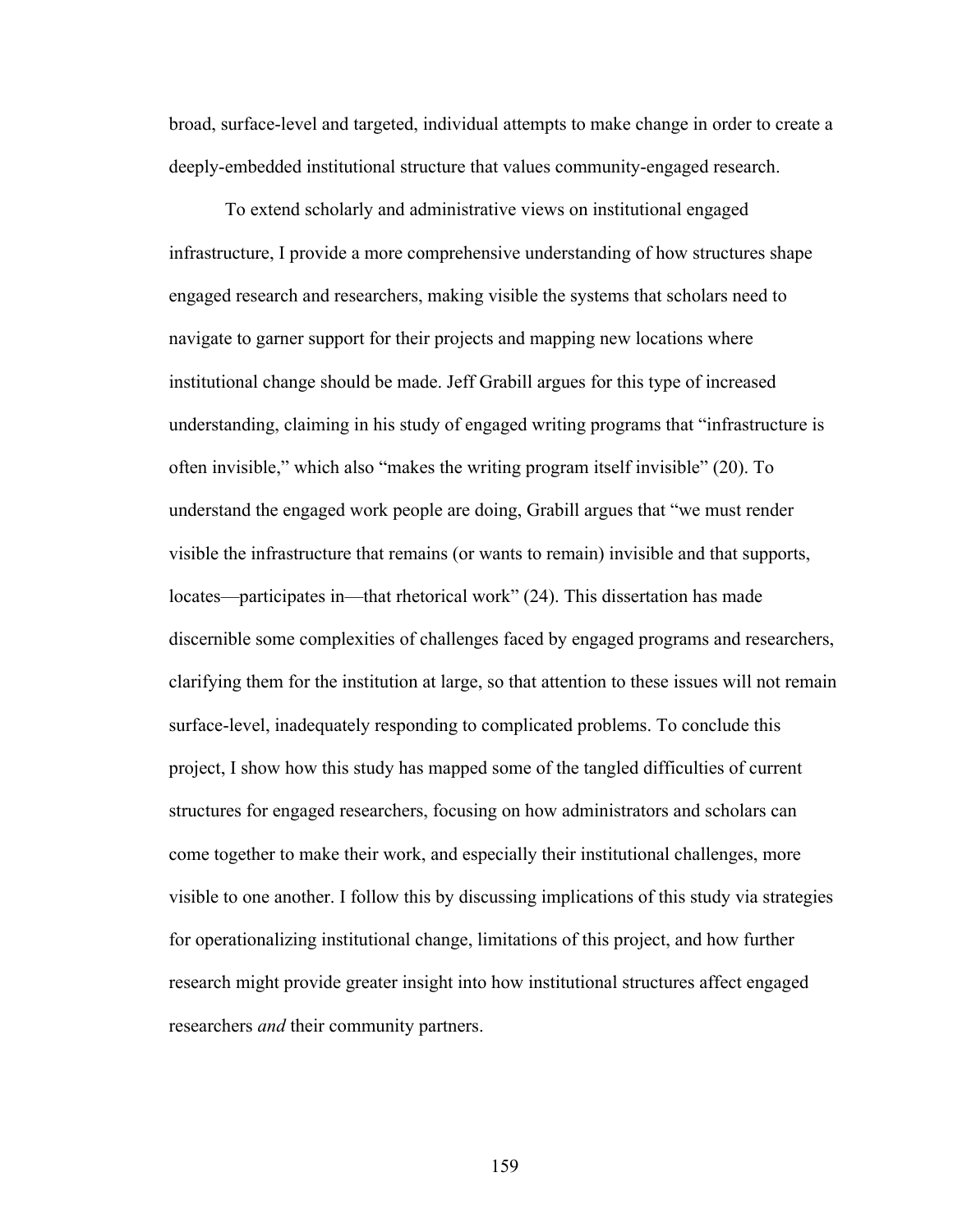# **Increasing Visibility**

In this study, I take three oft-cited concerns for engaged scholars—tenure policy, learning opportunities, and transdisciplinary projects—and use a range of qualitative research methods (policy analysis, stakeholder interviews, participant observation, case studies) to explore the intricacies of these issues as a way of deepening current research on engaged infrastructure and identifying locations for further development of support systems for engaged researchers. Each chapter delves into the realities of one of these issues at UofL—teasing out how it is currently supported and further issues that require attention.

In chapter two, I depict a deeply ingrained professionalization system that devalues engaged research across the institution, starting in graduate school. Within this system, engaged scholars find it difficult to make their community-based work legible as research, which they need to do in order to continue pursuing such projects. Using Schryer and Spoel's idea of regulated and regularized genres, I showcase how some genres (like tenure guidelines or the Annual Work Plan) regulate scholarly production, and how change to the system will require working within these genres to make engaged research better understood. I argue that promotion and tenure policy cannot be considered on its own, as has often been the case in scholarship (Ellison and Eatman; Kasworm and Abdrahim; Saltmarsh et al.); instead, the professionalization system must be challenged at multiple points in order to create an institution-wide culture for community engagement. Such a culture would provide a more supportive professional environment for community-based work, giving it credence as research and making it easier to pursue such projects.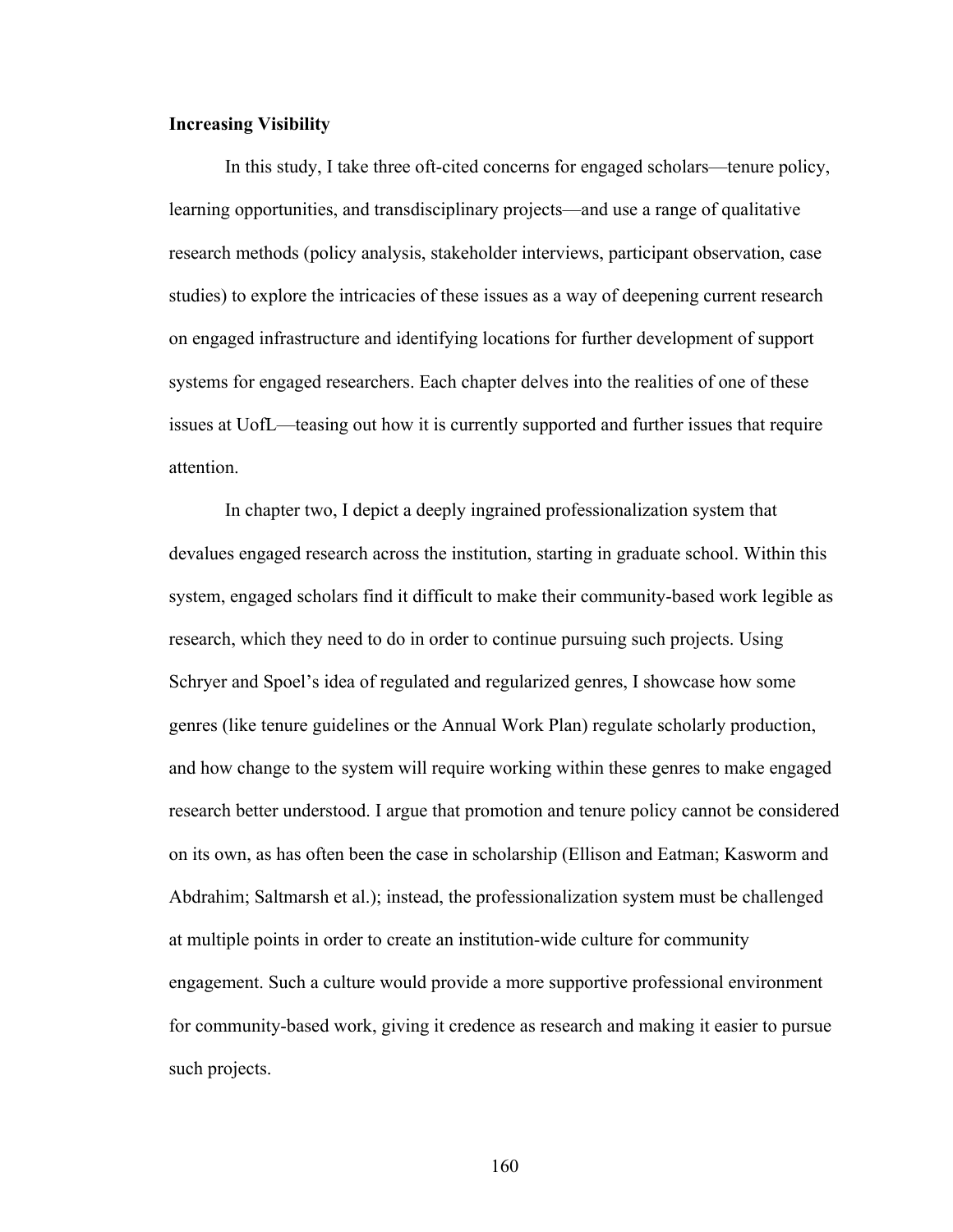In chapter three, I detail the myriad types of practice-based learning that graduate students do during one engaged research project. Because students are participating in a project that fosters meta-knowledge about community engagement as well as tacit knowledge gained through practice, they have a deeper understanding of the various complexities of enacting engaged research. Scholarship often focuses on the potential student *outcomes* of graduate involvement in community engagement (Case; Day et al.; Fero et al; Schnitzer and Stephenson Jr.) without explaining how to structure these outcomes into projects. In my case study of DMA, I show how graduate student learning in three significant areas—research practices, collaboration, and mundane labor—is systematically incorporated into the project, attending to what graduate students say they have learned through this experience and how it is has influenced their work following the camp. The graduate students often focus on *practice*, detailing how their work at the camp extended their theoretical knowledge of community engagement, which demonstrates the complex ways that meta- and tacit-knowledge intertwine to enable a thorough understanding of community-based research.

In chapter four, I outline potential outcomes of an organization built to encourage and support transdisciplinary engaged research projects. Though many engaged scholars have argued that there is a need for more transdisciplinary engaged research projects (Adjei-Nsiah et al.; Ramaley; Stokols; Weerts and Sandmann), few scholars describe the structural support needed to create this work beyond superficial acknowledgement that that it is a difficult process (Vortruba; Amey, Brown, and Sandmann). In my analysis of the Consortium's grant, I showcase the complex ways that this new organization is planning to structure support for transdisciplinary projects, describing preliminary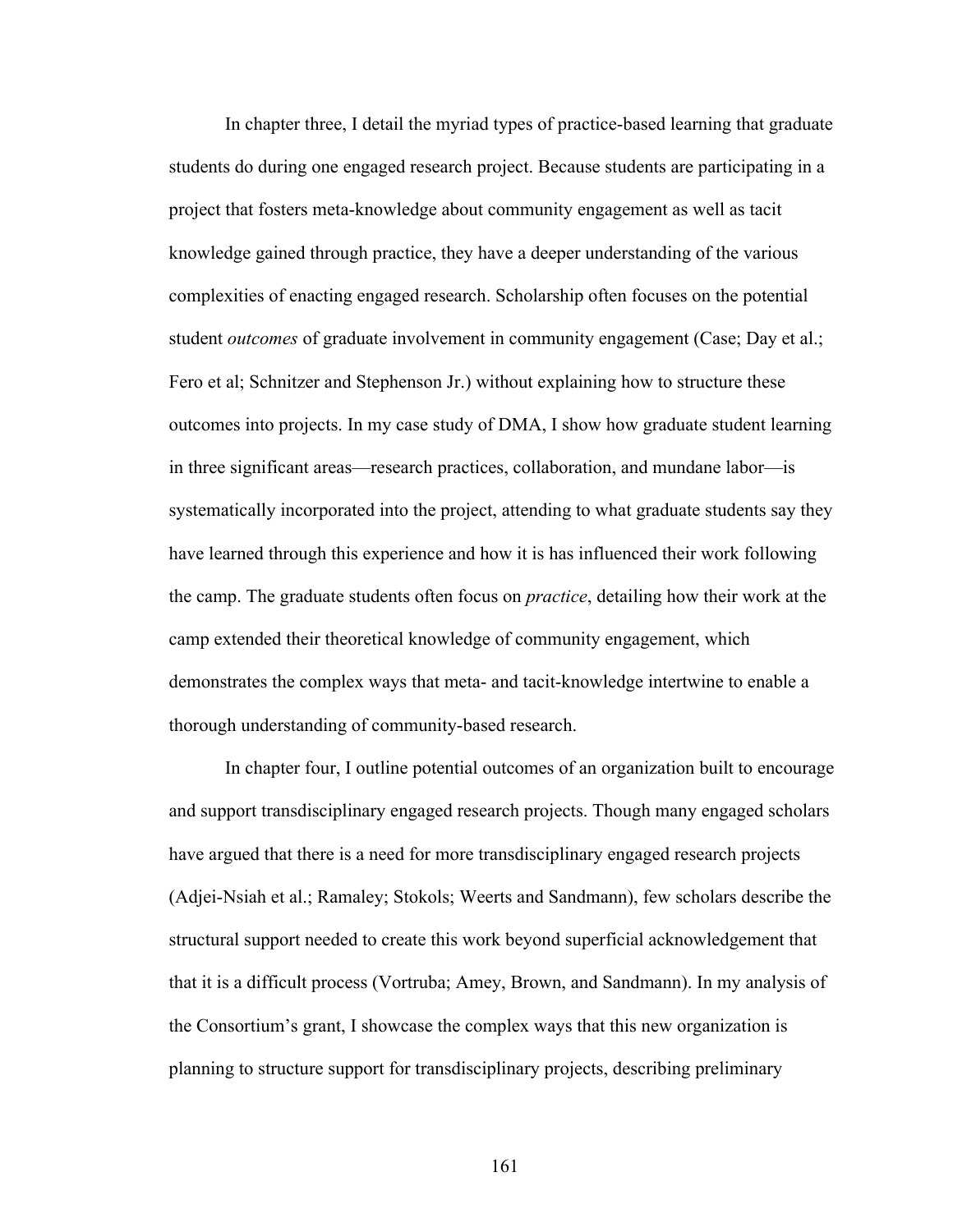attempts at working through the difficult processes noted but not investigated thoroughly by other scholars. As a sponsor of transdisciplinary engaged research, the Consortium will not only support individual scholars and their research, but also, through the ideological freight accompanying that support, build the profile of engaged research across departments and colleges, continuing to cultivate a culture of engagement on campus.

Altogether, this study enhances understanding of the complexities of how institutional structures affect engaged researchers, both enabling and deterring them from pursuing community engagement. One key complication I have uncovered is that these multilayered structures are often differently visible and invisible to participants across the institutional spectrum. Administrators are aware of different layers and systems than faculty and graduate students, and vice versa. This creates an uneven view of the system for all participants, making it difficult for any groups to affect change that resonates across layers. Administrators understand that revising tenure policy is an important step to take to further support engaged research, but they don't necessarily comprehend the extent to which this affects project development long before tenure because they are not in the same place as a pre-tenure faculty member making the decision to forego a community partnership in order to pursue research that is better understood by members of their department. And graduate students might complain that they do not have time or finances to pursue stronger relationships with community partners, but they likely do not understand the complex funding structures of the university that dictate their teaching load and compensation. At all levels, participants understand the aspects of the system that dictate their work, while other parts of the system remain less clear.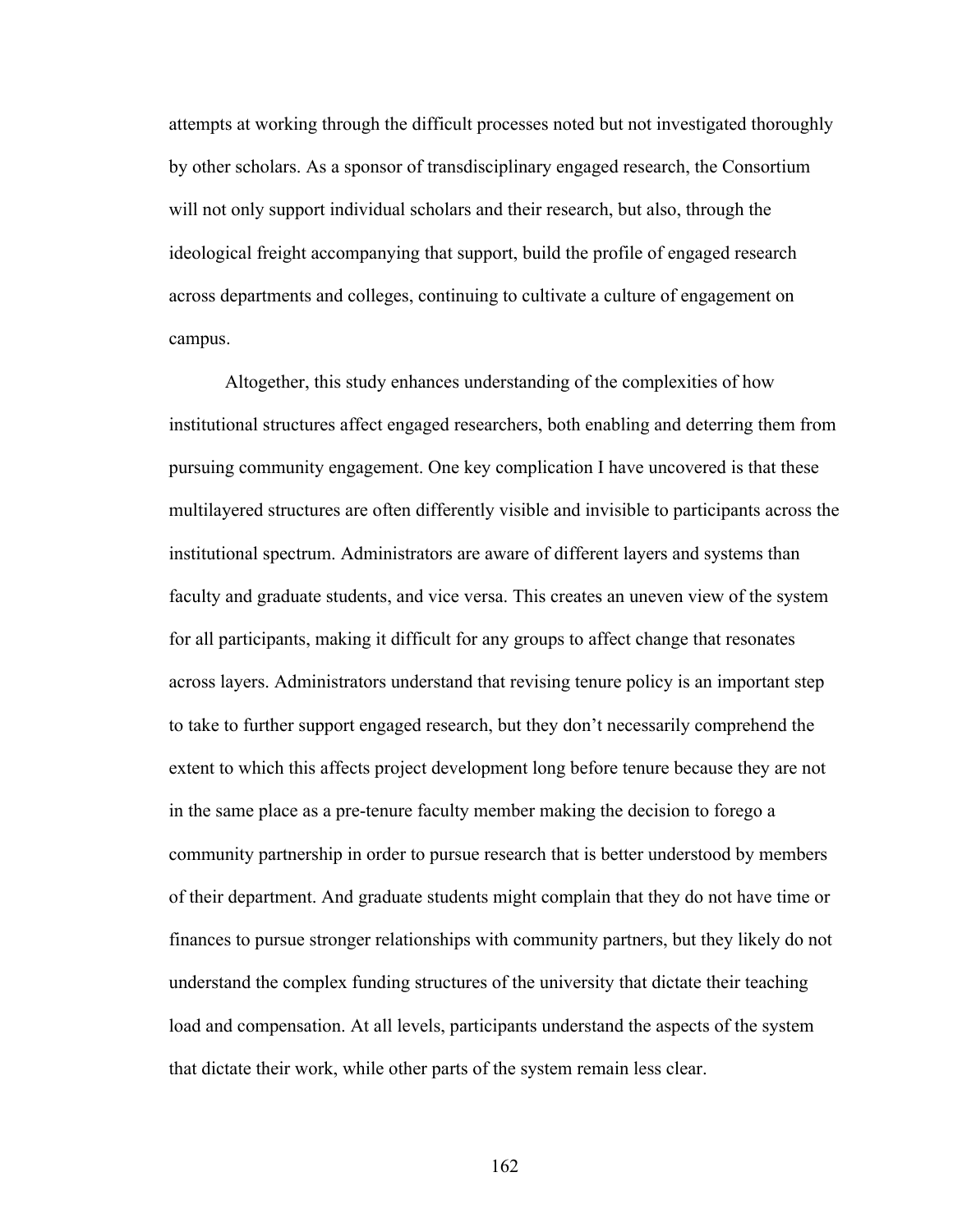# **Operationalizing Change**

While making the complexities of the institutional challenges visible is one type of "action plan designed to foment positive change" (Lamos 165), as necessitated by Porter et al.'s modeling of institutional critique, I also depict two ways to operationalize change in institutional structures: 1) specific projects that acculturate scholars into community-engaged research and 2) wider organizational efforts that create umbrellas of support for specific engaged research projects. These two paths of operationalization provide additional components to the action plan for *how* institutions trying to create stronger engaged infrastructure might deepen their structures to offer more support to engaged scholars.

Creating structures that guide individual scholars through the work of learning to do community engagement is an important way to construct change by providing targeted support to engaged researchers, helping them reach their goals. As O'Meara argues, scholars often need assistance to understand "the relevance of their disciplines to local schools, governments, business, and the public" (27), and Steve Parks claims that best practices involve learning how to develop community-based projects in "an existing project" where scholars can "build up a set of skills and strategies, then move onto [their] own work" (Harvey, Kirklighter, and Pauszek 14). My analysis of DMA in chapter 3 shows one way to encourage graduate students to learn about and practice engaged research, helping them understand the complexities of this type of work, why it matters, and how they might relate their research interests to community concerns. Such learning opportunities teach a new generation of scholars about the theories, ethics, and actions of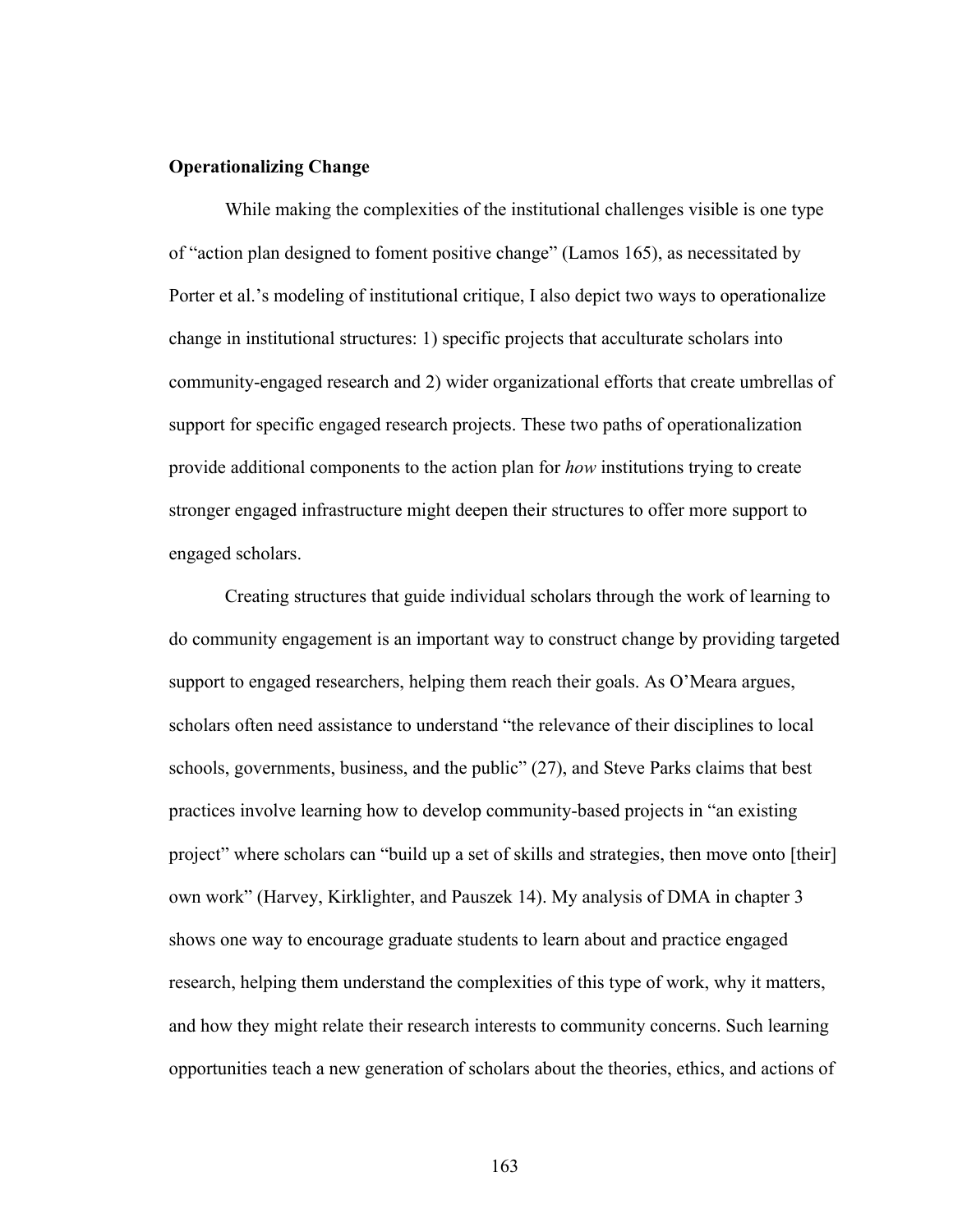engaged research, which is central for increasing community-engaged research on a particular campus and in the field at large. Additionally, if scholars can navigate institutional systems so that their work is legible across the university, then their department chairs, deans, and other administrators continue learning about communitycentered research even if they are not pursuing this type of work themselves. DMA models a structure for providing guided ways into engaged research that can help individual scholars learn *why* their scholarly inquiry matters in community contexts and *how* to pursue projects on their own, which also builds a larger mass of scholars interested and invested in engaged research, cultivating the campus culture for engagement.

The second way to create institutional change is setting up an organization to sponsor specific engaged research activities through intellectual and financial means, while also encouraging a broader culture for community engagement by partnering with departments and colleges across campus. As I describe in chapter four, organizations that support engaged research, like the Consortium, can offer support to individual scholars and generate a large group of scholars who are invested in and practicing engaged research at a larger scale than individual projects like DMA. Instead of guiding scholars new to engagement through the process of creating a project (like you might find at DMA), the Consortium provides them with the intellectual and financial resources needed to design and implement these projects, which are crucial needs noted across scholarship (Doggart, Tedrowe, and Viera; Franz; Isaacs and Kolba; Sandmann, Saltmarsh, and O'Meara). The organization also fosters institutional change by coordinating events that promote engaged research (like seminars or research talks),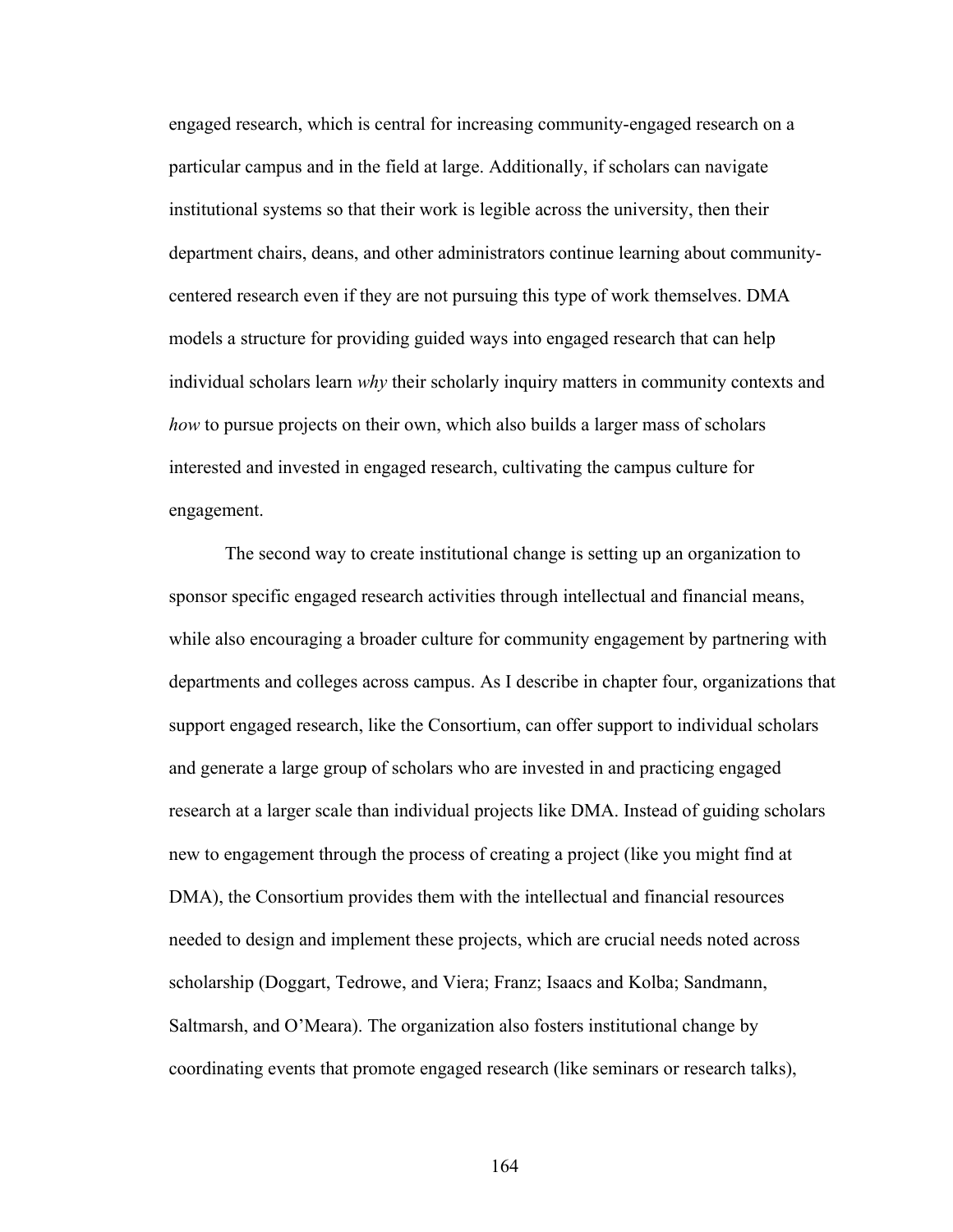advocating for new policies, and making visible the work of community engagement across campus, just as Grabill notes that programs and organizations must do (20). The Consortium demonstrates how an organization can intellectually and financially support engaged scholars and projects *and* cultivate an institutional culture for engagement, which are important steps for operationalizing change in institutions that wish to support engaged research.

The two-pronged action plan proposed in this dissertation, consisting of a multilayered view of structures and ways to operationalize change, is useful for scholars at UofL, in community engagement, and in rhetoric and composition broadly, offering them a preliminary map of *where* and *how* to build stronger support at institutions and continue scholarly conversation. At UofL, the specific, contextual understanding of this university's structures that I provide will help engaged scholars better comprehend and navigate the systems in which they are working and will allow administrators a more detailed view of where and how they might continue evolving current structures to support engaged scholars. Early feedback on this project from administrators in the Office of Community Engagement and the Consortium attest to its usefulness for these two particular organizations that are working to build stronger engaged infrastructure on campus. Outside of UofL, this study presents community engagement scholars with a deep analysis of challenges they face, depicting more complex ways to think about how tenure policies, learning opportunities, and transdisciplinary projects are situated within specific institutions. This analysis could help engaged scholars and administrators see occlusions within their own institutional structures and ways to offer further support for engaged researchers on their campus. Additionally, this project opens up a deeper well of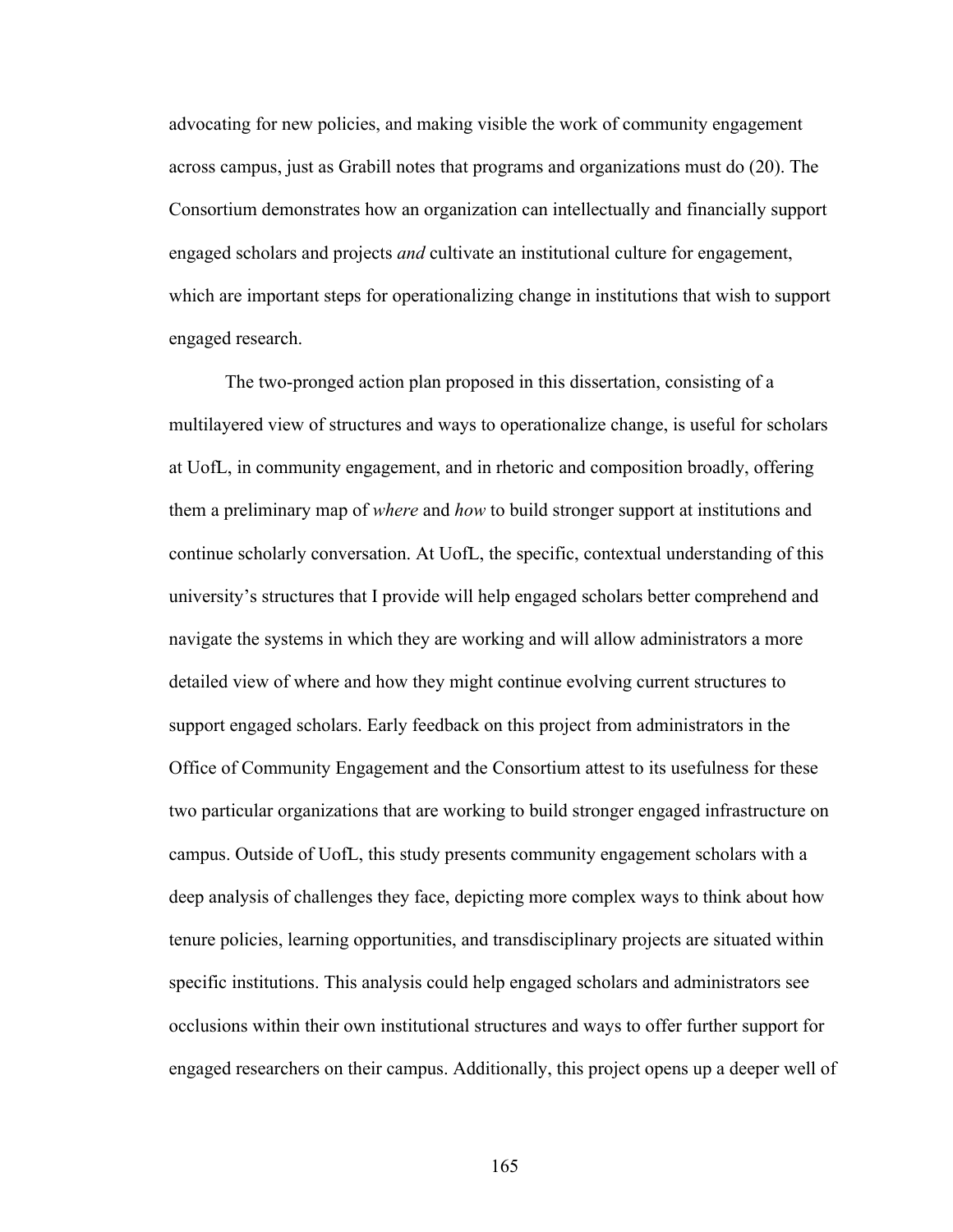conversation for engaged scholars to discuss the complexities of such structures. This is particularly pertinent for community writing scholars, because detailed analysis of how institutional contexts affect engaged research has been limited thus far (as described above). Lastly, scholars across rhetoric and composition might find this study to be particularly useful as they think about their place within their institution. Because members of our field are often also in administrative positions, directing writing programs and writing centers, this study might help them reconceive of how their work fits within institutional structures—What aspects of WPA work might need to be reimagined using this type of multifaceted view? How does a Writing Program become a Writing Department and make the argument for this transition? My detailed analysis of the complex challenges of navigating institutional structures might be useful for future scholarship or practical day-to-day work of members of the field who are not necessarily invested in engaged research. For researchers and administrators across contexts, this project provides a rich analysis that develops current understandings of challenges for engaged researchers and of institutional structures themselves.

#### **Limitations of the Study and Future Research**

As this project wraps up, I find that there are still several strands of connected research left unanswered because this is a short-term dissertation project that offers only a partial view of institutional structures at UofL. Moving forward, continued research in two areas of inquiry would provide deeper understandings of institutional structures and how they influence engaged scholars' work: 1) further tracing of interview participants,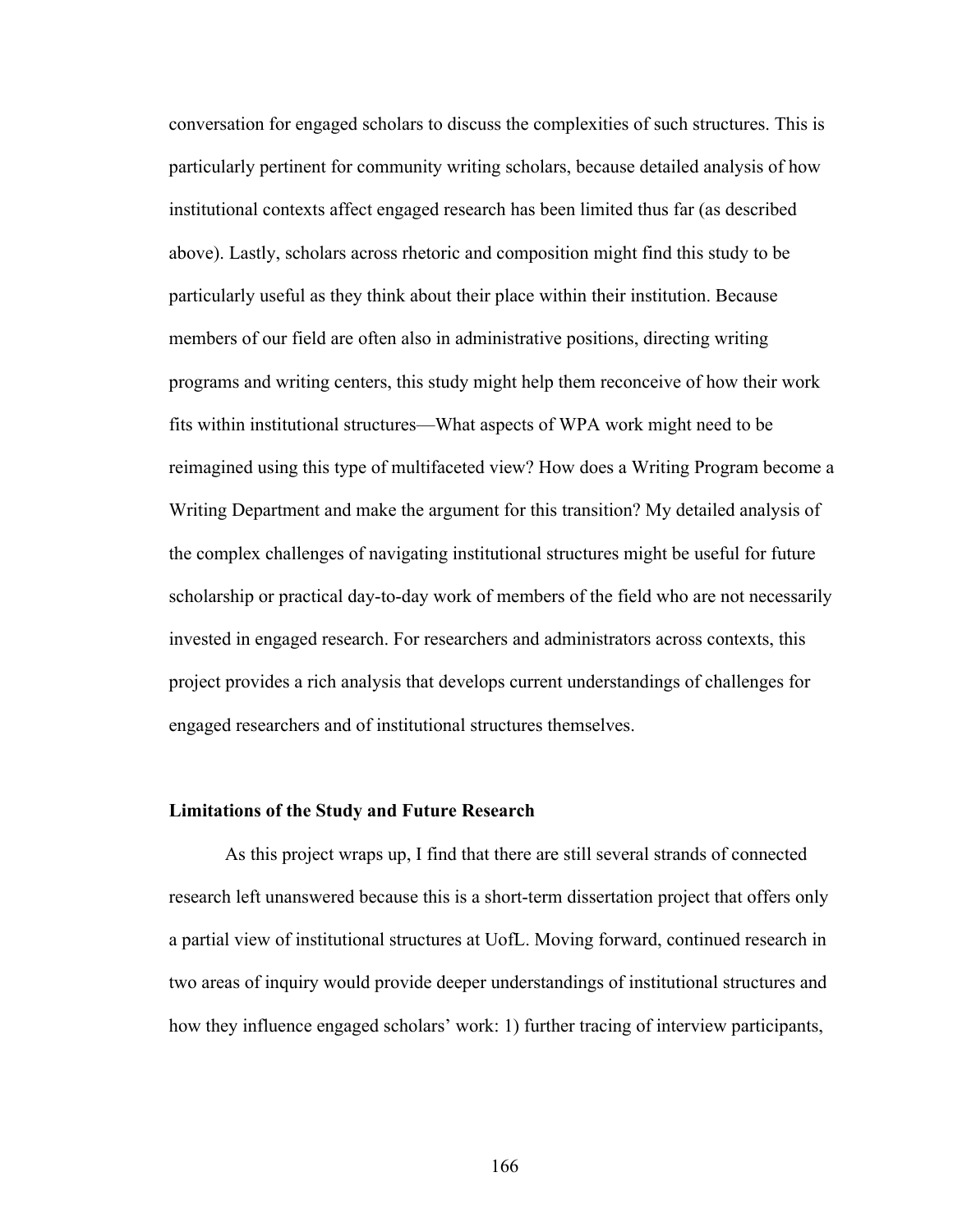institutional structures, and university goals, and 2) the inclusion of the perspectives of community partners on these structures.

Because UofL is an engaged university in the making, it seems prudent to continue studying the structures and aspirations I've detailed in this project. This seems particularly important because of my own situated understanding of such structures. My position as a graduate student was, at times, a challenge during this project. There are many aspects of institutions I just do not know yet. Sometimes my outlook was useful, like when I learned more about the Annual Work Plan through conversations with engaged faculty members and began to put the pieces of the professionalization system together. Because I was not already integrated into a system where the AWP was the norm, my view offered a different understanding of how this and several other professionalization documents worked together in a genre system. More often, my position as a graduate student served to obfuscate my understanding of how things work at the institution. I maintain that my perspective, as someone at the bottom and/or starting point of this professionalization structure, makes for an important contribution on the subject because it reveals what understandings of structures are occluded for emerging scholars that might seem obvious to people higher in the system. In fact, Dorothy Smith writes, "A standpoint in people's everyday lives is integral to" institutional ethnography as it "works from the social in people's experience to discover its presence and organization in their lives and to explicate or map that organization beyond the local of the everyday" (11-2). Such a viewpoint makes visible the lived realities of these structures for the people who are trying to enact a university's broader aspirations for community engagement.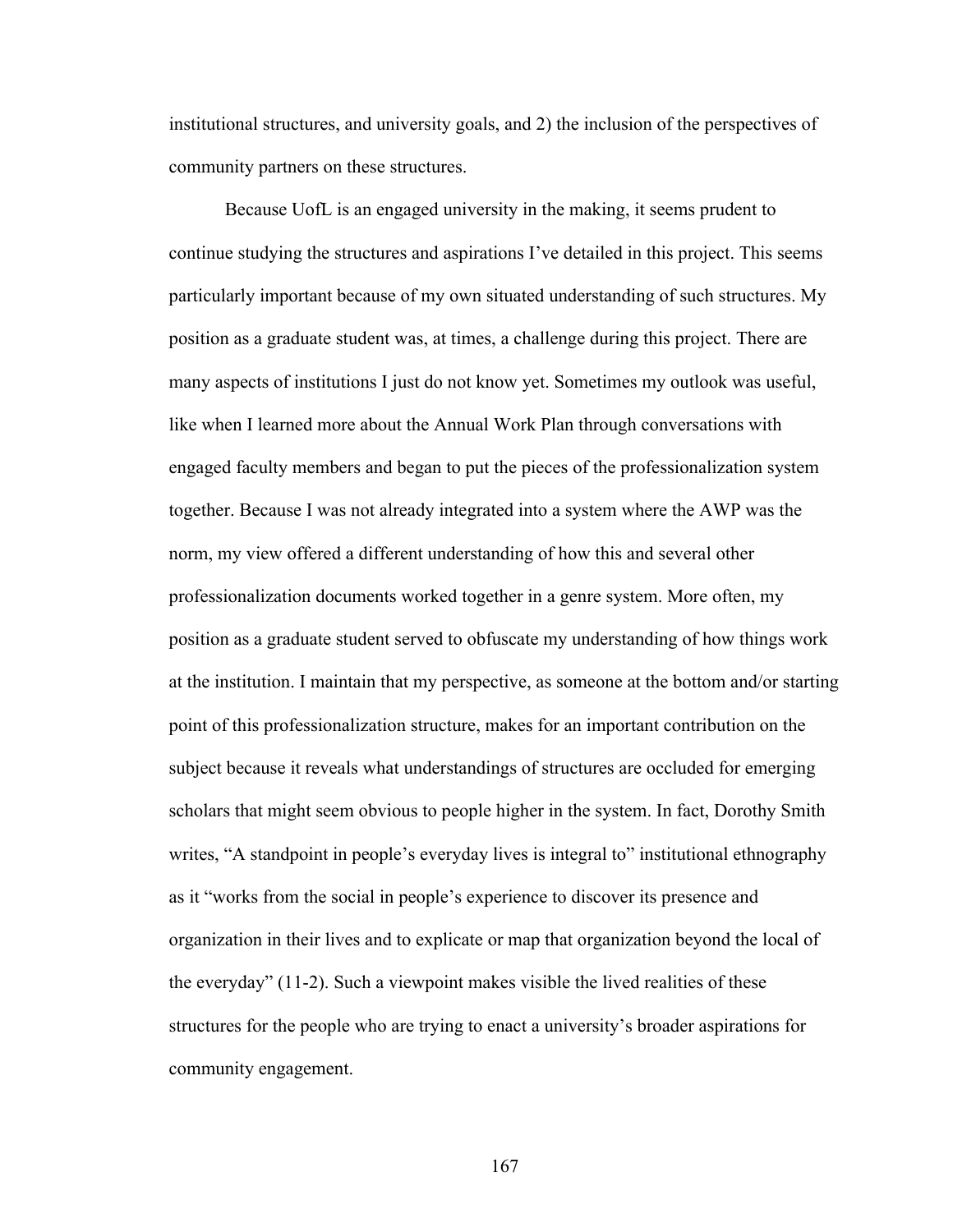Additionally, I focused my study tightly, doing a deep dive on a narrow case study, which had benefits and limitations. My interviews were both pointed for my analytical goals and convenient to my own position as a graduate student in the humanities, comprising graduate students from one project—the Digital Media Academy—and a few administrators and faculty interested in engaged research. This reflects a very specific understanding of UofL's structures told through only a few people who are almost all from the humanities (with the exception of the Vice President for Community Engagement and the Director of the Office of Community Engagement). While I think the focus on the humanities is an important one, as many of these disciplines do not *already* engage with the community through their specific disciplinary practices (like scholars in social work, education, or nursing already do), it does present only part of the institutional system for engagement. Broader study across departments and colleges would give a better institutional view of what is and is not working within the system, which currently I can explicate from the this study but cannot offer specifics for across campus.

Another step to reveal more about what an institution looks like *in the process* of building support for community engagement is to make this study longitudinal, discovering how these structures shift and change over time. I've noted that incremental cultural change is necessary to support community engagement, and further study of the institution could support this. Specifically, I believe tracing changes in institutional documents and programs could be a useful way of mapping progress toward goals related to community engagement. One of the key documents in this project was the 2015 application for the Carnegie Foundation's elective classification in Community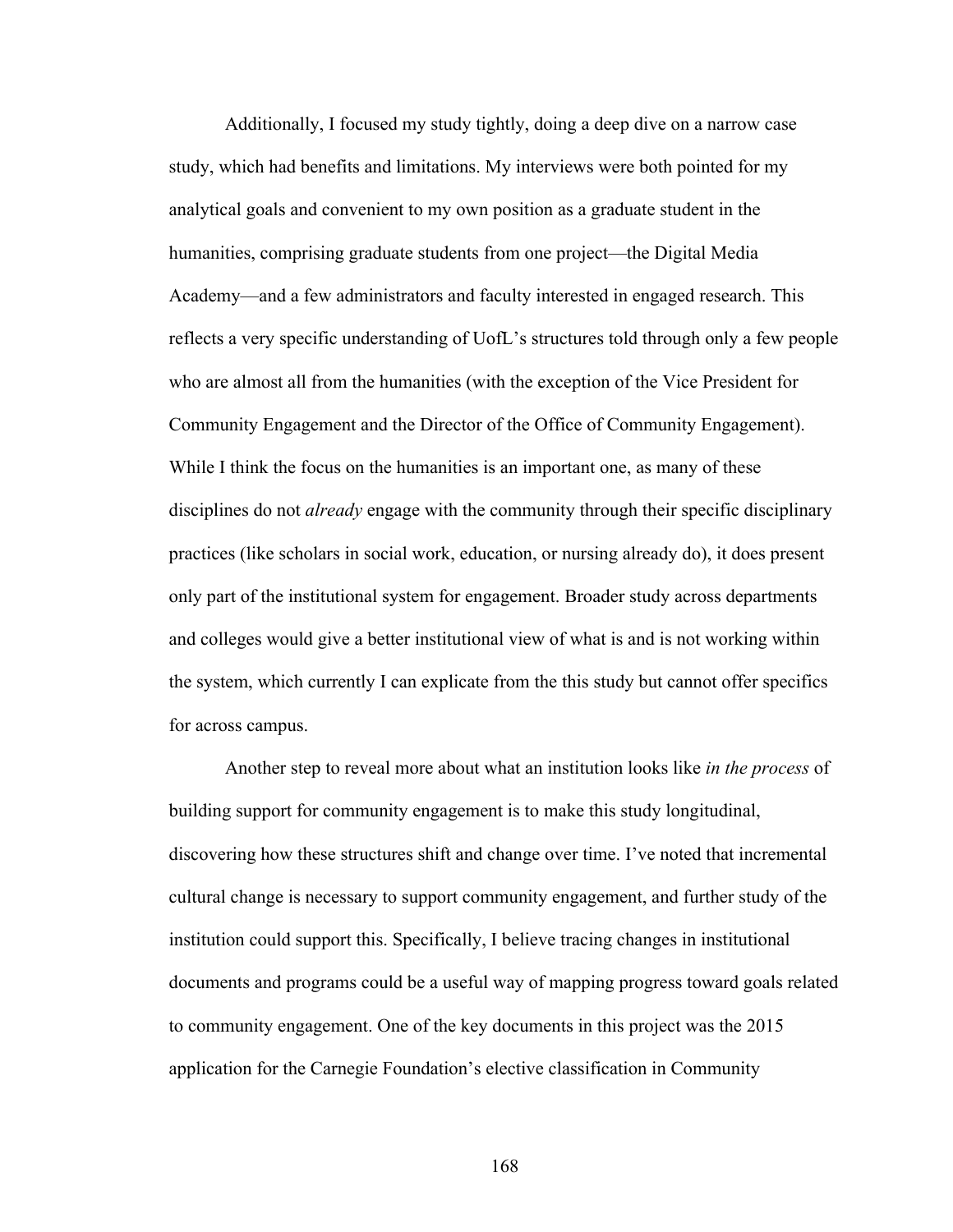Engagement. UofL will have to re-apply for this designation in 2020, and studying the new application will reveal macro-level views of how the institution has shifted over the previous five years. Studying this document will continue the overarching, broad study of institutional structures by revealing what changes *administrators* feel are most important to note in the application.

Pairing this type of study with inquiry into the specific programs I describe— DMA and the Consortium—would help showcase how engaged research continues to be effective on the ground in actual projects. How do programs shift and change over time? Are they sustainable in the current institutional context? How have they adapted to current institutional demands and professional needs of their leaders? What projects has the Consortium supported? What have DMA alumni gone on to accomplish? These last two questions posit a different take on the two structures, but they are important to consider in the evolution of engaged research at UofL. Studying the Consortium's grant shows how the project is starting out and preliminary goals and plans, but to analyze how the Consortium works in practice, I'll have to study actual projects that the Consortium has supported—detailing how their sponsorship has played out. For DMA, I've already detailed what and how graduate students learn to do engaged research in this context, but the remaining question is to what extent do these students take this work forward with them? I've traced ways that DMA teachers have utilized their work within their graduate studies—giving presentations at conferences, writing scholarly articles, and designing other engaged research projects. But analyzing how this project has influenced their scholarly identities beyond graduate school is important as well. If the goal of projects like DMA is to encourage a new generation of engaged scholars, then further study must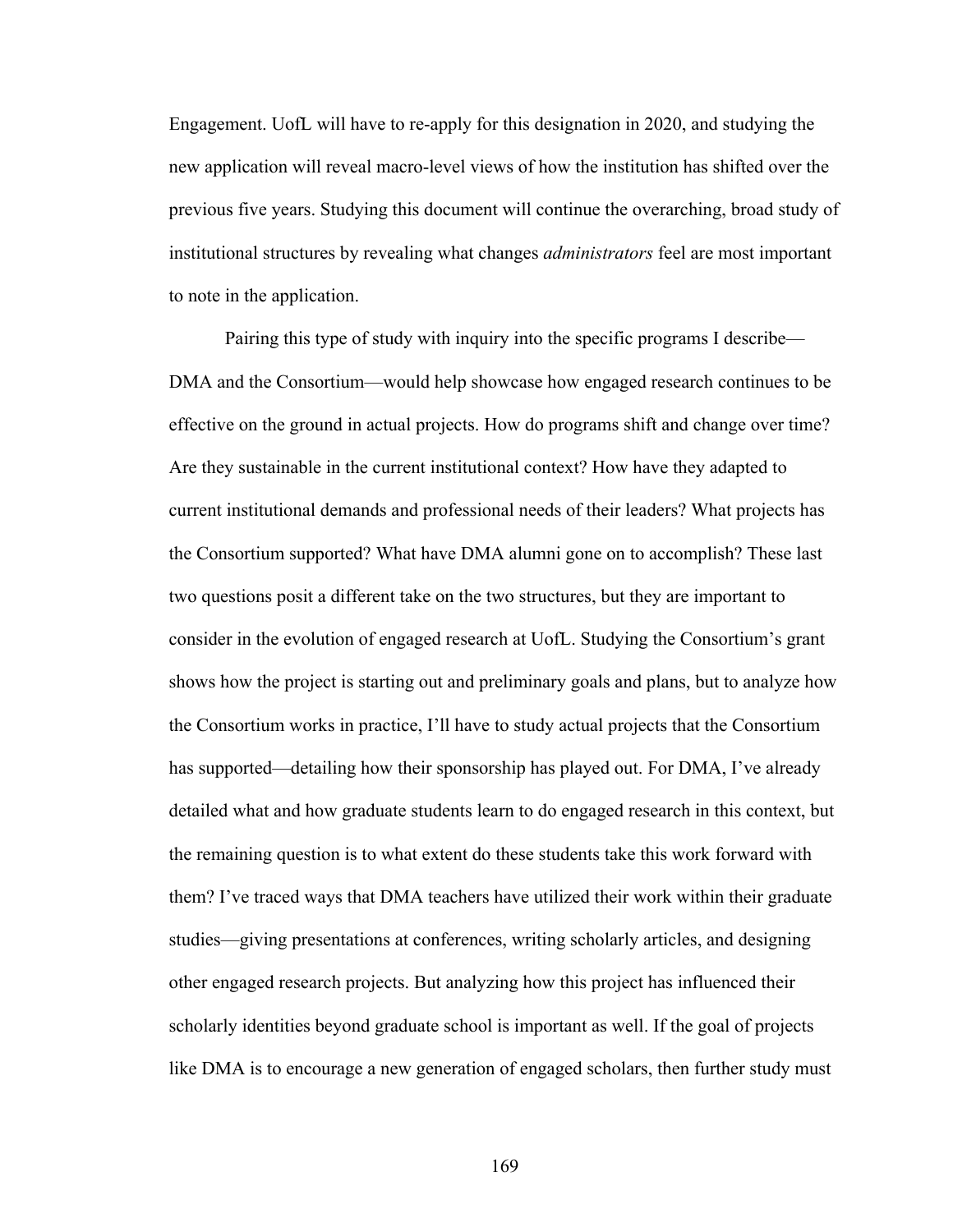be done to see how they have continued utilizing community engagement concepts in their work or, at least, contributing to a culture for community engagement at their next institution.

Beyond UofL's campuses, the next step, which I see as vitally important to the continued study of institutional structures, is to make such studies inclusive of community voices. This dissertation does not feature any community perspectives on these systems, which is rather incongruous to the study of community engagement itself. The ultimate goal of engaged research is not only to bolster the university, but also to reciprocally work with community partners to address local issues. Addressing how institutional structures affect community partners should be a vital element of continued research. Focusing on institutional actors and structures was the right choice for the limited time frame of this dissertation, but future work *must* include community perspectives.

Studying how institutional structures for engagement affect community partners and our projects adds another additional layer to the complexity of such systems that needs to be considered. When projects are not adequately supported, they are not sustainable, which can negatively affect community partners who have come to rely on university resources. Community partners may not be concerned about the specifics of a tenure case, but their work is influenced when their university partner has to suddenly drop from a project because that faculty member has to devote more time to projects their department understands as research, rather than doing the work of their engaged partnership. The hidden outcomes for a lack of support for community engagement can be problematic for local organizations when scholars make promises they ultimately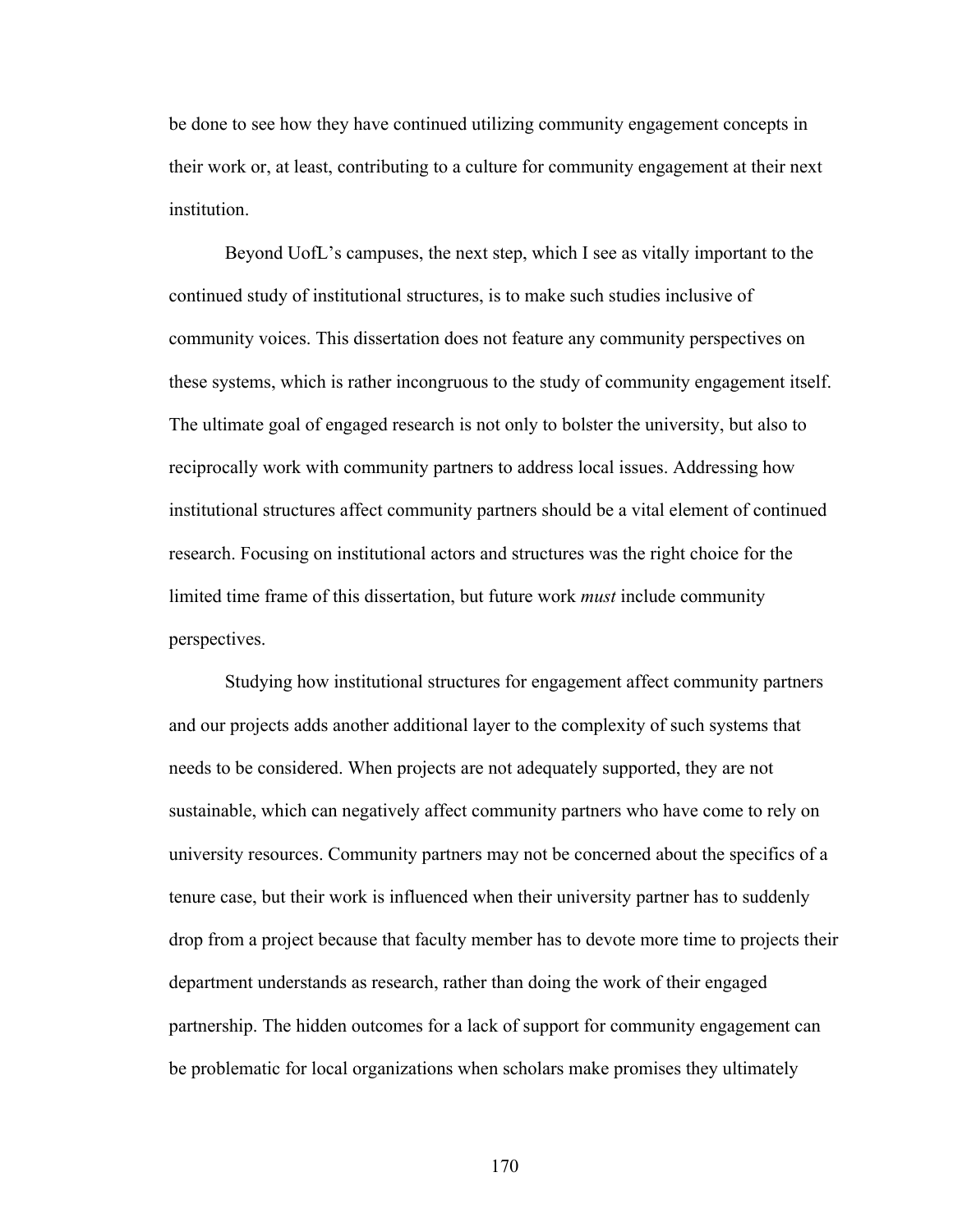cannot keep because of their university standing. Some research on this subject has been conducted. In *Tactics of Hope,* Paula Mathieu discusses community partners who had student workers never show up, faculty fail to provide finished products, and other horror stories, and in *The Unheard Voices: Community Organizations and Service Learning*, Randy Stoecker and Elizabeth A. Tryon provide a deep analysis of the frequently negative university partnership experiences of many community organizations in Wisconsin. Tracing how the structures I describe and analyze in this dissertation affect the work of community partners and how they value the institution based on their experiences could add an important dimension to the growing area of research depicting the truths of reciprocal community partnerships. And connecting my findings in this dissertation with outcomes for community partners participating in engaged projects will make this study more compelling and useful for engaged researchers and administrators building their own engaged infrastructures, because it helps them see the further implications of current structures.

Lastly, my chosen methodology, institutional critique, is useful for gaining a broad overview of the systems in place that support (or devalue) engaged research, but it does not allow for a deep dive into the specifics of certain aspects of that system or how it affects individual projects and people enmeshed into it. While we can take away a general view of the messy complexities of institutional structures at large, institutional critique is less suitable for detailing the issues that cause problems for individuals. For example, I discuss the Program Progress Assessment as a document that broadly discourages graduate students from pursuing engaged research, but I depict it as a part of a larger system at the institution. Through a different methodology (and different project,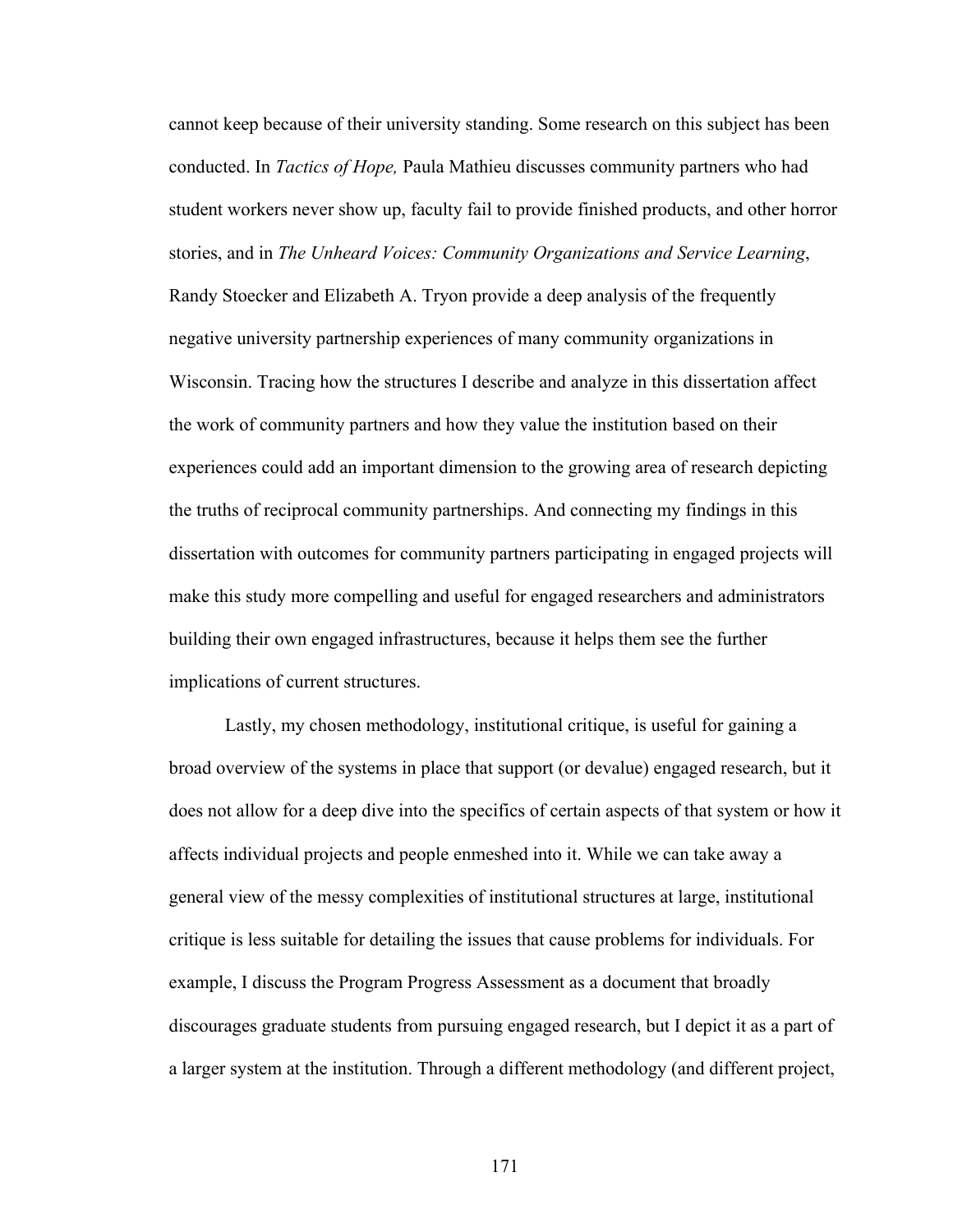really), I might have discussed a litany of specific factors that contribute to the challenges of pursuing engaged research as a graduate student, which make it difficult to encourage a new generation of such scholars despite widespread interest in social justice concerns and this type of scholarship.

The goal of this dissertation was, in many ways, to reveal the deeper complexities of current institutional policies and structures for engagement—uncovering the professionalization system rather than focusing only on promotion and tenure, analyzing the tacit learning graduate students do in addition to meta, highlighting the way sponsorship structures build a culture for engagement while providing support for individual projects. These goals have been met through this preliminary mapping of three of the complicated challenges of engaged research, but this work is far from finished. Extending this research to include community partner voices; longitudinal studies of interview participants, institutional structures, and university goals; and a variety of research methodologies and methods will only serve to expand scholarly understandings of engaged infrastructure, which is useful for individuals navigating these structures and for institutions trying to better support engaged research and researchers.

#### **Conclusion**

This project has been illuminating for me, furthering my understanding of the broader structures that shape the way we all do research in the academy, especially engaged research. I, like the other graduate students I describe in chapter three, learned about the specific difficulties and intricacies of engaged projects during my time at DMA, but this study has added to that understanding by allowing me to see how scholars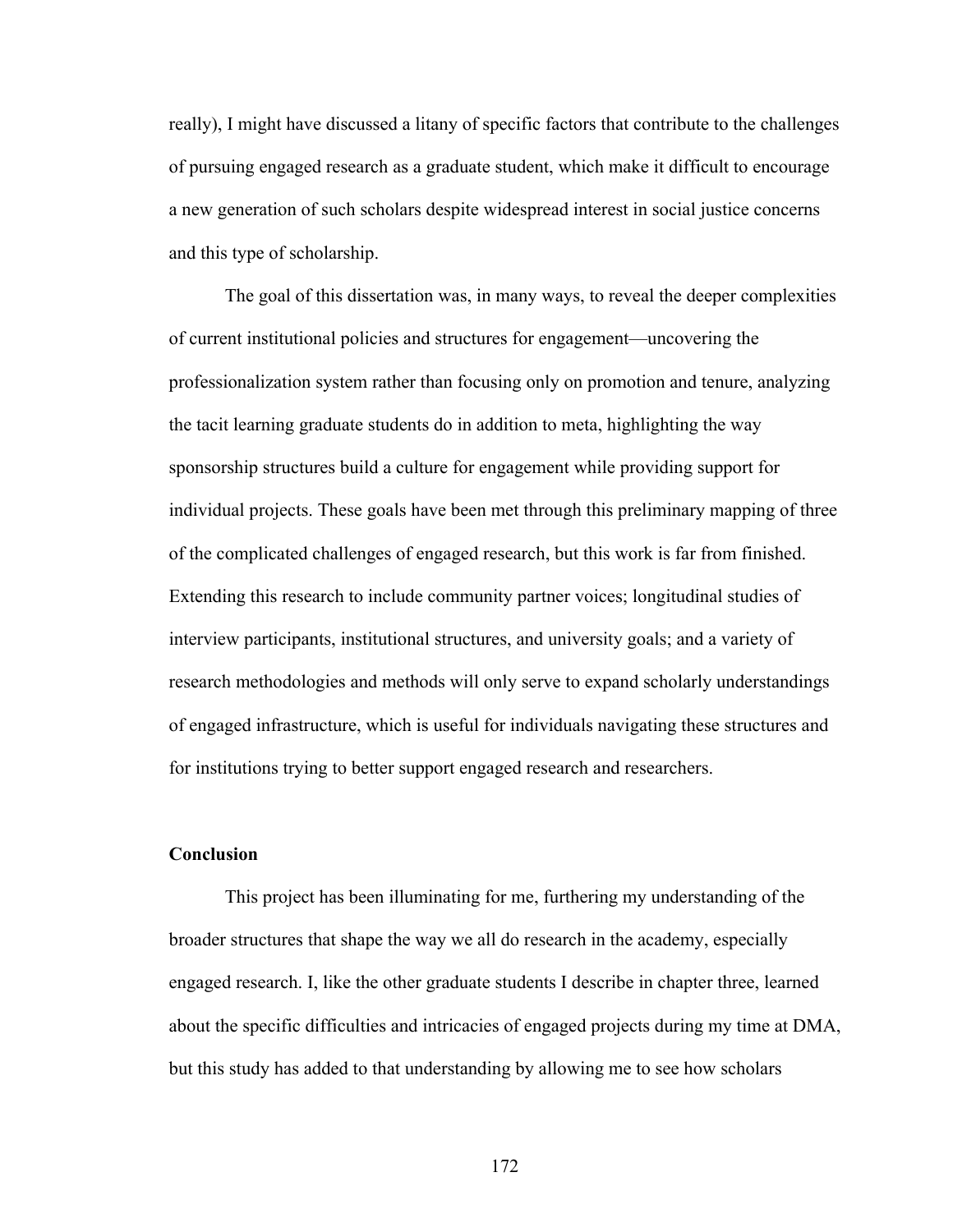navigate the complex structures that shape the way they do their work. This view of UofL's structures will benefit me as I move forward into a full-time community engagement position at Trinity College, where I will inevitably broaden my understanding of institutional structures as I become entangled in the bureaucracies and systems for work at my new institution. By illuminating the complexities of how institutions work, I, and other emerging engaged scholars like me, can further comprehend how structures shape individual projects and scholars' trajectories, and we can make use of that knowledge while forming community partnerships and engaged research projects in our local contexts. Beyond the individual, this deeper understanding of the complexities that challenge engaged researchers can help administrators craft structures that offer more comprehensive support. Overall, my aim is that through the increased visibility of structures and models for operationalization change I depict, interested scholars and universities will be better able to see multiple perspectives and layers of institutional challenges to engaged research and construct pathways that enable individual scholars to design projects that put into action the aspirations of universities, of individual scholars, and of community organizations for university-community engagement.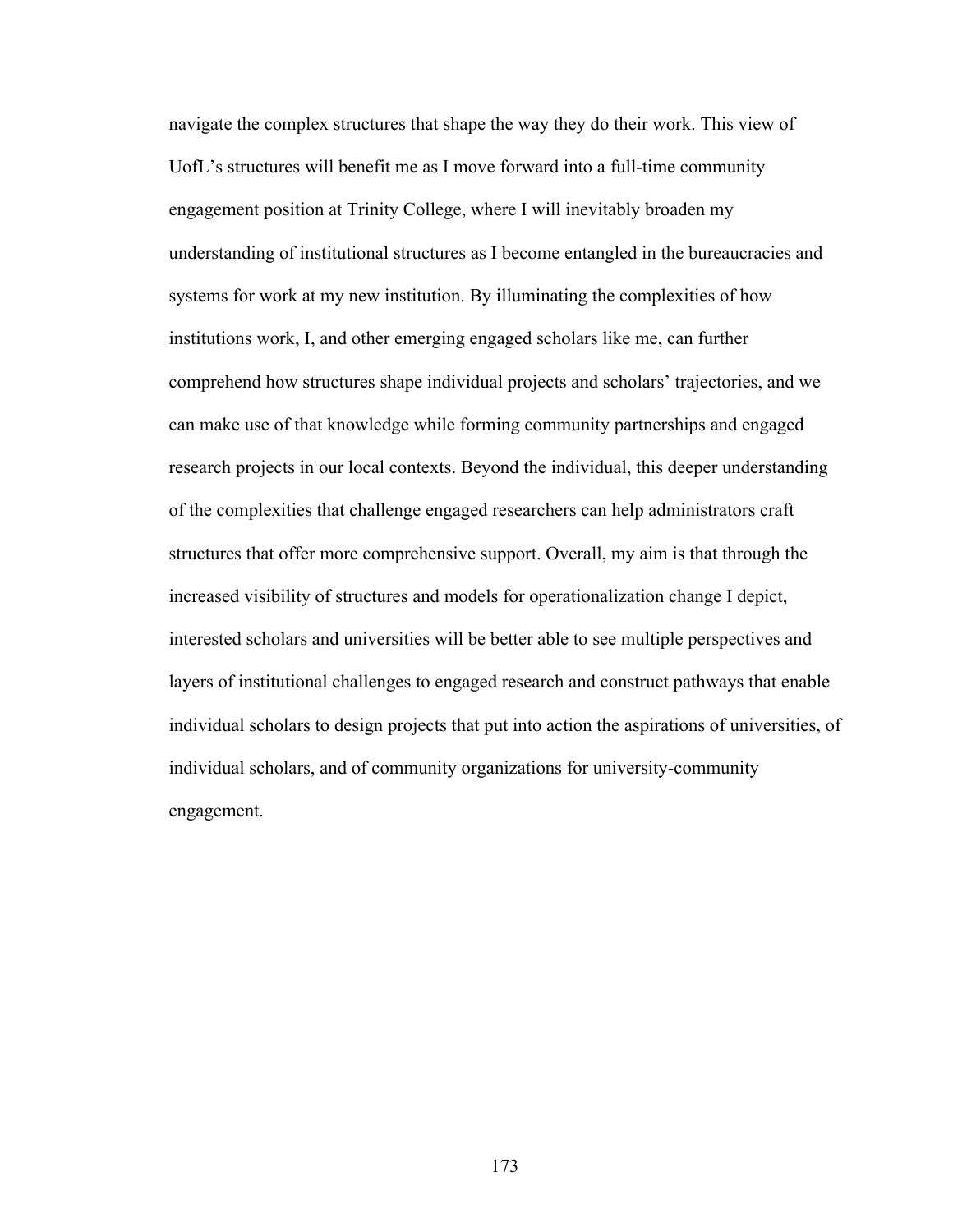#### REFERENCES

- "The 2020 Plan." Office of the President. *University of Louisville*, n.d. Web. 10 April 2015.
- "About the University of Louisville." About UofL*. University of Louisville*, n.d. Web. 10 April 2016.
- Adjei-Hisah, S., C. Leeuwis, K.E. Giller, O. Sakyi-Dawson, J. Cobbina, T.W. Kuyper, M. Abekoe, and W. Van Der Werf. "Land Tenure and Differential Soil Fertility Management Practices among Native and Migrant Farmers in Wenchi, Ghana: Implications for Interdisciplinary Action Research." *NJAS – Wageningen Journal of Life Sciences* 52.3-4 (2004): 331-48.
- Amey, Marilyn J, Dennis F. Brown, and Lorilee R. Sandmann. "A Multidisciplinary Collaborative Approach to a University-Community Partnership: Lessons Learned." *Journal of Higher Education Outreach and Engagement* 7.3 (2002): 19-26.
- Anthony, Libby, Kathy Kerr, and Molly Scanlon. "A Hitchhiker's Guide to Community: An Interview with Eli Goldblatt." *Reflections* 11.2 (2012): 91-112. Print.
- Barnett, Marina, Paula T. Silver, and Trindy S. Grundy. "Implementing Service-Learning Pedagogy: A Case Example." *Journal of Higher Education Outreach and Engagement* 13.4 (2009): 117-34. Web. 19 March 2017.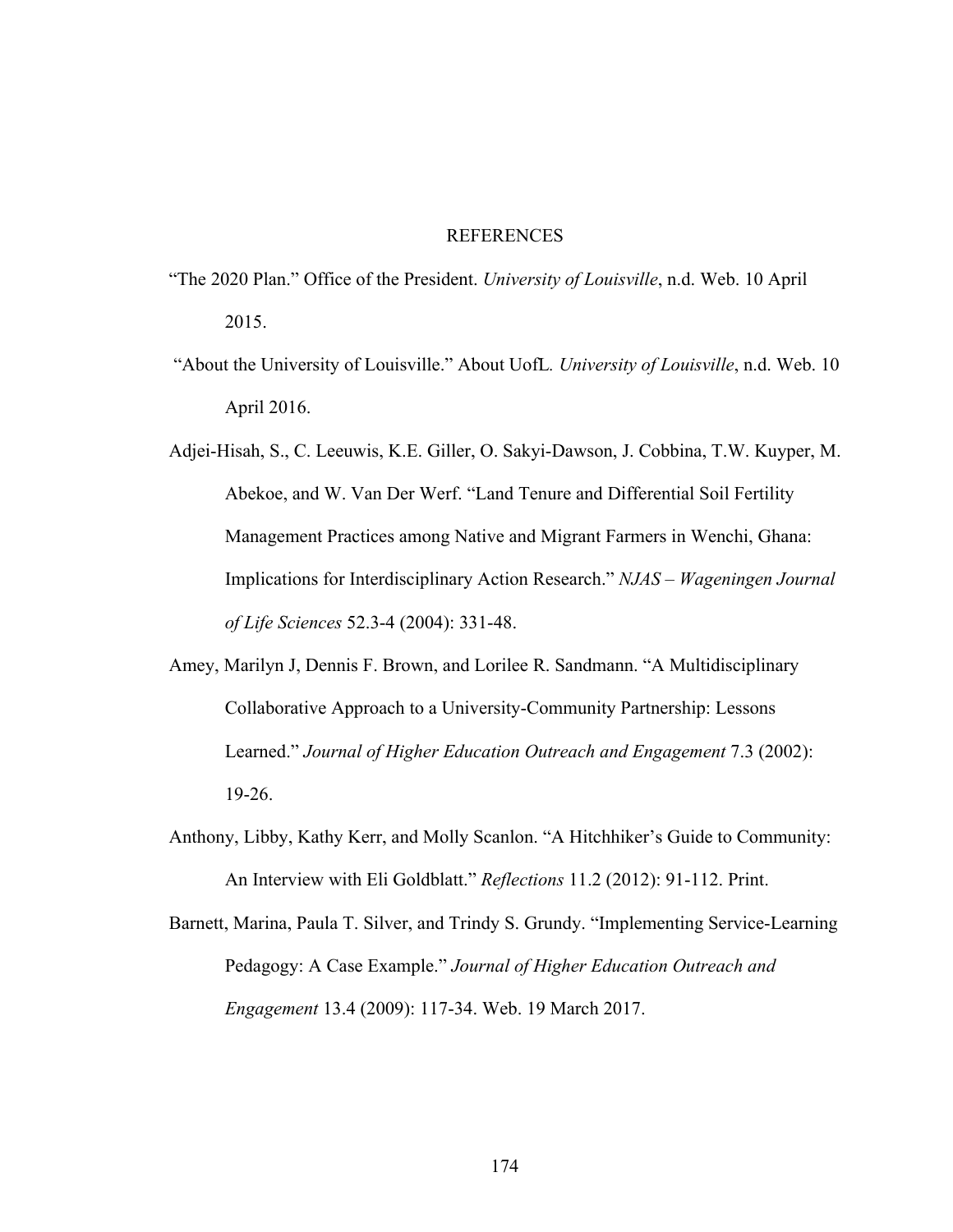- Bazerman, Charles. "Systems of Genre and the Enactment of Social Intentions." *Genre and the New Rhetoric*. Eds. Aviva Friedman and Peter Medway. London: Taylor & Francis, 1994. 79-101. Print.
- Blair, Kristine, Katherine Fredlund, Kerri Hauman, Em Hurford, Stacy Kastner, and Allison Witte. "Cyberfeminists at Play: Lessons on Literacy and Activism from a Girls' Computer Camp." *Feminist Teacher* 22.2 (2011): 43-59. Web. 20 Jan. 2014.
- Blair, Kritine, Erin Dietel-McLaughlin, and Meredith Graupner Hurley. "Looking into the Digital Mirror: Reflections on a Computer Camp for Girls by Girls." *Girls Wide Web 2.0: Revisiting Girls, the Internet, and the Negotiation of Identity.* Ed. Sharon R. Mazzarella, Bern: Peter Lang, 2010. 139-60. Print.
- "Board of Directors Statement of Support for Joint Statement by Scholarship Association on Principles of Academic Freedom and Tenure." *Association of American Colleges and Universities*, 22 June 2015. Web. 2 April 2017.
- Bowen, Lauren Marshall, Kirsti Arko, Joel Beatty, Cindy Delaney, Isidore Dorpenyo, Laura Moeller, Elsa Roberts, and John Velat. "Community Engagement in a Graduate-Level Community Literacy Course." *Community Literacy Journal* 9.1 (2014): 18-38. Web. 9 Nov. 2015.
- Boyer, Ernest. "The Scholarship of Engagement." *Bulletin of the American Academy of Arts and Sciences* 49.7 (1996): 18-33. Web. 12 July 2015.
- Brandt, Deborah. "Sponsors of Literacy." *College Composition and Communication* 49.2 (1998): 165-85.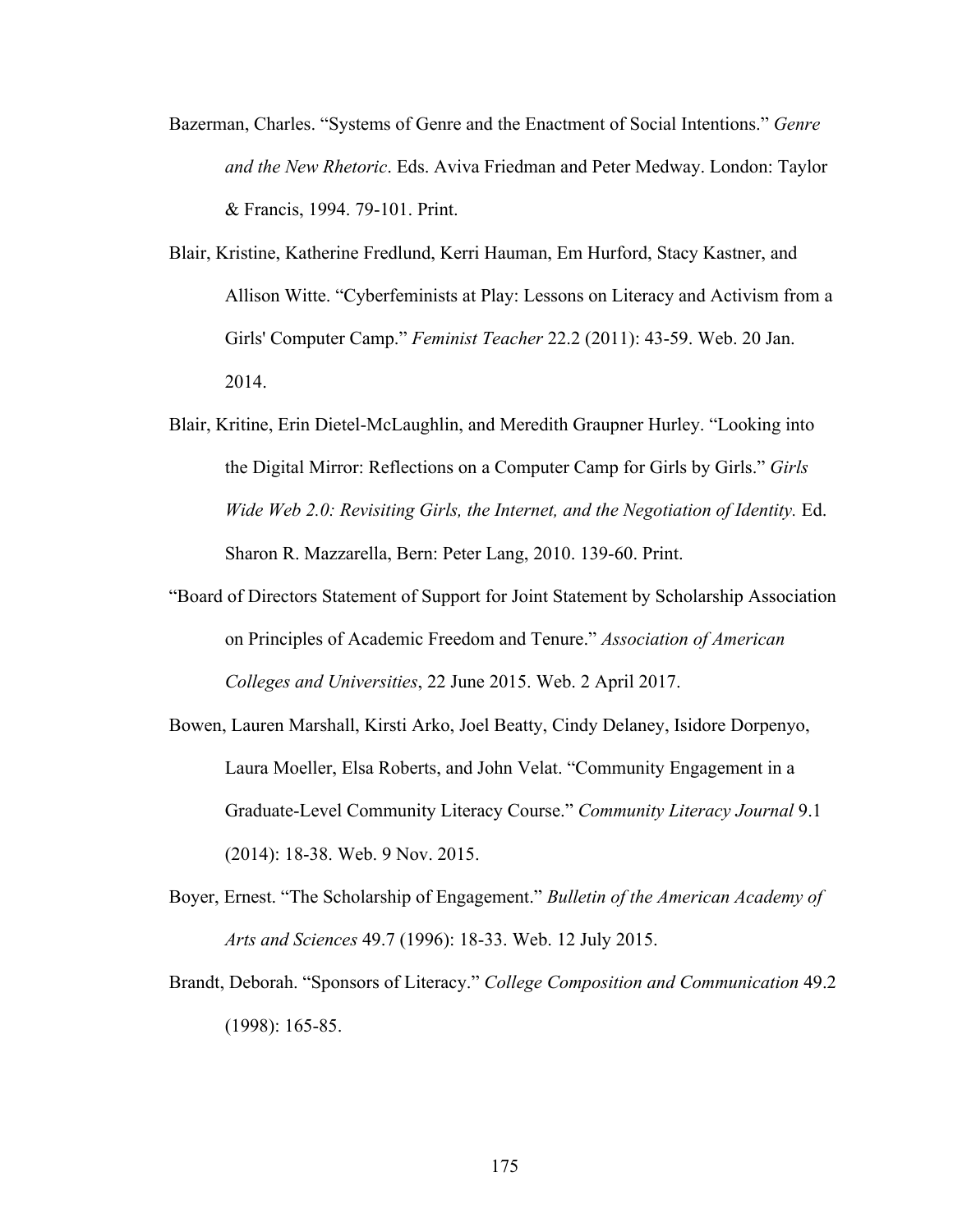- Bringle, Robert G., Richard Games, and Edward A. Malloy. *Colleges and Unversities as Citizens.* Needham Heights, MA: Allyn and Bacon, 1999. Print.
- Bruner, Jerome. *Acts of Meaning: Four Lectures on Mind and Culture.* Cambridge: Harvard UP, 1990. Print.
- Campus Compact. *Creating a Culture of Assessment: 2012 Campus Compact Annual Member Survey.* Boston, MA: Campus Compact, 2013. Web. 25 July 2015.
- "Carnegie Community Engagement Classification." *New England Resource Center for Higher Education.* University of Massachusetts Boston, n.d. Web. 25 April 2015.
- Carnegie Foundation Community Engagement Work Group. "2015 Carnegie Community Engagement Application." Office of Community Engagement. *University of Louisville*, 4 April 2014. Web. 1 April 2016.
- Carpenter, Stacey L. "Undergraduates' Perceived Gains and Ideas about Teaching and Learning Science From Participating in Science Education Outreach Programs." *Journal of Higher Education Outreach and Engagement* 19.3 (2015): 113-46. Web. 19 March 2017.
- Carter, Darla. "U of L Academy Teaches Girls to Make Eye-Opening Videos." *Louisville Courier-Journal,* 23 June 2014. Web. 5 April 2017.
- Case, Karen I. "Community-Based Research in Graduate Education: Implementing Program Decisions Across the Disciplines." *Journal of Public Scholarship in Higher Education* 4 (2014): 69-92. Web. 21 Sept. 2016.
- Cavanagh, Sheila. "Living in a Digital World: Rethinking Peer Review, Collaboration, and Open Access." *Journal of Digital Humanities* 1.4 (2012). Web. 13 Oct. 2016.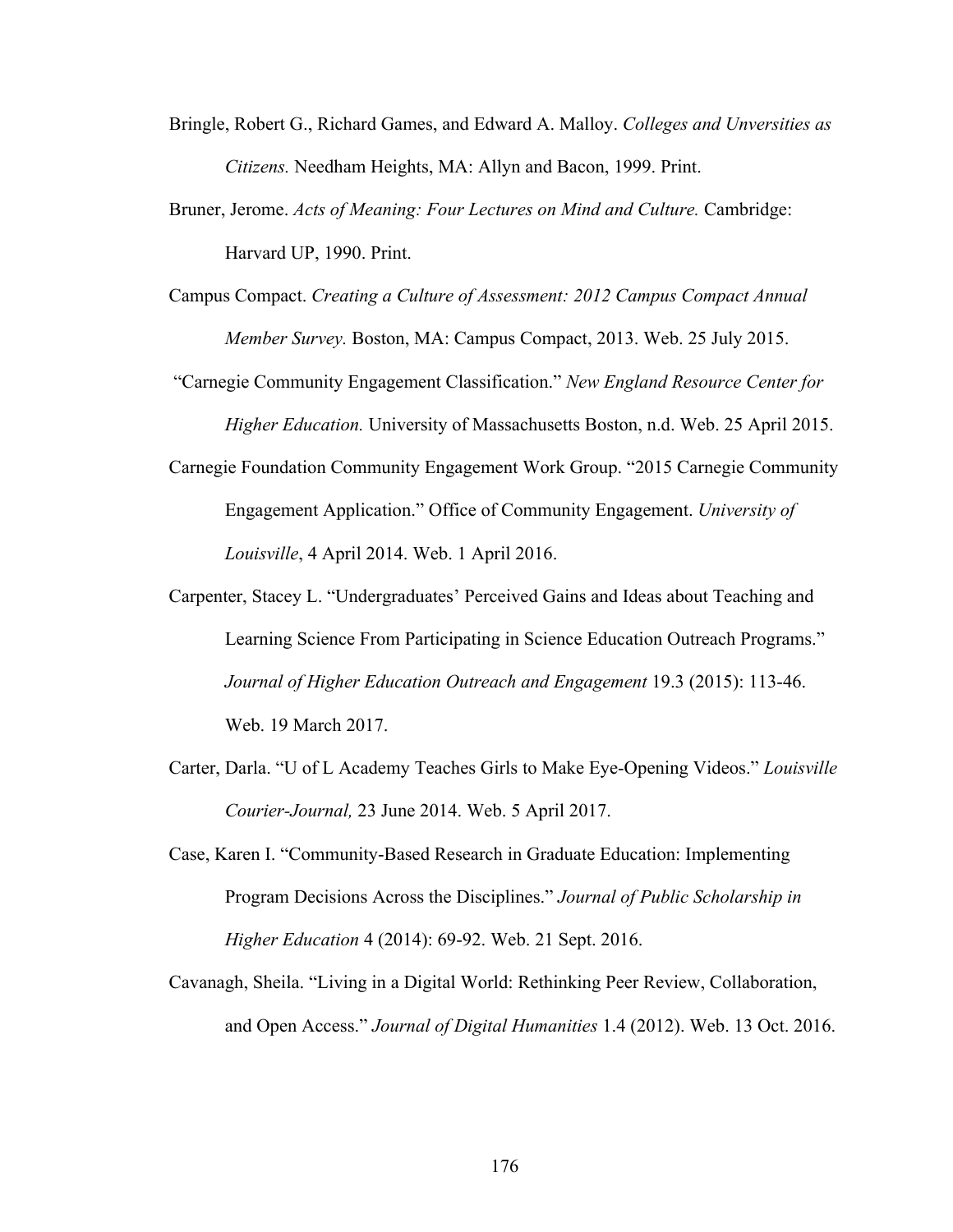- "CCCC Statement on Community-Engaged Projects in Rhetoric and Composition." *Conference on College Composition and Communication*, April 2016. Web. 15 May 2016.
- Chamberlain, Elizabeth, Rachel Gramer, and Megan Faver Hartline. "Mess Not Mastery: Encouraging Digital Design Dispositions in Girls." *Computers and Composition Online* (Fall 2015). Web.
- "Community Engagement Award Criteria." Office of the Vice President for Community Engagement. *University of Louisville*, 2 July 2015. Web. 10 April 2016.
- "Cooperative Consortium for Transdisciplinary Social Justice Research." School of Interdisciplinary and Graduate Studies. *University of Louisville*, n.d., Web. 13 Dec. 2016.
- Cushman, Ellen. "Sustainable Service Learning Programs" *College Composition and Communication* 54.1 (2002): 40-65. Web. 15 Aug. 2015.
- ---. "The Rhetorician as an Agent of Social Change." *College Composition and Communication* 47.1 (1996): 7-28. Web. *JSTOR.* 14 Jan. 2015.
- Day, Kristen, Victor Becerra, Vicki L. Ruiz, and Michael Powe. "New Ways of Learning, Knowing, and Working: Diversifying Graduate Student Career Options through Community Engagement." *Collaborative Futures: Critical Reflections on Publicly Active Graduate Education.* Eds. Gilvin, Amanda, Georgia M. Roberts, and Craig Martin. Syracuse: The Graduate School P of Syracuse U, 2012. 163-82. Print.
- Day, Michael, Susan H. Delagrange, Mike Palmquist, Michael A. Pemberton, and Janice R. Walker. "What We Really Value: Redefining Scholarly Engagement in tenure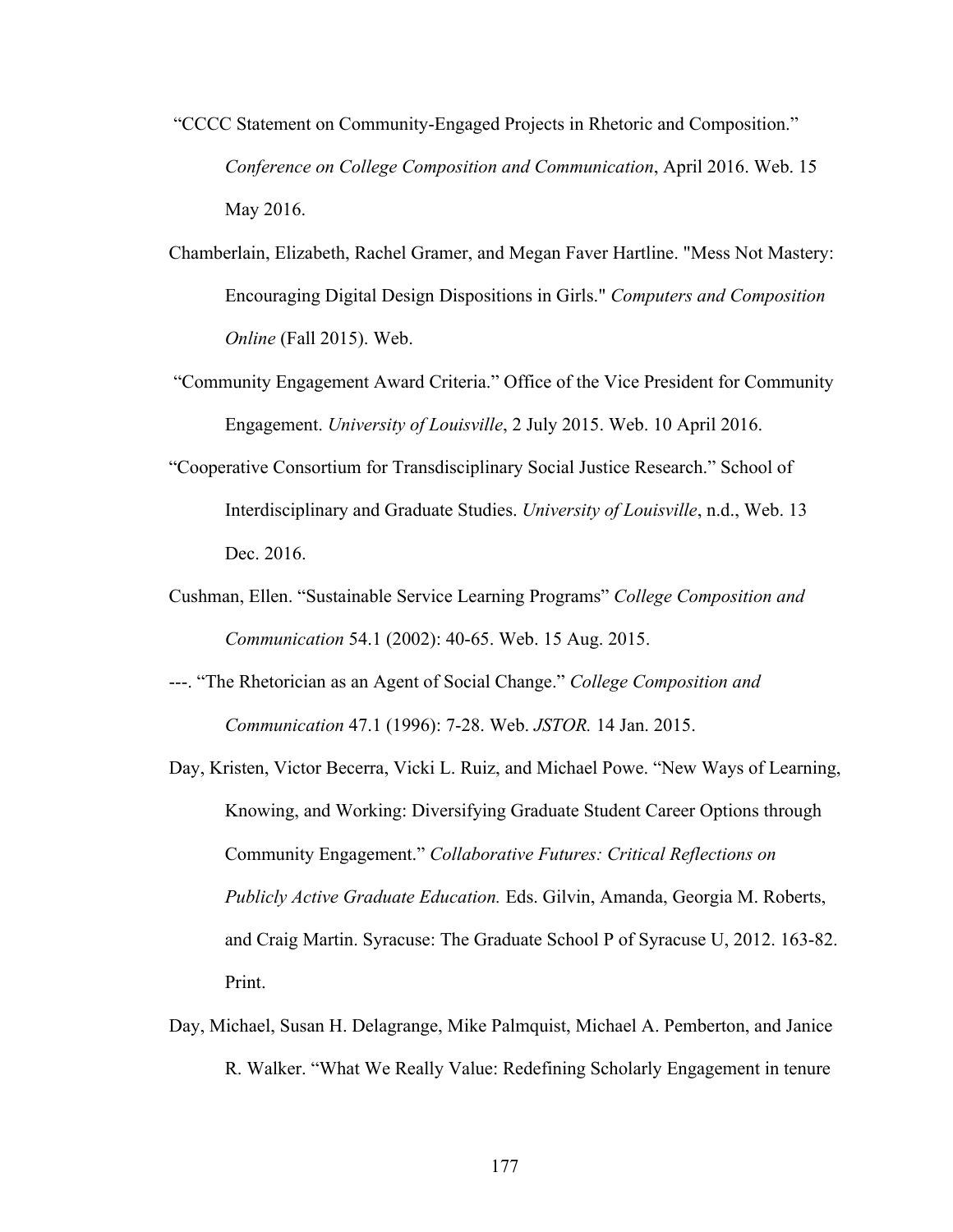and Promotion Protocols." *College Composition and Communication* 65.1 (2013): 185-208. Print.

- "Dean's Guidelines: Pretenure, Tenure, and Promotion Reviews." UofL College of Arts and Sciences*. University of Louisville*, Spring 2008. Web. 10 April 2016.
- Deans, Thomas, "English Studies and Public Service.". *Writing and Community Engagement: A Critical Sourcebook.* Thomas Deans, Barbara Roswell, and Adrian J. Wurr, eds Boston: Bedford/St. Martin's, 2010. 97-116. Print.
- ---. "Sustanability Deferred: The Conflicting Logics of Career Advancement and Community Engagement." Restaino and Cella 101-12.
- Doberneck, Diane M., Chris R. Glass, and John H. Schweitzer. "Beyond Activity, Place, and Partner: How Publicly Engaged Scholarship Varies by Intensity of Activity and Degree of Engagement." *Journal of Community Engagement and Scholarship*  4.2 (2012): 18-28. Web. 19 March 2017.
- Doggart, Julia, Melissa Tedrowe, and Kate Viera. "Minding the Gap: Realizing our Ideal Community Writing Center." *Community Literacy Journal* 1.2 (2007): 71-80. Web. 13 Oct. 2016.
- Donnelly, Michael. "(j)WPA Work, Service-Learning, and the Case for Baby Steps." *Unsustainable: Re-imagining Community Literacy, Public Writing, Service-Learning and the University*. Eds. Jessica Restaino and Laurie JC Cella. Lanham: Lexington Books, 2013. 113-34. Print.
- Driscoll, Amy. "The Benchmarking Potential of the New Carnegie Classification: Community Engagement." Campus Compact.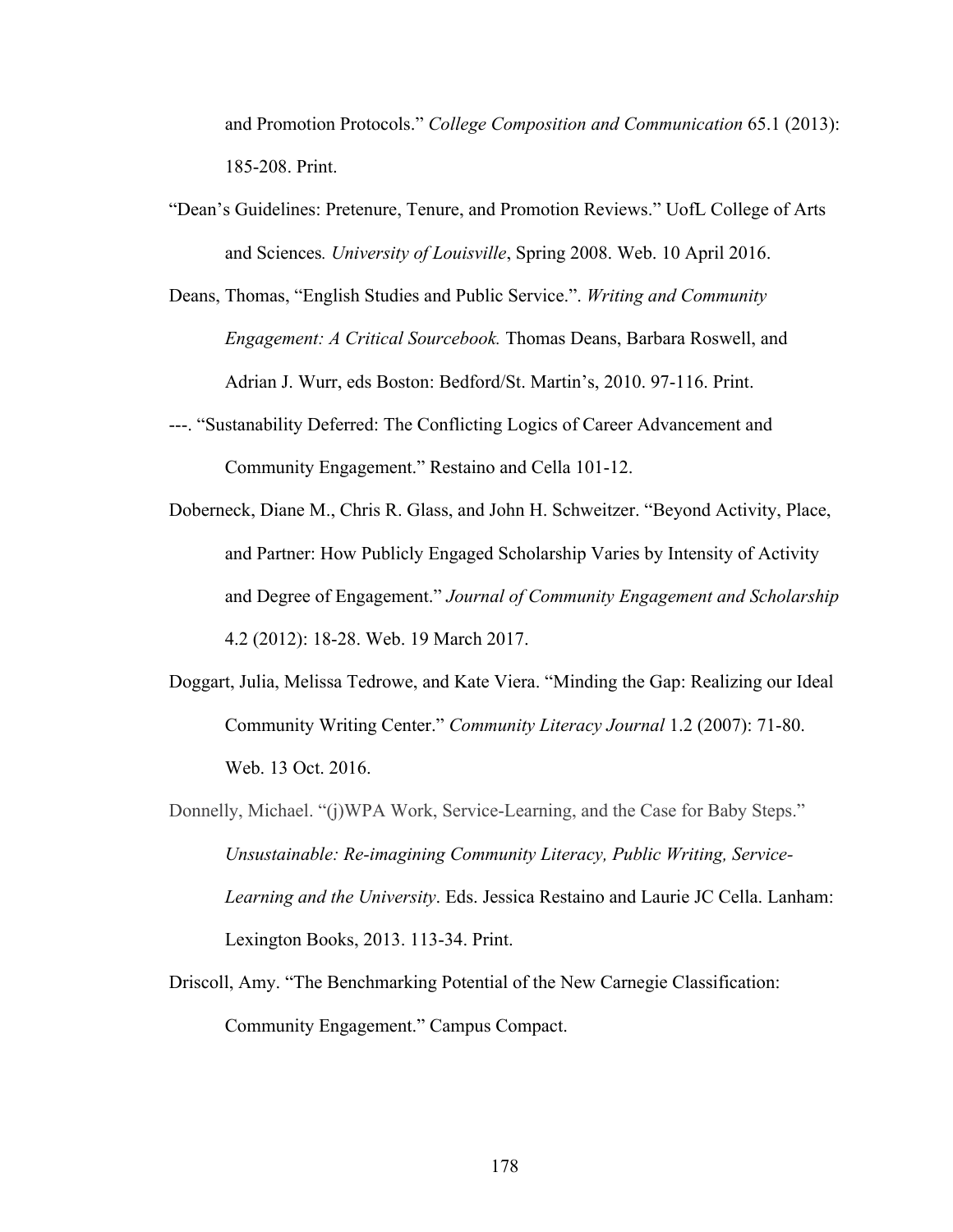- Duchelle, Amy E., Kelly Biedenwerg, Christine Lucas, Arika Virapongse, Jeremy Radachowsky, and Debora J. Wojcik. "Graduate Students and Knowledge Exchange with Local Stakeholders: Possibilities and Preparation." *Biotropica*  41.5 (2009): 578-85. Web. 15 July 2015.
- Ellison, Julie, and Timothy K. Eatman. "Scholarship in Public: Knowledge Creation and Tenure Policy in the Engaged University." Imagining America, 2008. Web. 20 Aug. 2015.
- Feigenbaum, Paul, Sharayna Douglas, and Maria Lovett. "Tales from the Crawl Space: Asserting Youth Agency." Restaino and Cella 33-54.
- Feigenbaum, Paul. "Cultivating the Flow of Community Literacy." House, Myers, and Carter 33-40.
- Fero, Michele, Jim Ridolfo, Jill McKay Chrobak, Deborah Vriend Van Duinen, Jason Wirtz, Ellen Cushman, and Jeffrey T. Grabill. "A Reflection on Teaching and Learning in a Community Literacies Graduate Course." *Community Literacy Journal* 1.2 (2007): 81-93. Web. 9 Nov. 2015.
- Fitzgerald, Hiram. Karen Bruns, Steven T. Sonka, Andrew Furco, and Louis Swanson. "The Centrality of Engagement in Higher Education." *Journal of Higher Education Outreach and Engagement* 16.3 (2012): 7-27.
- Fleming, David. *From Form to Meaning: Freshman Composition and the Long Sixties, 1957-1964.* Pittsburgh: U of Pittsburgh P, 2011. Print.
- "Florida Board of Governors Approves New Strategic Plan through 2025." *State University System of Florida Board of Governors*, 15 Nov. 2011. Web. 5 March 2017.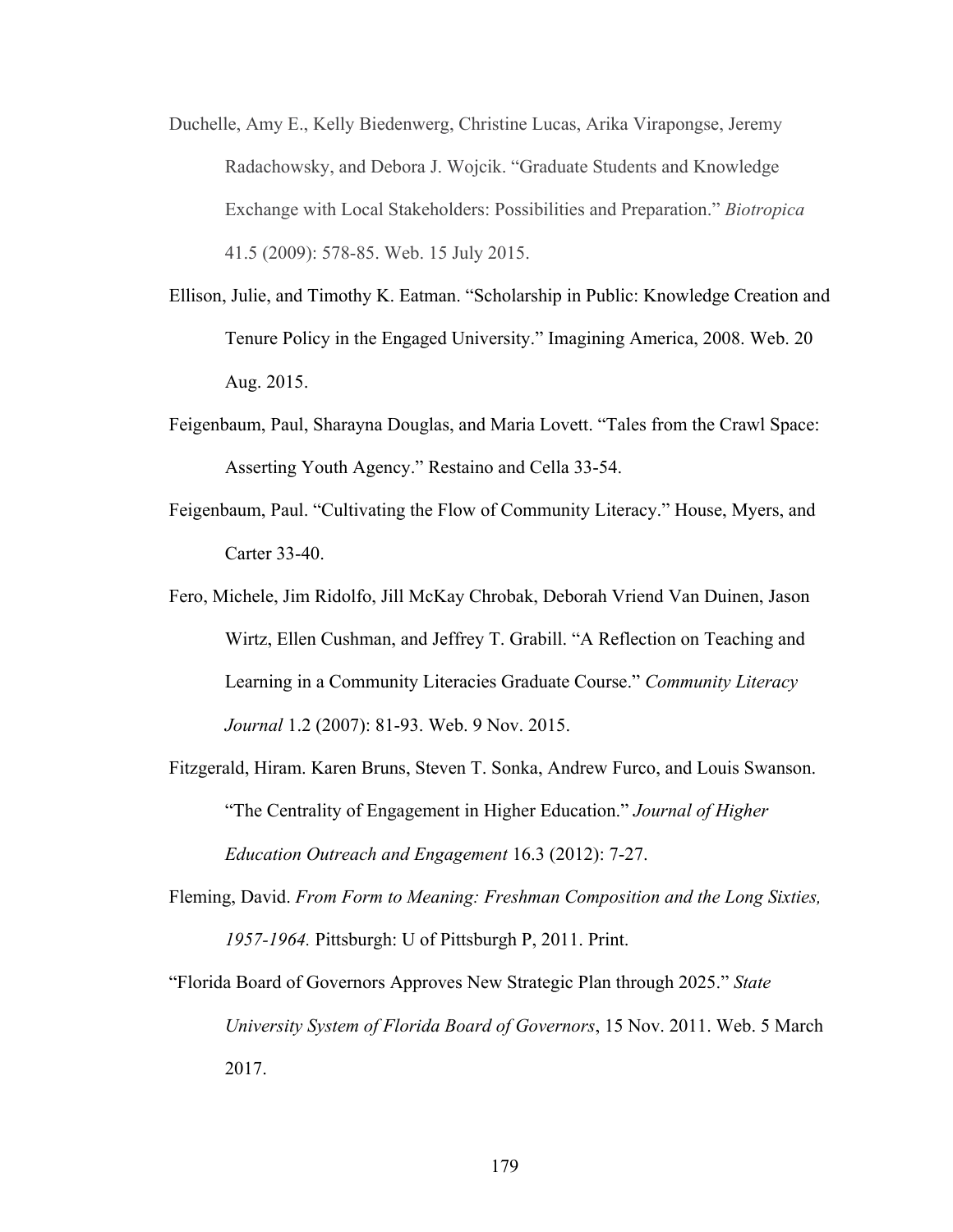- Fosl, Cate. "Imagining Engaged Scholarship at the University of Louisville: A Research Report to the Provost." Anne Braden Institute for Social Justice Research. *University of Louisville*, August 2014. Web. 15 June 2015
- Foster, Kevin Michael. "Taking a Stand: Community-Engaged Scholarship on the Tenure Track." *Journal of Community Engagement and Scholarship* 3.2 (2010): 20-30. Web. 25 May 2016.
- Franz, Nancy. "Measuring and Articulating the Value of Community Engagement: Lessons Learned from 100 Years of Cooperative Extension Work." *Journal of Higher Education Outreach and Engagement* 18.2 (2014): 5-15. Web. 13 Oct. 2016.
- Gee, James Paul. *Social Linguistics and Literacies: Ideology in Discourse*. 3<sup>rd</sup> edition. New York: Routledge, 2008. Print.
- ---. *What Video Games Have to Teach Us about Learning and Literacy*. New York: Palgrave Macmillan, 2003. Print.
- Gee, Rob. "Collaboration, Experimentation, and Solving the World's Problems." *Grad Hacker.* Inside Higher Ed. 1 Nov. 2012. Web. 13 Oct. 2016.
- Gilvin, Amanda, Georgia M. Roberts, and Craig Martin, Eds. *Collaborative Futures: Critical Reflections on Publicly Active Graduate Education.* Syracuse: The Graduate School P of Syracuse U, 2012. Print.

Goldblatt, Eli. *Because We Live Here.* New York: Hampton P, 2007. Print.

Goldblatt, Eli and David Jolliffe. "The Unintended Consequences of Sponsorship." *Literacy, Economy, and Power: Writing Research Ten Years after Literacy in*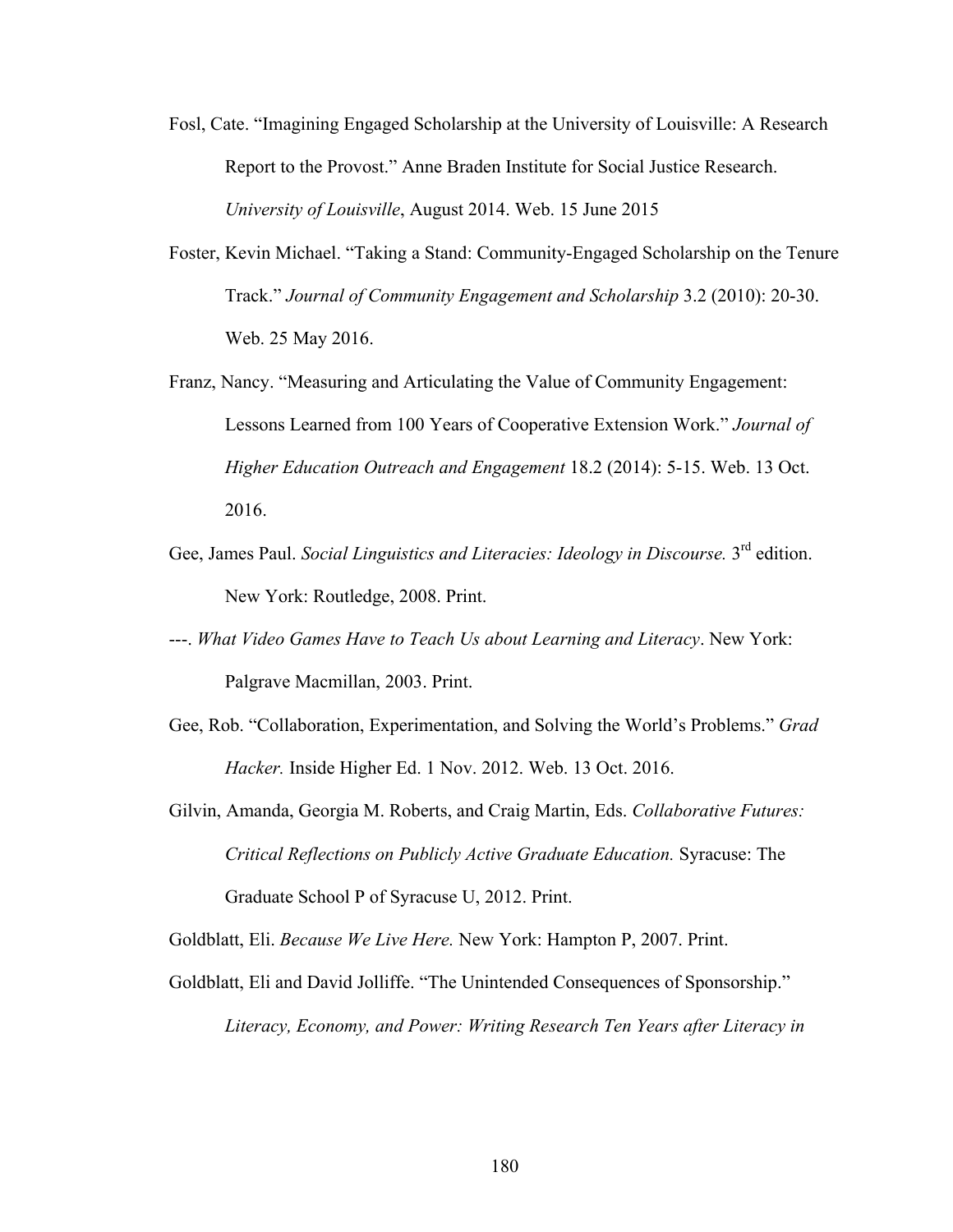*American Lives*. Eds. John Duffy, Julie Christoph, et al. Carbondale IL: S. Illinois UP, 2013. 127-135. Print.

- Grabill, Jeffrey T. *Writing Community Change: Designing Technologies for Citizen Action*. New York: Hampton P, 2007. Print.
- Green, Ann. "Difficult Stories: Service Learning, Race, Class, and Whiteness." *College Composition and Communication* 55.2 (2003): 276-301.
- Greenwood, Davyyd J. "Doing and Learning Action Research in the Neo-Liberal World of Contemporary Higher Education." *Action Research* 10.2 (2012): 115-32.
- ---. "Teaching/Learning Action Research Requires Fundamental Reforms in Public Higher Education." *Action Research* 5.3 (2007): 249-64.
- Harvey, Willma, Christina Kirklighter, and Jessica Pauszek. "Interview with Steve Parks." *Reflections* 14.2 (2015): 7-21. Print.
- Hebert, Mark. "Sept. 1, 2015 UofL Today-Dietzler Bhatnagar Sheridan." *UofL Today*. *UofL College of Arts and Sciences,* 1 Sept. 2015. Web. 3 April 2017.
- Himley, Margaret. "Facing (Up To) 'The Stranger' in Community Service Learning." *College Composition and Communication* 55.3 (2004): 416-38. Web. 20 March 2017.
- Holland, Dorothy, William Lachicotte, Jr., Debra Skinner, and Carole Cain. *Identity and Agency in Cultural Worlds*. Cambridge: Harvard UP, 1998. Print.
- Holland, Dorothy, Dana E. Powell, Eugenia Eng, and Georgina Drew. "Models of Engaged Scholarship: An Interdisciplinary Discussion." *Collaborative Anthropologies* 3 (2010): 1-36. Web. 10 July 2015.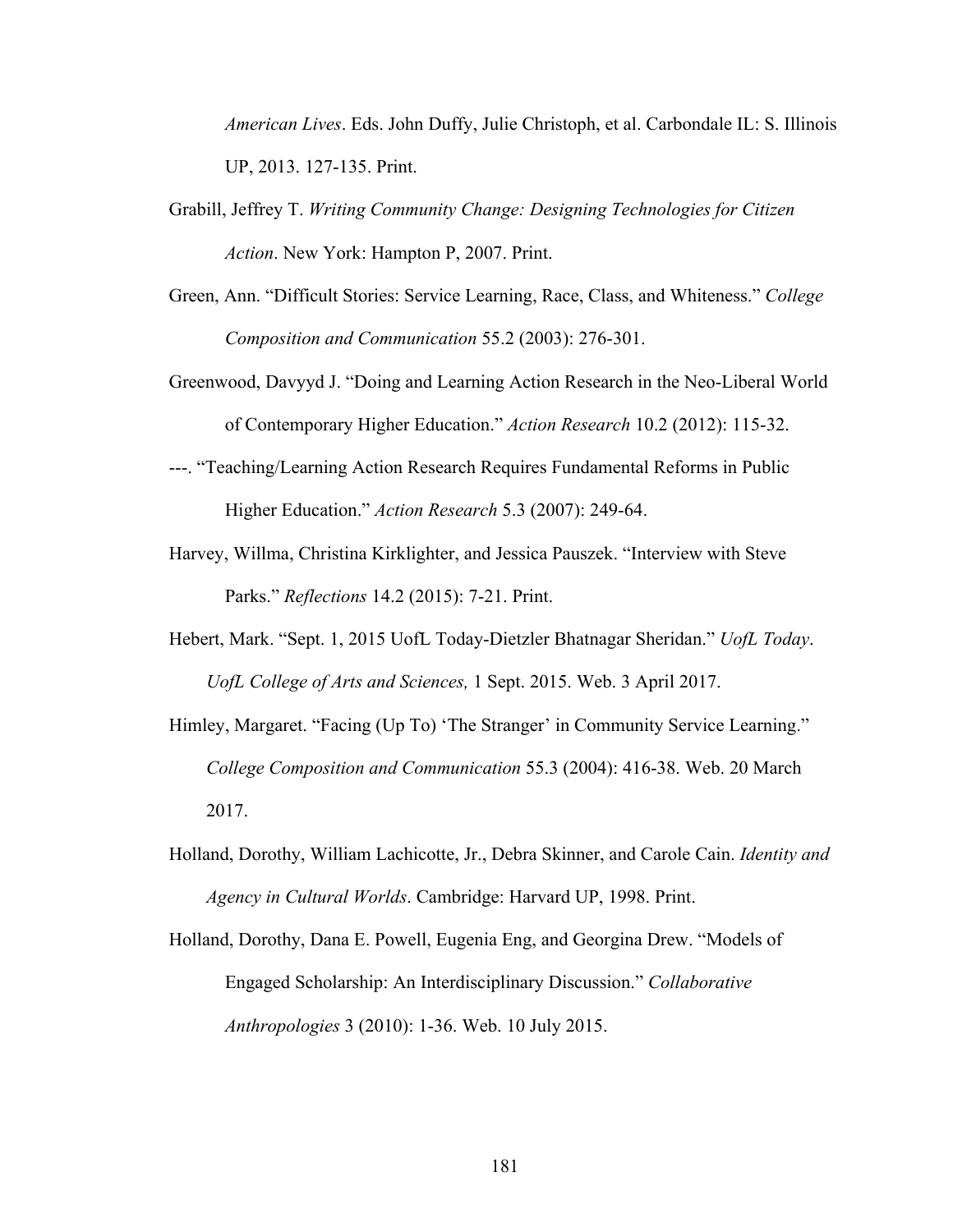- House, Veronica, Seth Myers, and Shannon Carter, eds. *Building Engaged Infrastructure,*  special issue of *Community Literacy Journal* 11.1 (2016). Print.
- House, Veronica, Seth Myers, and Shannon Carter. "Introduction: Envisioning Engaged Infrastructres for Community Writing." House, Myers, and Carter 1-9.
- Hughes, Judy. "Digital Media Academy Empowers Girls to 'Design Their Future.'" *UofL News*, 9 June 2014. Web. 5 April 2017.
- ---. "Digital Media Academy Empowers Girls to 'Design Your Community.'" *UofL News*, 8 June 2015. Web. 5 April 2017.
- Hyde, Cheryl A., and Megan Meyer. "A Collaborative Approach to Service-Learning, and Scholarship: A Community-Based Research Course." *Journal of Community Practice* 12.1/2 (2004): 71–89.
- "Internal RFP from the School of Interdisciplinary and Graduate Studies and the Office of Research and Innovation: Academic and Research Excellence for the 21<sup>st</sup> Century University." School of Interdisciplinary and Graduate Studies. *University of Louisville*, n.d. Web. 13 Dec. 2016.
- Isaacs, Emily and Ellen Kolba. "Everyone Loved It and Still It Closed: When a Writing Program Isn't a Core Mandate." Restaino and Cella 79-98*.*
- Jaeger, Audrey J, Lorilee R. Sandmann, and Jihyun Kim. "Advising Graduate Students Doing Community-Engaged Dissertation Research: The Advisor-Advisee Relationship." *Journal of Higher Education Outreach and Engagement* 15.34 (2011): 5-26. Web. 9 Aug. 2016.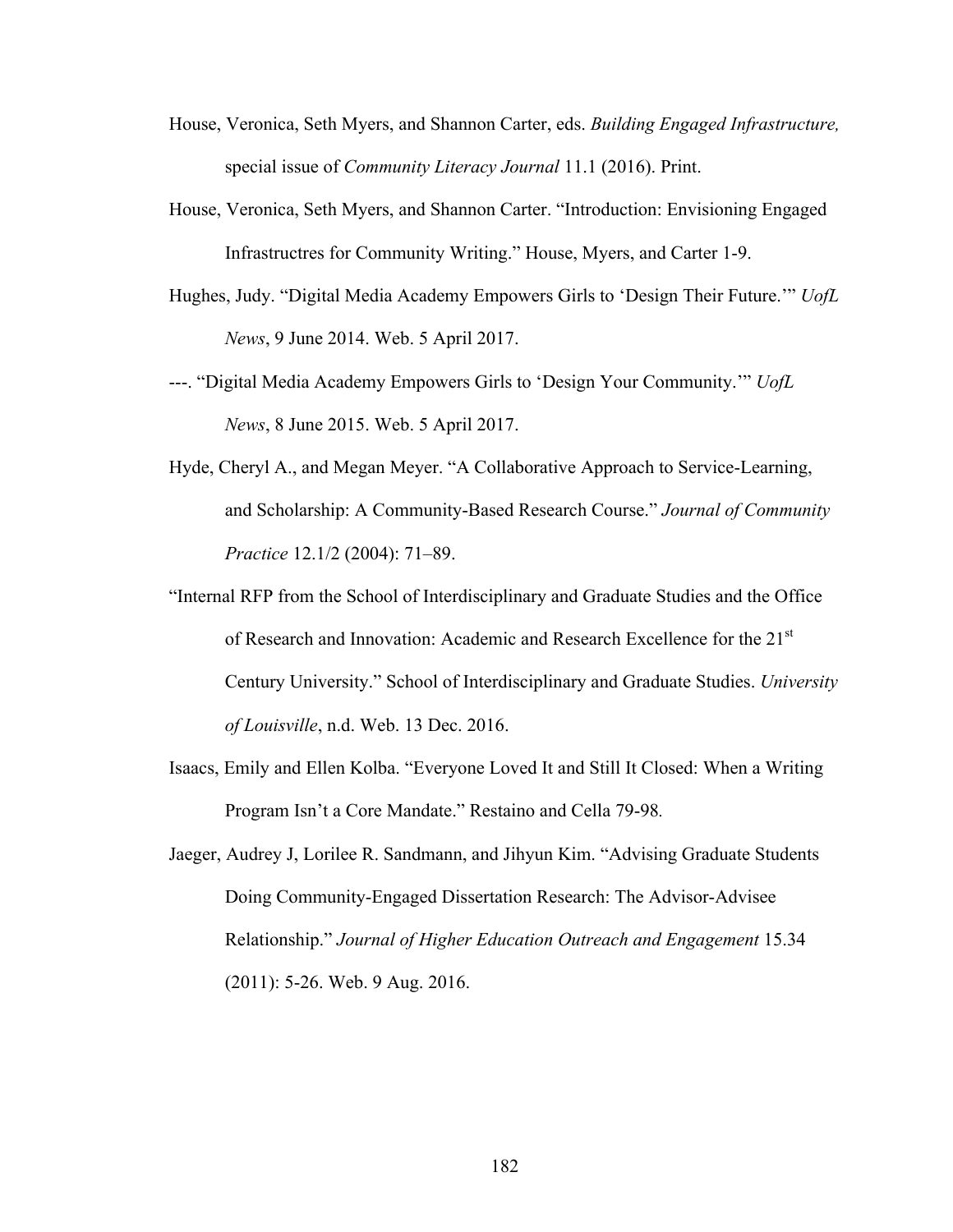- Jaeger, Audrey J., Jeremy B. Tuchmayer, and Shauna M. Morin. "The Engaged Dissertation: Exploring Trends in Doctoral Student Research." *Journal of Higher Education Outreach and Engagement* 18.4 (2014). 71-96. Web. 10 July 2015.
- Jacobi, Tobi. "Against Infrastructure: Curating Community Literacy in a Jail Writing Program." House, Myers, and Carter 64-75.
- Jenkins, Henry. *Confronting the Challenges of Participatory Culture: Media Education for the 21st Century.* Cambridge: MIT P, 2009. Print.
- Kannan, Vani, Ben Kuebrich, and Yanira Rodríguez. "Unmasking Corporate-Military Infrastructure: Four Theses." House, Myers, and Carter 76-93.
- Kellogg Commission on the Future of State and Land-Grant Universities. *Returning to Our Roots: The Engaged Institution.* National Association of State Universities and Land-Grant Colleges, 1999.
- LaFrance, Michelle and Melissa Nicolas. "Institutional Ethnography as Materialist Framework for Writing Program Research and the Faculty-Staff Work Standpoints Project." *College Composition and Communication* 64.1 (2012): 130- 150.
- Lamos, Steve. *Interests and Opportunities: Race, Racism, and University Writing Instruction in the Post-Civil Rights Era.* Pittsburgh: U of Pittsburgh P, 2011. Print.
- ---. "Institutional Critique in Composition Studies: Methodological and Ethical Considerations for Researchers." *Writing Studies Research in Practice: Methods and Methodologies.* Lee Nickoson and Mary P Sheridan, eds. Carbondale: Southern Illinois UP, 2012. 158-70. Print.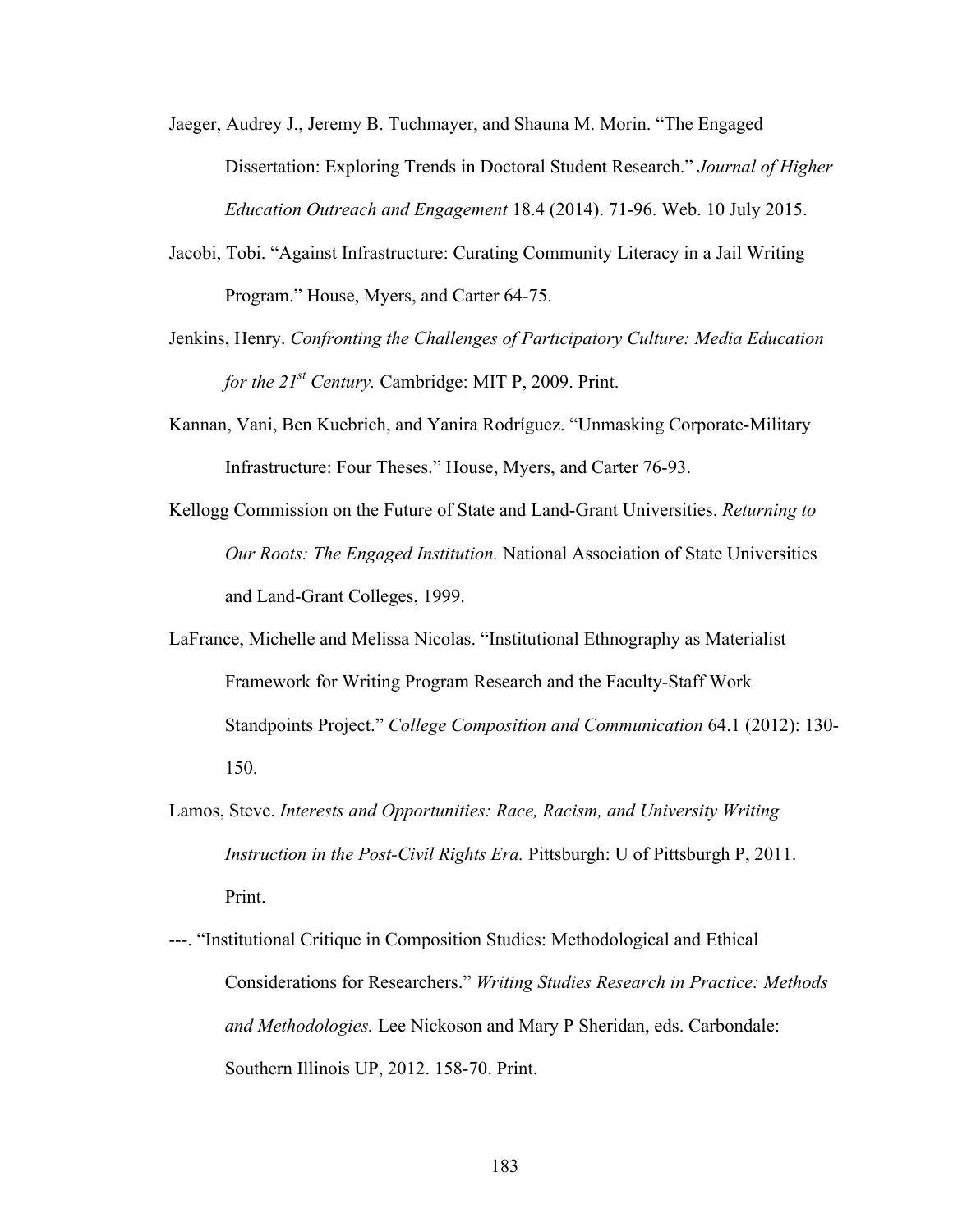- Langone, Christine A. "Promoting Student Engagement through an Academic Leadership Certificate Program." *Journal of Higher Education Outreach and Engagement*  11.1 (2007): 105-17. Web. 5 April 2017.
- Latour, Bruno. *Science in Action: How to Follow Scientists and Engineers through Society.* Cambridge: Harvard UP, 1988. Print.
- Lave, Jean and Etienne Wenger. *Situated Language: Legitimate Peripheral Participation.*  Cambridge: Cambridge UP, 1991. Print.
- Leachman, Michael and Chris Mai. "Most States Still Funding Schools Less Than Before the Recession." Center on Budget and Policy Priorities. 16 October 2014. Web. 1 Nov. 2015.
- Leung, Barbara Y.P. "Service-Learning in Building Engineering by Use of Interdisciplinary Field Education." *Journal of Higher Education Outreach and Engagement* 20.4 (2016): 7-24. Web. 5 April 2017.
- Mathieu, Paula. *Tactics of Hope: The Public Turn in English Composition*. Portsmouth: Boynton/Cook, 2005. Print.
- Mathis, Keri E., Megan Faver Hartline, Beth A. Boehm, and Mary P. Sheridan. "Building Infrastructures for Community Engagement at the University of Louisville: Graduate Models for Cultivating Stewardship." House, Myers, and Carter 146-56.

Matthews, Paul H., Anna C. Karls, Diane M. Doberneck, and Nicole C. Springer. "Portfolio and Certification Programs in Community Engagement as Professional Development for Graduate Students: Lessons Learned From Two Land-Grant Universities." *Journal of Higher Education Outreach and Engagement* 19.1 (2015): 157-84. Web. 19 March 2017.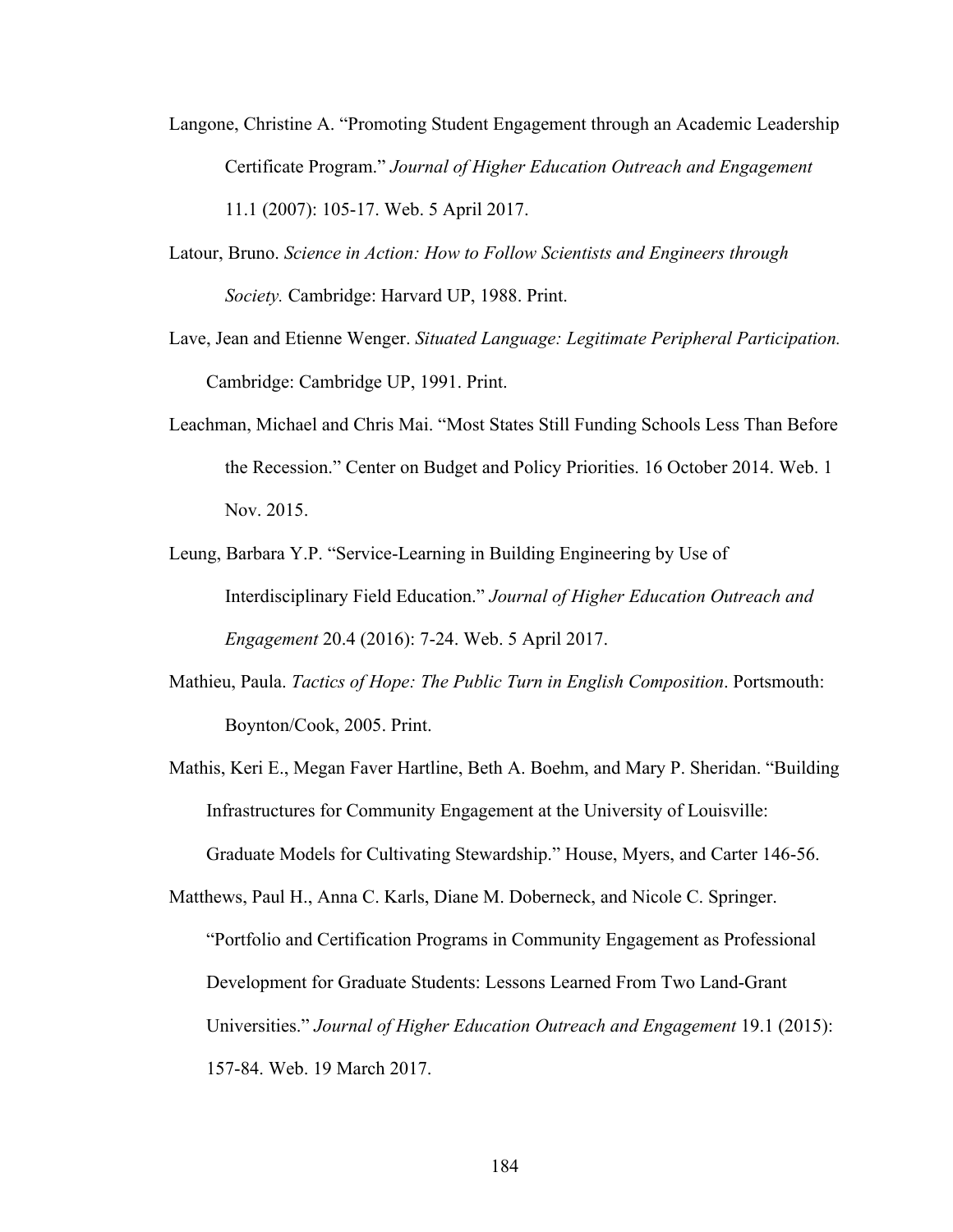- McGrath, Laura B. "Collaboration in the Humanities." *Grad Hacker.* Inside Higher Ed*.* 3 Sept. 2013. Web. 13 Oct. 2016.
- McNall, Miles A., Jessica V. Barnes-Najor, Robert E. Brown, Diane M. Doberneck, Hiram E. Fitzgerald. "Systemic Engagement: Universities as Partners in Systemic Approaches to Community Change." *Journal of Higher Education Outreach and Engagement* 19.1 (2015): 7-32. Web. 19 March 2017.
- Miller, Benjamin. "Mapping the Methods of Composition/Rhetoric Dissertations: a 'Landscape Plotted and Pieced.'" *College Composition and Communication* 66.1 (2014): 145-76. Web. 20 March 2017.
- McCarthy, Seán. "Designing an Engaged Swarm: Toward a *Techne* for Multi-Class, Interdisciplinary Collaborations with Nonprofit Partners." House, Myers, and Carter 106-117.
- MLA Task Force. *Report of the MLA Task Force on Doctoral Study in Modern Language and Literature*. Modern Language Association, 2014. Web. 29 July 2015.
- ---. *Report of the MLA Task Force on Evaluating Scholarship for Tenure and Promotion*. Modern Language Association, 2006. Web. 13 Oct. 2016.
- Nowviskie, Bethany. "Evaluating Collaborative Digital Scholarship (or, Where Credit is Due)." *Journal of Digital Humanities* 1.4 (2012). Web. 13 Oct. 2016.
- O'Meara, KerryAnn. "Graduate Education and Community Engagement." *New Directions for Teaching and Learning* 113 (2008): 27-42. Web.
- ---. "Rewarding Multiple Forms of Scholarship: Promotion and Tenure." *Handbook of Engaged Scholarship, Vol. 1.* Ed. Hiram Fitzgerald. Lansing: Michigan State UP, 2010. 271-93. Print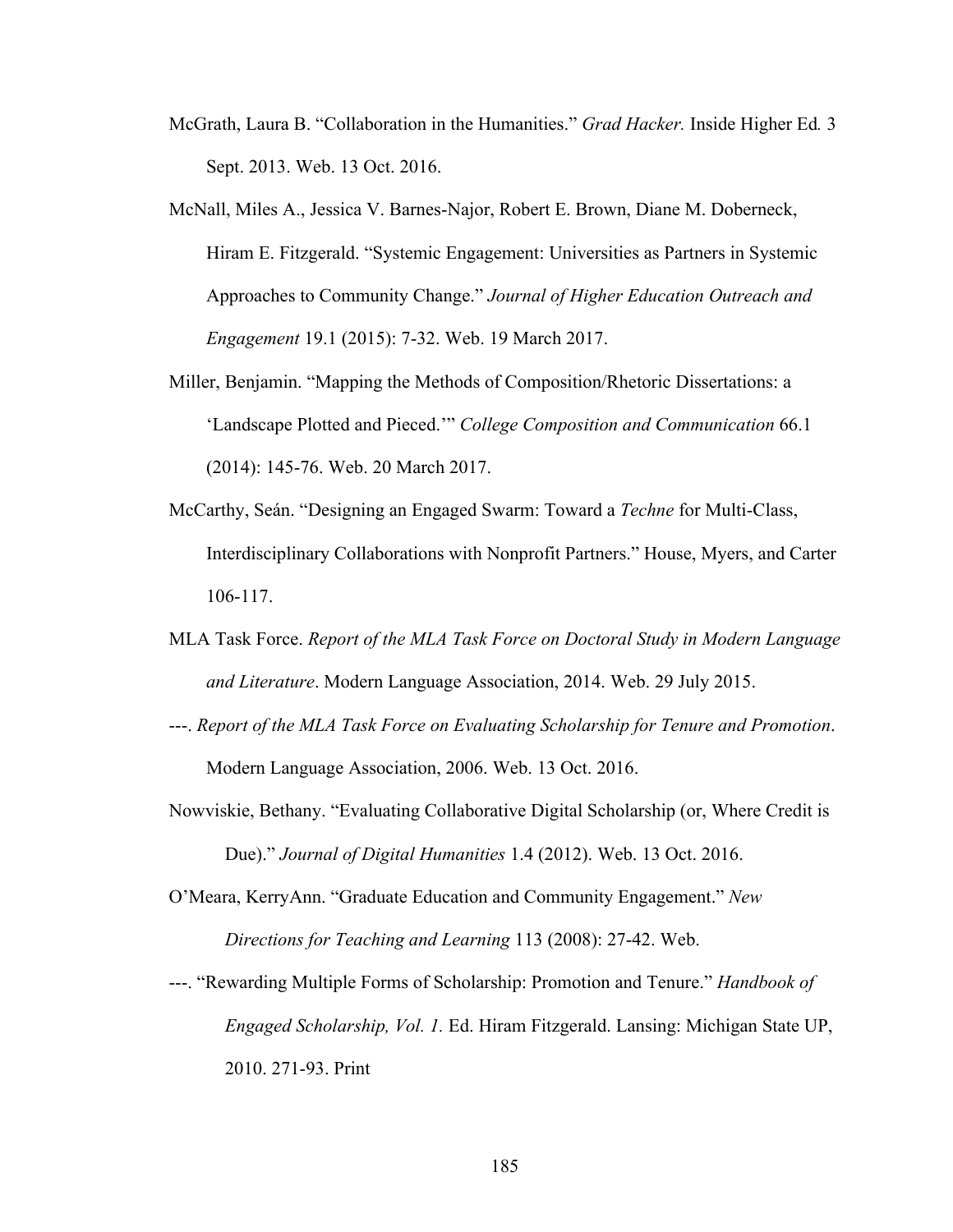- ---. "Uncovering the Values in Faculty Evaluation of Service as Scholarship." *Review of Higher Education* 26.1 (2002): 57-80. Web. 2 April 2017.
- "Office of the Vice President." Office of The Vice President for Community Engagement. *University of Louisville*, n.d. Web. 3 April 2017.
- Orr, Catherine. "Women's Studies as Civic Engagement: Research and Recommendations." The Teagle Work Group on Women's Studies and Civic Engagement and the National Women's Studies Association. 2011. Web. 5 April 2015.
- Panel on Alternate Approaches to Graduate Education. *Scholarship for Society*. Council of Graduate Schools and Educational Testing Service, 1973. Print.
- Park, Peter, Mary Brydon-Miller, Budd Hall, and Ted Jackson, eds. *Voices of Change: Participatory Research in the United States and Canada.* Westport, CT: Bergin and Garvey, 1993. Print.
- Parks, Steve. "Strategic Speculations on the Question of Value: The Role of Community Publishing in English Studies." Restaino and Cella 55-78.
- "Partnerships Snapshot 2014-15." Office of the Vice President for Community Engagement. *University of Louisville*, 2 July 2015. Web. 10 April 2016.
- Plakans, Lia. Rebecca Alper, Carolyn Colvin, Mary Aquilino, Linda J. Louko, Patricia Zebrowski, and Saba Rasheed. Ali. "Socialization in the Institution: A Working Group's Journey to Bring Public Engagement into Focus on Campus." *Journal of Higher Education Outreach and Engagement* 20.3 (2016): 122-39. Web. 5 April 2017.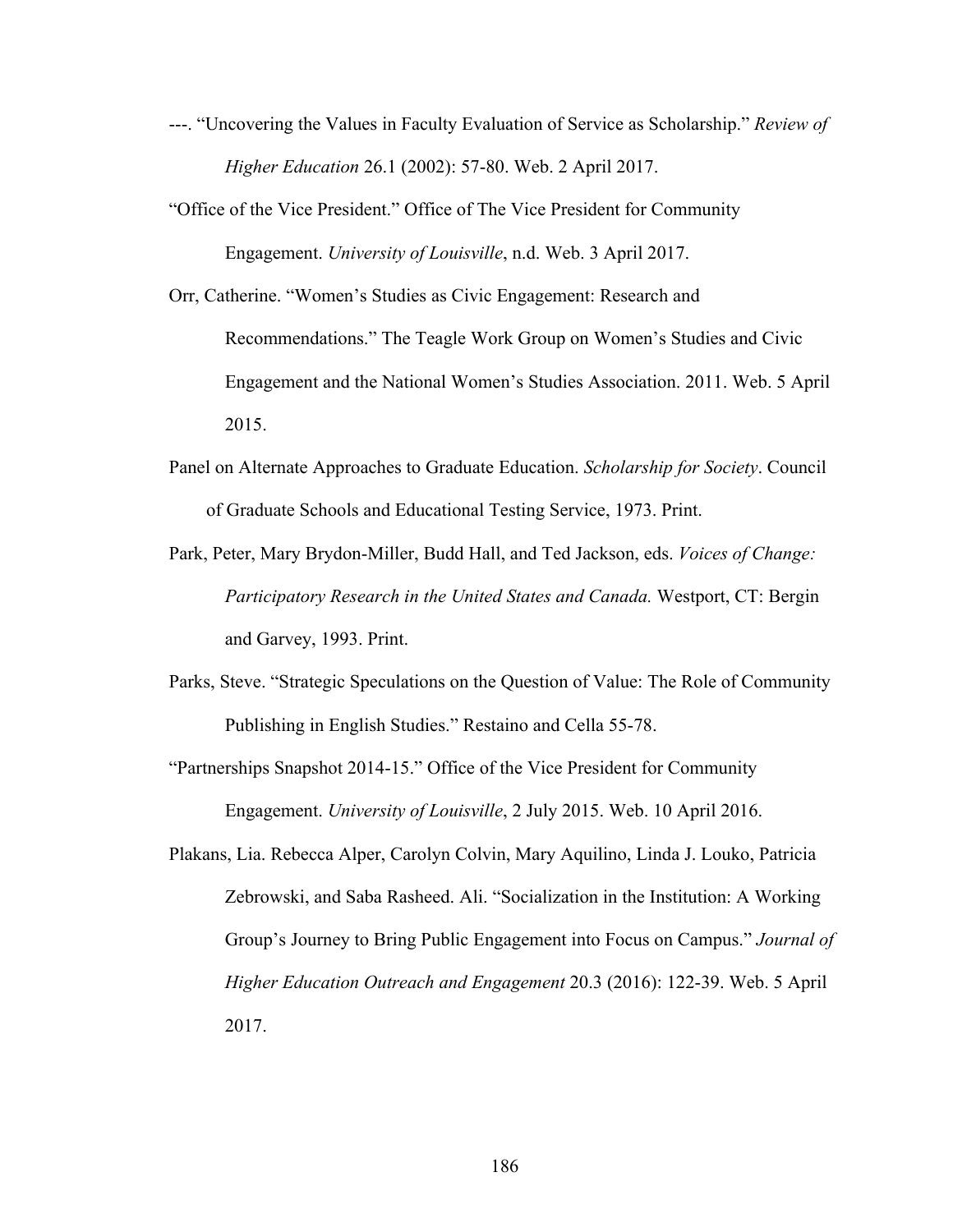Porter, James E., Patricia Sullivan, Stuart Blythe, Jeffrey T. Grabill, and Libby Miles. "Institutional Critique: A Rhetorical Methodology for Change." *College Composition and Communication* 51.4 (2000): 610-42. Web. 20 Mar 2015.

Prior, Paul. *Writing/Disciplinarity: A Sociohistoric Account of Literate Activity in the Academy.* New York: Routledge, 1998. Print.

Ramaley, Judith. "Embracing Civic Responsibility." *AAHE Bulletin* (2000): 1-4.

- *The Redbook.* Office of the Executive Vice President and University Provost. *University of Louisville*, n.d. Web. 4 June 2016.
- Restaino, Jessica and Laurie JC Cella, ed. *Unsustainable: Re-imagining Community Literacy, Public Writing, Service-Learning and the University*. Lanham: Lexington Books, 2013. Print.
- Restaino, Jessica. "Conclusion: Rejecting Binaries and Rethinking Relationships." Restaino and Cella 253-62.
- Rider, Phyllis Mentzell. "From Reciprocity to Interdependence: Mass Incarceration and Service-Learning." House, Myers, and Carter 94-105.
- Ritter, Kelly. *Before Shaughnessy: Basic Writing at Yale and Harvard, 1920-1960.*  Carbondale: Southern Illinois UP, 2009. Print.
- ---. *To Know Her Own History: Writing at the Woman's College, 1943-1963*. Pittsburgh: U of Pittsburgh P, 2012. Print.
- Ryan, Jacob. "Louisville Ranks 4th among Peer Cities for Women in Science, Engineering, Tech and Math Jobs." *WFPL*, 20 June 2014. Web. 5 April 2017.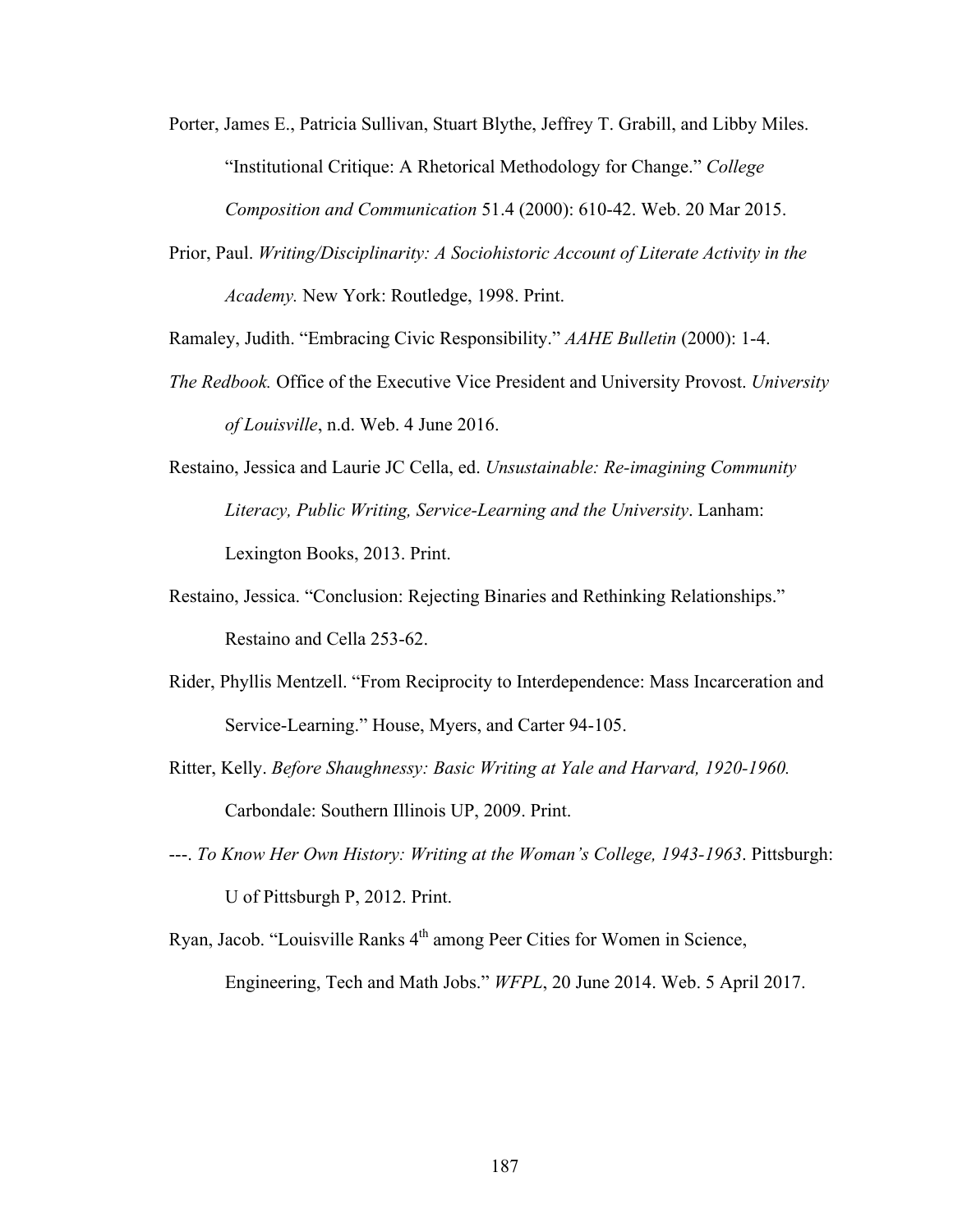Saltmarsh, John, Dwight E. Giles Jr., Elaine Ward, and Suzanne M. Buglione. "Rewarding Community-Engaged Scholarship." *New Directions for Higher Education* 147 (2009): 25-36. Web. 25 May 2016.

Savini, Catherine. "A Writing Retreat at the Intersection of WAC and Civic Engagement." House, Myers, and Carter 157-63.

Schnitzer, Marcy and Max Stephenson, Jr. "Reimagining the Links between Graduate Education

and Community Engagement." *Collaborative Futures: Critical Reflections on Publicly Active Graduate Education.* Eds. Gilvin, Amanda, Georgia M. Roberts, and Craig Martin. Syracuse: The Graduate School P of Syracuse U, 2012. 269-84. Print.

- Schryer, Catherine F. and Philippa Spoel. "Genre Theory, Health-Care Discourse, and Professional Identity Formation." *Journal of Business and Technical Communication* 19.3 (2005): 249-78. Web. 20 June 2016.
- Sheridan-Rabideau, Mary P. *Girls, Feminism, and Grassroots Literacies: Activism in the GirlZone.* Albany: SUNY UP, 2008. Print.
- Sheridan, Mary P. "Extending the Responsive Reach of 'Scholarship in Composition.'" *College Composition and Communication* 66.4 (2015). 689-693. Print
- Sheridan, Mary P and Jennifer Rowsell. *Design Literacies: Learning and Innovation in the Digital Age.* London: Routledge, 2010. Print.
- Sobrero, Patricia and K.S.U. Jayatrane. "Scholarship Perceptions of Academic Department Heads: Implications for Promoting Faculty Community Engagement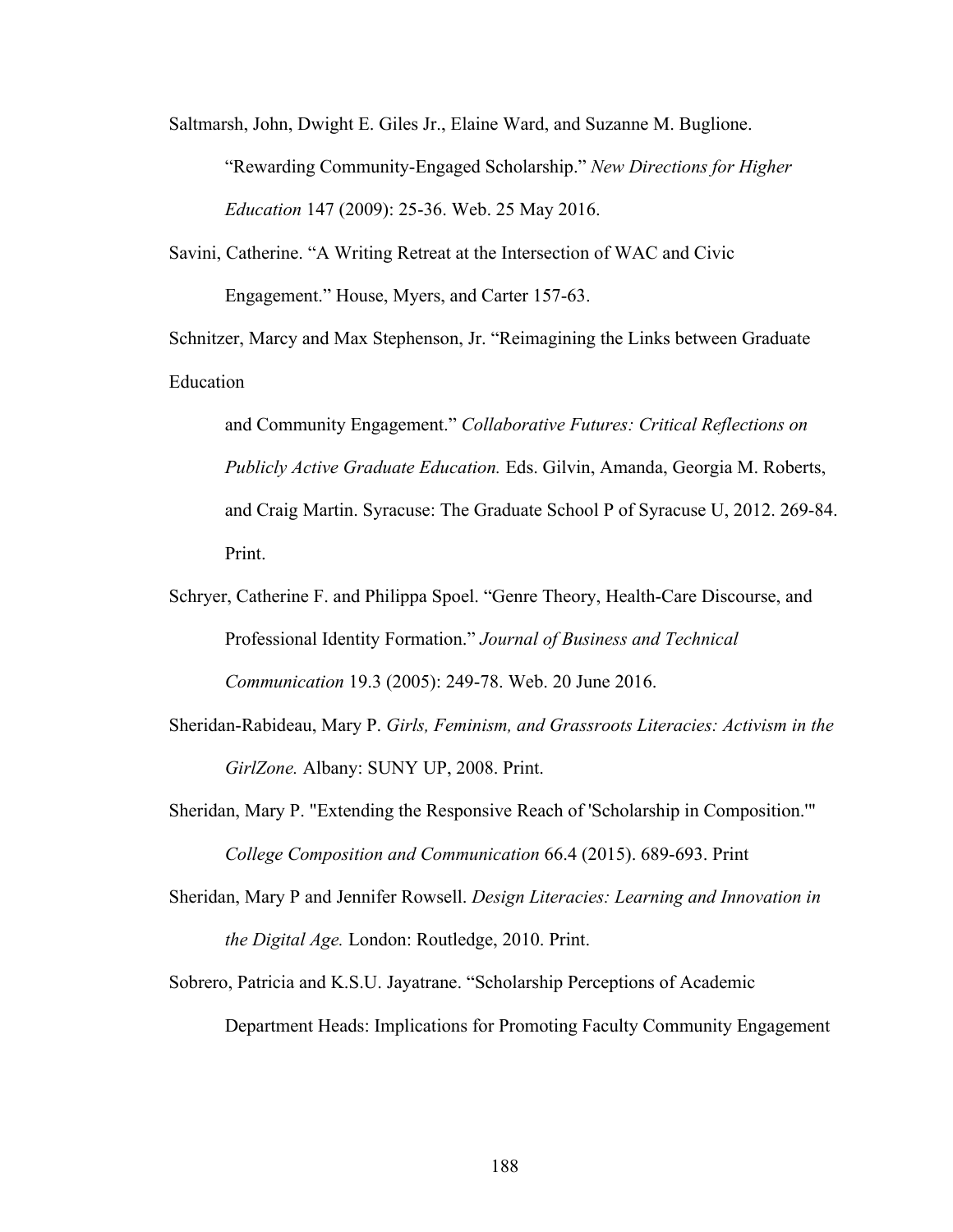Scholarship." *Journal of Higher Education Outreach and Engagement* 18.1 (2014): 123-51. Web. 9 Aug. 2016.

- Smith, Dorothy. *Institutional Ethnography: A Sociology for People*. Lanham: AltaMira P, 2005. Print.
- ---, Ed. *Institutional Ethnography as Practice.* Lanham: Rowman and Littlefield P, 2006. Print.
- Stenberg, Shari J., and Darby Arant Whealy. "Chaos Is the Poetry: From Outcomes to Inquiry in Service-Learning Pedagogy." *College Composition and Communication* 60.4 (2009): 683-706. Web. 20 March 2017.
- Stokols, Daniel. "Toward a Science of Transdisciplinary Action Research." *American Journal of Community Psychology* 38 (2006): 63-77.

"Tenure." *American Association of University Professors*, n.d. Web. 2 April 2017.

- "UofL's Digital Media Academy Works to Keep  $6<sup>th</sup>$ -grade Girls Interested in Math and Science." *WHAS,* 11 Jul. 2016. Web. 3 April 2017.
- University Outreach and Engagement. *Michigan State University*, n.d. Web. 19 March 2017.
- Vortuba, James C. "Strengthening the University's Alignment with Society: Challenges and Strategies." *Journal of Public Service and Outreach.* 1.1 (1996): 29-36.
- Webb, Patricia, Kirsti Cole, and Thomas Skeen. "Feminist Social Projects: Building Bridges between Communities and Universities." *College English* 69.3 (2007): 238-59. Web. 9 Nov. 2015.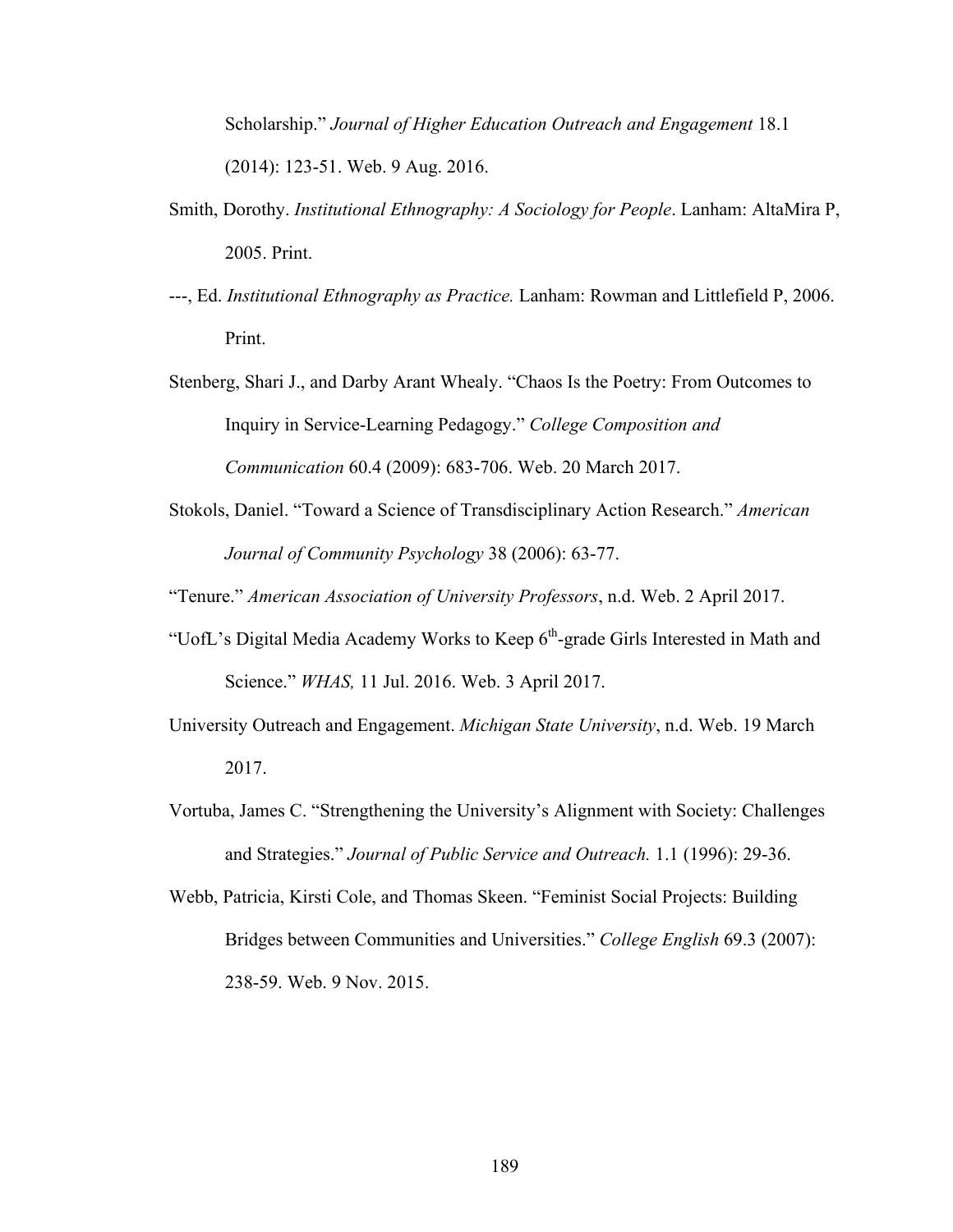- Weerts, David J. and Lorilee R. Sandmann. "Building a Two-Way Street: Challenges and Opportunities for Community Engagement at Research Universities." *The Review of Higher Education* 32.1 (2008): 73-106.
- ---. "Community Engagement and Boundary-Spanning Roles at Research Universities." *The Journal of Higher Education* 81.6 (2010): 632-57. Web. 18 April 2016.
- Wenger, Etienne. *Communities of Practice: Learning, Meaning, and Identity.* Cambridge: Cambridge UP, 1998. Print.
- Wittman, Amanda and Terah Crews. "Engaged Learning Economies: Aligning Civic Engagement and Economic Development in Community-Campus Partnerships." Campus Compact. 2012. Web. 1 Feb. 2015.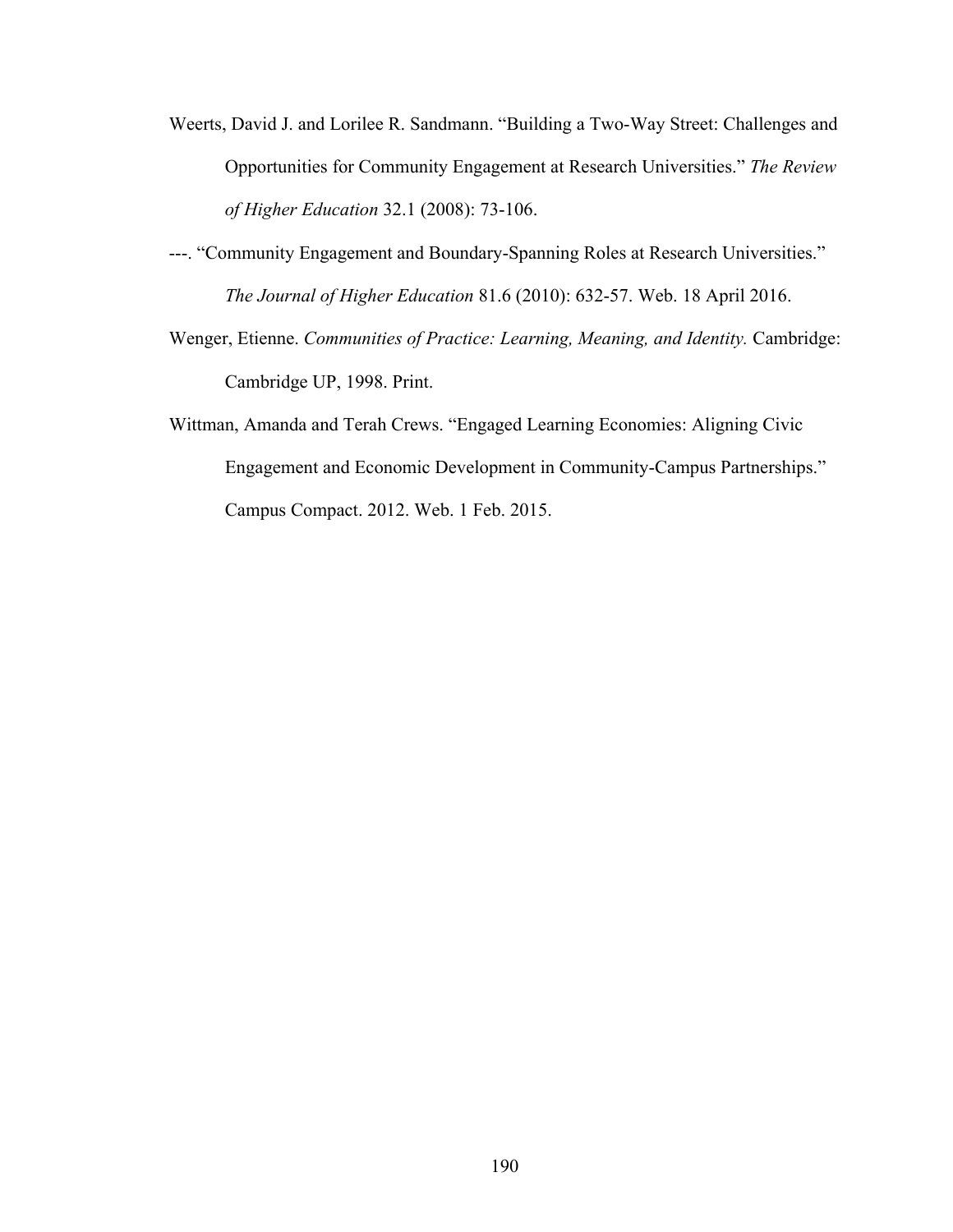#### CURRICULUM VITAE

#### Megan Faver Hartline 2402 Proctor Court, Louisville, KY 40218 936.414.1501 megan.hartline@louisville.edu

#### EDUCATION

| Ph.D. | English Rhetoric and Composition                                         | May 2017 |
|-------|--------------------------------------------------------------------------|----------|
|       | University of Louisville, Louisville, KY                                 |          |
|       | Dissertation: Aspirations into Action: Navigating Structures for         |          |
|       | Community Engagement at the University of Louisville                     |          |
|       | Committee: Mary P Sheridan (chair), Bronwyn Williams, Karen Kopelson,    |          |
|       | Beth A. Boehm, Steve Lamos                                               |          |
| M.A.  | English                                                                  | May 2013 |
|       | St. Bonaventure University, St. Bonaventure, NY                          |          |
|       | Thesis: Assimilation and Context: Theories of Academic Literacy in the   |          |
|       | United States and the United Kingdom                                     |          |
|       | Committee: Daniel Ellis (chair), Matt R. King, Lauren Matz               |          |
| B.A.  | English, summa cum laude                                                 | May 2010 |
|       | Abilene Christian University, Abilene, TX                                |          |
|       | Honors Thesis: I am Girl, Hear me Squeak: Finding Female Identity in the |          |
|       | Mixed Messages of Children's Literature                                  |          |
|       | Committee: Bill Carroll (chair), Shelly Sanders, Jennifer Shewmaker      |          |
|       |                                                                          |          |

# PUBLICATIONS

**"Building Infrastructures for Community Engagement at the University of Louisville: Graduate Models for Cultivating Scholarly Identities."** with Keri E. Mathis, Beth A. Boehm, and Mary P. Sheridan. *Community Literacy Journal* 11.1 (2016): 146-56. Print.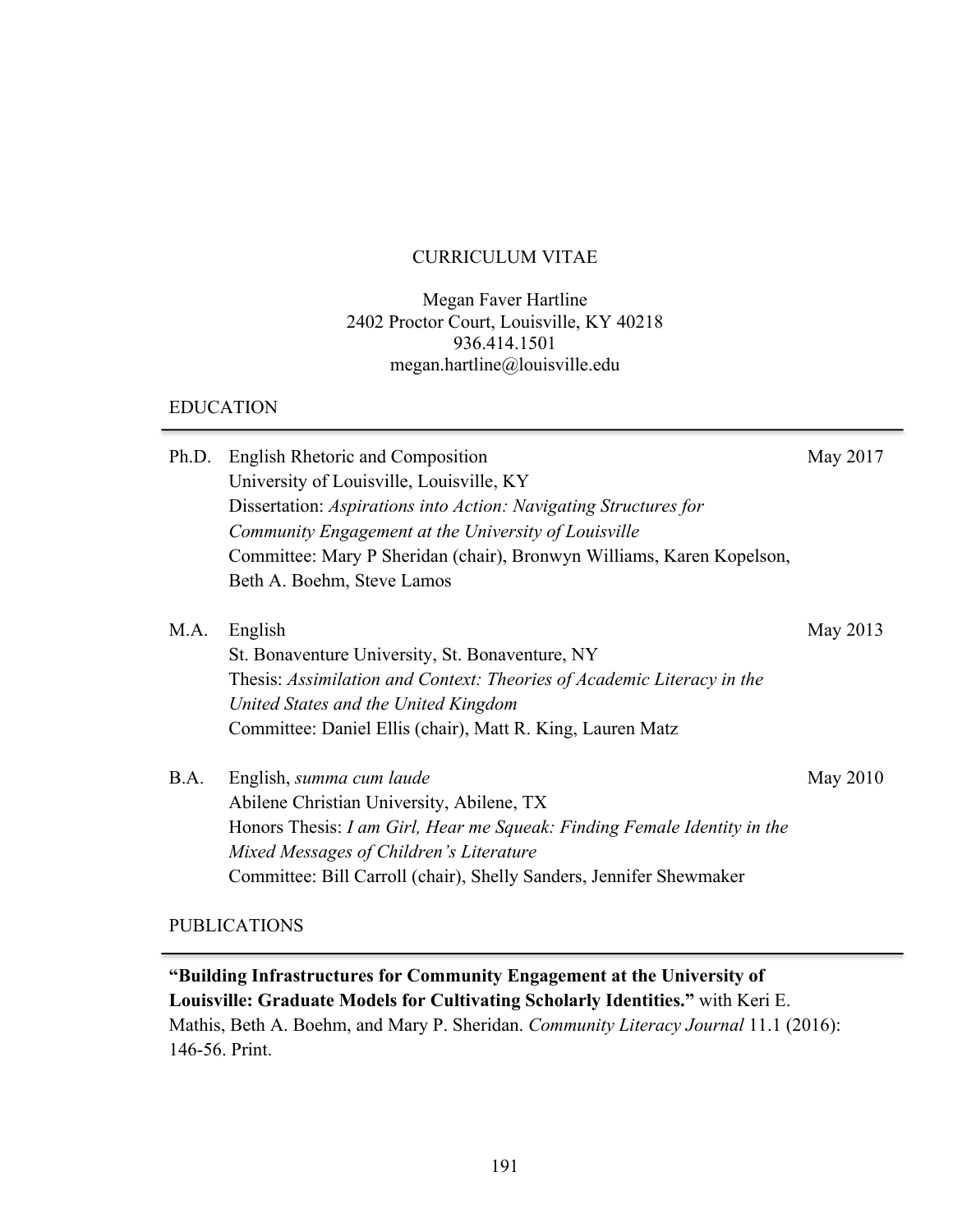**"Mess, Not Mastery: Encouraging Digital Design Dispositions in Girls."** with Elizabeth Chamberlain and Rachel Gramer. *Computers & Composition Online* (Fall 2015). Web.

**"Clarissa Blogs."** with Debra Journet, Stephen Cohen, Rachel Gramer, Keri Mathis, Anthony O'Keefe, Kendra Sheehan, and Jessica Winck. *Kairos* 19.2 (2015). Web.

**"The Practice of Citizenship."** (Response) *JAC* 34.1-2 (2014): 97-103. Print.

**"Mobilizing Connections Across Disciplinary Frames."** (Response) *Working Paper Series on Mobility Work in Composition: Translation, Migration, Transformation*. Louisville: Thomas R. Watson Conference on Rhetoric and Composition, October 2016. We<sub>b</sub>

# **Under Review**

*Writing for Engagement: Responsive Practice for Social Action***.** Edited with Mary P. Sheridan, Megan J. Bardolph, and Drew Holladay. (under advanced contract with Lexington Press)

**"Service-Learning Off the Tenure-Track: Identifying Pedagogical Resources and Support for Non-Tenure Track Instructors."** with Megen Farrow Boyett and Michelle L. Day. (proposal accepted for *Michigan Journal of Community Service Learning*, special section on "Service-Learning and Social Entrepreneurship")

# **In Progress**

*Mobility Work in Composition.* Edited with Bruce Horner, Ashanka Kumari, and Laura Sceniak Matravers. (for submission to Southern Illinois University Press)

# RESEARCH EXPERIENCE

# **Co-Principal Investigator, Art as Memory** 2014-16

*Collaboration with the Louisville Council on Developmental Disabilities*

- Attended, facilitated, and photographed/videotaped 13 art workshops for Louisville citizens with developmental disabilities and three art shows that presented their work, on a team of six graduate students led by Brenda J. Brueggemann
- Produced a 20-minute documentary film for the Council, screened on University of Louisville's campus and soon to be featured on their website.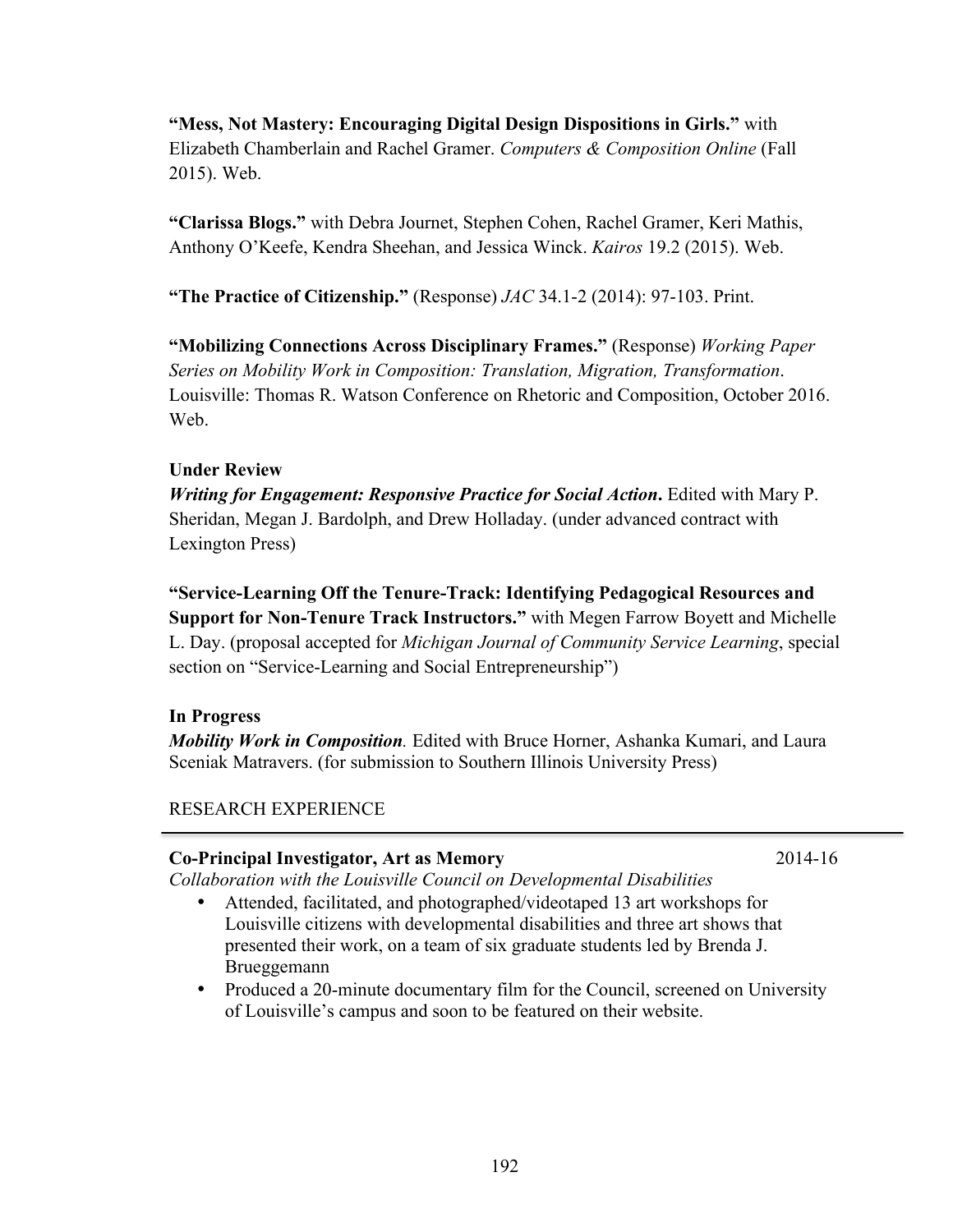#### **"Cultivating Architectures of Participation for Community Writing."**  Conference on College Composition and Communication

| Conference on College Composition and Communication                                                                                                           | Portland, OR                |
|---------------------------------------------------------------------------------------------------------------------------------------------------------------|-----------------------------|
| "Fostering Collaborative Dispositions: Community Engagement in<br><b>Graduate Education"</b><br>Thomas R. Watson Conference.                                  | Oct. 2016<br>Louisville, KY |
| "Creating Sustainable Structures for Training Emerging Engaged<br>Scholars"<br>Engagement Scholarship Consortium Conference.                                  | Oct. 2016<br>Omaha, NE      |
| "Imagining and Enacting Possible Futures: Graduate Students as<br><b>Engaged Scholars."</b><br>Rhetoric Society of America Conference.                        | May 2016<br>Atlanta, GA     |
| "Engaged Scholars in the Making: Designing, Teaching, and Researching<br>the Digital Media Academy."<br>Conference on Community Writing.                      | Oct.2015<br>Boulder, CO     |
| "University-Community Disability Collaborations: Establishing and<br><b>Cultivating Partnerships."</b><br>Society for Disability Studies Conference.          | June 2015<br>Atlanta, GA    |
| "What Counts as Success?: Examining the Digital Literacy Practices of<br><b>Middle School Girls."</b><br>Conference on College Composition and Communication. | March 2015<br>Tampa, FL     |

#### **Developer and Teacher, Digital Media Academy** 2014 & 15

- Designed and facilitated, on a team of five graduate students led by Mary P. Sheridan (2014 & 15) and Andrea Olinger (2015), a two-week digital media summer camp for 20 rising sixth-grade girls from historically low-performing schools.
- Led instruction for digital projects like photo editing, video editing, and creation of audio essays.
- Over the course of both years of camp, worked on all four collaborative "teams" to plan the camp—assessment, logistics, pedagogy, technology

#### **Research Assistant to Laurie Branch, CEO of the Iroquois Group** 2012-14

• Collected and organized contact information to survey Business faculty members for research projects designed to analyze Business curriculum and degree programs at the university level

March 2017

CONFERENCE PRESENTATIONS

Conference on College Composition and Communication.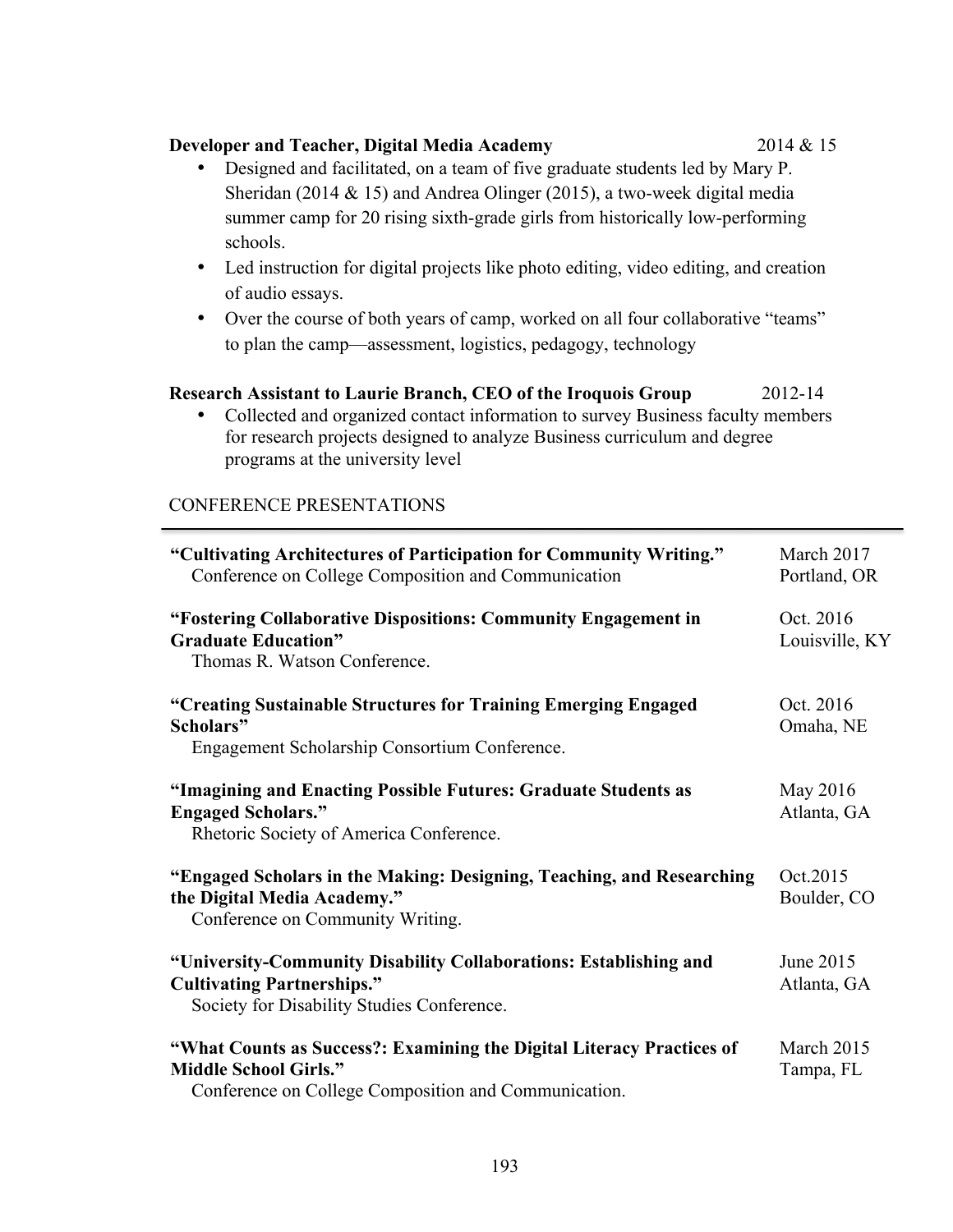| "Writing Across the Pond: Exploring Transnational Composition<br><b>Research as Responsivity."</b><br>Thomas R. Watson Conference.                                                                                             | Oct. 2014<br>Louisville, KY |
|--------------------------------------------------------------------------------------------------------------------------------------------------------------------------------------------------------------------------------|-----------------------------|
| "All I Hear is People Caring Loudly At Me: Examining the Ethos and<br><b>Uptake of Leslie Knope."</b><br>Christian Scholars Conference.                                                                                        | June 2014<br>Nashville, TN  |
| "The Affordances of the Blog in Navigating Personal Identity and<br><b>Building Community: Examining 'Rachel Held Evans.'"</b><br>Popular Culture Association Conference.                                                      | April 2014<br>Chicago, IL   |
| "Comparing American and British Composition Theories: A Study of the<br>Royal Literary Fund's 2006 Report, Writing Matters."<br>College English Association.                                                                   | April 2013<br>Savannah, GA  |
| "Negative Capability in <i>Pride and Prejudice</i> : Austen, Keats, and Mr.<br>Darcy."<br>New York College English Association                                                                                                 | Oct. 2012<br>Buffalo, NY    |
| "Eavan Boland and the Domestic: Restructuring Postcolonial Identity."<br>Christian Scholars Conference.                                                                                                                        | June 2012<br>Nashville, TN  |
| "Understanding the Correlation of Language and Identity Amongst<br><b>Latino Americans and Northern Irish."</b><br>College English Association.                                                                                | March 2012<br>Richmond, VA  |
| "The Most Important, and now commercialized, Day of Your Life."<br>Great Plains Honor Council Conference.                                                                                                                      | March 2010<br>Tulsa, OK     |
| <b>GRANTS</b>                                                                                                                                                                                                                  |                             |
| "Squaring Composition at the University of Louisville"<br>with Brenda Brueggemann, Elizabeth Chamberlain, and Rachel Gramer<br>Ideas to Action, Supporting Undergraduate Innovation Grant (\$3800)<br>University of Louisville | 2015                        |
| "Community Engagement at CCCC 2015"<br>Pearson Emerging Scholars Travel and Research Grant (\$750)                                                                                                                             | 2015                        |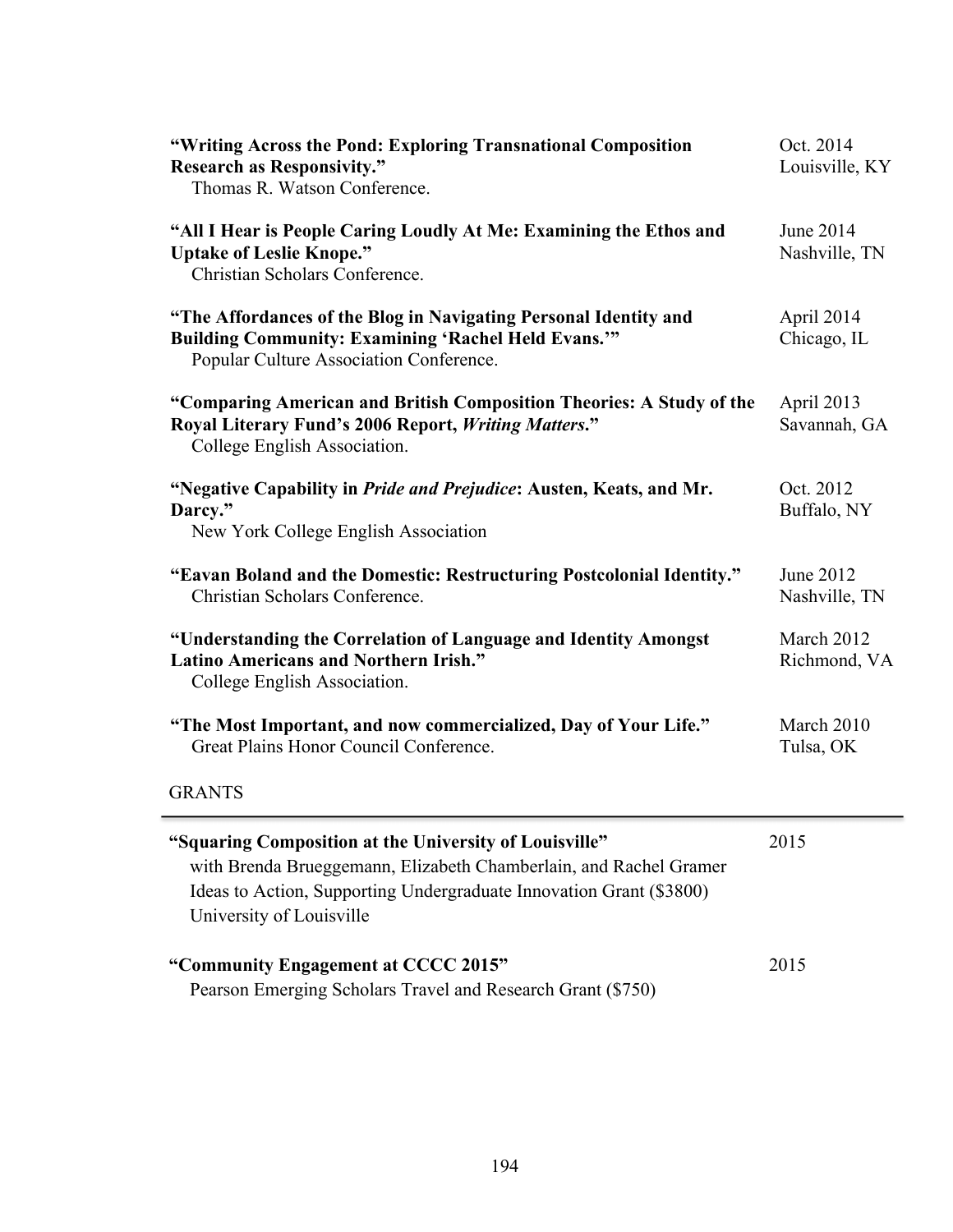#### **"Digital Media Academy: Designing Responsive Structures of Graduate Student Professionalization"** 2014-15

with Rachel Gramer and Mary P. Sheridan CCCC Research Initiative Grant (\$8,325)

# SCHOLARSHIPS AND AWARDS

| <b>Chairs' Memorial Scholarship (\$750)</b>                          | 2017          |
|----------------------------------------------------------------------|---------------|
| Conference on College Composition and Communication                  |               |
| Dr. M. Celeste Nichols Professional Development Award (\$250)        | 2016          |
| Women's Center, University of Louisville                             |               |
| Barbara Plattus Award for Excellence in Graduate Teaching (\$500)    | 2016          |
| English Department, University of Louisville                         |               |
| <b>Faculty Favorite Nominee</b>                                      | 2016          |
| Delphi Center for Teaching and Learning, University of Louisville    |               |
| Carolyn Krause Maddox Prize in Women's & Gender Studies (\$300)      | 2015          |
| "Mess Not Mastery: Encouraging Digital Design Dispositions in Girls" |               |
| with Elizabeth Chamberlain and Rachel Gramer                         |               |
| University of Louisville                                             |               |
| Gesa E. Kirsch Award (\$270)                                         | 2015          |
| University of Louisville                                             |               |
| <b>Robert Lee Johnson Memorial Scholarship (\$500)</b>               | 2014          |
| <b>Christian Scholars Conference</b>                                 |               |
| Presidential Fellowship (Two-year course release)                    | $2013 - 14$ ; |
| University of Louisville                                             | 2016-17       |
| <b>Graduate Teaching Assistantship</b>                               | 2014-16       |
| University of Louisville                                             |               |
| Honorable Mention, Excellence in English Graduate Work               | 2013          |
| St. Bonaventure University                                           |               |
| <b>Teaching/Learning Fellowship</b>                                  | $2011 - 13$   |
| St. Bonaventure University                                           |               |
| <b>Summa Cum Laude Graduate</b>                                      | 2010          |
| Abilene Christian University                                         |               |
| <b>University Honors</b>                                             | 2010          |
| Abilene Christian University                                         |               |
| <b>University Scholar</b>                                            | 2010          |
| Abilene Christian University                                         |               |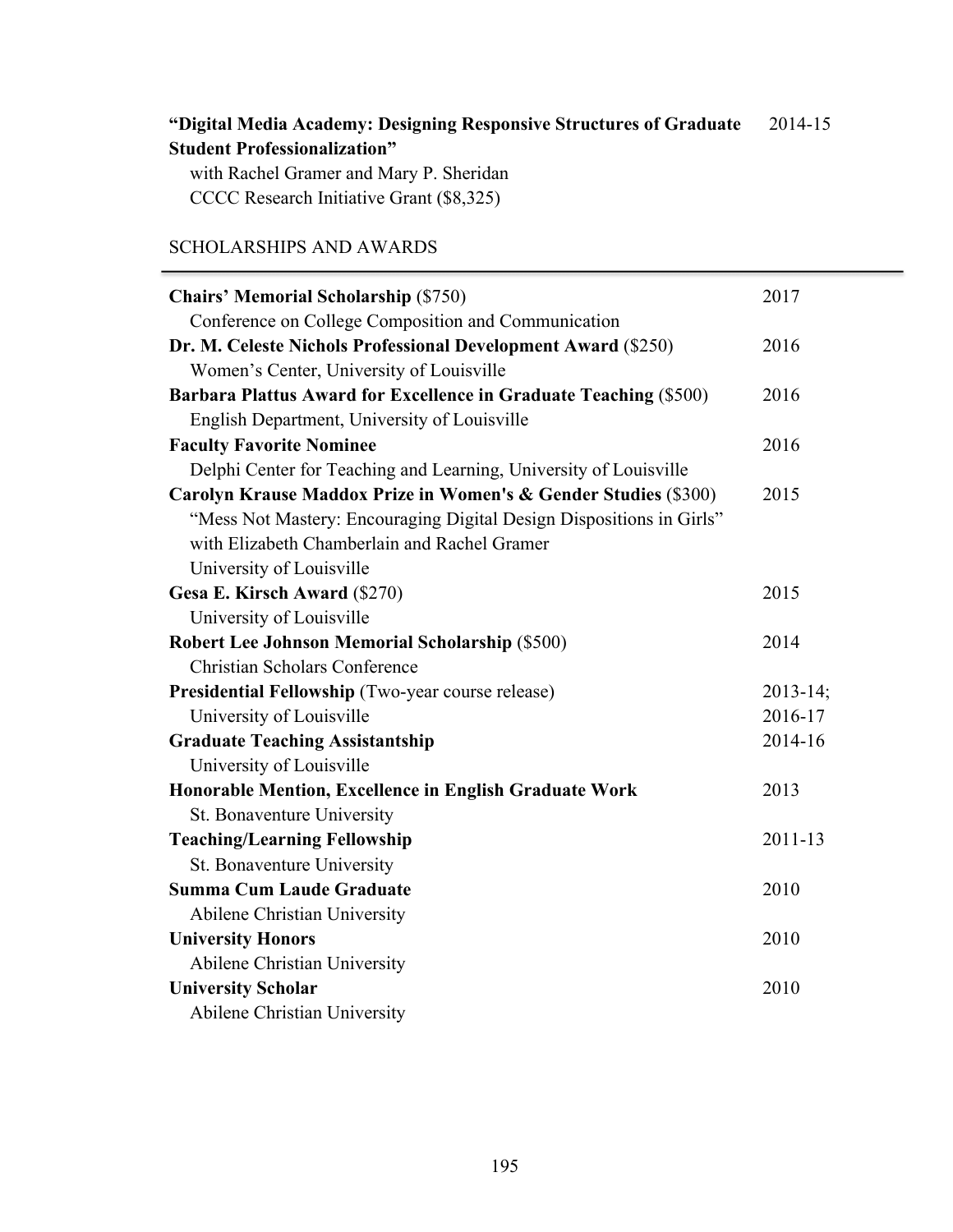# UNIVERSITY TEACHING EXPERIENCE

# **Graduate Teaching Assistant**

| University of Louisville 2013-Present                          |         |
|----------------------------------------------------------------|---------|
| English 101: Introduction to College Writing                   |         |
| English 102: Intermediate College Writing                      |         |
| English 303: Scientific and Technical Writing                  |         |
| English 309: Inquiries in Writing                              |         |
| Digital Media Academy                                          |         |
| St. Bonaventure University, 2011-13                            |         |
| Clare 110: Composition and Critical Thinking I                 |         |
|                                                                |         |
| <b>Other Teaching and Tutoring Experience</b>                  |         |
| Writing Tutor, Plassmann Writing Center                        |         |
| St. Bonaventure University                                     |         |
| Writing Tutor, Higher Education Opportunity Program            |         |
| St. Bonaventure University                                     |         |
| Undergraduate Teaching Assistant, Core 110: Honors Cornerstone | 2009    |
| Abilene Christian University                                   |         |
| Math and Science Tutor, Alpha Scholars                         | 2007-08 |
|                                                                |         |

Abilene Christian University

# ADMINISTRATIVE AND EDITING EXPERIENCE

| <b>Assistant Director, Thomas R. Watson Conference</b>                                        | 2014-16 |
|-----------------------------------------------------------------------------------------------|---------|
| Organized, planned, and presented two three-day academic conferences (2014 $\&$               |         |
| 2016) including: organizing participant data, scheduling panels, and planning the             |         |
| conference program. Each conference featured 8 keynote speakers, 12-14 featured               |         |
| speakers, and $300+$ presenters                                                               |         |
| Wrote and managed Watson Conference social media outlets.<br>$\bullet$                        |         |
| Provided technological assistance both before and during the conference<br>٠                  |         |
| Led coordination of logistical aspects of conference, including graduate student<br>$\bullet$ |         |
| volunteers, book vendors, all conference meals, and reception.                                |         |
| Invited to continue on as special assistant and consultant for the 2016 conference            |         |
| after completing official duties in July 2016.                                                |         |
| <b>Developer and Teacher, Digital Composition Colloquium</b>                                  | 2015    |
| Co-designed a two-day workshop on incorporating digital media into the                        |         |
| composition classroom for 35 new and experienced composition instructors at the               |         |

University of Louisville. Instructors designed 1-minute "Concept in 60" videos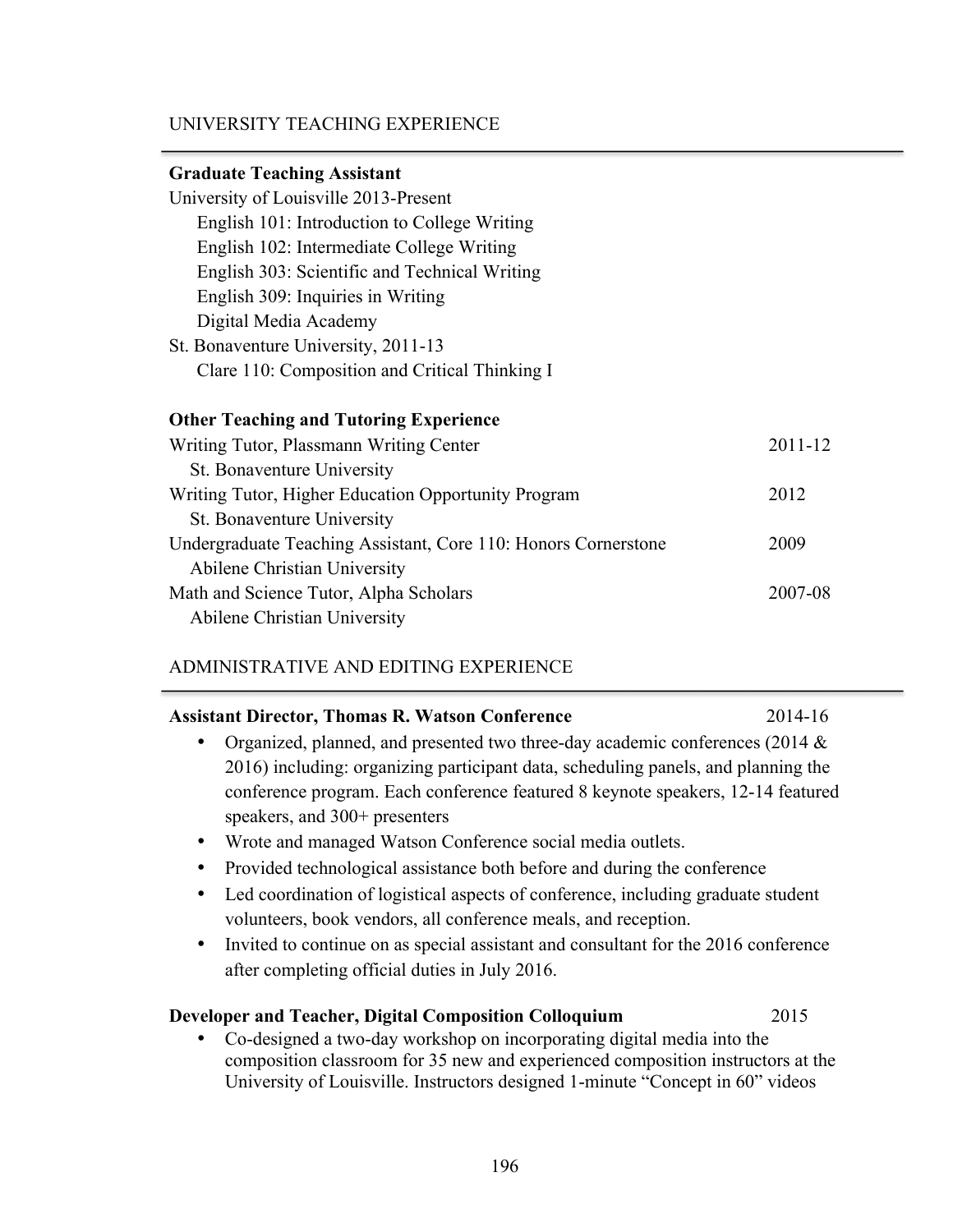and discussed how to incorporate, assign, and assess digital media projects in the composition classroom.

- Led video editing workshop and discussion on "Why Multimodality Matters?"
- Conducted assessment of student "Concept in 60" videos in May 2016.

#### **Program Assistant, Society for Disability Studies Conference** 2014 & 15

- Organized participant data; scheduled panels, and created and edited conference program for approximately 450 participants.
- Provided technological assistance for all participants prior to the conference.

# **Student Assistant Editor, ACU Creative Services** 2008-10

- Wrote, edited, and proofread documents for Abilene Christian University including announcements and articles for the alumni magazine, *ACU Today*, departmental brochures, and on-campus signage and literature.
- Assisted with production of promotional videos for ACU by acting as a general assistant during filming and transcribing all footage

# WORKSHOPS LED

| "Graduate Student Research Methods Panel"                          | Feb. 2017  |
|--------------------------------------------------------------------|------------|
| Presenter, English 620, University of Louisville                   |            |
| "Concept in $60 + Digital Composition$ "                           | Aug. 2016  |
| Co-Leader, Composition Program, University of Louisville           |            |
| "Teaching and Practicing Image Manipulation for the Digital Media  | April 2016 |
| Academy"                                                           |            |
| Leader, Digital Media Academy teachers, University of Louisville   |            |
| "Connecting Composition Students with Communities"                 | Oct. 2015  |
| Presenter, Composition Program, University of Louisville           |            |
| "Be Searchable: Online Portfolios for the Job Search"              | June 2015  |
| Co-Leader, School of Interdisciplinary and Graduate Studies,       |            |
| University of Louisville                                           |            |
| "Networking at Conferences"                                        | March 2015 |
| Co-Leader, English Graduate Organization, University of Louisville |            |
| "Let's Get Creative: Video Editing for Professional Purposes"      | Feb. 2015  |
| Co-Leader, School of Interdisciplinary and Graduate Studies,       |            |
| University of Louisville                                           |            |
| "Applying for PhD Programs"                                        | Oct. 2015  |
| Co-Leader, English Graduate Organization, University of Louisville |            |
| "Women in Digital Spaces"                                          | March 2014 |
| Co-Leader of Roundtable Discussion, CFSHRC Meeting at CCCC         |            |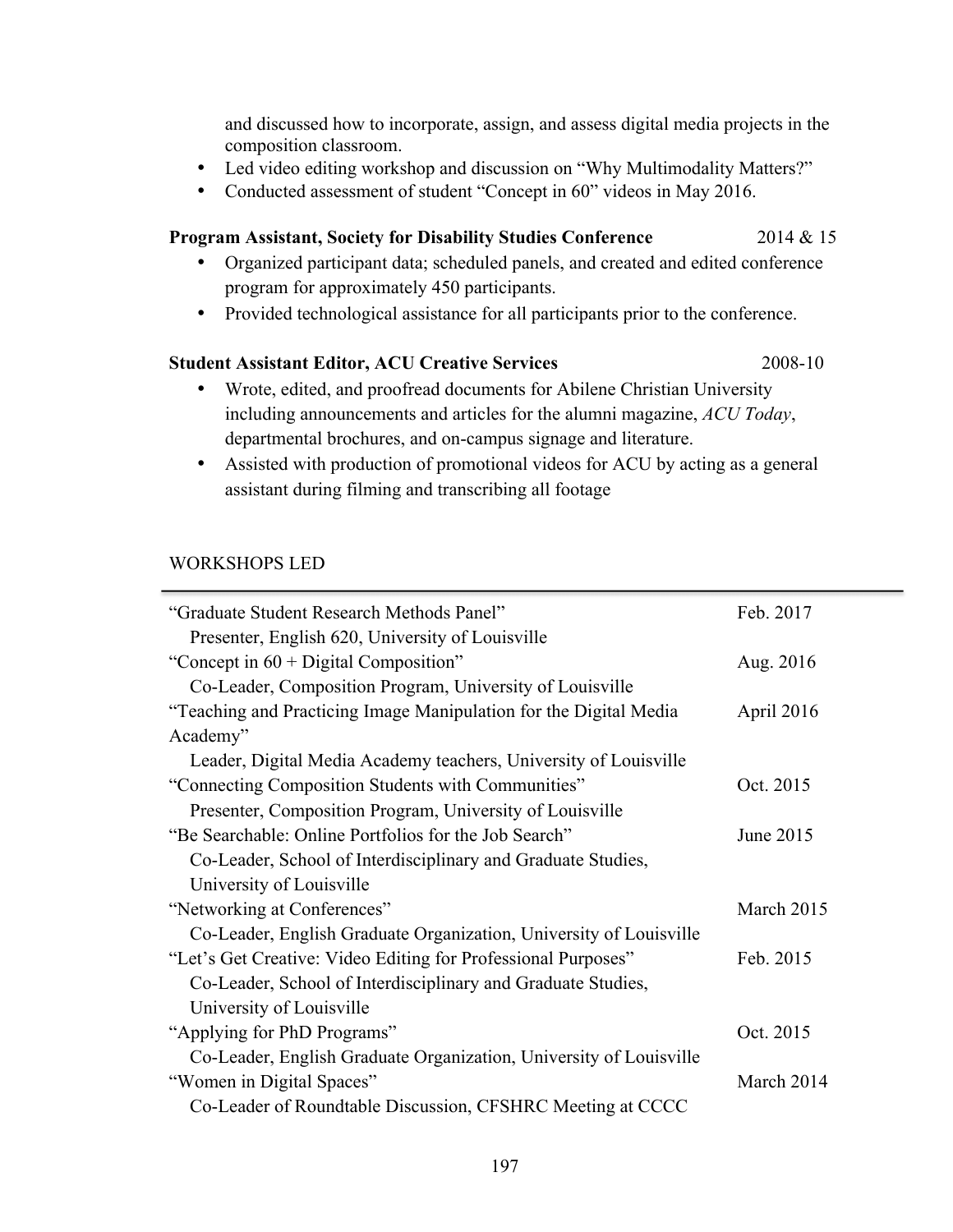"Networking at Conferences" Co-Leader, English Graduate Organization, University of Louisville March 2014

SERVICE

| <b>Survey Project Co-Leader</b>                                  | 2016-17    |
|------------------------------------------------------------------|------------|
| The Parklands of Floyds Fork                                     |            |
| Community Engagement Academy Alumni Mentor                       | 2016-17    |
| School of Interdisciplinary and Graduate Studies                 |            |
| Nothing About Me With Me Focus Group and Planning Team           | 2016       |
| Louisville Council on Developmental Disabilities                 |            |
| Concept in 60 Assessment Team                                    | May 2016   |
| <b>Composition Program</b>                                       |            |
| Reviewer                                                         | May 2016   |
| 826DC 5 Year Anniversary Compendium                              |            |
| Consultant                                                       | 2016       |
| University of Louisville Digital Media Academy                   |            |
| Peer Mentor Coordinator                                          | 2015 & 16  |
| English Graduate Program                                         |            |
| President                                                        | 2015-16    |
| Rhetoric Society of America - Student Chapter at U of Louisville |            |
| Accountant                                                       | 2014-16    |
| <b>English Graduate Organization</b>                             |            |
| <b>Community Engagement Academy Focus Group</b>                  | 2015       |
| School of Interdisciplinary and Graduate Studies                 |            |
| Symposium on Student Writing Volunteer                           | March 2015 |
| <b>Composition Program</b>                                       |            |
| Graduate Student Ambassador                                      | 2015-16    |
| School of Interdisciplinary and Graduate Studies                 |            |
| New PhD Student Peer Mentor                                      | 2014       |
| <b>English Graduate Program</b>                                  |            |
| Symposium on Student Writing Judge                               | March 2015 |
| <b>Composition Program</b>                                       |            |
| "This I Believe" Videographer                                    | 2013       |
| Atkinson Elementary/U of Louisville Digital Writing Partnership  |            |
|                                                                  |            |

# INSTITUTES AND PROFESSIONAL DEVELOPMENT

| Emerging Engagement Scholars Workshop               | Oct. 2016 |
|-----------------------------------------------------|-----------|
| <b>Engagement Scholarship Consortium Conference</b> |           |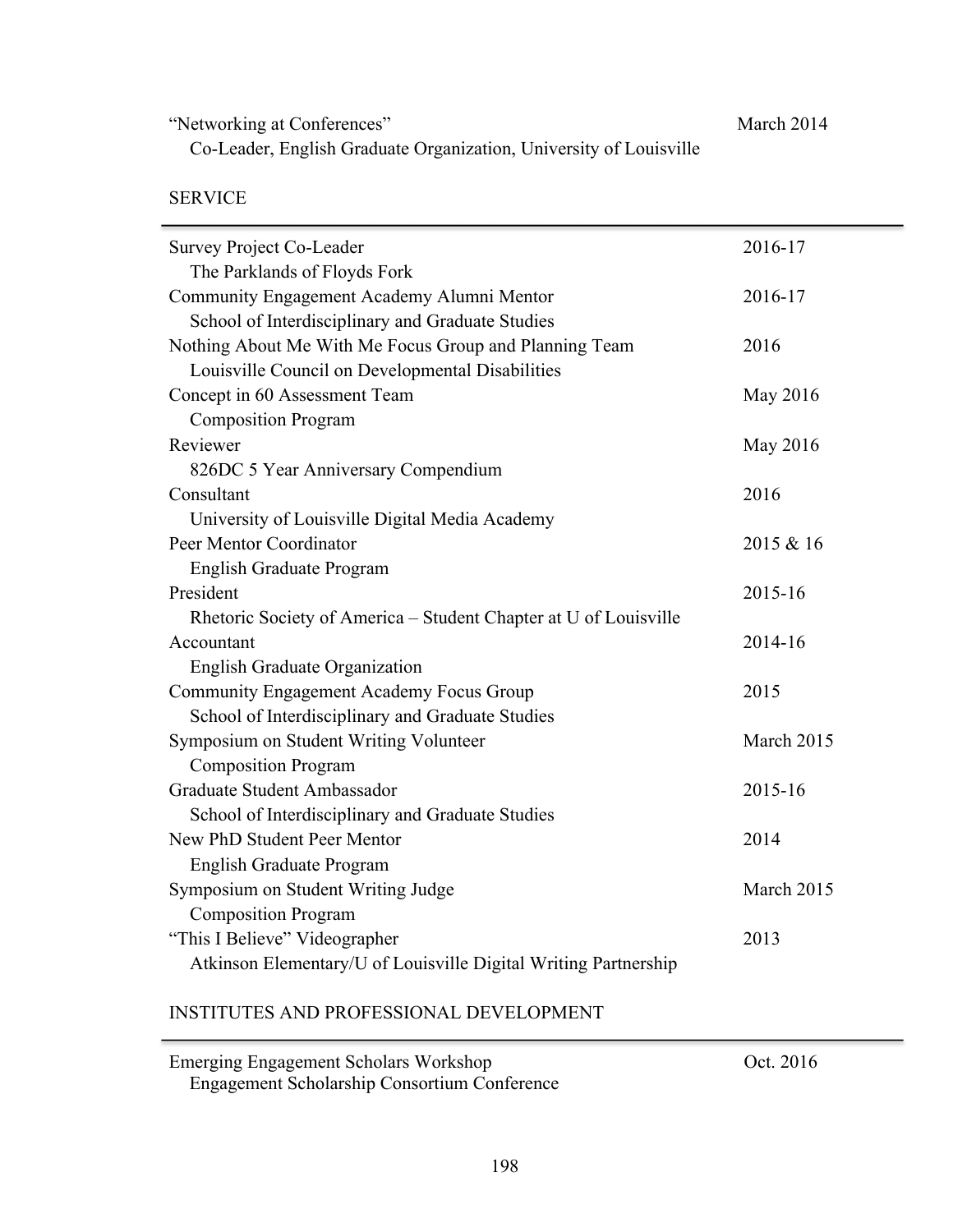| <b>Research Network Forum</b>                                 | May 2016    |
|---------------------------------------------------------------|-------------|
| Rhetoric Society of America Conference                        |             |
| Certificate of Professional Development                       | 2014-16     |
| School of Interdisciplinary & Graduate Studies, University of |             |
| Louisville                                                    |             |
| <b>Community Engagement Academy</b>                           | Spring 2016 |
| University of Louisville                                      |             |
| Watson Symposium on "Mobility Work in Composition"            | March 2016  |
| University of Louisville                                      |             |
| Digital Media and Composition Institute                       | May 2015    |
| The Ohio State University                                     |             |
| <b>Qualitative Research Network</b>                           | March 2015  |
| Conference on College Composition and Communication           |             |
| <b>Research Network Forum</b>                                 | May 2014    |
| Rhetoric Society of America Conference                        |             |
| <b>Research Network Forum</b>                                 | March 2014  |
| Conference on College Composition and Communication           |             |
| Watson Symposium on "Responsivity"                            | Oct. 2013   |
| University of Louisville                                      |             |
|                                                               |             |

#### AFFILIATIONS/MEMBERSHIPS

Conference on College Composition and Communication Coalition of Feminist Scholars in the History of Rhetoric and Composition National Council for Teachers of English Rhetoric Society of America Rhetoric Society of America – University of Louisville Student Chapter

# GRADUATE COURSEWORK

#### **University of Louisville**

*Rhetoric and Composition* Community Literacy; Mary P. Sheridan Composing Identities: Exploring Literacy, Culture, and Agency; Bronwyn T. Williams Composition Theory and Practice; Karen Kopelson Emerging Genres; Carolyn R. Miller Research in Composition; Mary P. Sheridan Rhetorical Textual Analysis: Clarissa and Blogs; Debra Journet Teaching Practicum; Brenda J. Brueggemann Writing, Language, Cognition, and Culture in Curriculum Design: Histories, Theories, Practice; Bruce Horner

#### *Literature and Theory*

Counter Modernities and the Postcolonial Novel; Beth Willey The Cultural History of American Authorship; Susan Ryan Queer Theory; Karen Kopelson